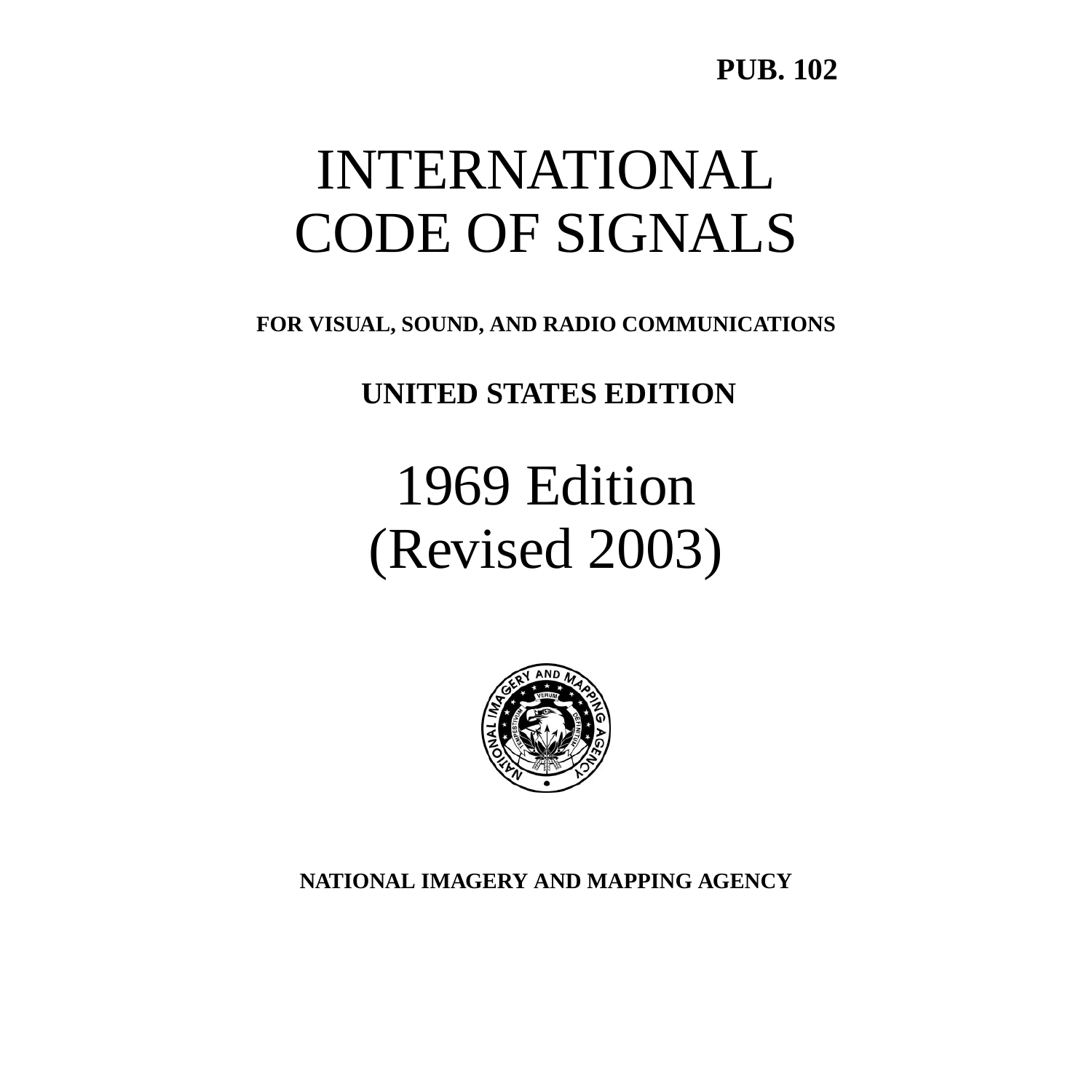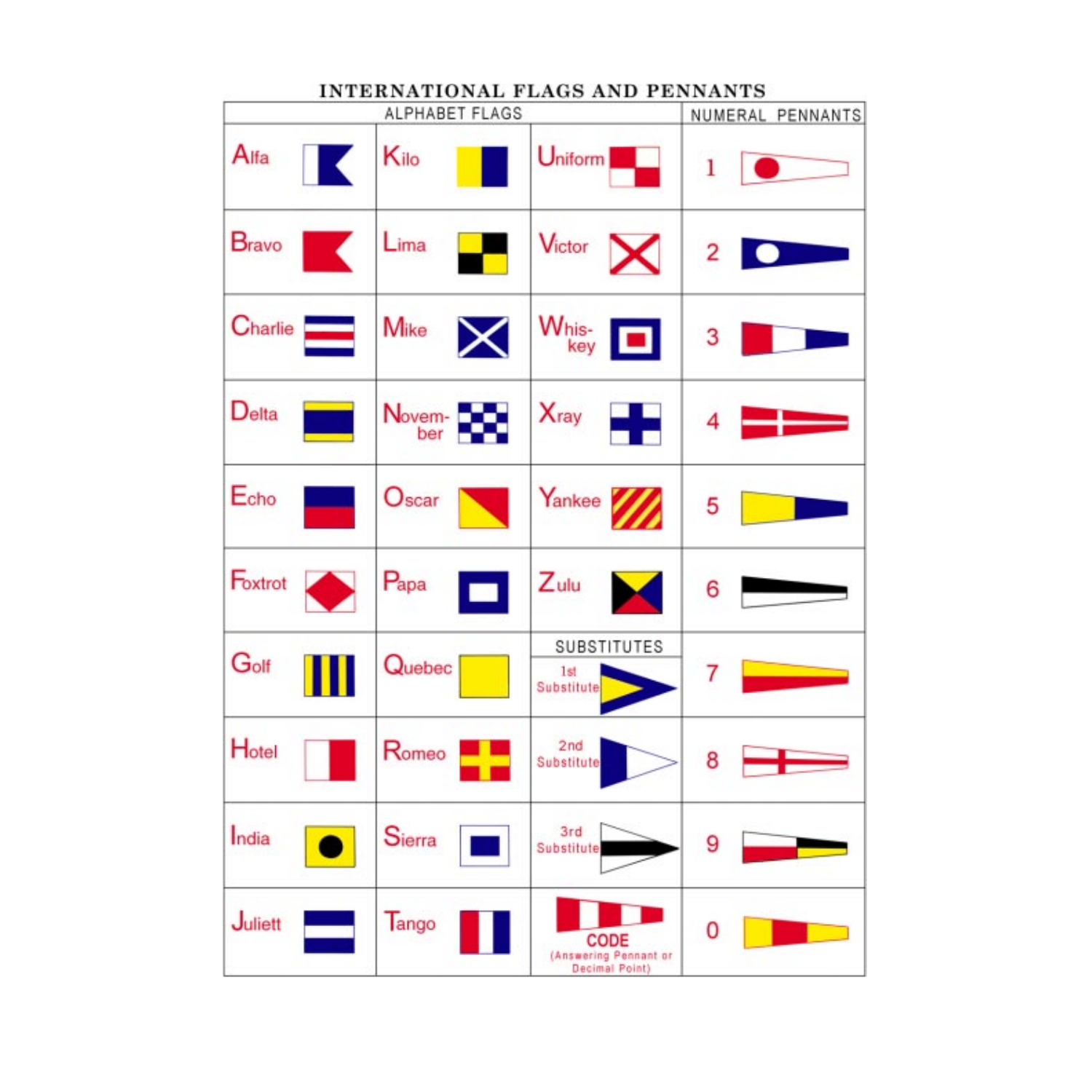## **PUB. 102**

## **International Code of Signals**

As adopted by the Fourth Assembly of the Inter-Governmental Maritime Consultative Organization in 1965

For Visual, Sound, and Radio Communications

## **United States Edition, 1969 (Revised 2003)**

Prepared and published by the NATIONAL IMAGERY AND MAPPING AGENCY Bethesda, Maryland

© COPYRIGHT 2003 BY THE UNITED STATES GOVERNMENT NO COPYRIGHT CLAIMED UNDER TITLE 17 U.S.C.

For sale by the Superintendant of Documents, U.S. Government Printing Office Internet: bookstore.gpo.gov Phone: toll free (866) 512-1800; DC area (202) 512-1800 Fax: (202) 512-2250 Mail Stop: SSOP, Washington, DC 20402-0001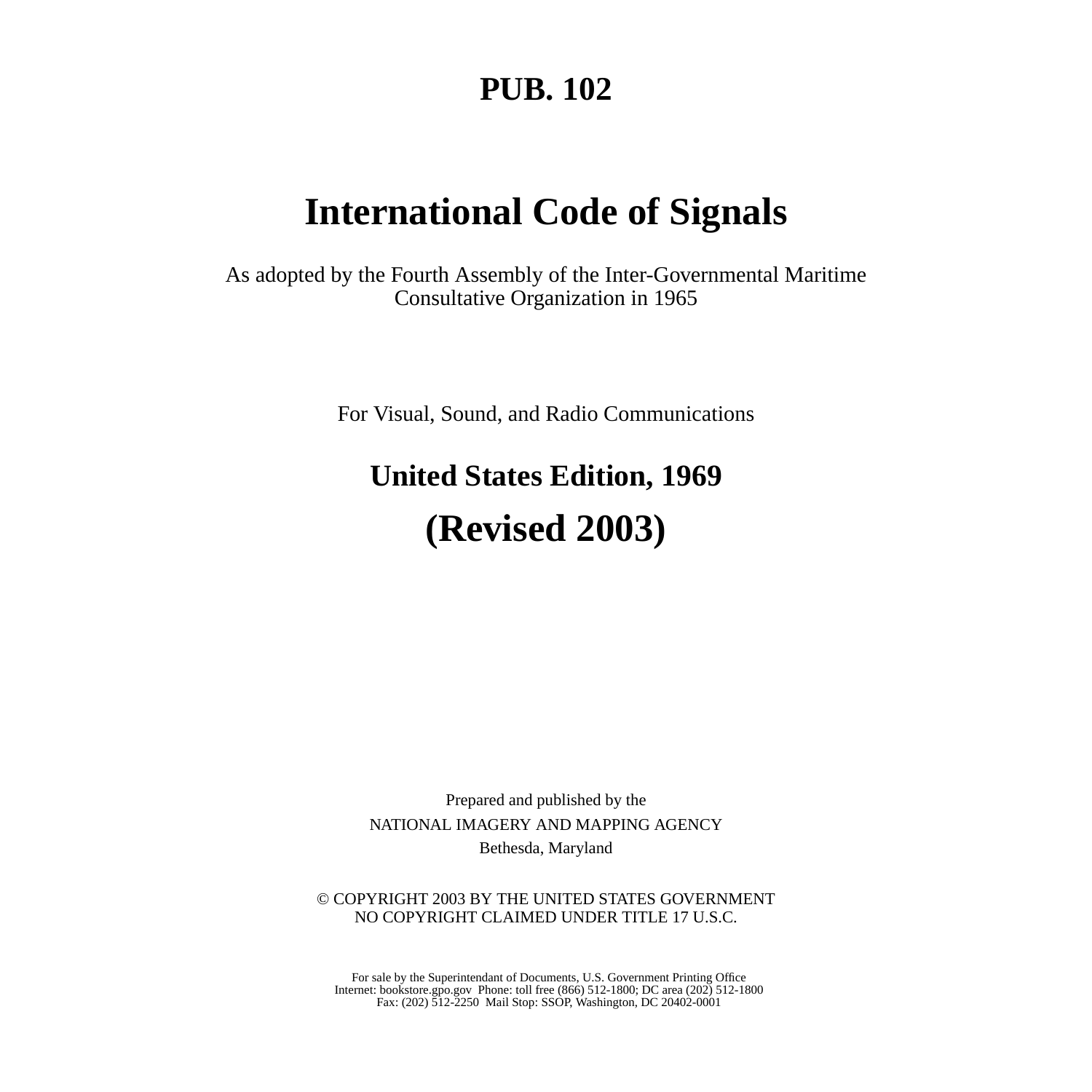#### **PREFACE**

Pub 102, the 1969 edition of the International Code of Signals, became effective on 1 April 1969, and at that time superseded H.O. Pubs. 103 and 104, International Code of Signals, Volumes I and II. All signals are contained in a single volume suitable for all methods of communication.

The First International Code was drafted in 1855 by a Committee set up by the British Board of Trade. It contained 70,000 signals using eighteen flags and was published by the British Board of Trade in 1857 in two parts; the first containing universal and international signals and the second British signals only. The book was adopted by most seafaring nations.

This early edition was revised by a Committee set up in 1887 by the British Board of Trade. The Committee's proposals were discussed by the principal maritime powers and at the International Conference in Washington in 1889. As a result, many changes were made. The Code was completed in 1897 and was distributed to all maritime powers. That edition of the International Code of Signals, however, did not stand the test of World War I.

The International Radiotelegraph Conference at Washington in 1927 considered proposals for a new revision of the Code and decided that it should be prepared in seven languages, namely in English, French, Italian, German, Japanese, Spanish and in one Scandinavian language which was chosen by the Scandinavian Governments to be the Norwegian language. The new edition was completed in 1930 and was adopted by the International Radiotelegraph Conference held in Madrid in 1932. The new Code was compiled in two volumes, one for use by visual signaling and the other by radiotelegraphy. Words and phrases applicable to aircraft were introduced in Volume II together with a complete Medical Section and a Code for accelerating the granting of pratique. The Medical Section and the pratique signals were prepared with the assistance and by the advice of the Office International d'Hygiene Publique. The Code, particularly Volume II, was primarily intended for use by ships and aircraft and, via coastal radio stations, between ships or aircraft and authorities ashore. A certain number of signals were inserted for communications with shipowners, agents, repair yards, etc. The same Conference (Madrid, 1932) established a Standing Committee to review the Code, if and when necessary, to give guidance on questions of use and procedure, and to consider proposals for modifications. Secretarial duties were undertaken by the Government of the United Kingdom. The Standing Committee met only once in 1933 and introduced certain additions and amendments.

The Administrative Radio Conference of the International Telecommunication Union suggested in 1947 that the International Code of Signals should fall within the competence of the Inter-Governmental Maritime Consultative Organization (IMCO). In January 1959, the First Assembly of IMCO decided that the Organization should assume all the functions then being performed by the Standing Committee of the International Code of Signals. The Second Assembly in 1961 endorsed plans for a comprehensive review of the International Code of Signals intended to meet the present day requirements of mariners. A Subcommittee of the Maritime Safety Committee of the Organization was established to revise the Code, to prepare it in nine languages, namely the original seven (English, French, Italian, German, Japanese, Spanish, and Norwegian) together with Russian and Greek, and to consider proposals for a new radiotelephone Code and its relation to the International Code of Signals. The Subcommittee consisted of representatives of the following countries: Argentina, Germany, France, Greece, Italy, Japan, Norway, Russian Federation, United Kingdom, and the United States of America. The following international governmental and nongovernmental organizations contributed to, and assisted in, the preparation of the revised Code: the International Atomic Energy Agency, the International Civil Aviation Organization, the International Labor Organization, the International Telecommunication Union, the World Meteorological Organization, the World Health Organization, the International Chamber of Shipping, the International Confederation of Free Trade Unions, and the International Radio Maritime Committee.

The Subcommittee completed the revision of the Code in 1964, taking into account Recommendation 42 of the 1960 Conference on Safety of Life at Sea and Recommendation 22 of the Administrative Radio Conference, Geneva 1959. The Code was adopted by the Fourth Assembly of IMCO in 1965.

The revised Code is intended to cater primarily for situations related essentially to safety of navigation and persons, especially when language difficulties arise. It is suitable for transmission by all means of communication, including radiotelephony and radiotelegraphy, thus obviating the necessity for a separate radiotelephone Code and dispensing with Volume II for Radiotelegraphy. The revised Code embodies the principle that each signal has a complete meaning. It thus leaves out the vocabulary method which was part of the old Code. The Geographical Section, not being considered essential, was omitted. By these means it was possible to reduce considerably the volume of the Code and achieve simplicity.

Changes and corrections for this product will appear in the NIMA weekly Notice to Mariners and must be applied to keep it current. Users should refer information and comments to: MARITIME SAFETY INFORMATION DIVISION, ST D 44, NATIONAL IMAGERY AND MAPPING AGENCY, 4600 SANGAMORE ROAD, BETHESDA MD 20816-5003.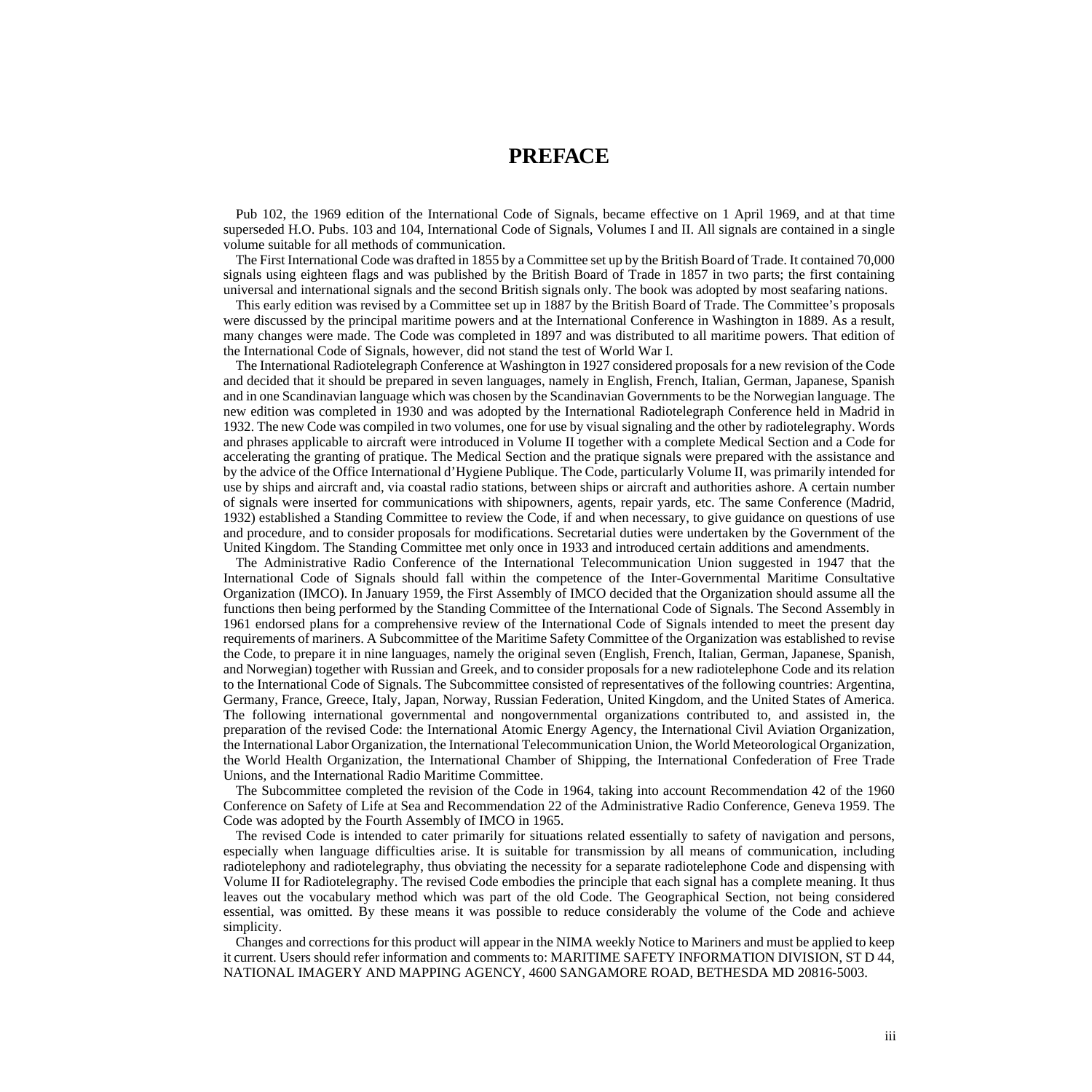## **CONTENTS**

| CHAPTER 4. - DISTRESS AND LIFESAVING SIGNALS AND |  |
|--------------------------------------------------|--|
|                                                  |  |
|                                                  |  |
|                                                  |  |
|                                                  |  |
|                                                  |  |
|                                                  |  |

*PAGE*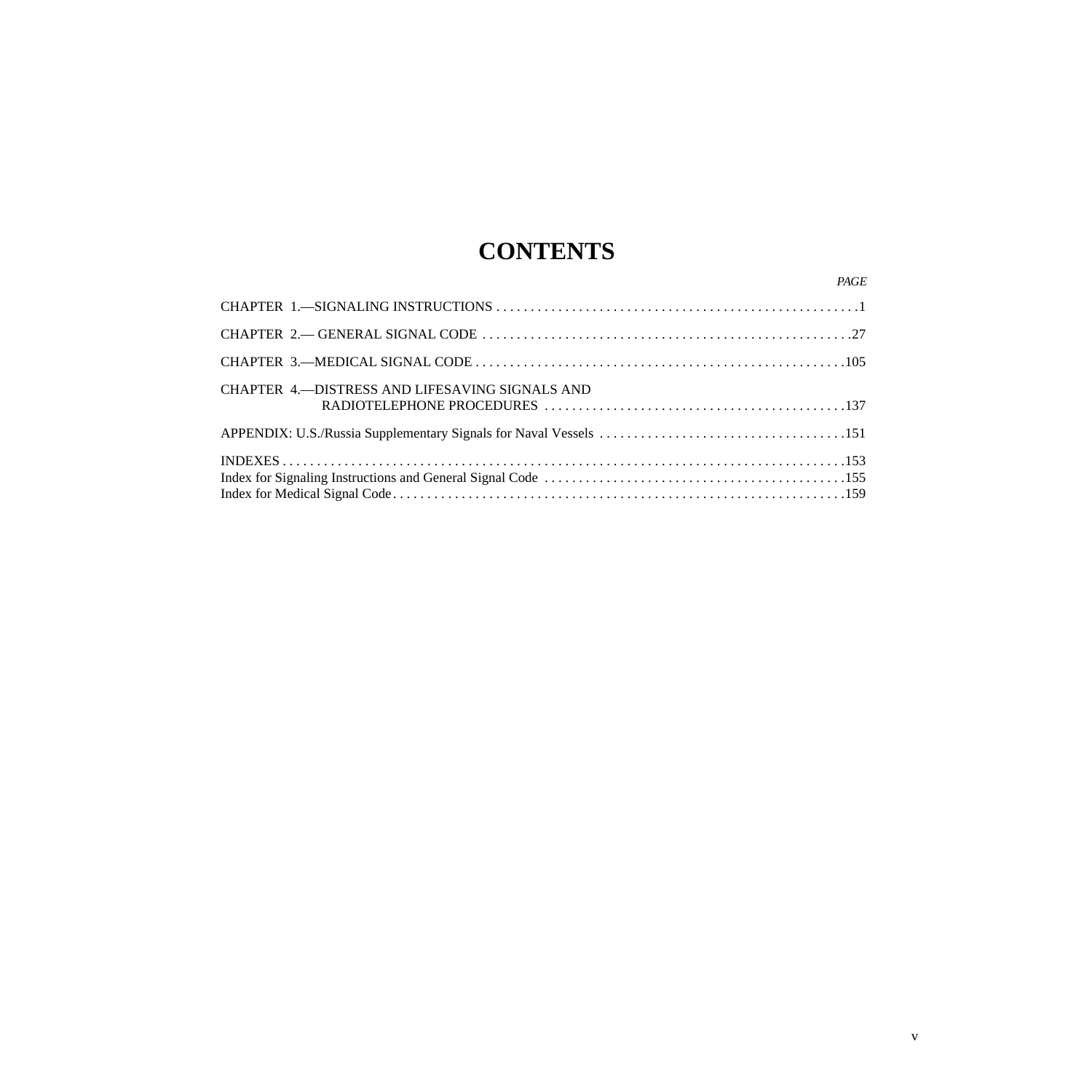*PAGE*

## **CHAPTER 1 SIGNALING INSTRUCTIONS**

| SECTION 10: MORSE SYMBOLS—PHONETIC TABLES—PROCEDURE SIGNALS      |  |
|------------------------------------------------------------------|--|
|                                                                  |  |
|                                                                  |  |
|                                                                  |  |
|                                                                  |  |
| SINGLE LETTER SIGNALS BETWEEN ICEBREAKER AND ASSISTED VESSELS 24 |  |
|                                                                  |  |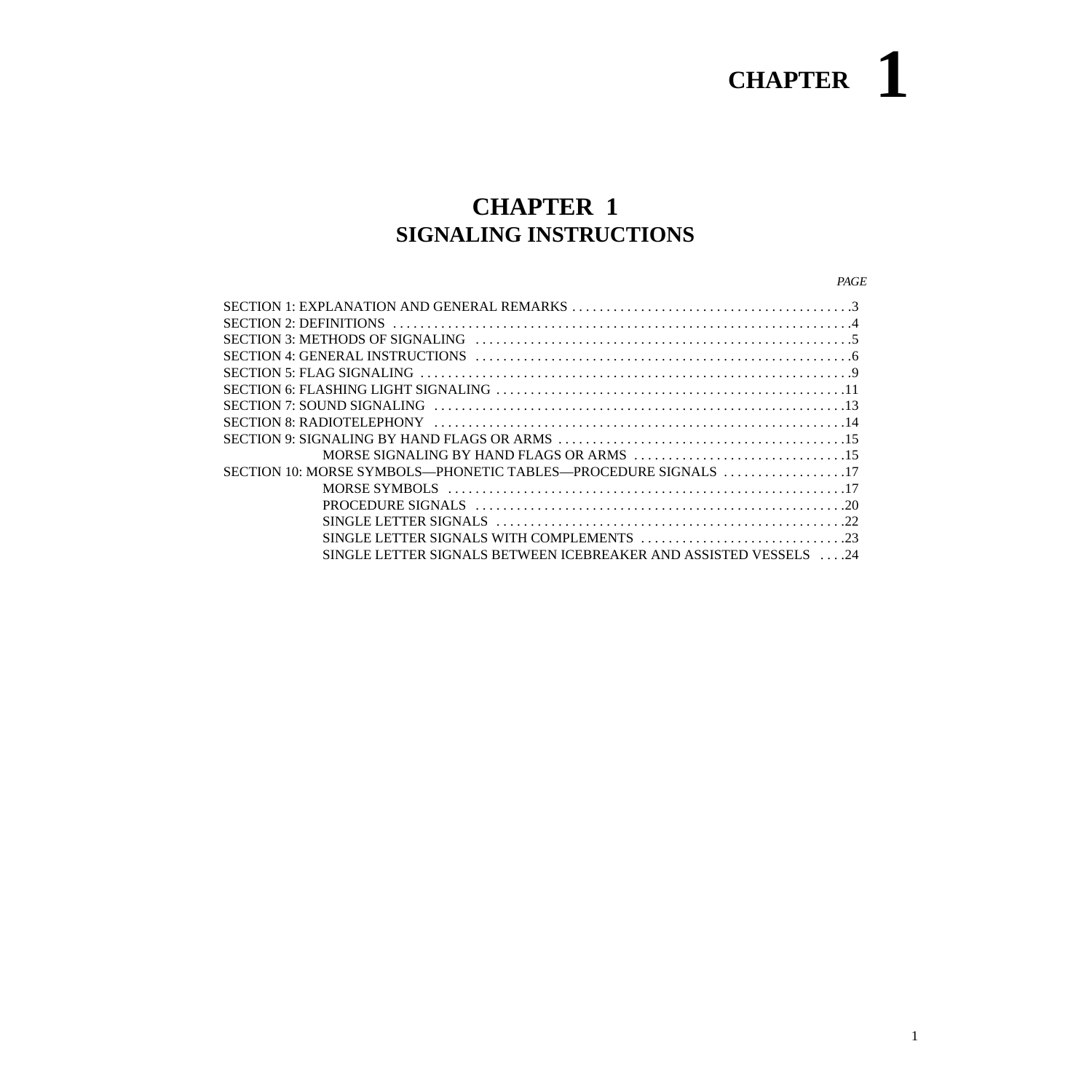#### **SECTION 1: EXPLANATION AND GENERAL REMARKS**

<span id="page-6-0"></span>1. The purpose of the International Code of Signals is to provide ways and means of communication in situations related essentially to safety of navigation and persons, especially when language difficulties arise. In the preparation of the Code, account was taken of the fact that wide application of radiotelephony and radiotelegraphy can provide simple and effective means of communication in plain language whenever language difficulties do not exist.

2. The signals used consist of:

(a) Single-letter signals allocated to significations which are very urgent, important, or of very common use;

(b) Two-letter signals for General Signal Code, Chapter 2, Pages 29 t[hro](#page-31-0)ugh 104;

(c) Three-letter signals beginning with "M" for Medical Signal Code, Chapter 3, [page](#page-106-0)s 107 t[hrou](#page--1-0)gh 135.

3. The Code follows the basic principle that each signal should have a complete meaning. This principle is fol[lowe](#page--1-0)d throughout the Code; in certain cases complements are used, where necessary to supplement the available groups.

4. Complements express:

(a) Variations in the meaning of the basic signal.

*Examples:*

**"CP"** = "I am (or vessel indicated is) proceeding to your assistance."

**"CP 1"** = "SAR aircraft is coming to your assistance."

(b) Questions concerning the same basic subject or basic signal.

*Examples:*

**"DY"** = "Vessel (name or identity signal) has sunk in lat  $\dots$  long.  $\dots$ ".

**"DY 4"** = "What is the depth of water where vessel sank?"

(c) Answers to a question or request made by the basic signal.

*Examples:*

"HX" = "Have you received any damage in collision?"

**"HX 1"** = "I have received serious damage above the waterline".

(d) Supplementary, specific or detailed information.

*Examples:*

**"IN"** = "I require a diver".

"IN 1" = "I require a diver to clear propeller".

5. Complements appearing in the text more than once have been grouped in three tables. These tables should be used only as and when specified in the text of the signals.

6. Text in brackets indicates:

(a) an alternative, e.g.: " $\dots$  (or survival craft).  $\dots$ ";

(b) information which may be transmitted if it is required or if it is available, e.g.: ". . . (position to be indicated if necessary)"; (c) an explanation of the text.

7. The material is classified according to subject and meaning. Extensive cross referencing of the signals in the right-hand column is used to facilitate coding.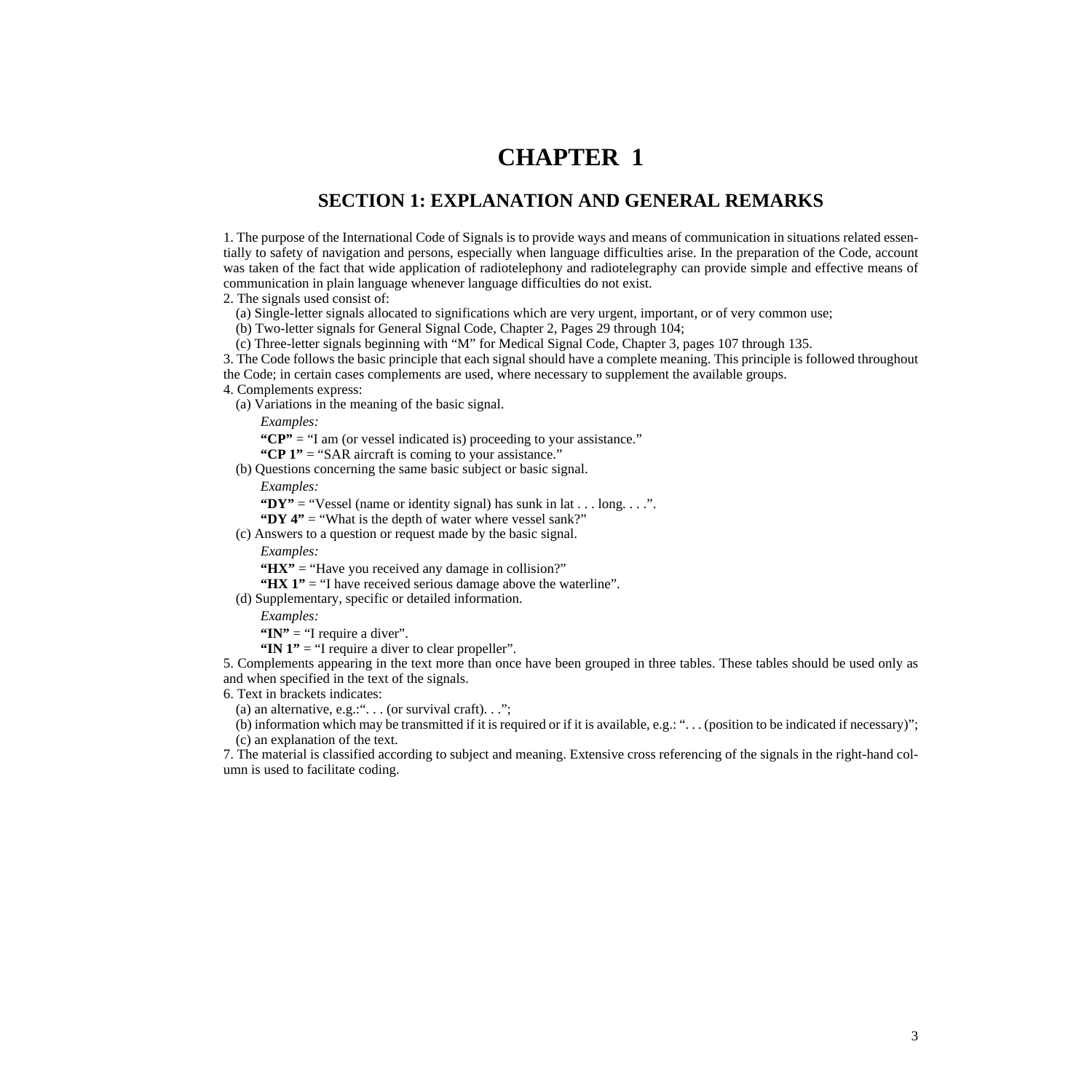#### **SECTION 2: DEFINITIONS**

<span id="page-7-0"></span>For the purpose of this Code the following terms shall have the meanings defined below:

**Visual signaling** is any method of communication, the transmission of which is capable of being seen.

**Sound signaling** is any method of passing Morse signals by means of siren, whistle, foghorn, bell, or other sound apparatus.

**Originator** is the authority who orders a signal to be sent.

**Identity signal** or call sign is the group of letters and figures assigned to each station by its administration.

**Station** means a ship, aircraft, survival craft, or any place at which communications can be effected by any means.

**Station of origin** is that station where the originator submits a signal for transmission, irrespective of the method of communication employed.

**Transmitting station** is the station by which a signal is actually being made.

**Addressee** is the authority to whom a signal is addressed.

**Station of destination** is that station in which the signal is finally received by the addressee.

**Receiving station** is the station by which a signal is actually being read.

**Procedure** denotes the rules drawn up for the conduct of signaling.

**Procedure signal** is a signal designed to facilitate the conduct of signaling. (See Chapter 1, Section 10, Pages [17,](#page-20-0) [20,](#page-23-0) and [21](#page-24-0).)

**Time of origin** is the time at which a signal is ordered to be made.

**Group** denotes more than one continuous letter and/or numeral which together compose a signal.

A **numeral group** consists of one or more numerals.

A **hoist** consists of one or more groups displayed from a single halyard. A hoist or signal is said to be **at the dip** when it is hoisted about half of the full extent of the halyards. A hoist or signal is said to be **close up** when it is hoisted to the full extent of the halyards.

**Tackline** is a length of halyard about 2 m (6 ft.) long, used to separate each group of flags.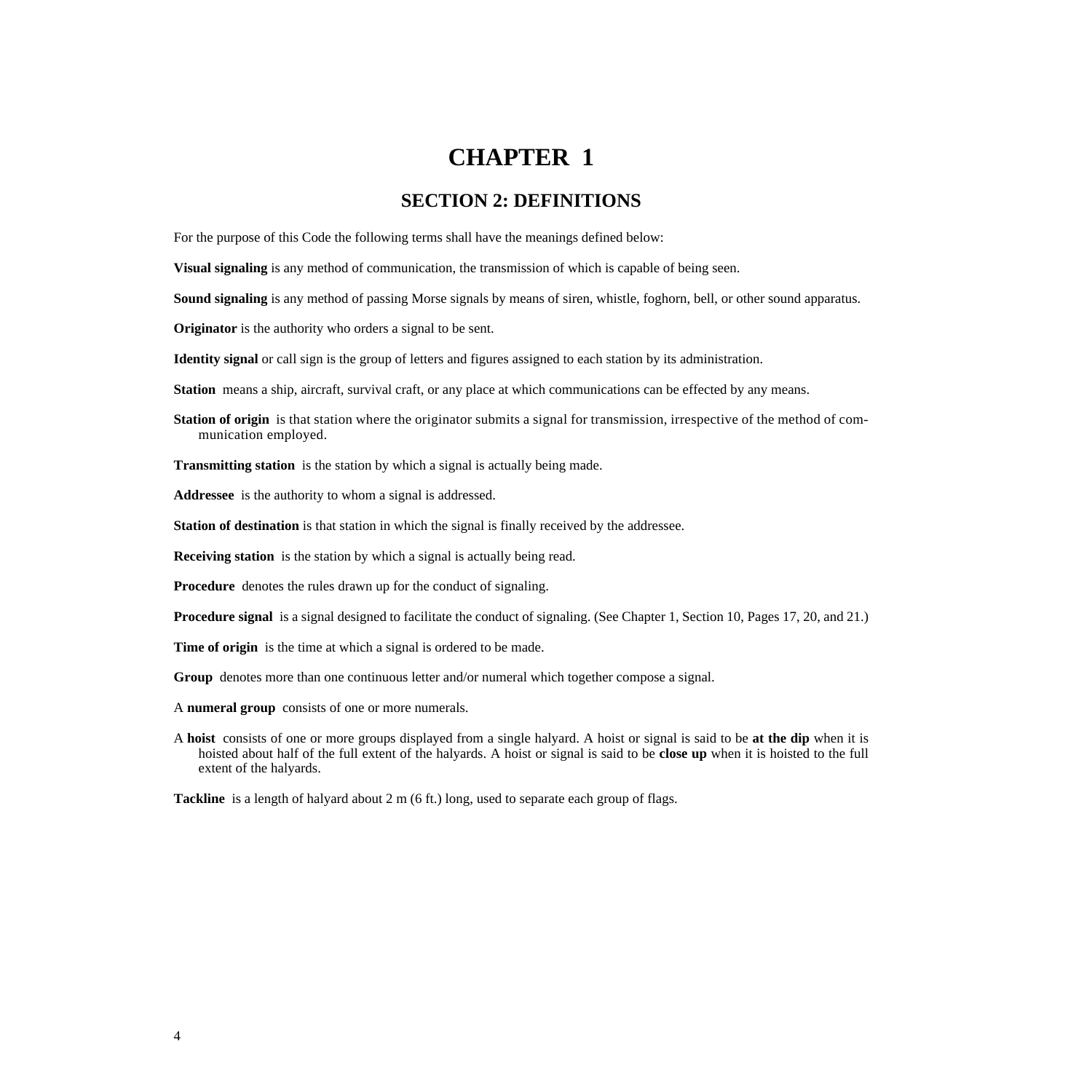### **SECTION 3: METHODS OF SIGNALING**

<span id="page-8-0"></span>1. The methods of signaling which may be used are:

- (a) Flag signaling, the flags used being those shown inside the front cover.
- (b) Flashing light signaling, using the Morse symbols shown in Chapter 1, Section 10, Page 17.
- (c) Sound signaling, using the Morse symbols shown in Chapter 1, Section 10 Page 17.
- (d) Voice over a loud hailer.
- (e) Radiotelegraphy.
- (f) Radiotelephony.
- (g) Morse signaling by hand flags or arms.

#### **Flag signaling**

2. A set of signal flags consists of twenty-six alphabetical flags, ten numeral pennants, three substitutes, and the answering pennant. Detailed instructions for signaling by flags are given in Chapter 1, Section 5, Pages 9 an[d](#page-12-0) 10.

#### **Flashing light and sound signaling**

3. The Morse symbols representing letters, numerals, etc., are expressed by dots and dashes which are signaled either singly or in combination. The dots and dashes and spaces between them should be made to bear the following ratio, one to another, as regards their duration:

- (a) A dot is taken as the unit;
- (b) A dash is equivalent to three units;
- (c) The space of time between any two elements of a symbol is equivalent to one unit; between two complete symbols it is equivalent to three units; and between two words or groups it is equivalent to seven units.

4. In flashing light and sound signaling, while generally obeying the instructions laid down here, it is best to err on the side of making the dots rather shorter in their proportion to the dashes as it then makes the distinction between the elements plainer. The standard rate of signaling by flashing light is to be regarded as forty letters per minute. Detailed instructions for signaling by flashing light and sound are given in Chapter 1, Sections 6 and 7, Pages 11 [thr](#page-14-0)ough 13.

#### **Voice over a loud hailer**

5. Whenever possible plain language should be used but where a language difficulty exists groups from the International Code of Signals could be transmitted using the phonetic spelling tables.

#### **Radiotelegraphy and radiotelephony**

6. When radiotelegraphy or radiotelephony is used for the transmission of signals, operators should comply with the Radio Regulations of the International Telecommunication Union then in force. (See Radiotelephony in Chapter 1, Section 8, Page [14.\)](#page-17-0)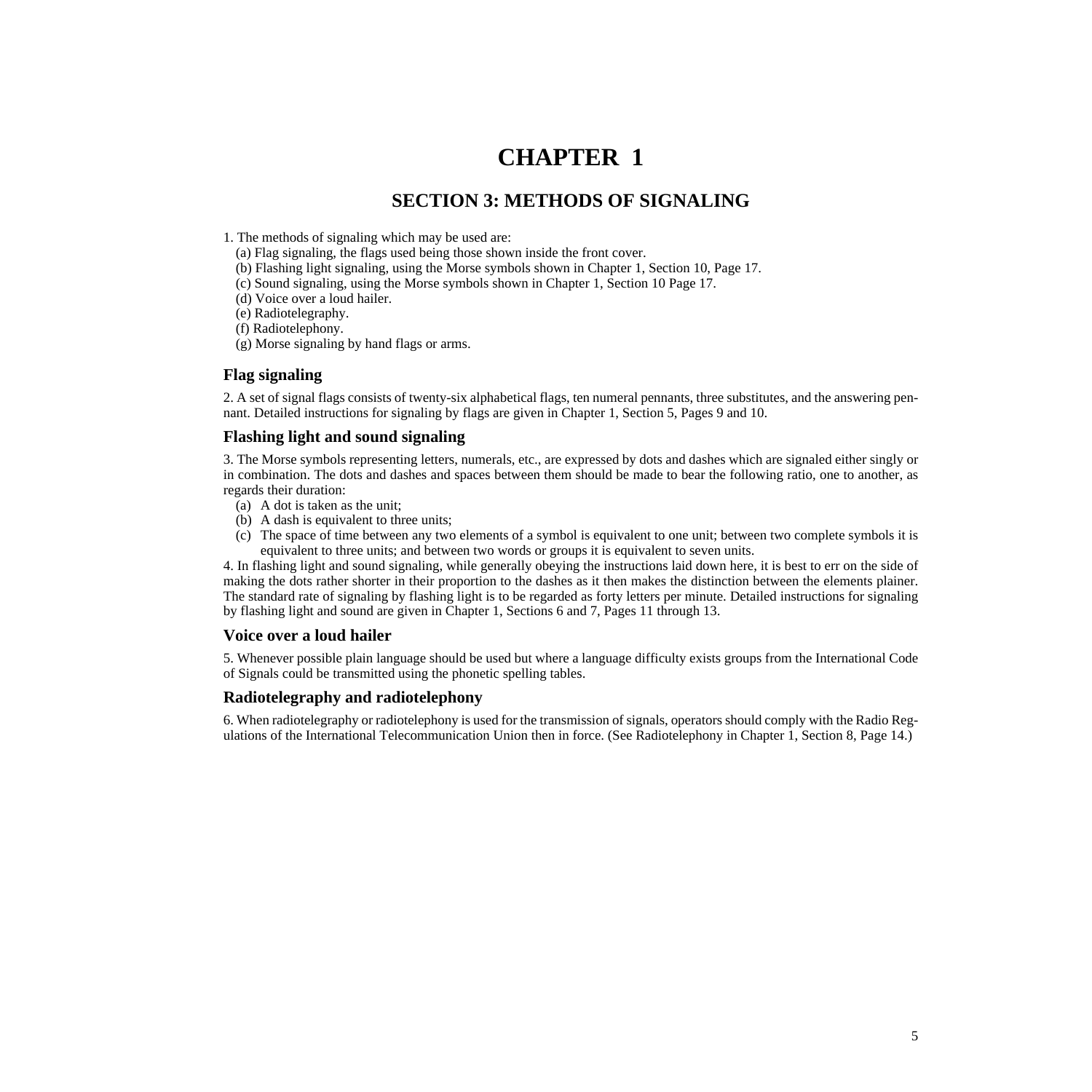### **SECTION 4: GENERAL INSTRUCTIONS**

#### <span id="page-9-0"></span>**Originator and addressee of message**

1. Unless otherwise indicated all signals between vessels are made from the Master of the vessel of origin to the Master of the vessel of destination.

#### **Identification of ships and aircraft**

2. Identity signals for ships and aircraft are allocated on an international basis. The identity signal may therefore indicate the nationality of a ship or aircraft.

#### **Use of identity signals**

3. Identity signals may be used for two purposes:

- (a) to speak to, or call, a station;
- (b) to speak of, or indicate, a station. *Examples:*

**"YP LABC"** = "I wish to communicate with vessel LABC by . . ." (Complements Table 1, Chapter 2, Section 10, Page [104](#page-106-0)).

"HY 1 LABC" = "The vessel LABC with which I have been in collision has resumed her voyage".

#### **Names of vessels and/or places**

4. Names of vessels and/or places are to be spelled out.

*Example:*

**"RV Gibraltar"** = "You should proceed to Gibraltar".

#### **How to signal numbers**

5. Instructions for signaling numbers:

- (a) Numbers are to be signaled as follows:
	- (i) Flag signaling: by the numeral pennants of the Code.
	- (ii) Flashing light or sound signaling: usually by the numerals in the Morse Code; they may also be spelled out.
	- (iii) Radiotelephony or loud hailer: by the Code words of the Figure Spelling Table in Chapter 1, Section 10, Page 19.
- (b) Figures which form part of the basic signification of a signal are to be sent together with the basic group.
	- *Examples:* **"DI 20"** = "I require boats for 20 persons."
	- **"FJ 2"** = "Position of accident (or survival craft) is marked by sea marker".
- (c) A decimal point between numerals is to be signaled as follows:
	- (i) Flag signaling: by inserting the answering pennant where it is desired to express the decimal point.
	- (ii) Flashing light and sound signaling: by "decimal point" signal **"AAA"**.
	- (iii) Voice: by use of the word "DECIMAL" as indicated in the Figure Spelling Table.
- (d) Wherever the text allows depths, etc., to be signaled in feet or in meters, the figures should be followed by **"F"** to indicate feet or by **"M"** to indicate meters.

#### **Azimuth or bearing**

6. They are to be expressed in three figures denoting degrees from 000 to 359, measured clockwise. If there is any possibility of confusion, they should be preceded by the letter **"A"**. They are always to be true unless expressly stated to be otherwise in the context.

*Examples:*

**"LW 005"** = "I receive your transmission on bearing 005°".

**"LT A120 T1540"** = "Your bearing from me is  $120^{\circ}$  at (local time)  $1540$ ".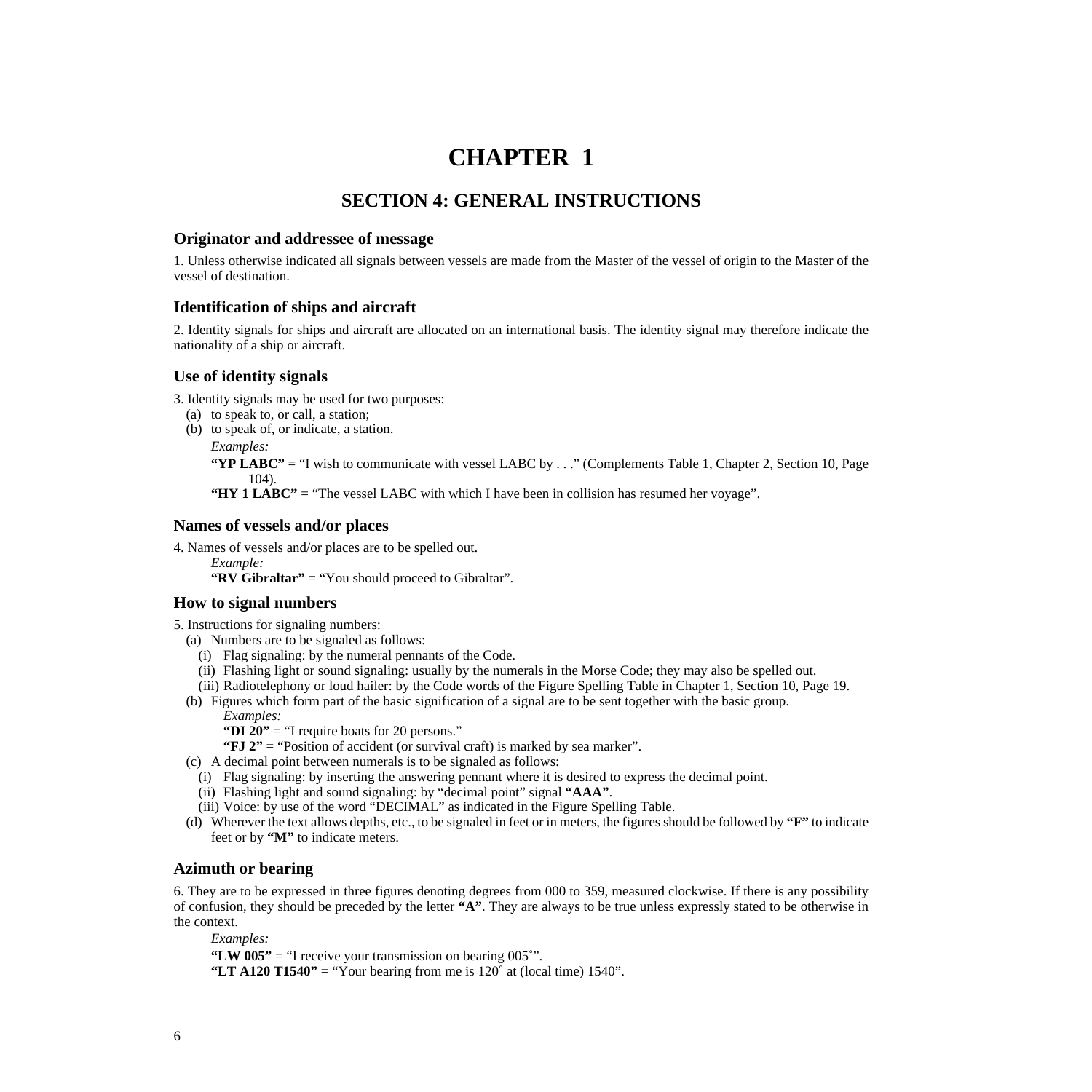#### **Course**

7. Course is to be expressed in three numerals denoting degrees from 000 to 359, measured clockwise. If there is any possibility of confusion, they should be preceded by the letter **"C"**. They are always to be true unless expressly stated to be otherwise in the context.

*Examples:*

**"MD 025"** = "My course is 025"".

"GR C240 S18" = "Vessel coming to your rescue is steering course 240°, speed 18 knots".

#### **Date**

8. Dates are to be signaled by two, four, or six numerals preceded by the letter **"D"**. The first two numerals indicate the day of the month. When they are used alone they refer to the current month.

*Example:*

**"D15"** transmitted on the 15th or any other date in April means "15 April".

The two numerals which follow indicate the month of the year.

*Example:*

**"D1504"** means "15 April".

Where necessary the year may be indicated by two further numerals. *Example:*

**"D181063"** means "18 October 1963".

#### **Latitude**

9. Latitude is expressed by four figures preceded by the Letter **"L"**. The first two figures denote the degrees and the last two the minutes. The letters **"N"** (North) or **"S"** (South) follow if they are needed; however, for reasons of simplicity they may be omitted if there is no risk of confusion.

*Example:* **"L3740S"** = "Latitude 37˚40'S".

#### **Longitude**

10. Longitude is expressed by four or, if necessary, five figures preceded by the letter **"G"**. The first two (or three) figures denote the degrees and the last two the minutes. When the longitude is more than 99˚, no confusion will normally arise if the figure indicating hundreds of degrees is omitted. However, where it is necessary to avoid confusion the five figures should be used. The letters **"E"** (East) or **"W"** (West) follow if they are needed, otherwise they may be omitted, as in the case of latitude.

*Example:*

**"G13925E"** = "Longitude 139˚25' E".

A signal requiring the indication of position to complete its signification should be signaled as follows: "CH L2537N G4015W" = "Vessel indicated is reported as requiring assistance in lat 25°37' N, long 40°15' W".

#### **Distance**

11. Figures preceded by the letter **"R"** indicate distance in nautical miles.

*Example:*

**"OV A080 R10" =** "Mine(s) is (are) believed to be bearing 080˚ from me, distance 10 miles".

The letter **"R"** may be omitted if there is no possibility of confusion.

#### **Speed**

12. Speed is indicated by figures preceded by:

(a.) the letter **"S"** to denote speed in knots, or

(b.) the letter **"V"** to denote speed in kilometers per hour.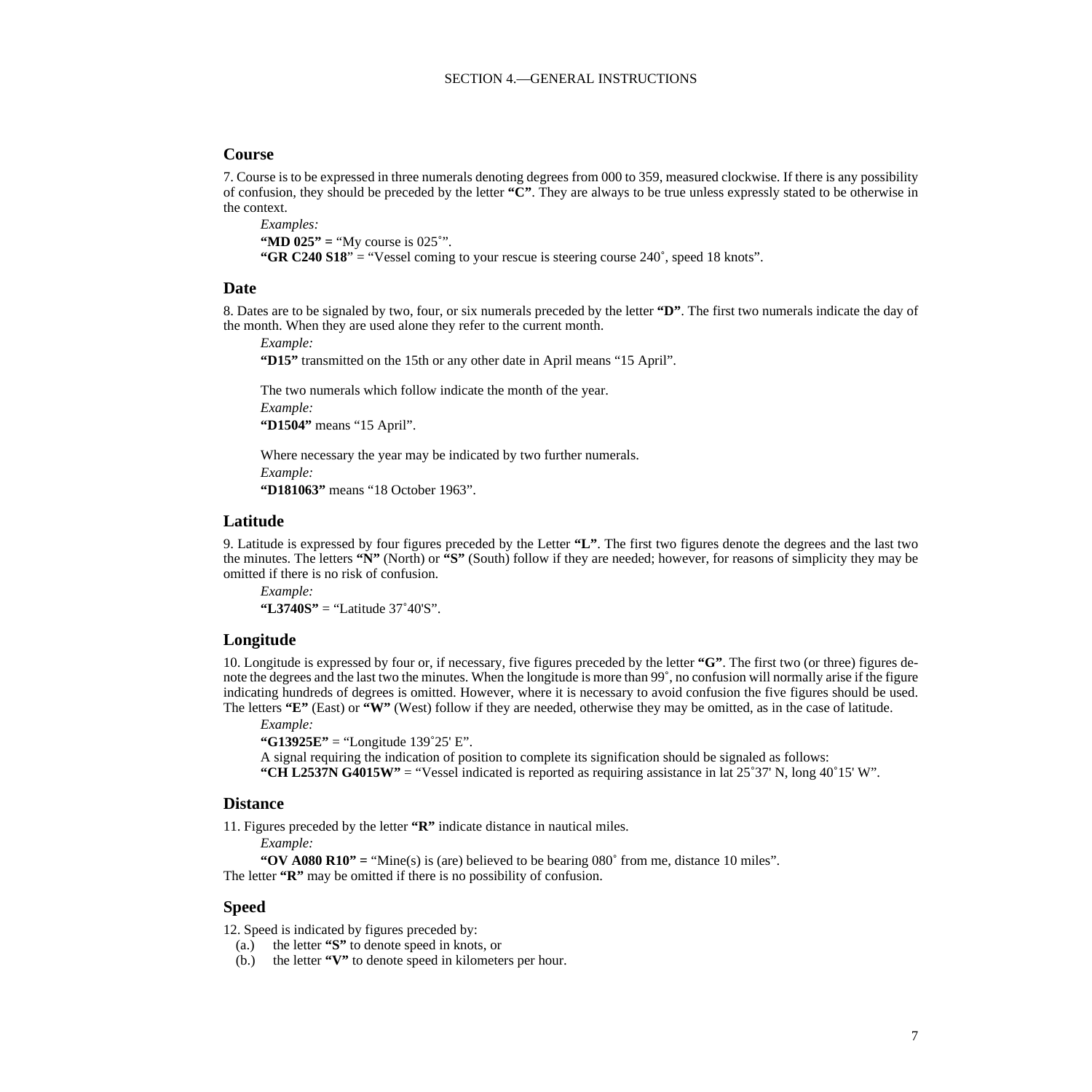*Examples:*

**"BQ S300"** = "The speed of my aircraft in relation to the surface of the earth is 300 knots".

**"BQ V300" =** "The speed of my aircraft in relation to the surface of the earth is 300 kilometers per hour".

#### **Time**

13. Times are to be expressed in four figures, of which the first two denote the hour, from 00 (midnight) up to 23 (11 p.m.), and the last two denote the minutes (from 00 to 59). The figures are preceded by:

- (a) the letter **"T"** indicating "Local time", or
- (b) the letter **"Z"** indicating "Greenwich Mean Time".
	- *Examples:*

**"BH T1045 L2015N G3840W C125"** = "I sighted an aircraft at local time 1045 in lat 20˚15' N, long 38˚40' W flying on course 125˚".

**"RX Z0830"** = "You should proceed at GMT 0830".

#### **Time of origin**

14. The time of origin may be added at the end of the text. It should be given to the nearest minute and expressed by four figures. Apart from indicating at what time a signal originated, it also serves as a convenient reference number.

#### **Communication by local signal codes**

15. If a vessel or a coast station wishes to make a signal in a local code, the signal **"YV 1"** = "The groups which follow are from the local code" should precede the local signal, if it is necessary, in order to avoid misunderstanding.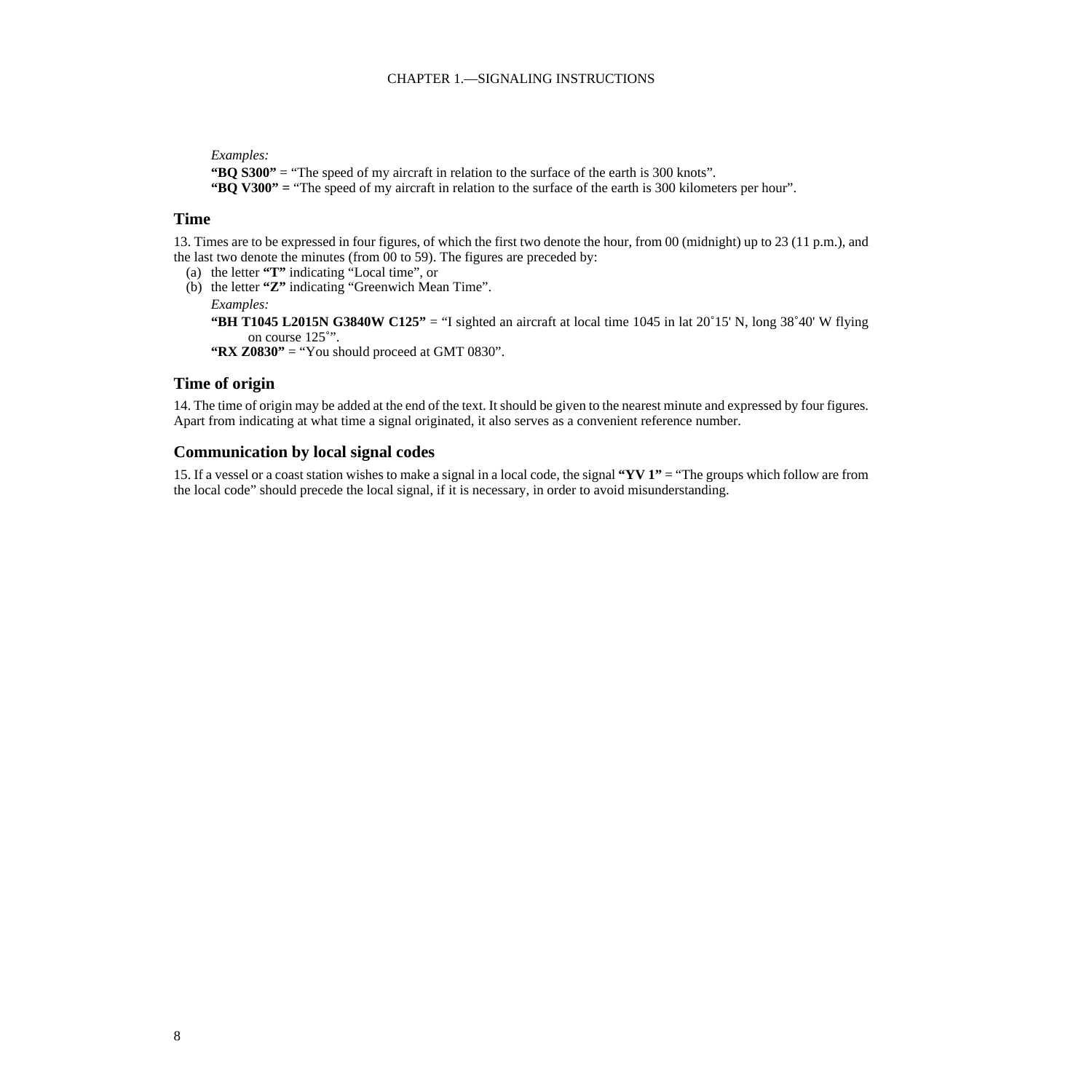#### **SECTION 5: FLAG SIGNALING**

<span id="page-12-0"></span>1. As a general rule only one hoist should be shown at a time. Each hoist or group of hoists should be kept flying until it has been answered by the receiving station (see paragraph 3). When more groups than one are shown on the same halyard they must be separated by a tackline. The transmitting station should always hoist the signal where it can be most easily seen by the receiving station, that is, in such a position that the flags will blow out clear and be free from smoke.

#### **How to call**

2. The identity signal of the station(s) addressed is to be hoisted with the signal (see Chapter 1, Section 4, Paragraph 3, Page 6). If no identity signal is hoisted it will be understood that the signal is addressed to all stations within visual signaling distance. If it is not possible to determine the identity signal of the station to which it is desired to signal, the group **"VF"** = "You should hoist your identity signal" or "CS" = "What is the name or identity signal of your vessel (or station)?" should be hoisted first; at the same time the station will hoist its own identity signal. The group  $\mathbf{YQ}^{\prime\prime} = \mathbf{T}$  wish to communicate by ... (Complements Table 1, Chapter 2, Section 10, Page 1[04\) w](#page-106-0)ith vessel bearing . . . from me" can also be used.

#### **How to answer signals**

3. All stations to which signals are addressed or which are indicated in signals are to hoist the answering pennant at the dip as soon as they see each hoist and close up immediately, when they understand it; it is to be lowered to the dip as soon as the hoist is hauled down at the transmitting station, being hoisted close up again as soon as the next hoist is understood.

#### **How to complete a signal**

4. The transmitting station is to hoist the answering pennant singly after the last hoist of the signal to indicate that the signal is completed. The receiving station is to answer this in a similar manner to all other hoists (see paragraph 3 on this page).

#### **How to act when signals are not understood**

5. If the receiving station cannot clearly distinguish the signal made to it, it is to keep the answering pennant at the dip. If it can distinguish the signal but cannot understand the meaning of it, it can hoist the following signals: **"ZQ"** = "Your signal appears incorrectly coded. You should check and repeat the whole", or "**ZL"** = "Your signal has been received but not understood".

#### **The use of substitutes**

6. The use of substitutes is to enable the same signal flag, either alphabetical flag or numeral pennant, to be repeated one or more times in the same group, in case only one set of flags is carried on board. The first substitute always repeats the uppermost signal flag of that class of flags which immediately precedes the substitute. The second substitute always repeats the second and the third substitute repeats the third signal flag, counting from the top of that class of flags which immediately precedes them. No substitute can ever be used more than once in the same group. The answering pennant when used as a decimal point is to be disregarded in determining which substitute to use.

```
Example:
The signal "VV" would be made as follows:
V
first substitute
The number "1100" would be made by numeral pennants as follows:
1
first substitute
0
third substitute
The signal "L 2330" would be made as follows:
L
2
3
second substitute
0
```
In this case, the second substitute follows a numeral pennant and therefore it can only repeat the second numeral in the group.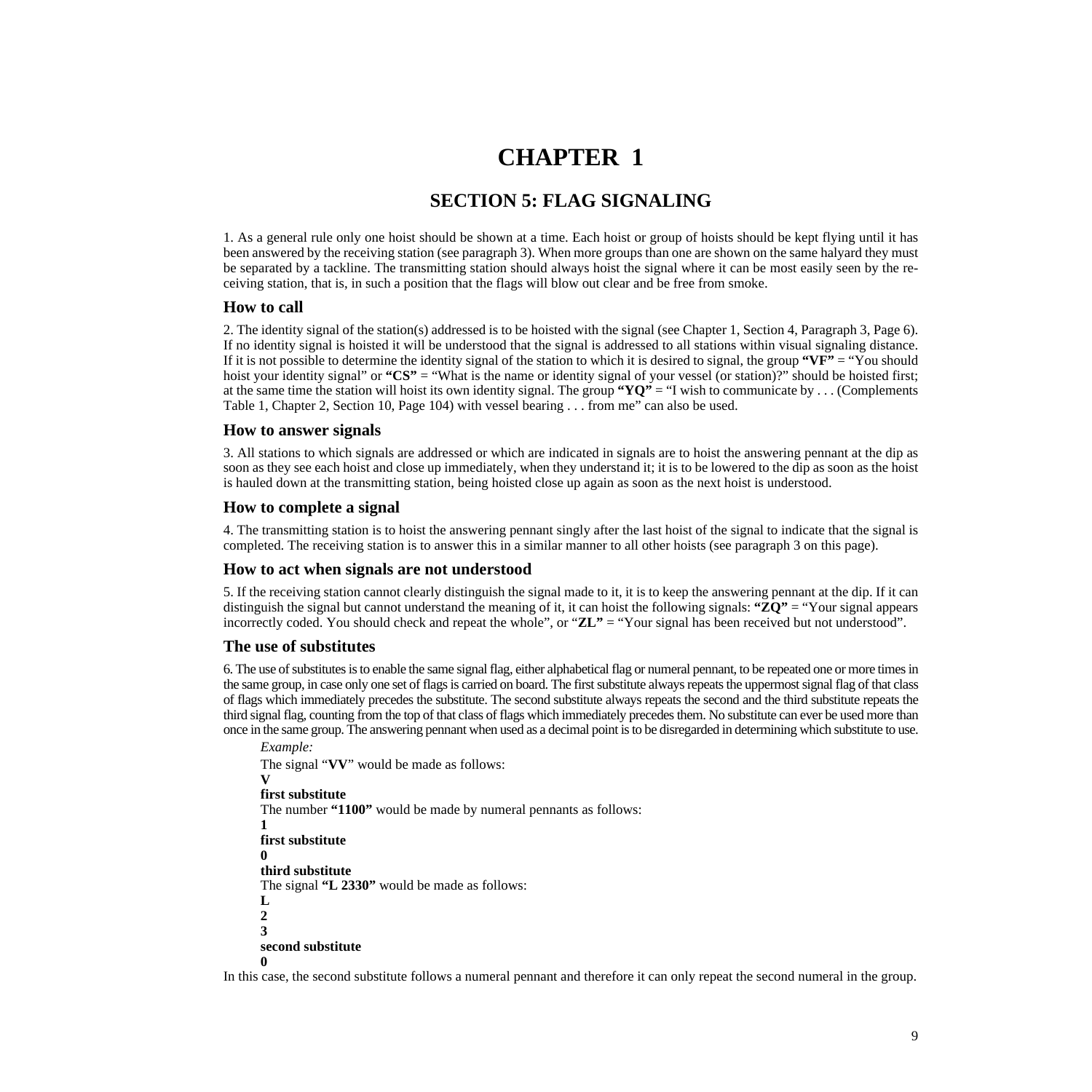#### **How to spell**

7. Names in the text of a signal are to be spelled out by means of the alphabetical flags. The signal "**YZ**" = "The words which follow are in plain language" can be used, if necessary.

#### **Use of the Code pennant by ships of war**

8. When a ship of war wishes to communicate with a merchant vessel she will hoist the Code pennant in a conspicuous position, and keep it flying during the whole of the time the signal is being made.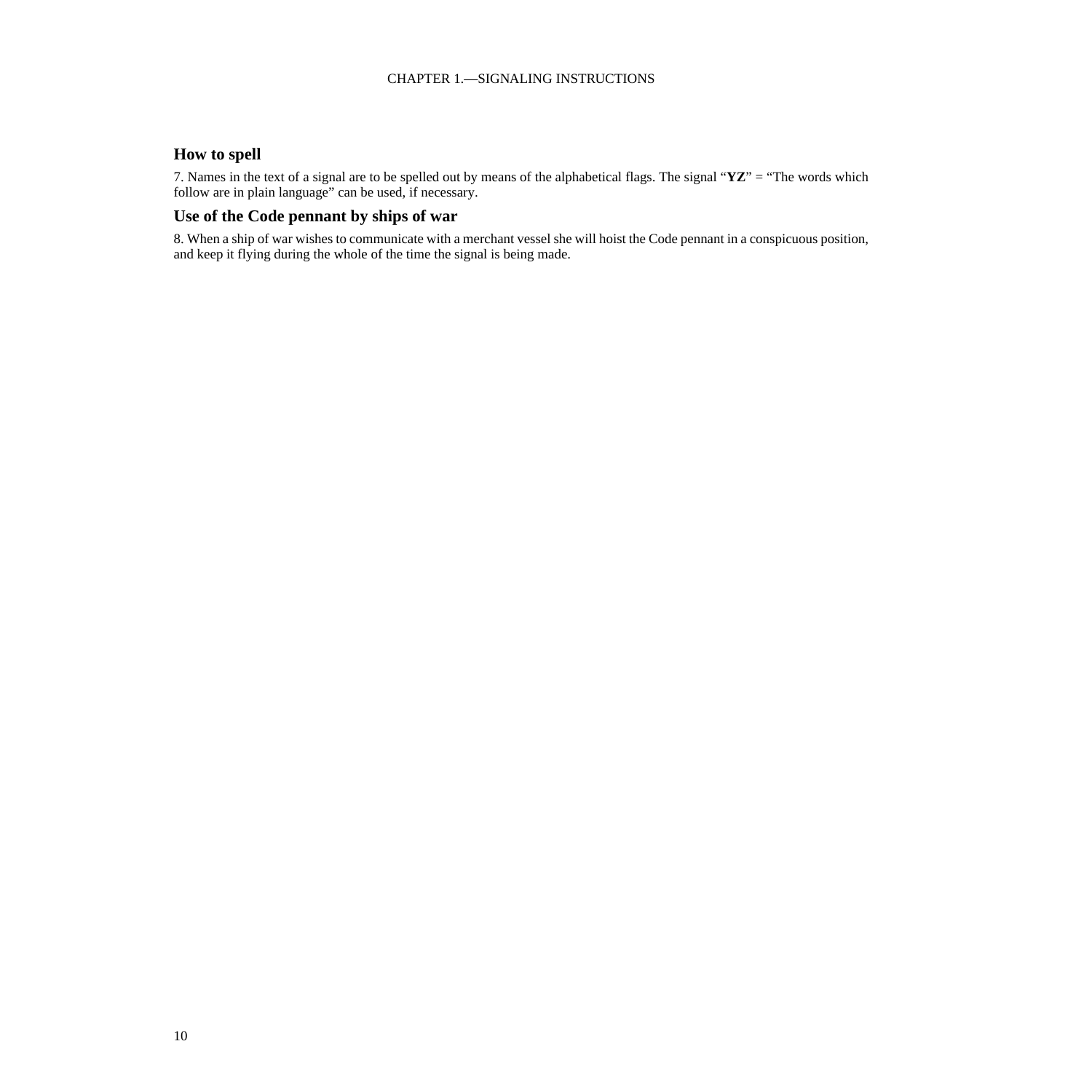#### **SECTION 6: FLASHING LIGHT SIGNALING**

<span id="page-14-0"></span>1. A signal made by flashing light is divided into the following parts:

- (a) The **call**.—It consists of the general call or the identity signal of the station to be called. It is answered by the answering signal.
- (b) The **identity**.—The transmitting station makes **"DE"** followed by its identity signal or name. This will be repeated back by the receiving station which then signals its own identity signal or name. This will also be repeated back by the transmitting station.
- (c) The **text**.—This consists of plain language or Code groups. When Code groups are to be used they should be preceded by the signal **"YU"**. Words of plain language may also be in the text, when the signal includes names, places, etc. Receipt of each word or group is acknowledged by **"T"**.
- (d) The **ending**.—It consists of the ending signal **"AR"** which is answered by **"R"**.

2. If the entire text is in plain language the same procedure is to be followed. The call and identity may be omitted when two stations have established communications and have already exchanged signals.

3. A list of procedure signals appears in Chapter 1, Section 10, Pages [20](#page-23-0) an[d 21](#page-24-0). Although the use of these signals is self-explanatory, the following notes might be found useful:

- (a) The **General call signal** (or call for unknown station) **"AA AA AA"** etc., is made to attract attention when wishing to signal to all stations within visual signaling distance or to a station whose name or identity signal is not known. The call is continued until the station addressed answers.
- (b) The **Answering signal "TTTT"** etc., is made to answer the call and it is to be continued until the transmitting station ceases to make the call. The transmission starts with the **"DE"** followed by the name or identity signal of the transmitting station.
- (c) The letter **"T"** is used to indicate the receipt of each word or group.
- (d) The **Erase signal "EEEEEE"** etc., is used to indicate that the last group or word was signaled incorrectly. It is to be answered with the erase signal. When answered, the transmitting station will repeat the last word or group which was correctly signaled and then proceed with the remainder of the transmission.
- (e) The **Repeat signal "RPT"** is to be used as follows:
	- (i) by the transmitting station to indicate that it is going to repeat ("I repeat"). If such a repetition does not follow immediately after **"RPT"**, the signal should be interpreted as a request to the receiving station to repeat the signal received ("Repeat what you have received");
	- (ii) by the receiving station to request for a repetition of the signal transmitted ("Repeat what you have sent");
	- (iii) The **Special Repetition signals "AA", "AB", "WA", "WB"**, and **"BN"** are made by the receiving station as appropriate. In each case they are made immediately after the repeat signal **"RPT"**. *Examples:*

**"RPT AB KL"**—"Repeat all before group **KL**".

**"RPT BN 'boats' 'survivors' "**—"Repeat all between words 'boats' and 'survivors' ".

If a signal is not understood, or, when decoded, it is not intelligible, the repeat signal is not used. The receiving station must then make the appropriate signal from the Code, e.g., "Your signal has been received but not understood".

- (f) A correctly received **repetition** is acknowledged by the signal **"OK"**. The same signal may be used as an affirmative answer to a question ("It is correct").
- (g) The **Ending signal "AR"** is used in all cases to indicate the end of a signal or the end of the transmission. The receiving station answers with the signal  $\mathbf{R}'' = \mathbf{C}''$  are  $\mathbf{C}''$  or  $\mathbf{C}''$  have received your last signal".
- (h) The transmitting station makes the signal **"CS"** when **requesting the name or identity signal** of the receiving station.
- (i) The **Waiting signal** or **Period signal "AS"** is to be used as follows:
- (i) When made independently or after the end of a signal it indicates that the other station must wait for further communications (**waiting signal**);
- (ii) When it is inserted between groups it serves to separate them (**period signal**) to avoid confusion.
- (j) The signal **"C"** should be used to indicate an affirmative statement or an affirmative reply to an interrogative signal; the signal **"RQ"** should be used to indicate a question. For a negative reply to an interrogative signal or for a negative statement, the signal **"N"** should be used in visual or sound signaling and the signal **"NO"** should be used for voice or radio transmission.
- (k) When the signals **"N"** or **"NO"**, and **"RQ"** are used to change an affirmative signal into a negative statement or into a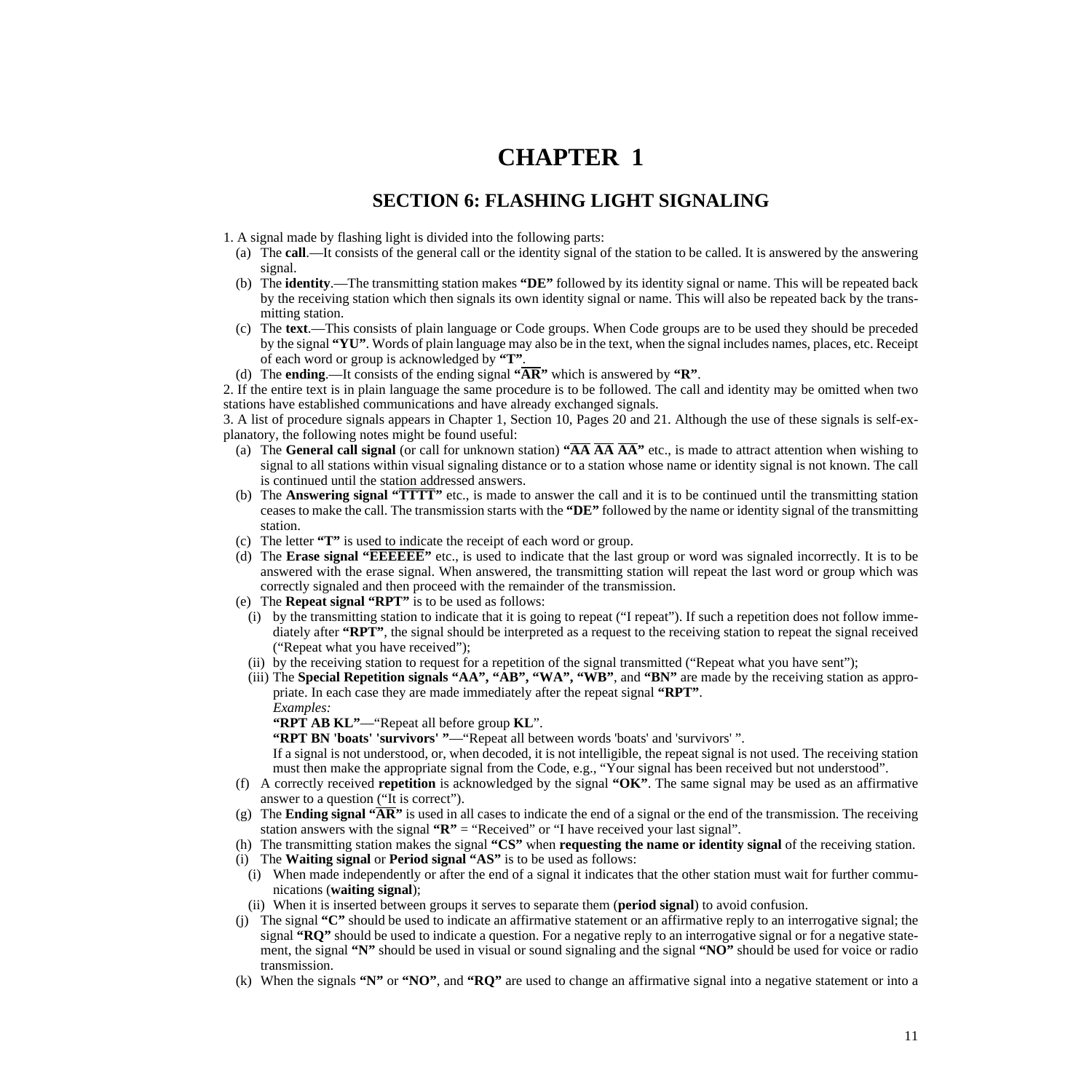#### CHAPTER 1.—SIGNALING INSTRUCTIONS

question, respectively, they should be transmitted after the main signal. *Examples:*

**"CY N"** (or **"NO"** as appropriate) = "(Boat(s) is(are) not coming to you." **"CW RQ"** = "Is boat/raft on board?" The signals **"C", "N"** or **"NO"**, and **"RQ"** cannot be used in conjunction with single-letter signals.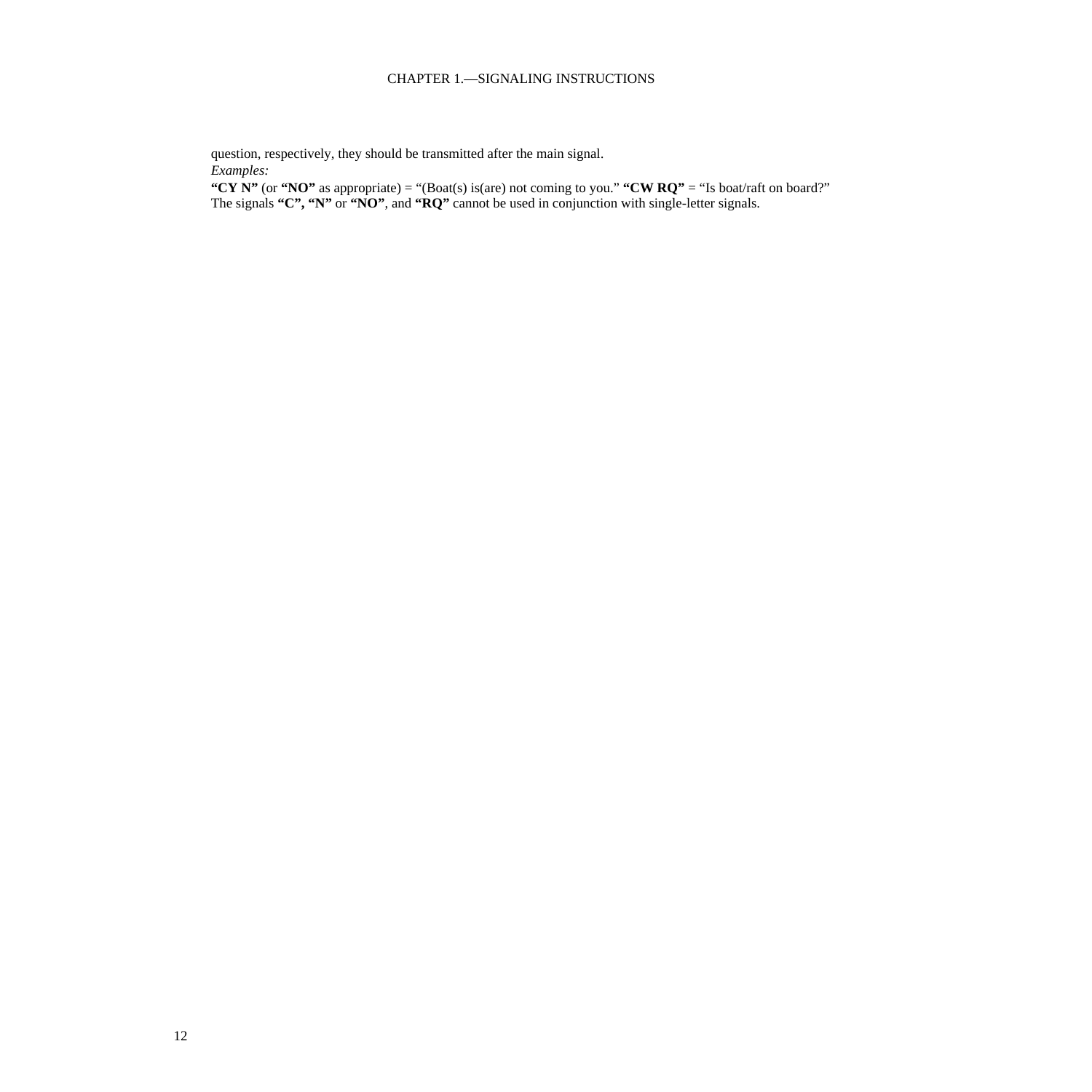#### **SECTION 7: SOUND SIGNALING**

<span id="page-16-0"></span>1. Owing to the nature of the apparatus used (whistle, siren, foghorn, etc.) sound signaling is necessarily slow. Moreover, the misuse of sound signaling is of a nature to create serious confusion at sea. Sound signaling in fog should therefore be reduced to a minimum. Signals other than the single letter signals should be used only in extreme emergency and never in frequented navigational waters.

2. The signals should be made slowly and clearly. They may be repeated, if necessary, but at sufficiently long intervals to ensure that no confusion can arise and that one letter signals cannot be mistaken as two-letter groups.

3. Masters are reminded that the one letter signals of the Code, which are marked by an asterisk(\*), when made by sound, may only be made in compliance with the requirements of the International Regulations for Preventing Collisions at Sea. Reference is also made to the single letter signals provided for exclusive use between an icebreaker and assisted vessels.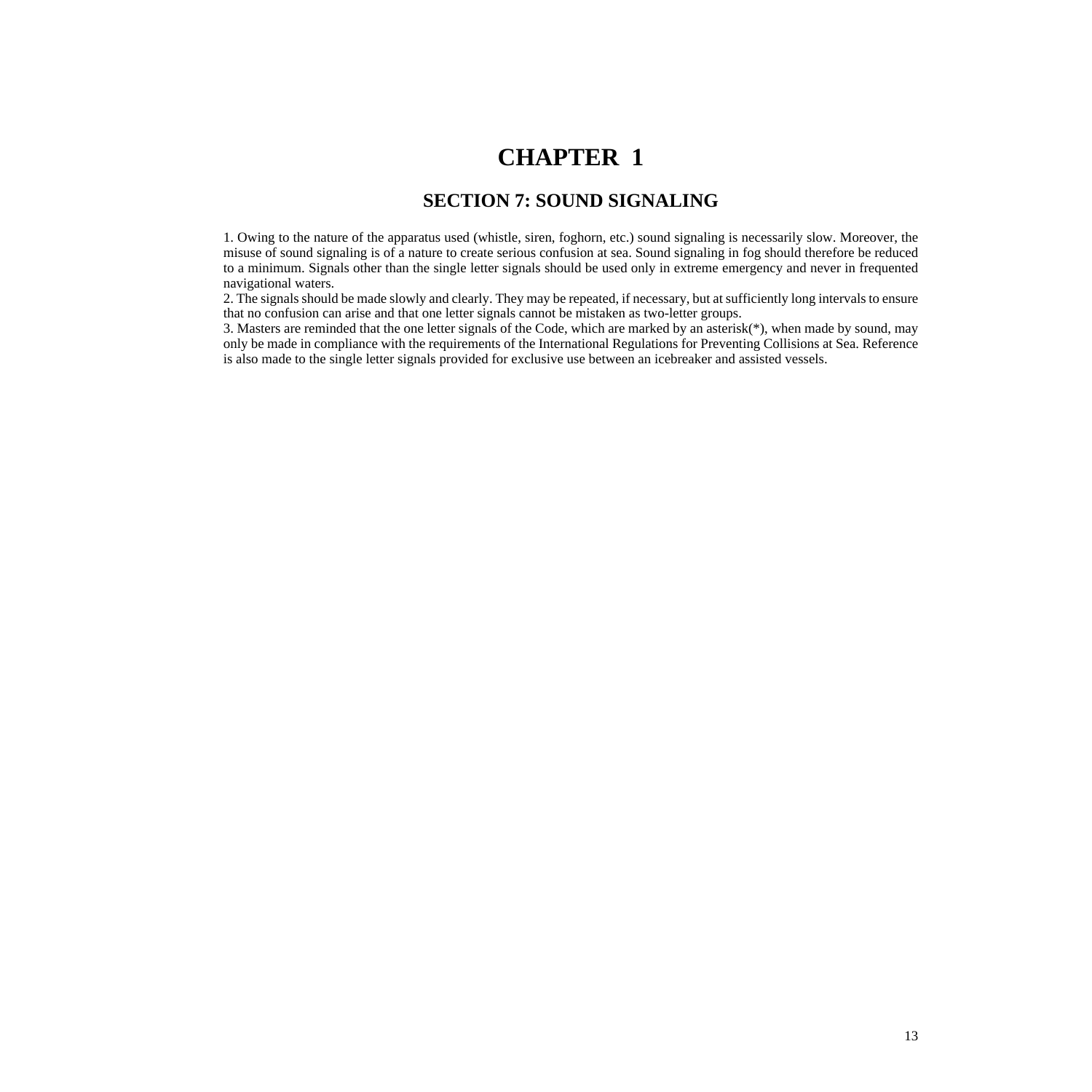### **SECTION 8: RADIOTELEPHONY**

<span id="page-17-0"></span>1. When using the International Code of Signals in cases of language difficulties, the principles of the Radio Regulations of the International Telecommunication Union then in force have to be observed. Letters and figures are to be spelled in accordance with the phonetic spelling tables in Chapter 1, Section 10, Pages 18 t[hro](#page-21-0)ugh 20.

2. When coast and ship stations are called, the identity signals (call signs) or na[mes](#page-23-0) shall be used.

#### **Method of calling**

3. The call consists of:

(a) The call sign or name of the station called, not more than three times at each call;

(b) The group **"DE" (DELTA ECHO)**;

(c) The call sign or name of the calling station, not more than three times at each call.

Difficult names of stations should also be spelled. After contact has been established, the call sign or name need not be sent more than once.

#### **Form of reply to calls**

4. The reply to calls consists of:

(a) The call sign or name of the calling station, not more than three times;

(b) The group **"DE" (DELTA ECHO)**;

(c) The call sign or name of the station called, not more than three times.

#### **Calling all stations in the vicinity**

5. The group **"CQ" (CHARLIE QUEBEC)** shall be used, but not more than three times at each call.

6. In order to indicate that Code groups of the International Code of Signals are to follow, the word **"INTERCO"** is to be inserted. Words of plain language may also be in the text when the signal includes names, places, etc. In this case the group **"YZ" (YANKEE ZULU)** is to be inserted if necessary.

7. If the station called is unable to accept traffic immediately, it should transmit the signal **"AS" (ALFA SIERRA)**, adding the duration of waiting times in minutes whenever possible.

8. The receipt of a transmission is indicated by the signal **"R" (ROMEO)**.

9. If the transmission is to be repeated in total or in part, the signal **"RPT" (ROMEO PAPA TANGO)** shall be used, supplemented as necessary by:

**"AA" (ALFA ALFA)** = all after  $\ldots$ 

"AB" (ALFA BRAVO) = all before  $\ldots$ 

**"BN" (BRAVO NOVEMBER)** = all between  $\ldots$  and  $\ldots$ 

**"WA" (WHISKEY ALFA)** = word or group after . . .

"WB" (WHISKEY BRAVO) = word or group before  $\dots$ 

10. The end of a transmission is indicated by the signal **"AR" (ALFA ROMEO)**.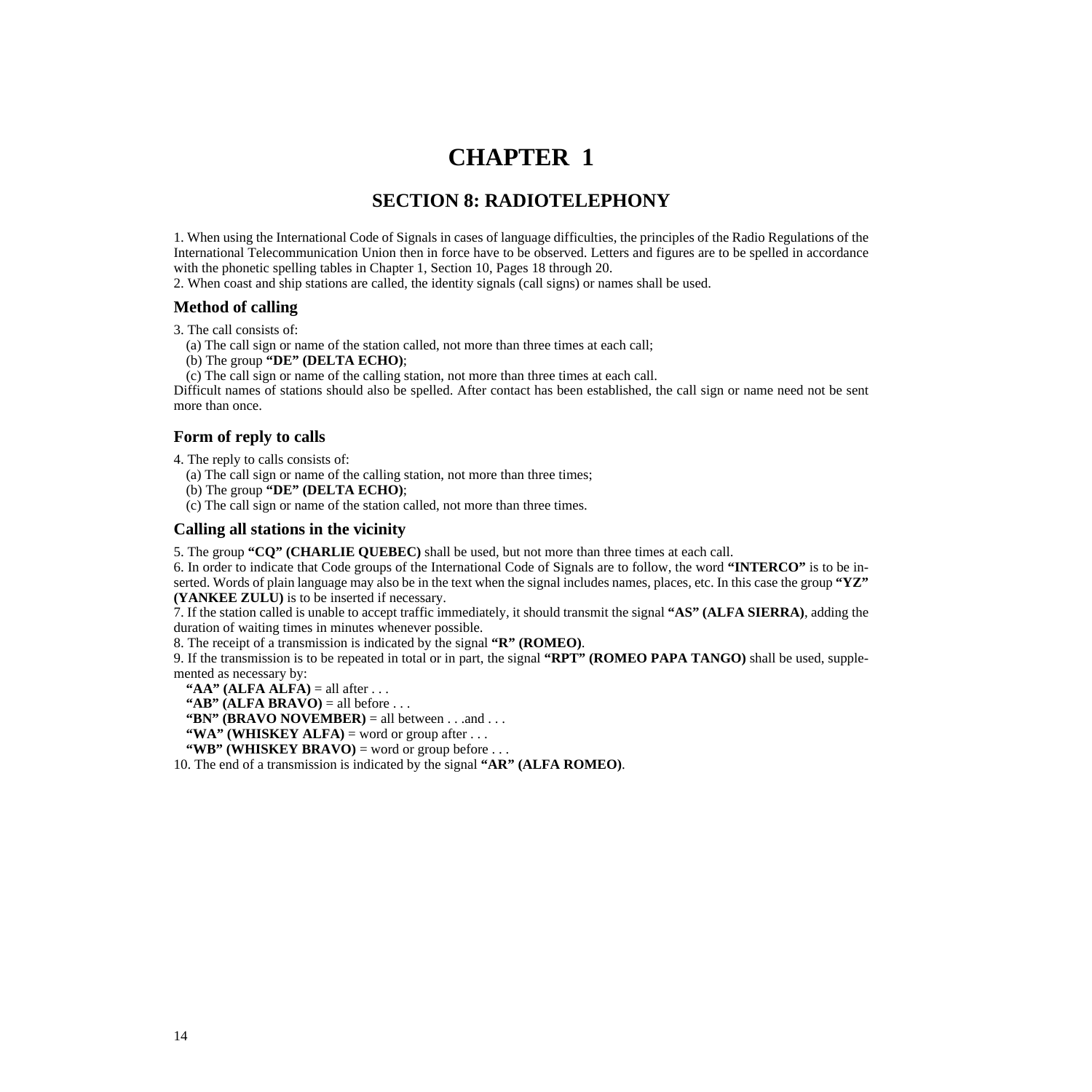#### <span id="page-18-0"></span>**SECTION 9: SIGNALING BY HAND FLAGS OR ARMS**

#### **MORSE SIGNALING BY HAND FLAGS OR ARMS**

1. A station which desires to communicate with another station by Morse signaling by hand flags or arms may indicate the requirement by transmitting to that station the signal "**K1**" by any method. The call signal "**AA AA AA**" may be made instead. 2. On receipt of the call the station addressed should make the answering signal, or, if unable to communicate by this means, should reply with the signal "**YS1**" by any available method.

3. The call signal "**AA AA AA**" and the signal "**T**" should be used respectively by the transmitting station and the addressed station.

4. Normally both arms should be used for this method of transmission but in cases where this is difficult or impossible one arm can be used.

5. All signals will end with the ending signal " $\overline{\mathbf{AR}}$ ".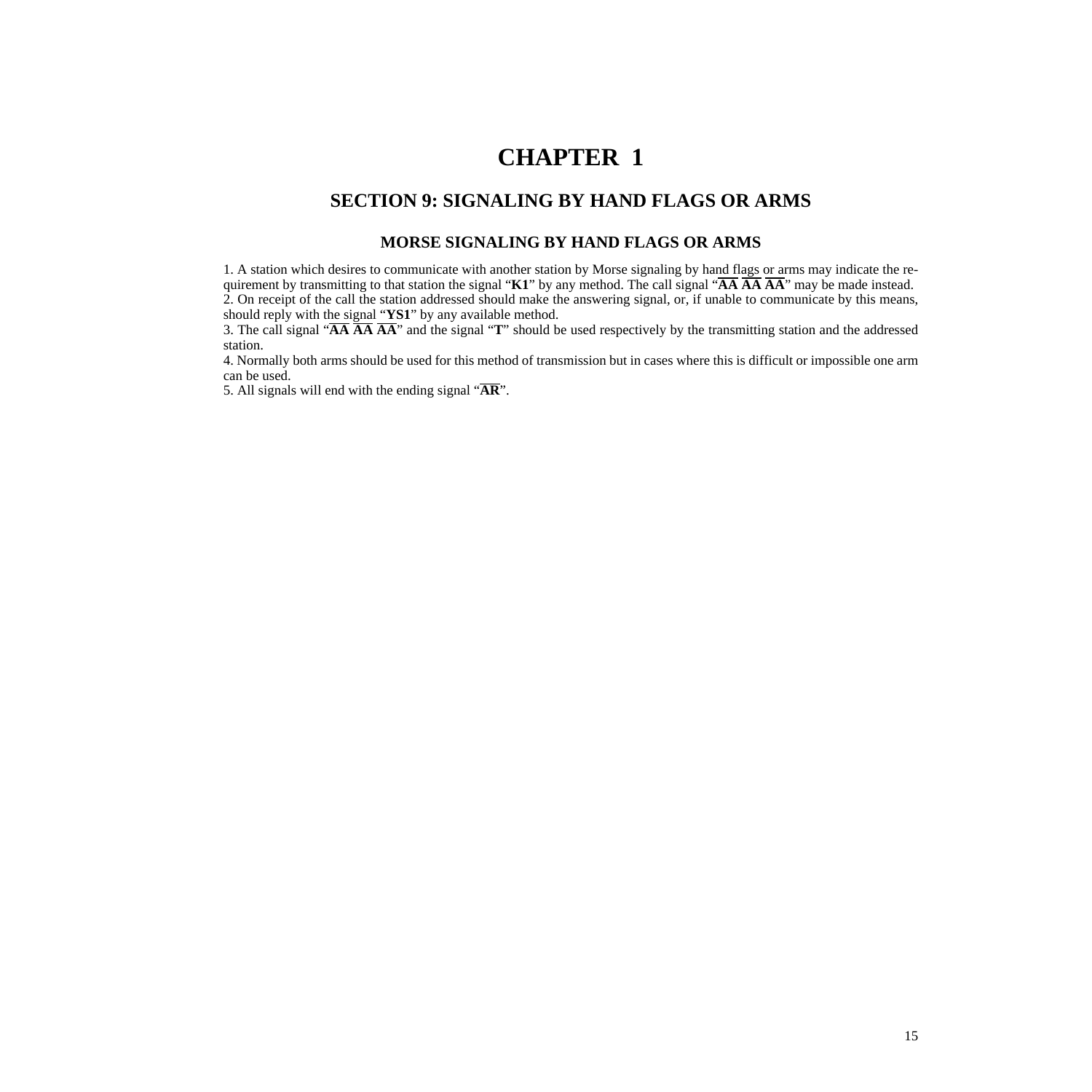

#### TABLE OF MORSE SIGNALING BY HAND FLAGS OR ARMS

Note: The space of time between dots and dashes and between letters, groups, or words should be such as to facilitate correct reception.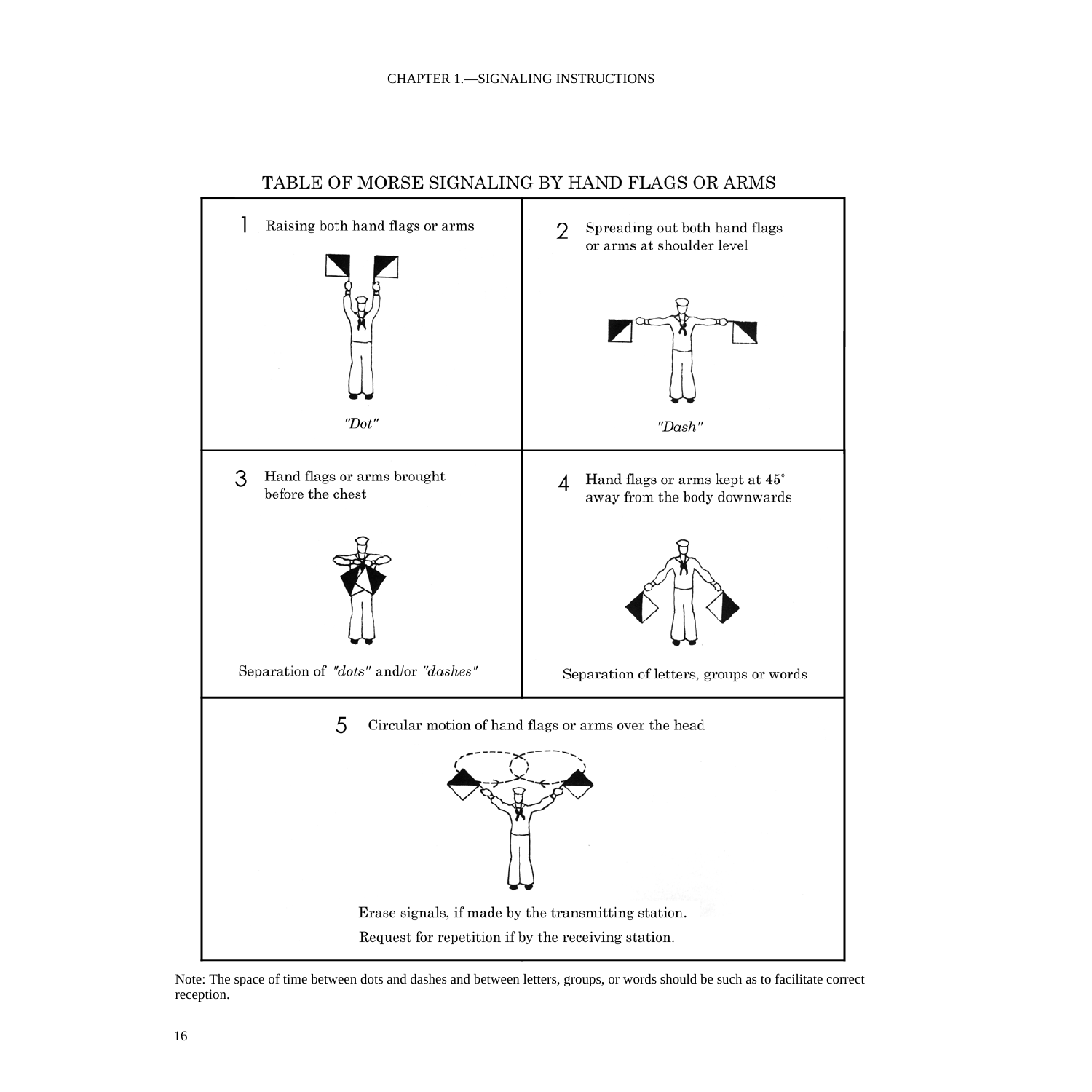### <span id="page-20-0"></span>**SECTION 10: MORSE SYMBOLS—PHONETIC TABLES—PROCEDURE SIGNALS**

#### **MORSE SYMBOLS**

#### **ALPHABET**

| A                       |                 | $\overline{\bf N}$ |  |
|-------------------------|-----------------|--------------------|--|
|                         |                 |                    |  |
| B                       |                 | $\mathbf 0$        |  |
| $\mathbf C$             |                 | $\mathbf P$        |  |
| D                       |                 | Q                  |  |
| E                       |                 | $\mathbf R$        |  |
| F                       |                 | $\mathbf S$        |  |
| G                       |                 | T                  |  |
| H                       |                 | $\mathbf U$        |  |
| $\mathbf I$             |                 | $\mathbf{V}$       |  |
| ${\bf J}$               |                 | W                  |  |
| K                       |                 | $\mathbf X$        |  |
| L                       |                 | $\mathbf Y$        |  |
| $\mathbf M$             |                 | $\mathbf{Z}$       |  |
|                         | <b>NUMERALS</b> |                    |  |
| $\mathbf{1}$            |                 | 6                  |  |
| $\overline{\mathbf{c}}$ |                 | $\overline{7}$     |  |
| 3                       |                 | 8                  |  |
| 4                       |                 | $\boldsymbol{9}$   |  |
| 5                       |                 | $\boldsymbol{0}$   |  |
| PROCEDURE SIGNALS       |                 |                    |  |

| AR | $\bullet$ $\_\bullet$ $\_\bullet$   | AA | $\bullet$ $\bullet$ $\bullet$ $\bullet$ $\bullet$ $\bullet$ |
|----|-------------------------------------|----|-------------------------------------------------------------|
| AS | $\bullet = \bullet \bullet \bullet$ |    |                                                             |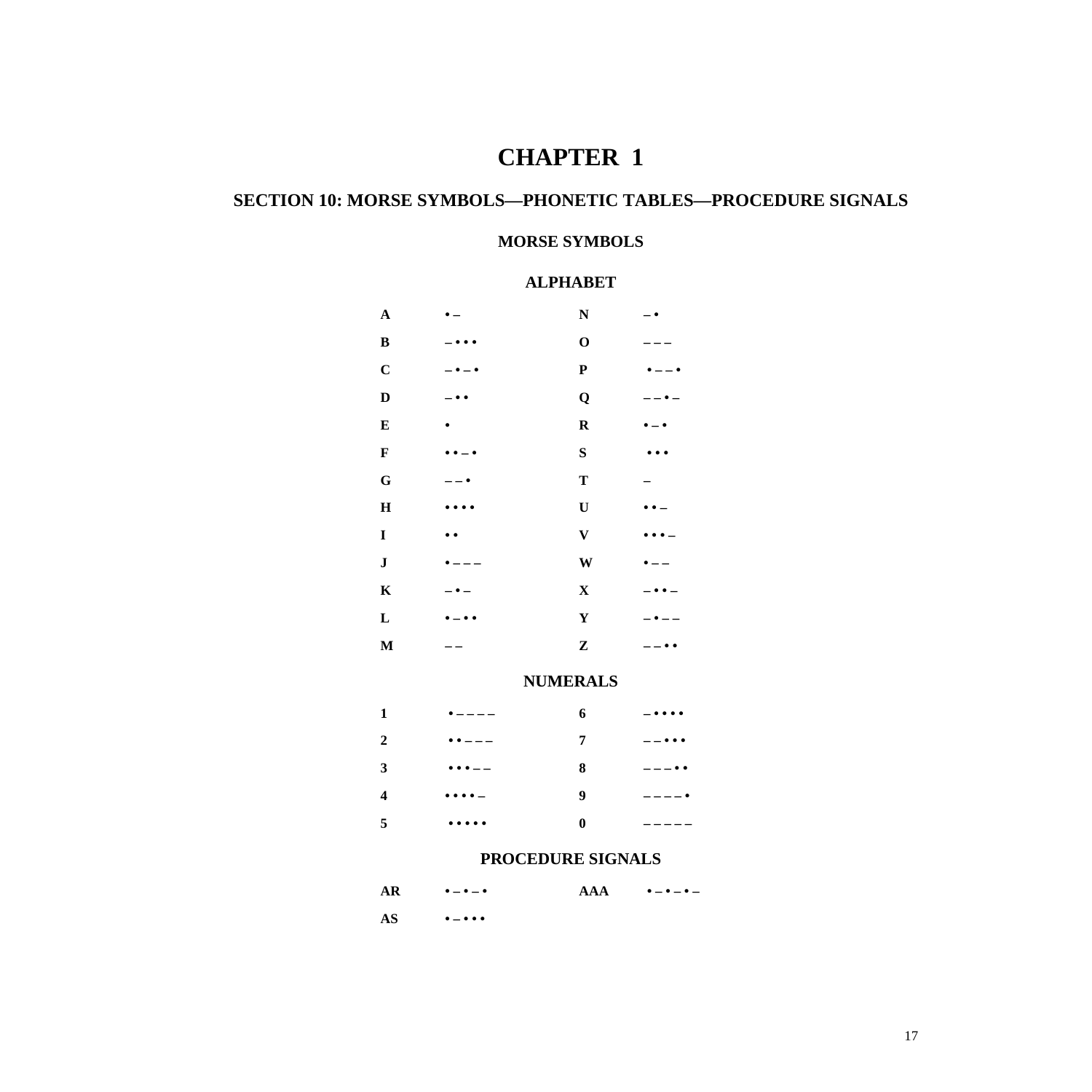#### CHAPTER 1.—SIGNALING INSTRUCTIONS

#### **PHONETIC TABLES**

<span id="page-21-0"></span>For the pronunciation of letters and figures by radiotelephony or by voice over a loud hailer.

#### **LETTER SPELLING TABLE**

| Letter       | Code Word    | Pronunciation                 |
|--------------|--------------|-------------------------------|
| $\mathbf{A}$ | Alfa         | <b>AL FAH</b>                 |
| $\, {\bf B}$ | <b>Bravo</b> | <b>BRAH VOH</b>               |
| $\mathbf C$  | Charlie      | <b>CHAR LEE (or SHAR LEE)</b> |
| $\mathbf{D}$ | Delta        | <b>DELL TAH</b>               |
| E            | Echo         | <b>ECK OH</b>                 |
| $\mathbf F$  | Foxtrot      | <b>FOKS TROT</b>              |
| G            | Golf         | <b>GOLF</b>                   |
| $\bf H$      | Hotel        | HOH TELL                      |
| $\mathbf I$  | India        | IN DEE AH                     |
| ${\bf J}$    | Juliett      | <b>JEW LEE ETT</b>            |
| $\mathbf K$  | Kilo         | <b>KEY LOH</b>                |
| ${\bf L}$    | Lima         | <b>LEE MAH</b>                |
| $\mathbf{M}$ | Mike         | <b>MIKE</b>                   |
| ${\bf N}$    | November     | <b>NO VEM BER</b>             |
| $\mathbf 0$  | Oscar        | <b>OSS CAH</b>                |
| ${\bf P}$    | Papa         | PAH PAH                       |
| Q            | Quebec       | <b>KEH BECK</b>               |
| $\bf R$      | Romeo        | <b>ROW ME OH</b>              |
| S            | Sierra       | <b>SEE AIR RAH</b>            |
| $\mathbf T$  | Tango        | <b>TANG GO</b>                |
| $\mathbf U$  | Uniform      | YOU NEE FORM (or OO NEE FORM) |
| $\mathbf{V}$ | Victor       | <b>VIK TAH</b>                |
| W            | Whiskey      | <b>WISS KEY</b>               |
| $\mathbf X$  | X-ray        | <b>ECKS RAY</b>               |
| $\mathbf Y$  | Yankee       | YANG KEY                      |
| Z            | Zulu         | <b>ZOO LOO</b>                |
|              |              |                               |

*Note:* The **Boldfaced** syllables are emphasized.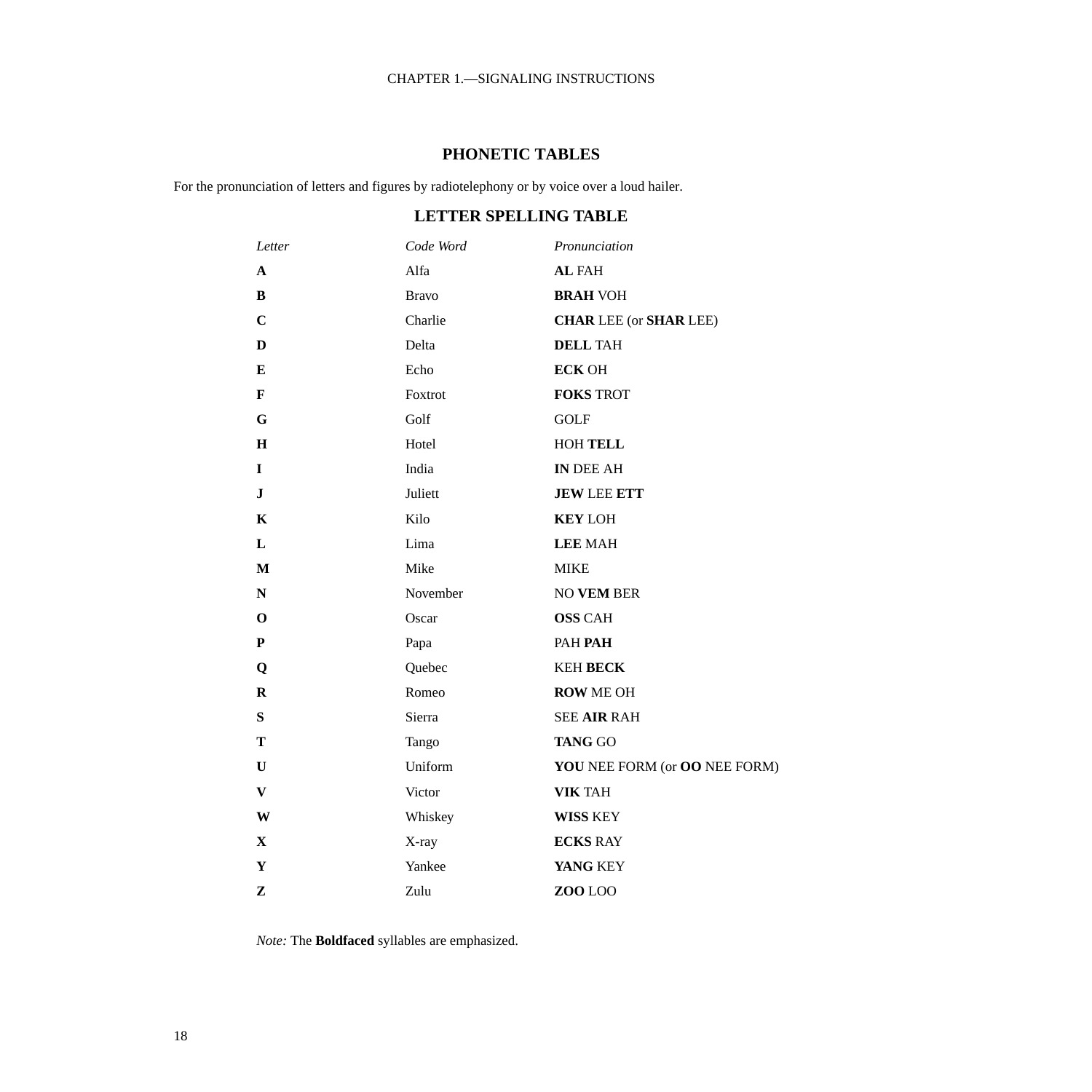#### SECTION 10.—MORSE SYMBOLS—PHONETIC TABLES—PROCEDURE SIGNALS

| <i>Figure or</i><br>Mark to be<br><b>Transmitted</b> | Code Word         | Pronunciation        |
|------------------------------------------------------|-------------------|----------------------|
| 0                                                    | <b>NADAZERO</b>   | NAH-DAH-ZAY-ROH      |
| 1                                                    | <b>UNAONE</b>     | OO-NAH-WUN           |
| $\mathbf{2}$                                         | <b>BISSOTWO</b>   | BEES-SOH-TOO         |
| 3                                                    | <b>TERRATHREE</b> | <b>TAY-RAH-TREE</b>  |
| $\boldsymbol{4}$                                     | <b>KARTEFOUR</b>  | <b>KAR-TAY-FOWER</b> |
| 5                                                    | <b>PANTAFIVE</b>  | PAN-TAH-FIVE         |
| 6                                                    | <b>SOXISIX</b>    | <b>SOK-SEE-SIX</b>   |
| 7                                                    | <b>SETTESEVEN</b> | <b>SAY-TAY-SEVEN</b> |
| 8                                                    | <b>OKTOEIGHT</b>  | OK-TOH-AIT           |
| 9                                                    | <b>NOVENINE</b>   | NO-VAY-NINER         |
| <b>DECIMAL</b><br><b>POINT</b>                       | DECIMAL           | DAY-SEE-MAL          |
| FULL<br><b>STOP</b>                                  | <b>STOP</b>       | <b>STOP</b>          |

#### **FIGURE SPELLING TABLE**

*Note:* Each syllable should be equally emphasized. The second component of each Code word is the Code word used in the Aeronautical Mobile Service.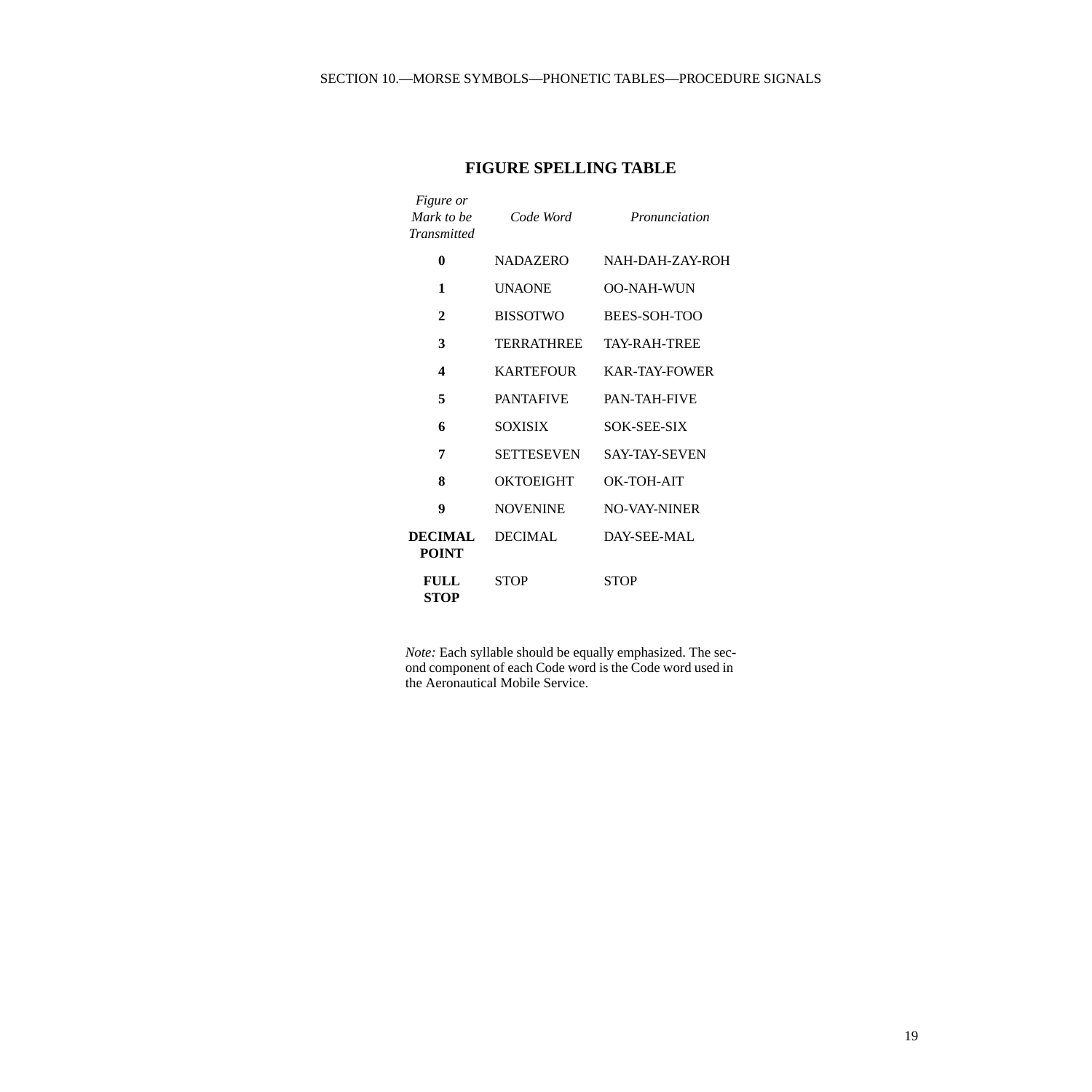#### CHAPTER 1.—SIGNALING INSTRUCTIONS

#### **PROCEDURE SIGNALS**

<span id="page-23-0"></span>A bar over the letters composing a signal denotes that the letters are to be made as one symbol.

#### **1. Signals for voice transmissions (radiotelephony or loud hailer):**

| Signal     | <b>Pronunciation</b> | <b>Meaning</b>                                                      |
|------------|----------------------|---------------------------------------------------------------------|
| Interco    | IN-TER-CO            | International Code group(s) follows(s).                             |
| Stop       | <b>STOP</b>          | Full stop.                                                          |
| Decimal    | DAY-SEE-MAL          | Decimal point.                                                      |
| Correction | KOR-REK-SHUN         | Cancel my last word or group. The correct<br>word or group follows. |

#### **2. Signals for flashing light transmission:**

| AA AA AA<br>etc.   | Call for unknown station or general call. |
|--------------------|-------------------------------------------|
| <b>EEEEEE</b> etc. | Erase signal.                             |
| <b>AAA</b>         | Full stop or decimal point.               |
| <b>TTTT</b> etc.   | Answering signal.                         |
| т                  | Word or group received.                   |

#### **3. Signals for flags, radiotelephony, and radiotelegraphy transmissions:**

| $\overline{c}$ | Call for unknown station(s) or general call to all stations.              |
|----------------|---------------------------------------------------------------------------|
|                | <i>Note:</i> When this signal is used in voice transmission, it should be |
|                | pronounced in accordance with the letter spelling table.                  |

#### **4. Signals for use where appropriate in all forms of transmission:**

| AA                                | "All after" (used after the "Repeat signal" (RPT)) means<br>"Repeat all after".                           |
|-----------------------------------|-----------------------------------------------------------------------------------------------------------|
| $\bf AB$                          | "All before $\dots$ " (used after the "Repeat signal" ( <b>RPT</b> )) means<br>"Repeat all before".       |
| $\overline{\mathbf{AR}}$          | Ending signal or End of Transmission or signal.                                                           |
| $\overline{\mathbf{A}\mathbf{S}}$ | Waiting signal or period.                                                                                 |
| BN                                | "All between and "(used after the "Repeat signal" $(RPT)$ )<br>means "Repeat all between and".            |
| C                                 | Affirmative— <b>YES</b> or "The significance of the previous group<br>should be read in the affirmative". |
| $\mathbf{CS}$                     | "What is the name or identity signal of your vessel (or station)?".                                       |
| DE                                | "From" (used to precede the name or identity signal of the<br>calling station).                           |
| K                                 | "I wish to communicate with you" or "Invitation to transmit".                                             |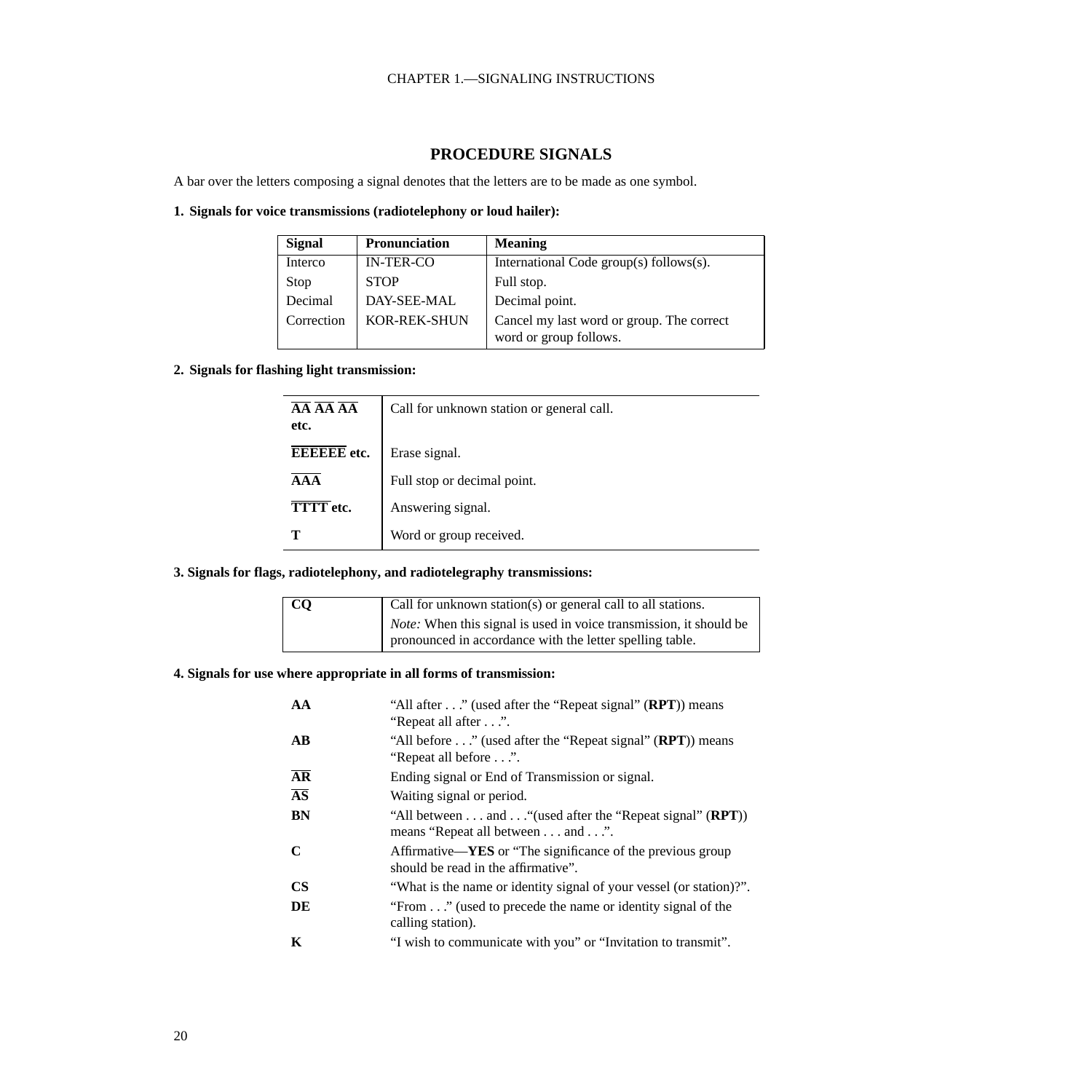<span id="page-24-0"></span>

| NO  | Negative—NO or "The significance of the previous group should                                                     |
|-----|-------------------------------------------------------------------------------------------------------------------|
|     | be read in the negative". When used in voice transmission the<br>pronunciation should be "NO".                    |
| OК  | Acknowledging a correct repetition or "It is correct".                                                            |
| RQ  | Interrogative, or, "The significance of the previous group should<br>be read as a question".                      |
| R   | "Received" or "I have received your last signal".                                                                 |
| RPT | Repeat signal "I repeat" or "Repeat what you have sent" or<br>"Repeat what you have received".                    |
| WA  | "Word or group after" (used after the "Repeat signal" (RPT))<br>means "Repeat word or group after".               |
| WВ  | "Word or group before" (used after the "Repeat signal"<br>$(RPT)$ ) means "Repeat word or group before $\dots$ ". |
|     |                                                                                                                   |

*Notes:*

- (a) The procedure signals "**C", "N", "NO",** and **"RQ"** cannot be used in conjunction with single-letter signals.
- (b) Signals on COMMUNICATIONS appear in Chapter 2, Section 8, Pages 10[0 thr](#page-102-0)ough 102.
- (c) When these signals are used by voice transmission the letters should be pronounced in acco[rdan](#page-104-0)ce with the letter-spelling table, with the exception of **"NO"** which in voice transmission should be pronounced as **"NO"**.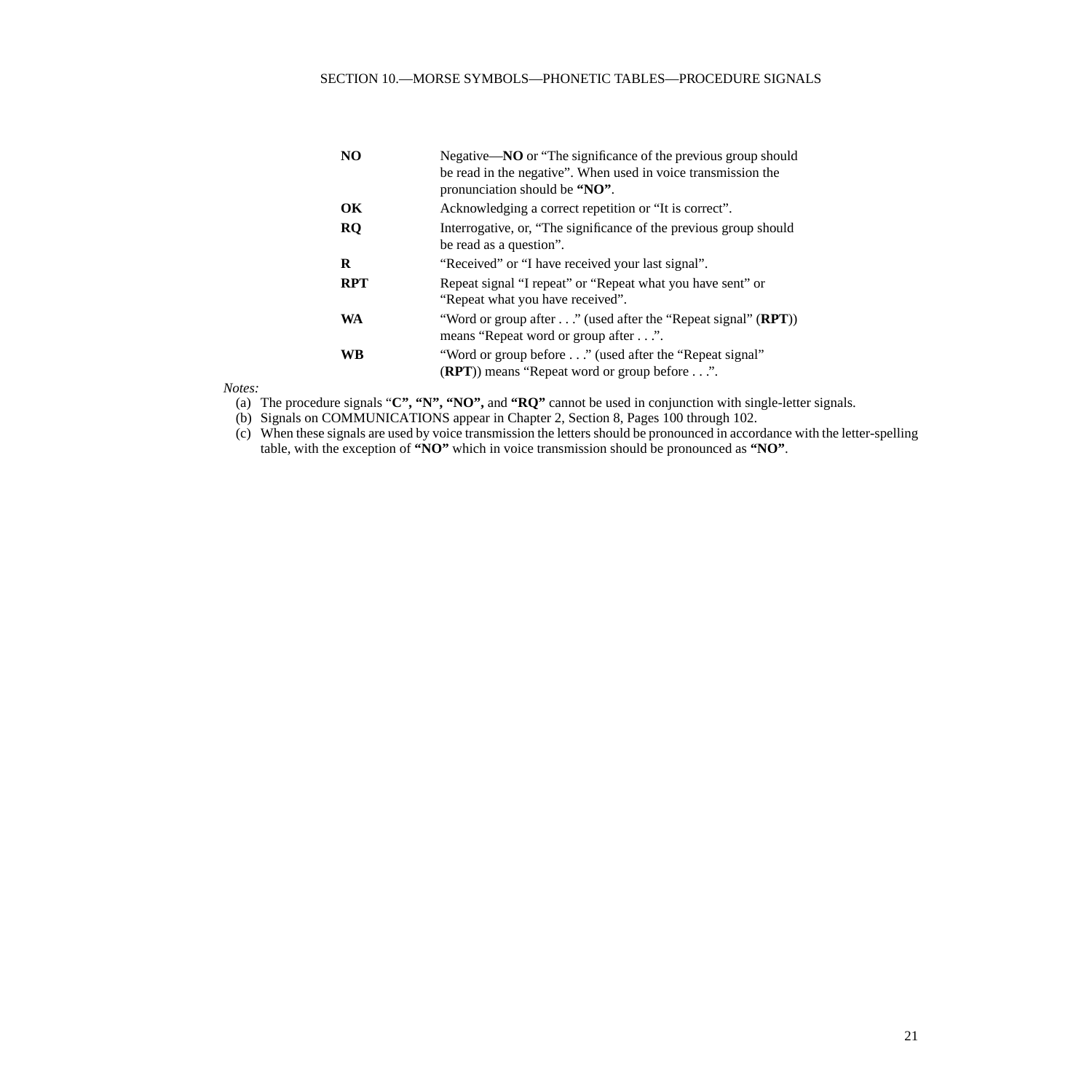#### CHAPTER 1.—SIGNALING INSTRUCTIONS

#### **SINGLE LETTER SIGNALS**

#### **May be made by any method of signaling.**

#### **See Note 1 for those marked by an asterisk (\*)**

- <span id="page-25-0"></span>**A** I have a diver down; keep well clear at slow speed.
- **\*B** I am taking in, or discharging, or carrying dangerous goods.
- **\*C** Yes (affirmative or "The significance of the previous group should be read in the affirmative").
- **\*D** Keep clear of me; I am maneuvering with difficulty.
- **\*E** I am altering my course to starboard.
- **F** I am disabled; communicate with me.
- **\*G** I require a pilot. When made by fishing vessels operating in close proximity on the fishing grounds it means: "I am hauling nets".
- **\*H** I have a pilot on board.
- **\*I** I am altering my course to port.
- **J** I am on fire and have dangerous cargo on board: keep well clear of me, or I am leaking dangerous cargo.
- **K** I wish to communicate with you.
- **L** You should stop your vessel instantly.
- **M** My vessel is stopped and making no way through the water.
- **N** No (negative or "The significance of the previous group should be read in the negative"). This signal may be given only visually or by sound. For voice or radio transmission the signal should be **"NO"**.
- **O** Man overboard.
- **P** In harbor.—All persons should report on board as the vessel is about to proceed to sea. **At sea.—**It may be used by fishing vessels to mean: "My nets have come fast upon an obstruction". It may also be used as a sound to mean: "I require a pilot".
- **Q** My vessel is "healthy" and I request free pratique.
- **\*S** I am operating astern propulsion.
- **\*T** Keep clear of me; I am engaged in pair trawling.
- **U** You are running into danger.
- **V** I require assistance.
- **W** I require medical assistance.
- **X** Stop carrying out your intentions and watch for my signals.
- **Y** I am dragging my anchor.
- **\*Z** I require a tug. When made by fishing vessels operating in close proximity on the fishing grounds it means: "I am shooting nets".

*Notes:* 1. Signals of letters marked by an asterisk (\*) when made by sound may only be made in compliance with the requirements of the International Regulations for Preventing Collisions at Sea, 1972.

2. Signals **"K"** and **"S"** have special meanings as landing signals for small boats with crews or persons in distress. (International Convention for the Safety of Life at Sea, 1974, Chapter V, Regulation 16.)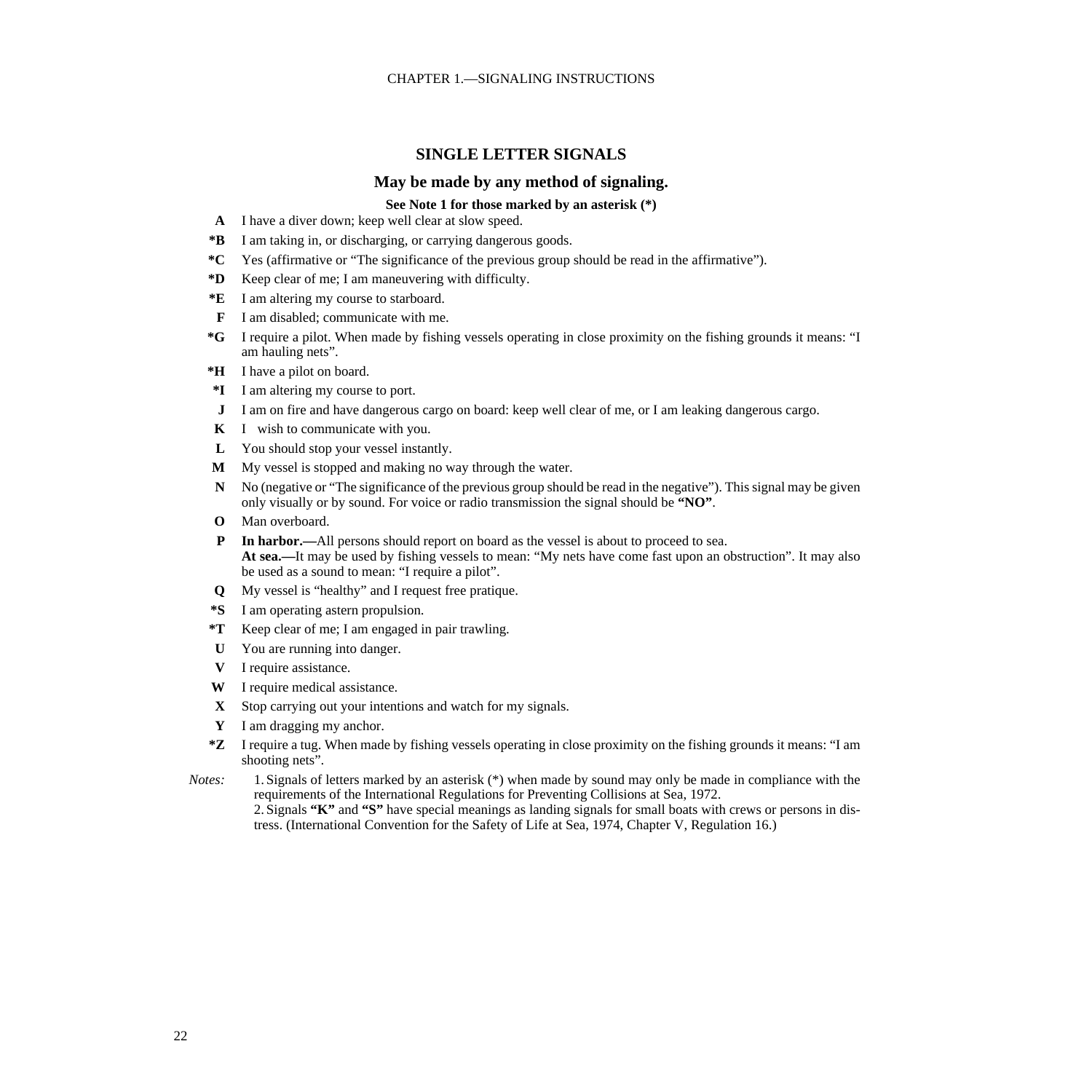### **SINGLE LETTER SIGNALS WITH COMPLEMENTS May be made by any method of signaling.**

<span id="page-26-0"></span>

| <b>AZIMUTH or BEARING.</b>                                                                    |
|-----------------------------------------------------------------------------------------------|
| COURSE.                                                                                       |
| DATE.                                                                                         |
| LONGITUDE (the last two numerals denote minutes and<br>the rest degrees).                     |
| I wish to COMMUNICATE with you by (Complements<br>Table 1, Chapter 2, Section 10, Page 104).  |
| LATITUDE (the first two denote degrees and the rest min-<br>utes).                            |
| DISTANCE in nautical miles.                                                                   |
| SPEED in knots.                                                                               |
| LOCAL TIME (the first two denote hours and the rest min-<br>utes).                            |
| SPEED in kilometers per hour.                                                                 |
| GMT (the first two denote hours and the rest minutes).                                        |
| To call or address shore visual stations (Numeral to be<br>approved by local port authority). |

|                                                                                                          | <b>A</b> with three numerals.             |
|----------------------------------------------------------------------------------------------------------|-------------------------------------------|
| COMMUNICATE, I wish to communicate with you by<br>(Complements Table 1, Chapter 2, Section 10, Page 104) | <b>K</b> with one numeral.                |
|                                                                                                          | C with three numerals.                    |
|                                                                                                          | <b>D</b> with two, four, or six numerals. |
|                                                                                                          | <b>R</b> with one or more numerals.       |
| GMT (the first two denote hours and the rest minutes)                                                    | <b>Z</b> with four numerals.              |
| LATITUDE (the first two denote degrees and the rest                                                      | <b>L</b> with four numerals.              |
| LONGITUDE (the last two numerals denote minutes and                                                      | <b>G</b> with four or five numerals.      |
| LOCAL TIME (the first two denote hours and the rest                                                      | <b>T</b> with four numerals.              |
|                                                                                                          | V with one or more numerals.              |
|                                                                                                          | <b>S</b> with one or more numerals.       |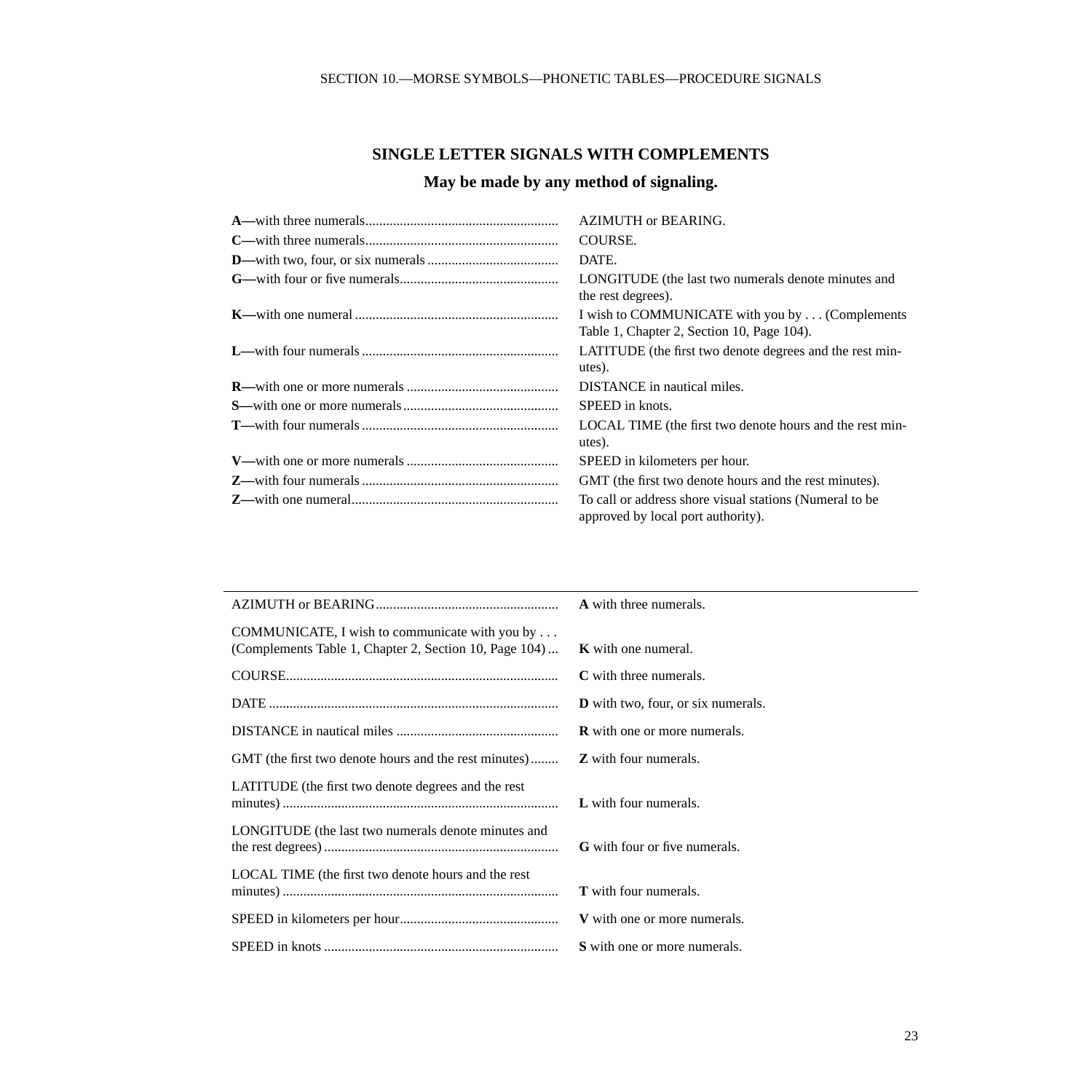#### <span id="page-27-0"></span>**SINGLE LETTER SIGNALS BETWEEN ICEBREAKER AND ASSISTED VESSELS**

The following single letter signals, when made between an icebreaker and assisted vessels, have only the significations given in this table and are only to be made by sound, visual, or radiotelephony signals.

- **WM** Icebreaker support is now commencing. Use special icebreaker support signals and keep continuous watch for sound, visual, or radiotelephony signals.
- **WO** Icebreaker support is finished. Proceed to your destination.

| <b>Code Letters or</b><br><b>Numerals</b> | <b>Icebreaker</b>                                 | <b>Assisted Vessel(s)</b>                                        |
|-------------------------------------------|---------------------------------------------------|------------------------------------------------------------------|
| $A \cdot -$                               | Go ahead (proceed along the ice channel).         | I am going ahead (I am proceeding along<br>the ice channel).     |
| $G --$                                    | I am going ahead; follow me.                      | I am going ahead; I am following you.                            |
| $J \bullet$ - - -                         | Do not follow me (proceed along the ice channel). | I will not follow you (I will proceed along<br>the ice channel). |
| $P \cdot - - \cdot$                       | Slow down.                                        | I am slowing down.                                               |
| $N - \bullet$                             | Stop your engines.                                | I am stopping my engines.                                        |
| $H \cdots$                                | Reverse your engines.                             | I am reversing my engines.                                       |
| $L \cdot - \cdot \cdot$                   | You should stop your vessel instantly.            | I am stopping my vessel.                                         |
| $4 \cdots$ .                              | Stop. I am icebound.                              | Stop. I am icebound.                                             |
| $Q \rightarrow -$                         | Shorten the distance between vessels.             | I am shortening the distance.                                    |
| $B - \cdot \cdot \cdot$                   | Increase the distance between vessels.            | I am increasing the distance.                                    |
| $5 \cdots \cdots$                         | Attention.                                        | Attention.                                                       |
| $Y - \bullet - -$                         | Be ready to take (or cast off) the towline.       | I am ready to take (or cast off) the towline.                    |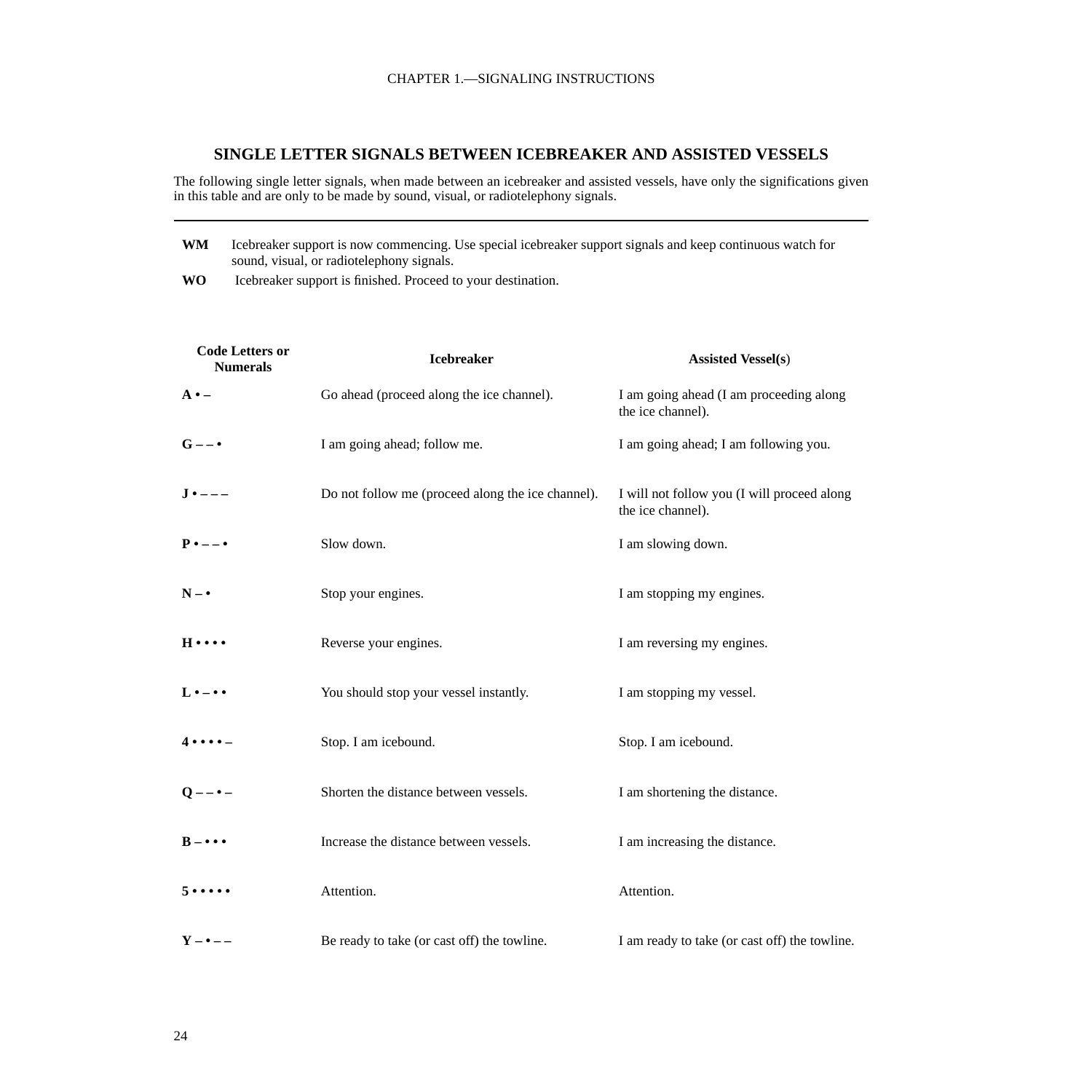#### SECTION 10.—MORSE SYMBOLS—PHONETIC TABLES—PROCEDURE SIGNALS

Notes: 1. The signal **"K"** – • – by sound or light may be used by an icebreaker to remind ships of their obligation to listen continuously on their radio.

2. If more than one vessel is assisted, the distances between vessels should be as constant as possible. Watch speed of your own vessel and vessel ahead; should speed of your own vessel go down, give attention signal to the following vessel.

3. The use of these does not relieve any vessel from complying with the International Regulations for Preventing Collisions at Sea.

| $\bullet\bullet\ldots\bullet\bullet$ | Stop your headway (given only to a ship in an           | I am stopping headway. |
|--------------------------------------|---------------------------------------------------------|------------------------|
|                                      | ice-channel ahead of and approaching or going           |                        |
|                                      | away from icebreaker).                                  |                        |
|                                      | Note: This signal should not be made by radiotelephone. |                        |

Single-letter signals which may be used during icebreaking operations:

- \* **E •** I am altering my course to starboard.
- \* **I •** I am altering my course to port.
- \* **S • •** I am operating astern propulsion.
- **M –** My vessel is stopped and making no way through the water.
- *Notes*: 1. Signals of letters marked by an asterisk\*, when made by sound, may only be made in compliance with the requirements of the International Regulations for Preventing Collisions at Sea.
	- 2. Additional signals for icebreaking support can be found in Chapter 2, Section 6, Page 93 [and](#page-95-0) 94.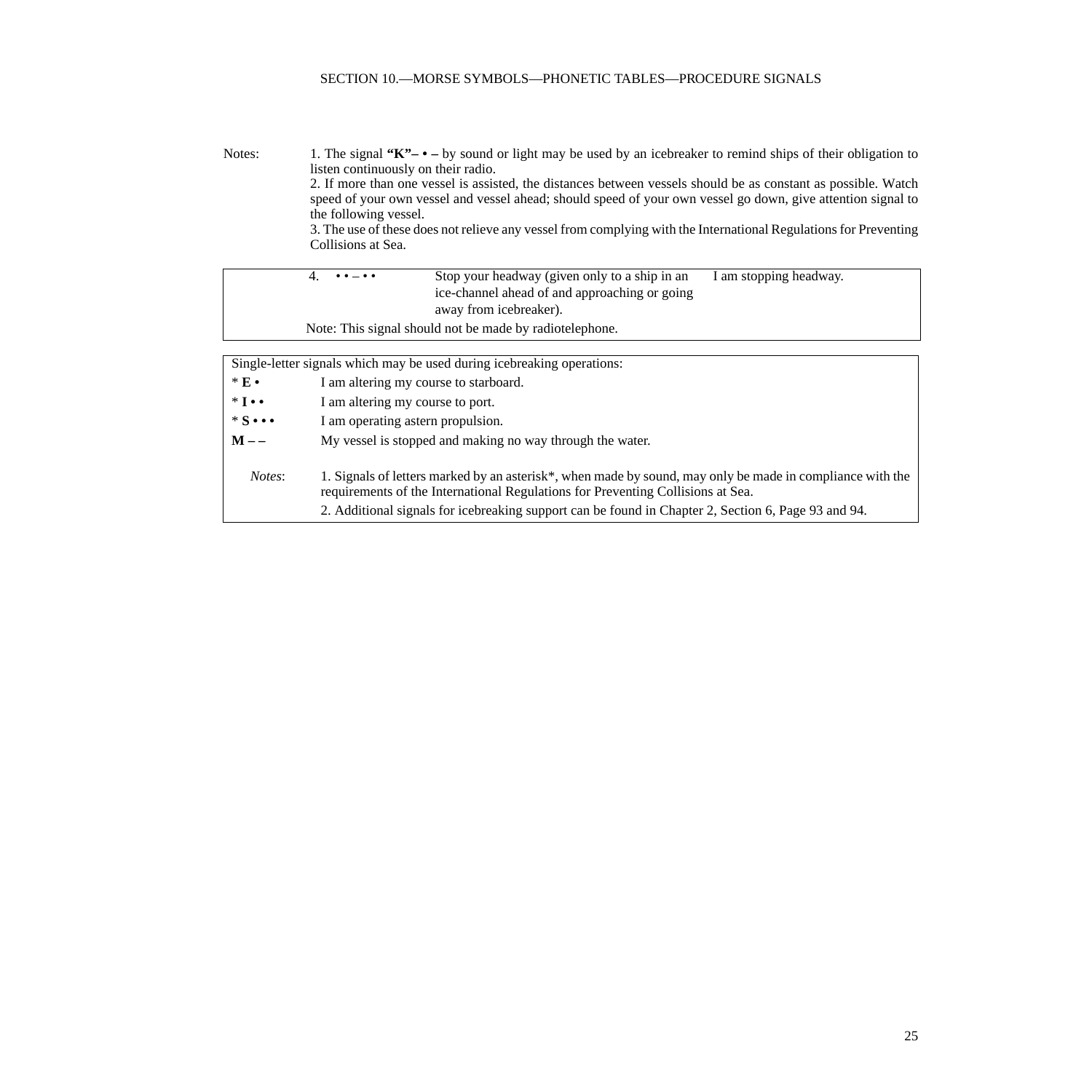## **CHAPTER 2 GENERAL SIGNAL CODE**

|                                                                                                                                                                 | PAGE |
|-----------------------------------------------------------------------------------------------------------------------------------------------------------------|------|
|                                                                                                                                                                 |      |
|                                                                                                                                                                 |      |
|                                                                                                                                                                 |      |
|                                                                                                                                                                 |      |
|                                                                                                                                                                 |      |
|                                                                                                                                                                 |      |
|                                                                                                                                                                 |      |
|                                                                                                                                                                 |      |
|                                                                                                                                                                 |      |
|                                                                                                                                                                 |      |
|                                                                                                                                                                 |      |
|                                                                                                                                                                 |      |
|                                                                                                                                                                 |      |
|                                                                                                                                                                 |      |
|                                                                                                                                                                 |      |
|                                                                                                                                                                 |      |
|                                                                                                                                                                 |      |
|                                                                                                                                                                 |      |
|                                                                                                                                                                 |      |
|                                                                                                                                                                 |      |
| AIDS TO NAVIGATION $\ldots$ , $\ldots$ , $\ldots$ , $\ldots$ , $\ldots$ , $\ldots$ , $\ldots$ , $\ldots$ , $\ldots$ , $\ldots$ , $\ldots$ , $\ldots$ , $\ldots$ |      |
|                                                                                                                                                                 |      |
|                                                                                                                                                                 |      |
|                                                                                                                                                                 |      |
|                                                                                                                                                                 |      |
|                                                                                                                                                                 |      |
|                                                                                                                                                                 |      |
|                                                                                                                                                                 |      |
|                                                                                                                                                                 |      |
|                                                                                                                                                                 |      |
|                                                                                                                                                                 |      |
|                                                                                                                                                                 |      |
|                                                                                                                                                                 |      |
|                                                                                                                                                                 |      |
|                                                                                                                                                                 |      |
|                                                                                                                                                                 |      |
|                                                                                                                                                                 |      |
|                                                                                                                                                                 |      |
|                                                                                                                                                                 |      |
|                                                                                                                                                                 |      |
|                                                                                                                                                                 |      |
| <b>SPEED</b>                                                                                                                                                    |      |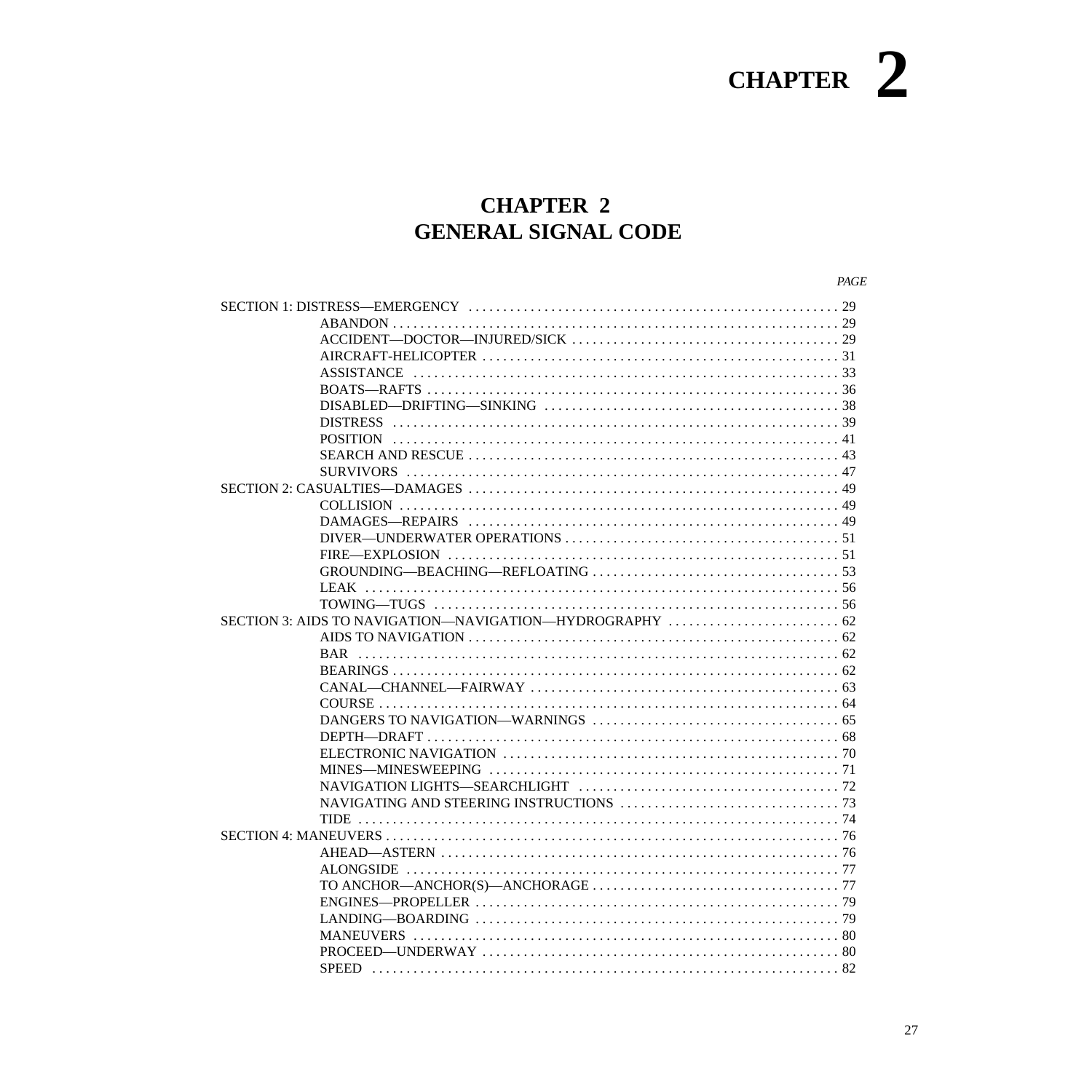| <b>SEA</b> —SWELL                                                                                                                                                                                                              |  |
|--------------------------------------------------------------------------------------------------------------------------------------------------------------------------------------------------------------------------------|--|
|                                                                                                                                                                                                                                |  |
|                                                                                                                                                                                                                                |  |
|                                                                                                                                                                                                                                |  |
|                                                                                                                                                                                                                                |  |
|                                                                                                                                                                                                                                |  |
|                                                                                                                                                                                                                                |  |
|                                                                                                                                                                                                                                |  |
| CANCEL (100) (100) (100) (100) (100) (100) (100) (100) (100) (100) (100) (100) (100) (100) (100) (100) (100) (100) (100) (100) (100) (100) (100) (100) (100) (100) (100) (100) (100) (100) (100) (100) (100) (100) (100) (100) |  |
|                                                                                                                                                                                                                                |  |
|                                                                                                                                                                                                                                |  |
|                                                                                                                                                                                                                                |  |
|                                                                                                                                                                                                                                |  |
|                                                                                                                                                                                                                                |  |
|                                                                                                                                                                                                                                |  |
|                                                                                                                                                                                                                                |  |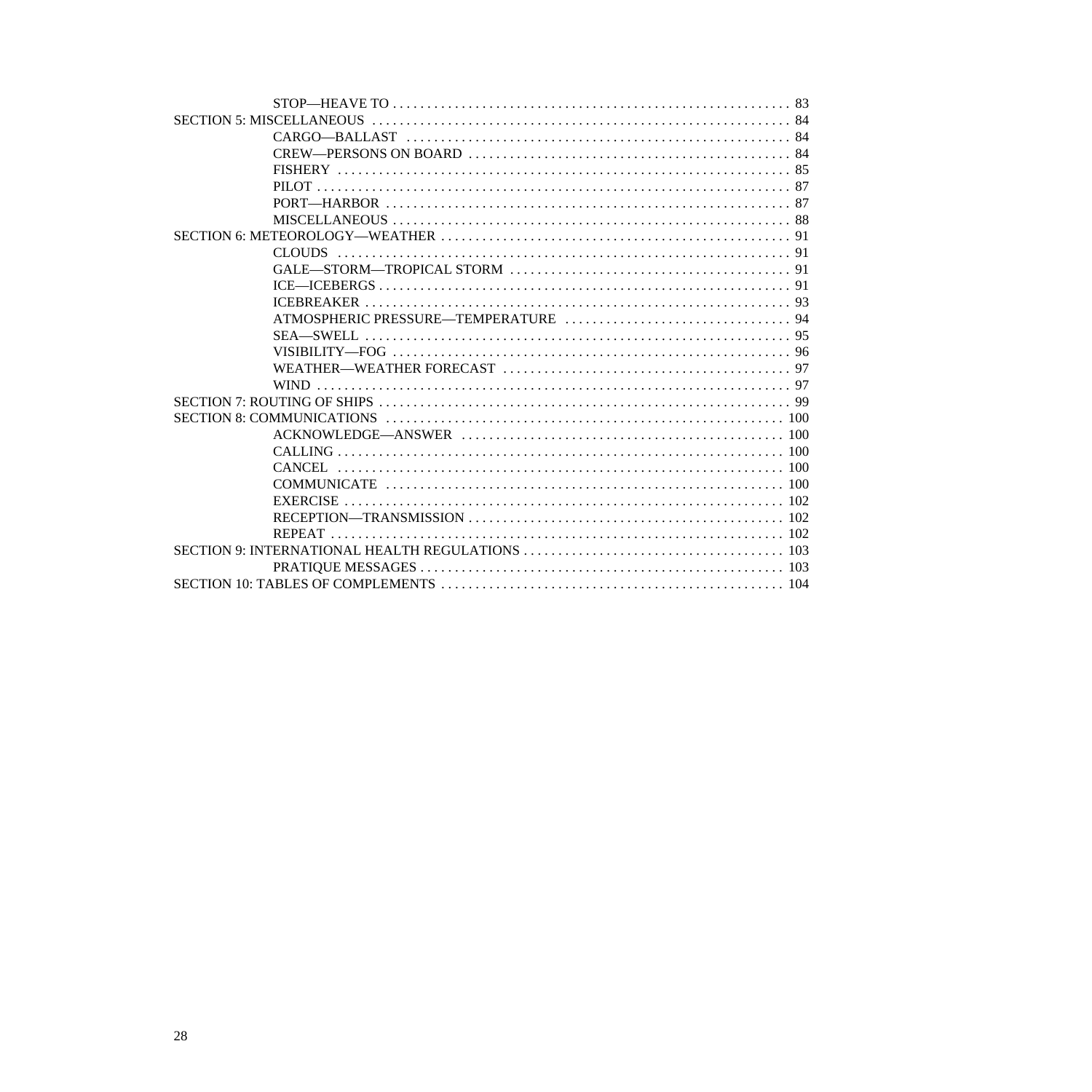## **SECTION 1: DISTRESS—EMERGENCY**

<span id="page-31-0"></span>*Code Meaning Reference*

*Cross*

#### **ABANDON**

| $^*AA$    |                 | Repeat all after                                                                                                 |
|-----------|-----------------|------------------------------------------------------------------------------------------------------------------|
| $^*AB$    |                 | Repeat all before                                                                                                |
| AC        |                 | I am abandoning my vessel.                                                                                       |
| <b>AD</b> |                 | I am abandoning my vessel which has suffered a nuclear accident and is a possible source of<br>radiation danger. |
| AE        |                 | I must abandon my vessel.                                                                                        |
|           | AE <sub>1</sub> | I (or crew of vessel indicated) wish to abandon my (or their) vessel, but have not the<br>means.                 |
|           | AE <sub>2</sub> | I shall abandon my vessel unless you will remain by me, ready to assist.                                         |
| AF        |                 | I do not intend to abandon my vessel.                                                                            |
|           | AF1             | Do you intend to abandon your vessel?                                                                            |
| AG        |                 | You should abandon your vessel as quickly as possible.                                                           |
| AH        |                 | You should not abandon your vessel.                                                                              |
| AI        |                 | Vessel (indicated by position and/or name or identity signal if necessary) will have to be aban-<br>doned.       |

\* Procedural signals for repetition.

#### **ACCIDENT—DOCTOR—INJURED/SICK**

#### **Accident**

| AJ | I have had a serious nuclear accident and you should approach with caution.                   |                 |
|----|-----------------------------------------------------------------------------------------------|-----------------|
| AК | I have had a nuclear accident on board.                                                       |                 |
|    | I am abandoning my vessel which has suffered a nuclear accident and is a possible source of   | <b>AD</b>       |
|    |                                                                                               | <b>SB</b>       |
|    | I am proceeding to the position of accident at full speed. Expect to arrive at time indicated | FE              |
|    | Are you proceeding to the position of accident? If so, when do you expect to arrive?          | FE <sub>1</sub> |
|    | You should steer course (or follow me) to reach position of accident                          | FL              |
|    |                                                                                               | BJ              |
|    |                                                                                               | BJ <sub>1</sub> |
|    |                                                                                               | FJ              |
|    |                                                                                               |                 |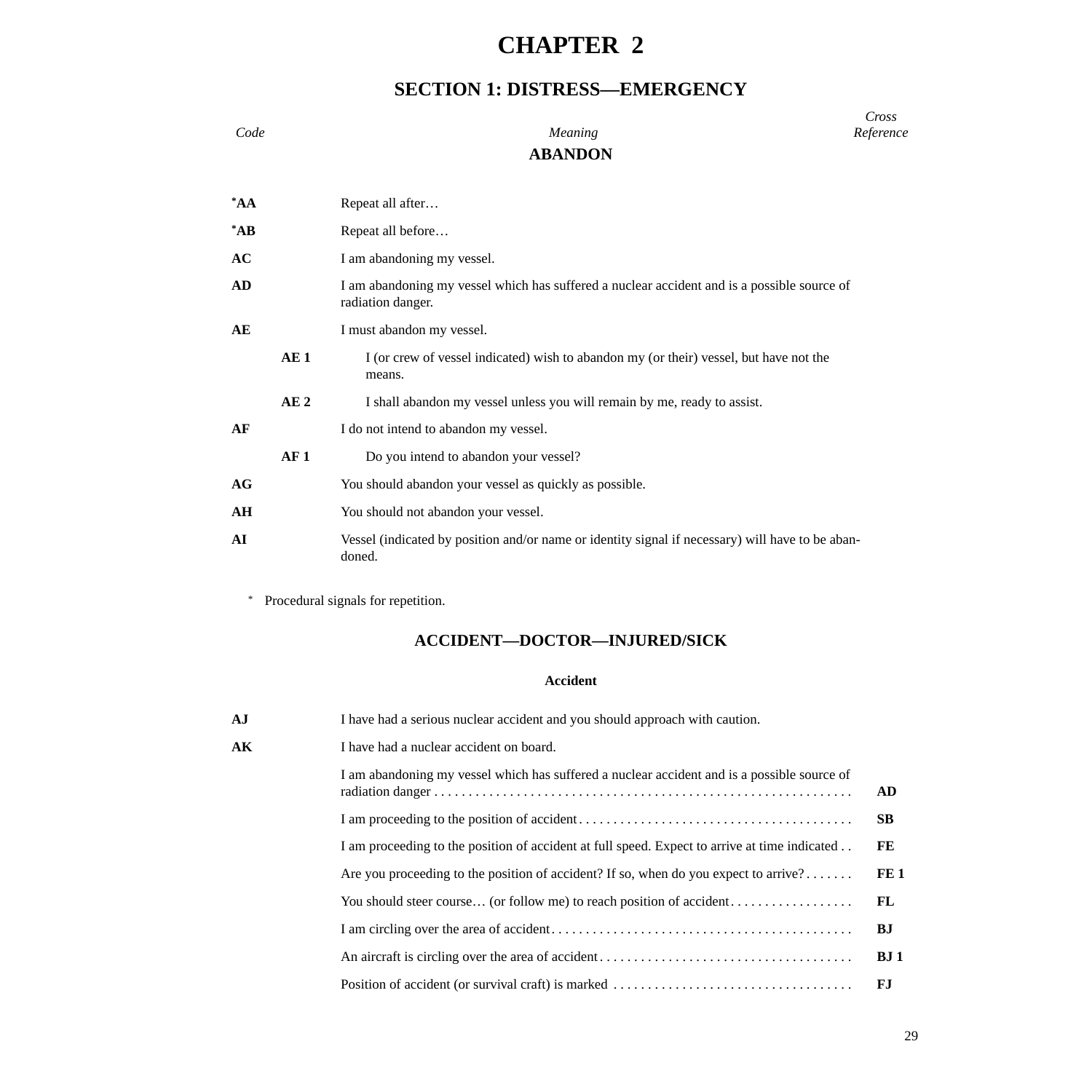#### CHAPTER 2.—GENERAL SIGNAL CODE

#### **Accident**

| Position of accident (or survival craft) is marked by flame or smoke float $\dots \dots \dots \dots$ | FJ 1      |
|------------------------------------------------------------------------------------------------------|-----------|
|                                                                                                      | FJ2       |
|                                                                                                      | FI3       |
|                                                                                                      | FJ4       |
|                                                                                                      | FJ 5      |
|                                                                                                      | FK.       |
| I have searched area of accident but have found no trace of derelict or survivors                    | GC2       |
| Man overboard. Please take action to pick him up (position to be indicated if necessary)             | <b>GW</b> |

#### **Doctor**

| AL        |                 | I have a doctor on board.                                                                      |                 |
|-----------|-----------------|------------------------------------------------------------------------------------------------|-----------------|
| AM        |                 | Have you a doctor?                                                                             |                 |
| AN        |                 | I need a doctor.                                                                               |                 |
|           | AN <sub>1</sub> | I need a doctor; I have severe burns.                                                          |                 |
|           | AN <sub>2</sub> | I need a doctor; I have radiation casualties.                                                  |                 |
|           |                 |                                                                                                | BR <sub>2</sub> |
|           |                 |                                                                                                | BT 2            |
|           |                 | <b>Injured/Sick</b>                                                                            |                 |
| AO        |                 | Number of injured and/or dead not yet known.                                                   |                 |
|           | AO <sub>1</sub> | How many injured?                                                                              |                 |
|           | AO <sub>2</sub> | How many dead?                                                                                 |                 |
| AP        |                 | I have (number) casualties.                                                                    |                 |
| <b>AQ</b> |                 | I have injured/sick person (or number of persons indicated) to be taken off urgently. I cannot | AZ1             |
|           |                 | You cannot alight on the deck; can you lift injured/sick person?                               | BA <sub>2</sub> |
|           |                 |                                                                                                | BR <sub>3</sub> |
|           |                 |                                                                                                | <b>BS</b>       |
|           |                 |                                                                                                | <b>BU</b>       |
| AT        |                 | You should send injured/sick persons to me.                                                    |                 |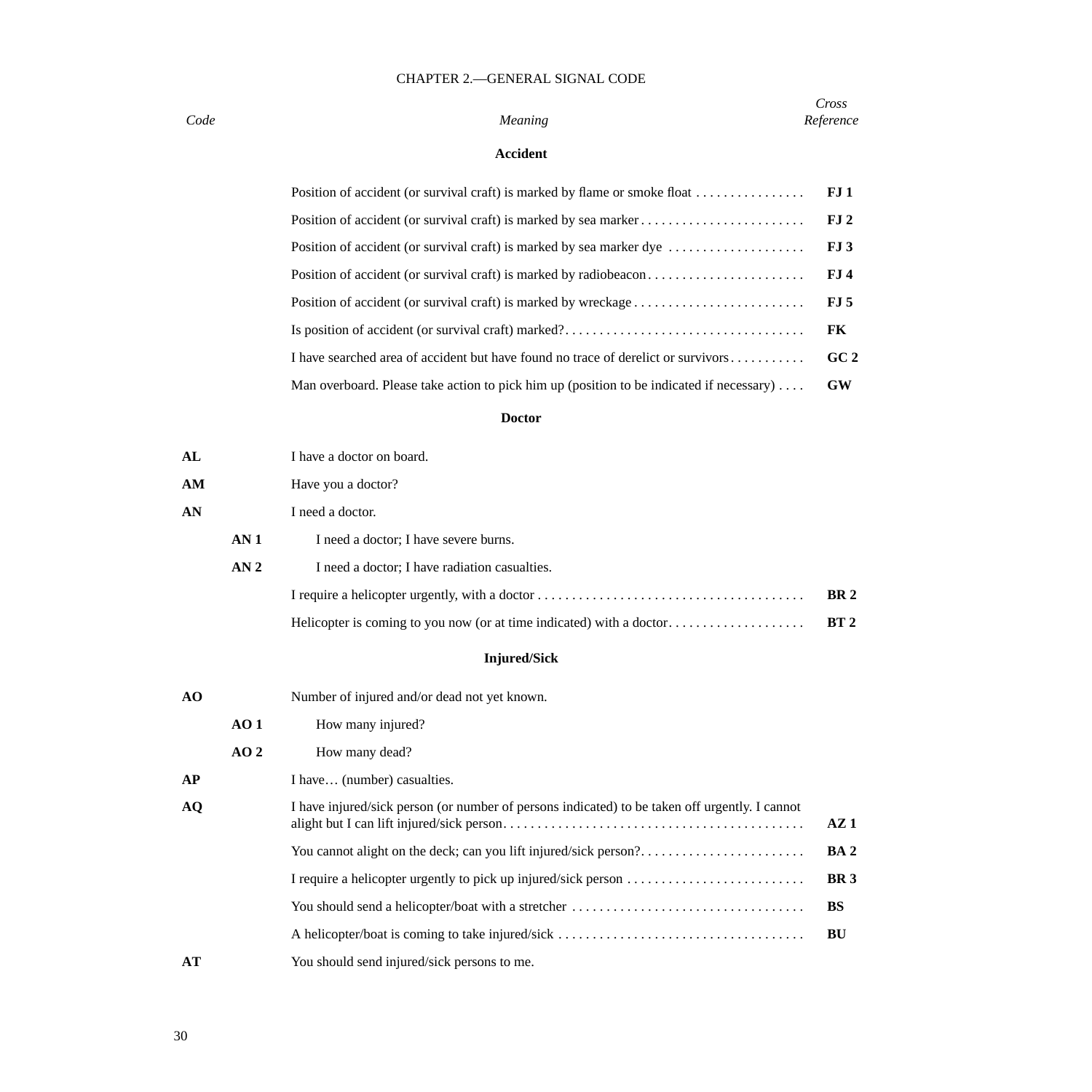#### SECTION 1.—DISTRESS—EMERGENCY

*Cross Code Meaning Reference*

#### **AIRCRAFT-HELICOPTER**

#### **Alight-Landing**

| AU                     |                 | I am forced to alight near you (or in position indicated).                                                                                                                                   |
|------------------------|-----------------|----------------------------------------------------------------------------------------------------------------------------------------------------------------------------------------------|
| AV                     |                 | I am alighting (in position indicated if necessary) to pick up crew of vessel/aircraft                                                                                                       |
| $\mathbf{A}\mathbf{W}$ |                 | Aircraft should endeavor to alight where flag is waved or light is shown.                                                                                                                    |
| AX                     |                 | You should train your searchlight nearly vertical on a cloud, intermittently if possible, and, if<br>my aircraft is seen, deflect the beam upwind and on the water to facilitate my landing. |
|                        | AX <sub>1</sub> | Shall I train my searchlight nearly vertical on a cloud, intermittently if possible, and, if<br>your aircraft is seen, deflect the beam upwind and on the water to facilitate your landing?  |
| AY                     |                 | I will alight on your deck; (you should steer course speed knots).                                                                                                                           |
| $\mathbf{A}\mathbf{Z}$ |                 | I cannot alight but I can lift crew.                                                                                                                                                         |
|                        | AZ1             | I cannot alight but I can lift injured/sick person.                                                                                                                                          |
| BA                     |                 | You cannot alight on the deck.                                                                                                                                                               |
|                        | <b>BA1</b>      | You cannot alight on the deck; can you lift crew?                                                                                                                                            |
|                        | BA <sub>2</sub> | You cannot alight on the deck; can you lift injured/sick person?                                                                                                                             |
| BB                     |                 | You may alight on my deck.                                                                                                                                                                   |
|                        | <b>BB1</b>      | You may alight on my deck; I am ready to receive you forward.                                                                                                                                |
|                        | BB <sub>2</sub> | You may alight on my deck; I am ready to receive you amidship.                                                                                                                               |
|                        | <b>BB</b> 3     | You may alight on my deck; I am ready to receive you aft.                                                                                                                                    |
|                        | <b>BB4</b>      | You may alight on my deck but I am not yet ready to receive you.                                                                                                                             |
|                        |                 | <b>Communications</b>                                                                                                                                                                        |
| BC                     |                 | I have established communications with the aircraft in distress on 2182 kHz.                                                                                                                 |
|                        | BC <sub>1</sub> | Can you communicate with the aircraft?                                                                                                                                                       |
| <b>BD</b>              |                 | I have established communications with the aircraft in distress on kHz.                                                                                                                      |
| BE                     |                 | I have established communications with the aircraft in distress on MHz.                                                                                                                      |
|                        |                 | Ditched-Disabled-Afloat                                                                                                                                                                      |
| BF                     |                 | Aircraft is ditched in position indicated and requires immediate assistance.                                                                                                                 |
|                        |                 | <b>DS</b>                                                                                                                                                                                    |
| <b>BG</b>              |                 | Aircraft is still afloat.                                                                                                                                                                    |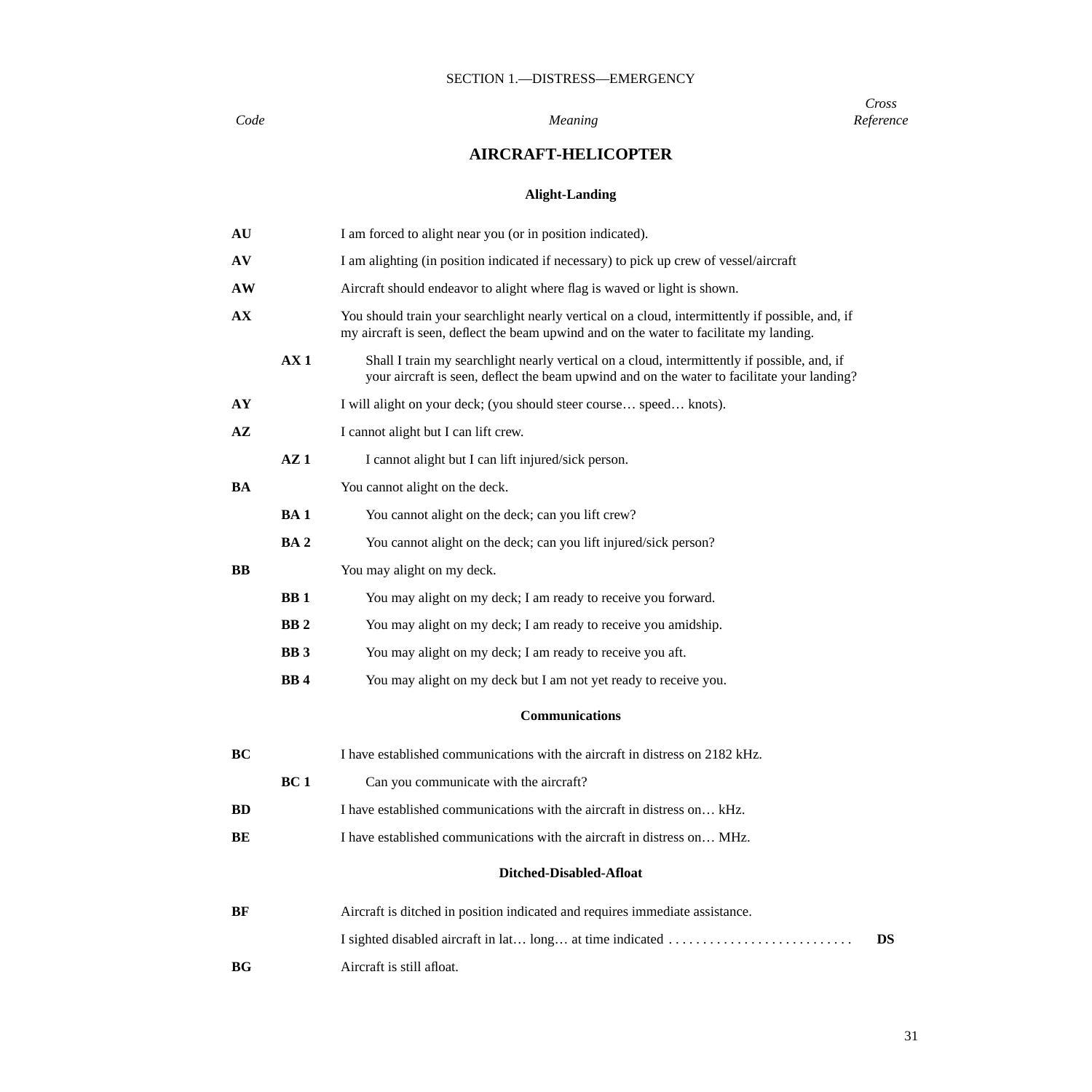#### CHAPTER 2.—GENERAL SIGNAL CODE

*Cross Code Meaning Reference*

#### **Flying**

| <b>BH</b> |                 | I sighted an aircraft at time indicated in lat long flying on course                                            |                 |
|-----------|-----------------|-----------------------------------------------------------------------------------------------------------------|-----------------|
|           | BH <sub>1</sub> | Aircraft was flying at high altitude.                                                                           |                 |
|           | BH <sub>2</sub> | Aircraft was flying at low altitude.                                                                            |                 |
| BI        |                 | I am flying to likely position of vessel in distress.                                                           |                 |
|           | <b>BI1</b>      | I am flying at low altitude near the vessel.                                                                    |                 |
| <b>BJ</b> |                 | I am circling over the area of accident.                                                                        |                 |
|           | BJ1             | An aircraft is circling over the area of accident.                                                              |                 |
| BK        |                 | You are overhead.                                                                                               |                 |
|           | <b>BK1</b>      | Am I overhead?                                                                                                  |                 |
| BL        |                 | I am having engine trouble but am continuing flight.                                                            |                 |
|           |                 | Parachute                                                                                                       |                 |
| BM        |                 | You should parachute object to windward. Mark it by smoke or light signal.                                      |                 |
|           | <b>BM1</b>      | I am going to parachute object to windward, marking it by smoke or light signal.                                |                 |
|           | <b>BM2</b>      | I am going to parachute equipment.                                                                              |                 |
|           | <b>BM3</b>      | Inflatable raft will be dropped to windward by parachute.                                                       |                 |
| $*BN$     |                 | Repeat all between and                                                                                          |                 |
| <b>BO</b> |                 | We are going to jump by parachute.                                                                              |                 |
| ∗         |                 | Procedural signal for repetition.                                                                               |                 |
|           |                 | Search-Assistance                                                                                               |                 |
| <b>BP</b> |                 | Aircraft is coming to participate in search. Expected to arrive over the area of accident at time<br>indicated. |                 |
|           |                 |                                                                                                                 | FU              |
|           |                 | Search by aircraft/helicopter will be discontinued because of unfavorable conditions                            | FV              |
|           |                 |                                                                                                                 | CP <sub>1</sub> |
|           |                 | <b>Speed</b>                                                                                                    |                 |
| <b>BQ</b> |                 | The speed of my aircraft in relation to the surface of the earth is (knots or kilometers per<br>hour).          |                 |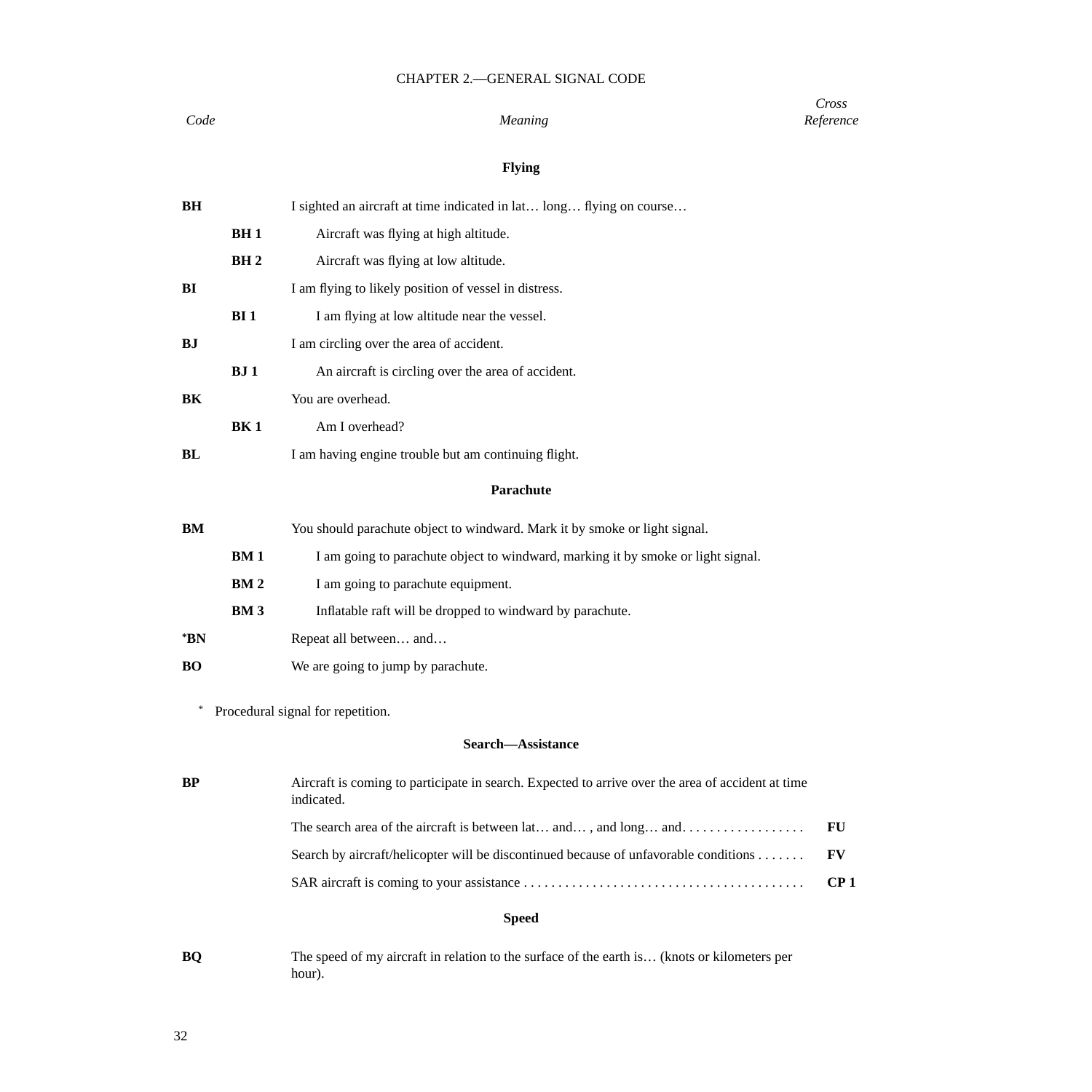#### SECTION 1.—DISTRESS—EMERGENCY

| Code                    |                 | Meaning                                                                                                      | Cross<br>Reference |
|-------------------------|-----------------|--------------------------------------------------------------------------------------------------------------|--------------------|
|                         |                 | <b>Speed</b>                                                                                                 |                    |
|                         | BQ <sub>1</sub> | What is the speed of your aircraft in relation to the surface of the earth?                                  |                    |
|                         |                 | Helicopter                                                                                                   |                    |
| ${\bf BR}$              |                 | I require a helicopter urgently.                                                                             |                    |
|                         | <b>BR1</b>      | I require a helicopter urgently to pick up persons.                                                          |                    |
|                         | <b>BR2</b>      | I require a helicopter urgently with a doctor.                                                               |                    |
|                         | <b>BR3</b>      | I require a helicopter urgently to pick up injured/sick person.                                              |                    |
|                         | <b>BR4</b>      | I require a helicopter urgently with inflatable raft.                                                        |                    |
| BS                      |                 | You should send a helicopter/boat with stretcher.                                                            |                    |
| ВT                      |                 | Helicopter is coming to you now (or at time indicated).                                                      |                    |
|                         | <b>BT1</b>      | Helicopter is coming to you now (or at time indicated) to pick up persons.                                   |                    |
|                         | BT <sub>2</sub> | Helicopter is coming to you now (or at time indicated) with a doctor.                                        |                    |
|                         | <b>BT3</b>      | Helicopter is coming to you now (or at time indicated) to pick up injured/sick person.                       |                    |
|                         | <b>BT4</b>      | Helicopter is coming to you now (or at time indicated) with inflatable raft.                                 |                    |
| BU                      |                 | A helicopter/boat is coming to take injured/sick.                                                            |                    |
| BV                      |                 | I cannot send a helicopter.                                                                                  |                    |
| BW                      |                 | The magnetic course for you to steer towards me (or vessel or position indicated) is (at time<br>indicated). |                    |
| $\mathbf{B} \mathbf{X}$ |                 | The magnetic course for the helicopter to regain its base is                                                 |                    |
| ${\bf B}{\bf Y}$        |                 | Will you indicate the magnetic course for me to steer towards you (or vessel or position indi-<br>cated)?    |                    |
| ВZ                      |                 | Your magnetic bearing from me (or from vessel or position indicated) is (at time indicated).                 |                    |
| CA                      |                 | What is my magnetic bearing from you (or from vessel or position indicated)?                                 |                    |

#### **ASSISTANCE**

#### **Required**

|    |                 |                                                               | NC. |
|----|-----------------|---------------------------------------------------------------|-----|
| CВ |                 | I require immediate assistance.                               |     |
|    | CB <sub>1</sub> | I require immediate assistance; I have a dangerous list.      |     |
|    | CB <sub>2</sub> | I require immediate assistance; I have damaged steering gear. |     |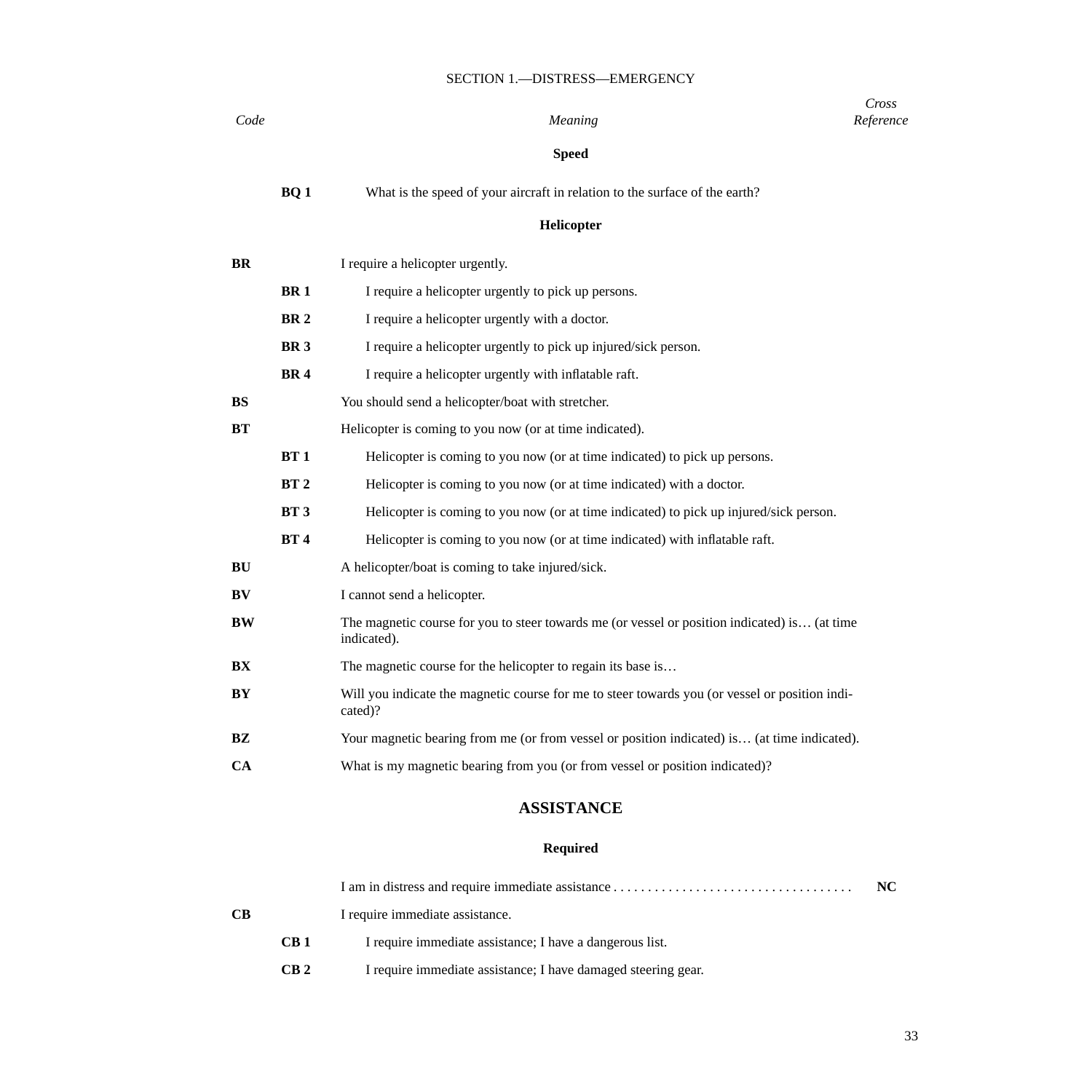### *Cross Code Meaning Reference*

### **Required**

|             | CB3             | I require immediate assistance; I have a serious disturbance on board.                                                                                                                                         |    |
|-------------|-----------------|----------------------------------------------------------------------------------------------------------------------------------------------------------------------------------------------------------------|----|
|             | CB4             | I require immediate assistance; I am aground.                                                                                                                                                                  |    |
|             | CB <sub>5</sub> | I require immediate assistance; I am drifting.                                                                                                                                                                 |    |
|             | <b>CB6</b>      | I require immediate assistance; I am on fire.                                                                                                                                                                  |    |
|             | CB7             | I require immediate assistance; I have sprung a leak.                                                                                                                                                          |    |
|             | CB <sub>8</sub> | I require immediate assistance; propeller shaft is broken.                                                                                                                                                     |    |
| CC          |                 | I am (or vessel indicated is) in distress in lat long (or bearing from place indicated, dis-<br>tance) and require immediate assistance (Complements Table 2, Chapter 2, Section 10, Page<br>104 if required). |    |
|             |                 |                                                                                                                                                                                                                | V  |
| CD          |                 | I require assistance in the nature of (Complements Table 2, Chapter 2, Section 10, Page<br>$104$ ).                                                                                                            |    |
|             |                 |                                                                                                                                                                                                                | W  |
|             |                 | I request assistance from fishery protection (or fishery assistance) vessel                                                                                                                                    | TY |
| CE          |                 | I will attempt to obtain for you the assistance required.                                                                                                                                                      |    |
|             |                 | Aircraft is ditched in position indicated and requires immediate assistance                                                                                                                                    | BF |
| CF          |                 | Signals from vessel/aircraft requesting assistance are coming from bearingfrom me (lat<br>long if necessary).                                                                                                  |    |
| $_{\rm CG}$ |                 | Stand by to assist me (or vessel indicated).                                                                                                                                                                   |    |
|             | CG <sub>1</sub> | I will stand by to assist you (or vessel indicated).                                                                                                                                                           |    |
|             |                 | Survivors are in bad condition. Medical assistance is urgently required                                                                                                                                        | HM |
| CH          |                 | Vessel indicated is reported as requiring assistance in lat long (or bearing from place<br>indicated, distance).                                                                                               |    |
|             | CH <sub>1</sub> | Lightvessel (or lighthouse) indicated requires assistance.                                                                                                                                                     |    |
|             | CH <sub>2</sub> | Space ship is down in lat long and requires immediate assistance.                                                                                                                                              |    |
| CI          |                 | Vessel aground in lat long requires assistance.                                                                                                                                                                |    |
| CJ          |                 | Do you require assistance?                                                                                                                                                                                     |    |
|             | CJ1             | Do you require immediate assistance?                                                                                                                                                                           |    |
|             | CJ <sub>2</sub> | Do you require any further assistance?                                                                                                                                                                         |    |
|             | CJ <sub>3</sub> | What assistance do you require?                                                                                                                                                                                |    |
|             | CJ <sub>4</sub> | Can you proceed without assistance?                                                                                                                                                                            |    |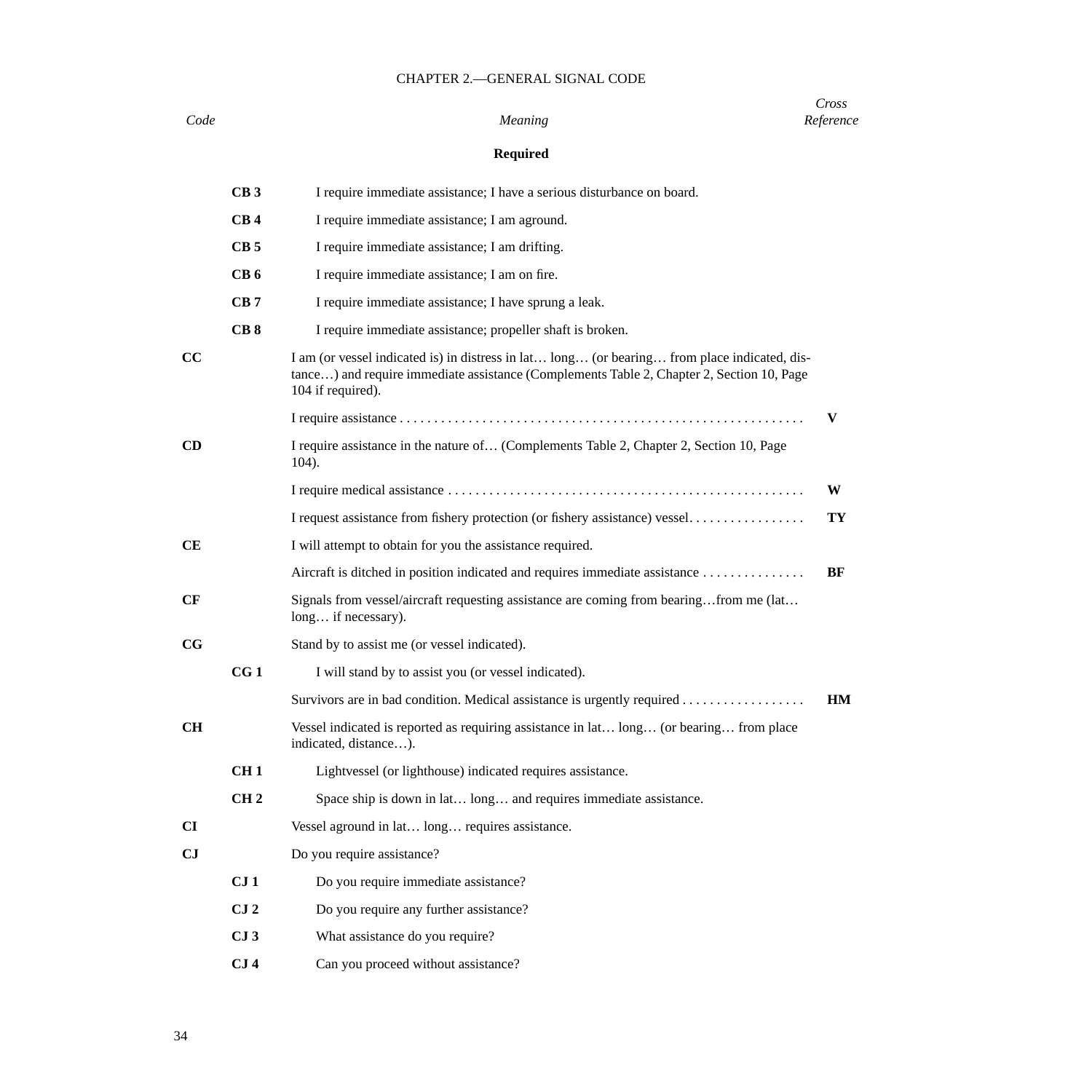### SECTION 1.—DISTRESS—EMERGENCY

*Cross Code Meaning Reference*

### **Not Required—Declined**

| CK                                |                 | Assistance is not (or is no longer) required by me (or vessel indicated).        |                 |
|-----------------------------------|-----------------|----------------------------------------------------------------------------------|-----------------|
| CL                                |                 | I offered assistance but it was declined.                                        |                 |
|                                   |                 | <b>Given-Not Given</b>                                                           |                 |
| CM                                |                 | One or more vessels are assisting the vessel in distress.                        |                 |
|                                   | CM <sub>1</sub> | Vessel/aircraft reported in distress is receiving assistance.                    |                 |
| $\overline{\mathbf{C}}\mathbf{N}$ |                 | You should give all possible assistance.                                         |                 |
|                                   | CN <sub>1</sub> | You should give immediate assistance to pick up survivors.                       |                 |
|                                   | CN <sub>2</sub> | You should send survival craft to assist vessel indicated.                       |                 |
| $\bf CO$                          |                 | Assistance cannot be given to you (or vessel/aircraft indicated).                |                 |
|                                   | CO <sub>1</sub> | I cannot give the assistance required.                                           |                 |
|                                   |                 | <b>Proceeding to Assistance</b>                                                  |                 |
| $\bf CP$                          |                 | I am (or vessel indicated is) proceeding to your assistance.                     |                 |
|                                   | CP <sub>1</sub> | SAR aircraft is coming to your assistance.                                       |                 |
| $^*CQ$                            |                 | Call for unknown station(s) or general call to all stations.                     |                 |
| CR                                |                 | I am proceeding to the assistance of vessel (lat long).                          |                 |
| $^{\ast}CS$                       |                 | What is the name or identity signal of your vessel (or station)?                 |                 |
| CT                                |                 | I (or vessel indicated) expect to reach you at time indicated.                   |                 |
| $\overline{\text{CU}}$            |                 | Assistance will come at time indicated.                                          |                 |
|                                   | CU <sub>1</sub> | I can assist you.                                                                |                 |
| $\bf{CV}$                         |                 | I am unable to give assistance.                                                  |                 |
|                                   | CV <sub>1</sub> | Will you go to the assistance of vessel indicated (in lat long)?                 |                 |
|                                   | CV <sub>2</sub> | May I assist you?                                                                |                 |
|                                   | CV3             | Can you assist me (or vessel indicated)?                                         |                 |
|                                   | CV <sub>4</sub> | Can you assist?                                                                  |                 |
|                                   |                 | Can you offer assistance? (Complements Table 2, Chapter 2, Section 10, Page 104) | TZ              |
|                                   |                 |                                                                                  | AE <sub>2</sub> |
|                                   |                 |                                                                                  | IX <sub>1</sub> |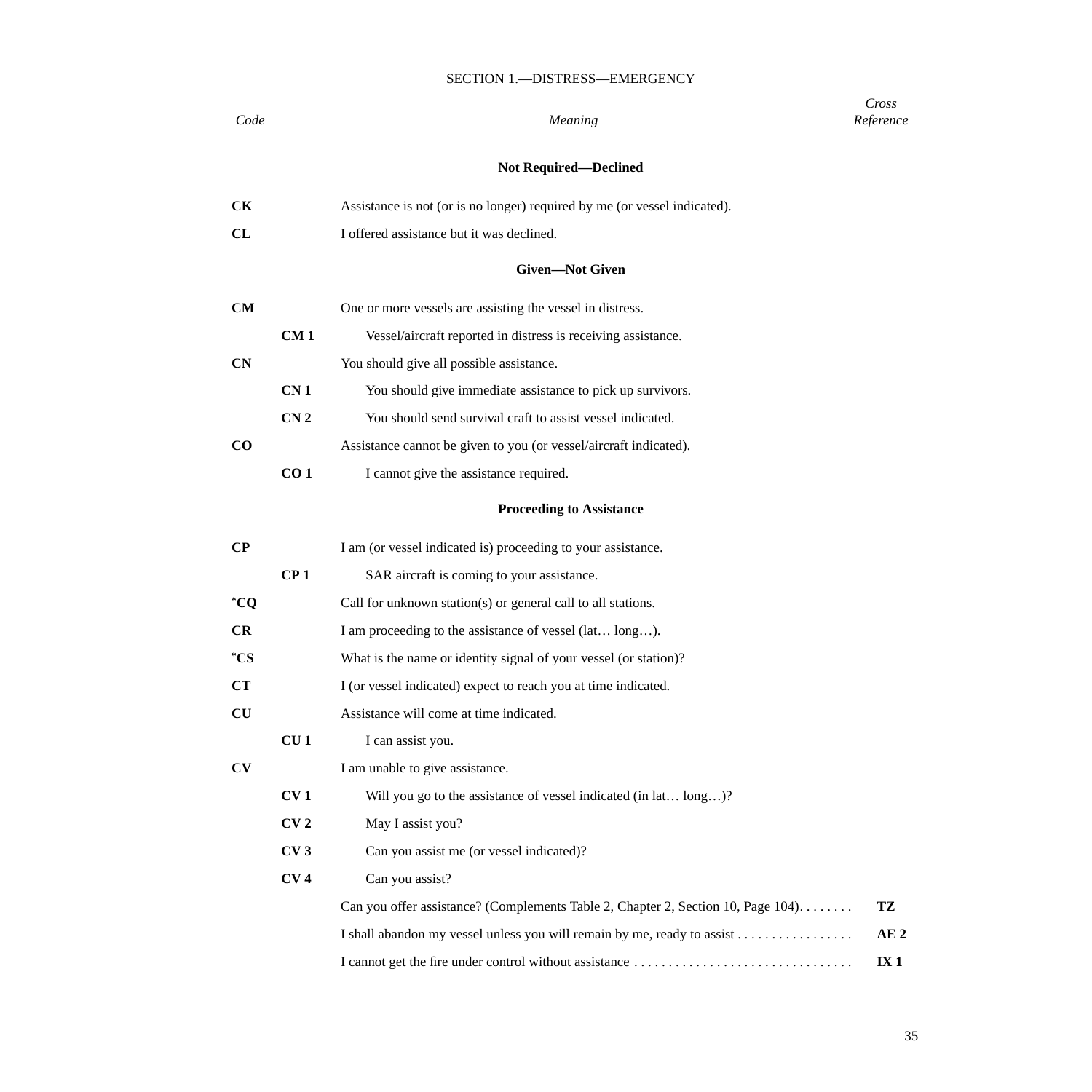*Cross Code Meaning Reference*

### **Proceeding to Assistance**

|                                                                                             | KA <sub>1</sub> |
|---------------------------------------------------------------------------------------------|-----------------|
| I cannot take you (or vessel indicated) in tow, but I will report you and ask for immediate | KN <sub>1</sub> |
|                                                                                             | PK.             |

\* Procedural signals.

# **BOATS—RAFTS**

| $\mathbf{CW}$ |                 | Boat/raft is on board.                                         |
|---------------|-----------------|----------------------------------------------------------------|
|               | CW <sub>1</sub> | Boat/raft is safe.                                             |
|               | CW <sub>2</sub> | Boat/raft is in sight.                                         |
|               | CW3             | Boat/raft is adrift.                                           |
|               | CW <sub>4</sub> | Boat/raft is aground.                                          |
|               | CW <sub>5</sub> | Boat/raft is alongside.                                        |
|               | CW 6            | Boat/raft is damaged.                                          |
|               | CW 7            | Boat/raft has sunk.                                            |
|               | CW <sub>8</sub> | Boat/raft has capsized.                                        |
| <b>CX</b>     |                 | Boats cannot be used.                                          |
|               | CX <sub>1</sub> | Boats cannot be used because of prevailing weather conditions. |
|               | CX <sub>2</sub> | Boats cannot be used on the starboard side because of list.    |
|               | CX <sub>3</sub> | Boats cannot be used on the port side because of list.         |
|               | CX <sub>4</sub> | Boats cannot be used to disembark people.                      |
|               | CX <sub>5</sub> | Boats cannot be used to get alongside.                         |
|               | CX <sub>6</sub> | Boats cannot be used to reach you.                             |
|               | CX <sub>7</sub> | I cannot send a boat.                                          |
| <b>CY</b>     |                 | $Boat(s)$ is (are) coming to you.                              |
|               | CY <sub>1</sub> | Boat/raft is making for the shore.                             |
|               | CY <sub>2</sub> | Boat/raft has reached the shore.                               |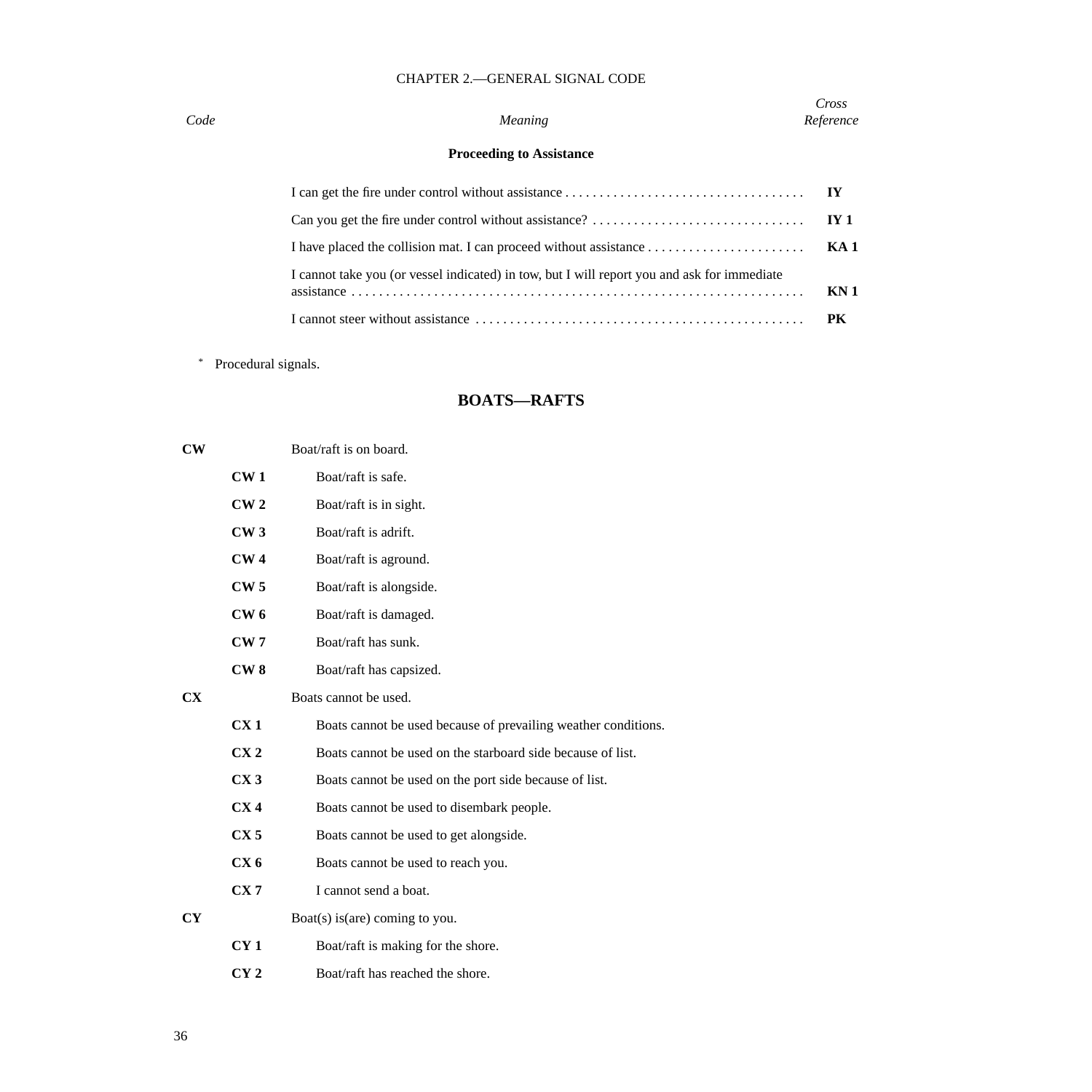### SECTION 1.—DISTRESS—EMERGENCY

| Code      |                 | Meaning                                                                               | Cross<br>Reference |
|-----------|-----------------|---------------------------------------------------------------------------------------|--------------------|
| CZ        |                 | You should make a lee for the boat(s)/raft(s).                                        |                    |
|           | CZ1             | You should discharge oil to smooth sea.                                               |                    |
| DA        |                 | Boat(s)/raft(s) should approach vessel as near as possible to take off persons.       |                    |
|           |                 |                                                                                       | BU                 |
| DB        |                 | Veer a boat or raft on a line.                                                        |                    |
| DC        |                 | Boat should endeavor to land where flag is waved or light is shown.                   |                    |
| DD        |                 | Boats are not allowed to come alongside.                                              |                    |
|           | DD <sub>1</sub> | Boats are not allowed to land (after time indicated).                                 |                    |
| $^*$ DE   |                 | From                                                                                  |                    |
|           |                 | Procedural signal used to precede the name or identity signal of the calling station. |                    |
|           |                 | <b>Available</b>                                                                      |                    |
| DF        |                 | I have (number) serviceable boats.                                                    |                    |
| DG        |                 | I have a motor boat [or (number) motor boats].                                        |                    |
| DH        |                 | I have no boat/raft.                                                                  |                    |
|           | DH <sub>1</sub> | I have no motor boat.                                                                 |                    |
|           | DH <sub>2</sub> | Have you any boats with radiotelegraph installation or portable radio equipment?      |                    |
|           | DH <sub>3</sub> | How many serviceable motor boats have you?                                            |                    |
|           | DH <sub>4</sub> | How many serviceable boats have you?                                                  |                    |
|           |                 | <b>Required</b>                                                                       |                    |
| DI        |                 | I require boats for (number) persons.                                                 |                    |
| <b>DJ</b> |                 | Do you require a boat?                                                                |                    |
|           |                 | <b>Send</b>                                                                           |                    |
| DK        |                 | You should send all available boats/rafts.                                            |                    |
|           | DK <sub>1</sub> | You should send back my boat.                                                         |                    |
|           | DK <sub>2</sub> | Can you send a boat?                                                                  |                    |
|           |                 |                                                                                       | <b>BS</b>          |

You should send survival craft to assist vessel indicated. . . . . . . . . . . . . . . . . . . . . . . . . . . . . . **CN 2**

You should stop, or heave to; I am going to send a boat . . . . . . . . . . . . . . . . . . . . . . . . . . . . . . **SQ 2**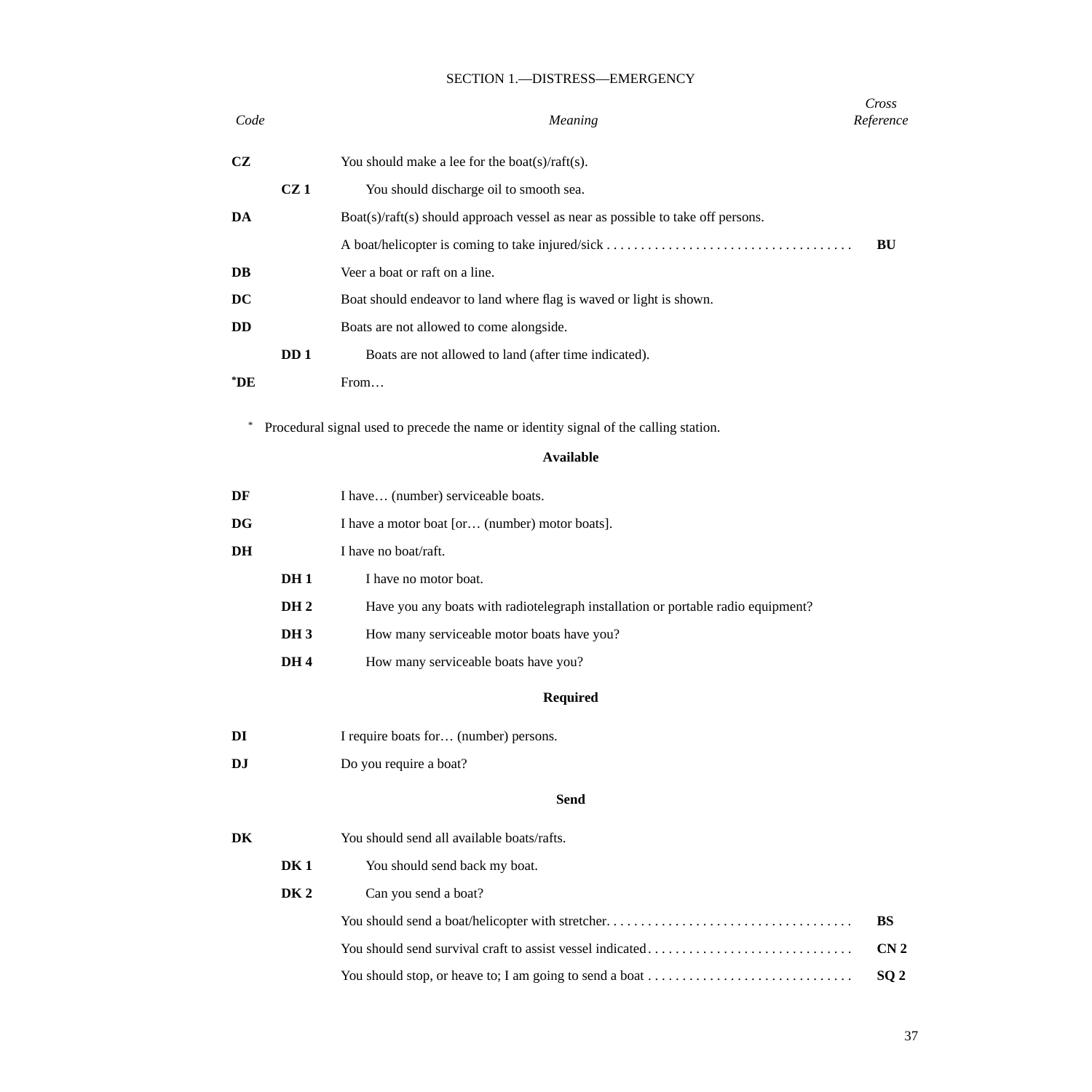| Code      |                 | Meaning                                                                                              | Cross<br>Reference |
|-----------|-----------------|------------------------------------------------------------------------------------------------------|--------------------|
|           |                 | <b>Send</b>                                                                                          |                    |
| <b>DL</b> |                 | I can send a boat.                                                                                   |                    |
|           | DL <sub>1</sub> | I am sending a boat.                                                                                 |                    |
|           |                 |                                                                                                      | CX <sub>7</sub>    |
|           |                 | <b>Search</b>                                                                                        |                    |
| DM        |                 | You should search for the boat(s)/raft(s).                                                           |                    |
| <b>DN</b> |                 | I have found the boat/raft.                                                                          |                    |
|           | DN <sub>1</sub> | Have you seen or heard anything of the boat/raft?                                                    |                    |
| <b>DO</b> |                 | Look out for boat/raft in bearing distance from me (or from position indicated).                     |                    |
| <b>DP</b> |                 | There is a boat/raft in bearing distance from me (or from position indicated).                       |                    |
| DQ        |                 | An empty boat/raft has been sighted in lat long (or bearing from place indicated, dis-<br>$tance$ ). |                    |
|           |                 | DISABLED-DRIFTING-SINKING                                                                            |                    |
|           |                 | <b>Disabled</b>                                                                                      |                    |

| DR        |      | Have you sighted disabled vessel/aircraft in approximate lat long?                   |                 |
|-----------|------|--------------------------------------------------------------------------------------|-----------------|
| DS        |      | I sighted disabled aircraft in lat long at time indicated.                           |                 |
| DT        |      | I sighted disabled vessel in lat long at time indicated.                             |                 |
|           | DT 1 | I sighted disabled vessel in lat long at time indicated, apparently without a radio. |                 |
|           |      |                                                                                      | F               |
|           |      | <b>Drifting</b>                                                                      |                 |
| DU        |      | I am drifting at (number) knots, towards degrees.                                    |                 |
| <b>DV</b> |      | I am drifting.                                                                       |                 |
|           | DV1  | I am adrift.                                                                         |                 |
| <b>DW</b> |      | Vessel (name or identity signal) is drifting near $lat$ long                         |                 |
|           |      |                                                                                      | CB <sub>5</sub> |
|           |      |                                                                                      | RC              |
|           |      |                                                                                      | RC <sub>1</sub> |
|           |      |                                                                                      |                 |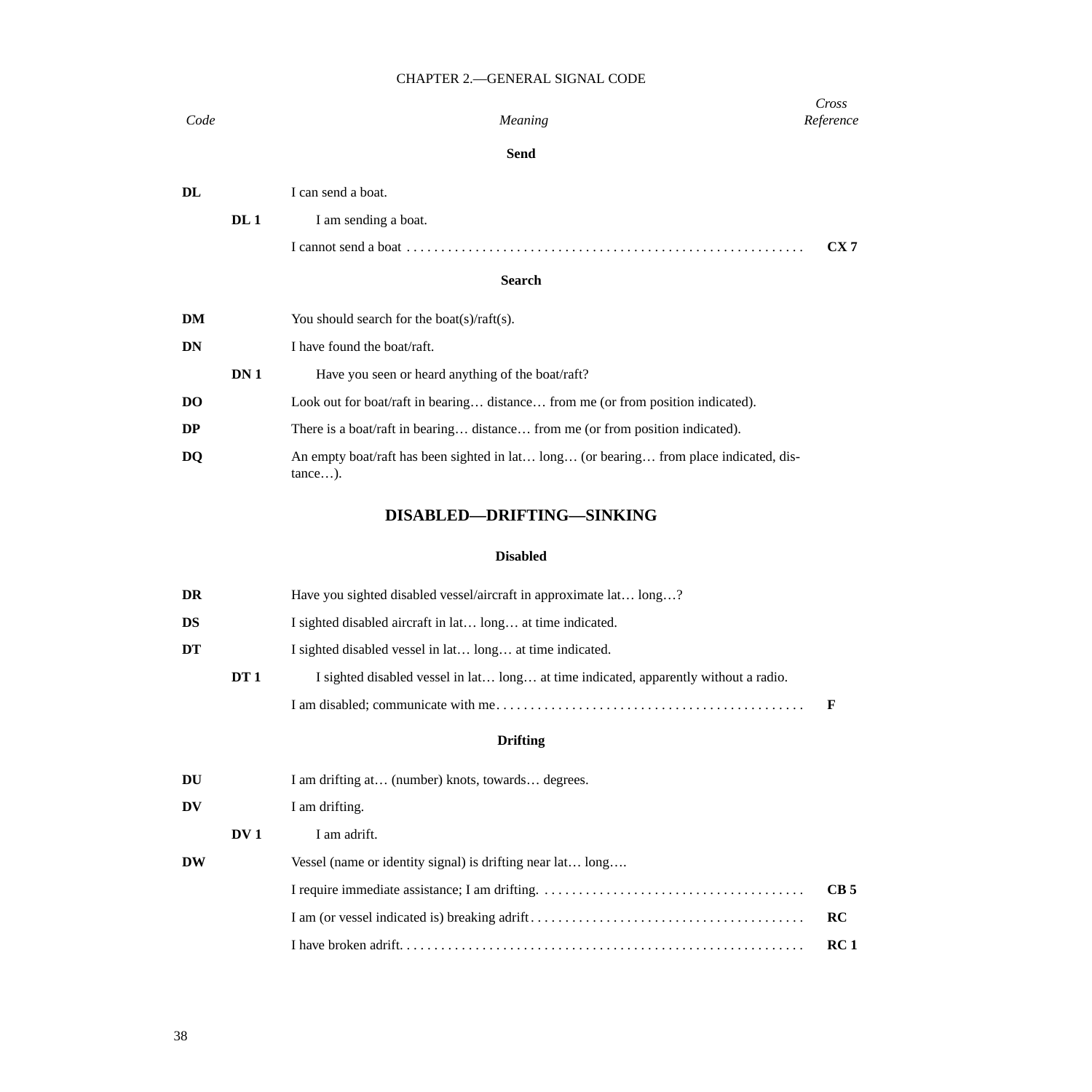### SECTION 1.—DISTRESS—EMERGENCY

*Cross Code Meaning Reference*

### **Sinking**

| DX |      | I am sinking (lat long if necessary).                           |
|----|------|-----------------------------------------------------------------|
| DY |      | Vessel (name or identity signal) has sunk in lat long           |
|    | DY 1 | Did you see vessel sink?                                        |
|    | DY2  | Where did vessel sink?                                          |
|    | DY3  | Is it confirmed that vessel (name or identity signal) has sunk? |
|    | DY 4 | What is the depth of water where vessel sunk?                   |
|    |      |                                                                 |

# **DISTRESS**

### **Vessel/Aircraft in Distress**

|                             |                 |                                                                                                                                                                                           | NC |
|-----------------------------|-----------------|-------------------------------------------------------------------------------------------------------------------------------------------------------------------------------------------|----|
| DZ                          |                 | Vessel (or aircraft) indicated appears to be in distress.                                                                                                                                 |    |
|                             | DZ <sub>1</sub> | Is vessel (or aircraft) indicated in distress?                                                                                                                                            |    |
|                             | DZ <sub>2</sub> | What is the name (or identity signal) of vessel in distress?                                                                                                                              |    |
| EA                          |                 | Have you sighted or heard of a vessel in distress? (Approximate position lat long or bear-<br>ing from place indicated, distance).                                                        |    |
|                             | EA <sub>1</sub> | Have you any news of vessel/aircraft reported missing or in distress in this area?                                                                                                        |    |
|                             |                 | I am (or vessel indicated is) in distress in lat long (or bearing from place indicated, dis-<br>tance) and require immediate assistance (Complements Table 2, Chapter 2, Section 10, Page | cc |
| EB                          |                 | There is a vessel (or aircraft) in distress in lat long (or bearing distance from me, or<br>Complements Table 3, Chapter 2, Section 10, Page 104).                                        |    |
| EC                          |                 | A vessel which has suffered a nuclear accident is in distress in lat long                                                                                                                 |    |
|                             |                 | <b>Distress Signal</b>                                                                                                                                                                    |    |
| $\boldsymbol{\mathrm{*ED}}$ |                 | Your distress signals are understood.                                                                                                                                                     |    |
|                             | ED <sub>1</sub> | Your distress signals are understood; the nearest life-saving station is being informed.                                                                                                  |    |
| EF                          |                 | SOS/MAYDAY has been cancelled.                                                                                                                                                            |    |
|                             | EF <sub>1</sub> | Has the SOS/MAYDAY been cancelled?                                                                                                                                                        |    |
|                             |                 | I have intercepted SOS/MAYDAY from vessel (name or identity signal) (or aircraft) in posi-                                                                                                | FF |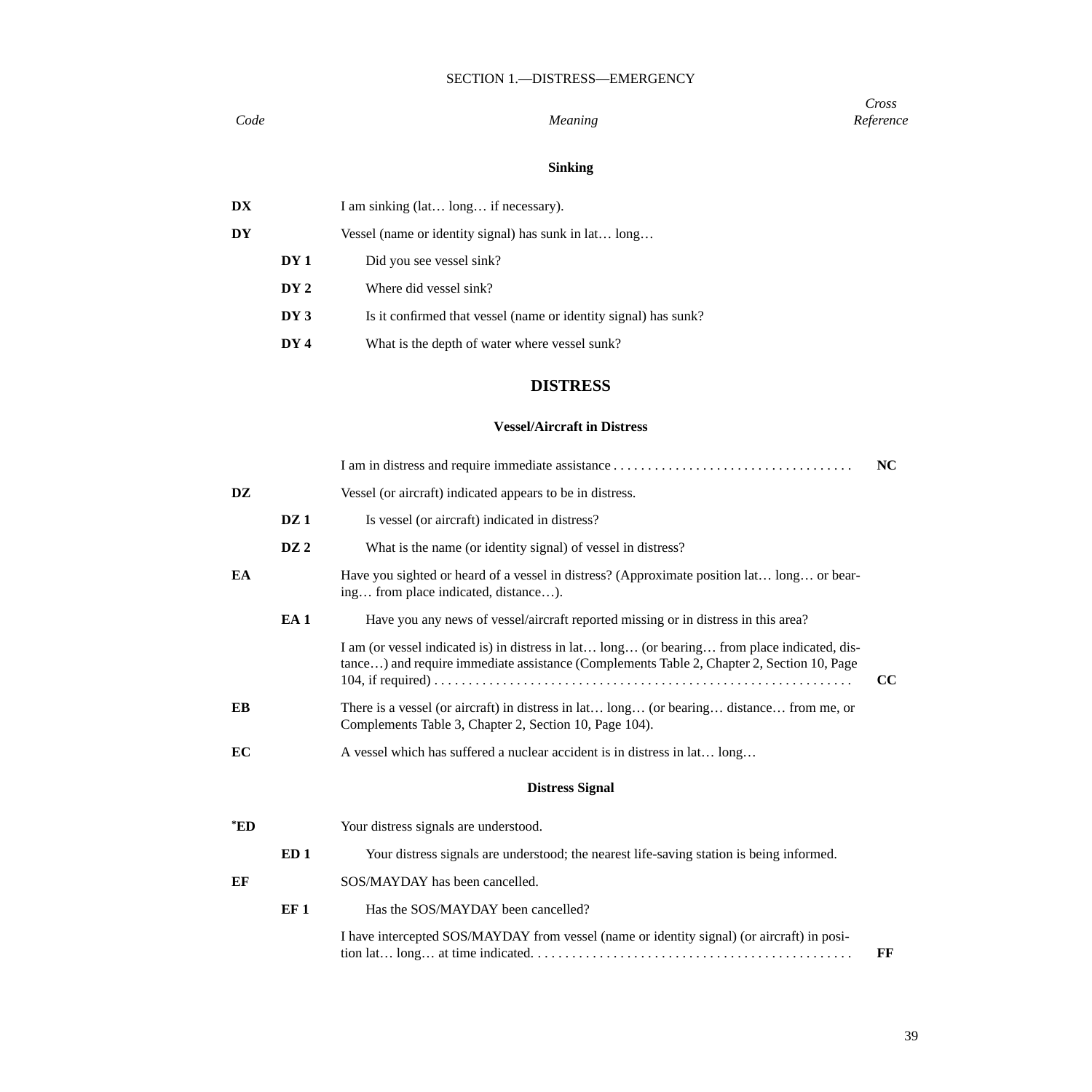| Code |                 | Meaning                                                                                                                                                                                                                                   | Cross<br>Reference |
|------|-----------------|-------------------------------------------------------------------------------------------------------------------------------------------------------------------------------------------------------------------------------------------|--------------------|
|      |                 | <b>Distress Signal</b>                                                                                                                                                                                                                    |                    |
| EG   |                 | Did you hear SOS/MAYDAY given at time indicated?                                                                                                                                                                                          |                    |
|      | EG <sub>1</sub> | Will you listen on 2182 kHz for signals of emergency position-indicating radiobeacons?                                                                                                                                                    |                    |
|      | EG <sub>2</sub> | I am listening on 2182 kHz for signals of emergency position-indicating radiobeacons.                                                                                                                                                     |                    |
|      | EG <sub>3</sub> | Have you received the signal of an emergency position-indicating radiobeacon on 2182<br>kHz?                                                                                                                                              |                    |
|      | EG <sub>4</sub> | I have received the signal of an emergency position-indicating radiobeacon on 2182 kHz.                                                                                                                                                   |                    |
|      | EG <sub>5</sub> | Will you listen on MHz for signals of emergency position-indicating radiobeacons?                                                                                                                                                         |                    |
|      | EG <sub>6</sub> | I am listening on MHz for signals of emergency position-indicating radiobeacons.                                                                                                                                                          |                    |
|      | EG <sub>7</sub> | Have you received the signal of an emergency position-indicating radiobeacon on<br>MHz?                                                                                                                                                   |                    |
|      | EG8             | I have received the signal of an emergency position-indicating radiobeacon on MHz.                                                                                                                                                        |                    |
| ЕJ   |                 | I have received distress signal transmitted by coast station indicated.                                                                                                                                                                   |                    |
|      | EJ 1            | Have you received distress signal transmitted by coast station indicated?                                                                                                                                                                 |                    |
| EK   |                 | I have sighted distress signal in lat long                                                                                                                                                                                                |                    |
|      | EK <sub>1</sub> | An explosion was seen or heard (position or direction and time to be indicated).                                                                                                                                                          |                    |
|      | EK <sub>2</sub> | Have you heard or seen distress signal from survival craft?                                                                                                                                                                               |                    |
|      | ship or person. | Reference is made to signals prescribed by the International Convention for the Safety of Life at Sea, 1974 (Regu-<br>lation 16(a), Chapter V) as replies from lifesaving stations or maritime rescue units to distress signals made by a |                    |
|      |                 | <b>Position of Distress</b>                                                                                                                                                                                                               |                    |
| EL   |                 | Repeat the distress position.                                                                                                                                                                                                             |                    |
|      | EL1             | What is the position of vessel in distress?                                                                                                                                                                                               |                    |
|      |                 | Position given with SOS/MAYDAY from vessel (or aircraft) was lat long (or                                                                                                                                                                 | $_{\rm FG}$        |
|      |                 | What was the position given with SOS/MAYDAY from vessel (or aircraft)?                                                                                                                                                                    | FG1                |
|      |                 | Position given with SOS/MAYDAY is wrong. The correct position is lat long                                                                                                                                                                 | FH                 |
|      |                 | Position given with SOS/MAYDAY by vessel is wrong. I have her bearing by radio direction                                                                                                                                                  | FI                 |
|      |                 | Survival craft are believed to be in the vicinity of lat long                                                                                                                                                                             | <b>GI</b>          |
| EM   |                 | Are there other vessels/aircraft in the vicinity of vessel/aircraft in distress?                                                                                                                                                          |                    |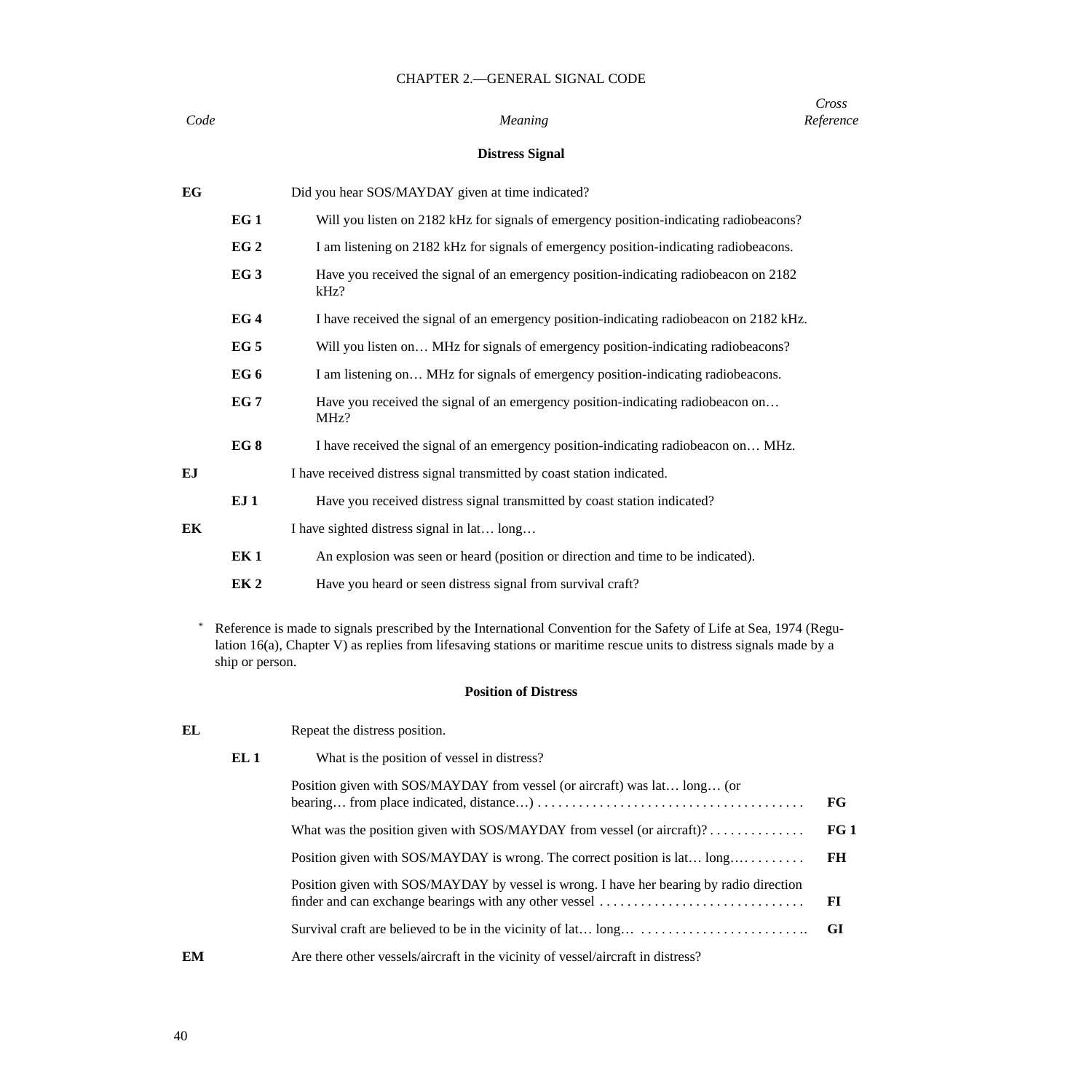### SECTION 1.—DISTRESS—EMERGENCY

*Cross Code Meaning Reference*

### **Contact or Locate**

| <b>EN</b> |                 | You should try to contact vessel/aircraft in distress.                                                                                                                            |                 |
|-----------|-----------------|-----------------------------------------------------------------------------------------------------------------------------------------------------------------------------------|-----------------|
| EО        |                 | I am unable to locate vessel/aircraft in distress because of poor visibility.                                                                                                     |                 |
| EP        |                 | I have lost sight of you.                                                                                                                                                         |                 |
|           |                 | I have located (or found) wreckage from the vessel/aircraft in distress (position to be indicated<br>if necessary by $lat$ long or by bearing from specified place, and distance) | GL              |
| EQ        |                 | I expect to be at the position of vessel/aircraft in distress at time indicated.                                                                                                  |                 |
|           | EQ <sub>1</sub> | Indicate estimated time of your arrival at position of vessel/aircraft in distress.                                                                                               |                 |
|           |                 |                                                                                                                                                                                   | BI              |
|           |                 |                                                                                                                                                                                   | <b>CM</b>       |
|           |                 |                                                                                                                                                                                   | CM <sub>1</sub> |
|           |                 | I am proceeding to the assistance of vessel/aircraft in distress in lat long                                                                                                      | CR              |
|           |                 |                                                                                                                                                                                   | GF              |

## **POSITION**

| My present position is lat long (or bearing from place indicated, distance). |
|------------------------------------------------------------------------------|
|                                                                              |
|                                                                              |
|                                                                              |
|                                                                              |
|                                                                              |
|                                                                              |
|                                                                              |
|                                                                              |
|                                                                              |
|                                                                              |
|                                                                              |
|                                                                              |
|                                                                              |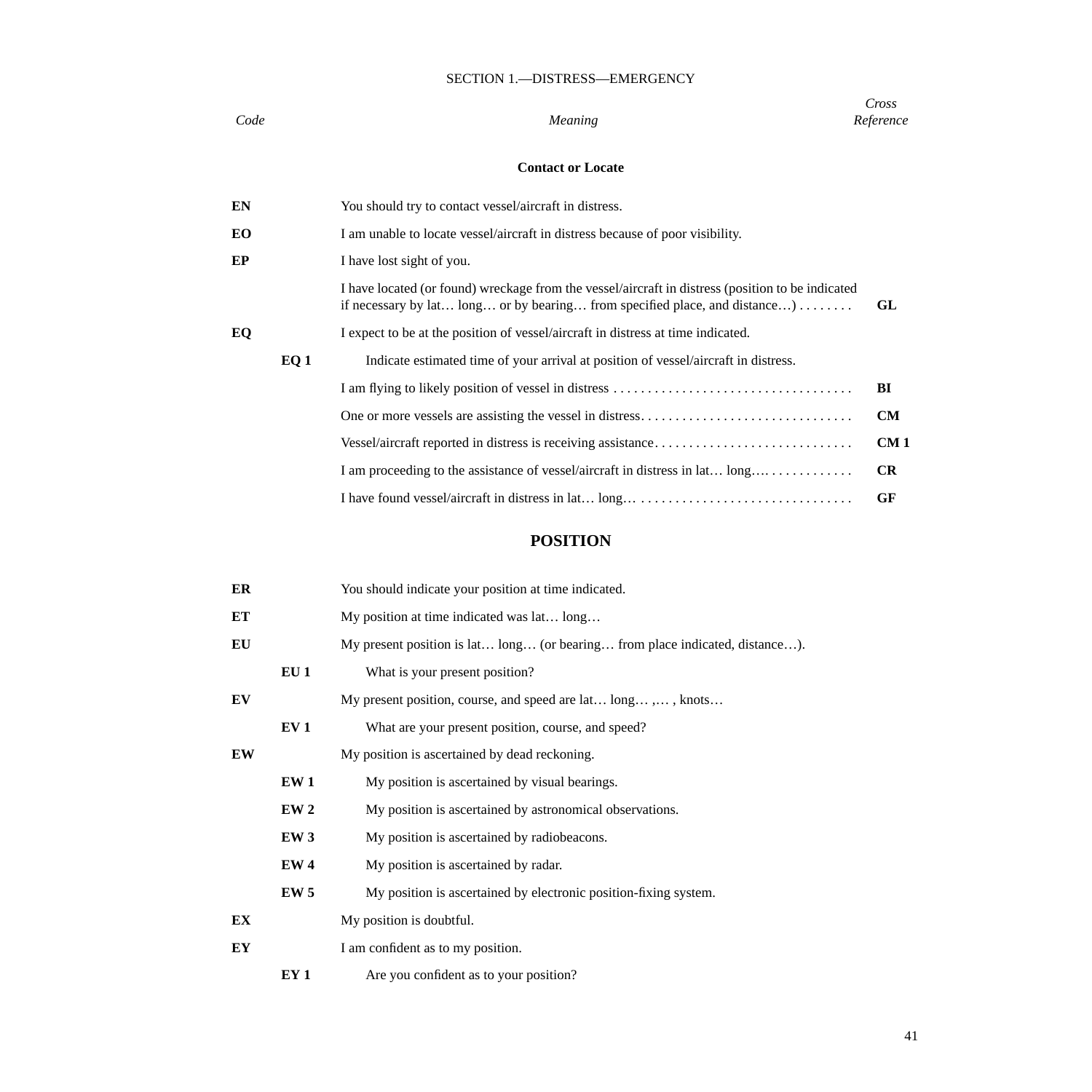| Code      |                 | Meaning                                                                                                                          | Cross<br>Reference |
|-----------|-----------------|----------------------------------------------------------------------------------------------------------------------------------|--------------------|
| EZ        |                 | Your position according to bearings taken by radio direction finder stations which I control is<br>lat long (at time indicated). |                    |
|           | EZ <sub>1</sub> | Will you give me my position according to bearings taken by radio direction finder sta-<br>tions which you control?              |                    |
| FA        |                 | Will you give me my position?                                                                                                    |                    |
| FB        |                 | Will vessels in my immediate vicinity (or in the vicinity of lat long) please indicate posi-<br>tion, course, and speed.         |                    |
|           |                 | <b>Position of Distress</b>                                                                                                      |                    |
| <b>FC</b> |                 | You should indicate your position by visual or sound signals.                                                                    |                    |
|           | FC <sub>1</sub> | You should indicate your position by rockets or flares.                                                                          |                    |
|           | FC <sub>2</sub> | You should indicate your position by visual signals.                                                                             |                    |
|           | FC <sub>3</sub> | You should indicate your position by sound signals.                                                                              |                    |
|           | FC <sub>4</sub> | You should indicate your position by searchlight.                                                                                |                    |
|           | FC <sub>5</sub> | You should indicate your position by smoke signal.                                                                               |                    |
| <b>FD</b> |                 | My position is indicated by visual or sound signals.                                                                             |                    |
|           | FD <sub>1</sub> | My position is indicated by rockets or flares.                                                                                   |                    |
|           | FD <sub>2</sub> | My position is indicated by visual signals.                                                                                      |                    |
|           | FD <sub>3</sub> | My position is indicated by sound signals.                                                                                       |                    |
|           | FD <sub>4</sub> | My position is indicated by searchlight.                                                                                         |                    |
|           | FD <sub>5</sub> | My position is indicated by smoke signal.                                                                                        |                    |
|           |                 | I expect to be at the position of vessel/aircraft in distress at time indicated                                                  | EQ                 |
|           |                 | Indicate estimated time of your arrival at position of vessel/aircraft in distress                                               | EQ <sub>1</sub>    |
|           |                 | Position given with SOS/MAYDAY from vessel (or aircraft) was lat long (or bearing                                                | $_{\rm FG}$        |
|           |                 |                                                                                                                                  | FG <sub>1</sub>    |
|           |                 | Position given with SOS/MAYDAY is wrong. The correct position is lat long                                                        | FH                 |
|           |                 | Position given with SOS/MAYDAY by vessel is wrong. I have her bearing by radio direction                                         | FI                 |
|           |                 |                                                                                                                                  | FJ                 |
|           |                 | Position of accident (or survival craft) is marked by flame (or smoke float)                                                     | FJ1                |
|           |                 |                                                                                                                                  | FJ <sub>2</sub>    |
|           |                 |                                                                                                                                  | FJ <sub>3</sub>    |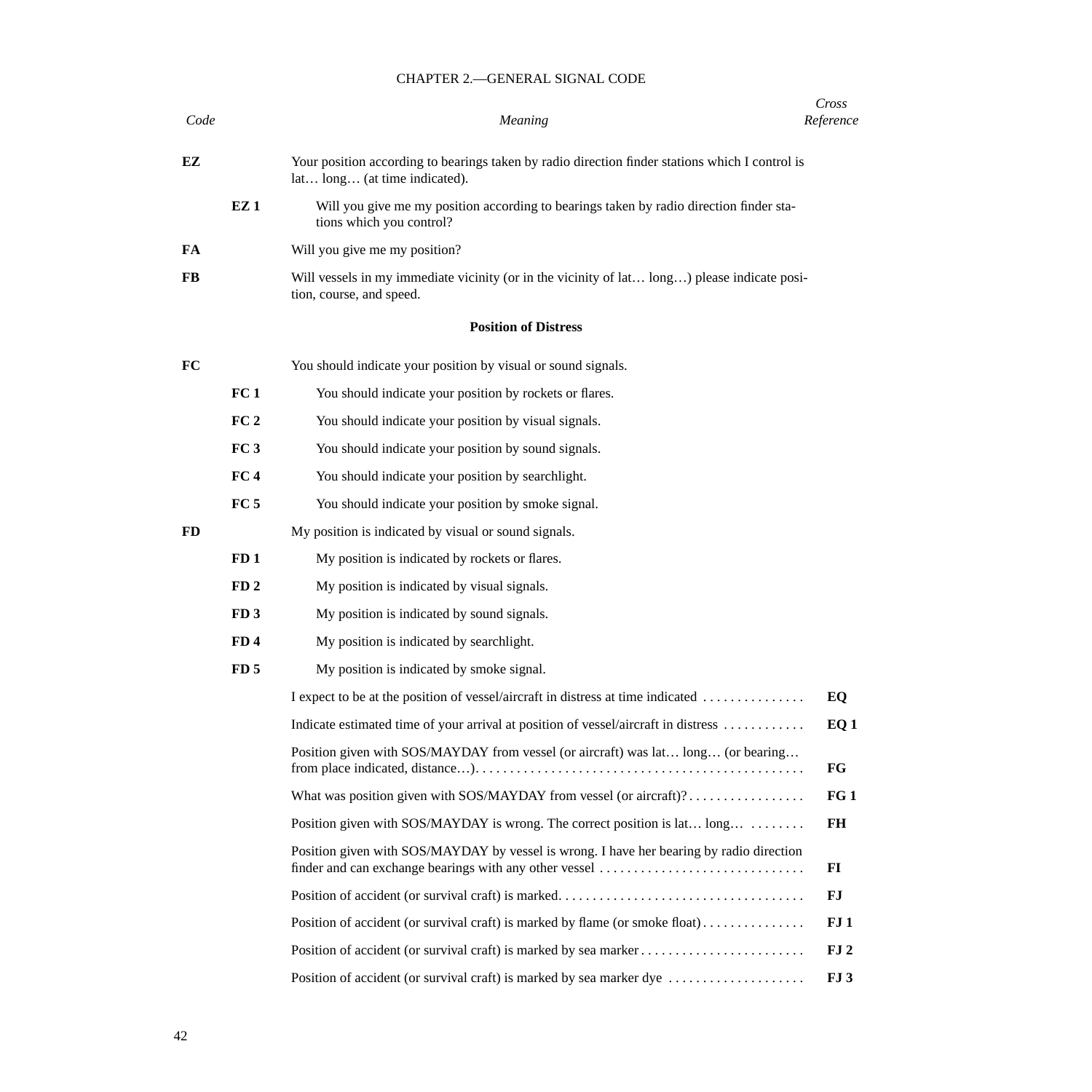### SECTION 1.—DISTRESS—EMERGENCY

|                                                                                                | FJ4             |
|------------------------------------------------------------------------------------------------|-----------------|
|                                                                                                | <b>F.I.5</b>    |
|                                                                                                | FK.             |
| You should transmit your identification and series of long dashes or your carrier frequency to | FQ              |
|                                                                                                | FO <sub>1</sub> |
| You should indicate position of survivors by throwing pyrotechnic signals                      | <b>HT</b>       |
| <b>SEARCH AND RESCUE</b>                                                                       |                 |
| <b>Proceeding to Assistance</b>                                                                |                 |
|                                                                                                |                 |

|    |                 | I am proceeding to the assistance of vessel/aircraft in distress (lat long)                                                                              | CR              |
|----|-----------------|----------------------------------------------------------------------------------------------------------------------------------------------------------|-----------------|
| FE |                 | I am proceeding to the position of accident at full speed. Expect to arrive at time indicated.                                                           |                 |
|    | FE <sub>1</sub> | Are you proceeding to the position of accident? If so, when do you expect to arrive?                                                                     |                 |
|    |                 |                                                                                                                                                          | CV              |
|    |                 |                                                                                                                                                          | CV <sub>4</sub> |
|    |                 | <b>Position of Distress or Accident</b>                                                                                                                  |                 |
| FF |                 | I have intercepted SOS/MAYDAY from vessel (name or identity signal) (or aircraft) in posi-<br>tion lat long at time indicated.                           |                 |
|    | FF <sub>1</sub> | I have intercepted SOS/MAYDAY from vessel (name or identity signal) (or aircraft) in<br>position lat long at time indicated; I have heard nothing since. |                 |
| FG |                 | Position given with SOS/MAYDAY from vessel (or aircraft) was lat long (or bearing<br>from place indicated, distance).                                    |                 |
|    | FG <sub>1</sub> | What was position given with SOS/MAYDAY from vessel (or aircraft)?                                                                                       |                 |
| FH |                 | Position given with SOS/MAYDAY is wrong. The correct position is lat long                                                                                |                 |
| FI |                 | Position given with SOS/MAYDAY by vessel is wrong. I have her bearing by radio direction<br>finder and can exchange bearings with any other vessel.      |                 |
| FJ |                 | Position of accident (or survival craft) is marked.                                                                                                      |                 |
|    | FJ1             | Position of accident (or survival craft) is marked by flame or smoke float.                                                                              |                 |
|    | FJ <sub>2</sub> | Position of accident (or survival craft) is marked by sea marker.                                                                                        |                 |
|    | FJ3             | Position of accident (or survival craft) is marked by sea marker dye.                                                                                    |                 |
|    |                 |                                                                                                                                                          |                 |

**Position of Distress**

### *Cross Code Meaning Reference*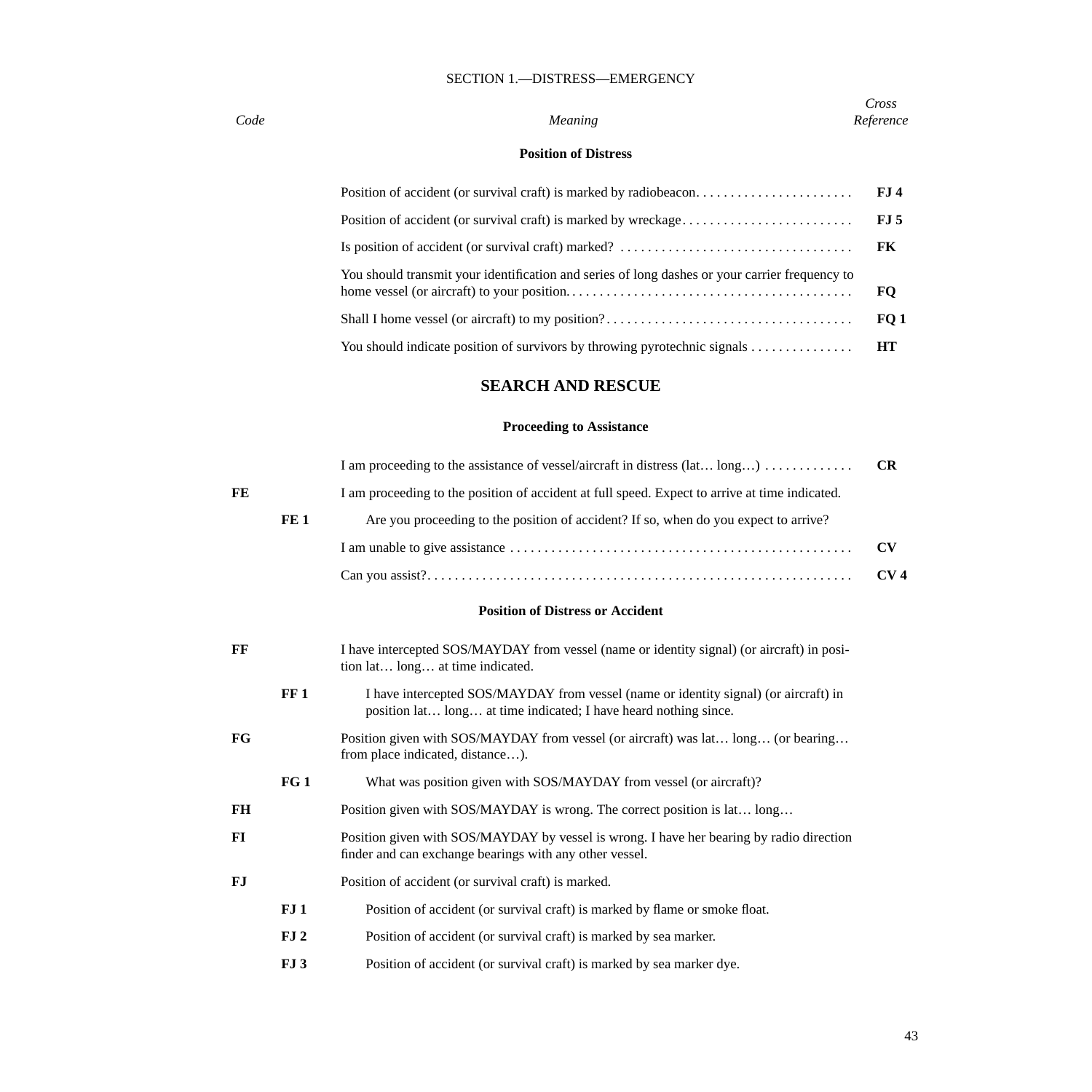| Code      |                 | Meaning                                                                                                                                       | Cross<br>Reference |
|-----------|-----------------|-----------------------------------------------------------------------------------------------------------------------------------------------|--------------------|
|           |                 | <b>Position of Distress or Accident</b>                                                                                                       |                    |
|           | FJ <sub>4</sub> | Position of accident (or survival craft) is marked by radiobeacon.                                                                            |                    |
|           | FJ <sub>5</sub> | Position of accident (or survival craft) is marked by wreckage.                                                                               |                    |
| FK        |                 | Is position of accident (or survival craft) marked?                                                                                           |                    |
|           |                 | <b>Information-Instructions</b>                                                                                                               |                    |
| FL        |                 | You should steer course (or follow me) to reach position of accident.                                                                         |                    |
|           |                 |                                                                                                                                               | MF                 |
|           |                 |                                                                                                                                               | MF1                |
| FM        |                 | Visual contact with vessel is not continuous.                                                                                                 |                    |
| FN        |                 | I have lost all contact with vessel.                                                                                                          |                    |
|           |                 |                                                                                                                                               | EP                 |
| <b>FO</b> |                 | I will keep close to you.                                                                                                                     |                    |
|           | FO1             | I will keep close to you during the night.                                                                                                    |                    |
| $\bf FP$  |                 | Estimated set and drift of survival craft is degrees and knots.                                                                               |                    |
|           | FP <sub>1</sub> | What is the estimated set and drift of survival craft?                                                                                        |                    |
| FQ        |                 | You should transmit your identification and series of long dashes or your carrier frequency to<br>home vessel (or aircraft) to your position. |                    |
|           | FO1             | Shall I home vessel (or aircraft) to my position?                                                                                             |                    |
|           |                 | <b>Search</b>                                                                                                                                 |                    |
| FR        |                 | I am (or vessel indicated is) in charge of coordinating search.                                                                               |                    |
|           | $*FR1$          | Carry out search pattern starting at hours. Initial course search speed knots.                                                                |                    |
|           | $*FR2$          | Carry out radar search, ships proceeding in loose line abreast at intervals between<br>shipsmiles. Initial course search speed knots.         |                    |
|           | $*FR3$          | Vessel indicated (call sign or identity signal) is allocated track number                                                                     |                    |
|           | $*FR4$          | Vessel(s) indicated adjust interval between ships to miles.                                                                                   |                    |
|           | $*FR5$          | Adjust track spacing to miles.                                                                                                                |                    |
|           | $*FR 6$         | Search speed will now be knots.                                                                                                               |                    |
|           | $*$ FR 7        | Alter course as necessary to next leg of track now (or at time indicated).                                                                    |                    |
| FS        |                 | Please take charge of search in sector stretching between bearings and from vessel in dis-<br>tress.                                          |                    |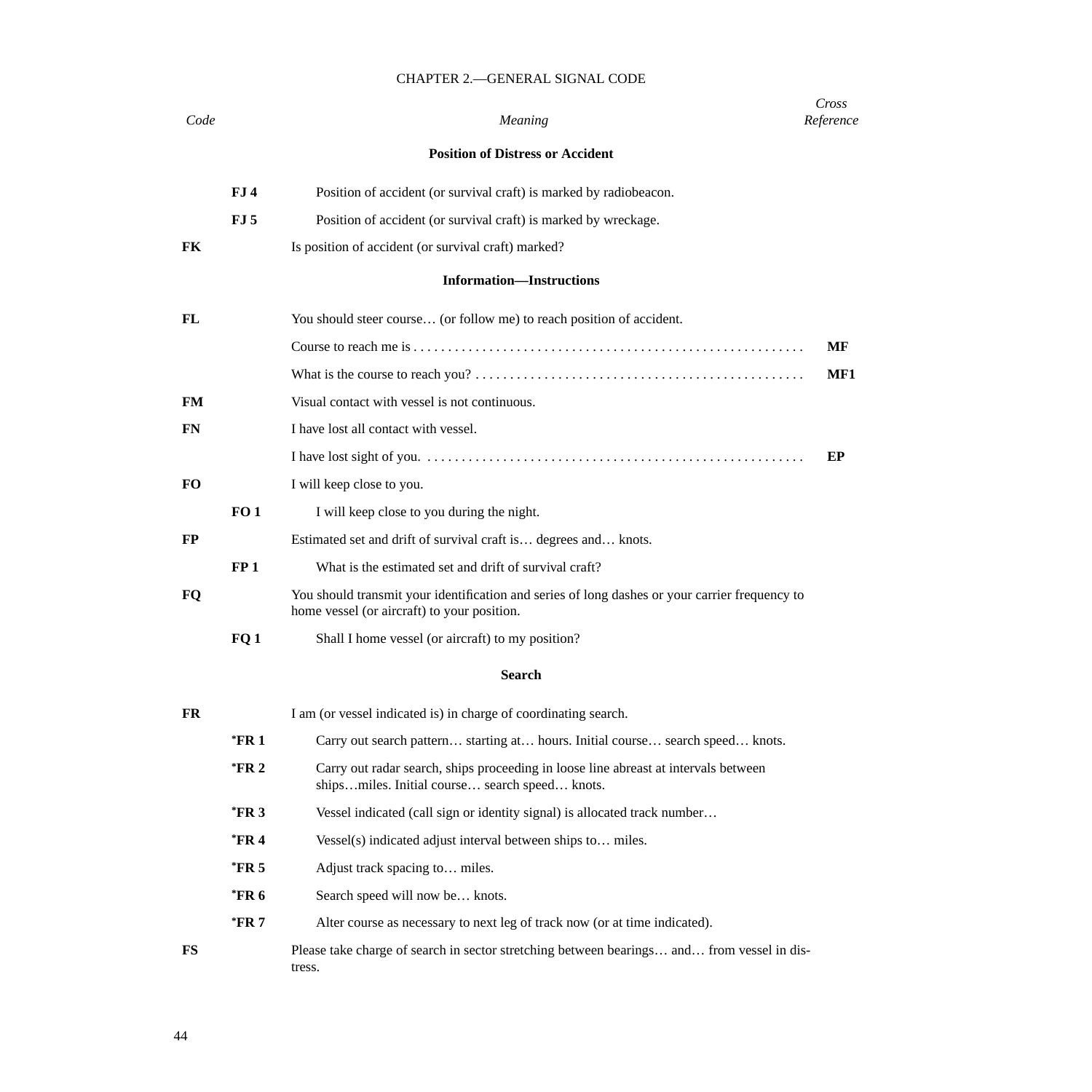### SECTION 1.—DISTRESS—EMERGENCY

### **Search**

| FT        |                 | Please take charge of search in sector between lat and, and long and                                        |
|-----------|-----------------|-------------------------------------------------------------------------------------------------------------|
| FU        |                 | The search area of the aircraft is between lat and, and long and                                            |
| FV        |                 | Search by aircraft/helicopter will be discontinued because of unfavorable conditions.                       |
| FW        |                 | You should search in the vicinity of lat long                                                               |
| FX        |                 | Shall I search in the vicinity of lat long?                                                                 |
| FY        |                 | I am in the search area.                                                                                    |
|           | FY1             | Are you in the search area?                                                                                 |
|           |                 | Aircraft is coming to participate in search. Expected arrive over the area of accident at time<br><b>BP</b> |
| FZ        |                 | You should continue search according to instructions and until further notice.                              |
|           | FZ1             | I am continuing to search.                                                                                  |
|           | FZ <sub>2</sub> | Are you continuing to search?                                                                               |
|           | FZ <sub>3</sub> | Do you want me to continue to search?                                                                       |
| <b>GA</b> |                 | I cannot continue to search.                                                                                |
| <b>GB</b> |                 | You should stop search and return to base or continue your voyage.                                          |
| ∗         |                 | These signals are intended for use in connection with the Merchant Ship Search and Rescue Manual (MERSAR).  |
|           |                 | <b>Results of Search</b>                                                                                    |
| GC        |                 | Report results of search.                                                                                   |
|           | GC1             | Results of search negative. I am continuing to search.                                                      |
|           | GC2             | I have searched area of accident but have found no trace of derelict or survivors.                          |
|           | GC3             | I have noted patches of oil at likely position of accident.                                                 |
| GD        |                 | Vessel/aircraft missing or being looked for has not been heard of since.                                    |
|           | GD <sub>1</sub> | Have you anything to report on vessels/aircraft missing or being looked for?                                |
|           | GD <sub>2</sub> | Have you seen wreckage (or derelict)?                                                                       |
| GE        |                 | Vessel/aircraft has been located at lat long                                                                |
| GF        |                 | I have found vessel/aircraft in distress in lat long                                                        |
| GG        |                 | Vessel/aircraft was last reported at time indicated in lat long steering course                             |
|           |                 |                                                                                                             |

**GH** I have sighted survival craft in lat... long... (or bearing... distance... from me).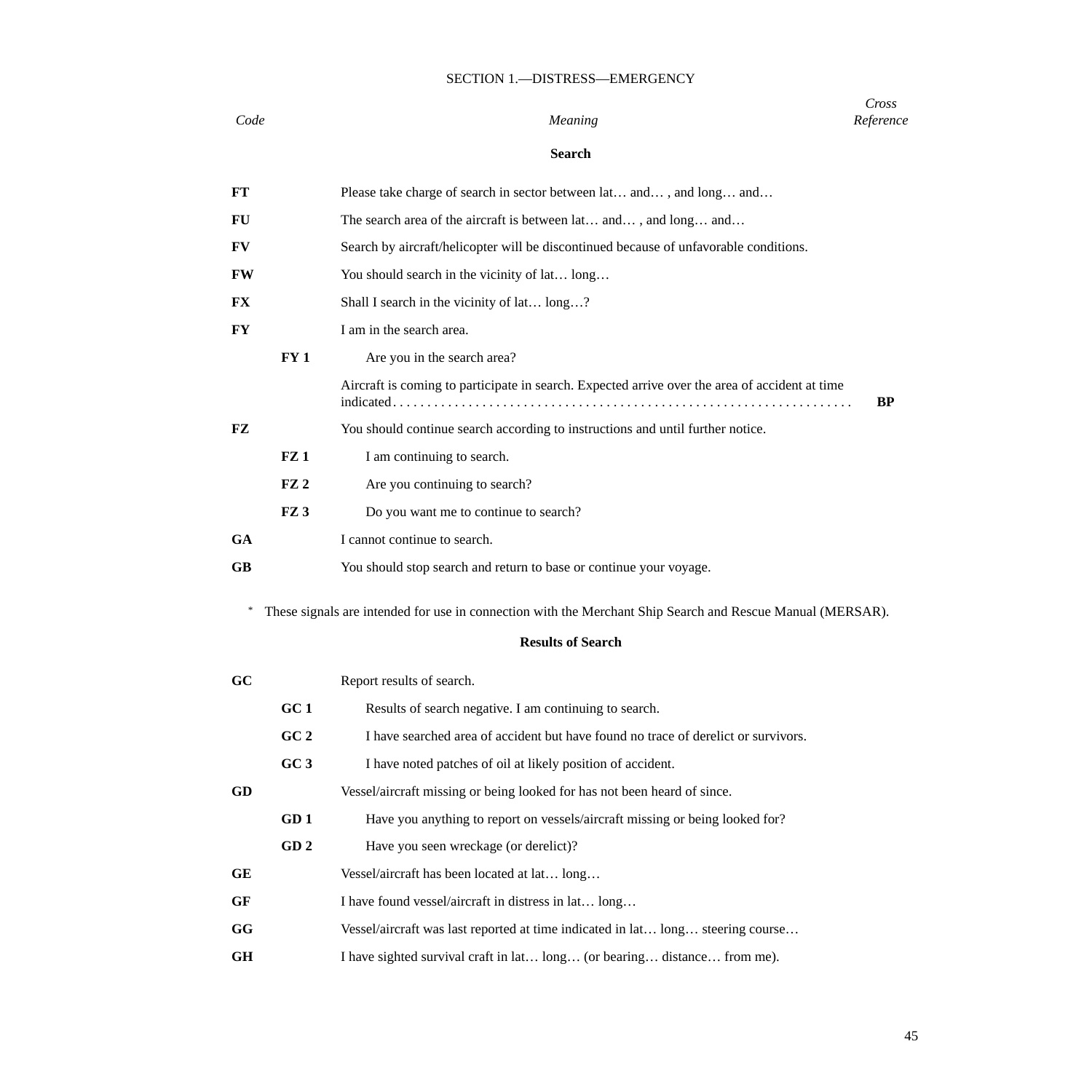| Code      |                 | Meaning                                                                                                                                                                             | Cross<br>Reference |
|-----------|-----------------|-------------------------------------------------------------------------------------------------------------------------------------------------------------------------------------|--------------------|
|           |                 | <b>Results of Search</b>                                                                                                                                                            |                    |
| GI        |                 | Survival craft are believed to be in the vicinity of lat long                                                                                                                       |                    |
| GJ        |                 | Wreckage is reported in lat long                                                                                                                                                    |                    |
|           | GJ1             | Wreckage is reported in lat long No survivors appear to be in the vicinity.                                                                                                         |                    |
| GK        |                 | Aircraft wreckage is found in lat long                                                                                                                                              |                    |
| GL        |                 | I have located (or found) wreckage from the vessel/aircraft in distress (position to be indicated<br>if necessary by lat and long or by bearing from specified place and distance). |                    |
|           |                 | <b>Rescue</b>                                                                                                                                                                       |                    |
| <b>GM</b> |                 | I cannot save my vessel.                                                                                                                                                            |                    |
|           | GM <sub>1</sub> | I cannot save my vessel; keep as close as possible.                                                                                                                                 |                    |
| <b>GN</b> |                 | You should take off persons.                                                                                                                                                        |                    |
|           | GN <sub>1</sub> | I wish some persons taken off. Skeleton crew will remain on board.                                                                                                                  |                    |
|           | GN <sub>2</sub> | I will take off persons.                                                                                                                                                            |                    |
|           | GN <sub>3</sub> | Can you take off persons?                                                                                                                                                           |                    |
| <b>GO</b> |                 | I cannot take off persons.                                                                                                                                                          |                    |
| GP        |                 | You should proceed to the rescue of vessel (or ditched aircraft) in lat long                                                                                                        |                    |
| GQ        |                 | I cannot proceed to the rescue owing to weather. You should do all you can.                                                                                                         |                    |
| <b>GR</b> |                 | Vessel coming to your rescue (or to the rescue of vessel or aircraft indicated) is steering<br>course, speed knots.                                                                 |                    |
|           | GR <sub>1</sub> | You should indicate course and speed of vessel coming to my rescue (or to the rescue of<br>vessel or aircraft indicated).                                                           |                    |
| <b>GS</b> |                 | I will attempt rescue with whip and breeches buoy.                                                                                                                                  |                    |
| $*$ GT    |                 | I will endeavor to connect with line throwing apparatus.                                                                                                                            |                    |
|           | GT <sub>1</sub> | Look out for rocket line.                                                                                                                                                           |                    |
| GU        |                 | It is not safe to fire a rocket.                                                                                                                                                    |                    |
| <b>GV</b> |                 | You should endeavor to send me a line.                                                                                                                                              |                    |
|           | GV1             | Have you a line throwing apparatus?                                                                                                                                                 |                    |
|           | GV <sub>2</sub> | Can you connect with line throwing apparatus?                                                                                                                                       |                    |
|           | GV <sub>3</sub> | I have not a line throwing apparatus.                                                                                                                                               |                    |
| <b>GW</b> |                 | Man overboard. Please take action to pick him up (position to be indicated if necessary).                                                                                           |                    |
|           |                 |                                                                                                                                                                                     | 0                  |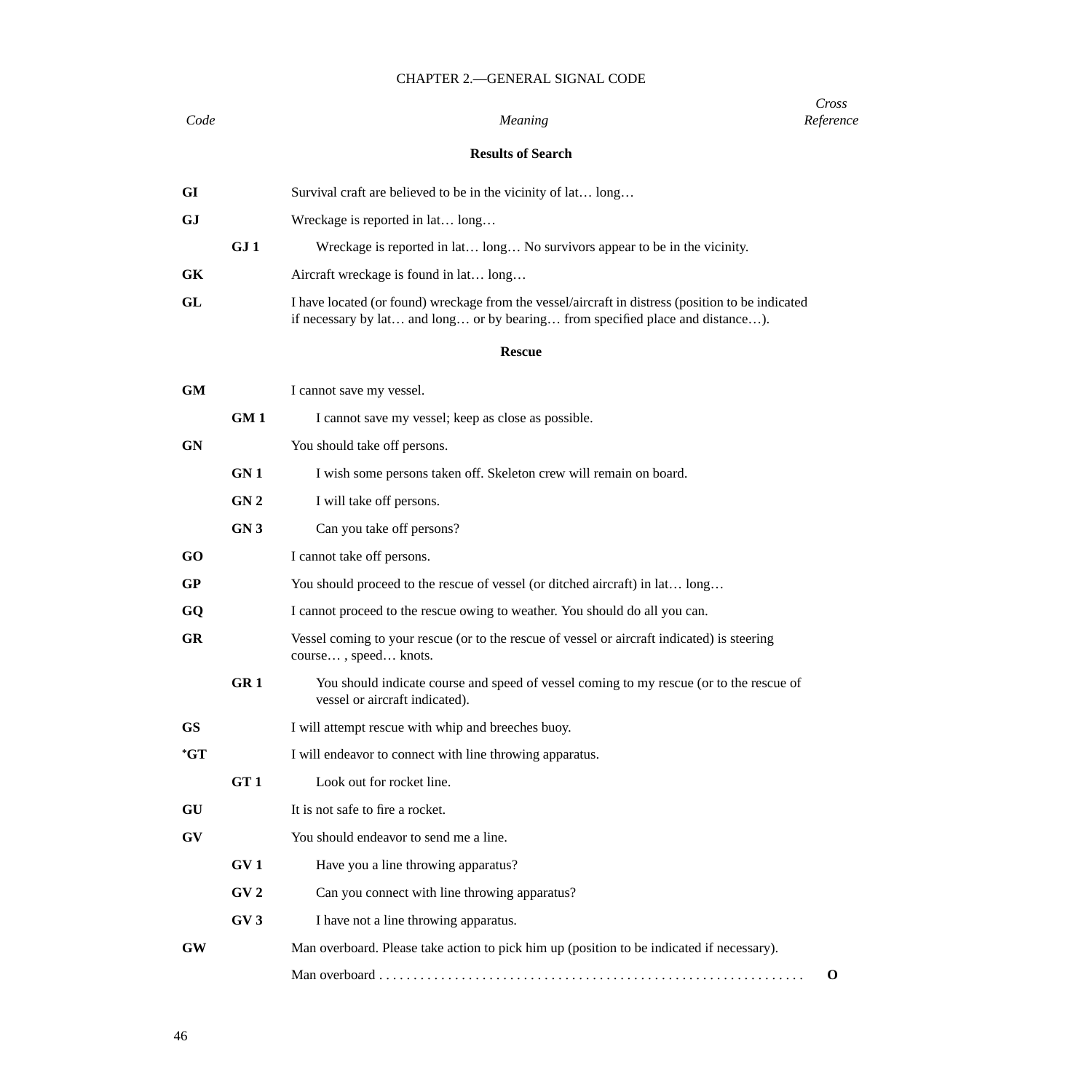### SECTION 1.—DISTRESS—EMERGENCY

*Cross Code Meaning Reference*

\* Reference is made to signals prescribed by the International Convention for the Safety of Life at Sea, 1974 (Regulation 16(c) Chapter V) in connection with the use of shore lifesaving apparatus.

### **Results of Rescue**

| GX        |     | Report results of rescue.                                            |
|-----------|-----|----------------------------------------------------------------------|
|           | GX1 | What have you (or rescue vessel/aircraft) picked up?                 |
| GY        |     | I (or rescue vessel/aircraft) have picked up wreckage.               |
| GZ        |     | All persons saved.                                                   |
|           | GZ1 | All persons lost.                                                    |
| HA        |     | I (or rescue vessel/aircraft) have rescued (number) injured persons. |
| <b>HB</b> |     | I (or rescue vessel/aircraft) have rescued (number) survivors.       |
| HС        |     | I (or rescue vessel/aircraft) have picked up (number) bodies.        |
| HD        |     | Can I transfer rescued persons to you?                               |

### **SURVIVORS**

| HF        |                 | I have located survivors in water, latlong(or bearingfrom place indicated, distance).                    |
|-----------|-----------------|----------------------------------------------------------------------------------------------------------|
| HG        |                 | I have located survivors in survival craft lat long (or bearing from place indicated, dis-<br>$tance$ ). |
| HJ        |                 | I have located survivors on drifting ice, lat long                                                       |
| HK        |                 | I have located bodies in lat long (or bearing from place indicated, distance).                           |
| HL        |                 | Survivors not yet located.                                                                               |
|           | HL1             | I am still looking for survivors.                                                                        |
|           | HL <sub>2</sub> | Have you located survivors? If so, in what position?                                                     |
| HM        |                 | Survivors are in bad condition. Medical assistance is urgently required.                                 |
|           | HM <sub>1</sub> | Survivors are in bad condition.                                                                          |
|           | HM <sub>2</sub> | Survivors are in good condition.                                                                         |
|           | HM <sub>3</sub> | Condition of survivors not ascertained.                                                                  |
|           | HM <sub>4</sub> | What is condition of survivors?                                                                          |
| <b>HN</b> |                 | You should proceed to lat long to pick up survivors.                                                     |
| HO        |                 | Pick up survivors from drifting ice, lat long                                                            |
|           |                 |                                                                                                          |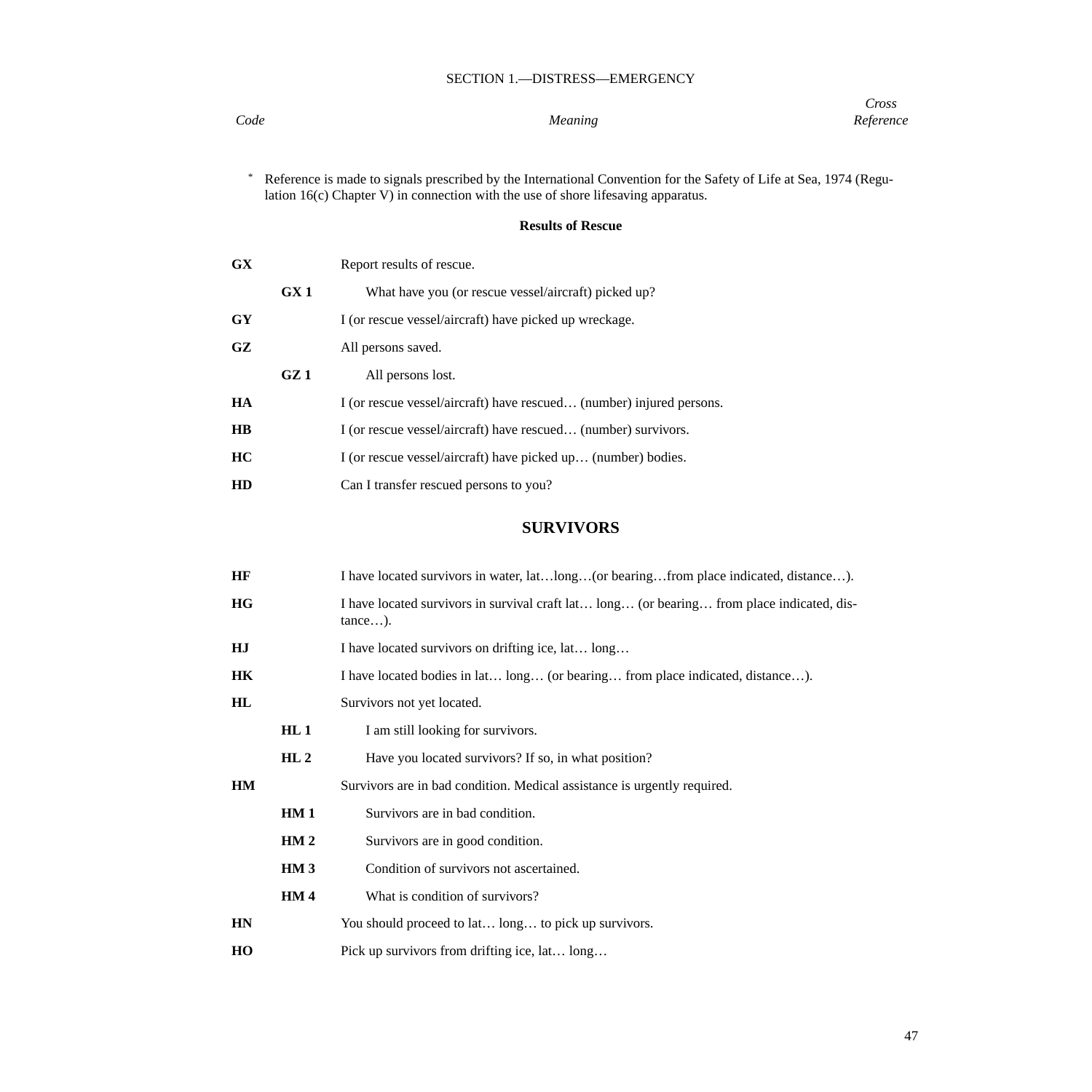| Code      |                 | Meaning                                                                    | Cross<br>Reference |
|-----------|-----------------|----------------------------------------------------------------------------|--------------------|
|           | HO <sub>1</sub> | Pick up survivors from sinking vessel/aircraft.                            |                    |
| <b>HP</b> |                 | Survivors have not yet been picked up.                                     |                    |
|           | HP <sub>1</sub> | Have survivors been picked up?                                             |                    |
|           |                 | You should give immediate assistance to pick up survivors                  | CN <sub>1</sub>    |
| HQ        |                 | Transfer survivors to my vessel (or vessel indicated).                     |                    |
|           | HQ1             | Have you any survivors on board?                                           |                    |
| <b>HR</b> |                 | You should try to obtain from survivors all possible information.          |                    |
| HT        |                 | You should indicate position of survivors by throwing pyrotechnic signals. |                    |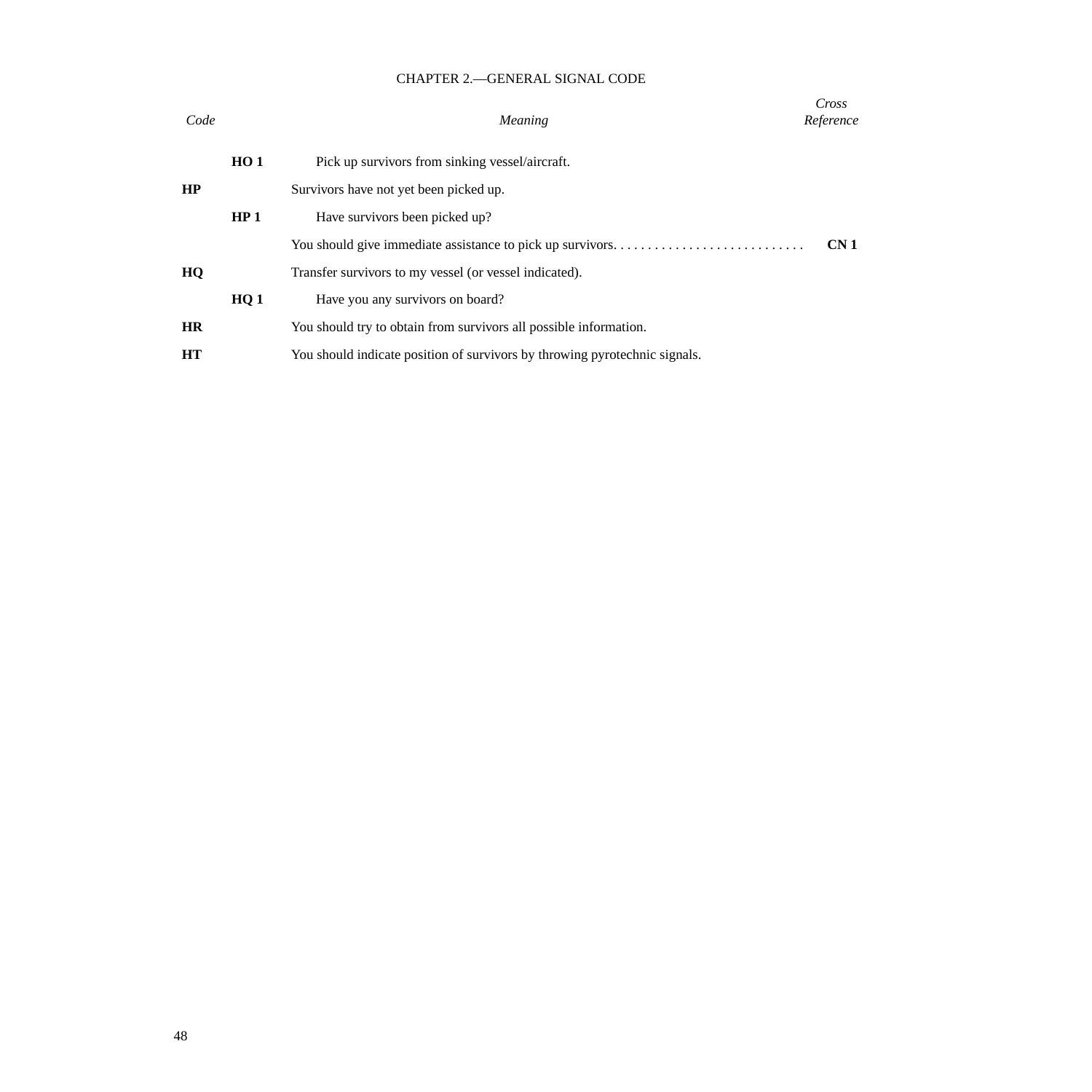# **CHAPTER 2**

# **SECTION 2: CASUALTIES—DAMAGES**

*Code Meaning Reference*

# **COLLISION**

*Cross*

| <b>HV</b> |                 | Have you been in collision?                                                                                |                 |
|-----------|-----------------|------------------------------------------------------------------------------------------------------------|-----------------|
| <b>HW</b> |                 | I have (or vessel indicated has) collided with surface craft.                                              |                 |
|           | HW <sub>1</sub> | I have (or vessel indicated has) collided with light vessel.                                               |                 |
|           | HW <sub>2</sub> | I have (or vessel indicated has) collided with submarine.                                                  |                 |
|           | HW <sub>3</sub> | I have (or vessel indicated has) collided with unknown vessel.                                             |                 |
|           | HW <sub>4</sub> | I have (or vessel indicated has) collided with underwater object.                                          |                 |
|           | <b>HW5</b>      | I have (or vessel indicated has) collided with navigation buoy.                                            |                 |
|           | HW <sub>6</sub> | I have (or vessel indicated has) collided with iceberg.                                                    |                 |
|           | HW <sub>7</sub> | I have (or vessel indicated has) collided with floating ice.                                               |                 |
| HX        |                 | Have you received any damage in collision?                                                                 |                 |
|           | HX 1            | I have received serious damage above the waterline.                                                        |                 |
|           | HX 2            | I have received serious damage below the waterline.                                                        |                 |
|           | HX <sub>3</sub> | I have received minor damage above the waterline.                                                          |                 |
|           | HX4             | I have received minor damage below the waterline.                                                          |                 |
| HY        |                 | The vessel (name or identity signal) with which I have been in collision has sunk.                         |                 |
|           | HY <sub>1</sub> | The vessel (name or identity signal) with which I have been in collision has resumed her<br>voyage.        |                 |
|           | $HY$ 2          | I do not know what has happened to the vessel with which I collided.                                       |                 |
|           | HY <sub>3</sub> | Has the vessel with which you have been in collision resumed her voyage?                                   |                 |
|           | HY <sub>4</sub> | What is the name (or identity signal) of the vessel with which you collided?                               |                 |
|           | HY <sub>5</sub> | What is the name (or identity signal) of vessel which collided with me? My name (or<br>identity signal) is |                 |
|           | <b>HY 6</b>     | Where is the vessel with which you collided?                                                               |                 |
| HZ        |                 | There has been a collision between vessels indicated (names or identity signals).                          |                 |
|           |                 |                                                                                                            | KA              |
|           |                 |                                                                                                            | KA <sub>1</sub> |
|           |                 |                                                                                                            | KA <sub>2</sub> |

# **DAMAGES—REPAIRS**

**IA** I have received damage to stem.

49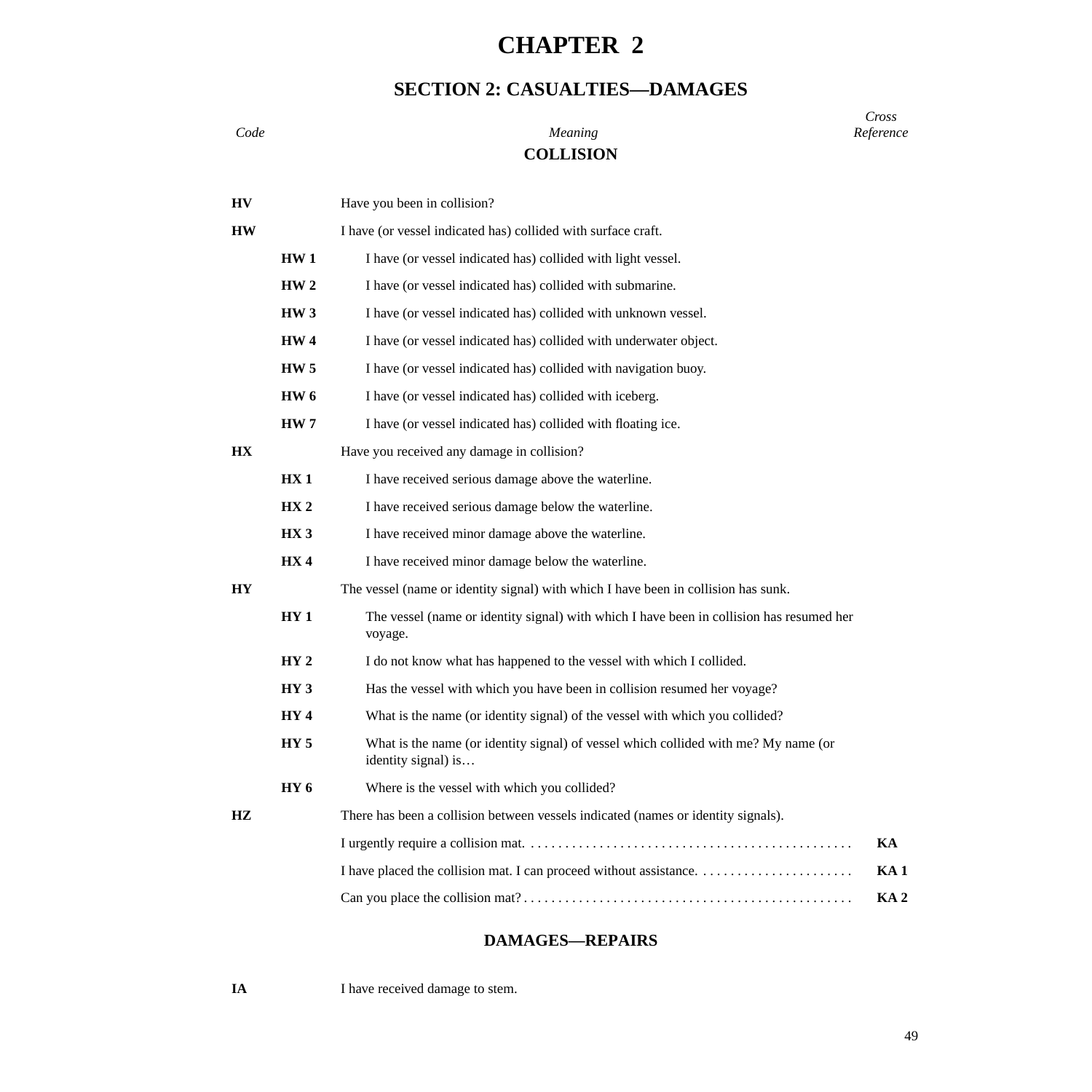| Code      |                 | Meaning                                                                                                                                          | Cross<br>Reference |
|-----------|-----------------|--------------------------------------------------------------------------------------------------------------------------------------------------|--------------------|
|           | IA <sub>1</sub> | I have received damage to stern frame.                                                                                                           |                    |
|           | IA <sub>2</sub> | I have received damage to side plate above water.                                                                                                |                    |
|           | IA $3$          | I have received damage to side plate below water.                                                                                                |                    |
|           | IA <sub>4</sub> | I have received damage to bottom plate.                                                                                                          |                    |
|           | IA $5$          | I have received damage to boilerroom.                                                                                                            |                    |
|           | IA 6            | I have received damage to engineroom.                                                                                                            |                    |
|           | IA <sub>7</sub> | I have received damage to hatchways.                                                                                                             |                    |
|           | IA <sub>8</sub> | I have received damage to steering gear.                                                                                                         |                    |
|           | IA <sub>9</sub> | I have received damage to propellers.                                                                                                            |                    |
| IB        |                 | What damage have you received?                                                                                                                   |                    |
|           | IB <sub>1</sub> | My vessel is seriously damaged.                                                                                                                  |                    |
|           | IB <sub>2</sub> | I have minor damage.                                                                                                                             |                    |
|           | IB <sub>3</sub> | I have not received any damage.                                                                                                                  |                    |
|           | IB <sub>4</sub> | The extent of the damage is still unknown.                                                                                                       |                    |
|           |                 |                                                                                                                                                  | HX                 |
|           |                 |                                                                                                                                                  | HX 1               |
|           |                 |                                                                                                                                                  | HX 2               |
|           |                 |                                                                                                                                                  | HX3                |
|           |                 |                                                                                                                                                  | HX 4               |
| IC        |                 | Can damage be repaired at sea?                                                                                                                   |                    |
|           | IC <sub>1</sub> | Can damage be repaired at sea without assistance?                                                                                                |                    |
|           | IC <sub>2</sub> | How long will it take you to repair damage?                                                                                                      |                    |
| ID        |                 | Damage can be repaired at sea.                                                                                                                   |                    |
|           | ID <sub>1</sub> | Damage can be repaired at sea without assistance.                                                                                                |                    |
|           | ID <sub>2</sub> | Damage has been repaired.                                                                                                                        |                    |
| IF        |                 | Damage cannot be repaired at sea.                                                                                                                |                    |
|           | IF <sub>1</sub> | Damage cannot be repaired at sea without assistance.                                                                                             |                    |
| <b>IG</b> |                 | Damage can be repaired in (number) hours.                                                                                                        |                    |
| ${\bf I}$ |                 | I will try to proceed by my own means but I request you to keep in contact with me by<br>(Complements Table 1, Chapter 2, Section 10, Page 104). |                    |
| IK        |                 | I can proceed at (number) knots.                                                                                                                 |                    |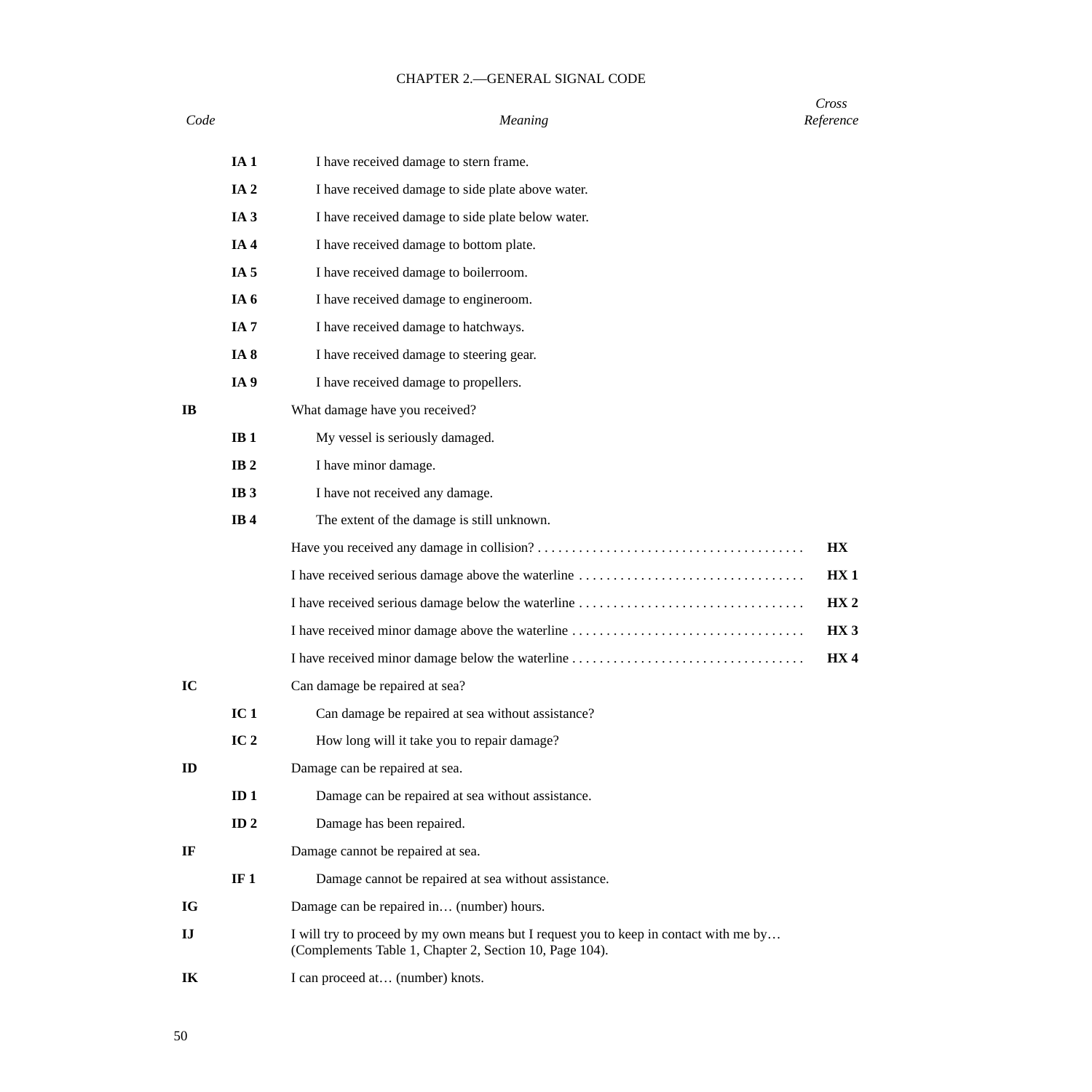### SECTION 2.—CASUALTIES—DAMAGES

| Code         |        | Meaning                                        | Cross<br>Reference |
|--------------|--------|------------------------------------------------|--------------------|
| $\mathbf{L}$ |        | I can only proceed at slow speed.              |                    |
|              | IL1    | I can only proceed with one engine.            |                    |
|              | IL $2$ | I am unable to proceed under my own power.     |                    |
|              | IL $3$ | Are you in a condition to proceed?             |                    |
| IM           |        | I request to be escorted until further notice. |                    |
|              |        |                                                | <b>RO</b>          |
|              |        |                                                | RO <sub>1</sub>    |
|              |        |                                                | RO <sub>2</sub>    |

# **DIVER—UNDERWATER OPERATIONS**

| IN        |                 | I require a diver.                                                                              |
|-----------|-----------------|-------------------------------------------------------------------------------------------------|
|           | IN <sub>1</sub> | I require a diver to clear propeller.                                                           |
|           | IN <sub>2</sub> | I require a diver to examine bottom.                                                            |
|           | IN <sub>3</sub> | I require a diver to place collision mat.                                                       |
|           | IN <sub>4</sub> | I require a diver to clear my anchor.                                                           |
| <b>IO</b> |                 | I have no diver.                                                                                |
| IP        |                 | A diver will be sent as soon as possible (or at time indicated).                                |
| IQ        |                 | Diver has been attacked by diver's disease and requires decompression chamber treatment.        |
| $*$ IR    |                 | I am engaged in submarine survey work (underwater operations). Keep clear of me and go<br>slow. |
|           |                 | A                                                                                               |

\* The use of this signal does not relieve any vessel from compliance with the International Regulations for Preventing Collisions at Sea 1972.

## **FIRE—EXPLOSION**

### **Fire**

| IT<br>I am on fire. |                 |                                                                       |  |
|---------------------|-----------------|-----------------------------------------------------------------------|--|
|                     | IT 1            | I am on fire and have dangerous cargo on board; keep well clear of me |  |
|                     | IT <sub>2</sub> | Vessel (name or identity signal) is on fire.                          |  |
|                     | IT3             | Are you on fire?                                                      |  |
|                     |                 |                                                                       |  |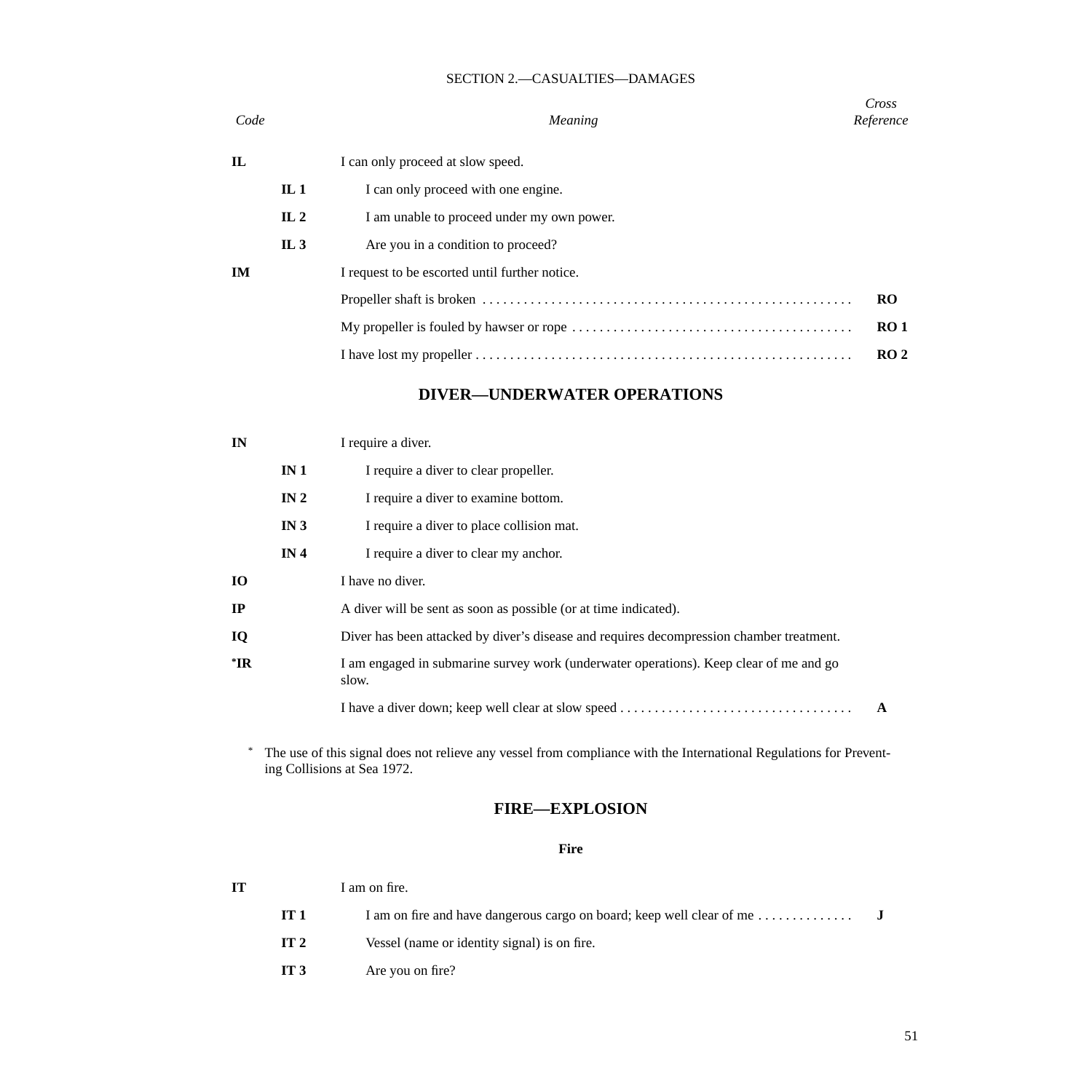| Code           |                 | Meaning                                                         | Cross<br>Reference |
|----------------|-----------------|-----------------------------------------------------------------|--------------------|
|                |                 | <b>Fire</b>                                                     |                    |
| IU             |                 | Vessel (name or identity signal) on fire is located at lat long |                    |
|                |                 |                                                                 | CB <sub>6</sub>    |
| IV             |                 | Where is the fire?                                              |                    |
|                | IV <sub>1</sub> | I am on fire in the engineroom.                                 |                    |
|                | IV <sub>2</sub> | I am on fire in the boilerroom.                                 |                    |
|                | IV <sub>3</sub> | I am on fire in hold or cargo.                                  |                    |
|                | IV <sub>4</sub> | I am on fire in passenger's or crew's quarters.                 |                    |
|                | IV <sub>5</sub> | Oil is on fire.                                                 |                    |
| IW             |                 | Fire is under control.                                          |                    |
| IX             |                 | Fire is gaining.                                                |                    |
|                | IX <sub>1</sub> | I cannot get the fire under control without assistance.         |                    |
|                | IX <sub>2</sub> | Fire has not been extinguished.                                 |                    |
| IY             |                 | I can get the fire under control without assistance.            |                    |
|                | IY1             | Can you get the fire under control without assistance?          |                    |
| IZ             |                 | Fire has been extinguished.                                     |                    |
|                | IZ <sub>1</sub> | I am flooding compartment to extinguish fire.                   |                    |
|                | IZ2             | Is fire extinguished?                                           |                    |
| <b>JA</b>      |                 | I require firefighting appliances.                              |                    |
|                | JA <sub>1</sub> | I require foam fire extinguishers.                              |                    |
|                | JA 2            | I require $CO2$ fire extinguishers.                             |                    |
|                | JA <sub>3</sub> | I require tetrachloride fire extinguishers.                     |                    |
|                | <b>JA4</b>      | I require material for foam fire extinguishers.                 |                    |
|                | <b>JA 5</b>     | I require material for $CO2$ fire extinguishers.                |                    |
|                | JA 6            | I require material for carbon tetrachloride fire extinguishers. |                    |
|                | JA 7            | I require water pumps.                                          |                    |
|                |                 | <b>Explosion</b>                                                |                    |
| J <sub>B</sub> |                 | There is danger of explosion.                                   |                    |

**JC** There is no danger of explosion.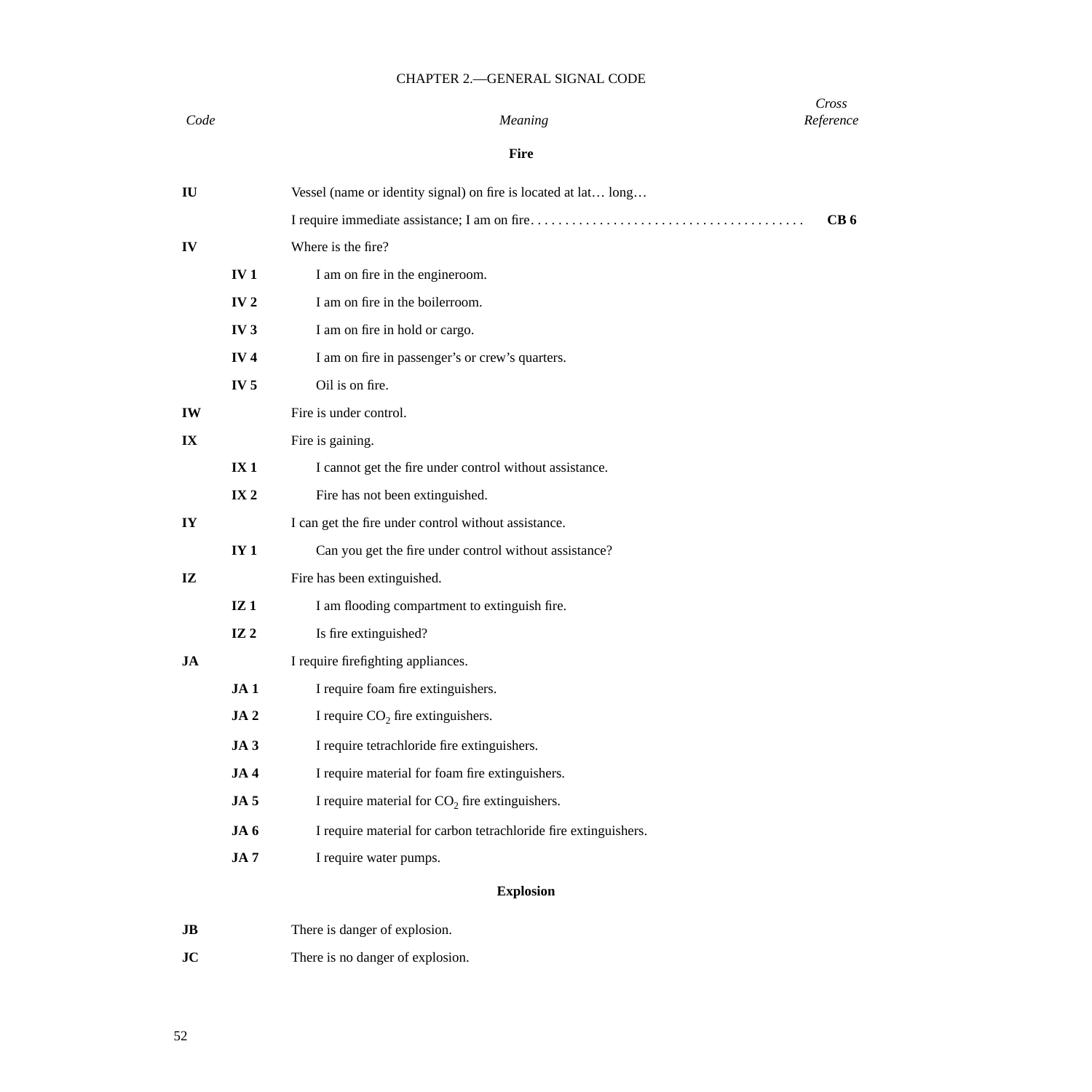### SECTION 2.—CASUALTIES—DAMAGES

*Cross Code Meaning Reference*

### **Explosion**

|    | JC1             | Is there any danger of explosion?           |
|----|-----------------|---------------------------------------------|
| JD |                 | Explosion has occurred in boiler.           |
|    | JD <sub>1</sub> | Explosion has occurred in tank.             |
|    | JD <sub>2</sub> | Explosion has occurred in cargo.            |
|    | JD <sub>3</sub> | Further explosions are possible.            |
|    | JD <sub>4</sub> | There is danger of toxic effects.           |
| JE |                 | Have you any casualties owing to explosion? |
|    |                 |                                             |

An explosion was seen or heard (position or direction and time to be indicated) . . . . . . . . . . . **EK 1** 

### **GROUNDING—BEACHING—REFLOATING**

### **Grounding**

| JF           |                  | I am (or vessel indicated is) aground in lat long (also the following complements, if nec-<br>essary): |     |
|--------------|------------------|--------------------------------------------------------------------------------------------------------|-----|
|              | $\boldsymbol{0}$ | On rocky bottom.                                                                                       |     |
|              | 1                | On soft bottom.                                                                                        |     |
|              | $\boldsymbol{2}$ | Forward.                                                                                               |     |
|              | $\mathbf{3}$     | Amidship.                                                                                              |     |
|              | 4                | Aft.                                                                                                   |     |
|              | 5                | At high water forward.                                                                                 |     |
|              | 6                | At high water amidship.                                                                                |     |
|              | 7                | At high water aft.                                                                                     |     |
|              | 8                | Full length of vessel.                                                                                 |     |
|              | 9                | Full length of vessel at high water.                                                                   |     |
| <b>JG</b>    |                  | I am aground; I am in dangerous situation.                                                             |     |
| JH           |                  | I am aground; I am not in danger.                                                                      |     |
|              |                  |                                                                                                        | CB4 |
|              |                  |                                                                                                        | CI  |
| $\mathbf{J}$ |                  | Are you aground?                                                                                       |     |
|              | JI1              | What was your draft when you went aground?                                                             |     |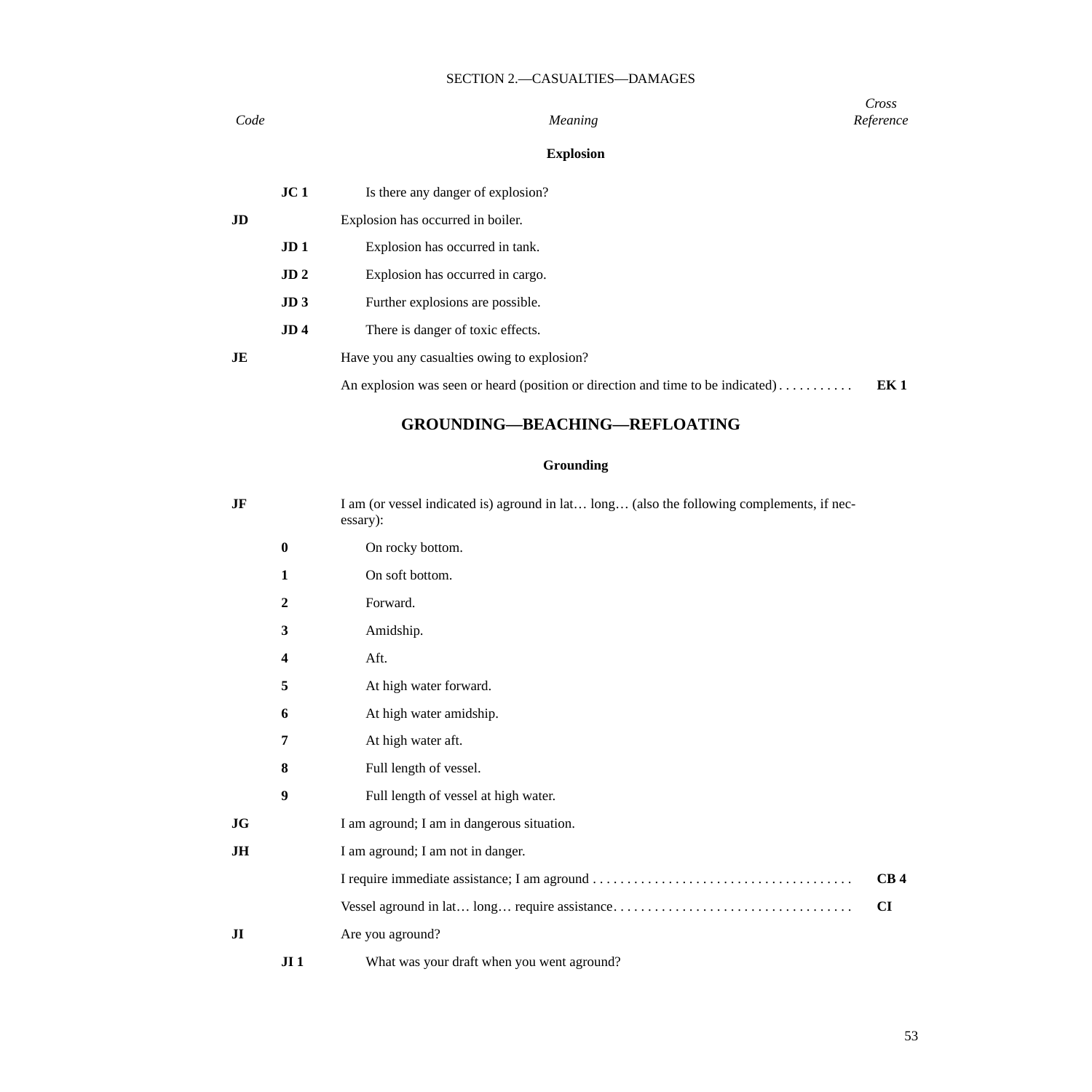| Code           |                 | Meaning                                                                                | Cross<br>Reference |
|----------------|-----------------|----------------------------------------------------------------------------------------|--------------------|
|                |                 | Grounding                                                                              |                    |
|                | JI2             | On what kind of ground have you gone aground?                                          |                    |
|                | JI3             | At what state of tide did you go aground?                                              |                    |
|                | JI4             | What part of your vessel is aground?                                                   |                    |
| JJ             |                 | My maximum draft when I went aground was (number) feet or meters.                      |                    |
| JK             |                 | The tide was high water when the vessel went aground.                                  |                    |
|                | JK1             | The tide was half water when the vessel went aground.                                  |                    |
|                | JK <sub>2</sub> | The tide was low water when the vessel went aground.                                   |                    |
| J <sub>L</sub> |                 | You are running the risk of going aground.                                             |                    |
|                | JL1             | You are running the risk of going aground; do not approach me from the starboard side. |                    |
|                | JL <sub>2</sub> | You are running the risk of going aground; do not approach me from the port side.      |                    |
|                | JL <sub>3</sub> | You are running the risk of going aground; do not approach me from forward.            |                    |
|                | JL <sub>4</sub> | You are running the risk of going aground; do not approach me from aft.                |                    |
| JM             |                 | You are running the risk of going aground at low water.                                |                    |
|                |                 | <b>Beaching</b>                                                                        |                    |
| <b>JN</b>      |                 | You should beach the vessel in lat long                                                |                    |
|                | JN1             | You should beach the vessel where flag is waved or light is shown.                     |                    |
|                | JN <sub>2</sub> | I must beach the vessel.                                                               |                    |
|                |                 | <b>Refloating</b>                                                                      |                    |
| JO             |                 | I am afloat.                                                                           |                    |
|                | JO1             | I am afloat forward.                                                                   |                    |
|                | JO2             | I am afloat aft.                                                                       |                    |
|                | JO3             | I may be got afloat if prompt assistance is given.                                     |                    |
|                | JO4             | Are you (or vessel indicated) still afloat?                                            |                    |
|                | JO <sub>5</sub> | When do you expect to be afloat?                                                       |                    |
| JP             |                 | I am jettisoning to refloat (the following complements should be used if required):    |                    |
|                | 1               | Cargo.                                                                                 |                    |
|                | 2               | Bunkers.                                                                               |                    |
|                | $\mathbf{3}$    | Everything movable forward.                                                            |                    |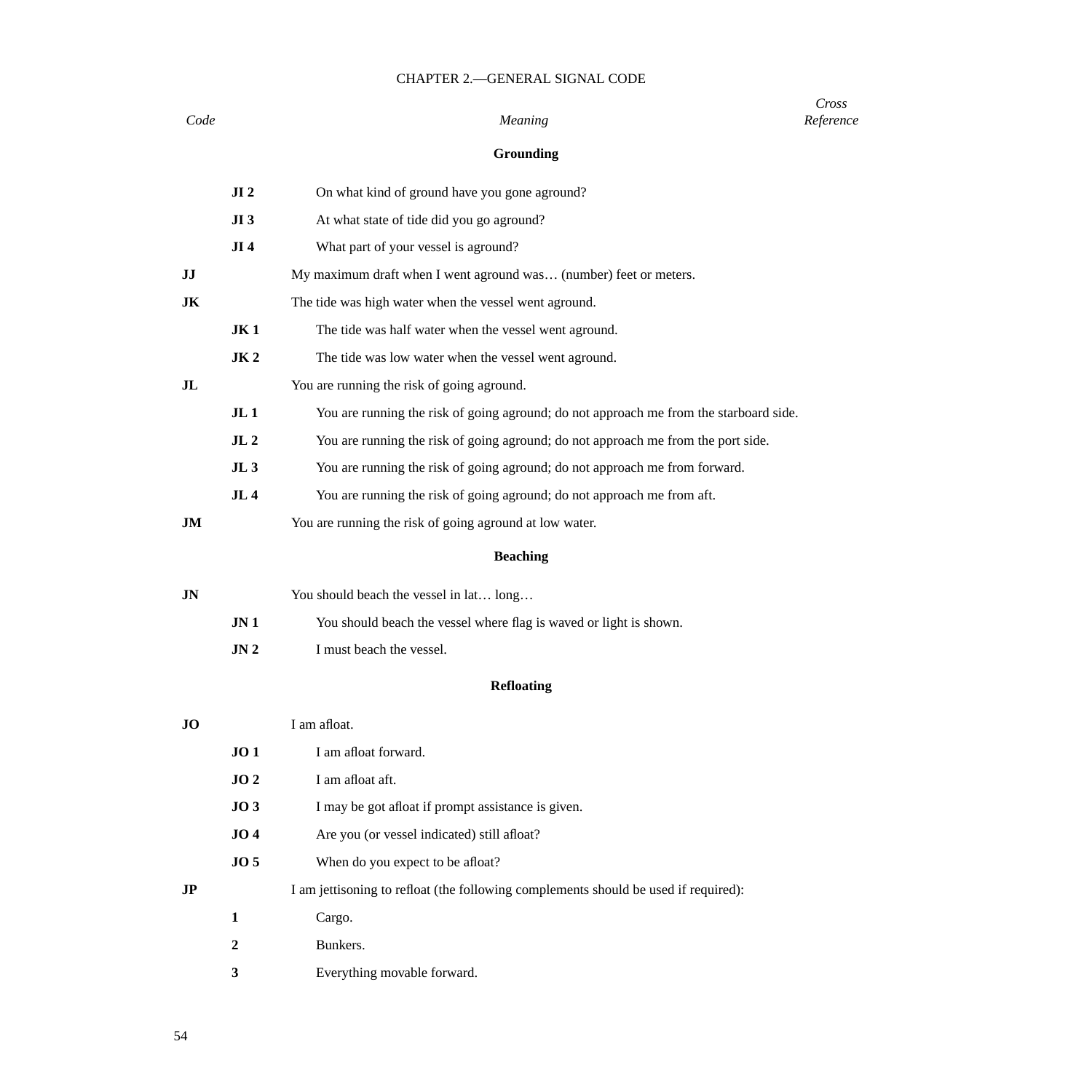### SECTION 2.—CASUALTIES—DAMAGES

*Cross Code Meaning Reference*

### **Refloating**

|           | $\overline{\mathbf{4}}$ | Everything movable aft.                                                                      |
|-----------|-------------------------|----------------------------------------------------------------------------------------------|
| <b>JQ</b> |                         | I cannot refloat without jettisoning (the following complements should be used if required): |
|           | $\mathbf{1}$            | Cargo.                                                                                       |
|           | $\boldsymbol{2}$        | Bunkers.                                                                                     |
|           | $\mathbf{3}$            | Everything movable forward.                                                                  |
|           | $\overline{\mathbf{4}}$ | Everything movable aft.                                                                      |
| <b>JR</b> |                         | I expect (or vessel indicated expects) to refloat.                                           |
|           | <b>JR1</b>              | I expect (or vessel indicated expects) to refloat at time indicated.                         |
|           | <b>JR2</b>              | I expect (or vessel indicated expects) to refloat in daylight.                               |
|           | <b>JR3</b>              | I expect (or vessel indicated expects) to refloat when tide rises.                           |
|           | <b>JR4</b>              | I expect (or vessel indicated expects) to refloat when visibility improves.                  |
|           | <b>JR5</b>              | I expect (or vessel indicated expects) to refloat when weather moderates.                    |
|           | JR <sub>6</sub>         | I expect (or vessel indicated expects) to refloat when draft is lightened.                   |
|           | <b>JR7</b>              | I expect (or vessel indicated expects) to refloat when tugs arrive.                          |
| <b>JS</b> |                         | Is it likely that you (or vessel indicated) will refloat?                                    |
|           | JS <sub>1</sub>         | Is it likely that you (or vessel indicated) will refloat at time indicated?                  |
|           | JS <sub>2</sub>         | Is it likely that you (or vessel indicated) will refloat in daylight?                        |
|           | JS <sub>3</sub>         | Is it likely that you (or vessel indicated) will refloat when tide rises?                    |
|           | JS <sub>4</sub>         | Is it likely that you (or vessel indicated) will refloat when visibility improves?           |
|           | JS <sub>5</sub>         | Is it likely that you (or vessel indicated) will refloat when weather moderates?             |
|           | JS <sub>6</sub>         | Is it likely that you (or vessel indicated) will refloat when draft is lightened?            |
|           | JS7                     | Is it likely that you (or vessel indicated) will refloat when tugs arrive?                   |
| JT        |                         | I can refloat if an anchor is laid out for me.                                               |
|           | JT1                     | I may refloat without assistance.                                                            |
|           | JT <sub>2</sub>         | Will you assist me to refloat?                                                               |
| JU        |                         | I cannot be refloated by any means now available.                                            |
| JV        |                         | Will you escort me to lat long after refloating?                                             |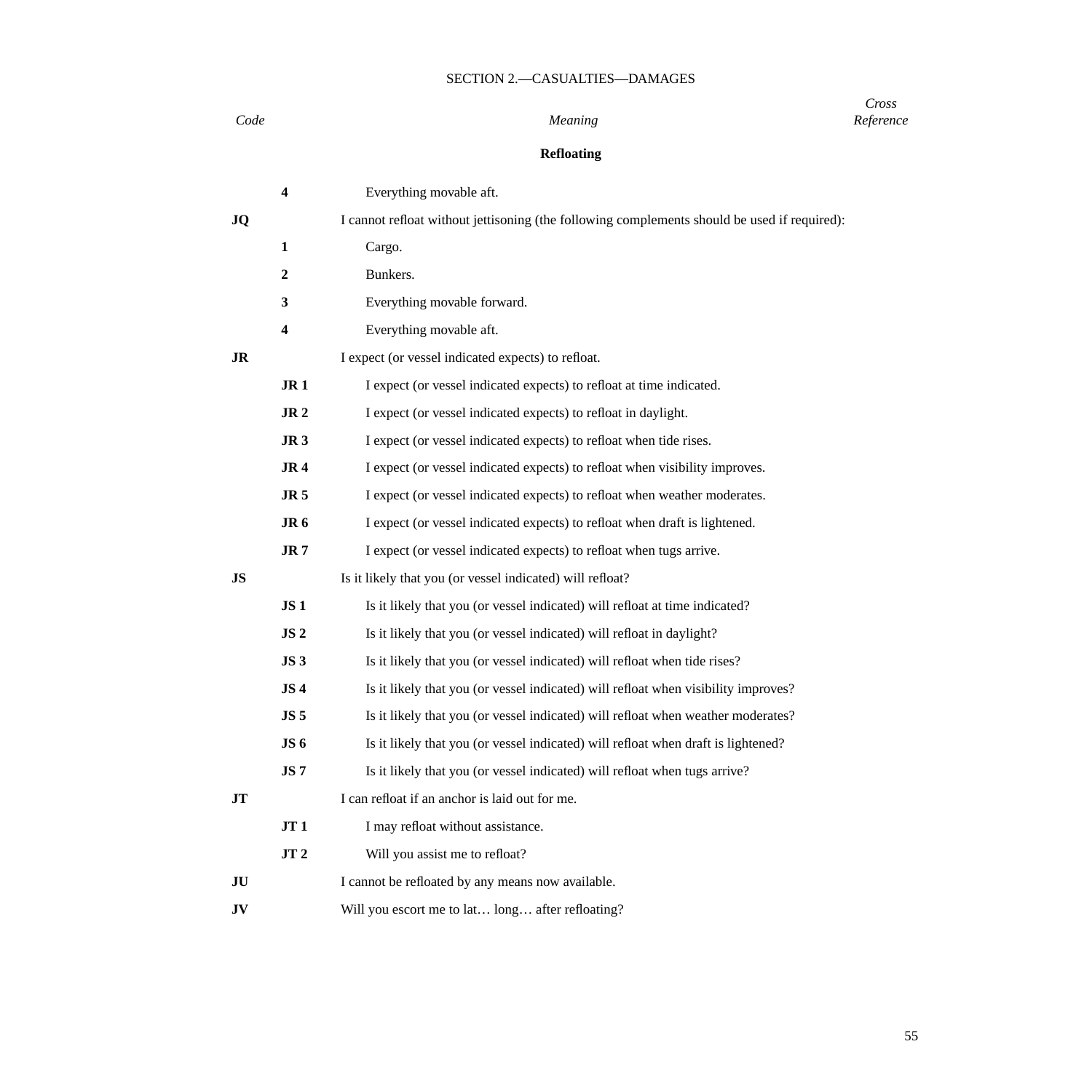## **LEAK**

| JW |                 | I have sprung a leak.                                                       |     |
|----|-----------------|-----------------------------------------------------------------------------|-----|
|    | JW1             | Leak is dangerous.                                                          |     |
|    | JW <sub>2</sub> | Leak is causing dangerous heel.                                             |     |
|    | JW3             | Leak is beyond the capacity of my pumps.                                    |     |
|    |                 |                                                                             | CB7 |
| JX |                 | Leak is gaining rapidly.                                                    |     |
|    | JX1             | I cannot stop the leak.                                                     |     |
| JY |                 | Leak can be controlled, if it does not get any worse.                       |     |
|    | JY1             | I require additional pumping facilities to control the leak.                |     |
|    | JY2             | Leak is under control.                                                      |     |
|    | JY3             | Leak has been stopped.                                                      |     |
| JZ |                 | Have you sprung a leak?                                                     |     |
|    | $JZ_1$          | Can you stop the leak?                                                      |     |
|    | JZ2             | Is the leak dangerous?                                                      |     |
| KA |                 | I urgently require a collision mat.                                         |     |
|    | KA <sub>1</sub> | I have placed the collision mat. I can proceed without assistance.          |     |
|    | KA <sub>2</sub> | Can you place the collision mat?                                            |     |
| KB |                 | I have (number) feet or meters of water in the hold.                        |     |
| KC |                 | My hold $(s)$ is (are) flooded.                                             |     |
|    | KC <sub>1</sub> | How many compartments are flooded?                                          |     |
| KD |                 | There are (number) compartments flooded.                                    |     |
| KE |                 | The watertight bulkheads are standing up well to the pressure of the water. |     |
|    | KE <sub>1</sub> | I need timber to support bulkheads.                                         |     |
|    |                 | <b>TOWING-TUGS</b>                                                          |     |
|    |                 | Tug                                                                         |     |

| - KF | I require a tug (or (number) tugs). |  |
|------|-------------------------------------|--|
|      |                                     |  |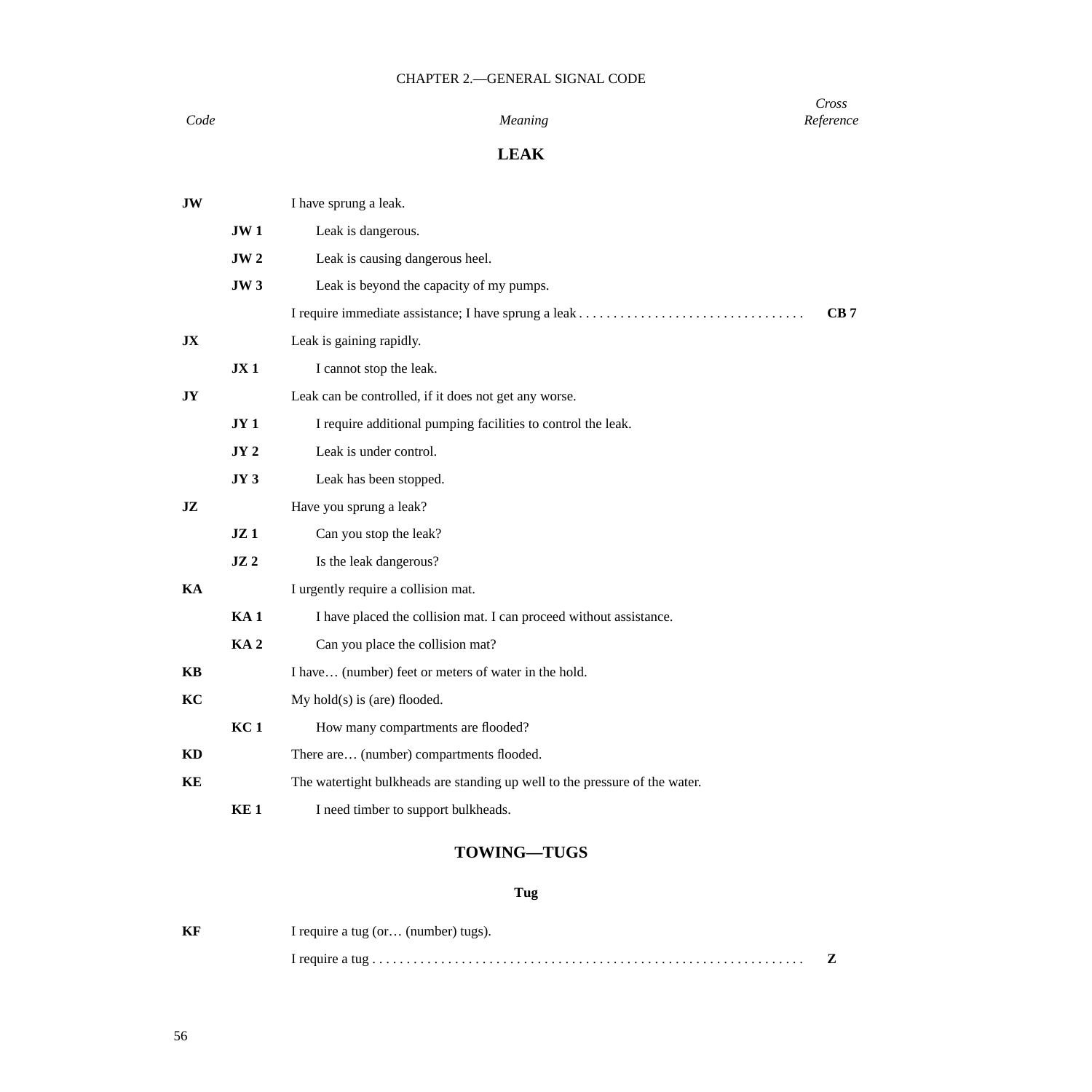### SECTION 2.—CASUALTIES—DAMAGES

*Cross Code Meaning Reference*

**Tug**

|    |                 | Tug                                                                                                       |
|----|-----------------|-----------------------------------------------------------------------------------------------------------|
| KG |                 | Do you require a tug(s)?                                                                                  |
|    | KG <sub>1</sub> | I do not require tug(s).                                                                                  |
| KH |                 | Tug(s) is (are) coming to you. Expect to arrive at time indicated.                                        |
|    | KH <sub>1</sub> | Tug with pilot is coming to you.                                                                          |
|    | KH <sub>2</sub> | You should wait for tugs.                                                                                 |
| KI |                 | There are no tugs available.                                                                              |
|    | KI <sub>1</sub> | Tugs cannot proceed out.                                                                                  |
|    |                 | <b>Towing-Taking in Tow</b>                                                                               |
| KJ |                 | I am towing a submerged object.                                                                           |
|    | KJ <sub>1</sub> | I am towing a float.                                                                                      |
|    | KJ <sub>2</sub> | I am towing a target.                                                                                     |
| KK |                 | Towing is impossible under present weather conditions.                                                    |
|    | <b>KK1</b>      | Towing is very difficult.                                                                                 |
|    | KK <sub>2</sub> | I cannot connect at present but will attempt when conditions improve.                                     |
|    | KK <sub>3</sub> | I cannot connect tonight. I will try in daylight.                                                         |
|    | KK4             | Can you assist with your engines?                                                                         |
| KL |                 | I am obliged to stop towing temporarily.                                                                  |
|    | KL <sub>1</sub> | You should stop towing temporarily.                                                                       |
| KM |                 | I can take you (or vessel indicated) in tow.                                                              |
|    | KM <sub>1</sub> | Shall I take you in tow?                                                                                  |
| KN |                 | I cannot take you (or vessel indicated) in tow.                                                           |
|    | KN <sub>1</sub> | I cannot take you (or vessel indicated) in tow but I will report you and ask for immediate<br>assistance. |
|    | KN <sub>2</sub> | I cannot take you (or vessel indicated) in tow but can take off persons.                                  |
| KO |                 | You should endeavor to take vessel (name or identity signal) in tow.                                      |
|    | KO <sub>1</sub> | You should report whether you have taken vessel (name or identity signal) in tow.                         |
|    | KO <sub>2</sub> | Can you take me (or vessel indicated) in tow?                                                             |
| KP |                 | You should tow me to the nearest port or anchorage (or place indicated).                                  |
|    | KP <sub>1</sub> | I will tow you to the nearest port or anchorage (or place indicated).                                     |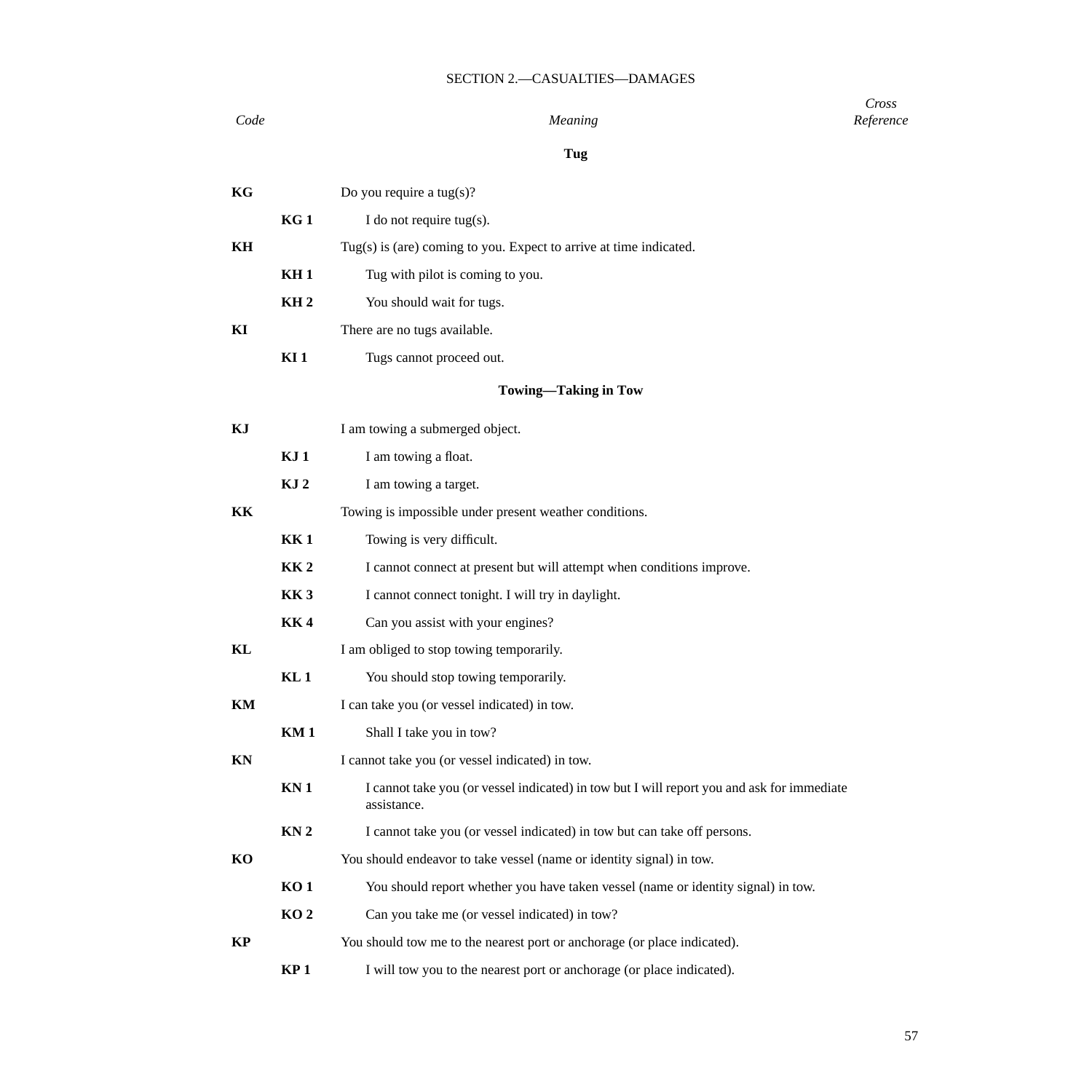*Cross Code Meaning Reference*

### **Towing—Taking in Tow**

|    | KP 2            | I must get shelter or anchorage as soon as possible. |
|----|-----------------|------------------------------------------------------|
| KQ |                 | Prepare to be taken in tow.                          |
|    | KQ <sub>1</sub> | I am ready to be taken in tow.                       |
|    | KQ <sub>2</sub> | Prepare to tow me (or vessel indicated).             |
|    | KQ <sub>3</sub> | I am ready to tow you.                               |
|    | KQ <sub>4</sub> | Prepare to resume towing.                            |
|    | KQ <sub>5</sub> | I am ready to resume towing.                         |
| KR |                 | All is ready for towing.                             |
|    | KR <sub>1</sub> | I am commencing to tow.                              |
|    | KR <sub>2</sub> | You should commence towing.                          |
|    | KR <sub>3</sub> | Is all ready for towing?                             |

### **Towing Line—Cable—Hawser**

| KS |                 | You should send a line over.                     |
|----|-----------------|--------------------------------------------------|
|    | KS 1            | I have taken the line.                           |
| KТ |                 | You should send me a towing hawser.              |
|    | KT <sub>1</sub> | I am sending towing hawser.                      |
| KU |                 | I cannot send towing hawser.                     |
|    | KU 1            | I have no, or no other, hawser.                  |
|    | KU <sub>2</sub> | I have no wire hawser.                           |
|    | KU <sub>3</sub> | Have you a hawser?                               |
|    |                 |                                                  |
| KV |                 | I intend to use my towing hawser/cable.          |
|    | KV <sub>1</sub> | I intend to use your towing hawser/cable.        |
| KW |                 | You should have towing hawser/cable ready.       |
|    | KW1             | Towing hawser/cable is ready.                    |
|    | KW <sub>2</sub> | You should have another hawser ready.            |
|    | KW3             | You should have spare towing hawser/cable ready. |
|    | KW <sub>4</sub> | Spare towing hawser/cable is ready.              |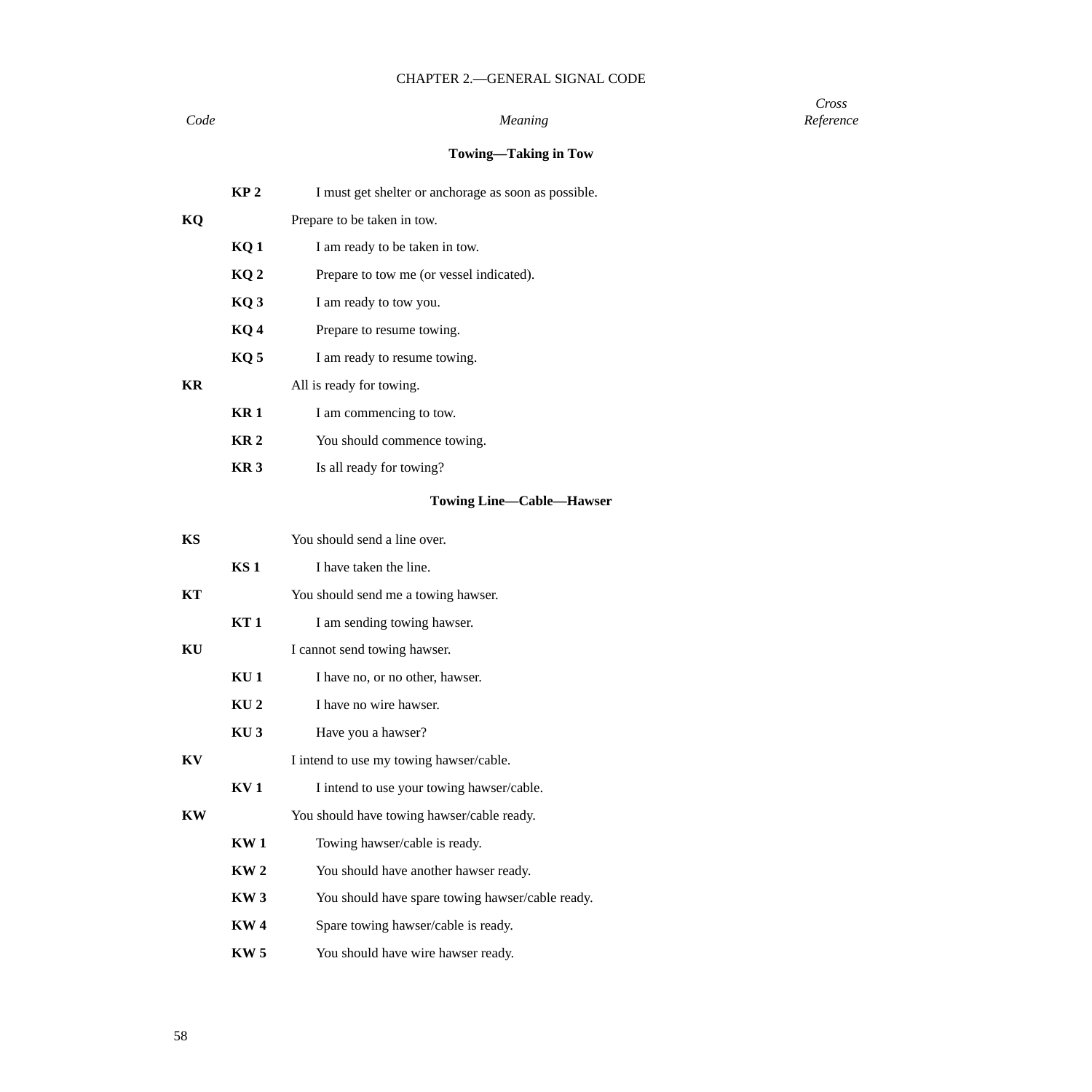### SECTION 2.—CASUALTIES—DAMAGES

*Cross Code Meaning Reference*

### **Towing Line—Cable—Hawser**

|    | KW <sub>6</sub>           | Wire hawser is ready.                                                        |
|----|---------------------------|------------------------------------------------------------------------------|
| KX |                           | You should be ready to receive the towing hawser.                            |
|    | $\mathbf{K} \mathbf{X}$ 1 | I am ready to receive the towing hawser.                                     |
|    | $\mathbf{K} \mathbf{X}$ 2 | You should come closer to receive towing hawser.                             |
|    | KX <sub>3</sub>           | I am coming closer to receive towing hawser.                                 |
|    | KX4                       | I have received towing hawser.                                               |
| KY |                           | Length of tow is (number) fathoms.                                           |
| KZ |                           | You should shorten the towing hawser (or shorten distance between vessels).  |
|    | KZ <sub>1</sub>           | I am shortening towing hawser (or I am shortening distance between vessels). |
|    | KZ <sub>2</sub>           | You should haul in the hawser.                                               |
|    | KZ <sub>3</sub>           | I am hauling in the hawser.                                                  |
|    | KZ4                       | You should haul in the slack.                                                |
|    | KZ <sub>5</sub>           | I am hauling in the slack.                                                   |
| LA |                           | Towing hawser/cable has parted.                                              |
|    | LA <sub>1</sub>           | Towing hawser/cable is in danger of parting.                                 |
|    | LA <sub>2</sub>           | Towing hawser/cable is damaged.                                              |
|    | LA <sub>3</sub>           | You should reinforce the hawsers.                                            |
|    | LA <sub>4</sub>           | I am reinforcing the hawsers.                                                |
|    |                           | <b>Make Fast-Veer</b>                                                        |
| LB |                           | You should make towing hawser fast to your chain cable.                      |
|    | LB <sub>1</sub>           | Towing hawser is fast to chain cable.                                        |
|    | LB <sub>2</sub>           | You should make towing hawser fast to wire.                                  |
|    | LB <sub>3</sub>           | Towing hawser is fast to wire.                                               |
|    | LB4                       | My towing hawser is fast.                                                    |
|    | LB <sub>5</sub>           | Is your towing hawser fast?                                                  |
| LC |                           | You should make fast astern and steer me.                                    |
| LD |                           | You should veer your hawser/cable (number) fathoms.                          |
| LE |                           | I am about to veer my hawser/cable.                                          |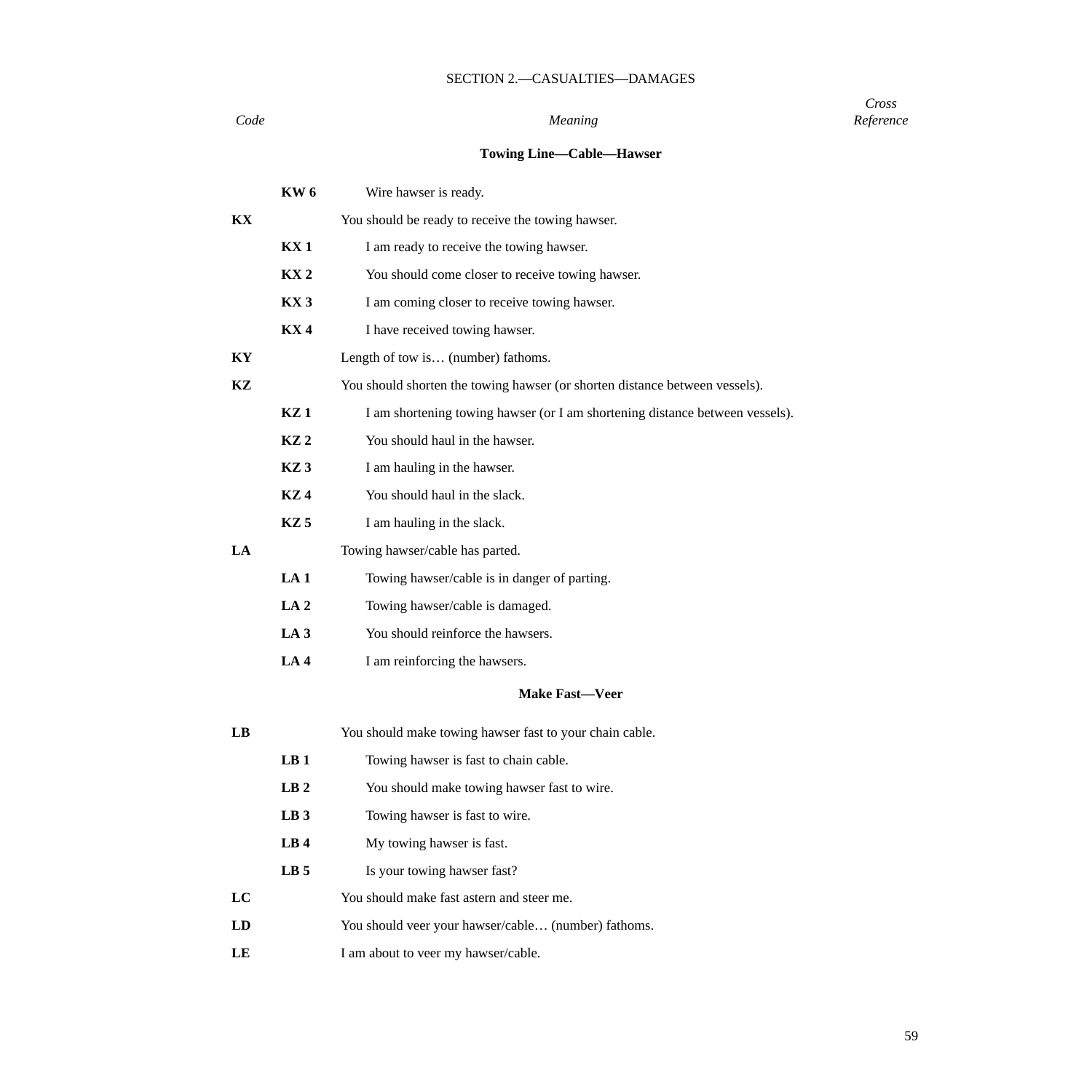*Cross Code Meaning Reference*

### **Make Fast—Veer**

|    | LE 1            | I am veering my hawser/cable.              |
|----|-----------------|--------------------------------------------|
|    | LE 2            | I have veered my hawser/cable.             |
|    | LE <sub>3</sub> | I shall veer cable attached to hawser.     |
|    | LE 4            | How much cable should I veer?              |
| LF |                 | You should stop veering your hawser/cable. |
|    | LF 1            | I cannot veer any more hawser/cable.       |

### **Cast Off**

| LG |                 | You should prepare to cast off towing hawser(s). |
|----|-----------------|--------------------------------------------------|
|    | LG <sub>1</sub> | I am preparing to cast off towing hawser(s).     |
|    | LG <sub>2</sub> | I am ready to cast off towing hawser(s).         |
|    | $LG_3$          | You should cast off starboard towing hawser.     |
|    | LG <sub>4</sub> | I have cast off starboard towing hawser.         |
|    | $LG_5$          | You should cast off port towing hawser.          |
|    | $LG_6$          | I have cast off port towing hawser.              |
|    | LG <sub>7</sub> | You should cast off hawser(s).                   |
|    | LG 8            | I must cast off towing hawser(s).                |

### **Engine Maneuvers**

| QD              |
|-----------------|
| QD <sub>1</sub> |
| QD <sub>2</sub> |
| QD <sub>3</sub> |
| QD <sub>4</sub> |
| QE              |
| QF              |
| QG              |
| QG <sub>1</sub> |
| QG <sub>2</sub> |
| OG3             |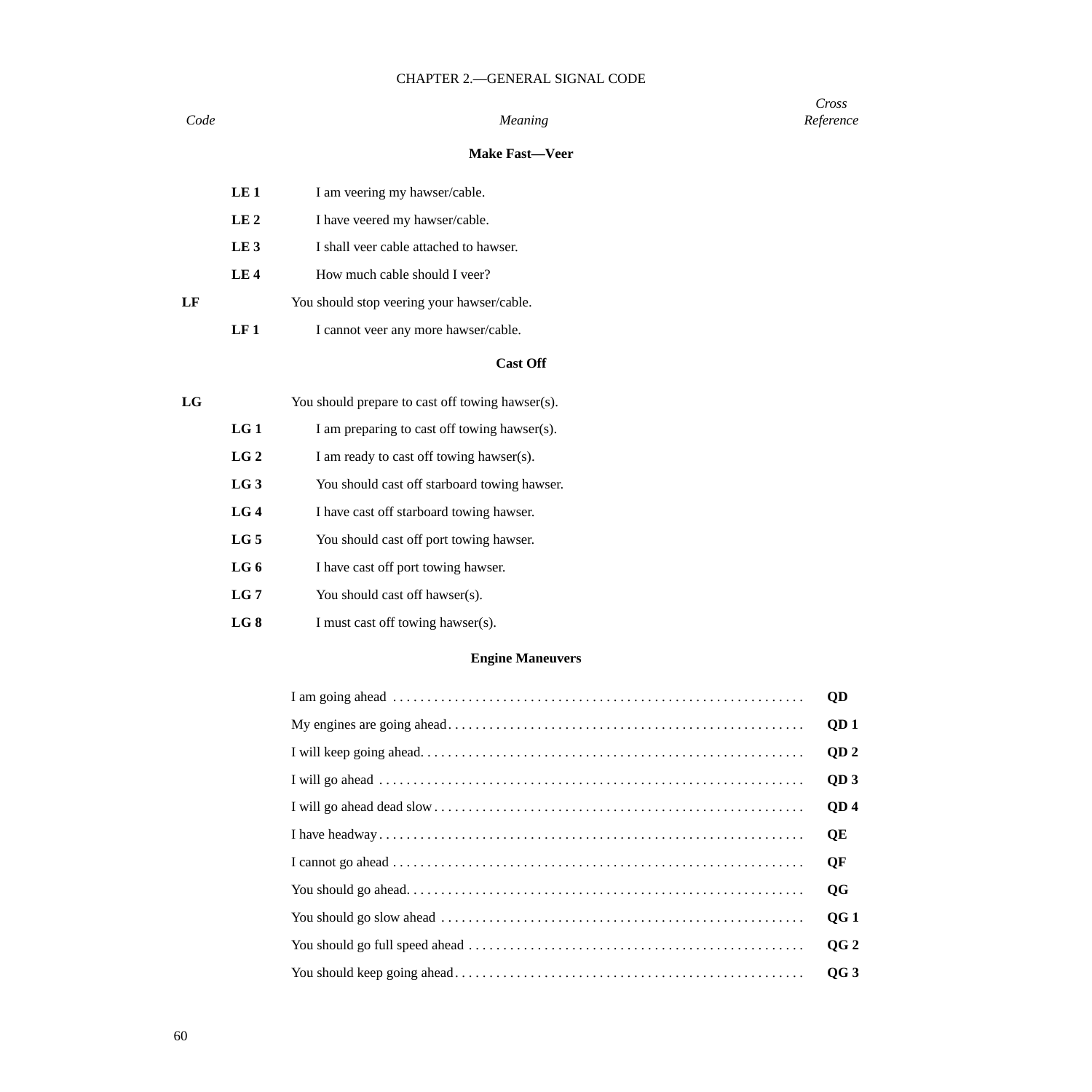### SECTION 2.—CASUALTIES—DAMAGES

### *Cross Code Meaning Reference*

### **Engine Maneuvers**

|                        |     |                                         | QG <sub>4</sub> |
|------------------------|-----|-----------------------------------------|-----------------|
|                        |     |                                         | QH              |
|                        |     |                                         | QI              |
|                        |     |                                         | QI <sub>1</sub> |
|                        |     |                                         | QI <sub>2</sub> |
|                        |     |                                         | QI <sub>3</sub> |
|                        |     |                                         | QI4             |
|                        |     |                                         | QJ              |
|                        |     |                                         | QK              |
|                        |     |                                         | QL              |
|                        |     |                                         | QL1             |
|                        |     |                                         | QL <sub>2</sub> |
|                        |     |                                         | QL <sub>3</sub> |
|                        |     |                                         | QL <sub>4</sub> |
|                        |     |                                         | <b>QM</b>       |
|                        |     |                                         | RL              |
|                        |     |                                         | RL <sub>1</sub> |
|                        |     |                                         | RM              |
|                        |     |                                         | RM <sub>1</sub> |
| LH                     |     | Maximum speed in tow is (number) knots. |                 |
| $\mathbf{L}\mathbf{I}$ |     | I am increasing speed.                  |                 |
|                        | LI  | Increase speed.                         |                 |
| LJ                     |     | I am reducing speed.                    |                 |
|                        | LJ1 | Reduce speed.                           |                 |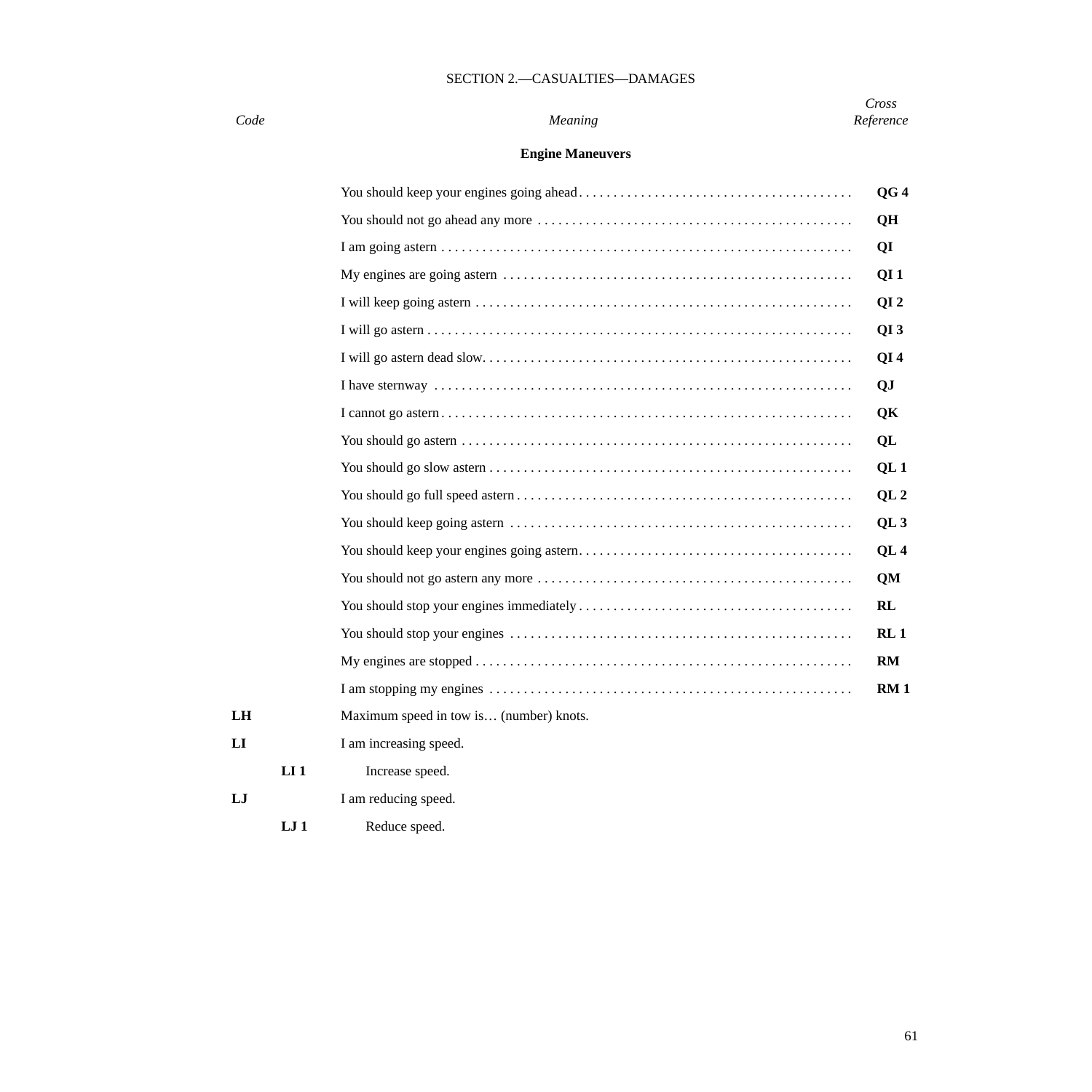# **CHAPTER 2**

# **SECTION 3: AIDS TO NAVIGATION—NAVIGATION—HYDROGRAPHY**

| Code           |                 | Meaning<br><b>AIDS TO NAVIGATION</b>                              | Cross<br>Reference |
|----------------|-----------------|-------------------------------------------------------------------|--------------------|
|                |                 | <b>Buoys-Beacons</b>                                              |                    |
| LK             |                 | Buoy (or beacon) has been established in lat long                 |                    |
| LL             |                 | Buoy (or beacon) in lat long has been removed.                    |                    |
|                |                 | You should steer directly for the buoy (or object indicated)      | PL                 |
|                |                 | You should keep buoy (or object indicated) on your starboard side | PL1                |
|                |                 | You should keep buoy (or object indicated) on your port side      | <b>PL 2</b>        |
|                |                 |                                                                   | <b>PL3</b>         |
| LM             |                 | Radiobeacon indicated is out of action.                           |                    |
|                |                 | Lights-Lightvessels                                               |                    |
| LN             |                 | Light (name follows) has been extinguished.                       |                    |
|                | LN <sub>1</sub> | All lights are out along this coast (or the coast of).            |                    |
| L <sub>0</sub> |                 | I am not in my correct position (to be used by a lightvessel).    |                    |
|                | LO <sub>1</sub> | Lightvessel (name follows) is out of position.                    |                    |
|                | LO <sub>2</sub> | Lightvessel (name follows) has been removed from her station.     |                    |
|                |                 |                                                                   | CH <sub>1</sub>    |

### **BAR**

| LP |                 | There is not less than (number) feet or meters of water over the bar.          |
|----|-----------------|--------------------------------------------------------------------------------|
| LQ |                 | There will be (number) feet or meters of water over the bar at time indicated. |
| LR |                 | Bar is not dangerous.                                                          |
|    | LR 1            | What is the depth of water over the bar?                                       |
|    | LR <sub>2</sub> | Can I cross the bar?                                                           |
| LS |                 | Bar is dangerous.                                                              |

## **BEARINGS**

| -LT | Your bearing from me [or from (name or identity signal)] is (at time indicated).                     |
|-----|------------------------------------------------------------------------------------------------------|
| -LU | The bearing of (name or identity signal) from (name or identity signal) is (at time indi-<br>cated). |
| LV  | Let me know my bearings from you. I will flash searchlight.                                          |

62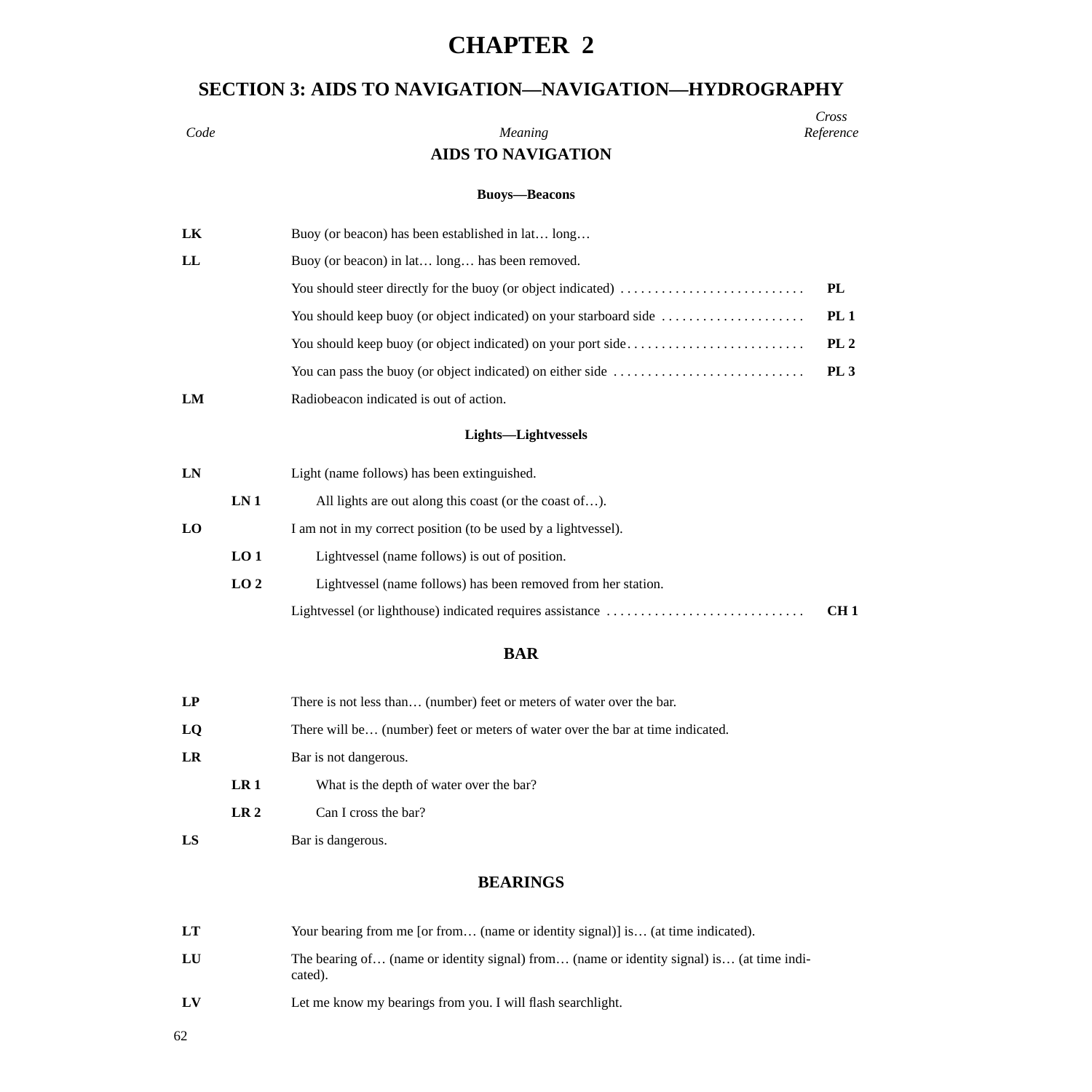### SECTION 3.—AIDS TO NAVIGATION—NAVIGATION—HYDROGRAPHY

| Code |                 | Meaning                                                                                         | Cross<br>Reference |
|------|-----------------|-------------------------------------------------------------------------------------------------|--------------------|
|      | LV <sub>1</sub> | What is my bearing from you [or from (name or identity signal)]?                                |                    |
|      | LV <sub>2</sub> | What is the bearing of (name or identity signal) from (name or identity signal)?                |                    |
|      |                 | Your magnetic bearing from me (or from vessel or position indicated) is (at time                | BZ                 |
|      |                 | What is my magnetic bearing from you (or from vessel or position indicated)?                    | <b>CA</b>          |
| LW   |                 | I receive your transmission on bearing                                                          |                    |
|      | LW1             | Can you take bearings from my radio signals?                                                    |                    |
|      |                 | Your position according to bearings taken by radio direction finder stations which I control is | EZ                 |
|      |                 | Will you give me my position according to bearings taken by radio direction finder stations     | EZ 1               |
|      |                 | Bearing and distance by radar of vessel (or object) indicated is bearing,                       | <b>OM</b>          |
|      |                 |                                                                                                 | <b>OM1</b>         |

# **CANAL—CHANNEL—FAIRWAY**

### **Canal**

| <b>LX</b> |                           | The canal is clear.                                                         |
|-----------|---------------------------|-----------------------------------------------------------------------------|
|           | LX 1                      | The canal will be clear at time indicated.                                  |
|           | LX <sub>2</sub>           | You can enter the canal at time indicated.                                  |
|           | $\mathbf{L} \mathbf{X}$ 3 | Is the canal clear?                                                         |
|           | LX4                       | When can I enter the canal?                                                 |
| LY        |                           | The canal is not clear.                                                     |
| LZ.       |                           | The channel/fairway is navigable.                                           |
|           | LZ1                       | I intend to pass through the channel/fairway.                               |
|           | LZ2                       | Is the channel/fairway navigable?                                           |
|           | LZ <sub>3</sub>           | What is the state of the channel/fairway?                                   |
|           | $LZ_4$                    | What is the least depth of water in the channel/fairway?                    |
| MA        |                           | The least depth of water in the channel/fairway is (number feet or meters). |
| MВ        |                           | You should keep in the center of the channel/fairway.                       |
|           | MB <sub>1</sub>           | You should keep on the starboard side of the channel/fairway.               |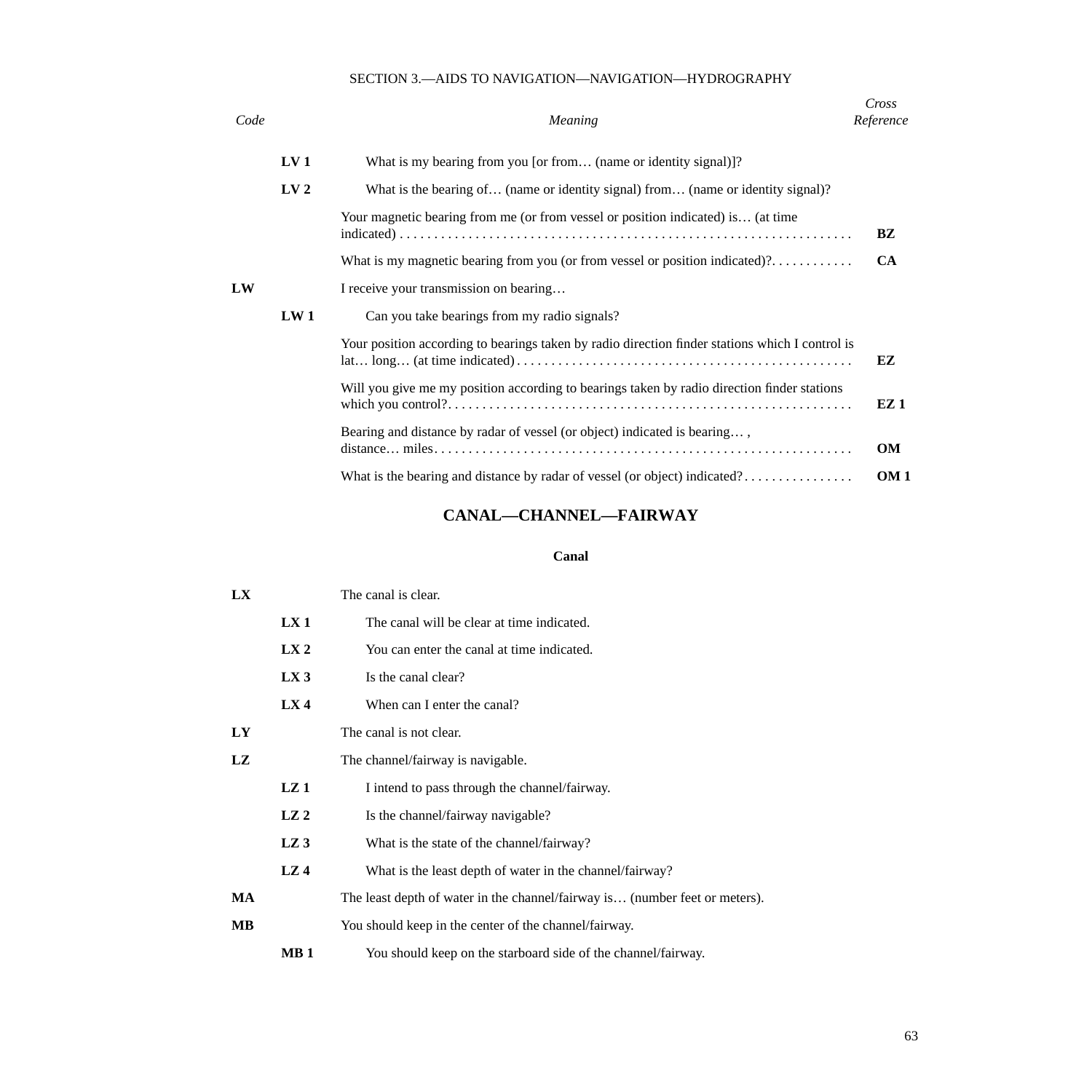### **Canal**

|    | MB <sub>2</sub> | You should keep on the port side of the channel/fairway.                                                                       |
|----|-----------------|--------------------------------------------------------------------------------------------------------------------------------|
|    | MB <sub>3</sub> | You should leave the channel/fairway free.                                                                                     |
| МC |                 | There is an uncharted obstruction in the channel/fairway. You should proceed with caution.                                     |
|    | MC 1            | The channel/fairway is not navigable.                                                                                          |
|    | MC <sub>2</sub> | The $(-)$ lane of the traffic separation scheme is not navigable. (The direction of the traf-<br>fic flow is to be indicated.) |

### **COURSE**

| <b>MD</b> |                 | My course is                                                                                   |                 |
|-----------|-----------------|------------------------------------------------------------------------------------------------|-----------------|
|           | MD <sub>1</sub> | What is your course?                                                                           |                 |
|           |                 |                                                                                                | EV              |
|           |                 |                                                                                                | EV <sub>1</sub> |
|           |                 | Will vessels in my immediate vicinity (or in the vicinity of lat long) please indicate posi-   | FB              |
|           |                 | Vessel coming to your rescue (or to the rescue of vessel or aircraft indicated) is steering    | <b>GR</b>       |
|           |                 | You should indicate course and speed of vessel coming to my rescue (or to the rescue of vessel | GR <sub>1</sub> |
| MЕ        |                 | The course to place (name follows) is                                                          |                 |
|           | ME <sub>1</sub> | What is the course to place (name follows)?                                                    |                 |
|           |                 |                                                                                                | BX              |
| МF        |                 | Course to reach me is                                                                          |                 |
|           | MF <sub>1</sub> | What is the course to reach you?                                                               |                 |
|           |                 | The magnetic course for you to steer towards me (or vessel or position indicated)              | <b>BW</b>       |
|           |                 | Will you indicate the magnetic course for me to steer towards you (or vessel or position       | BY              |
| MG        |                 | You should steer course                                                                        |                 |
|           | MG <sub>1</sub> | What course should I steer?                                                                    |                 |
|           |                 |                                                                                                | PI              |
|           |                 |                                                                                                | PI1             |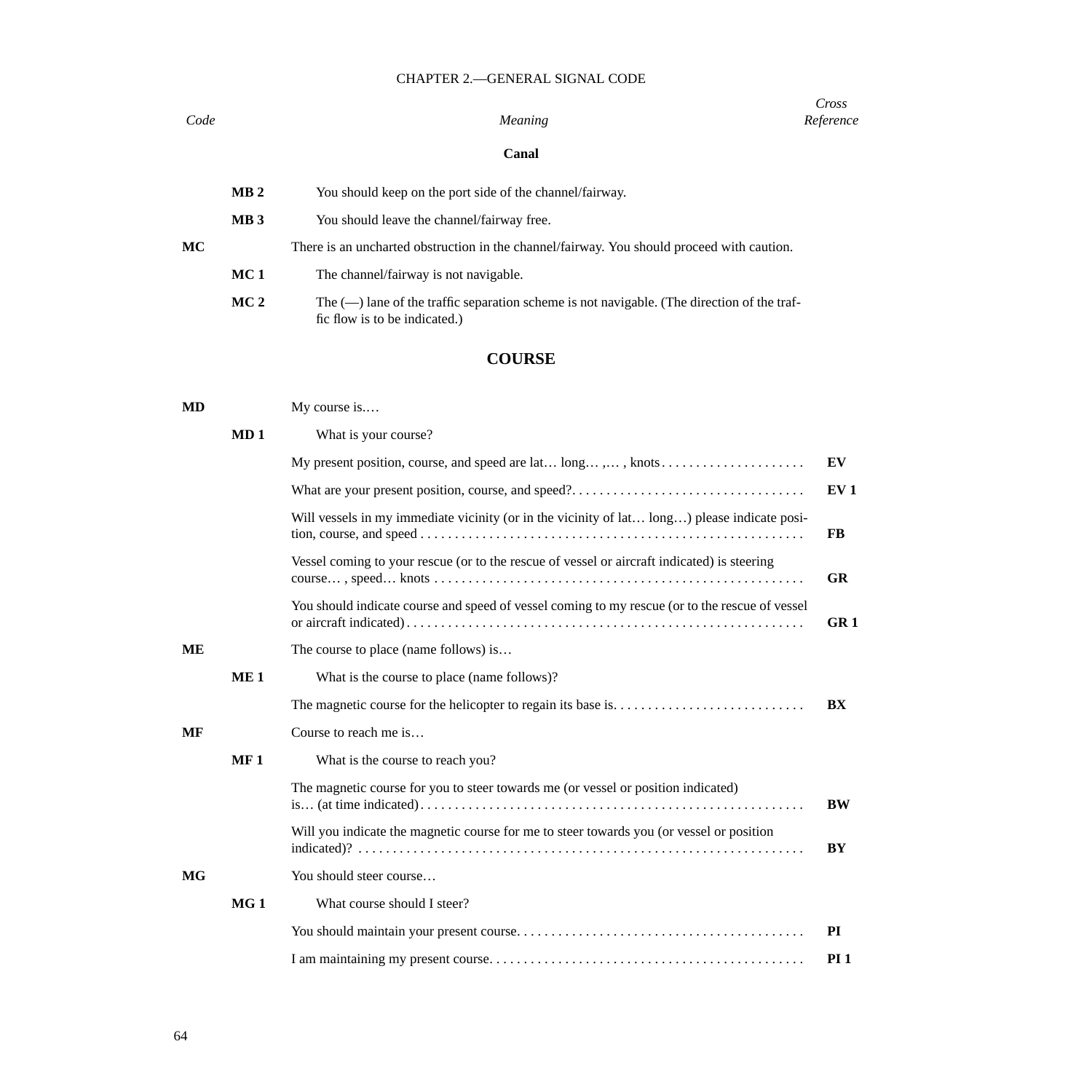### SECTION 3.—AIDS TO NAVIGATION—NAVIGATION—HYDROGRAPHY

| Code | Meaning                                                                                        | Cross<br>Reference |
|------|------------------------------------------------------------------------------------------------|--------------------|
|      |                                                                                                | P.I                |
| MН   | You should alter course to (at time indicated).                                                |                    |
| МI   | I am altering course to                                                                        |                    |
|      |                                                                                                | E                  |
|      |                                                                                                |                    |
|      | You should alter your course, if possible, appreciably to starboard to facilitate location by  | O <sub>J</sub> 2   |
|      | You should alter your course, if possible, appreciably to port to facilitate location by radar | 0.13               |

# **DANGERS TO NAVIGATION—WARNINGS**

### **Derelict—Wreck—Shoal**

| MJ             |                 | Derelict dangerous to navigation reported in lat long (or Complements Table 3, Chapter<br>2, Section 10, Page 104).                                                                            |
|----------------|-----------------|------------------------------------------------------------------------------------------------------------------------------------------------------------------------------------------------|
| MK             |                 | I have seen derelict (in lat long at time indicated).                                                                                                                                          |
|                | MK <sub>1</sub> | Have you seen derelict (or wreckage)?                                                                                                                                                          |
| ML             |                 | Derelict is drifting near lat long (or bearing from place indicated, distance).                                                                                                                |
|                | ML1             | Hull of derelict is awash.                                                                                                                                                                     |
|                | ML <sub>2</sub> | Hull of derelict is well out of the water.                                                                                                                                                     |
| MM             |                 | There is a wreck in lat long                                                                                                                                                                   |
|                | MM1             | Wreck is buoyed.                                                                                                                                                                               |
|                | MM <sub>2</sub> | Wreck is awash.                                                                                                                                                                                |
| <b>MN</b>      |                 | Wreck (in lat long) is not buoyed.                                                                                                                                                             |
| M <sub>O</sub> |                 | I have struck a shoal or submerged object (lat long).                                                                                                                                          |
| MP             |                 | I am in shallow water. Please direct me how to navigate.                                                                                                                                       |
|                |                 | <b>Radiation Danger</b>                                                                                                                                                                        |
| <b>MQ</b>      |                 | There is risk of contamination due to excessive release of radioactive material in this area (or<br>in area around lat long). Keep radio watch. Relay the message to vessels in your vicinity. |
|                | MQ <sub>1</sub> | The radioactive material is airborne.                                                                                                                                                          |
|                | MQ <sub>2</sub> | The radioactive material is waterborne.                                                                                                                                                        |
| <b>MR</b>      |                 | There is no, or no more, risk of contamination due to excessive release of radioactive material<br>in this area (or in area around lat long).                                                  |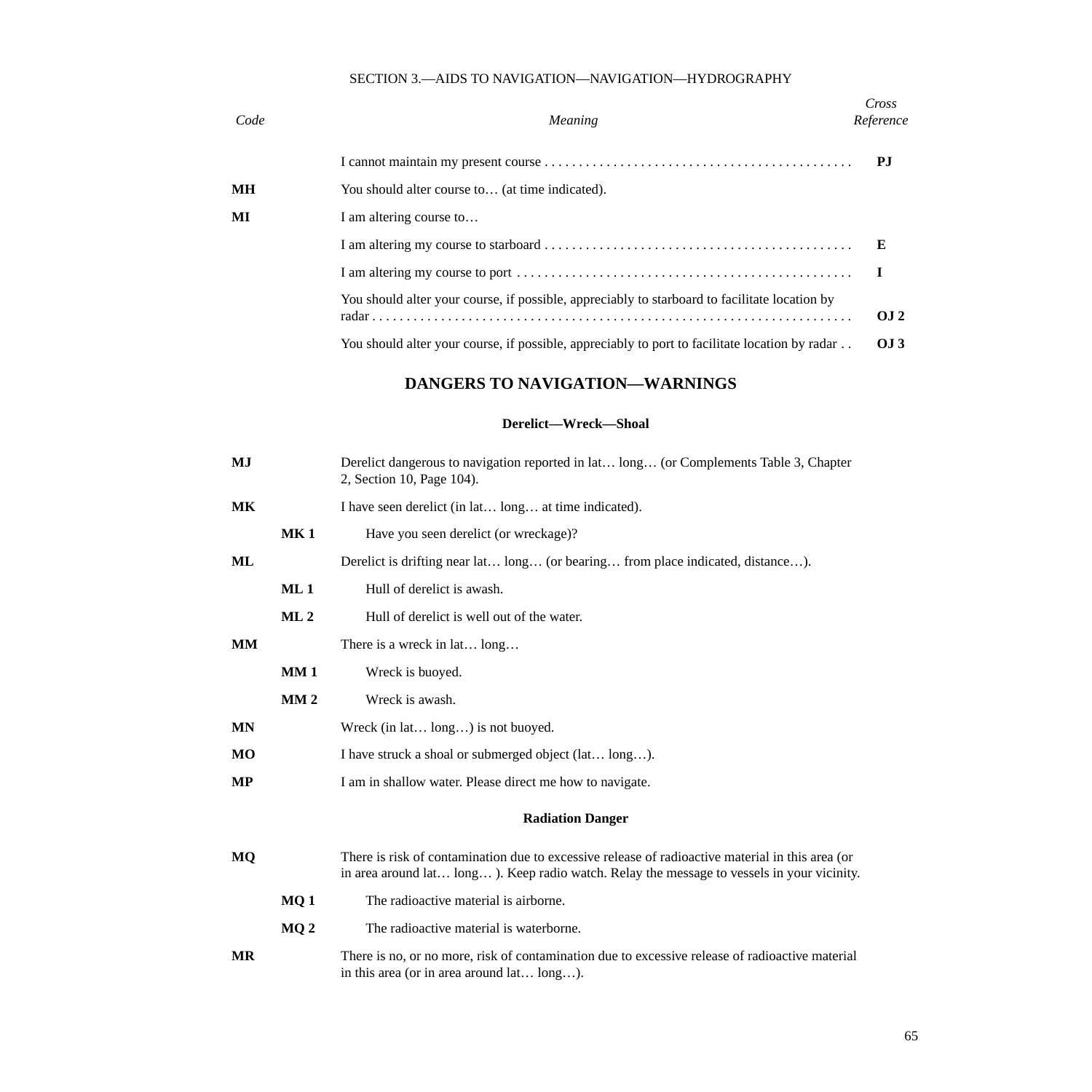| Code      |                 | Meaning                                                                                                                        | Cross<br>Reference |
|-----------|-----------------|--------------------------------------------------------------------------------------------------------------------------------|--------------------|
|           |                 | <b>Radiation Danger</b>                                                                                                        |                    |
|           | <b>MR1</b>      | Is there risk of contamination due to excessive release of radioactive material in this area<br>(or in area around lat long)?  |                    |
| MS        |                 | My vessel is a dangerous source of radiation.                                                                                  |                    |
|           | MS <sub>1</sub> | My vessel is a dangerous source of radiation; you may approach from my starboard side.                                         |                    |
|           | MS <sub>2</sub> | My vessel is a dangerous source of radiation; you may approach from my port side.                                              |                    |
|           | MS <sub>3</sub> | My vessel is a dangerous source of radiation; you may approach from forward.                                                   |                    |
|           | MS <sub>4</sub> | My vessel is a dangerous source of radiation; you may approach from aft.                                                       |                    |
| МT        |                 | My vessel is a dangerous source of radiation. You may approach from (Complements Table<br>3, Chapter 2, Section 10, Page 104). |                    |
| MU        |                 | My vessel is a dangerous source of radiation. Do not approach within (number) cables.                                          |                    |
|           |                 | I am abandoning my vessel which has suffered a nuclear accident and is a possible source of                                    | AD                 |
|           |                 | I have had a serious nuclear accident and you should approach with caution                                                     | AJ                 |
|           |                 |                                                                                                                                | AK                 |
|           |                 | A vessel which has suffered a nuclear accident is in distress in lat long                                                      | EC                 |
| <b>MV</b> |                 | My vessel is releasing radioactive material and presents a hazard.                                                             |                    |
| <b>MW</b> |                 | My vessel is releasing radioactive material and presents a hazard. Do not approach within<br>(number) cables.                  |                    |
| <b>MX</b> |                 | The radioactive material is airborne. Do not approach from leeward.                                                            |                    |
|           |                 | <b>Warnings</b>                                                                                                                |                    |
| <b>MY</b> |                 | It is dangerous to stop.                                                                                                       |                    |
|           | MY <sub>1</sub> | It is dangerous to remain in present position.                                                                                 |                    |
|           | MY <sub>2</sub> | It is dangerous to proceed on present course.                                                                                  |                    |
|           | MY <sub>3</sub> | It is dangerous to proceed until weather permits.                                                                              |                    |
|           | MY4             | It is dangerous to alter course to starboard.                                                                                  |                    |
|           | MY <sub>5</sub> | It is dangerous to alter course to port.                                                                                       |                    |
|           | <b>MY 6</b>     | It is dangerous to approach close to my vessel.                                                                                |                    |
|           | MY7             | It is dangerous to let go an anchor or use bottom trawl.                                                                       |                    |
|           | MY 8            | It is dangerous to jettison inflammable oil.                                                                                   |                    |
|           |                 |                                                                                                                                | GU                 |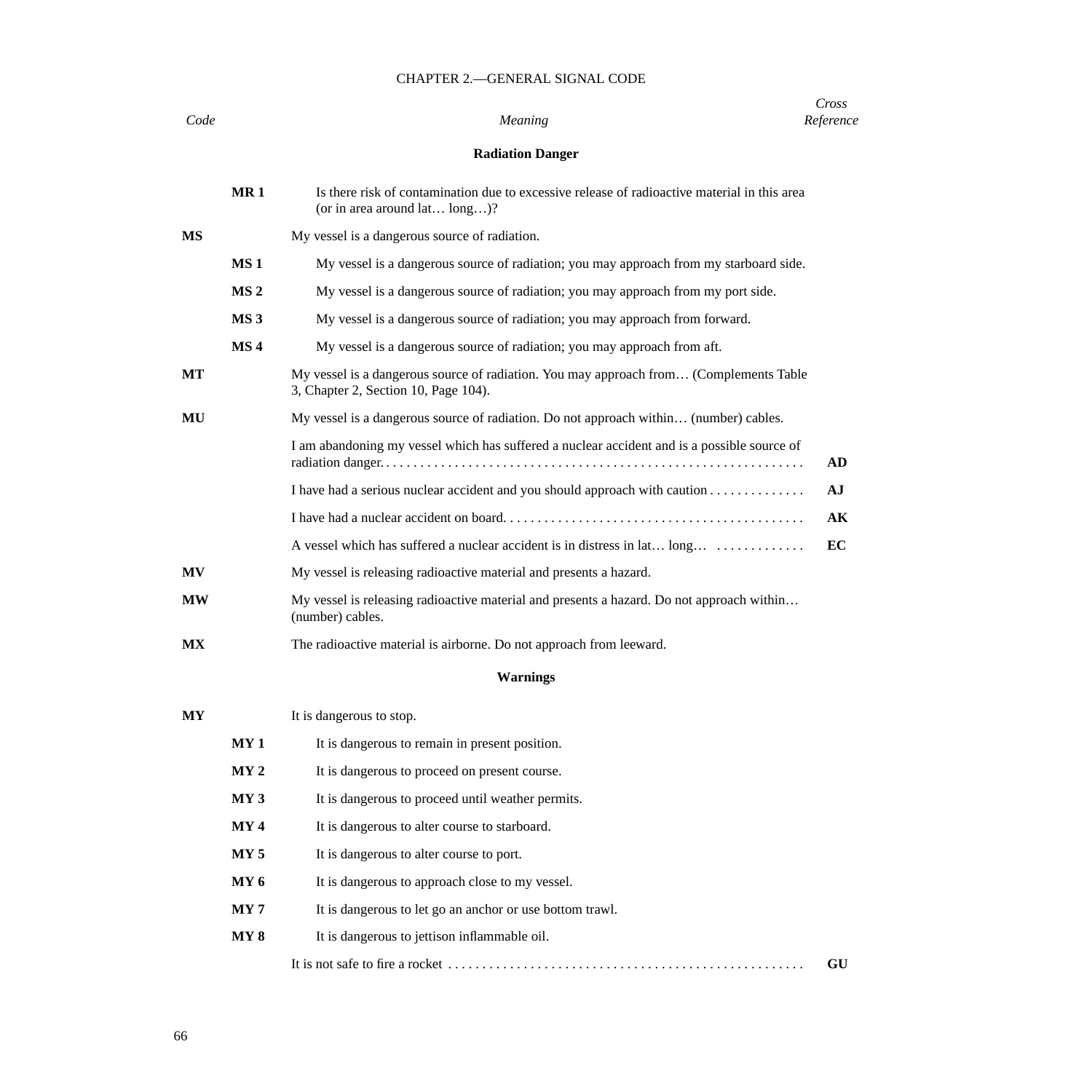### SECTION 3.—AIDS TO NAVIGATION—NAVIGATION—HYDROGRAPHY

| Code      |                 | Meaning                                                                                                                                     | Cross<br>Reference |
|-----------|-----------------|---------------------------------------------------------------------------------------------------------------------------------------------|--------------------|
|           |                 | <b>Warnings</b>                                                                                                                             |                    |
| МZ        |                 | Navigation is dangerous in the area around lat long                                                                                         |                    |
|           | MZ1             | I consider you are carrying out a dangerous navigational practice and I intend to report<br>you.                                            |                    |
|           |                 | Navigation is dangerous in the area around $lat$ long owing to iceberg(s)                                                                   | VZ                 |
|           |                 | Navigation is dangerous in the area around lat long owing to floating ice                                                                   | VZ1                |
|           |                 | Navigation is dangerous in the area around lat long owing to pack ice                                                                       | VZ <sub>2</sub>    |
| <b>NA</b> |                 | Navigation is closed.                                                                                                                       |                    |
|           | <b>NA1</b>      | Navigation is possible only with tug assistance.                                                                                            |                    |
|           | <b>NA2</b>      | Navigation is possible only with pilot assistance.                                                                                          |                    |
|           | <b>NA3</b>      | Navigation is prohibited within 500m of this platform.                                                                                      |                    |
|           | <b>NA4</b>      | Navigation is prohibited within 500m of the platform bearing $(-)$ from me.                                                                 |                    |
|           | <b>NA5</b>      | You have been detected navigating within a 500m Safety Zone (about the platform bear-<br>ing $(-)$ from me) and will be reported.           |                    |
|           | <b>NA 6</b>     | Anchors with buoys extend up to one mile from this vessel/rig. You should keep clear.                                                       |                    |
|           |                 | You should navigate with caution. Small fishing boats are within (number)                                                                   | <b>TH</b>          |
|           |                 | You should navigate with caution. You are drifting towards my set of nets                                                                   | TI                 |
|           |                 | You should navigate with caution. There are nets with a buoy in this area.                                                                  | <b>TJ</b>          |
| NB        |                 | There is fishing gear in the direction you are heading (or in direction indicated—Complements<br>Table 3, Chapter 2, Section 10, Page 104). |                    |
| NC        |                 | I am in distress and require immediate assistance.                                                                                          |                    |
| ND        |                 | Tsunami (phenomenal wave) is expected. You should take appropriate precautions.                                                             |                    |
|           |                 | Tropical storm (cyclone, hurricane, typhoon) is approaching. You should take appropriate                                                    | VL                 |
| NE        |                 | You should proceed with great caution.                                                                                                      |                    |
|           | NE <sub>1</sub> | You should proceed with great caution; the coast is dangerous.                                                                              |                    |
|           | NE <sub>2</sub> | You should proceed with great caution; submarines are exercising in this area.                                                              |                    |
|           | NE <sub>3</sub> | You should proceed with great caution; there is a boom across.                                                                              |                    |
|           | NE <sub>4</sub> | You should proceed with great caution; keep clear of firing range.                                                                          |                    |
|           | <b>NE5</b>      | You should proceed with great caution; hostile vessel sighted (in lat long).                                                                |                    |
|           | <b>NE 6</b>     | You should proceed with great caution; hostile submarine sighted (in lat long).                                                             |                    |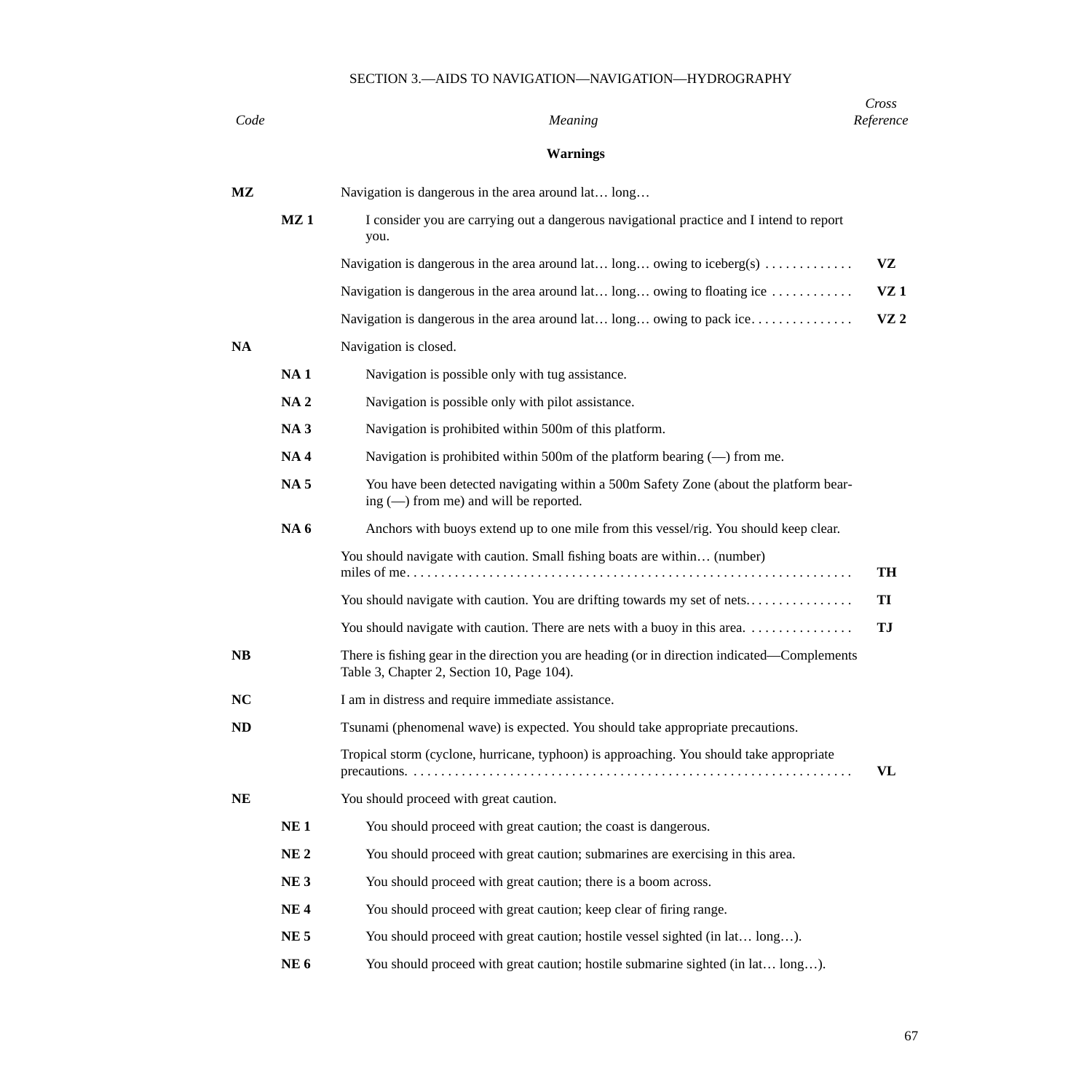| Code      |                 | Meaning                                                                           | Cross<br>Reference |
|-----------|-----------------|-----------------------------------------------------------------------------------|--------------------|
|           |                 | <b>Warnings</b>                                                                   |                    |
|           | NE <sub>7</sub> | You should proceed with great caution; hostile aircraft sighted (in lat long).    |                    |
|           |                 | There is an uncharted obstruction in the channel/fairway. You should proceed with | MC                 |
|           |                 | You should change your anchorage/berth. It is not safe                            | <b>RE</b>          |
|           |                 | All vessels should proceed to sea as soon as possible owing to danger in port     | UL                 |
| NF        |                 |                                                                                   | $\mathbf{U}$       |
|           | NF <sub>1</sub> | You are running into danger; there is a radiation hazard.                         |                    |
| <b>NG</b> |                 | You are in a dangerous position.                                                  |                    |
|           | NG <sub>1</sub> | You are in a dangerous position; there is a radiation hazard.                     |                    |
| <b>NH</b> |                 | You are clear of all danger.                                                      |                    |
|           | <b>NH1</b>      | Are you clear of all danger?                                                      |                    |
| NI        |                 | I have (or vessel indicated has) a list of (number) degrees to starboard.         |                    |
| NJ        |                 | I have (or vessel indicated has) a list of (number) degrees to port.              |                    |

### **DEPTH—DRAFT**

### **Depth**

| <b>NK</b> |                 | There is not sufficient depth of water.                                                           |                 |
|-----------|-----------------|---------------------------------------------------------------------------------------------------|-----------------|
| <b>NL</b> |                 | There is sufficient depth of water.                                                               |                 |
|           | NL <sub>1</sub> | Is there sufficient depth of water?                                                               |                 |
|           |                 | The least depth of water in the channel/fairway is (number feet or meters) $\dots\dots\dots\dots$ | MA              |
|           |                 |                                                                                                   | $LZ_4$          |
|           |                 | There is not less than (number feet or meters) of water over the bar                              | LP              |
|           |                 |                                                                                                   | LR <sub>1</sub> |
|           |                 | There will be (number feet or meters) of water over the bar at time indicated                     | LQ              |
|           |                 | The depth at high water here (or in place indicated) is (number feet or meters). $\dots$          | QA              |
|           |                 | The depth at low water here (or in place indicated) is (number feet or meters). $\dots$           | QB              |
|           |                 | What is the depth at high and low water here (or in place indicated)?                             | PW <sub>2</sub> |
| <b>NM</b> |                 | You should report the depth around your vessel.                                                   |                 |
| <b>NN</b> |                 | I am in (number feet or meters) of water.                                                         |                 |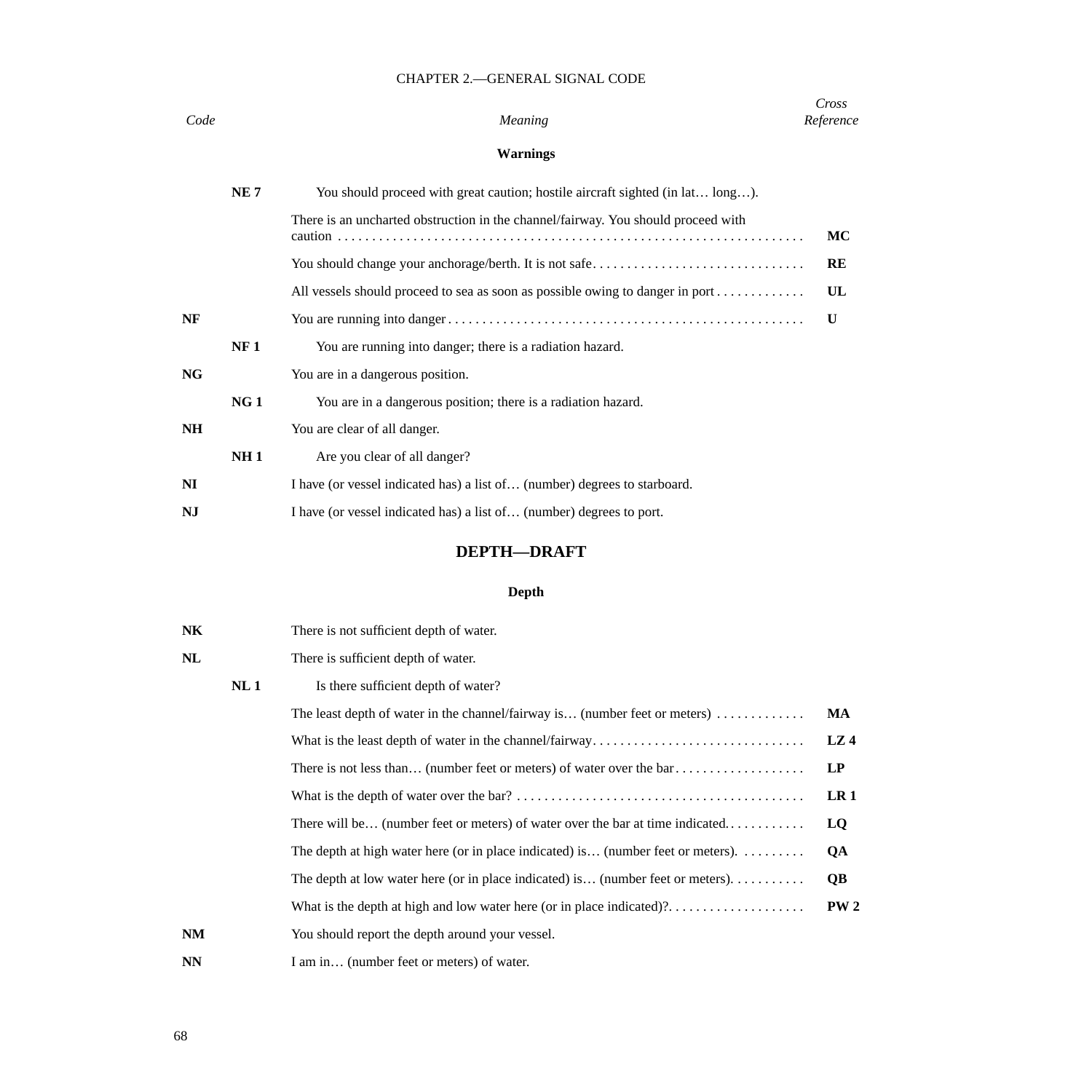### SECTION 3.—AIDS TO NAVIGATION—NAVIGATION—HYDROGRAPHY

*Cross Code Meaning Reference*

### **Depth**

| $^*$ NO        | Negative—"No" or "The significance of the previous group should be read in the negative". |
|----------------|-------------------------------------------------------------------------------------------|
| <b>NP</b>      | The depth of water at the bow is (number feet or meters).                                 |
| N <sub>O</sub> | The depth of water at the stern is (number feet or meters).                               |
| <b>NR</b>      | The depth of water along the starboard side is (number feet or meters).                   |
| <b>NS</b>      | The depth of water along the port side is (number feet or meters).                        |

\* Procedural signal.

### **Draft**

| NT                 |                 | What is your draft?                                                    |
|--------------------|-----------------|------------------------------------------------------------------------|
|                    | NT1             | What is your light draft?                                              |
|                    | NT <sub>2</sub> | What is your ballast draft?                                            |
|                    | NT <sub>3</sub> | What is your loaded draft?                                             |
|                    | NT4             | What is your summer draft?                                             |
|                    | NT <sub>5</sub> | What is your winter draft?                                             |
|                    | NT 6            | What is your maximum draft?                                            |
|                    | NT7             | What is your least draft?                                              |
|                    | NT <sub>8</sub> | What is your draft forward?                                            |
|                    | NT <sub>9</sub> | What is your draft aft?                                                |
| NU                 |                 | My draft is (number feet or meters).                                   |
| <b>NV</b>          |                 | My light draft is (number feet or meters).                             |
| <b>NW</b>          |                 | My ballast draft is (number feet or meters).                           |
| N X                |                 | My loaded draft is (number feet or meters).                            |
| $\bold{N}\bold{Y}$ |                 | My summer draft is (number feet or meters).                            |
| $\mathbf{NZ}$      |                 | My winter draft is (number feet or meters).                            |
| <b>OA</b>          |                 | My maximum draft is (number feet or meters).                           |
| <b>OB</b>          |                 | My least draft is (number feet or meters).                             |
| <b>OC</b>          |                 | My draft forward is (number feet or meters).                           |
| OD                 |                 | My draft aft is (number feet or meters).                               |
|                    |                 | My maximum draft when I went aground was (number feet or meters)<br>JJ |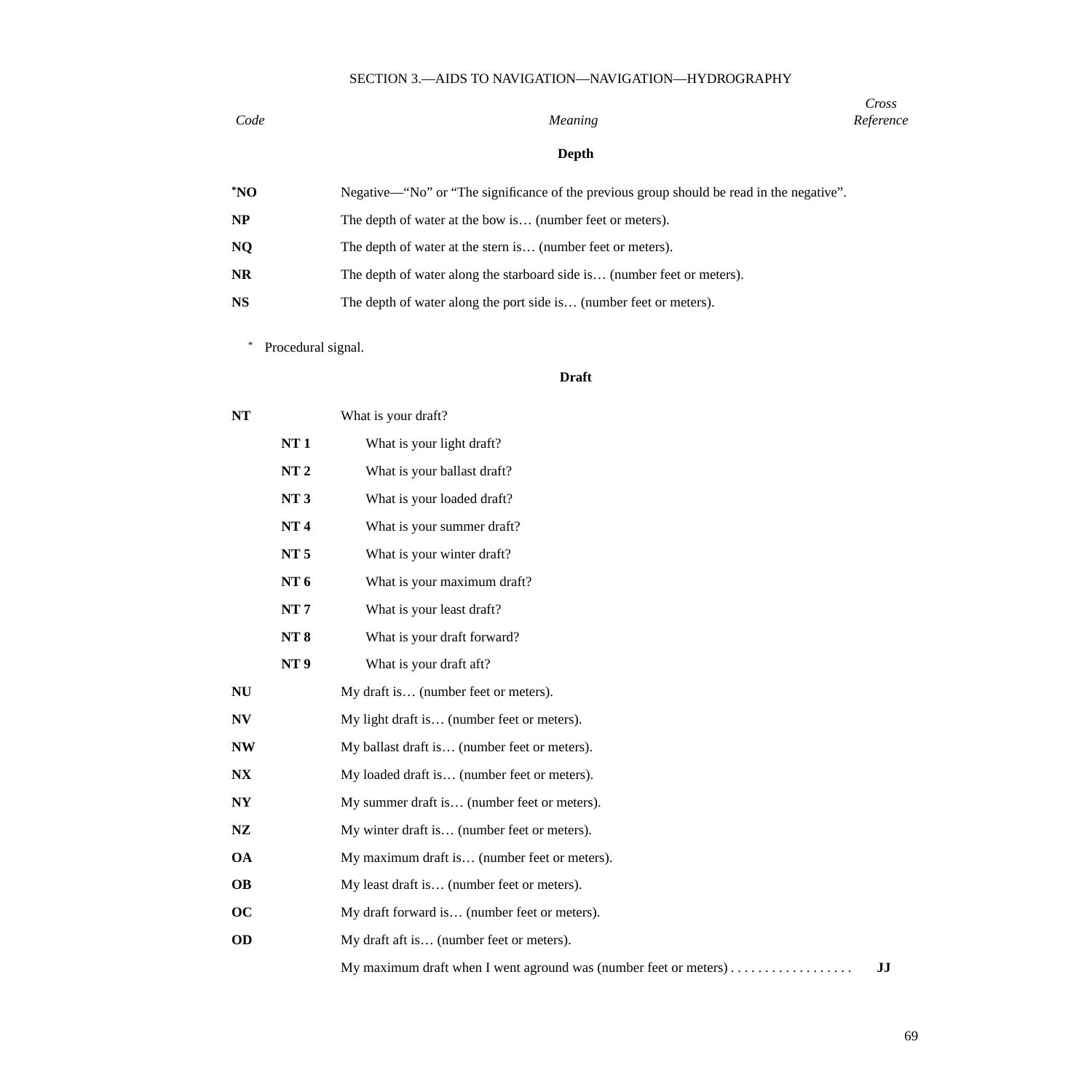| Code      | Meaning                                             | Cross<br>Reference |
|-----------|-----------------------------------------------------|--------------------|
|           | <b>Draft</b>                                        |                    |
|           |                                                     | JI 1               |
| <b>OE</b> | Your draft must not exceed (number feet or meters). |                    |
| OF        | I could lighten to (number feet or meters) draft.   |                    |
| <b>OG</b> | To what draft could you lighten?                    |                    |

### **ELECTRONIC NAVIGATION**

#### **Radar**

| <b>OH</b> |                 | You should switch on your radar and keep radar watch.                                                   |                 |
|-----------|-----------------|---------------------------------------------------------------------------------------------------------|-----------------|
|           | <b>OH1</b>      | The restrictions on the use of radar are lifted.                                                        |                 |
|           | OH <sub>2</sub> | Does my radar cause interference?                                                                       |                 |
| <b>OI</b> |                 | I have no radar.                                                                                        |                 |
|           | <b>OI</b> 1     | Are you equipped with radar?                                                                            |                 |
|           | <b>OI</b> 2     | Is your radar in operation?                                                                             |                 |
| OJ        |                 | I have located you on my radar bearing, distance miles.                                                 |                 |
|           | OJ <sub>1</sub> | I cannot locate you on my radar.                                                                        |                 |
|           | <b>OJ</b> 2     | You should alter your course, if possible, appreciably to starboard to facilitate location by<br>radar. |                 |
|           | OJ <sub>3</sub> | You should alter your course, if possible, appreciably to port to facilitate location by radar.         |                 |
|           | OJ <sub>4</sub> | Can you locate me by radar?                                                                             |                 |
|           |                 |                                                                                                         | EW <sub>4</sub> |
| $*$ OK    |                 | Acknowledging a correct repetition or "It is correct".                                                  |                 |
| <b>OL</b> |                 | Is radar pilotage being effected in this port (or port indicated)?                                      |                 |
| <b>OM</b> |                 | Bearing and distance by radar of vessel (or object) indicated, is bearing, distance miles.              |                 |
|           | <b>OM1</b>      | What is the bearing and distance by radar of vessel (or object) indicated?                              |                 |
| ON        |                 | I have an echo on my radar on bearing, distance miles.                                                  |                 |
|           |                 |                                                                                                         |                 |

\* Procedural signal.

#### **Radio Direction Finder**

**OO** My radio direction finder is inoperative.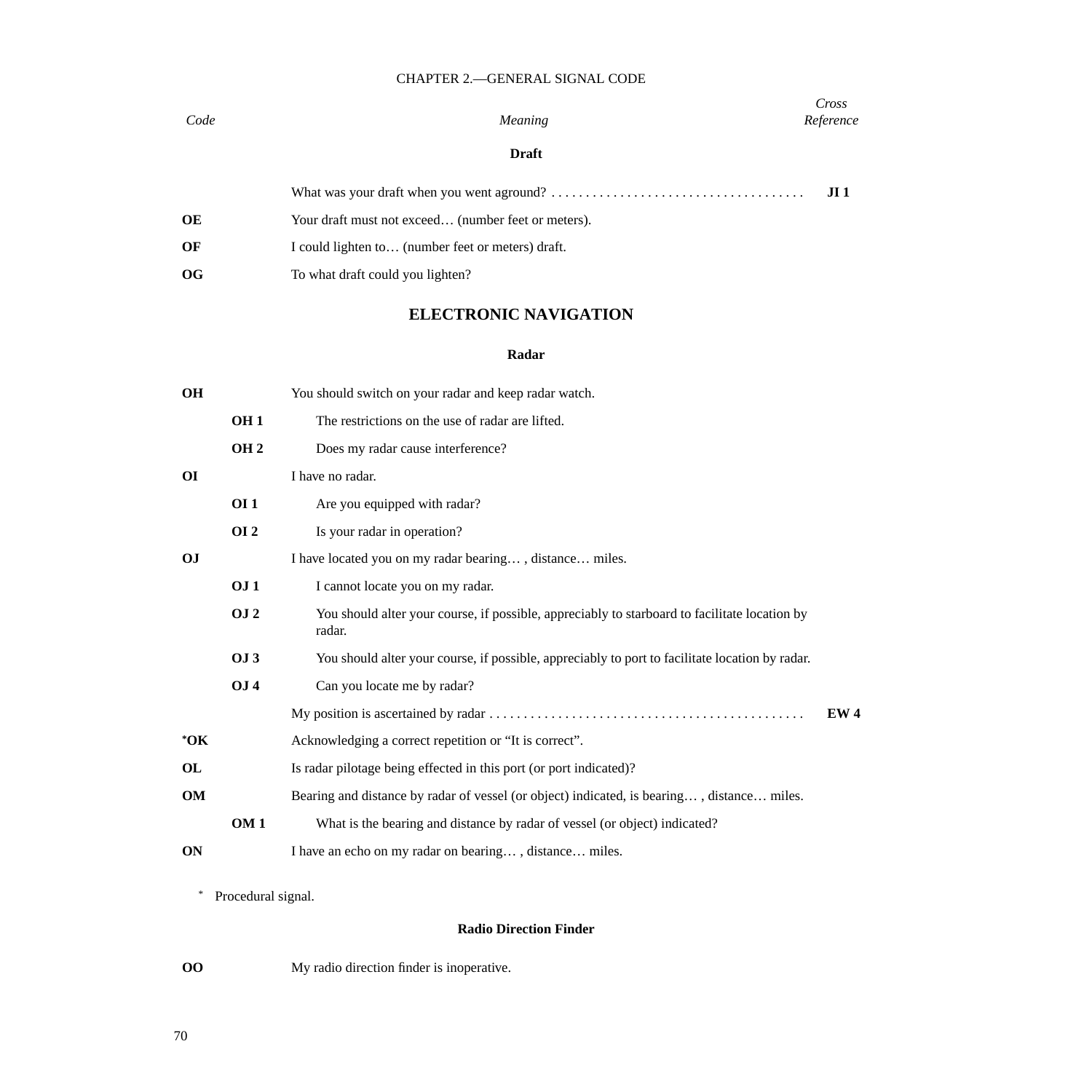#### SECTION 3.—AIDS TO NAVIGATION—NAVIGATION—HYDROGRAPHY

| Code      |                 | Meaning                                                                                                                                             | Cross<br>Reference |
|-----------|-----------------|-----------------------------------------------------------------------------------------------------------------------------------------------------|--------------------|
|           |                 | <b>Radio Direction Finder</b>                                                                                                                       |                    |
| <b>OP</b> |                 | I have requested (name or identity signal) to send two dashes of ten seconds each or the car-<br>rier of his transmitter followed by his call sign. |                    |
|           | OP1             | Will you request (name or identity signal) to send two dashes of ten seconds each or the<br>carrier of his transmitter followed by his call sign?   |                    |
|           | OP <sub>2</sub> | Will you send two dashes of ten seconds each, or the carrier of your transmitter, followed<br>by your call sign?                                    |                    |
|           |                 | Your position according to bearings taken by radio direction finder stations which I control is                                                     | EZ                 |
|           |                 | Will you give me my position according to bearings taken by radio direction finder stations                                                         | EZ 1               |
| OQ        |                 | I am calibrating radio direction finder or adjusting compasses.                                                                                     |                    |
|           |                 | <b>Electronic Position-Fixing System</b>                                                                                                            |                    |
|           |                 |                                                                                                                                                     | EW <sub>5</sub>    |

## **MINES—MINESWEEPING**

| <b>OR</b>               |                 | I have struck a mine.                                                                                                  |           |
|-------------------------|-----------------|------------------------------------------------------------------------------------------------------------------------|-----------|
|                         |                 |                                                                                                                        | <b>TO</b> |
| <b>OS</b>               |                 | There is danger from mines in this area (or area indicated).                                                           |           |
|                         | <b>OS1</b>      | You should keep a lookout for mines.                                                                                   |           |
|                         | OS <sub>2</sub> | You are out of the dangerous zone.                                                                                     |           |
|                         | OS <sub>3</sub> | Am I out of the dangerous zone?                                                                                        |           |
|                         | OS <sub>4</sub> | Are you out of the dangerous zone?                                                                                     |           |
|                         | OS <sub>5</sub> | Is there any danger from mines in this area (or area indicated)?                                                       |           |
| <b>OT</b>               |                 | Mine has been sighted in lat long (or in direction indicated—Complements Table 3,<br>Chapter 2, Section 10, Page 104). |           |
| OU                      |                 | Mine(s) has (have) been reported in the vicinity (or in approximate position $lat$ , $long$ ).                         |           |
| $\mathbf{O} \mathbf{V}$ |                 | $Mine(s)$ is (are) believed to be bearing from me, distance miles.                                                     |           |
| OW                      |                 | There is a minefield ahead of you. You should stop your vessel and wait for instructions.                              |           |
|                         | OW <sub>1</sub> | There is a minefield along the coast. You should not approach too close.                                               |           |
| OX                      |                 | The approximate direction of the minefield is bearing from me.                                                         |           |
| OY                      |                 | Port is mined.                                                                                                         |           |
|                         |                 |                                                                                                                        |           |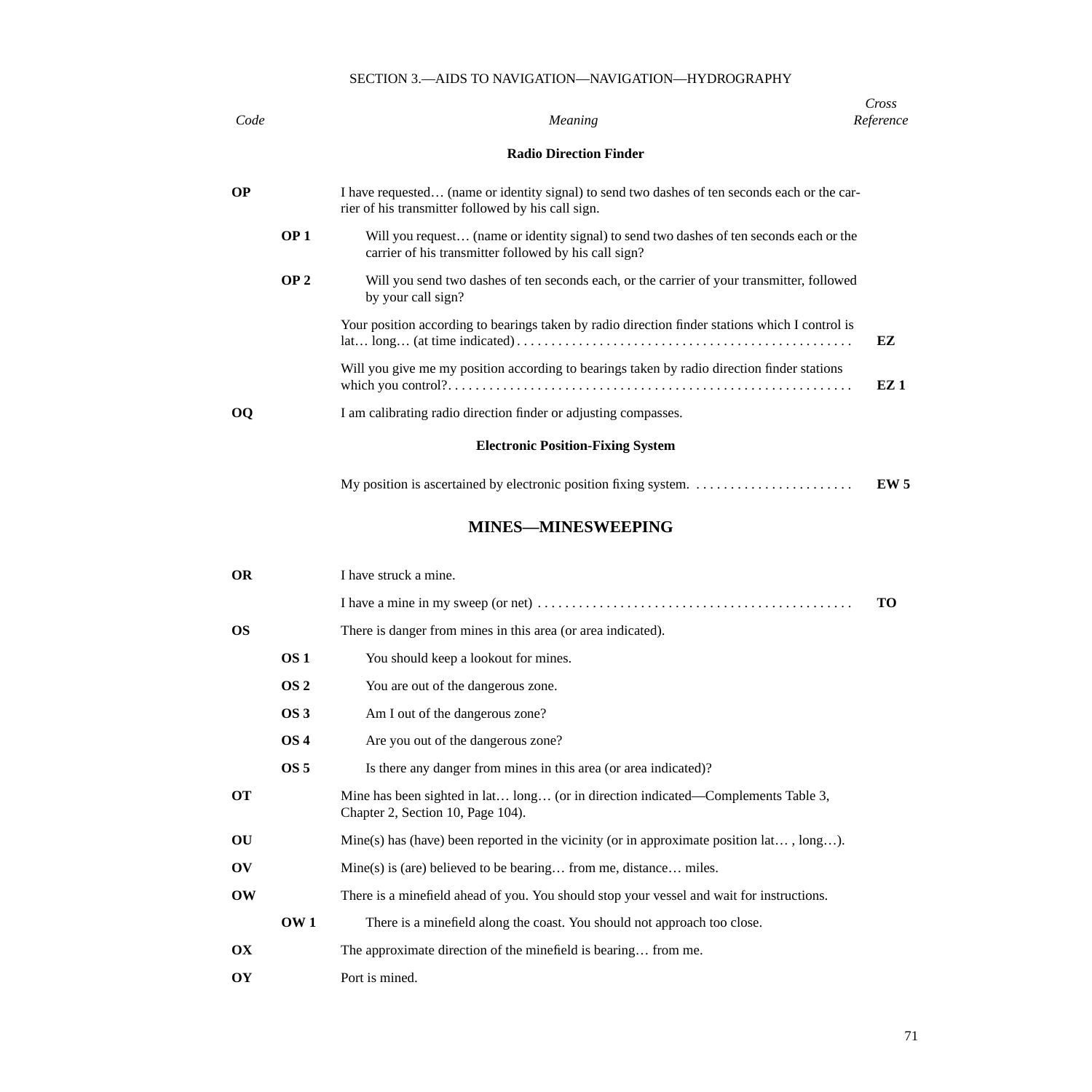| Code    |                 | Meaning                                                               | Cross<br>Reference |
|---------|-----------------|-----------------------------------------------------------------------|--------------------|
|         | OY <sub>1</sub> | Entrance is mined.                                                    |                    |
|         | OY <sub>2</sub> | Fairway is mined.                                                     |                    |
|         | OY <sub>3</sub> | Are there mines in the port entrance or fairway?                      |                    |
| OZ      |                 | The width of the swept channel is (number feet or meters).            |                    |
| PA      |                 | I will indicate the swept channel. You should follow in my wake.      |                    |
|         | PA <sub>1</sub> | You should keep carefully to the swept channel.                       |                    |
|         | PA <sub>2</sub> | The swept channel is marked by buoys.                                 |                    |
|         | PA <sub>3</sub> | I do not see the buoys marking the swept channel.                     |                    |
|         | <b>PA4</b>      | Do you know the swept channel?                                        |                    |
| $^*$ PB |                 | You should keep clear of me; I am engaged in minesweeping operations. |                    |
|         | <b>PB</b> 1     | You should keep clear of me; I am exploding a floating mine.          |                    |
| PC      |                 | I have destroyed the drifting mine(s).                                |                    |
|         | <b>PC1</b>      | I cannot destroy the drifting mine(s).                                |                    |

\* The use of this signal does not relieve any vessel from complying with the International Regulations for Preventing Collisions at Sea 1972.

### **NAVIGATION LIGHTS—SEARCHLIGHT**

| <b>PD</b> | Your navigation light(s) is (are) not visible. |                                                                                                                                                                                                           |    |
|-----------|------------------------------------------------|-----------------------------------------------------------------------------------------------------------------------------------------------------------------------------------------------------------|----|
|           | PD <sub>1</sub>                                | My navigation lights are not functioning.                                                                                                                                                                 |    |
| PE        |                                                | You should extinguish all the lights except the navigation lights.                                                                                                                                        |    |
| PG        | I do not see any light.                        |                                                                                                                                                                                                           |    |
|           | PG <sub>1</sub>                                | You should hoist a light.                                                                                                                                                                                 |    |
|           | PG <sub>2</sub>                                | I am dazzled by your searchlight. Extinguish it or lift it.                                                                                                                                               |    |
|           |                                                | You should train your searchlight nearly vertical on a cloud, intermittently if possible, and, if<br>my aircraft is seen, deflect the beam upwind and on the water to facilitate my landing $\dots \dots$ | AX |

Shall I train my searchlight nearly vertical on a cloud, intermittently if possible, and, if your aircraft is seen, deflect the beam upwind and on the water to facilitate your landing? . . . . . . . **AX 1**

72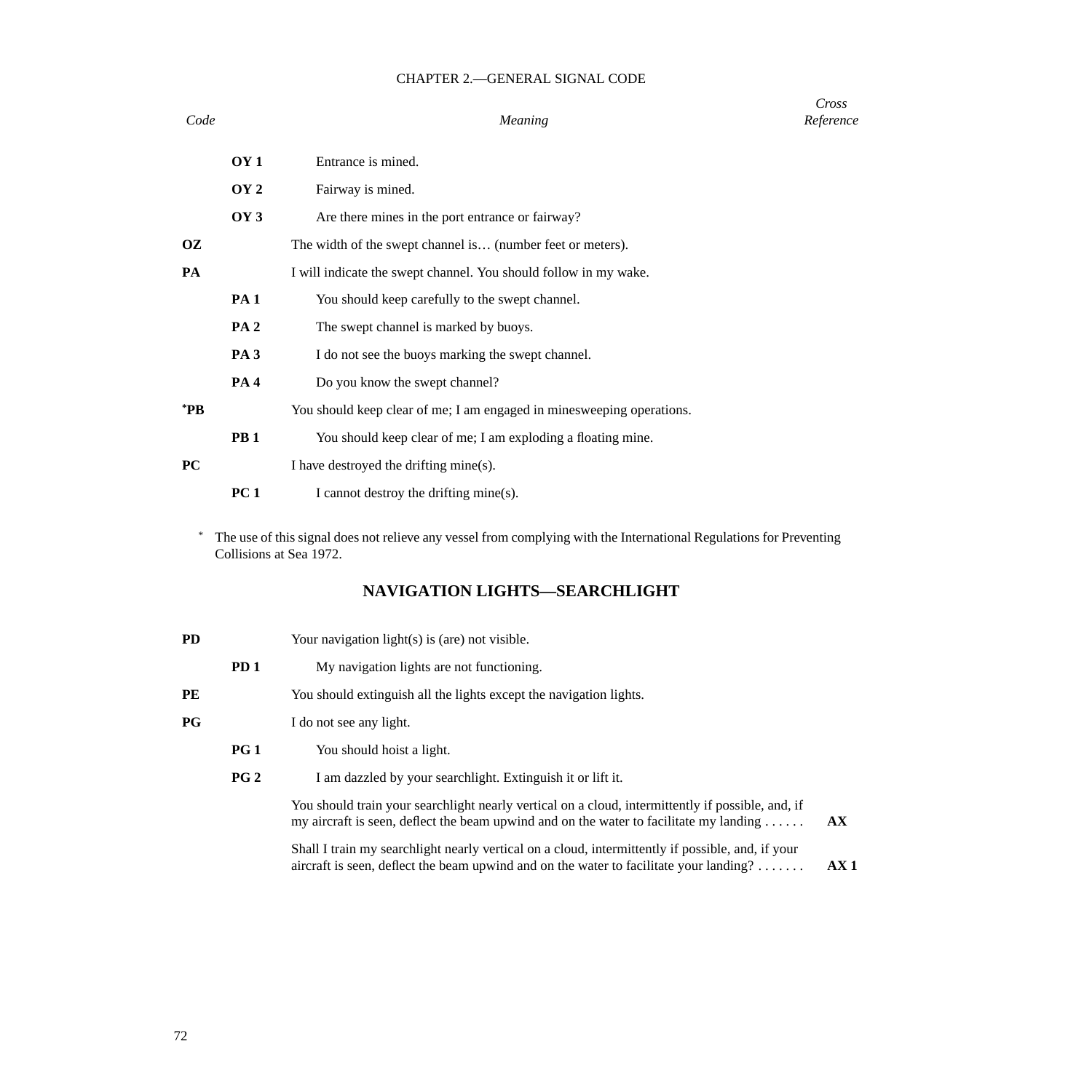<span id="page-75-0"></span>*Cross Code Meaning Reference*

## **NAVIGATING AND STEERING INSTRUCTIONS (See also Pilot in Chapter 2, Section 5, Page [87.](#page-89-0))**

| PH        |                 | You should steer as indicated.                                                |    |
|-----------|-----------------|-------------------------------------------------------------------------------|----|
|           | <b>PH1</b>      | You should steer towards me.                                                  |    |
|           | <b>PH2</b>      | I am steering towards you.                                                    |    |
|           | <b>PH3</b>      | You should steer more to starboard.                                           |    |
|           | <b>PH4</b>      | I am steering more to starboard.                                              |    |
|           | <b>PH 5</b>     | You should steer more to port.                                                |    |
|           | <b>PH6</b>      | I am steering more to port.                                                   |    |
| PI        |                 | You should maintain your present course.                                      |    |
|           | <b>PI1</b>      | I am maintaining my present course.                                           |    |
|           | <b>PI2</b>      | Shall I maintain my present course?                                           |    |
| PJ        |                 | I cannot maintain my present course.                                          |    |
|           |                 |                                                                               | LC |
| PK        |                 | I cannot steer without assistance.                                            |    |
| PL        |                 | You should steer directly for the buoy (or object indicated).                 |    |
|           | <b>PL1</b>      | You should keep buoy (or object indicated) on your starboard side.            |    |
|           | <b>PL 2</b>     | You should keep buoy (or object indicated) on your port side.                 |    |
|           | <b>PL3</b>      | You can pass the buoy (or object indicated) on either side.                   |    |
| <b>PM</b> |                 | You should follow in my wake (or wake of vessel indicated).                   |    |
|           | <b>PM1</b>      | You should go ahead and lead the course.                                      |    |
| <b>PN</b> |                 | You should keep to leeward of me (or vessel indicated).                       |    |
|           | PN <sub>1</sub> | You should keep to windward of me (or vessel indicated).                      |    |
|           | PN <sub>2</sub> | You should keep on my starboard side (or starboard side of vessel indicated). |    |
|           | <b>PN 3</b>     | You should keep on my port side (or port side of vessel indicated).           |    |
| PO        |                 | You should pass ahead of me (or vessel indicated).                            |    |
|           | <b>PO1</b>      | I will pass ahead of you (or vessel indicated).                               |    |
|           | PO <sub>2</sub> | You should pass astern of me (or vessel indicated).                           |    |
|           | <b>PO 3</b>     | I will pass astern of you (or vessel indicated).                              |    |
|           | <b>PO4</b>      | You should pass to leeward of me (or vessel indicated).                       |    |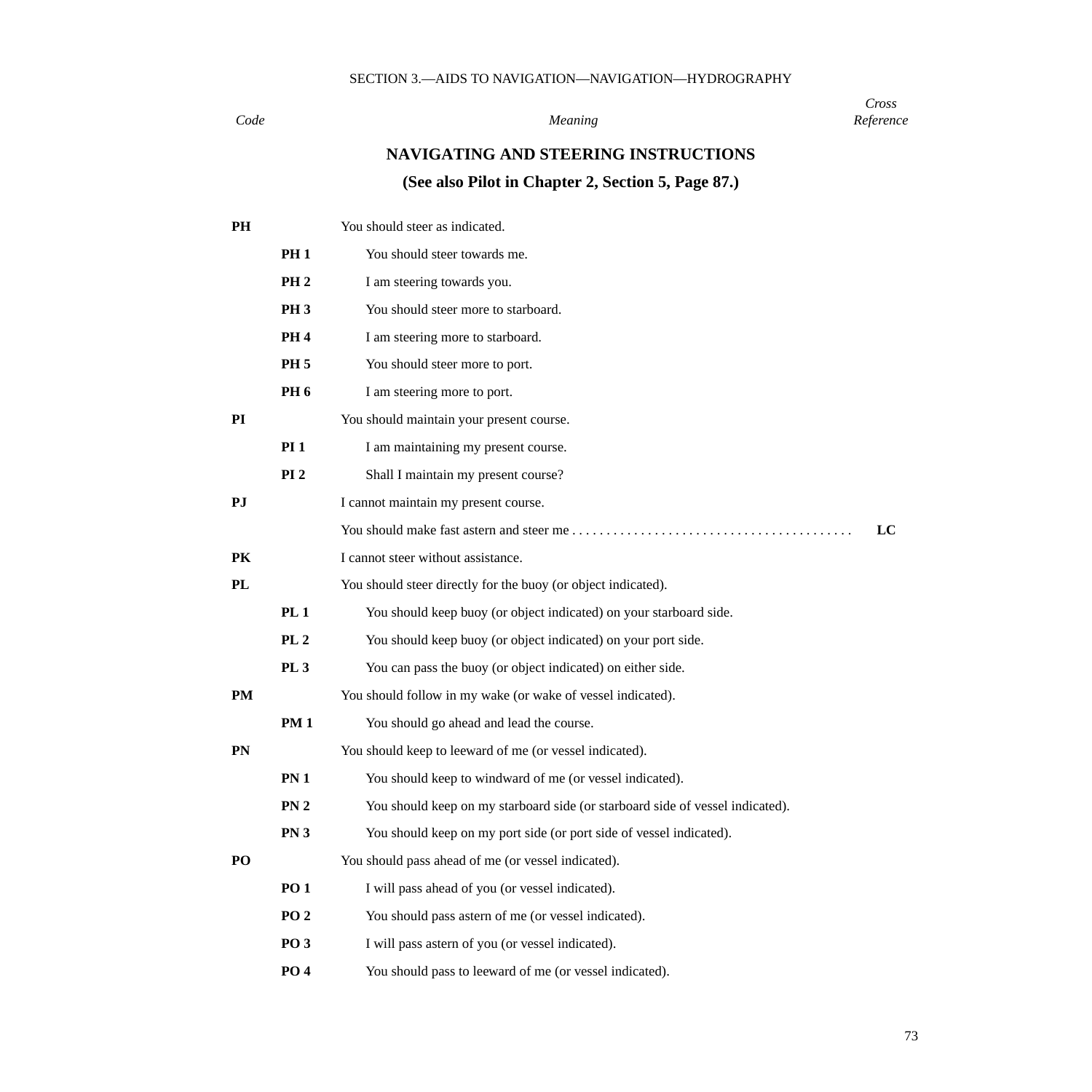| Code      |                 | Meaning                                                                      | Cross<br>Reference |
|-----------|-----------------|------------------------------------------------------------------------------|--------------------|
|           | <b>PO 5</b>     | I will pass to leeward of you (or vessel indicated).                         |                    |
|           | PO 6            | You should pass to windward of me (or vessel indicated).                     |                    |
|           | <b>PO</b> 7     | I will pass to windward of you (or vessel indicated).                        |                    |
|           | <b>PO 8</b>     | You should come under my stern.                                              |                    |
| PP        |                 | Keep well clear of me.                                                       |                    |
|           | PP1             | Do not overtake me.                                                          |                    |
|           | PP <sub>2</sub> | Do not pass ahead of me.                                                     |                    |
|           | <b>PP 3</b>     | Do not pass astern of me.                                                    |                    |
|           | PP <sub>4</sub> | Do not pass on my starboard side.                                            |                    |
|           | <b>PP 5</b>     | Do not pass on my port side.                                                 |                    |
|           | <b>PP 6</b>     | Do not pass too close to me.                                                 |                    |
|           | PP <sub>7</sub> | You should give way to me.                                                   |                    |
| PQ        |                 | You should keep closer in to the coast.                                      |                    |
|           | <b>PQ 1</b>     | You should keep further away from the coast.                                 |                    |
|           | PQ <sub>2</sub> | You should follow the coast at a safe distance.                              |                    |
|           | PQ <sub>3</sub> | How far out from the coast?                                                  |                    |
| <b>PR</b> |                 | You should keep closer to me (or vessel indicated).                          |                    |
|           | <b>PR1</b>      | You should come as near as possible.                                         |                    |
|           | <b>PR 2</b>     | You should keep within visual signal distance from me (or vessel indicated). |                    |
|           | <b>PR 3</b>     | You should come within hailing distance from me (or vessel indicated).       |                    |
| <b>PS</b> |                 | You should not come any closer.                                              |                    |
|           | <b>PS 1</b>     | You should keep away from me (or vessel indicated).                          |                    |
|           |                 |                                                                              | OQ                 |

#### **TIDE**

|    |             | What is the state of the tide?             |
|----|-------------|--------------------------------------------|
|    | <b>PT</b> 1 | The tide is rising.                        |
|    | PT2         | The tide is falling.                       |
|    | <b>PT 3</b> | The tide is slack.                         |
| PU |             | The tide begins to rise at time indicated. |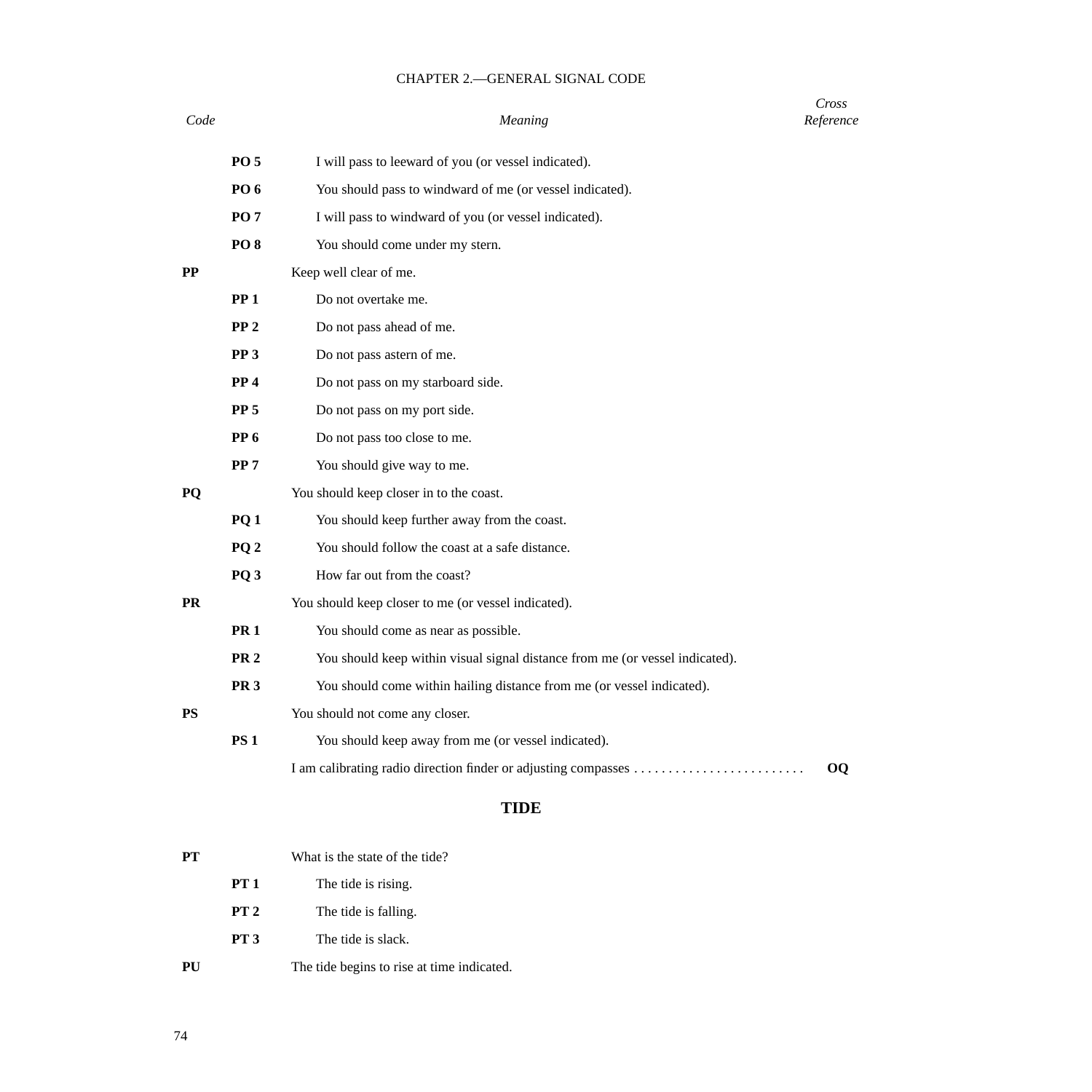#### SECTION 3.—AIDS TO NAVIGATION—NAVIGATION—HYDROGRAPHY

| Code                    |                 | Meaning                                                                          | Cross<br>Reference |
|-------------------------|-----------------|----------------------------------------------------------------------------------|--------------------|
|                         | PU1             | When does the tide begin to rise?                                                |                    |
| PV                      |                 | The tide begins to fall at time indicated.                                       |                    |
|                         | PV <sub>1</sub> | When does the tide begin to fall?                                                |                    |
| PW                      |                 | What is the rise and fall of the tide?                                           |                    |
|                         | <b>PW1</b>      | What is the set and drift of the tide?                                           |                    |
|                         | PW <sub>2</sub> | What is the depth at high and low water here (or in place indicated)?            |                    |
| PX                      |                 | The rise and fall of the tide is (number feet or meters).                        |                    |
| PY                      |                 | The set of the tide is degrees.                                                  |                    |
| $\mathbf{P} \mathbf{Z}$ |                 | The drift of the tide is knots.                                                  |                    |
| QA                      |                 | The depth at high water here (or in place indicated) is (number feet or meters). |                    |
| QB                      |                 | The depth at low water here (or in place indicated) is (number feet or meters).  |                    |
|                         |                 | The tide was high water when the vessel went aground                             | JK                 |
|                         |                 | The tide was half water when the vessel went aground                             | JK <sub>1</sub>    |
|                         |                 |                                                                                  | JK <sub>2</sub>    |
|                         |                 |                                                                                  | JI3                |
| <b>QC</b>               |                 | You should wait until high water.                                                |                    |
|                         | QC <sub>1</sub> | You should wait until low water.                                                 |                    |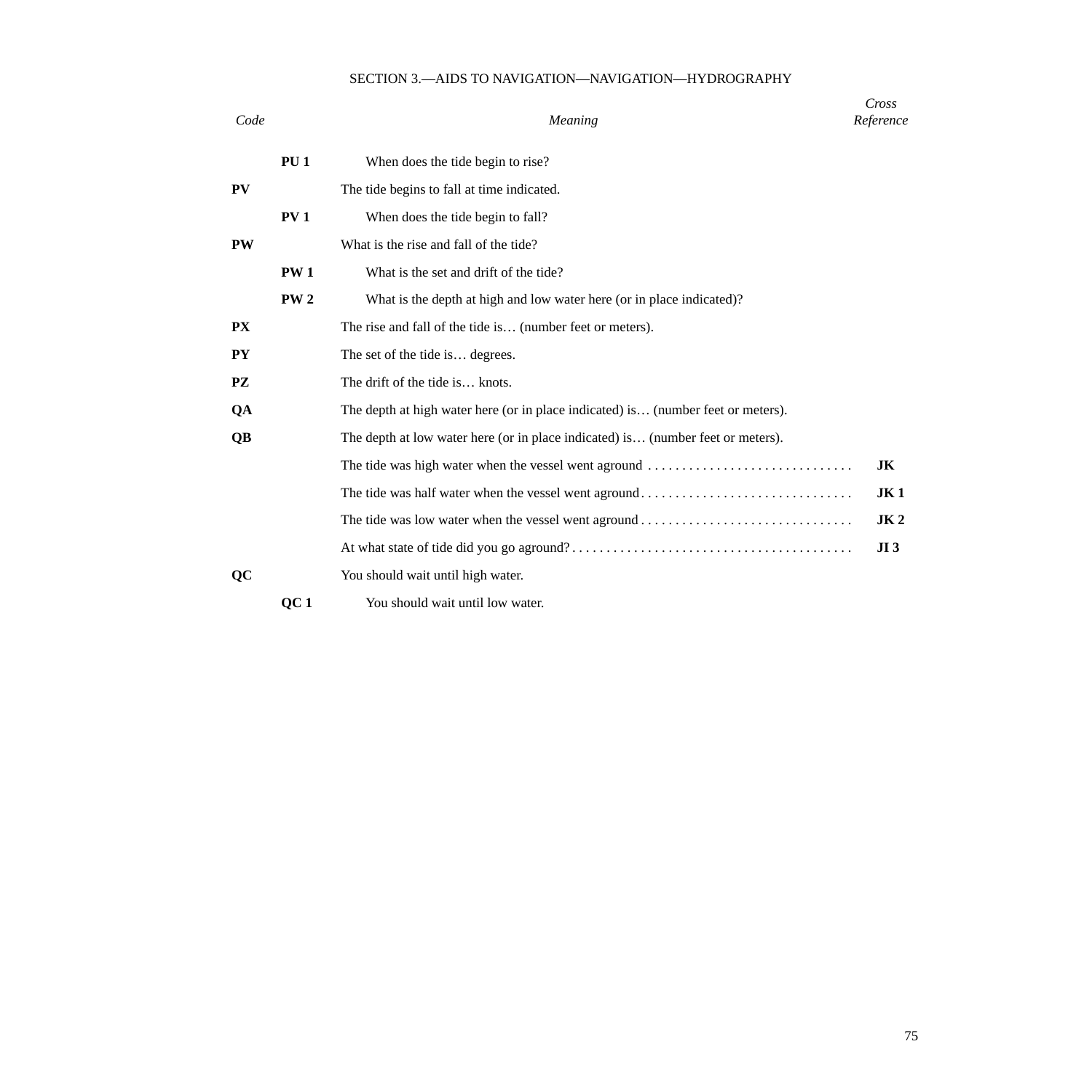## **SECTION 4: MANEUVERS**

*Code Meaning Reference*

*Cross*

## **AHEAD—ASTERN**

#### **Ahead—Headway**

| QD        |                 | I am going ahead.                          |
|-----------|-----------------|--------------------------------------------|
|           | QD <sub>1</sub> | My engines are going ahead.                |
|           | QD <sub>2</sub> | I will keep going ahead.                   |
|           | QD <sub>3</sub> | I will go ahead.                           |
|           | QD <sub>4</sub> | I will go ahead dead slow.                 |
| QE        |                 | I have headway.                            |
| QF        |                 | I cannot go ahead.                         |
| QG        |                 | You should go ahead.                       |
|           | QG <sub>1</sub> | You should go slow ahead.                  |
|           | QG <sub>2</sub> | You should go full speed ahead.            |
|           | QG <sub>3</sub> | You should keep going ahead.               |
|           | QG4             | You should keep your engines going ahead.  |
| QH        |                 | You should not go ahead any more.          |
|           |                 | Astern-Sternway                            |
| QI        |                 | I am going astern.                         |
|           | QI <sub>1</sub> | S                                          |
|           | QI <sub>2</sub> | I will keep going astern.                  |
|           | QI <sub>3</sub> | I will go astern.                          |
|           | QI <sub>4</sub> | I will go astern dead slow.                |
| QJ        |                 | I have sternway.                           |
| QK        |                 | I cannot go astern.                        |
| QL        |                 | You should go astern.                      |
|           | QL <sub>1</sub> | You should go slow astern.                 |
|           | QL <sub>2</sub> | You should go full speed astern.           |
|           | QL <sub>3</sub> | You should keep going astern.              |
|           | QL <sub>4</sub> | You should keep your engines going astern. |
| <b>QM</b> |                 | You should not go astern any more.         |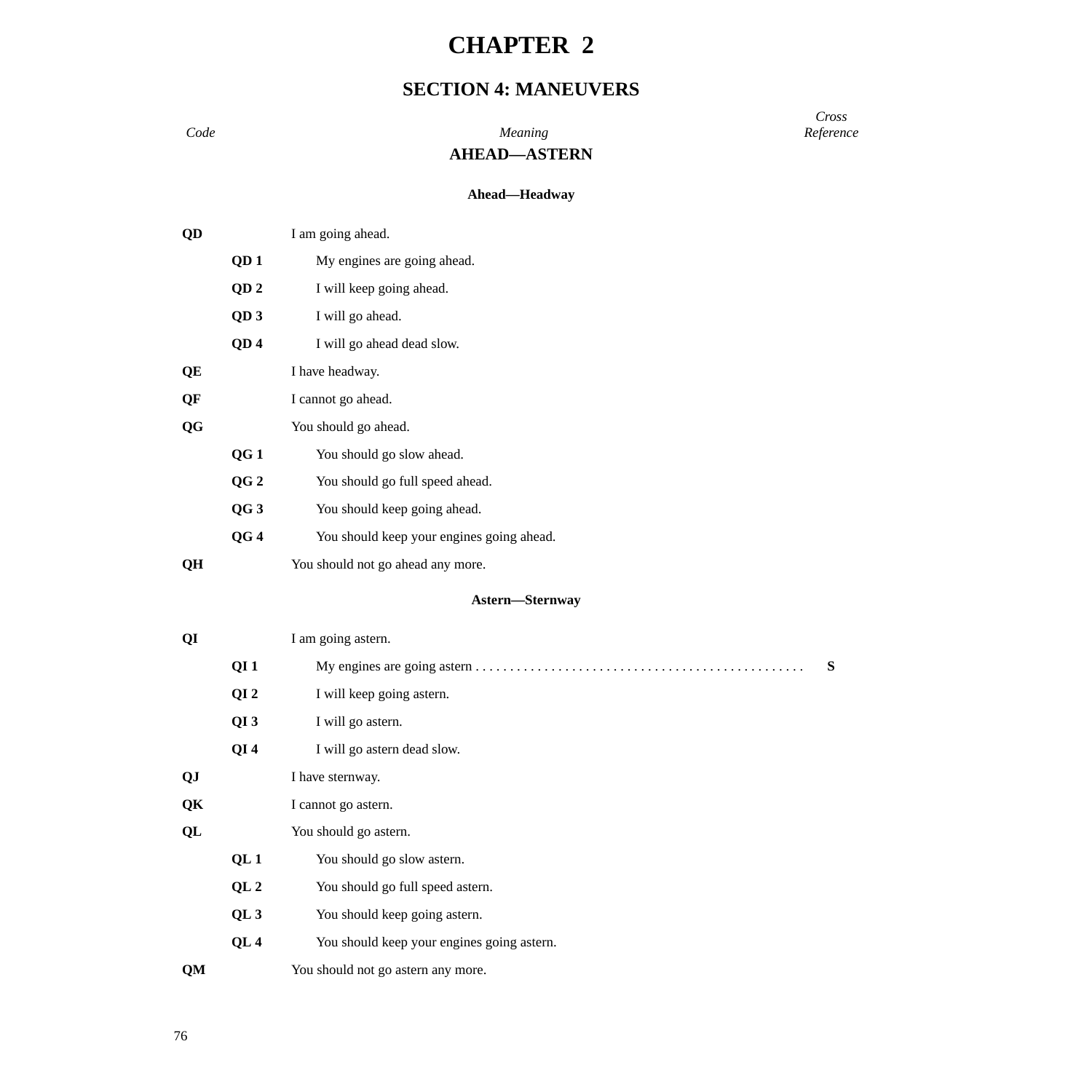#### SECTION 4.—MANEUVERS

*Cross Code Meaning Reference*

#### **ALONGSIDE**

| QN        |                 | You should come alongside my starboard side.                                           |  |
|-----------|-----------------|----------------------------------------------------------------------------------------|--|
|           | ON <sub>1</sub> | You should come alongside my port side.                                                |  |
|           | ON <sub>2</sub> | You should drop an anchor before coming alongside.                                     |  |
| QO        |                 | You should not come alongside.                                                         |  |
| <b>QP</b> |                 | I will come alongside.                                                                 |  |
|           | QP <sub>1</sub> | I will try to come alongside.                                                          |  |
| QQ        |                 | I require health clearance. (See Pratique Messages in Chapter 2, Section 9, Page 103.) |  |
| QR        |                 | I cannot come alongside.                                                               |  |
|           | QR <sub>1</sub> | Can I come alongside?                                                                  |  |

## **TO ANCHOR—ANCHOR(S)—ANCHORAGE**

#### **To Anchor**

| <b>QS</b> |                 | You should anchor at time indicated.                       |     |
|-----------|-----------------|------------------------------------------------------------|-----|
|           | QS <sub>1</sub> | You should anchor (position to be indicated if necessary). |     |
|           | QS <sub>2</sub> | You should anchor to await tug.                            |     |
|           | QS <sub>3</sub> | You should anchor with both anchors.                       |     |
|           | QS <sub>4</sub> | You should anchor as convenient.                           |     |
|           | QS <sub>5</sub> | Are you going to anchor?                                   |     |
|           |                 |                                                            | UB. |
| QT        |                 | You should not anchor. You are going to foul my anchor.    |     |
| QU        |                 | Anchoring is prohibited.                                   |     |
| QV        |                 | I am anchoring in position indicated.                      |     |
|           | QV1             | I have anchored with both anchors.                         |     |
| QW        |                 | I shall not anchor.                                        |     |
|           | QW <sub>1</sub> | I cannot anchor.                                           |     |
| <b>QX</b> |                 | I request permission to anchor.                            |     |
|           | QX1             | You have permission to anchor.                             |     |
| QY        |                 | I wish to anchor at once.                                  |     |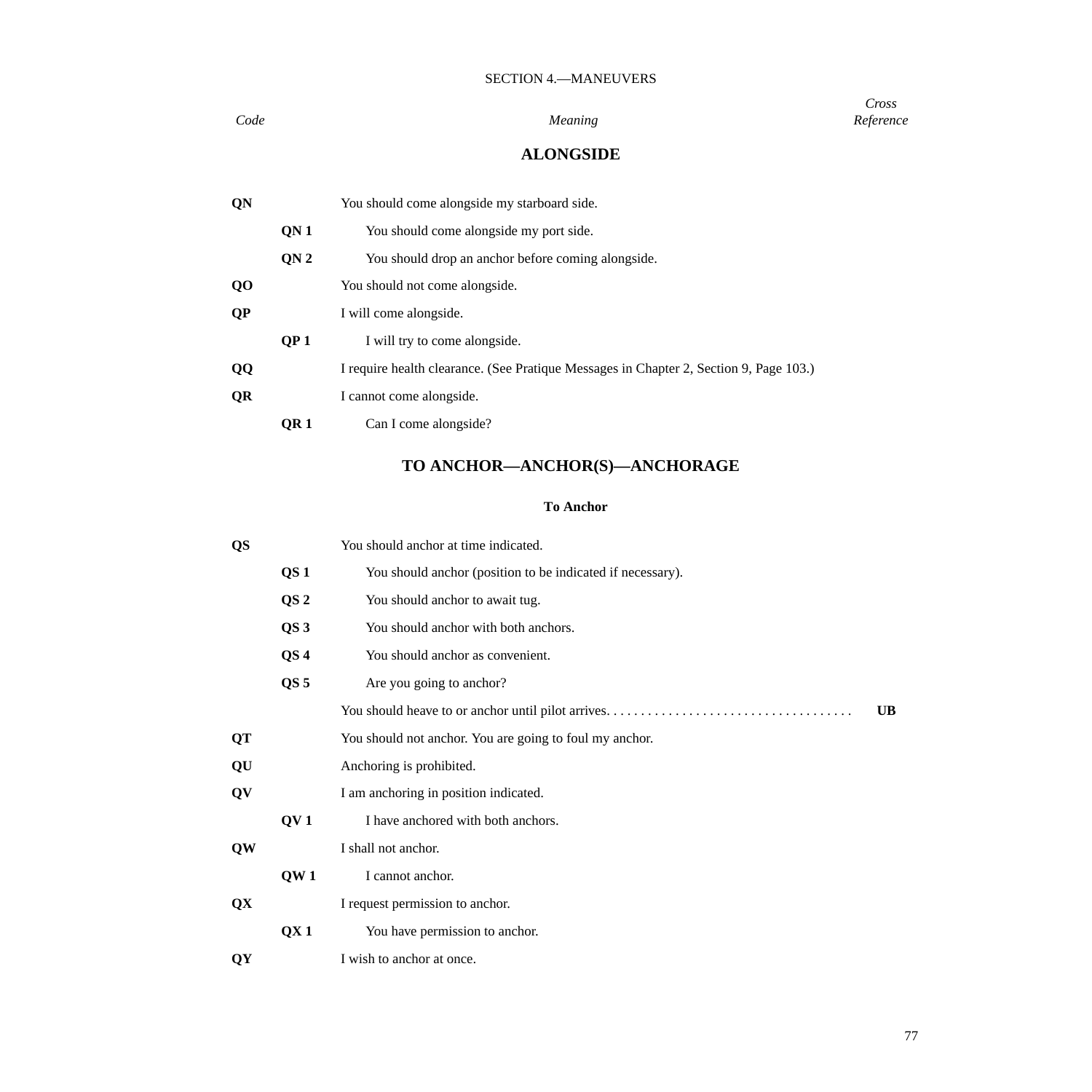| Code           |                 | Meaning                                                                 | Cross<br>Reference     |
|----------------|-----------------|-------------------------------------------------------------------------|------------------------|
|                |                 | <b>To Anchor</b>                                                        |                        |
|                | QY1             | Where shall I anchor?                                                   |                        |
|                |                 | Anchor(s)                                                               |                        |
| QZ             |                 | You should have your anchors ready for letting go.                      |                        |
|                | QZ <sub>1</sub> | You should let go another anchor.                                       |                        |
| RA             |                 | My anchor is foul.                                                      |                        |
|                | <b>RA1</b>      | I have picked up telegraph cable with my anchor.                        |                        |
| <b>RB</b>      |                 |                                                                         | Y                      |
|                | RB <sub>1</sub> | You appear to be dragging your anchor.                                  |                        |
|                | <b>RB2</b>      | Where you have anchored (or intend to anchor) you are likely to drag.   |                        |
| RC             |                 | I am (or vessel indicated is) breaking adrift.                          |                        |
|                | RC <sub>1</sub> | I have broken adrift.                                                   |                        |
| RD             |                 | You should weigh (cut or slip) anchor immediately.                      |                        |
|                | RD <sub>1</sub> | You should weigh anchor at time indicated.                              |                        |
|                | RD <sub>2</sub> | I am unable to weigh my anchor.                                         |                        |
|                |                 | Anchorage                                                               |                        |
| RE             |                 | You should change your anchorage/berth. It is not safe.                 |                        |
| RF             |                 | Will you lead me into a safe anchorage?                                 |                        |
|                |                 | You should tow me to the nearest port or anchorage (or place indicated) | KP                     |
|                |                 |                                                                         | KP <sub>1</sub>        |
|                |                 |                                                                         | KP <sub>2</sub>        |
| RG             |                 | You should send a boat to where I am to anchor or moor.                 |                        |
|                | RG <sub>1</sub> | At what time shall I come into anchorage?                               |                        |
|                |                 |                                                                         | $\mathbf{R}\mathbf{W}$ |
|                |                 | You should not proceed out of harbor/anchorage                          | RZ1                    |
| R <sub>H</sub> |                 | There is no good holding ground in my area (or around lat long).        |                        |
| RI             |                 | There is good holding ground in my area (or around lat long).           |                        |
|                | RI <sub>1</sub> | Is there good holding ground in your area (or around lat long)?         |                        |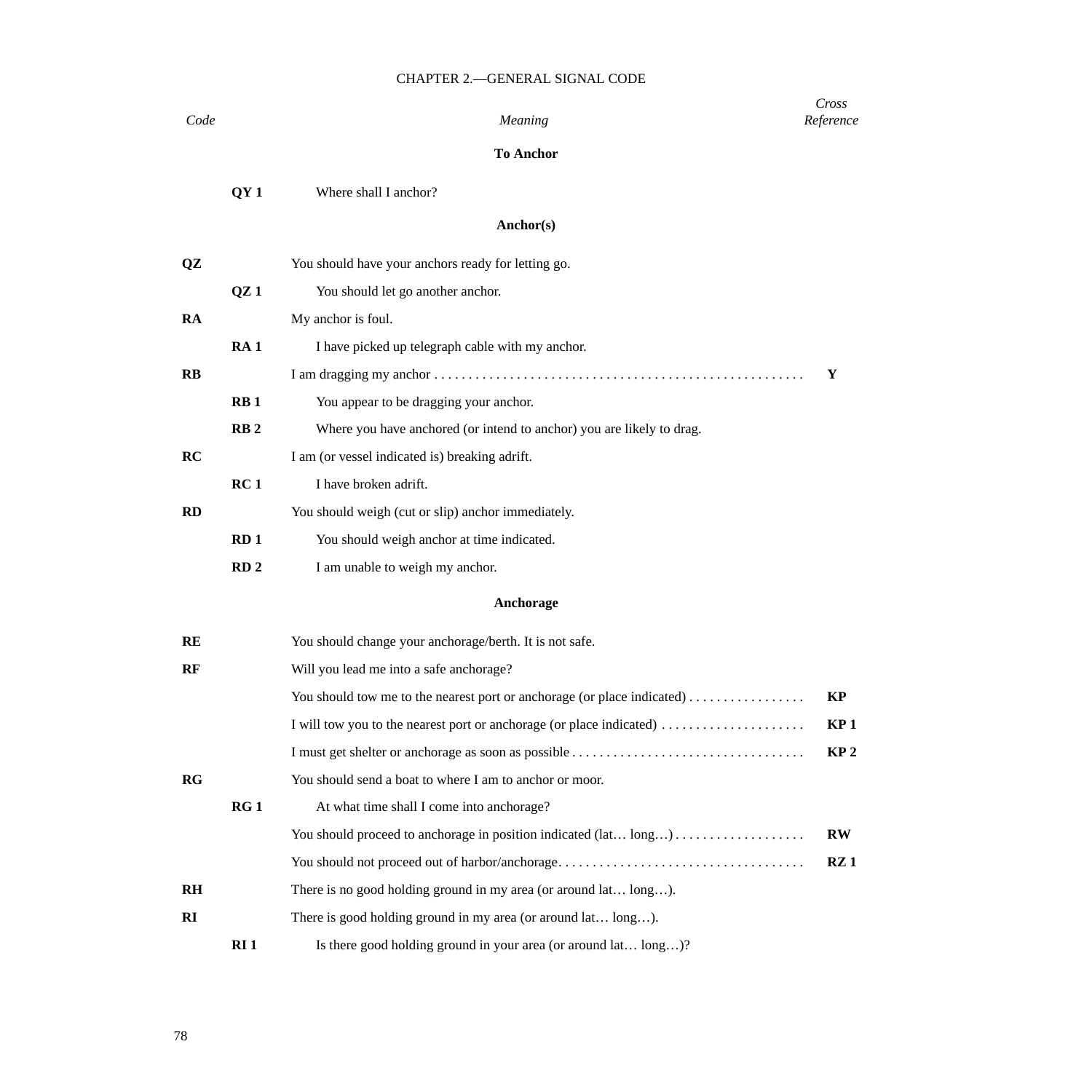#### SECTION 4.—MANEUVERS

<span id="page-81-0"></span>*Cross Code Meaning Reference*

### **ENGINES—PROPELLER**

#### **Engines**

| <b>RJ</b> |                 | You should keep your engines ready.                        |     |
|-----------|-----------------|------------------------------------------------------------|-----|
|           | RJ <sub>1</sub> | You should have your engines ready as quickly as possible. |     |
|           | RJ <sub>2</sub> | You should report when your engines are ready.             |     |
|           | RJ <sub>3</sub> | You should leave when your engines are ready.              |     |
|           | RJ <sub>4</sub> | At what time will your engines be ready?                   |     |
| RK        |                 | My engines will be ready at time indicated.                |     |
|           | RK <sub>1</sub> | My engines are ready.                                      |     |
| RL        |                 | You should stop your engines immediately.                  |     |
|           | RL <sub>1</sub> | You should stop your engines.                              |     |
| RM        |                 | My engines are stopped.                                    |     |
|           | RM <sub>1</sub> | I am stopping my engines.                                  |     |
|           | <b>RM2</b>      | I am obliged to stop my engines.                           |     |
| RN        |                 | My engines are out of action.                              |     |
|           |                 |                                                            | IL1 |
|           |                 | Propeller                                                  |     |
| RO        |                 | Propeller shaft is broken.                                 |     |
|           | RO <sub>1</sub> | My propeller is fouled by hawser or rope.                  |     |
|           | RO <sub>2</sub> | I have lost my propeller.                                  |     |

I require immediate assistance; propeller shaft is broken . . . . . . . . . . . . . . . . . . . . . . . . . . . . . **CB 8**

### **LANDING—BOARDING**

#### **Landing**

| *RP    |        | Landing here is highly dangerous.                                                                    |
|--------|--------|------------------------------------------------------------------------------------------------------|
|        | $*RP1$ | Landing here is highly dangerous. A more favorable location for landing is at position<br>indicated. |
| $*$ RO |        | Interrogative or "the significance of the previous group should be read as a question".              |
| *RR    |        | This is the best place to land.                                                                      |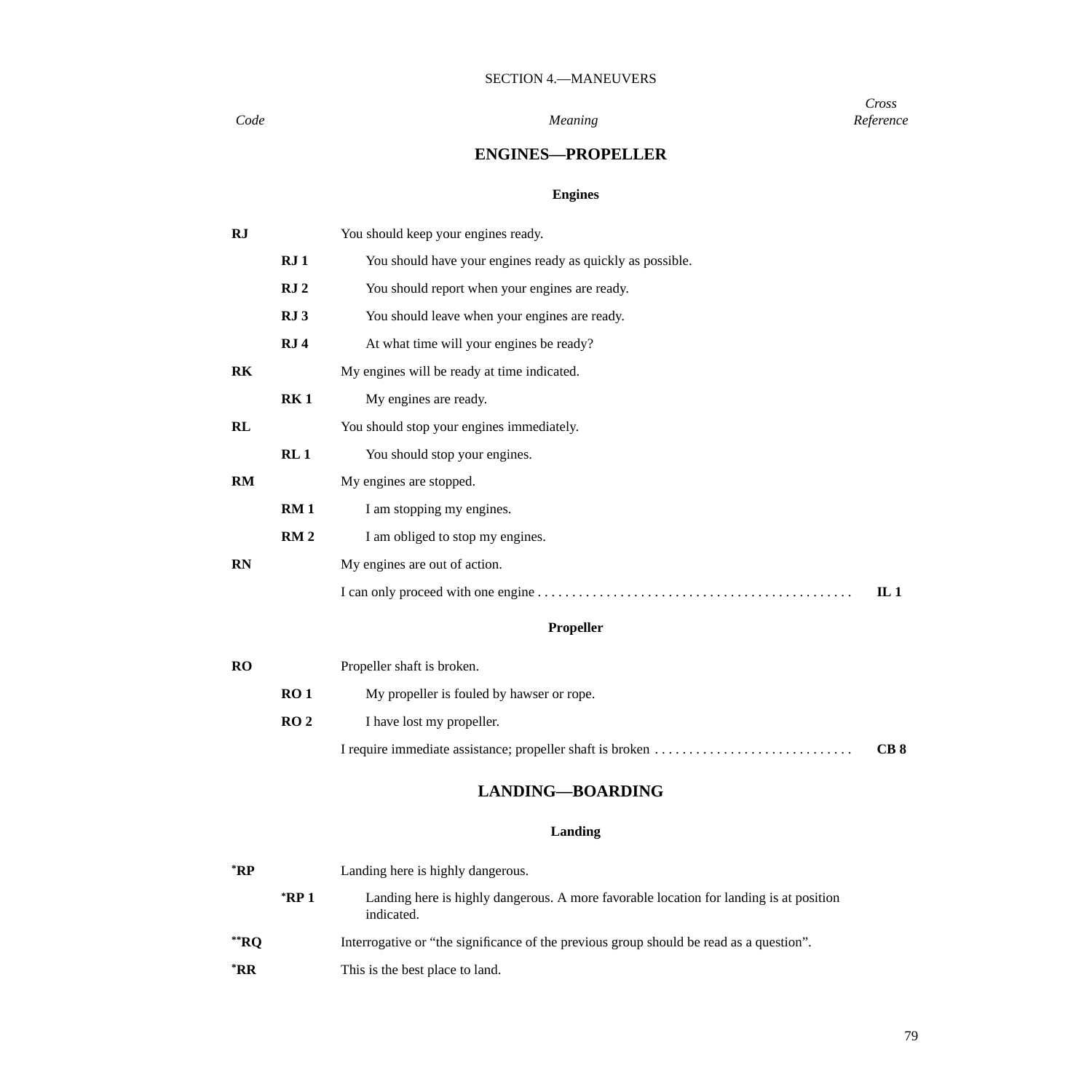| Code      |                    | Meaning                                                                                                                                                                                                                  | Cross<br>Reference |
|-----------|--------------------|--------------------------------------------------------------------------------------------------------------------------------------------------------------------------------------------------------------------------|--------------------|
|           |                    | Landing                                                                                                                                                                                                                  |                    |
|           | $*RR1$             | Lights will be shown or flag waved at the best landing place.                                                                                                                                                            |                    |
|           |                    | Boat should endeavor to land where flag is waved or light is shown                                                                                                                                                       | DC                 |
|           |                    |                                                                                                                                                                                                                          | DD <sub>1</sub>    |
|           | Procedural signal. | Reference is made to landing signals prescribed by the International Convention for the Safety of Life at Sea, 1974<br>(Regulation 16(b), Chapter V), for the guidance of small boats with crews or persons in distress. |                    |
|           |                    | <b>Boarding</b>                                                                                                                                                                                                          |                    |
| <b>RS</b> |                    | No one is allowed on board.                                                                                                                                                                                              |                    |
|           |                    |                                                                                                                                                                                                                          | SQ3                |
|           |                    | <b>MANEUVERS</b>                                                                                                                                                                                                         |                    |
| RT        |                    | Stop carrying out your intentions and watch for my signals                                                                                                                                                               | X                  |
|           | RT1                | What maneuvers do you intend to carry out?                                                                                                                                                                               |                    |
| <b>RU</b> |                    |                                                                                                                                                                                                                          | D                  |
|           | RU <sub>1</sub>    | I am carrying out maneuvering trials.                                                                                                                                                                                    |                    |
|           |                    | PROCEED-UNDERWAY                                                                                                                                                                                                         |                    |
|           |                    | <b>Proceed</b>                                                                                                                                                                                                           |                    |
| <b>RV</b> |                    | You should proceed (to place indicated if necessary).                                                                                                                                                                    |                    |
|           | RV <sub>1</sub>    | You should proceed to destination.                                                                                                                                                                                       |                    |
|           | RV <sub>2</sub>    | You should proceed into port.                                                                                                                                                                                            |                    |
|           | RV <sub>3</sub>    | You should proceed to sea.                                                                                                                                                                                               |                    |
| <b>RW</b> |                    | You should proceed to anchorage in position indicated (lat long).                                                                                                                                                        |                    |

**RX** You should proceed at time indicated.

| RY | You should proceed at slow speed when passing me (or vessels making this signal). |    |
|----|-----------------------------------------------------------------------------------|----|
|    | You should proceed to the rescue of vessel (or ditched aircraft) in lat long      | GP |
|    |                                                                                   | HN |
|    |                                                                                   | NE |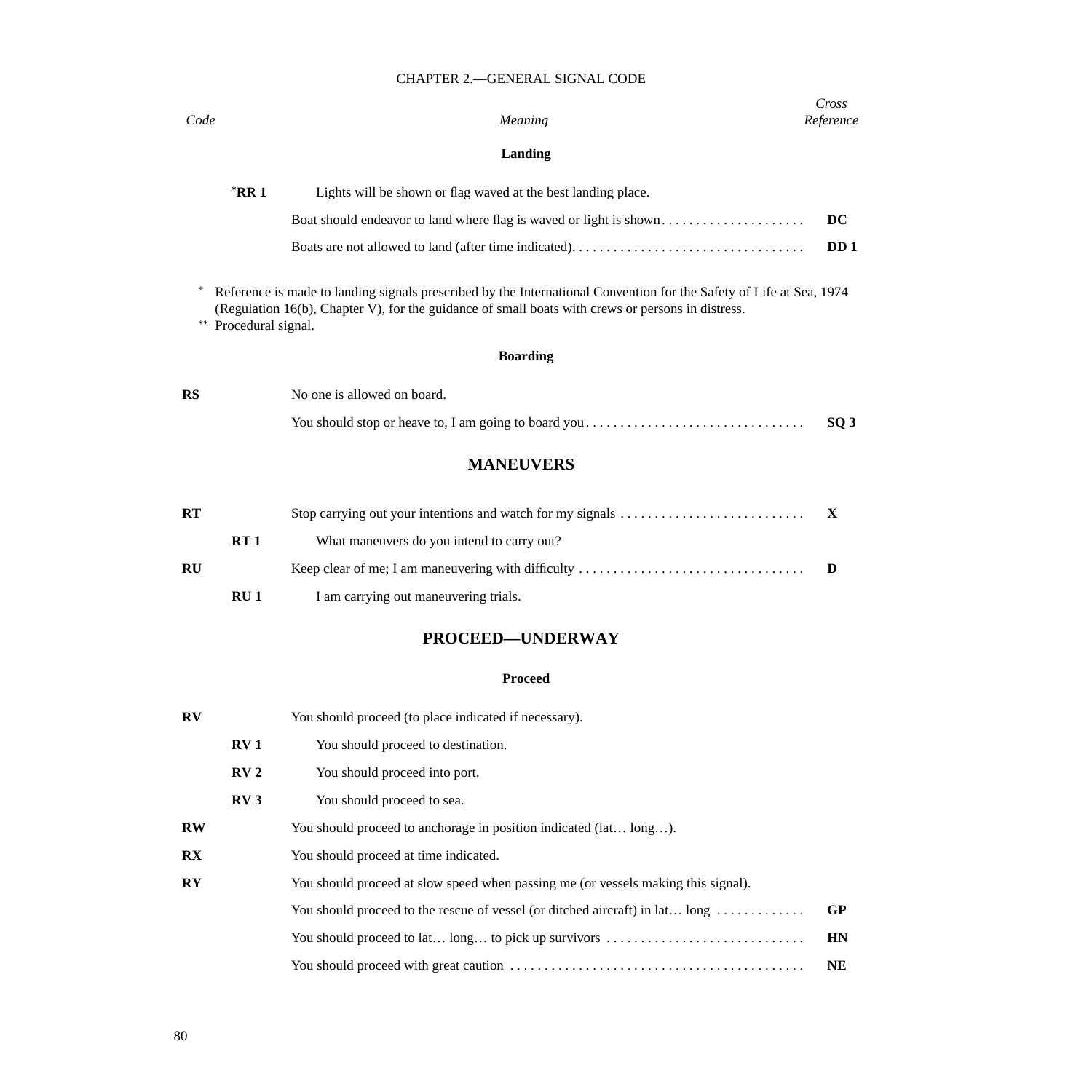#### SECTION 4.—MANEUVERS

| Code |     | Meaning                                                                                       | Cross<br>Reference |
|------|-----|-----------------------------------------------------------------------------------------------|--------------------|
|      |     | <b>Proceed</b>                                                                                |                    |
|      |     | You should proceed with great caution; the coast is dangerous                                 | NE <sub>1</sub>    |
|      |     | You should proceed with great caution; submarines are exercising in this area                 | NE <sub>2</sub>    |
|      |     |                                                                                               | <b>NE3</b>         |
|      |     |                                                                                               | NE <sub>4</sub>    |
|      |     | You should proceed with great caution; hostile vessel sighted (in lat long)                   | <b>NE5</b>         |
|      |     | You should proceed with great caution; hostile submarine sighted (in $lat$ long)              | <b>NE 6</b>        |
|      |     | You should proceed with great caution; hostile aircraft sighted (in lat long)                 | NE <sub>7</sub>    |
| RZ   |     | You should not proceed (to place indicated if necessary).                                     |                    |
|      | RZ1 | You should not proceed out of harbor/anchorage.                                               |                    |
|      |     | All vessels should proceed to sea as soon as possible owing to danger in port                 | UL                 |
| SA   |     | I can proceed at time indicated.                                                              |                    |
| SВ   |     | I am proceeding to the position of accident.                                                  |                    |
|      |     |                                                                                               | $\bf CP$           |
|      |     | I am proceeding to the assistance of vessel/aircraft in distress (lat long)                   | CR                 |
|      |     | I am proceeding to the position of accident at full speed. Expect to arrive at time indicated | FE                 |
|      |     | Are you proceeding to the position of accident? If so, when do you expect to arrive?          | FE <sub>1</sub>    |
|      |     | I cannot proceed to the rescue owing to weather. You should do all you can                    | GQ                 |
|      |     | I will try to proceed by my own means but I request you to keep in contact with me            | $I_{\rm J}$        |
|      |     |                                                                                               | IK                 |
|      |     |                                                                                               | $\mathbf{I}$       |
|      |     |                                                                                               | IL1                |
|      |     |                                                                                               | IL <sub>2</sub>    |
|      |     |                                                                                               | IL $3$             |
|      |     |                                                                                               | KA <sub>1</sub>    |
|      |     |                                                                                               |                    |

#### **Underway**

- **SC** I am underway.
	- **SC 1** I am ready to get underway.
	- **SC 2** I shall get underway as soon as the weather permits.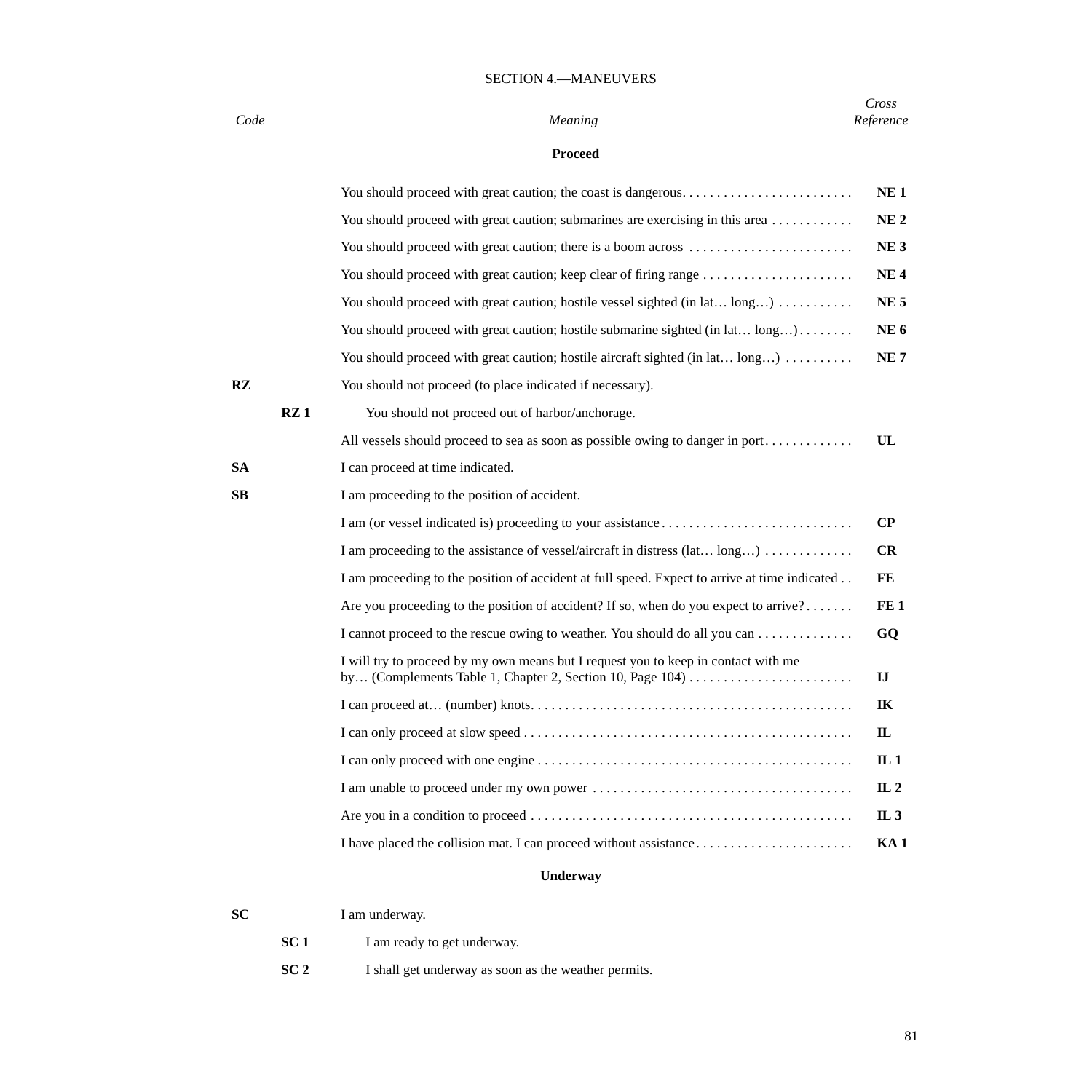| Code      |                 | Meaning                                                                                      | Cross<br>Reference     |
|-----------|-----------------|----------------------------------------------------------------------------------------------|------------------------|
|           |                 | Underway                                                                                     |                        |
| <b>SD</b> |                 | I am not ready to get underway.                                                              |                        |
| SF        |                 | Are you (or vessel indicated) underway?                                                      |                        |
|           | SF <sub>1</sub> | Are you ready to get underway?                                                               |                        |
|           | SF <sub>2</sub> | At what time will you be underway?                                                           |                        |
|           |                 | <b>SPEED</b>                                                                                 |                        |
| SG        |                 | My present speed is (number) knots.                                                          |                        |
| SJ        |                 | My maximum speed is (number) knots.                                                          |                        |
| <b>SL</b> |                 | What is your present speed?                                                                  |                        |
|           | SL <sub>1</sub> | What is your maximum speed?                                                                  |                        |
|           |                 | The speed of my aircraft in relation to the surface of the earth is (knots or kilometers per | BQ                     |
|           |                 |                                                                                              | BQ <sub>1</sub>        |
|           |                 | My present position, course, and speed are lat long,, knots                                  | EV                     |
|           |                 |                                                                                              | EV <sub>1</sub>        |
|           |                 | Will vessels in my immediate vicinity (or in the vicinity of lat long) please indicate posi- | FB                     |
|           |                 |                                                                                              | $\mathbf{I}$           |
|           |                 |                                                                                              | <b>LH</b>              |
|           |                 |                                                                                              | LI                     |
|           |                 |                                                                                              | LI                     |
|           |                 |                                                                                              | LJ                     |
|           |                 |                                                                                              | LJ1                    |
|           |                 | You should proceed at slow speed when passing me (or vessels making this signal)             | $\mathbf{R}\mathbf{Y}$ |
|           |                 |                                                                                              | SP                     |
|           |                 | My vessel is stopped and making no way through the water                                     | SP <sub>1</sub>        |
| <b>SM</b> |                 | I am undergoing speed trials.                                                                |                        |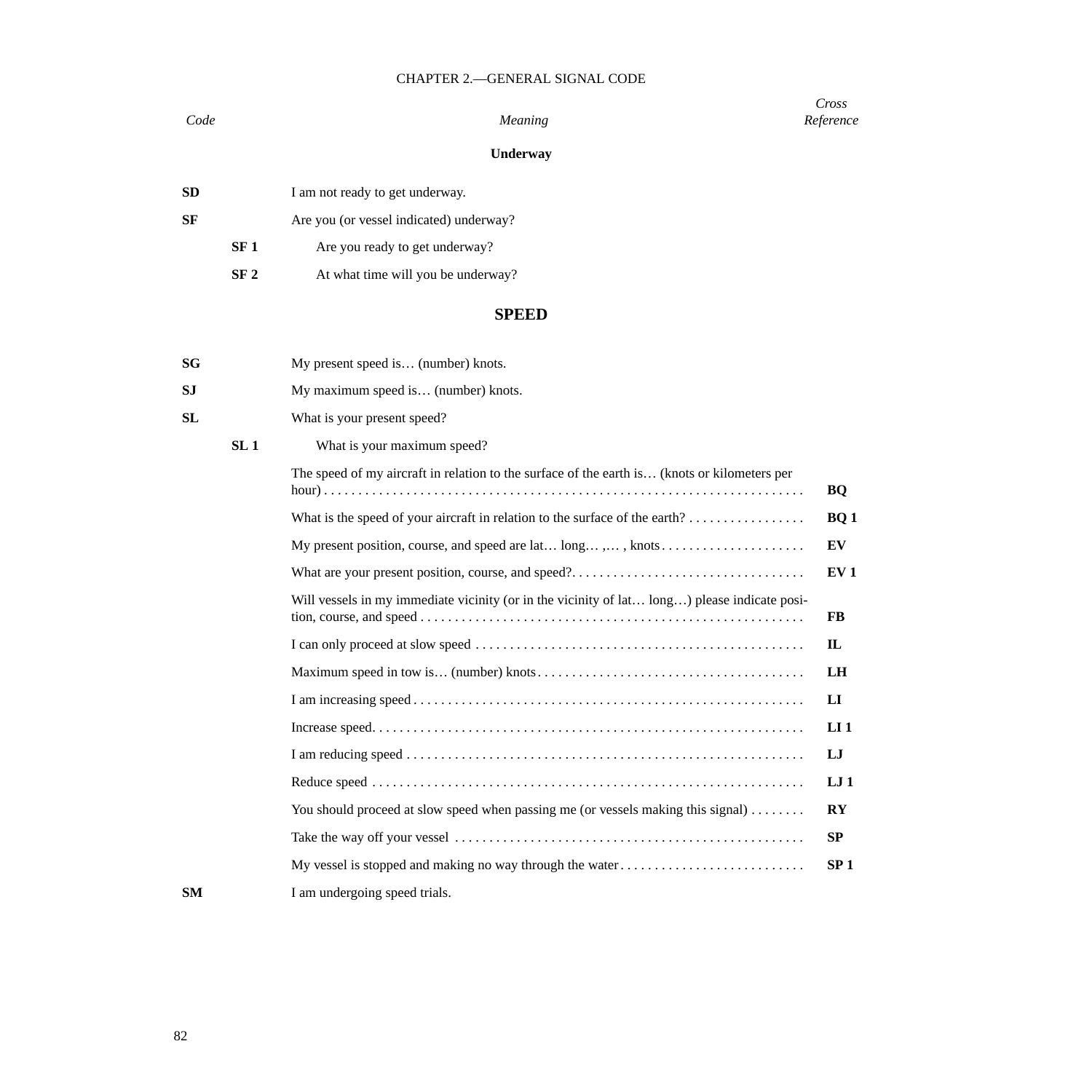#### SECTION 4.—MANEUVERS

### **STOP—HEAVE TO**

| SN            |                 | You should stop immediately. Do not scuttle. Do not lower boats. Do not use the wireless. If<br>you disobey I shall open fire on you. |    |
|---------------|-----------------|---------------------------------------------------------------------------------------------------------------------------------------|----|
| $\mathbf{SO}$ |                 |                                                                                                                                       | L  |
|               | SO <sub>1</sub> | You should stop. Head offshore.                                                                                                       |    |
|               | SO <sub>2</sub> | You should remain where you are.                                                                                                      |    |
| SP            |                 | Take the way off your vessel.                                                                                                         |    |
|               | SP <sub>1</sub> | My vessel is stopped and making no way through the water $\dots\dots\dots\dots\dots\dots\dots$                                        | M  |
| SQ            |                 | You should stop or heave to.                                                                                                          |    |
|               | SQ <sub>1</sub> | You should stop or heave to, otherwise I shall open fire on you.                                                                      |    |
|               | SQ <sub>2</sub> | You should stop or heave to; I am going to send a boat.                                                                               |    |
|               | SQ3             | You should stop or heave to; I am going to board you.                                                                                 |    |
|               |                 |                                                                                                                                       | UB |
|               |                 |                                                                                                                                       | XP |
|               |                 |                                                                                                                                       |    |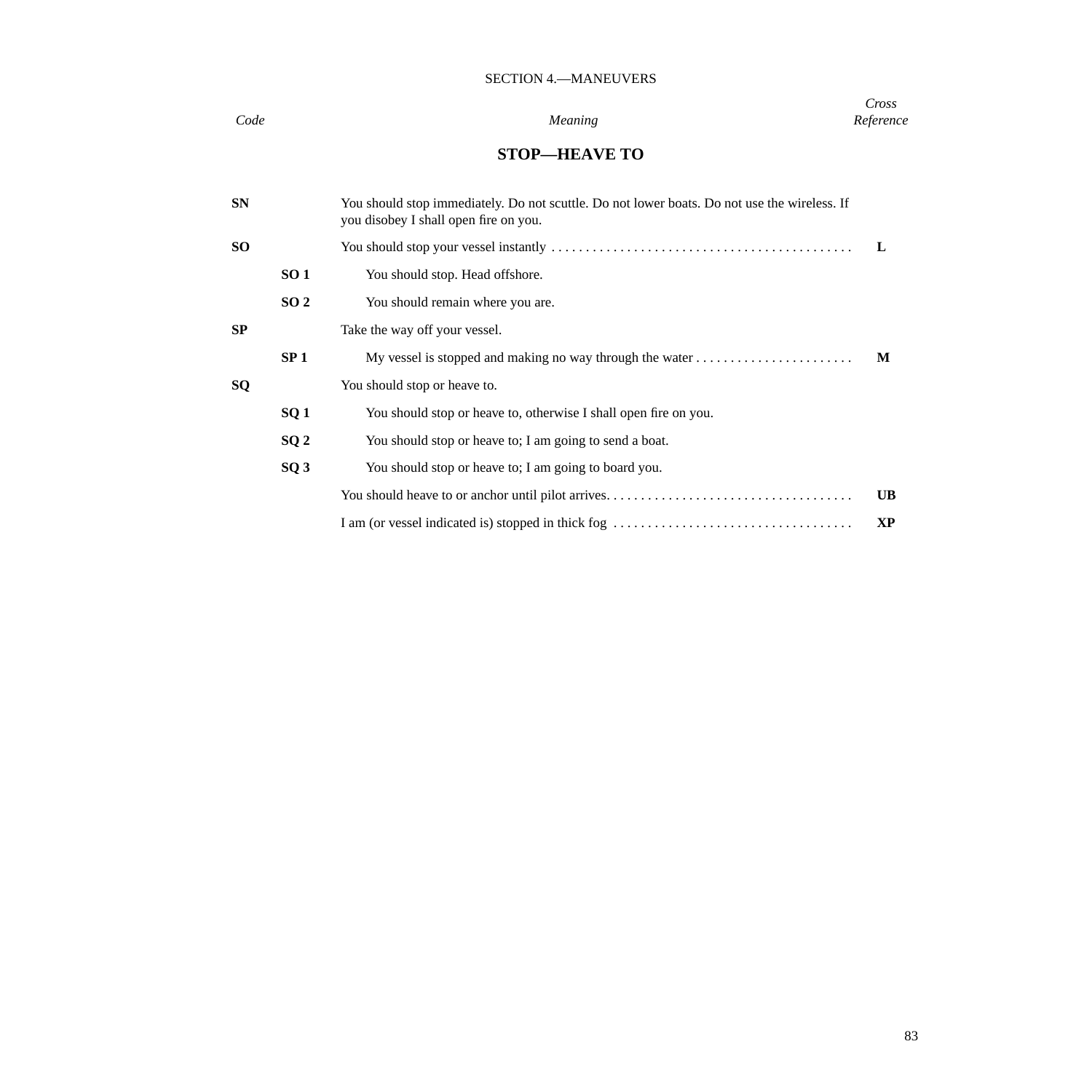## **SECTION 5: MISCELLANEOUS**

| Code      |                 | Meaning<br><b>CARGO-BALLAST</b>                                                                                 | Cross<br>Reference |
|-----------|-----------------|-----------------------------------------------------------------------------------------------------------------|--------------------|
| <b>ST</b> |                 | What is your cargo?                                                                                             |                    |
| <b>SU</b> |                 | My cargo is agricultural products.                                                                              |                    |
|           | SU <sub>1</sub> | My cargo is coal.                                                                                               |                    |
|           | SU <sub>2</sub> | My cargo is dairy products.                                                                                     |                    |
|           | SU <sub>3</sub> | My cargo is fruit products.                                                                                     |                    |
|           | SU <sub>4</sub> | My cargo is heavy equipment/machinery.                                                                          |                    |
|           | SU 5            | My cargo is livestock.                                                                                          |                    |
|           | SU <sub>6</sub> | My cargo is lumber.                                                                                             |                    |
|           | SU 7            | My cargo is oil/petroleum products.                                                                             |                    |
|           | SU <sub>8</sub> | I have a general cargo.                                                                                         |                    |
| <b>SV</b> |                 | I am not seaworthy due to shifting of cargo or ballast.                                                         |                    |
| <b>SW</b> |                 |                                                                                                                 | B                  |
| <b>SX</b> |                 | You should not discharge oil or oily mixture.                                                                   |                    |
| <b>SY</b> |                 | The discharge of oil or oily mixture in this area is prohibited within (number) miles from the<br>nearest land. |                    |

## **CREW—PERSONS ON BOARD**

| AV              |
|-----------------|
| ${\bf AZ}$      |
| BA <sub>1</sub> |
| DA              |
| GZ.             |
| GZ1             |
| HA              |
| HD              |
|                 |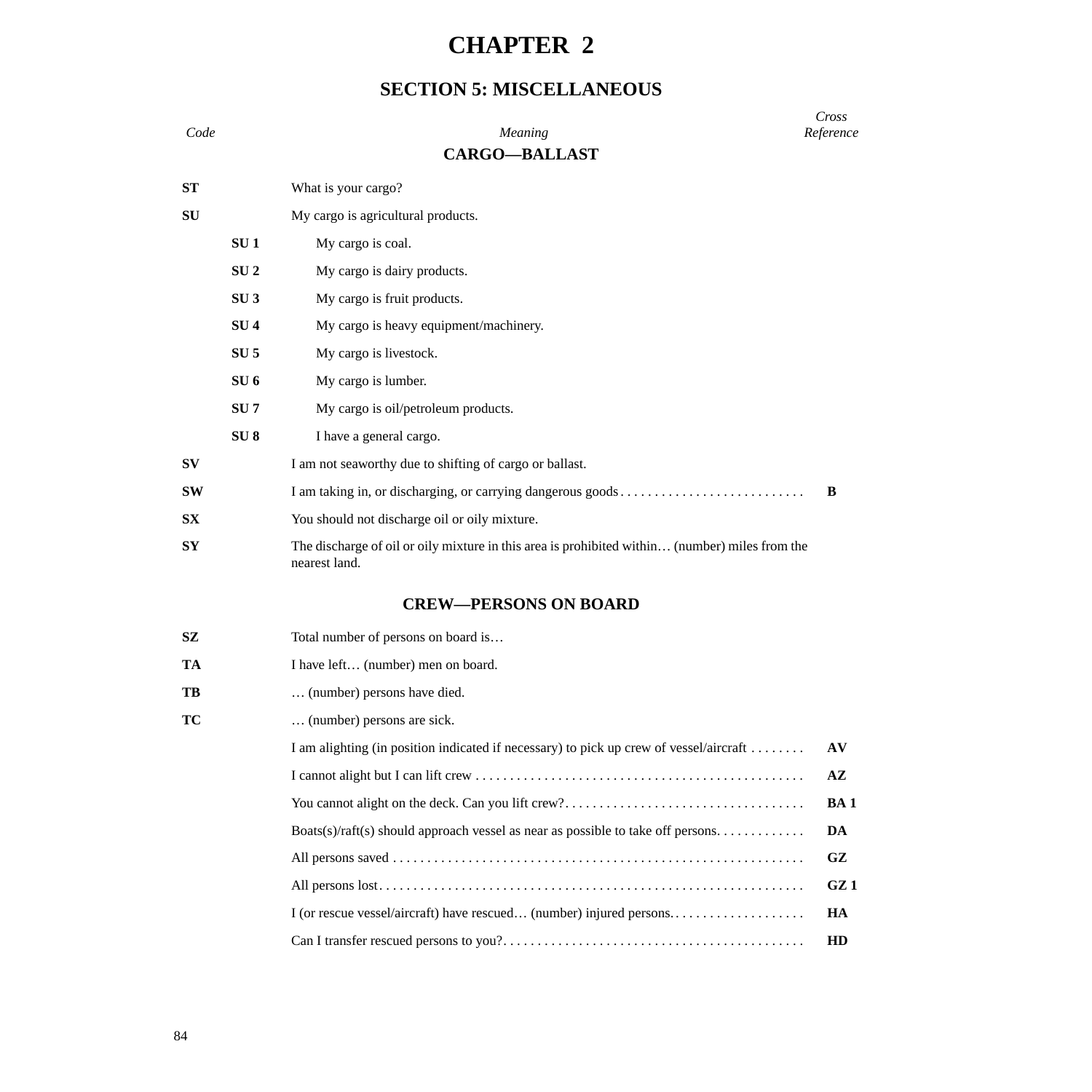#### SECTION 5.—MISCELLANEOUS

*Cross Code Meaning Reference*

#### **FISHERY‡**

| TD        |                 | I am a fish catch carrier boat.                                                                                                   |           |
|-----------|-----------------|-----------------------------------------------------------------------------------------------------------------------------------|-----------|
|           | TD <sub>1</sub> | I am a mother ship for fishing vessel(s).                                                                                         |           |
|           | TD <sub>2</sub> | Are you a fishing vessel?                                                                                                         |           |
| TE        |                 | I am bottom trawling.                                                                                                             |           |
|           | TE <sub>1</sub> | I am trawling with a floating trawl.                                                                                              |           |
|           | TE <sub>2</sub> | I am long-line fishing.                                                                                                           |           |
|           | TE <sub>3</sub> | I am fishing with towing lines.                                                                                                   |           |
|           | TE <sub>4</sub> | I am engaged in two-boat fishing operation.                                                                                       |           |
|           | TE <sub>5</sub> | I am drifting on my nets.                                                                                                         |           |
|           | TE <sub>6</sub> | In what type of fishing are you engaged?                                                                                          |           |
| TF        |                 | I am shooting purse seine.                                                                                                        |           |
|           | TF <sub>1</sub> | I am shooting drift nets.                                                                                                         |           |
|           | TF <sub>2</sub> | I am shooting seine net.                                                                                                          |           |
|           | TF <sub>3</sub> | I am shooting trawl.                                                                                                              |           |
|           | TF <sub>4</sub> | I am shooting long lines.                                                                                                         |           |
| <b>TG</b> |                 | I am hauling purse seine.                                                                                                         |           |
|           | TG <sub>1</sub> | I am hauling drift nets.                                                                                                          |           |
|           | TG <sub>2</sub> | I am hauling seine net.                                                                                                           |           |
|           | TG <sub>3</sub> | I am hauling trawl.                                                                                                               |           |
|           | TG <sub>4</sub> | I am hauling long lines.                                                                                                          |           |
| TH        |                 | You should navigate with caution. Small fishing boats are within (number) miles of me.                                            |           |
| TI        |                 | You should navigate with caution. You are drifting towards my set of nets.                                                        |           |
| TJ        |                 | You should navigate with caution. There are nets with a buoy in this area.                                                        |           |
|           |                 | There is fishing gear in the direction you are heading (or in direction indicated—Complements                                     | <b>NB</b> |
| TК        |                 | Is there fishing gear set up on my course?                                                                                        |           |
| TL        |                 | My gear is close to the surface in a direction (Complements Table 3, Chapter 2, Section 10,<br>Page 104) for a distance of miles. |           |

<sup>‡</sup> Displaying any of the signals in this section does not relieve vessels from compliance with the International Regulations for Preventing Collisions at Sea 1972.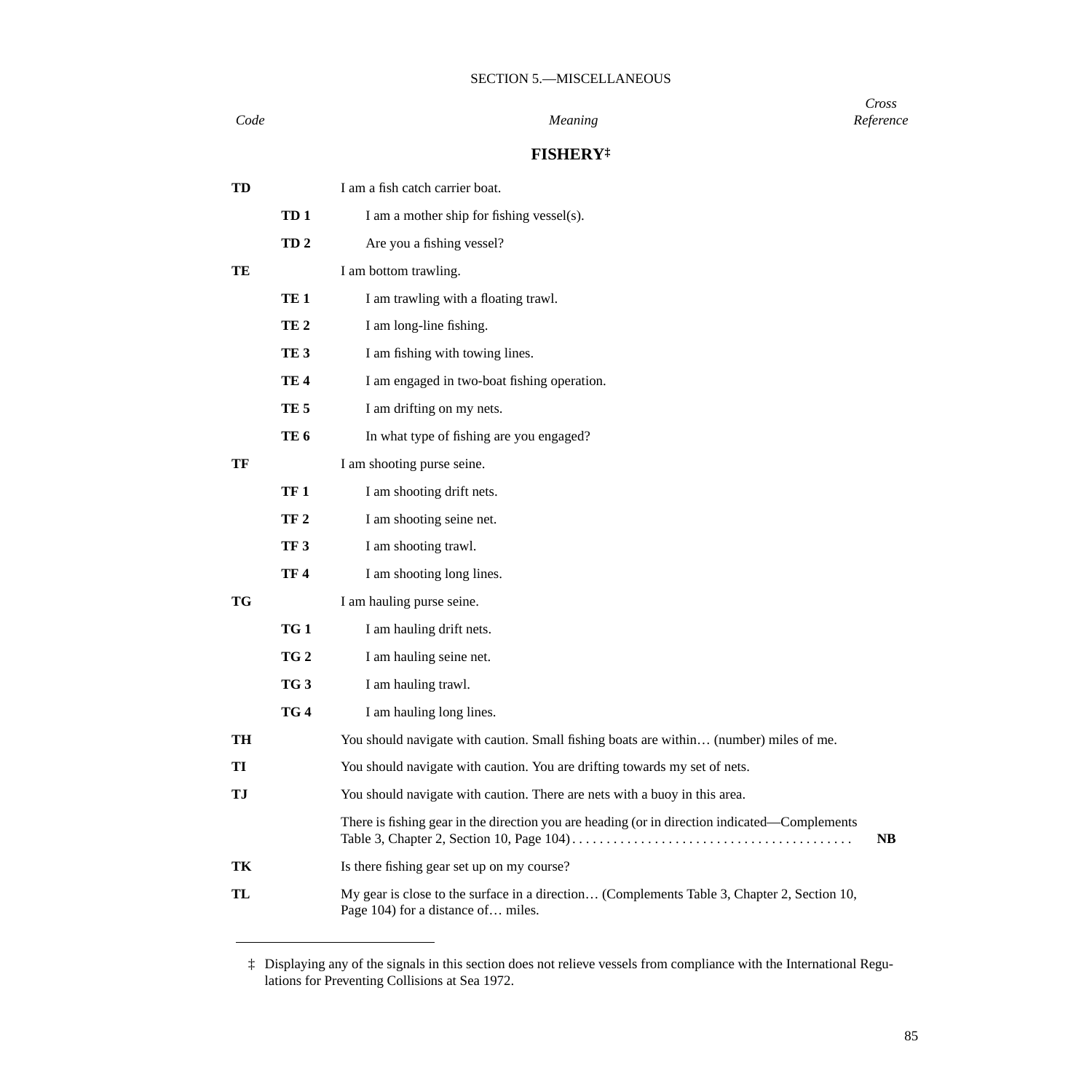| Code      |                 | Meaning                                                                                                                             | Cross<br>Reference |
|-----------|-----------------|-------------------------------------------------------------------------------------------------------------------------------------|--------------------|
| TM        |                 | My gear is well below the surface in a direction (Complements Table 3, Chapter 2, Section<br>10, Page 104) for a distance of miles. |                    |
| TN        |                 | In what direction, distance, and depth does your fishing gear extend?                                                               |                    |
| <b>TO</b> |                 | I have a mine in my sweep (or net).                                                                                                 |                    |
| TP        |                 | Fishing gear has fouled my propeller.                                                                                               |                    |
| <b>TQ</b> |                 | You have caught my fishing gear.                                                                                                    |                    |
|           | TQ <sub>1</sub> | It is necessary to haul in fishing gear for disentangling.                                                                          |                    |
|           | TQ <sub>2</sub> | I am clearing the fishing gear.                                                                                                     |                    |
|           | TQ <sub>3</sub> | You should take measures to recover the fishing gear.                                                                               |                    |
| TS        |                 | You should take the following action with your warps:                                                                               |                    |
|           | <b>TS1</b>      | Veer the port (stern) warp.                                                                                                         |                    |
|           | TS <sub>2</sub> | Veer the starboard (fore) warp.                                                                                                     |                    |
|           | TS <sub>3</sub> | Veer both warps.                                                                                                                    |                    |
|           | TS <sub>4</sub> | Stop veering.                                                                                                                       |                    |
|           | <b>TS5</b>      | Haul the port (stern) warp.                                                                                                         |                    |
|           | TS <sub>6</sub> | Haul the starboard (fore) warp.                                                                                                     |                    |
|           | TS <sub>7</sub> | Haul both warps.                                                                                                                    |                    |
|           | <b>TS 8</b>     | Stop hauling.                                                                                                                       |                    |
|           | TS <sub>9</sub> | You may haul your warps; the trawl is clear.                                                                                        |                    |
| TU        |                 | I have to cut the warps. The trawls are entangled.                                                                                  |                    |
|           | TU <sub>1</sub> | Give me your warp. I shall transfer your fishing gear on it.                                                                        |                    |
|           | TU <sub>2</sub> | Your warps are under mine.                                                                                                          |                    |
|           | TU <sub>3</sub> | Both my warps have parted.                                                                                                          |                    |
|           | TU <sub>4</sub> | My starboard (fore) warp has parted.                                                                                                |                    |
|           | TU <sub>5</sub> | My port (stern) warp has parted.                                                                                                    |                    |
| TV        |                 | Fishing in this area is prohibited.                                                                                                 |                    |
|           | TV <sub>1</sub> | Trawling in this area is dangerous because there is an obstruction.                                                                 |                    |
| TW        |                 | Attention. You are in the vicinity of prohibited fishery limits.                                                                    |                    |
| TX        |                 | A fishery protection (or fishery assistance) vessel is in lat long                                                                  |                    |
| TY        |                 | I request assistance from fishery protection (or fishery assistance) vessel.                                                        |                    |
| TZ        |                 | Can you offer assistance? (Complements Table 2, Chapter 2, Section 10, Page 104).                                                   |                    |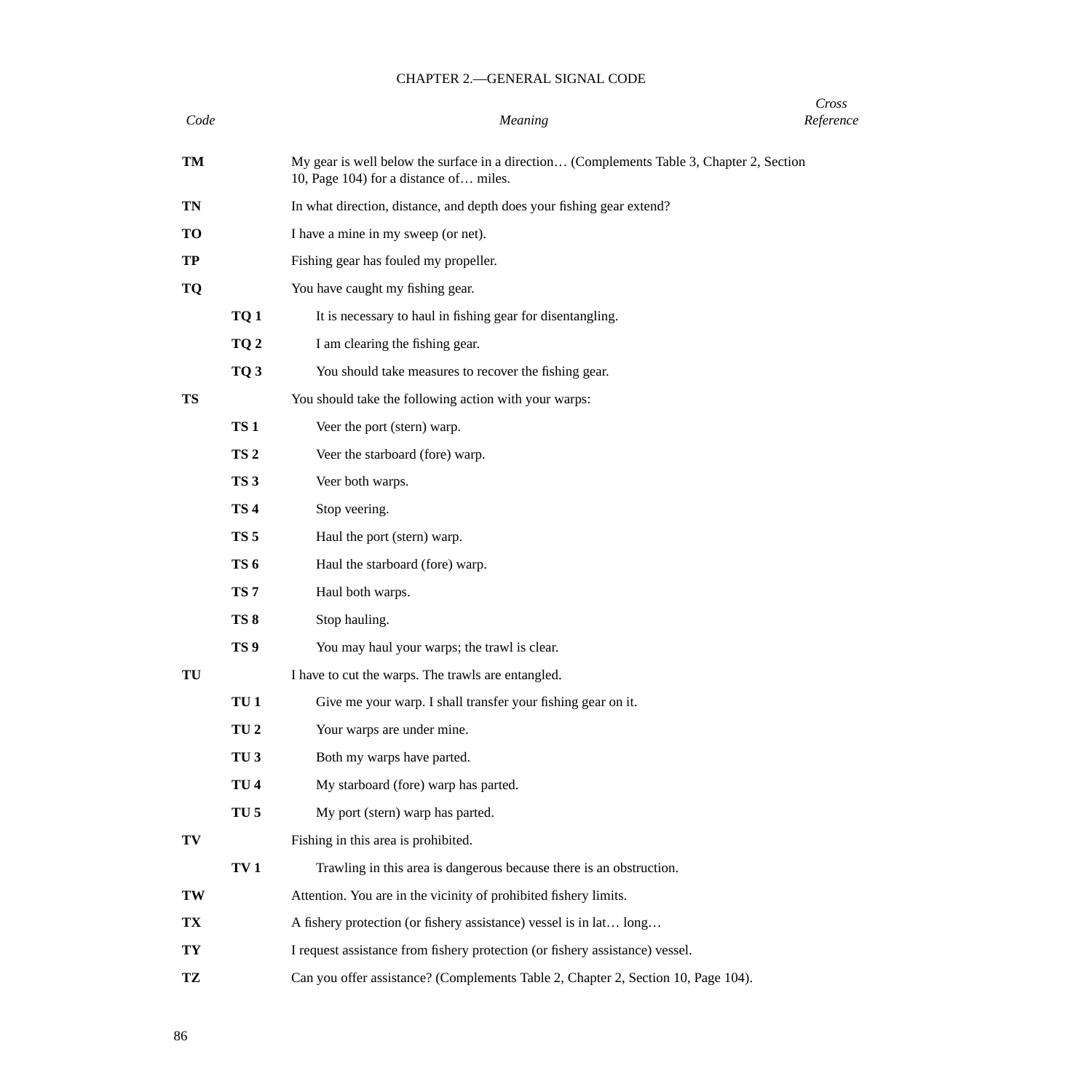#### SECTION 5.—MISCELLANEOUS

<span id="page-89-0"></span>*Cross Code Meaning Reference*

#### **PILOT**

#### **(See also Navigating and Steering instructions in Chapter 2, Section 3, Page [73.](#page-75-0))**

| <b>UA</b>    |                 | Pilot will arrive at time indicated.                              |            |
|--------------|-----------------|-------------------------------------------------------------------|------------|
| <b>UB</b>    |                 | You should heave to or anchor until pilot arrives.                |            |
|              |                 |                                                                   | H          |
| <b>UC</b>    |                 | Is a pilot available in this place (or place indicated)?          |            |
|              |                 |                                                                   | G          |
| UE           |                 | Where can I get a pilot (for destination indicated if necessary)? |            |
| UF           |                 | You should follow pilot boat (or vessel indicated).               |            |
| <b>UG</b>    |                 | You should steer in my wake.                                      |            |
|              |                 | You should follow in my wake (or wake of vessel indicated)        | <b>PM</b>  |
|              |                 |                                                                   | <b>PM1</b> |
| <b>UH</b>    |                 | Can you lead me into port?                                        |            |
| $\mathbf{U}$ |                 | Sea is too rough; pilot boat cannot get off to you.               |            |
| UJ           |                 | Make a starboard lee for the pilot boat.                          |            |
|              | UJ <sub>1</sub> | Make a port lee for the pilot boat.                               |            |
| UK           |                 | Pilot boat is most likely on bearing from you.                    |            |
|              | UK <sub>1</sub> | Have you seen the pilot boat?                                     |            |
|              |                 |                                                                   | <b>OL</b>  |

#### **PORT—HARBOR**

| UL        |                 | All vessels should proceed to sea as soon as possible owing to danger in port. |     |
|-----------|-----------------|--------------------------------------------------------------------------------|-----|
| <b>UM</b> |                 | The harbor (or port indicated) is closed to traffic.                           |     |
|           |                 | You should not proceed out of harbor/anchorage                                 | RZ1 |
| <b>UN</b> |                 | You may enter the harbor immediately (or at time indicated).                   |     |
|           | UN <sub>1</sub> | May I enter harbor?                                                            |     |
|           | UN2             | May I leave harbor?                                                            |     |
| UO        |                 | You must not enter harbor.                                                     |     |
| UP        |                 | Permission to enter harbor is urgently requested. I have an emergency case.    |     |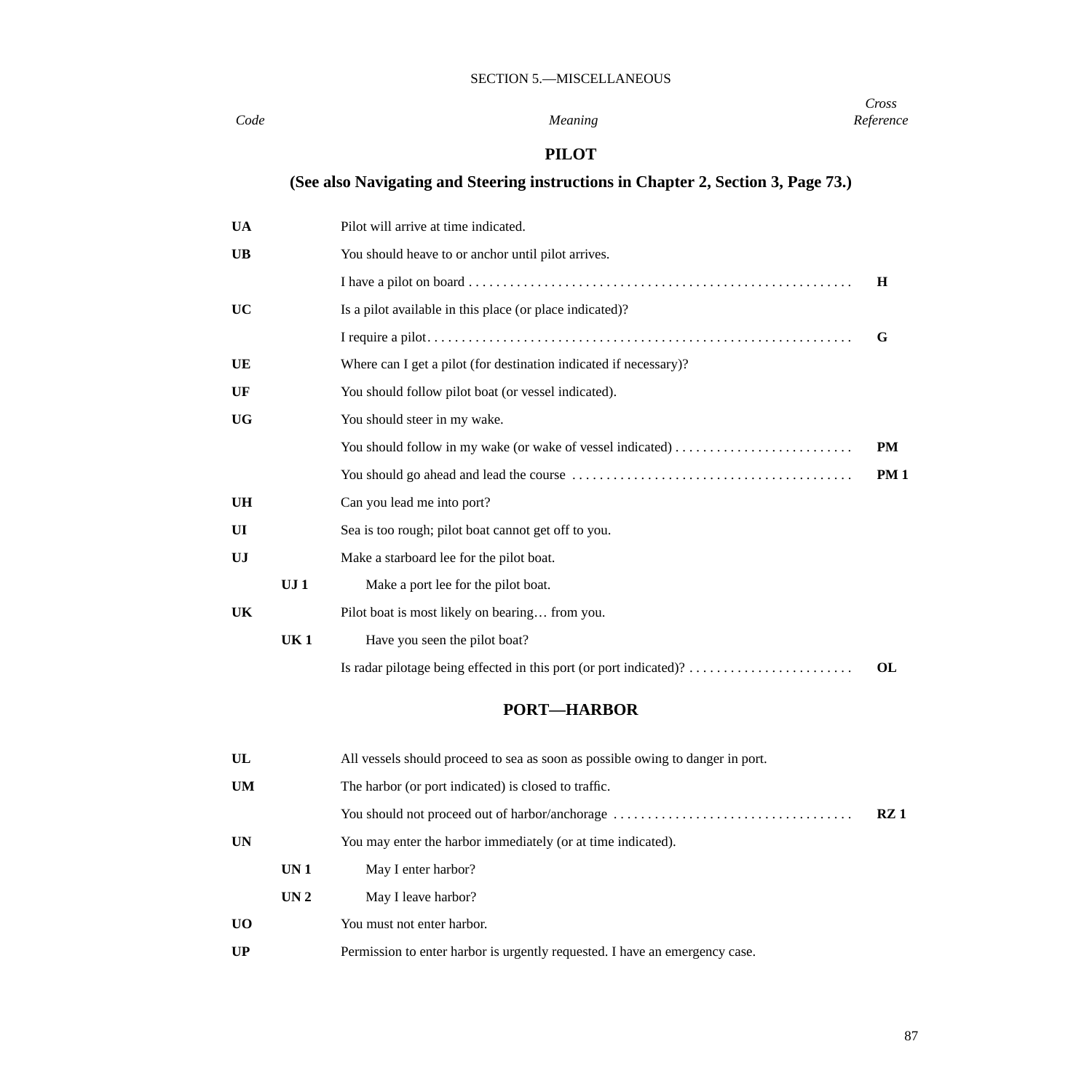<span id="page-90-0"></span>

| Code      |                 | Meaning                                                                | Cross<br>Reference |
|-----------|-----------------|------------------------------------------------------------------------|--------------------|
|           |                 |                                                                        | RV <sub>2</sub>    |
|           |                 |                                                                        | <b>UH</b>          |
| <b>UQ</b> |                 | You should wait outside the harbor (or river mouth).                   |                    |
|           | UQ1             | You should wait outside the harbor until daylight.                     |                    |
| <b>UR</b> |                 | My estimated time of arrival (at place indicated) is (time indicated). |                    |
|           | UR <sub>1</sub> | What is your estimated time of arrival (at place indicated)?           |                    |
|           |                 |                                                                        |                    |

## **MISCELLANEOUS**

| <b>US</b> |                 | Nothing can be done until time indicated.                                                                                                                                                                                          |
|-----------|-----------------|------------------------------------------------------------------------------------------------------------------------------------------------------------------------------------------------------------------------------------|
|           | US <sub>1</sub> | Nothing can be done until daylight.                                                                                                                                                                                                |
|           | US <sub>2</sub> | Nothing can be done until tide has risen.                                                                                                                                                                                          |
|           | US <sub>3</sub> | Nothing can be done until visibility improves.                                                                                                                                                                                     |
|           | US <sub>4</sub> | Nothing can be done until weather moderates.                                                                                                                                                                                       |
|           | <b>US 5</b>     | Nothing can be done until draft is lightened.                                                                                                                                                                                      |
|           | US <sub>6</sub> | Nothing can be done until tugs have arrived.                                                                                                                                                                                       |
| UT        |                 | Where are you bound for?                                                                                                                                                                                                           |
|           | UT1             | Where are you coming from?                                                                                                                                                                                                         |
| UU        |                 | I am bound for                                                                                                                                                                                                                     |
| <b>UV</b> |                 | I am coming from                                                                                                                                                                                                                   |
|           | $*$ UV 1        | I am conducting innocent passage in the territorial sea.                                                                                                                                                                           |
|           | $*UV2$          | Your course leads into an area of the territorial sea in which the right of innocent passage<br>is temporarily suspended.                                                                                                          |
|           | $*UV3$          | You should leave the area of the territorial sea in which the right of innocent passage is<br>temporarily suspended.                                                                                                               |
|           | $*UV4$          | You are violating the conditions of innocent passage through the territorial sea (as indi-<br>cated in the table of complements below). Request you comply with the conditions of<br>innocent passage through the territorial sea. |
|           | $*UV$ 5         | I am not violating the conditions of innocent passage through the territorial sea (as indi-<br>cated in the table of complements below).                                                                                           |
|           | $*UV6$          | I have ceased violating the conditions of innocent passage through the territorial sea (as<br>indicated in the table of complements below).                                                                                        |
|           | $^*$ UV 7       | Having disregarded our request for compliance with the conditions of innocent passage<br>through the territorial sea, you are required to leave the territorial sea immediately.                                                   |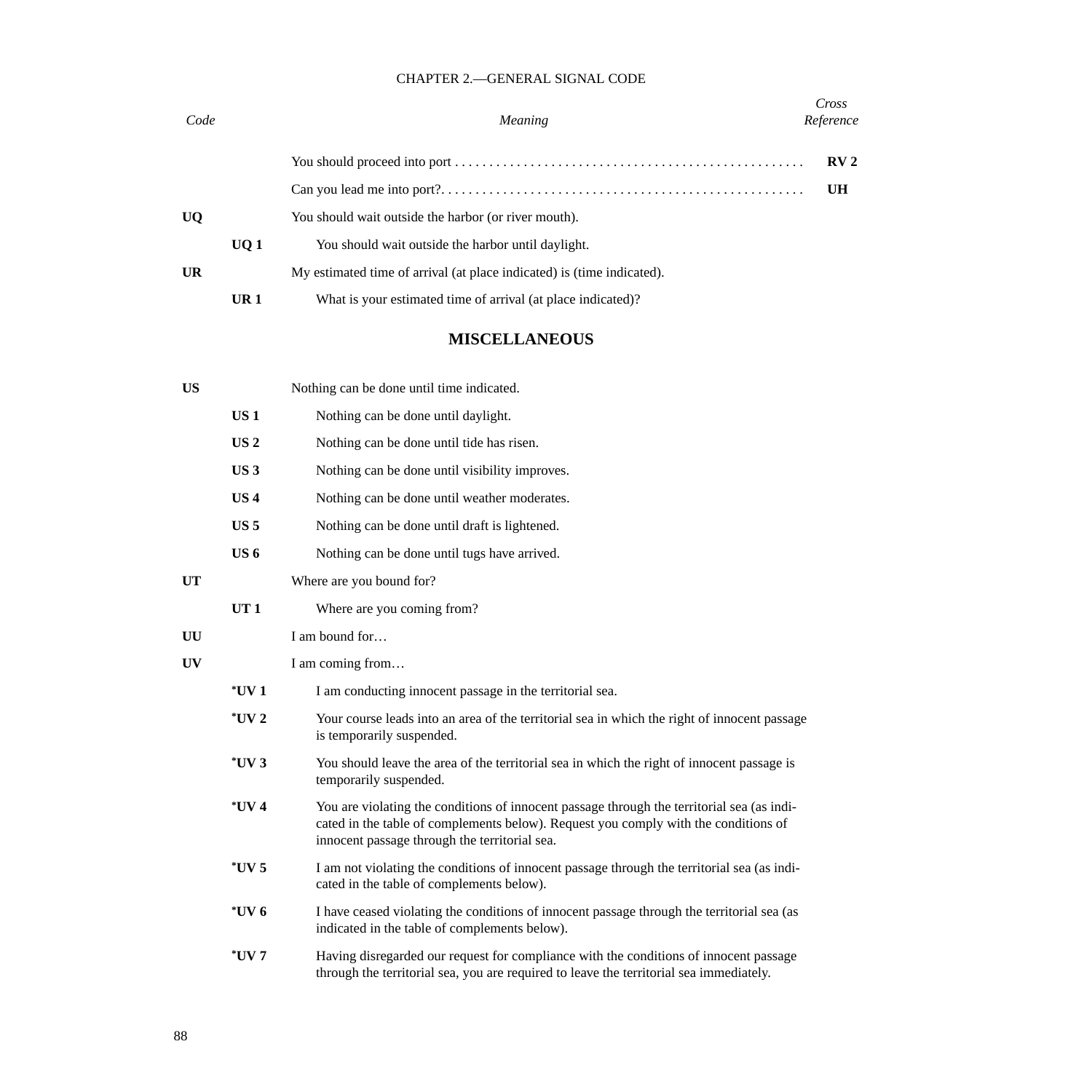#### SECTION 5.—MISCELLANEOUS

| Code      |                 | Meaning                                                                                                                                                                              | Cross<br>Reference |
|-----------|-----------------|--------------------------------------------------------------------------------------------------------------------------------------------------------------------------------------|--------------------|
|           | $^*UV8$         | I am conducting transit passage through an international Strait.                                                                                                                     |                    |
|           | $*UV9$          | I am exercising freedom of navigation.                                                                                                                                               |                    |
|           |                 | Signals UV 1 - UV 9 are not mandatory. Use of these signals is not a precondition to the exercise of the right of<br>innocent passage or freedom of navigation.                      |                    |
|           |                 | Conditions of innocent passage (Complements 0-9 corresponding to the following table):                                                                                               |                    |
|           |                 | By threatening or using force against our/your sovereignty, territorial integrity, or political<br>$\boldsymbol{0}$<br>independence.                                                 |                    |
|           |                 | By exercising or practicing with weapons.<br>1                                                                                                                                       |                    |
|           |                 | By engaging in acts aimed at collecting information to the prejudice of our/your defense or<br>2<br>security.                                                                        |                    |
|           |                 | By engaging in acts of propaganda aimed at affecting our/your defense or security.<br>3                                                                                              |                    |
|           |                 | By engaging in the launching, landing or taking on board of aircraft or a military device.<br>4                                                                                      |                    |
|           |                 | By engaging in the loading or unloading of a commodity, currency or person contrary to the<br>5<br>customs, fiscal, immigration or sanitary laws or regulations of our/your country. |                    |
|           |                 | By engaging in willful and serious pollution.<br>6                                                                                                                                   |                    |
|           |                 | By engaging in fishing activities.<br>7                                                                                                                                              |                    |
|           |                 | By engaging in research or survey activities.<br>8<br>By engaging in acts aimed at interfering with our/your systems of communication or other<br>9<br>facilities or installations.  |                    |
| <b>UW</b> |                 | I wish you a pleasant voyage.                                                                                                                                                        |                    |
|           | UV <sub>1</sub> | Thank you very much for your cooperation. I wish you a pleasant voyage.                                                                                                              |                    |
|           | UW <sub>2</sub> | Welcome!                                                                                                                                                                             |                    |
|           | UW3             | Welcome Home!                                                                                                                                                                        |                    |
| UX        |                 | No information available.                                                                                                                                                            |                    |
|           |                 |                                                                                                                                                                                      | YK                 |
|           |                 | <b>Exercises</b>                                                                                                                                                                     |                    |
| <b>UY</b> |                 | I am carrying out exercises. Please keep clear of me.                                                                                                                                |                    |
|           |                 | <b>Bunkers</b>                                                                                                                                                                       |                    |
| <b>UZ</b> |                 | I have bunkers for (number) hours.                                                                                                                                                   |                    |
| <b>VB</b> |                 | Have you sufficient bunkers to reach port?                                                                                                                                           |                    |
| <b>VC</b> |                 | Where is the nearest place at which fuel oil is available?                                                                                                                           |                    |
|           | VC1             | Where is the nearest place at which diesel oil is available?                                                                                                                         |                    |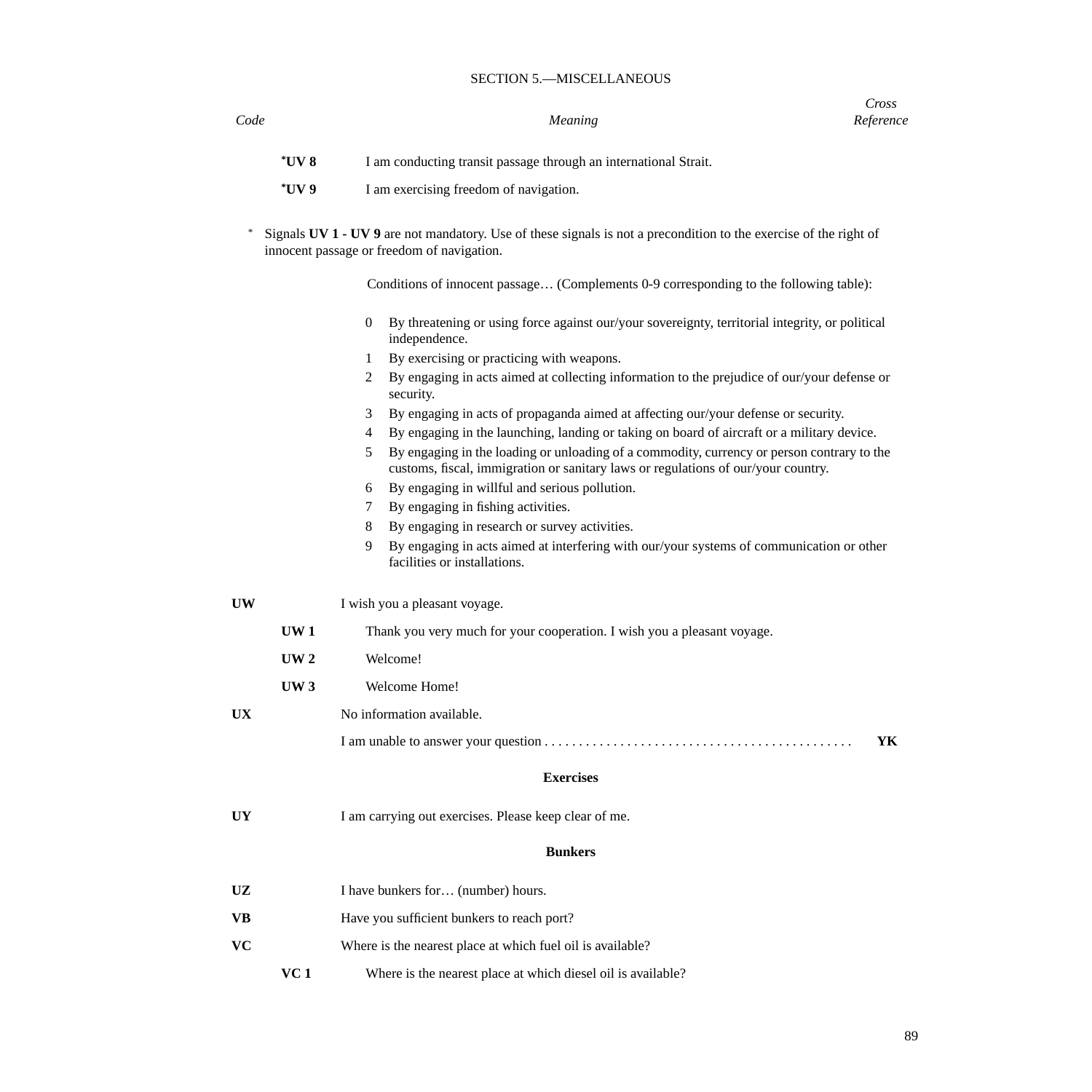| Code      |                 | Meaning                                                 | Cross<br>Reference |
|-----------|-----------------|---------------------------------------------------------|--------------------|
|           |                 | <b>Bunkers</b>                                          |                    |
|           | VC <sub>2</sub> | Where is the nearest place at which coal is available?  |                    |
| <b>VD</b> |                 | Bunkers are available at place indicated (or lat long). |                    |
|           |                 | Fumigation                                              |                    |
| VE        |                 | I am fumigating my vessel.                              |                    |
|           |                 |                                                         | <b>RS</b>          |
|           |                 | <b>Identification</b>                                   |                    |
|           |                 |                                                         | $\mathbf{CS}$      |
| <b>VF</b> |                 | You should hoist your identity signal.                  |                    |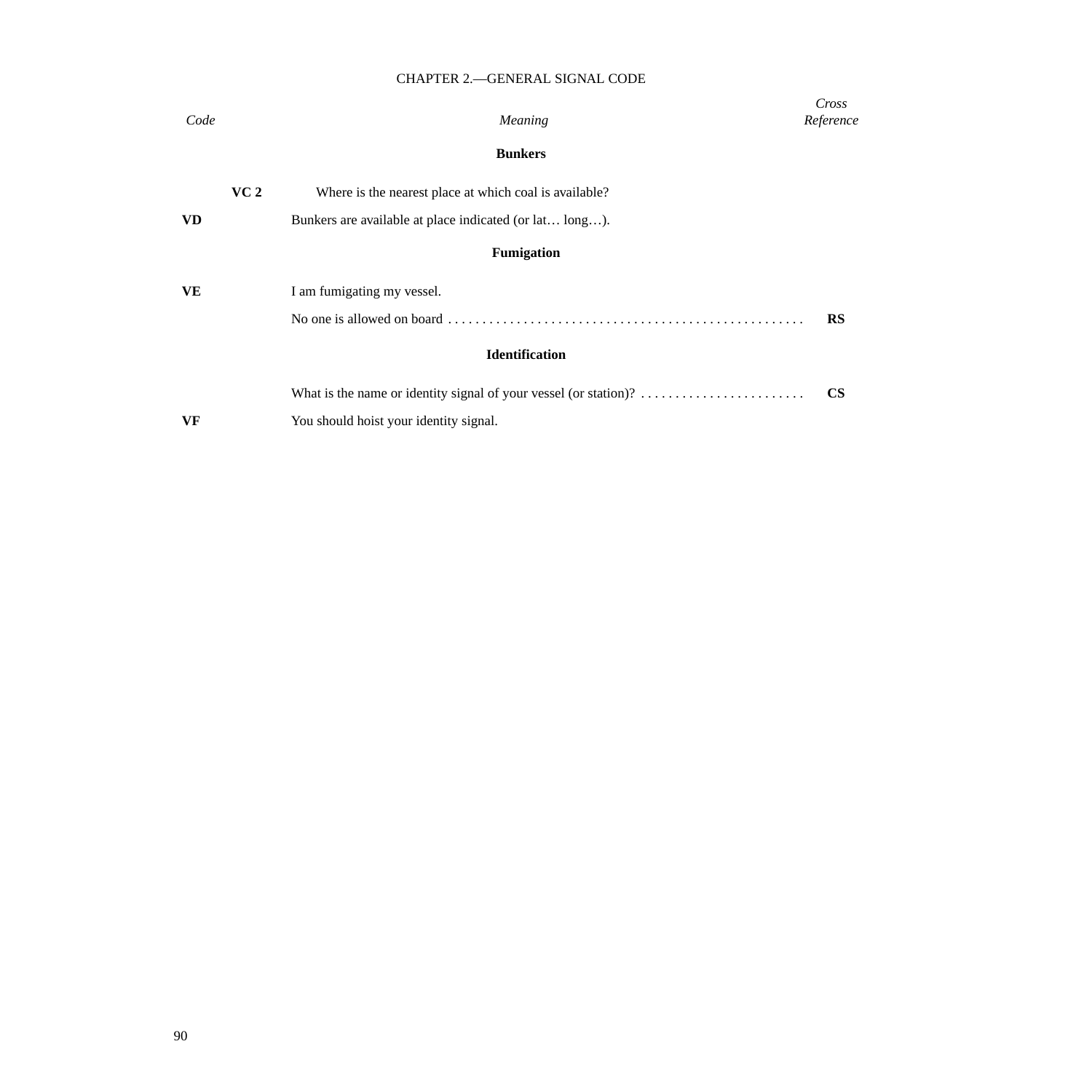## **SECTION 6: METEOROLOGY—WEATHER**

*Code Meaning Reference*

### **CLOUDS**

*Cross*

| VG.       | The coverage of low clouds is (number of octants or eighths of sky covered). |
|-----------|------------------------------------------------------------------------------|
| <b>VH</b> | The estimated height of base of low clouds in hundreds of meters is          |
| VI        | What is the coverage of low clouds in octants (eighths of sky covered)?      |
| VI 1      | What is the estimated height of base of low clouds in hundreds of meters?    |

#### **GALE—STORM—TROPICAL STORM**

**Gale**

**VJ** Gale (wind force Beaufort 8-9) is expected from direction indicated (Complements Table 3, Chapter 2, Section 10, Page [104\).](#page-106-0)

#### **Storm**

**VK** Storm (wind force Beaufort 10 or above) is expected from direction indicated (Complements Table 3, Chapter 2, Section 10, Page 1[04\).](#page-106-0)

#### **Tropical Storm**

**VL** Tropical storm (cyclone, hurricane, typhoon) is approaching. You should take appropriate precautions. **VM** Tropical storm is centered at... (time indicated) in lat... long... on course..., speed... knots. **VN** Have you latest information of the tropical storm (near lat... long... if necessary)? Very deep depression is approaching from direction indicated (Complements Table 3, Chapter 2, Section 10, Page [104\)](#page-106-0). . . . . . . . . . . . . . . . . . . . . . . . . . . . . . . . . . . . . . . . . . . . . . . . . . . . . . . **WT** There are indications of an intense depression forming in lat... long… . . . . . . . . . . . . . . . . . **WU** 

#### **ICE—ICEBERGS**

#### **Ice**

| VО |      | Have you encountered ice?                                                     |
|----|------|-------------------------------------------------------------------------------|
| VР |      | What is the character of ice, its development, and the effects on navigation? |
| VQ |      | Character of ice:                                                             |
|    | VO 0 | No ice.                                                                       |
|    | VO 1 | New ice (ice crystals, slush or sludge, pancake ice or ice rind).             |
|    | VQ 2 | Young fast ice (5-15 cms thick or rotten fast ice).                           |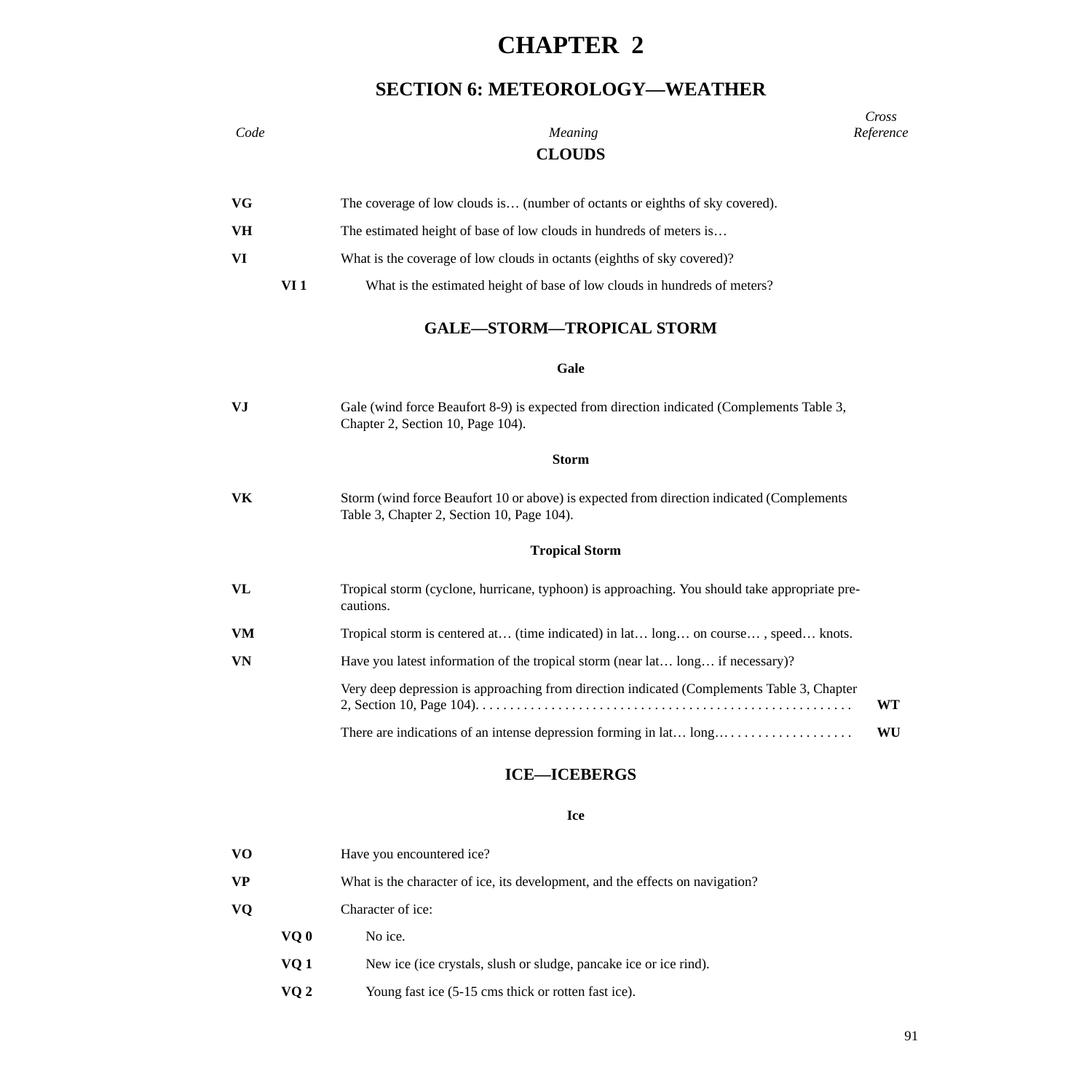| Code |                 | Meaning                                                                                                                   | Cross<br>Reference |
|------|-----------------|---------------------------------------------------------------------------------------------------------------------------|--------------------|
|      |                 | <b>Ice</b>                                                                                                                |                    |
|      | VQ 3            | Open drift ice (not more than 5/8 of the water surface is covered by ice floes).                                          |                    |
|      | VQ4             | A compressed accumulation of sludge (a compressed mass of sludge or pancake ice, the<br>ice cannot spread).               |                    |
|      | VQ <sub>5</sub> | Winter fast ice (more than 15 cms in thickness).                                                                          |                    |
|      | VQ 6            | Close drift ice (the area is covered by ice floes to a greater extent than 5/8).                                          |                    |
|      | VQ7             | Very close drift ice on open sea.                                                                                         |                    |
|      | VQ 8            | Pressure ice or big, vast, heavy ice floes.                                                                               |                    |
|      | VQ 9            | Shore lead along the coast.                                                                                               |                    |
|      |                 |                                                                                                                           | <b>UX</b>          |
| VR   |                 | Ice development:                                                                                                          |                    |
|      | VR <sub>0</sub> | No change.                                                                                                                |                    |
|      | VR 1            | Ice situation has improved.                                                                                               |                    |
|      | <b>VR2</b>      | Ice situation has deteriorated.                                                                                           |                    |
|      | VR <sub>3</sub> | Ice has been broken up.                                                                                                   |                    |
|      | <b>VR4</b>      | Ice has opened or drifted away.                                                                                           |                    |
|      | <b>VR 5</b>     | New ice has been formed and/or the thickness of the ice has increased.                                                    |                    |
|      | VR <sub>6</sub> | Ice has been frozen together.                                                                                             |                    |
|      | <b>VR7</b>      | Ice has drifted into the area or has been squeezed together.                                                              |                    |
|      | <b>VR8</b>      | Warning of pressure ridges.                                                                                               |                    |
|      | VR <sub>9</sub> | Warning of hummocking or ice screwing.                                                                                    |                    |
|      |                 |                                                                                                                           | <b>UX</b>          |
| VS   |                 | Effects of the ice on navigation:                                                                                         |                    |
|      | VS <sub>0</sub> | Unobstructed.                                                                                                             |                    |
|      | VS <sub>1</sub> | Unobstructed for power-driven vessels built of iron or steel, dangerous for wooden vessels<br>without ice protection.     |                    |
|      | VS <sub>2</sub> | Difficult for low-powered vessels without the assistance of an icebreaker, dangerous for<br>vessels of weak construction. |                    |
|      | VS <sub>3</sub> | Possible without icebreaker only for high-powered vessels of strong construction.                                         |                    |
|      | VS <sub>4</sub> | Icebreaker assistance available in case of need.                                                                          |                    |
|      | <b>VS 5</b>     | Proceed in channel without the assistance of icebreaker.                                                                  |                    |

**VR** Ice development: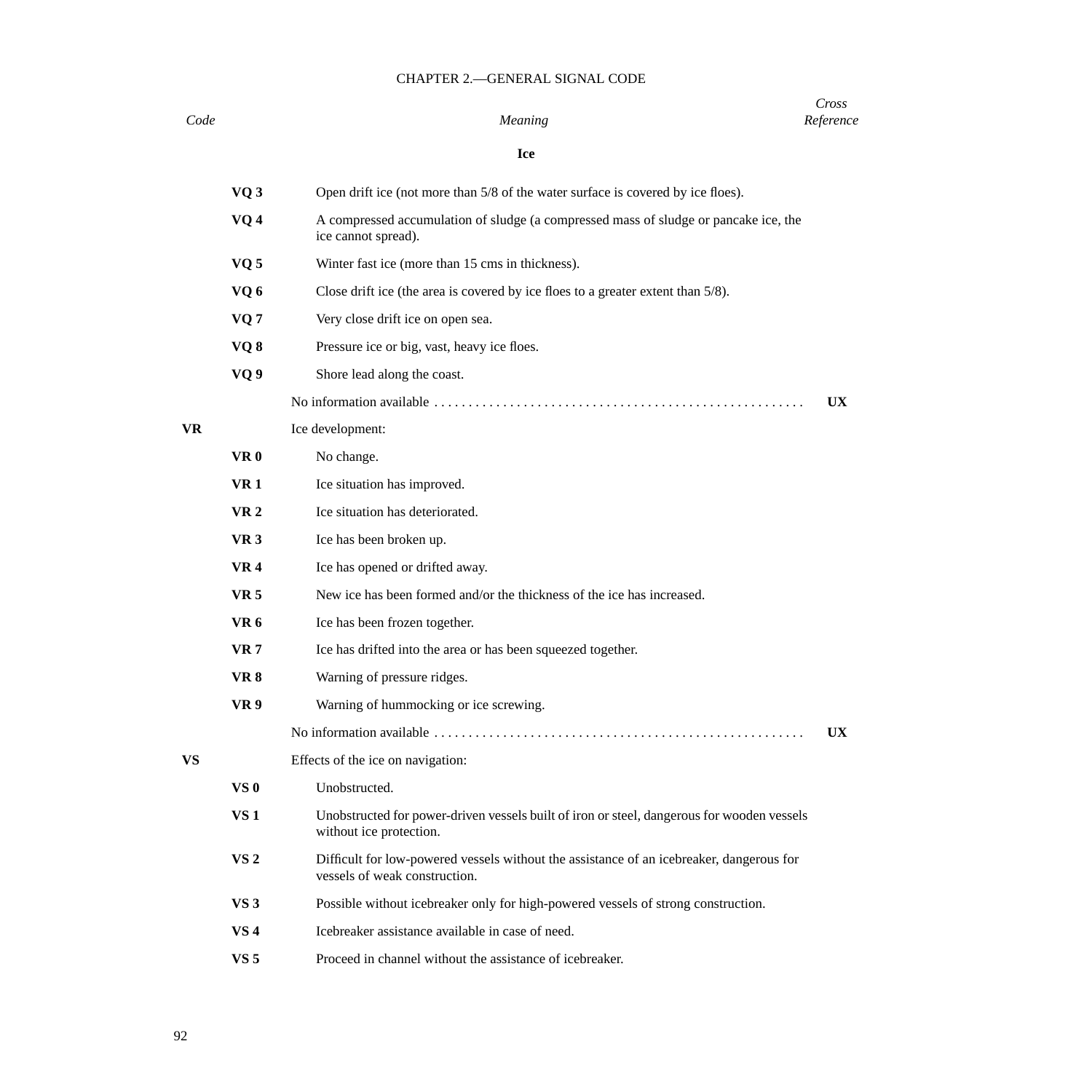#### SECTION 6.—METEOROLOGY—WEATHER

<span id="page-95-0"></span>

#### **Ice**

| <b>VS 6</b> | Possible only with the assistance of an icebreaker.                              |     |
|-------------|----------------------------------------------------------------------------------|-----|
| <b>VS 7</b> | Icebreaker can give assistance only to ships strengthened for navigation in ice. |     |
| <b>VS 8</b> | Temporarily closed for navigation.                                               |     |
| <b>VS 9</b> | Navigation has ceased.                                                           |     |
|             |                                                                                  | UX. |
|             | Danger of ice accretion on superstructure (for example, black frost).            |     |
| VT1         | I am experiencing heavy icing on superstructure.                                 |     |
|             | I have seen icefield in lat long                                                 |     |
|             | Ice patrol ship is not on station.                                               |     |
| VV1         | Ice patrol ship is on station.                                                   |     |
|             |                                                                                  |     |

#### **Icebergs**

| <b>VW</b> |      | I have seen icebergs in lat long                                                         |
|-----------|------|------------------------------------------------------------------------------------------|
| <b>VX</b> |      | I have encountered one or more icebergs or growlers (with or without position and time). |
| VY        |      | One or more icebergs or growlers have been reported (with or without position and time). |
| VZ.       |      | Navigation is dangerous in the area around $lat$ long owing to iceberg(s).               |
|           | VZ 1 | Navigation is dangerous in the area around lat long owing to floating ice.               |
|           | VZ 2 | Navigation is dangerous in the area around lat long owing to pack ice.                   |

#### **ICEBREAKER‡**

| $^*WA$       |      | Repeat word or group after                                                      |                 |
|--------------|------|---------------------------------------------------------------------------------|-----------------|
| $^*{\bf WB}$ |      | Repeat word or group before                                                     |                 |
| <b>WC</b>    |      | I am (or vessel indicated is) fast on ice and require(s) icebreaker assistance. |                 |
|              | WC 1 | Icebreaker is being sent to your assistance.                                    |                 |
|              |      |                                                                                 | CD <sub>9</sub> |
| <b>WD</b>    |      | Icebreaker is not available.                                                    |                 |
|              | WD 1 | Icebreaker cannot render assistance at present.                                 |                 |

<sup>‡</sup> Special single letter signals for use between icebreakers and assisted vessels can be found in Chapter 1, Section 10, Pages [24](#page-27-0) and [25.](#page-28-0)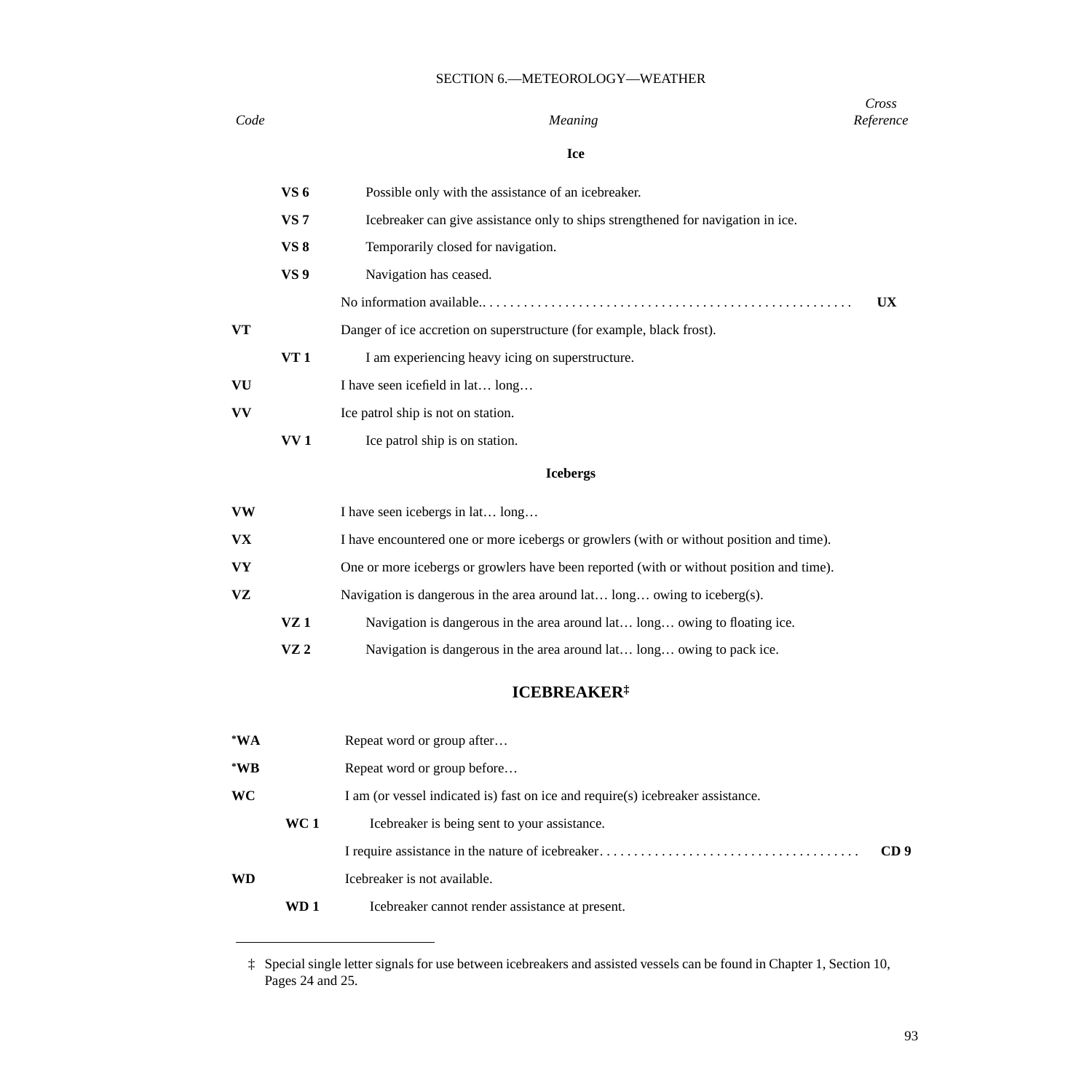| Code      | Meaning                                                                                                                                                   | Cross<br>Reference |
|-----------|-----------------------------------------------------------------------------------------------------------------------------------------------------------|--------------------|
| WE        | Navigation channel is being kept open by icebreaker.                                                                                                      |                    |
| WF        | I can give icebreaker support only up to lat long                                                                                                         |                    |
| <b>WG</b> | Open channel or open area is in the direction in which aircraft is flying.                                                                                |                    |
| WH        | I can only assist if you will make all efforts to follow.                                                                                                 |                    |
| WI        | At what time will you follow at full speed?                                                                                                               |                    |
| WJ        | The convoy will start at time indicated from here (or from lat long).                                                                                     |                    |
| <b>WK</b> | You (or vessel indicated) will be number in convoy.                                                                                                       |                    |
| WL        | Icebreaker is stopping work during darkness.                                                                                                              |                    |
| $*$ WM    | Icebreaker support is now commencing. Use special icebreaker support signals and keep con-<br>tinuous watch for sound, visual, or radiotelephony signals. |                    |
| WN        | Icebreaker is stopping work for (number) hours or until more favorable conditions arise.                                                                  |                    |
| <b>WO</b> | Icebreaker support is finished. Proceed to your destination.                                                                                              |                    |
|           |                                                                                                                                                           | QL                 |

\* Procedural signals.

### **ATMOSPHERIC PRESSURE—TEMPERATURE**

#### **Atmospheric Pressure**

| WP        |                 | Barometer is steady.                                                                                                         |
|-----------|-----------------|------------------------------------------------------------------------------------------------------------------------------|
|           | WP <sub>1</sub> | Barometer is falling rapidly.                                                                                                |
|           | WP <sub>2</sub> | Barometer is rising rapidly.                                                                                                 |
| WQ        |                 | The barometer has fallen (number) millibars during the past three hours.                                                     |
| <b>WR</b> |                 | The barometer has risen (number) millibars during the past three hours.                                                      |
| <b>WS</b> |                 | Corrected atmospheric pressure at sea level is (number) millibars.                                                           |
|           | WS 1            | State corrected atmospheric pressure at sea level in millibars.                                                              |
| WT        |                 | Very deep depression is approaching from direction indicated (Complements Table 3, Chap-<br>ter 2, Section 10, Page $104$ ). |
| WU        |                 | There are indications of an intense depression forming in lat long                                                           |
|           |                 | <b>Temperature</b>                                                                                                           |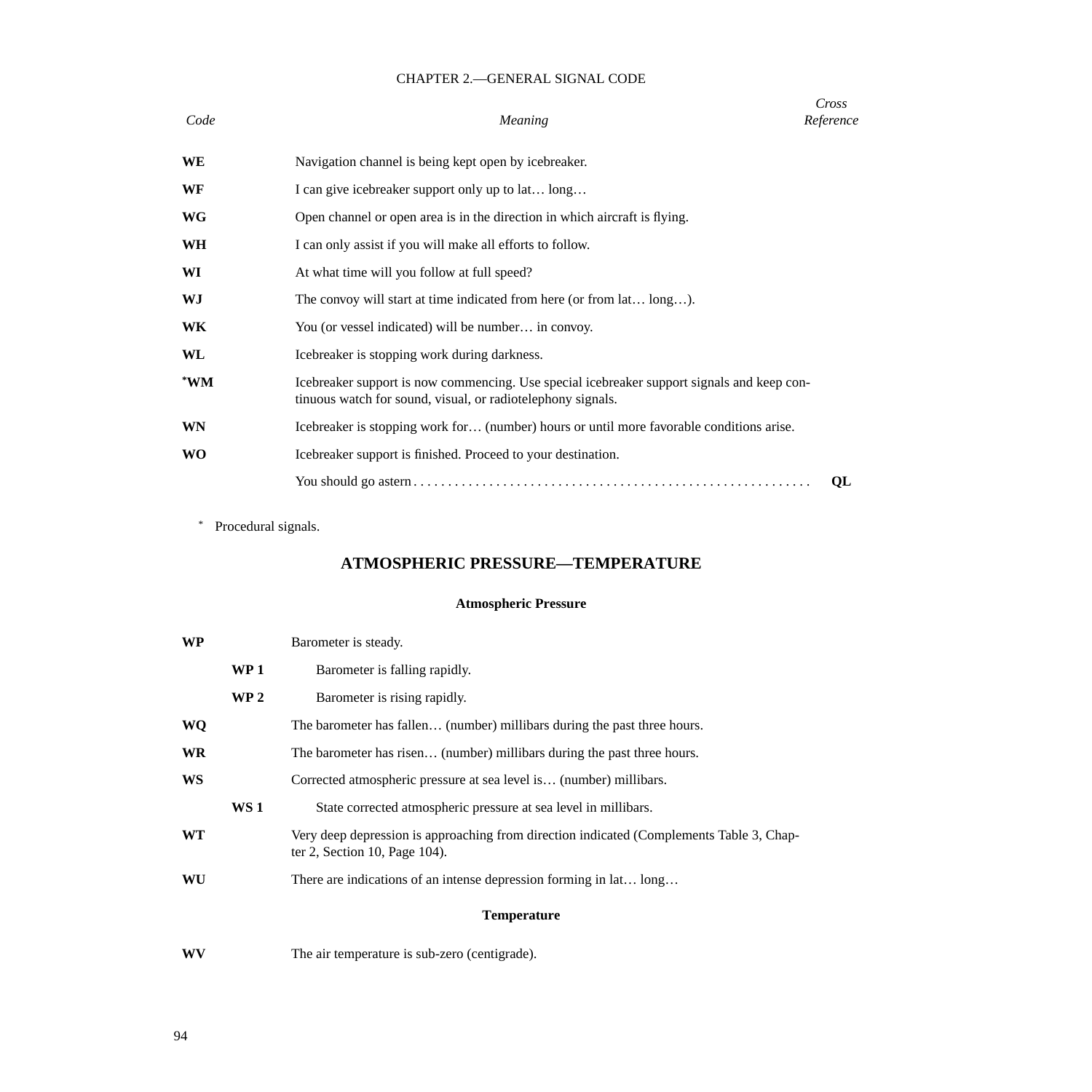#### SECTION 6.—METEOROLOGY—WEATHER

*Cross Code Meaning Reference*

#### **Temperature**

WV 1 The air temperature is expected to be sub-zero (centigrade).

### **SEA—SWELL**

#### **Sea**

| <b>WW</b> | What are the sea conditions in your area (or around lat long)?                                                        |                |                                   |
|-----------|-----------------------------------------------------------------------------------------------------------------------|----------------|-----------------------------------|
| <b>WX</b> | The true direction of the sea in tens of degrees is (number following indicates tens of<br>degrees).                  |                |                                   |
| WY        | The state of the sea is (Complements 0-9 corresponding to the following table which mea-<br>sures wave height):       |                |                                   |
|           | 0 Calm (glassy)                                                                                                       | 0 <sub>m</sub> | $0$ ft                            |
|           | 1 Calm (rippled)                                                                                                      | $0 - 0.1m$     | $0-1/3$ ft                        |
|           | 2 Smooth (wavelets)                                                                                                   | $0.1 - 0.5m$   | $\frac{1}{3}$ -1 $\frac{2}{3}$ ft |
|           | 3 Slight                                                                                                              | $0.5 - 1.2$ m  | $1\frac{2}{3}$ -4 ft              |
|           | 4 Moderate                                                                                                            | $1.25 - 2.5m$  | $4-8$ ft                          |
|           | 5 Rough                                                                                                               | $2.5 - 4m$     | $8-13$ ft                         |
|           | 6 Very rough                                                                                                          | $4-6m$         | 13-20 ft                          |
|           | 7 High                                                                                                                | $6-9m$         | 20-30 ft                          |
|           | 8 Very high                                                                                                           | $9-14m$        | 30-45 ft                          |
|           | 9 Phenomenal                                                                                                          | over 14m       | over 45 ft                        |
| WZ        | What are the forecast sea conditions in my area (or area around lat long)?                                            |                |                                   |
| XA        | The true direction of the sea in tens of degrees is expected to be (number following indi-<br>cates tens of degrees). |                |                                   |
| XB        | The state of the sea is expected to be (Complements 0-9 as in the table above).                                       |                |                                   |
|           | <b>Swell</b>                                                                                                          |                |                                   |
| XС        | What are the swell conditions in your area (or area around $lat$ long)?                                               |                |                                   |
| XD        | The true direction of the swell in tens of degrees is (number following indicates tens of<br>degrees).                |                |                                   |
| XЕ        | The state of the swell is (Complements 0-9 corresponding to the following table):                                     |                |                                   |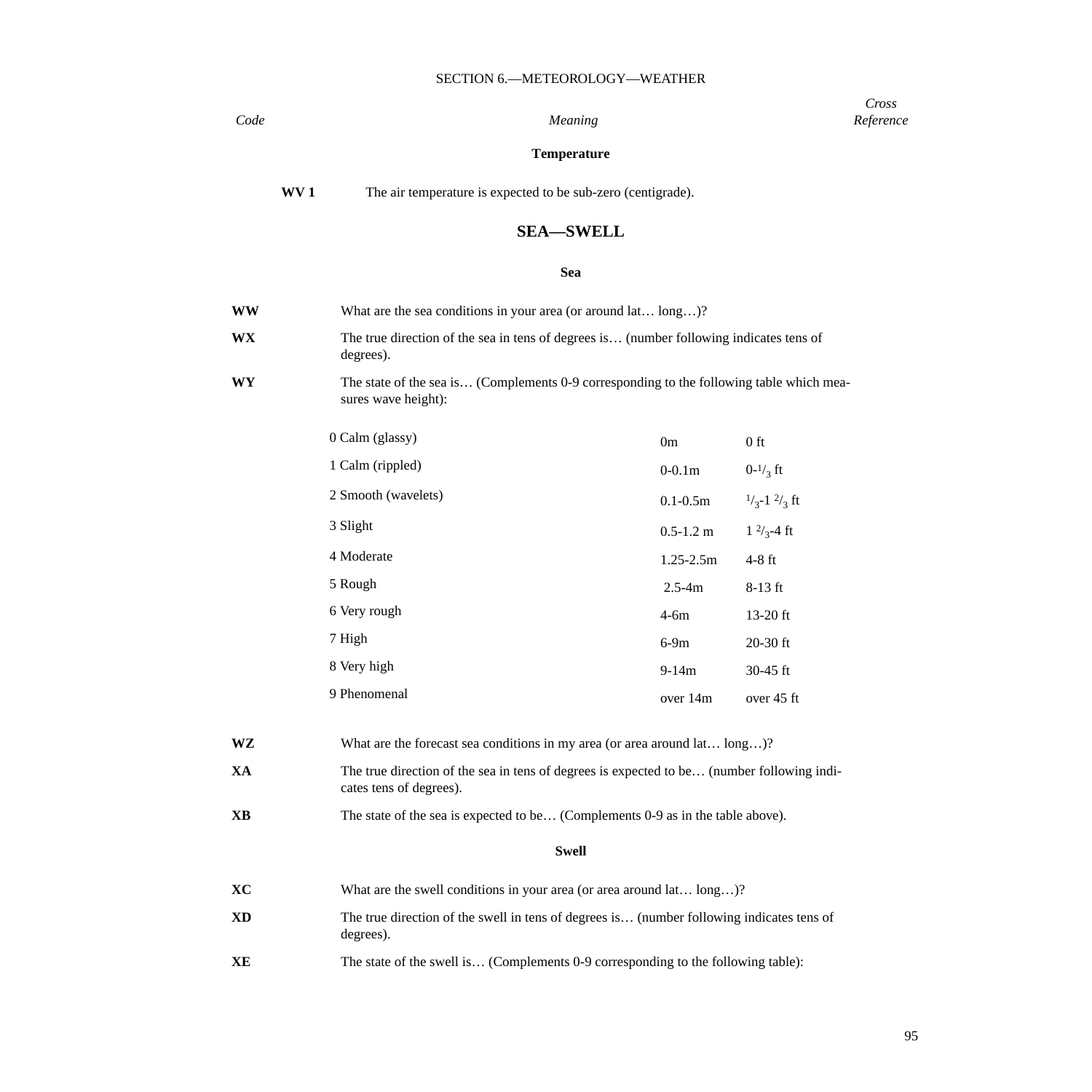#### 96

*Cross Code Meaning Reference*

|    | 0 No swell<br>1 short or middle<br>R weak—approximate height <2 m (6 ft.)                                               |
|----|-------------------------------------------------------------------------------------------------------------------------|
|    | moderate—approximate height $2-4$ m (6-12 ft.)                                                                          |
|    | high—approximate height > 4 m (12 ft.)<br>9 Confused                                                                    |
| XF | What are the forecast swell conditions in my area (or area around lat long)?                                            |
| XG | The true direction of the swell in tens of degrees is expected to be (number following indi-<br>cates tens of degrees). |

**XH** The state of the swell is expected to be... (Complements 0-9 as in the table above).

Tsunami (phenomenal wave) is expected. You should take appropriate precautions. . . . . . . . . **ND**

### **VISIBILITY—FOG**

| XI  |                 | Indicate visibility.                                                                  |
|-----|-----------------|---------------------------------------------------------------------------------------|
| XJ  |                 | Visibility is (number) tenths of nautical miles.                                      |
| XK. |                 | Visibility is variable between and (maximum and minimum in tenths of nautical miles). |
| XL  |                 | Visibility is decreasing.                                                             |
|     | XL 1            | Visibility is increasing.                                                             |
|     | $\mathbf{XL}$ 2 | Visibility is variable.                                                               |
| XM  |                 | What is the forecast visibility in my area (or area around $lat$ long)?               |
| XN  |                 | Visibility is expected to be (number) tenths of nautical miles.                       |
| XO  |                 | Visibility is expected to decrease.                                                   |
|     | XO 1            | Visibility is expected to increase.                                                   |
|     | XO <sub>2</sub> | Visibility is expected to be variable.                                                |
| XP  |                 | I am (or vessel indicated is) stopped in thick fog.                                   |
|     | XP 1            | I am entering zone of restricted visibility.                                          |
|     |                 |                                                                                       |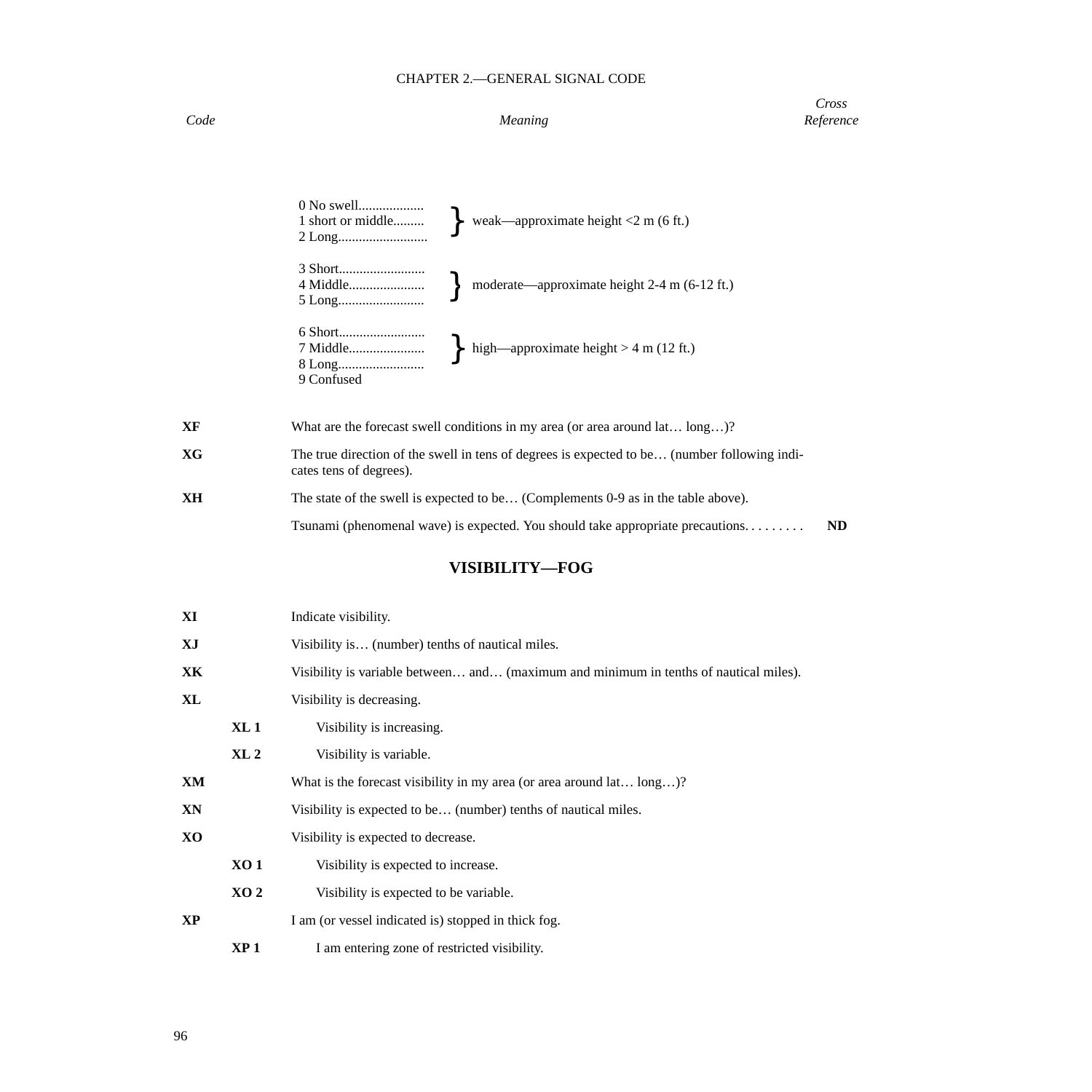#### SECTION 6.—METEOROLOGY—WEATHER

*Cross Code Meaning Reference*

## **WEATHER—WEATHER FORECAST**

| XQ        |                 | What weather are you experiencing?                                                 |
|-----------|-----------------|------------------------------------------------------------------------------------|
| <b>XR</b> |                 | Weather is good.                                                                   |
|           | XR 1            | Weather is bad.                                                                    |
|           | XR <sub>2</sub> | Weather is moderating.                                                             |
|           | XR <sub>3</sub> | Weather is deteriorating.                                                          |
| XS        |                 | Weather report is not available.                                                   |
| XT        |                 | Weather expected is bad.                                                           |
|           | XT 1            | Weather expected is good.                                                          |
|           | XT2             | No change is expected in the weather.                                              |
|           | XT3             | What weather is expected?                                                          |
| XU        |                 | You should wait until the weather moderates.                                       |
|           | $XU_1$          | I will wait until the weather moderates.                                           |
| XV        |                 | Please give weather forecast for my area (or area around lat long) in *MAFOR Code. |

\* MAFOR is the prefix used to identify an International Coded Weather Forecast for Shipping.

#### **WIND**

| XW  |      | What is the true direction and force of wind in your area (or area around lat long)? |  |
|-----|------|--------------------------------------------------------------------------------------|--|
| XX. |      | True direction of wind is (Complements Table 3, Chapter 2, Section 10, Page 104).    |  |
| XY  |      | Wind force is Beaufort Scale (numerals 0-12).                                        |  |
| XZ  |      | What is the wind doing?                                                              |  |
|     | XZ 1 | The wind is backing.                                                                 |  |
|     | XZ 2 | The wind is veering.                                                                 |  |
|     | XZ 3 | The wind is increasing.                                                              |  |
|     | XZ 4 | The wind is squally.                                                                 |  |
|     | XZ 5 | The wind is steady in force.                                                         |  |
|     | XZ 6 | The wind is moderating.                                                              |  |
| YA  |      | What wind direction and force is expected in my area (or area around lat long)?      |  |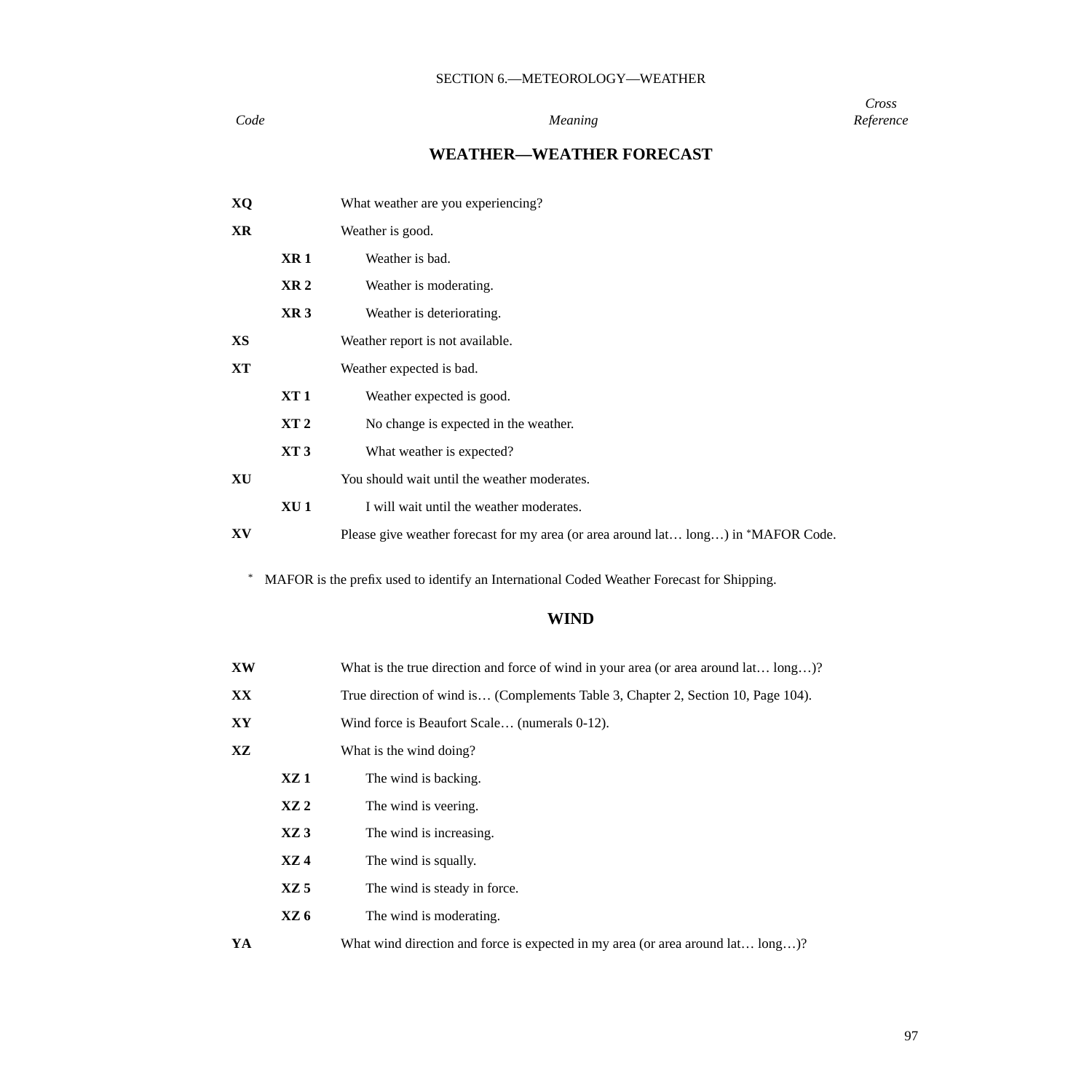| Code |                 | Meaning                                                                                             | Cross<br>Reference |
|------|-----------------|-----------------------------------------------------------------------------------------------------|--------------------|
| YB.  |                 | True direction of wind is expected to be (Complements Table 3, Chapter 2, Section 10, Page<br>104). |                    |
| YC   |                 | Wind force expected is Beaufort Scale (numerals 0-12).                                              |                    |
| YD   |                 | What is the wind expected to do?                                                                    |                    |
|      | YD1             | The wind is expected to back.                                                                       |                    |
|      | YD2             | The wind is expected to veer.                                                                       |                    |
|      | YD <sub>3</sub> | The wind is expected to increase.                                                                   |                    |
|      | YD4             | The wind is expected to become squally.                                                             |                    |
|      | YD <sub>5</sub> | The wind is expected to remain steady in force.                                                     |                    |
|      | YD <sub>6</sub> | The wind is expected to moderate.                                                                   |                    |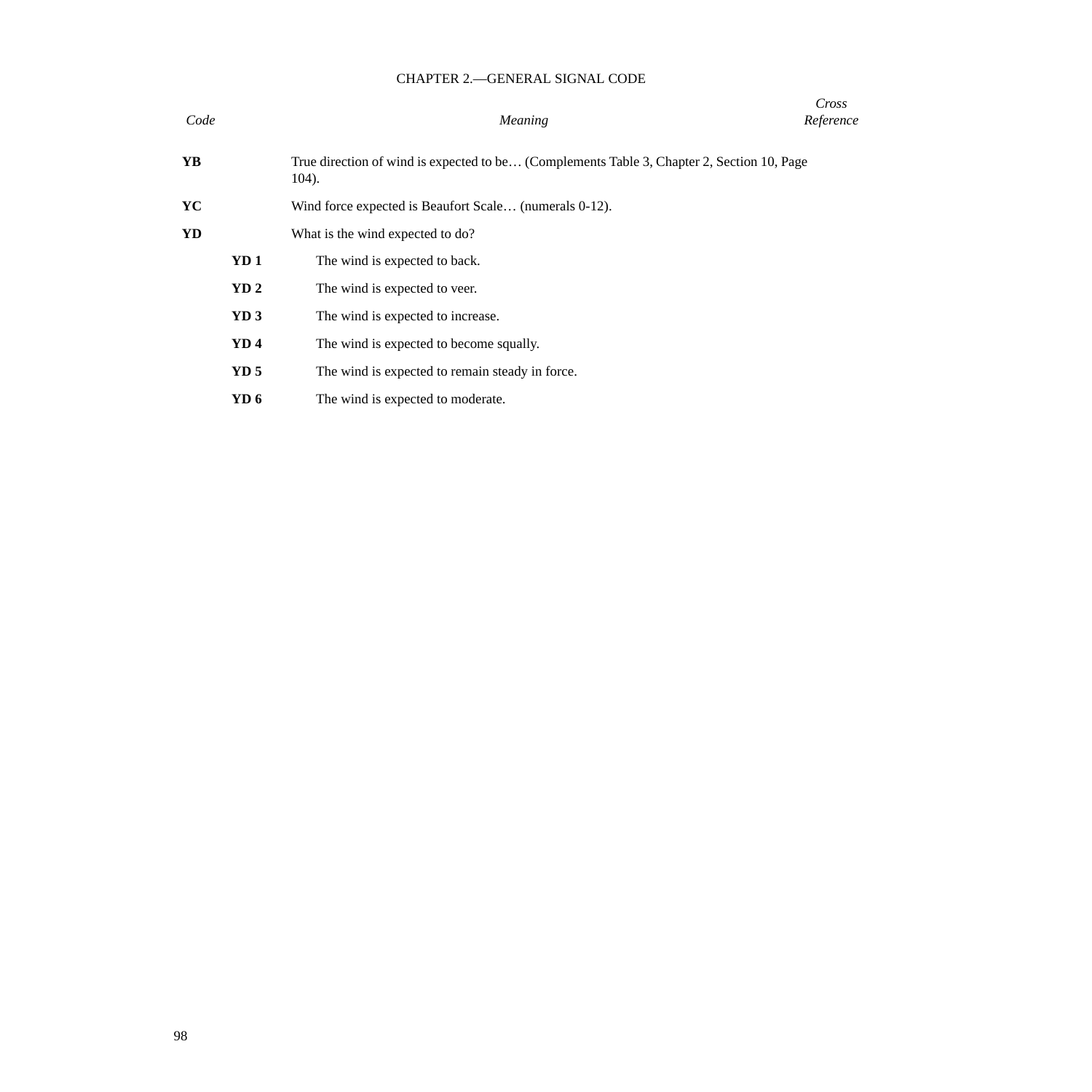## **SECTION 7: ROUTING OF SHIPS**

| Code | Meaning                                                            | Cross<br>Reference |
|------|--------------------------------------------------------------------|--------------------|
| YG   | You appear not to be complying with the traffic separation scheme. |                    |
|      |                                                                    | MY <sub>2</sub>    |
|      |                                                                    | <b>NE</b>          |
|      |                                                                    | NG.                |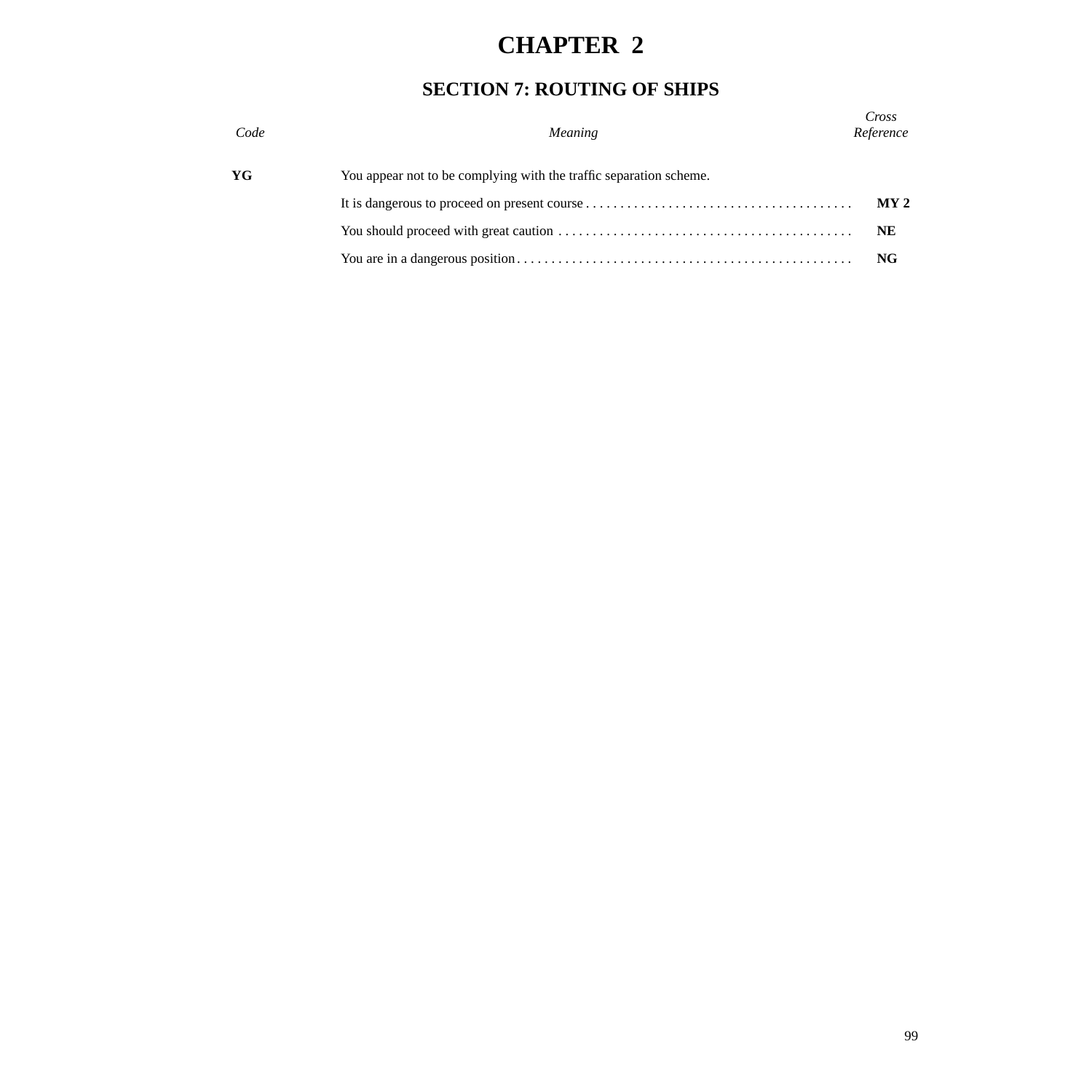## **SECTION 8: COMMUNICATIONS**

| Code     | Meaning<br><b>ACKNOWLEDGE-ANSWER</b>                                               | Cross<br>Reference     |
|----------|------------------------------------------------------------------------------------|------------------------|
| YH       | I have received the following from (name or identity signal of vessel or station). |                        |
| YI       | I have received the safety signal sent by (name or identity signal).               |                        |
| YJ       | Have you received the safety signal sent by (name or identity signal)?             |                        |
| YK       | I am unable to answer your question.                                               |                        |
|          |                                                                                    | ${\bf R}^*$            |
|          | Procedural signal.                                                                 |                        |
|          | <b>CALLING</b>                                                                     |                        |
| YL<br>YM | I will call you again at hours (on kHz or MHz).<br>Who is calling me?              |                        |
|          | <b>CANCEL</b>                                                                      |                        |
| YN       | Cancel my last signal/message.                                                     |                        |
|          |                                                                                    | $\mathbf{Z}\mathbf{P}$ |

## **COMMUNICATE**

|           |      | I wish to communicate with you by (Complements Table 1, Chapter 2, Section 10, Page 104).                                          | $K^*$ |
|-----------|------|------------------------------------------------------------------------------------------------------------------------------------|-------|
|           |      |                                                                                                                                    | K     |
| YO        |      | I am going to communicate by (Complements Table 1, Chapter 2, Section 10, Page 104).                                               |       |
| <b>YP</b> |      | I wish to communicate with vessel or coast station (identity signal) by (Complements Table<br>1, Chapter 2, Section 10, Page 104). |       |
| YQ        |      | I wish to communicate by (Complements Table 1, Chapter 2, Section 10, Page 104) with<br>vessel bearing from me.                    |       |
| <b>YR</b> |      | Can you communicate by (Complements Table 1, Chapter 2, Section 10, Page 104)?                                                     |       |
| <b>YS</b> |      | I am unable to communicate (Complements Table 1, Chapter 2, Section 10, Page 104).                                                 |       |
| YT        |      | I cannot read your (Complements Table 1, Chapter 2, Section 10, Page 104).                                                         |       |
| $*$ YU    |      | I am going to communicate with your station by means of the International Code of Signals.                                         |       |
| $*$ YV    |      | The groups which follow are from the International Code of Signals.                                                                |       |
|           | YV 1 | The groups which follow are from the local code.                                                                                   |       |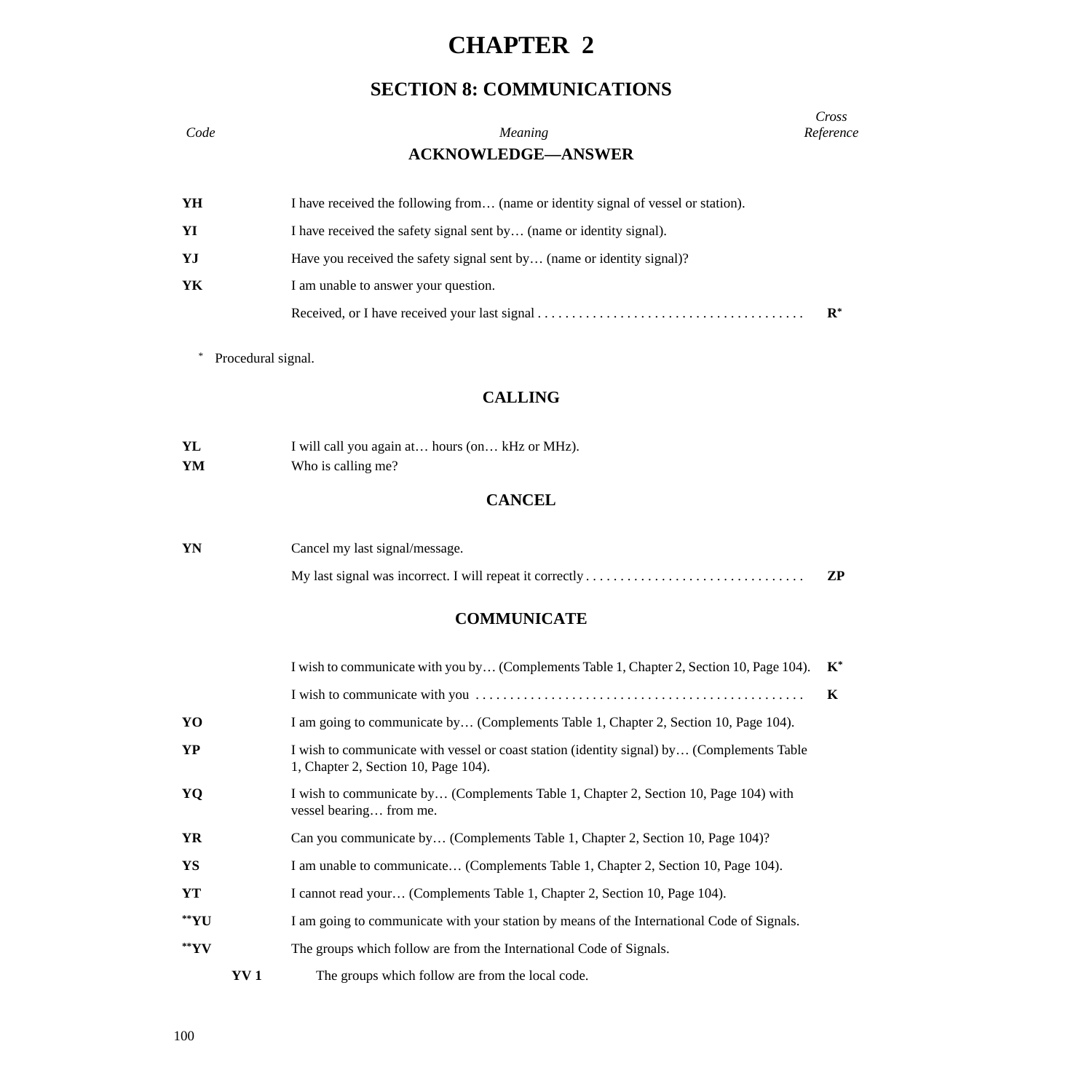#### SECTION 8.—COMMUNICATIONS

| Code |                 | Meaning                                                                          | Cross<br>Reference |
|------|-----------------|----------------------------------------------------------------------------------|--------------------|
| YW   |                 | I wish to communicate by radiotelegraphy on frequency indicated.                 |                    |
| YX   |                 | I wish to communicate by radiotelephony on frequency indicated.                  |                    |
| YY   |                 | I wish to communicate by VHF radiotelephony on channel indicated.                |                    |
| YZ   |                 | The words which follow are in plain language.                                    |                    |
| ZA   |                 | I wish to communicate with you in (language indicated by following complements). |                    |
|      | ZA <sub>0</sub> | Dutch                                                                            |                    |
|      | ZA <sub>1</sub> | English                                                                          |                    |
|      | ZA <sub>2</sub> | French                                                                           |                    |
|      | ZA <sub>3</sub> | German                                                                           |                    |
|      | ZA4             | Greek                                                                            |                    |
|      | ZA <sub>5</sub> | Italian                                                                          |                    |
|      | ZA 6            | Japanese                                                                         |                    |
|      | ZA <sub>7</sub> | Norwegian                                                                        |                    |
|      | ZA <sub>8</sub> | Russian                                                                          |                    |
|      | ZA <sub>9</sub> | Spanish                                                                          |                    |
| ZB   |                 | I can communicate with you in language indicated (complements as above).         |                    |
| ZС   |                 | Can you communicate with me in language indicated (complements as above)?        |                    |
| ZD   |                 | Please communicate the following to all shipping in the vicinity.                |                    |
|      | ZD1             | Please report me to Coast Guard New York.                                        |                    |
|      | ZD <sub>2</sub> | Please report me to Lloyd's London.                                              |                    |
|      | ZD <sub>3</sub> | Please report me to Minmorflot Moscow.                                           |                    |
|      | ZD4             | Please report me to MSA Tokyo.                                                   |                    |
| ZE   |                 | You should come within visual signal distance.                                   |                    |
|      |                 | You should keep within visual signal distance from me (or vessel indicated).     | <b>PR 2</b>        |
|      |                 | I have established communications with the aircraft in distress on 2182 kHz      | BC                 |
|      |                 |                                                                                  | BC <sub>1</sub>    |
|      |                 | I have established communications with the aircraft in distress on kHz           | <b>BD</b>          |
|      |                 | I have established communications with the aircraft in distress on MHz           | BE                 |

\* With one numeral.

\*\* The abbreviation INTERCO may also be used to mean: "International Code group(s) follow(s)".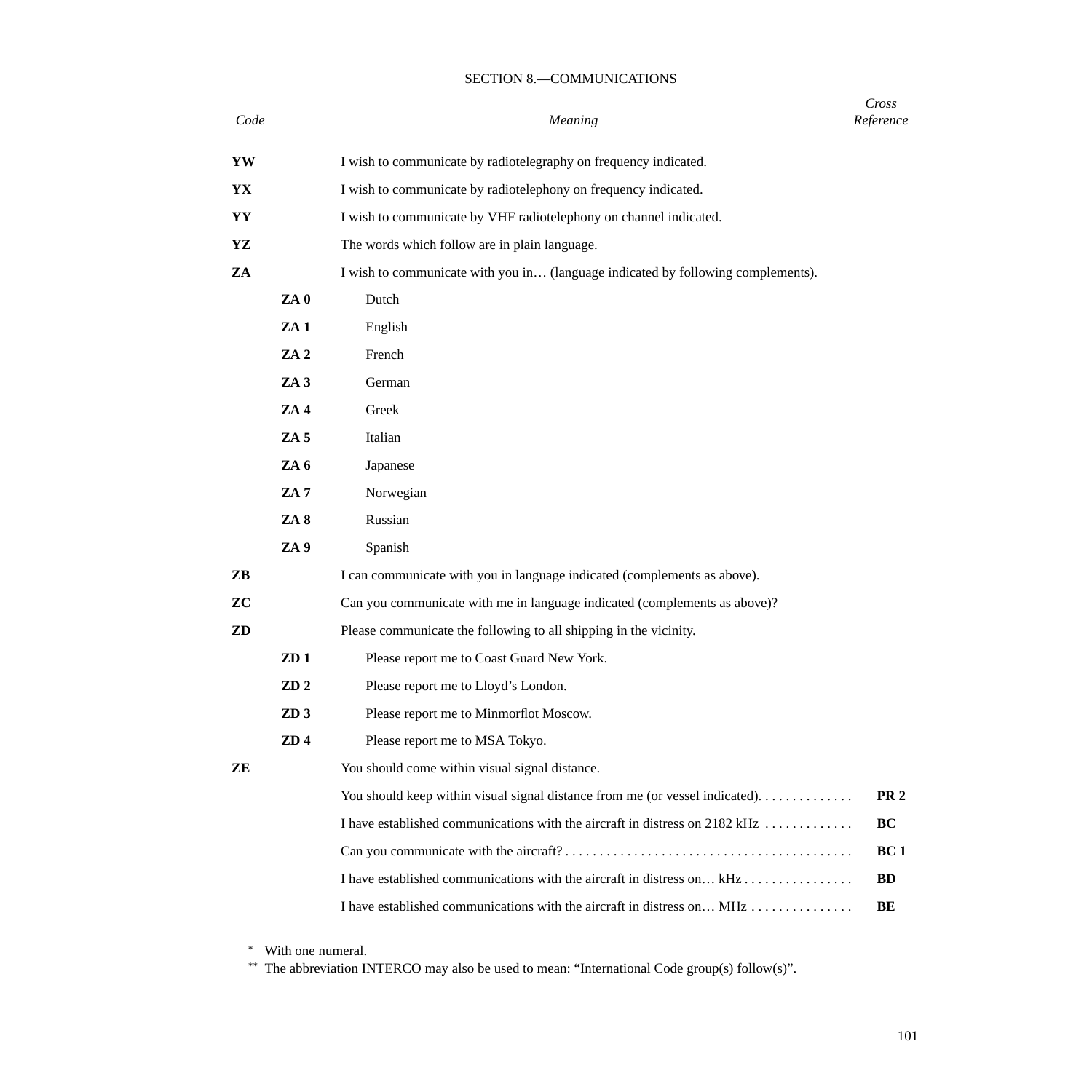| Code |                              | Meaning                                                                                                            | Cross<br>Reference |
|------|------------------------------|--------------------------------------------------------------------------------------------------------------------|--------------------|
|      |                              | <b>EXERCISE</b>                                                                                                    |                    |
| ZF   |                              | I wish to exercise signals with you by (Complements Table 1, Chapter 2, Section 10, Page<br>$104$ ).               |                    |
| ZG   |                              | It is not convenient to exercise signals.                                                                          |                    |
| ZH   | Exercise had been completed. |                                                                                                                    |                    |
|      |                              | <b>RECEPTION-TRANSMISSION</b>                                                                                      |                    |
| ZI   |                              | I can receive but not transmit by (Complements Table 1, Chapter 2, Section 10, Page 104).                          |                    |
| ZJ   |                              | I can transmit but not receive by (Complements Table 1, Chapter 2, Section 10, Page 104).                          |                    |
| ZK   |                              | I cannot distinguish your signal. Please repeat it by (Complements Table 1, Chapter 2, Sec-<br>tion 10, Page 104). |                    |
| ZL   |                              | Your signal has been received but not understood.                                                                  |                    |
|      |                              | I cannot read your (Complements Table 1, Chapter 2, Section 10, Page 104).                                         | YT                 |
| ZM   |                              | You should send (or speak) more slowly.                                                                            |                    |
|      | ZM1                          | Shall I send (or speak) more slowly?                                                                               |                    |
| ZN   |                              | You should send each word or group twice.                                                                          |                    |
| ZO   |                              | You should stop sending.                                                                                           |                    |
|      | ZO <sub>1</sub>              | Shall I stop sending?                                                                                              |                    |

## **REPEAT**

| ZР | My last signal was incorrect. I will repeat it correctly.                                           |
|----|-----------------------------------------------------------------------------------------------------|
| ZQ | Your signal appears incorrectly coded. You should check and repeat the whole.                       |
| ZR | Repeat the signal now being made to me by vessel (or coast station) (name or identity sig-<br>nal). |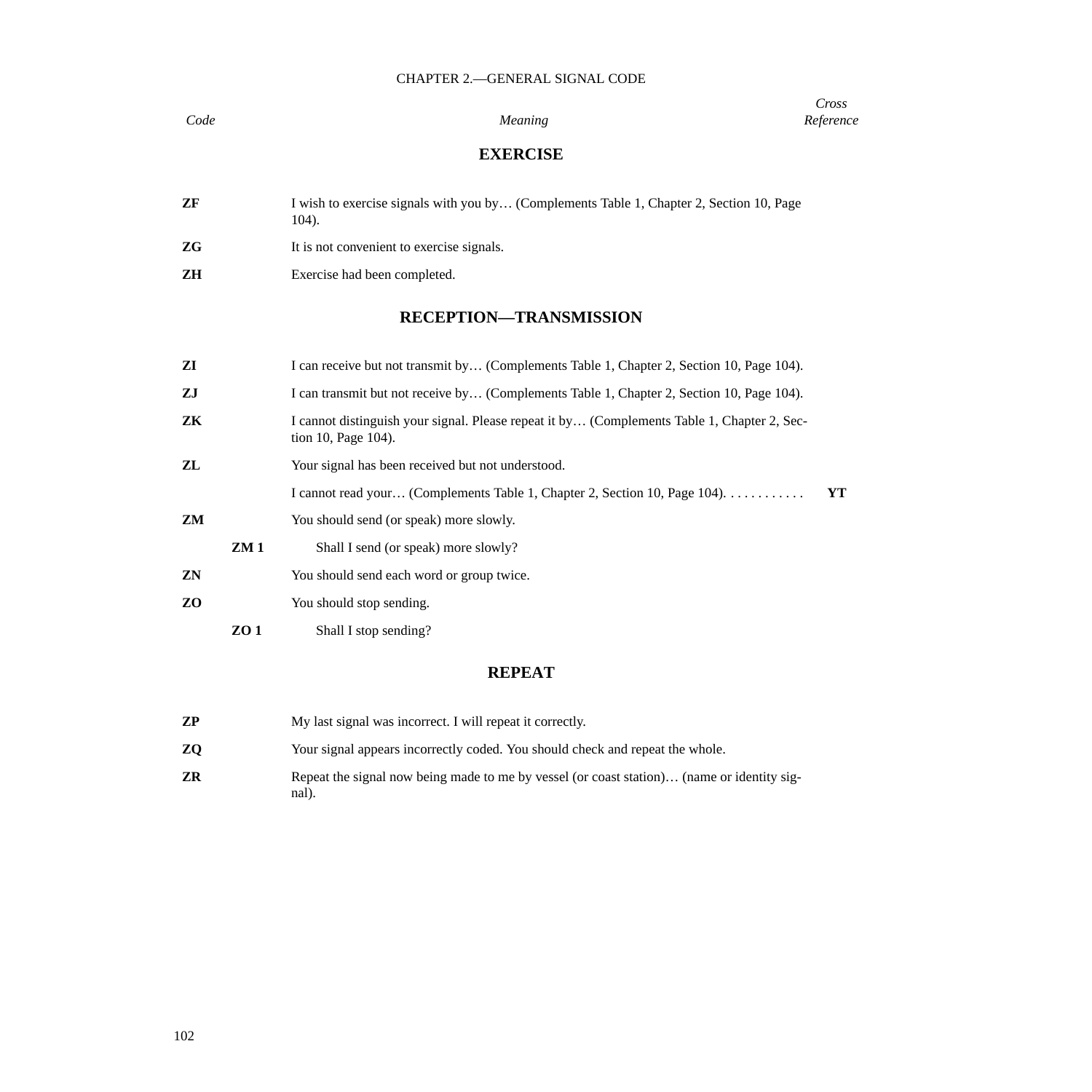## **SECTION 9: INTERNATIONAL HEALTH REGULATIONS**

<span id="page-105-0"></span>

| Code      |                           | Meaning<br>PRATIQUE MESSAGES                                                                                                          | Cross<br>Reference |
|-----------|---------------------------|---------------------------------------------------------------------------------------------------------------------------------------|--------------------|
| <b>ZS</b> |                           |                                                                                                                                       | Q                  |
|           |                           |                                                                                                                                       | QQ                 |
| ZT        |                           | My Maritime Declaration of Health has negative answers to the six Health Questions.                                                   |                    |
| ZU        |                           | My Maritime Declaration of Health has a positive answer to Health Question(s) (Health<br>Questions are indicated by complements 1-6). |                    |
| ZV        |                           | I believe I have been in an infected area during the last thirty days.                                                                |                    |
| ZW        |                           | I require Port Medical Officer.                                                                                                       |                    |
|           | ZW1                       | Port Medical Officer will be available at (time indicated).                                                                           |                    |
| ZX        |                           | You should make the appropriate pratique signal.                                                                                      |                    |
| ZY        |                           | You have pratique.                                                                                                                    |                    |
| ZZ        |                           | You should proceed to anchorage for health clearance (at place indicated).                                                            |                    |
|           | $\mathbf{Z} \mathbf{Z}$ 1 | Where is the anchorage for health clearance?                                                                                          |                    |
|           |                           |                                                                                                                                       | AL                 |
|           |                           |                                                                                                                                       | AM                 |

\* By night a red light over a white light may be shown, where it can best be seen, by vessels requiring health clearance. These lights should only be about 6 feet apart, should be exhibited within the precincts of a port and should be visible all around the horizon as nearly as possible.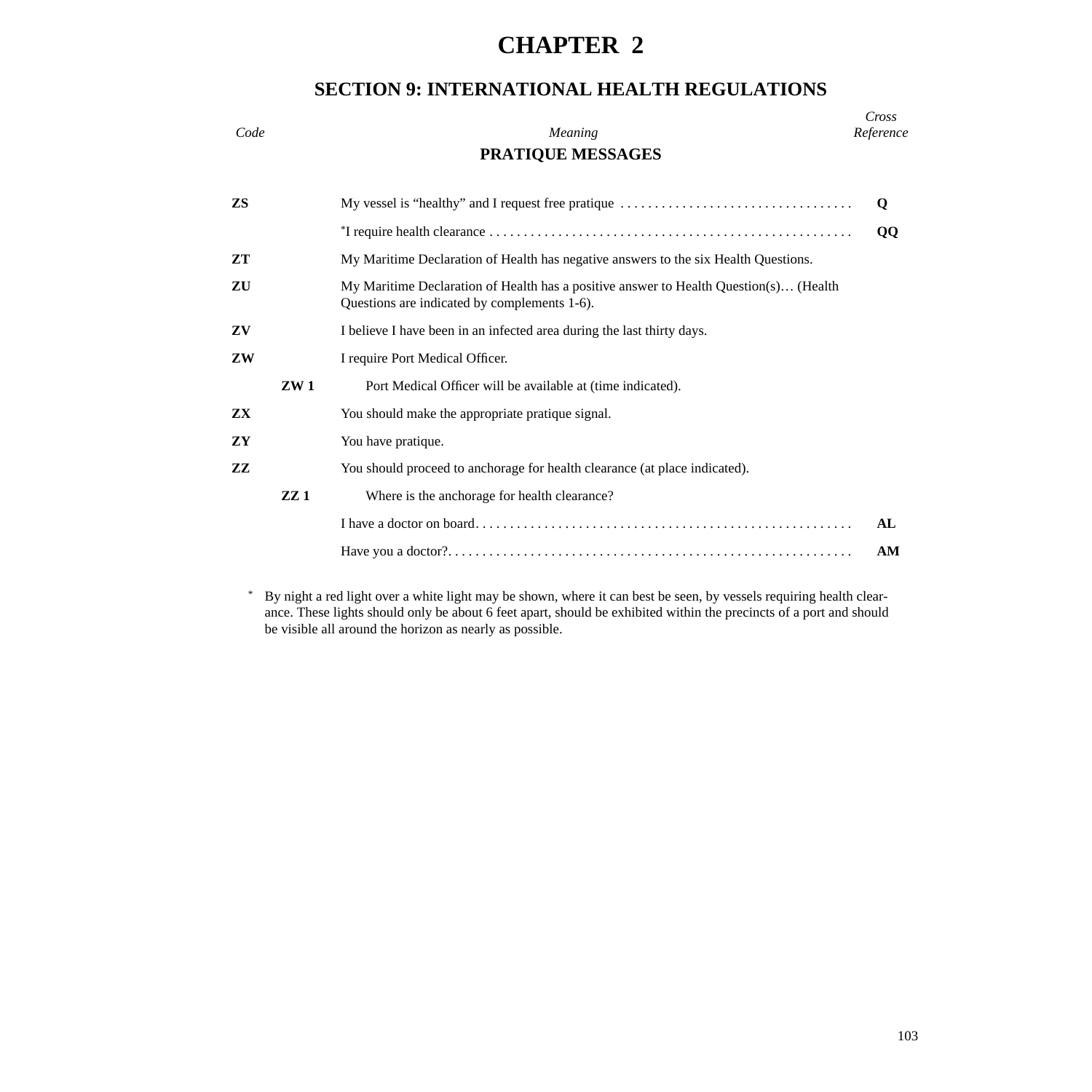## **SECTION 10: TABLES OF COMPLEMENTS**

#### <span id="page-106-0"></span>**Table 1**

- 1. Morse signaling by hand flags or arms
- 2. Loud hailer (megaphone)
- 3. Morse signaling lamp
- 4. Sound signals

#### **Table 2**

- 0. Water
- 1. Provisions
- 2. Fuel
- 3. Pumping equipment
- 4. Firefighting appliances
- 5. Medical assistance
- 6. Towing
- 7. Survival craft
- 8. Vessel to stand by
- 9. Icebreaker

#### **Table 3**

- 0. Direction unknown (or calm)
- 1. Northeast
- 2. East
- 3. Southeast
- 4. South
- 5. Southwest
- 6. West
- 7. Northwest
- 8. North
- 9. All directions (or confused or variable)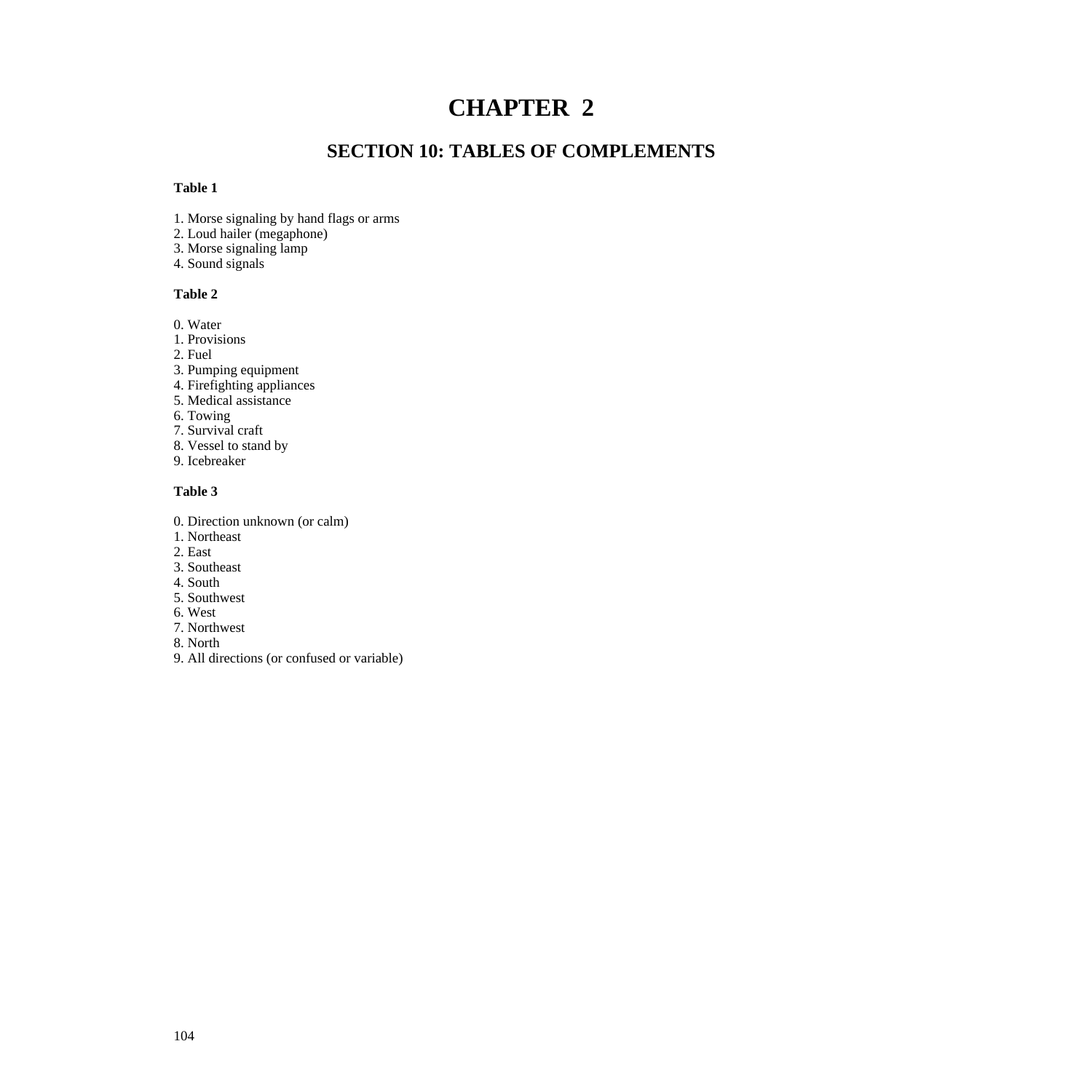## **CHAPTER 3 MEDICAL SIGNAL CODE**

|                                                                                         | PAGE |
|-----------------------------------------------------------------------------------------|------|
|                                                                                         |      |
| INSTRUCTIONS TO MASTERS (1) [107] INSTRUCTIONS TO MASTERS (107] INSTRUCTIONS TO MASTERS |      |
|                                                                                         |      |
|                                                                                         |      |
|                                                                                         |      |
|                                                                                         |      |
|                                                                                         |      |
|                                                                                         |      |
|                                                                                         |      |
|                                                                                         |      |
|                                                                                         |      |
|                                                                                         |      |
|                                                                                         |      |
|                                                                                         |      |
|                                                                                         |      |
|                                                                                         |      |
|                                                                                         |      |
|                                                                                         |      |
|                                                                                         |      |
|                                                                                         |      |
|                                                                                         |      |
| VACCINATION AGAINST SMALLPOX (1) Exercise the contract of the 129                       |      |
|                                                                                         |      |
|                                                                                         |      |
|                                                                                         |      |
|                                                                                         |      |
|                                                                                         |      |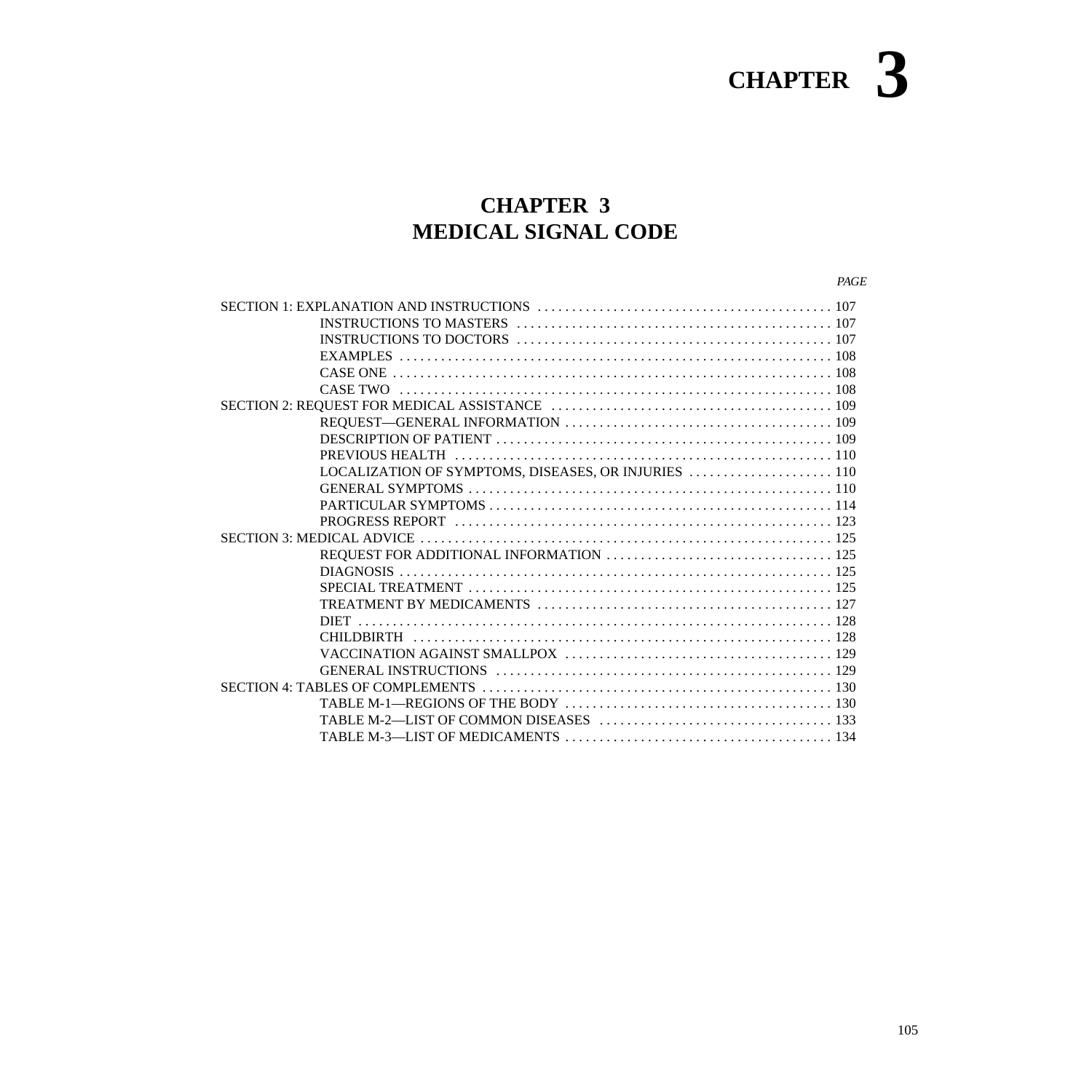# **CHAPTER 3**

## **SECTION 1: EXPLANATION AND INSTRUCTIONS**

#### **General**

1. Medical advice should be sought and given in plain language whenever it is possible but, if language difficulties are encountered, this Code should be used.

2. Even when plain language is used, the text of the Code and the instructions should be followed as far as possible.

3. Reference is made to the procedure signals **"C", "N"**, or "**NO"** and **"RQ"** which, when used after the main signal, change its meaning into affirmative, negative and interrogative, respectively. (See Chapter 1, Section 6, Paragraph 3.(j), Page 11.[\)](#page-14-0)

*Example:*

**"MFE N"** = "Bleeding is not severe". **"MFE RQ"** = "Is bleeding severe?"

### **INSTRUCTIONS TO MASTERS**

#### **Standard method of case description**

1. The master should make a careful examination of the patient and should try to collect, as far as possible, information covering the following subjects:

(a) Description of the patient (Chapter 3, Section 2., Page 10[9\);](#page-110-0)

(b) Previous health (Chapter 3, Section 2., Page 11[0\);](#page-111-0)

(c) Localization of symptoms, diseases, or injuries (Chapter 3, Section 2., Page 110[\);](#page-111-0)

(d) General symptoms (Chapter 3, Section 2., Page 11[0\);](#page-111-0)

(e) Particular symptoms (Chapter 3, Section 2., Page 11[4\);](#page-115-0)

(f) \*Diagnosis (Chapter 3, Section 3., Page 1[25\).](#page-126-0)

2. Such information should be coded by choosing the appropriate groups from the corresponding sections of this chapter. It would help the recipients of the signal if the information is transmitted in the order stated in Paragraph 1.

3. Chapter 3, Section 2., Page [109,](#page-110-0) contains signals which can be used independently, i.e. with or without the description of the case.

4. After a reply from the doctor has been received and the instructions therein followed, the master can give a progress report by using signals from Chapter 3, Section 2., Page 12[3.](#page-124-0)

### **INSTRUCTIONS TO DOCTORS**

1. Additional information can be requested by using Chapter 3, Section 3, Page 12[5.](#page-126-0)

*Example:*

"MQB" = "I cannot understand your signal, please use standard method of case description".

2. For diagnosis\*, Chapter 3, Section 3., Page 1[25, sh](#page-126-0)ould be used.

*Example:*

**"MQE 26"** = "My probable diagnosis is cystitis".

3. Prescribing should be limited to the "List of Medicaments" which comprises Table M-3 in Chapter 3, Section 4, Pages [134](#page-135-0) and [135,](#page-136-0) of the Code.

4. For special treatment, signals from Chapter 3, Section 3., Pages 125 [thro](#page-126-0)ugh 127, [shou](#page-128-0)ld be used.

*Example:*

**"MRP 4"** = "Apply ice-cold compress and renew every 4 hours".

5. When prescribing a medicament (Chapter 3, Section 3., page 1[27\) th](#page-128-0)ree signals should be used as follows:

(a) the first (Chapter 3, Section 3., Page [127,](#page-128-0) and Table M-3 in Chapter 3, Section 4, Pages [134](#page-135-0) and [135](#page-136-0)) to signify the medicament itself.

<sup>\*</sup> Chapter 3, Section 3, Page [125](#page-126-0) , "Diagnosis", can be used by both the master ("request for medical assistance") and the doctor ("medical advice").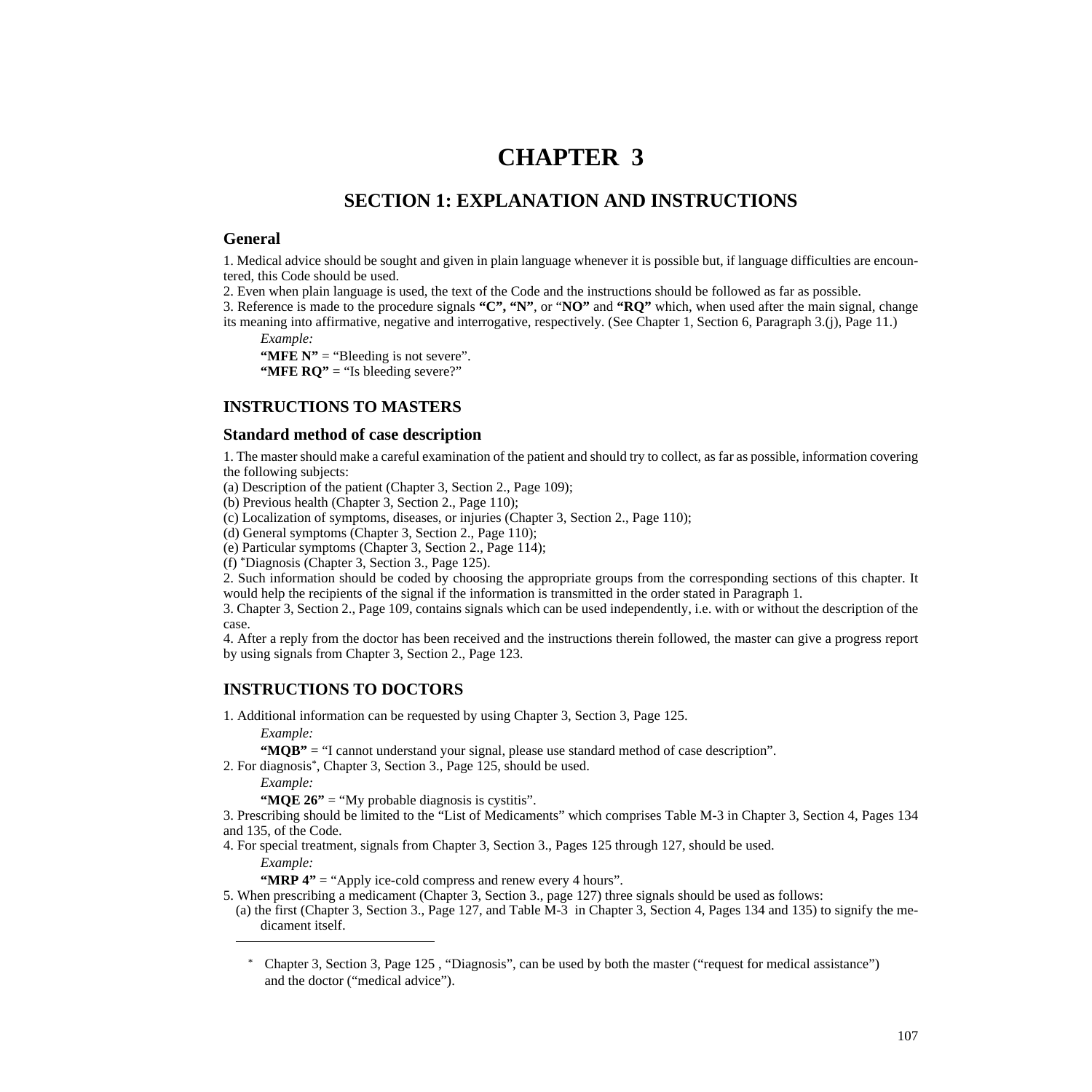*Example:*

**"MTD 32"** = "You should give aspirin tablets".

(b) the second (Chapter 3, Section 3, Page 1[27\) t](#page-128-0)o signify the method of administration and dose. *Example:*

"**MTI 2"** = "You should give by mouth 2 tablets/capsules".

(c) the third (Chapter 3, Section 3, Page 12[7\) to](#page-128-0) signify the frequency of the dose.

*Example:*

"**MTQ 8**" = "You should repeat every 8 hours".

6. The frequency of external applications is coded in Chapter 3, Section 3, Page 12[8.](#page-129-0)

*Example:*

"**MTU 4"** = "You should apply every 4 hours".

7. Advice concerning diet can be given by using signals from Chapter 3, Section 3, Page 12[8.](#page-129-0)

*Example:*

**"MUC"** = "Give water only in small quantities".

### **EXAMPLES**

As an example, two cases of request for assistance and the corresponding replies are drafted below:

### **CASE ONE**

#### **Request for medical assistance**

"I have a male age (44) years. Patient has been ill for (2) days. Patient has suffered from (bronchitis acute). Onset was sudden. Patient is delirious. Patient has fits of shivering. Temperature taken in mouth is (40). Pulse rate per minute is (110). The rate of breathing per minute is (30). Patient is in pain (chest). Part of the body affected is right (chest). Pain is increased on breathing. Patient has severe cough. Patient has blood-stained sputum. Patient has been given (penicillin injection) without effect. Patient has received treatment by medicaments in last (18) hours. My probable diagnosis is (pneumonia)."

#### **Medical advice**

"Your diagnosis is probably right. You should continue giving (penicillin injection). You should repeat every (12) hours. Put patient to bed lying down at absolute rest. Keep patient warm. Give fluid diet, milk, fruit juice, tea, mineral water. Give water very freely. Refer back to me in (24) hours or before if patient worsens."

### **CASE TWO**

#### **Request for medical assistance**

"I have a male aged (31) years. Patient has been ill for (3) hours. Patient has had no serious previous illness. Pulse rate per minute is (95). Pulse is weak. Patient is sweating. Patient is in pain in lumbar (kidney) region. The part affected is left lumbar (kidney) region. Pain is severe. Pain is increased by hand pressure. Bowels are regular."

#### **Request for additional information**

"I cannot make a diagnosis. Please answer the following question(s). Temperature taken in the mouth is (number). Pain radiates to groin and testicle. Patient has pain on passing water. Urinary functions normal. Vomiting is present."

#### **Additional information**

"Temperature taken in mouth is (37). Pain radiates to groin and testicle. Patient has pain on passing water. Patient is passing small quantities of urine frequently. Vomiting is absent. Patient has nausea."

#### **Medical advice**

"My probable diagnosis is kidney stone (renal colic). You should give morphine injection. You should give by subcutaneous injection (15) milligrams. Give water freely. Apply hot water bottle to lumbar (kidney) region. Patient should be seen by doctor when next in port."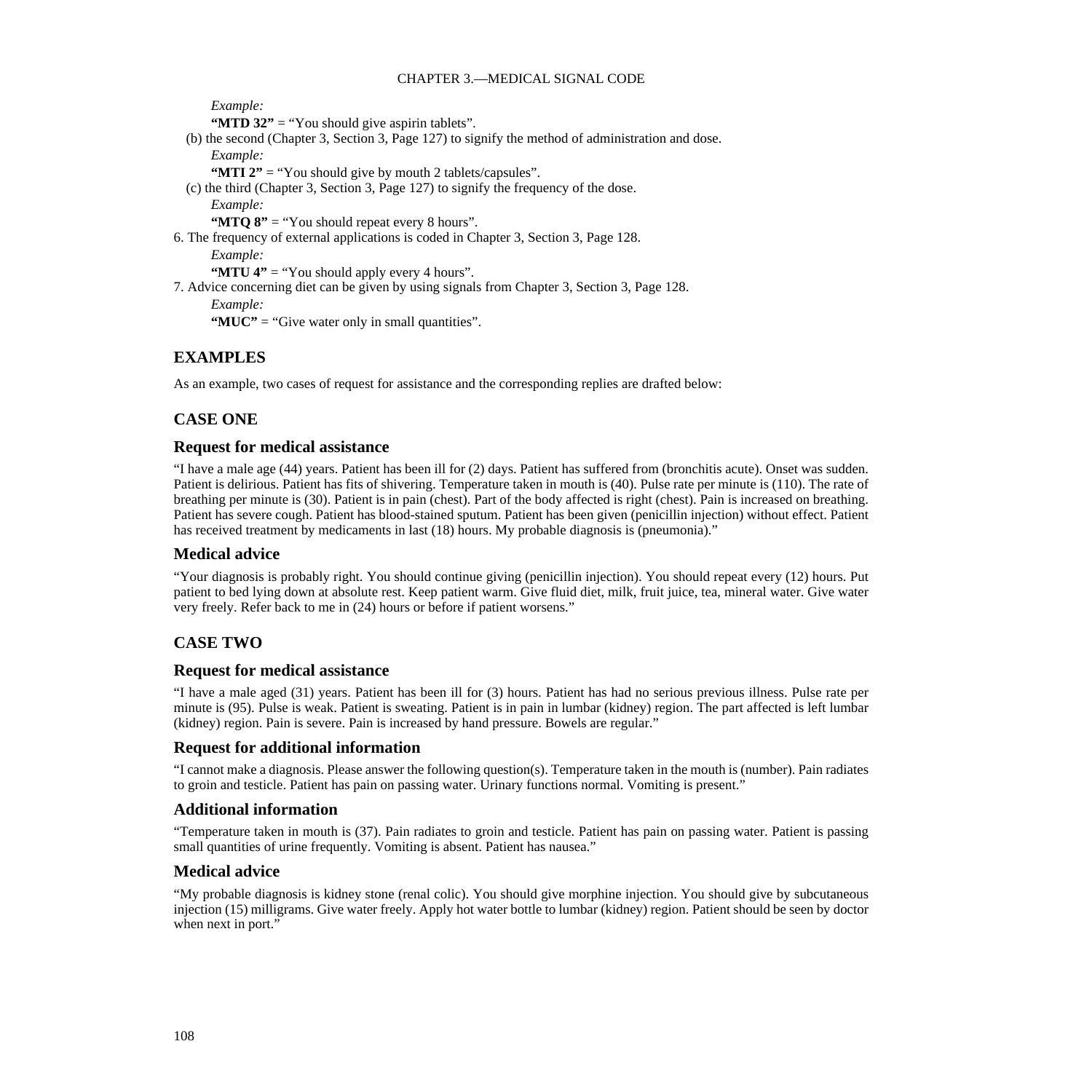# **CHAPTER 3**

# **SECTION 2: REQUEST FOR MEDICAL ASSISTANCE**

<span id="page-110-0"></span>*Cross Code Meaning Reference*

## **REQUEST—GENERAL INFORMATION**

| <b>MAA</b> | I request urgent medical advice.                                                                    |                 |
|------------|-----------------------------------------------------------------------------------------------------|-----------------|
| MAB        | I request you to make rendezvous in position indicated.                                             |                 |
| MAC        | I request you to arrange hospital admission.                                                        |                 |
| <b>MAD</b> | I am (indicate number) hours from the nearest port.                                                 |                 |
| MAE        | I am converging on nearest port.                                                                    |                 |
| MAF        | I am moving away from nearest port.                                                                 |                 |
|            |                                                                                                     | W               |
|            |                                                                                                     | AL              |
|            |                                                                                                     | AM              |
|            |                                                                                                     | AN              |
|            |                                                                                                     | AN <sub>1</sub> |
|            |                                                                                                     | AN <sub>2</sub> |
|            |                                                                                                     | <b>BR2</b>      |
|            |                                                                                                     | BR <sub>3</sub> |
|            | Helicopter is coming to you now (or at time indicated) with a doctor                                | BT <sub>2</sub> |
|            | Helicopter is coming to you now (or at time indicated) to pick up injured/sick person $\dots \dots$ | BT <sub>3</sub> |
|            | I have injured/sick person (or number of persons indicated) to be taken off urgently                | <b>AQ</b>       |
|            |                                                                                                     | <b>BS</b>       |
|            |                                                                                                     | BU              |
|            |                                                                                                     | AT              |

## **DESCRIPTION OF PATIENT**

| MAJ        | I have a male aged (number) years.           |
|------------|----------------------------------------------|
| <b>MAK</b> | I have a female aged (number) years.         |
| <b>MAL</b> | I have a female (number) months pregnant.    |
| MAM        | Patient has been ill for (number) days.      |
| <b>MAN</b> | Patient has been ill for (number) hours.     |
| MAO        | General condition of the patient is good.    |
| MAP        | General condition of the patient is serious. |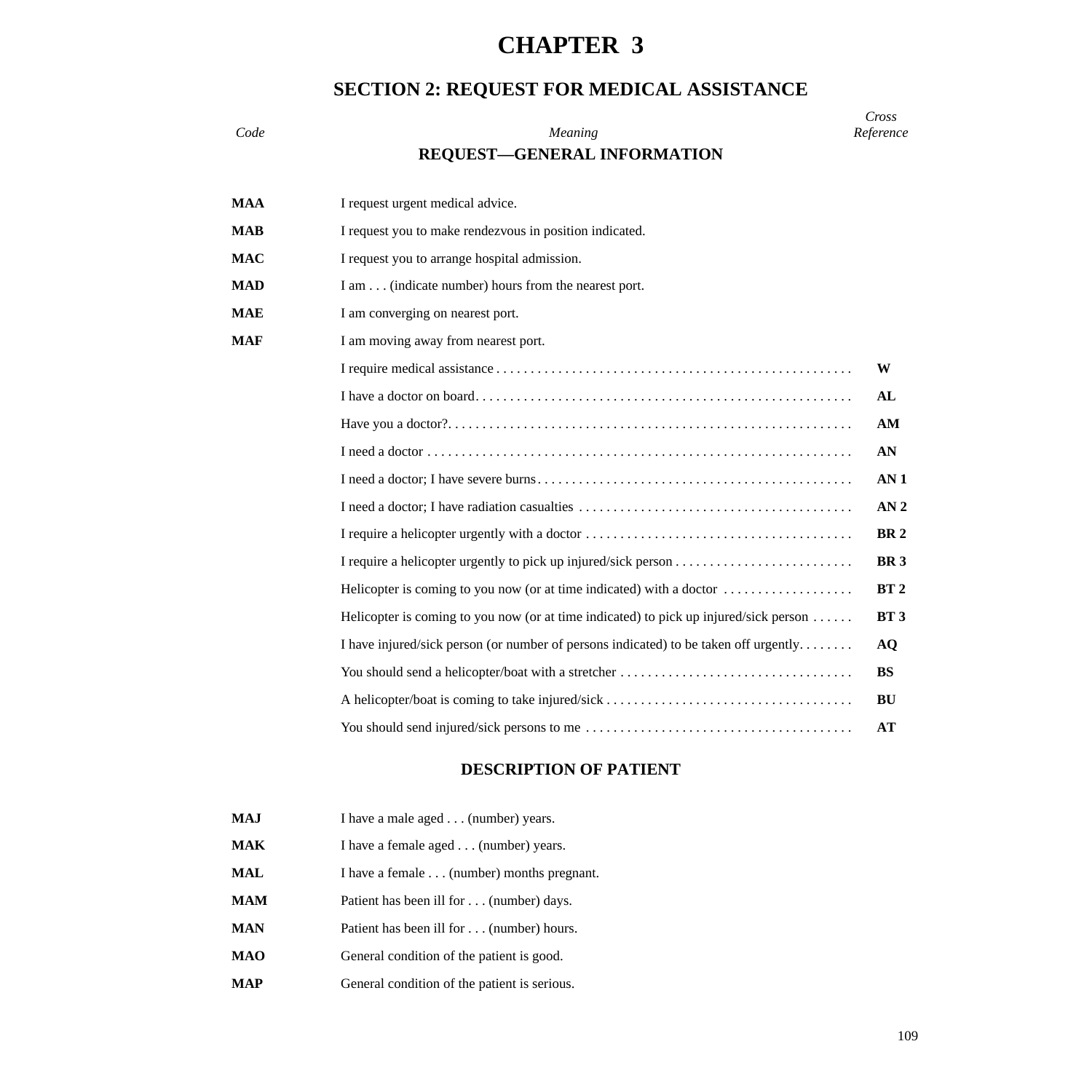<span id="page-111-0"></span>

| Code       | Meaning                                                                                          | Cross<br>Reference |
|------------|--------------------------------------------------------------------------------------------------|--------------------|
| <b>MAQ</b> | General condition of the patient is unchanged.                                                   |                    |
| <b>MAR</b> | General condition of the patient has worsened.                                                   |                    |
| <b>MAS</b> | Patient has been given (Table M-3 in Chapter 3, Section 4, Pages 134 and 135) with effect.       |                    |
| <b>MAT</b> | Patient has been given (Table M-3 in Chapter 3, Section 4, Pages 134 and 135) without<br>effect. |                    |
| <b>MAU</b> | Patient has received treatment by medicaments in last (indicate number) hours.                   |                    |
|            | PREVIOUS HEALTH                                                                                  |                    |
| <b>MBA</b> | Patient has suffered from (Table M-2 in Chapter 3, Section 4, Page 133).                         |                    |
| <b>MBB</b> | Patient has had previous operation (Table M-2 in Chapter 3, Section 4, Page 133).                |                    |
| <b>MBC</b> | Patient has had no serious previous illness.                                                     |                    |
| <b>MBD</b> | Patient has had no relevant previous injury.                                                     |                    |
|            |                                                                                                  |                    |

## **LOCALIZATION OF SYMPTOMS, DISEASES, OR INJURIES**

| <b>MBE</b> | The whole body is affected.                                                             |
|------------|-----------------------------------------------------------------------------------------|
| <b>MBF</b> | The part of the body affected is $\dots$ (Table M-1 in Chapter 3, Section 4, Page 130). |
| *MBG       | The part of the body affected is right (Table M-1 in Chapter 3, Section 4, Page 130).   |
| *MBH       | The part of the body affected is left (Table M-1 in Chapter 3, Section 4, Page 130).    |

\* To be used when right and left side of the body or limb need to be differentiated.

## **GENERAL SYMPTOMS**

- **MBP** Onset was sudden.
- **MBQ** Onset was gradual.

#### **Temperature**

| <b>MBR</b> | Temperature taken in mouth is $\dots$ (number). |
|------------|-------------------------------------------------|
| <b>MBS</b> | Temperature taken in rectum is (number).        |
| <b>MBT</b> | Temperature in the morning is $\dots$ (number). |
| MBU        | Temperature in the evening is $\dots$ (number). |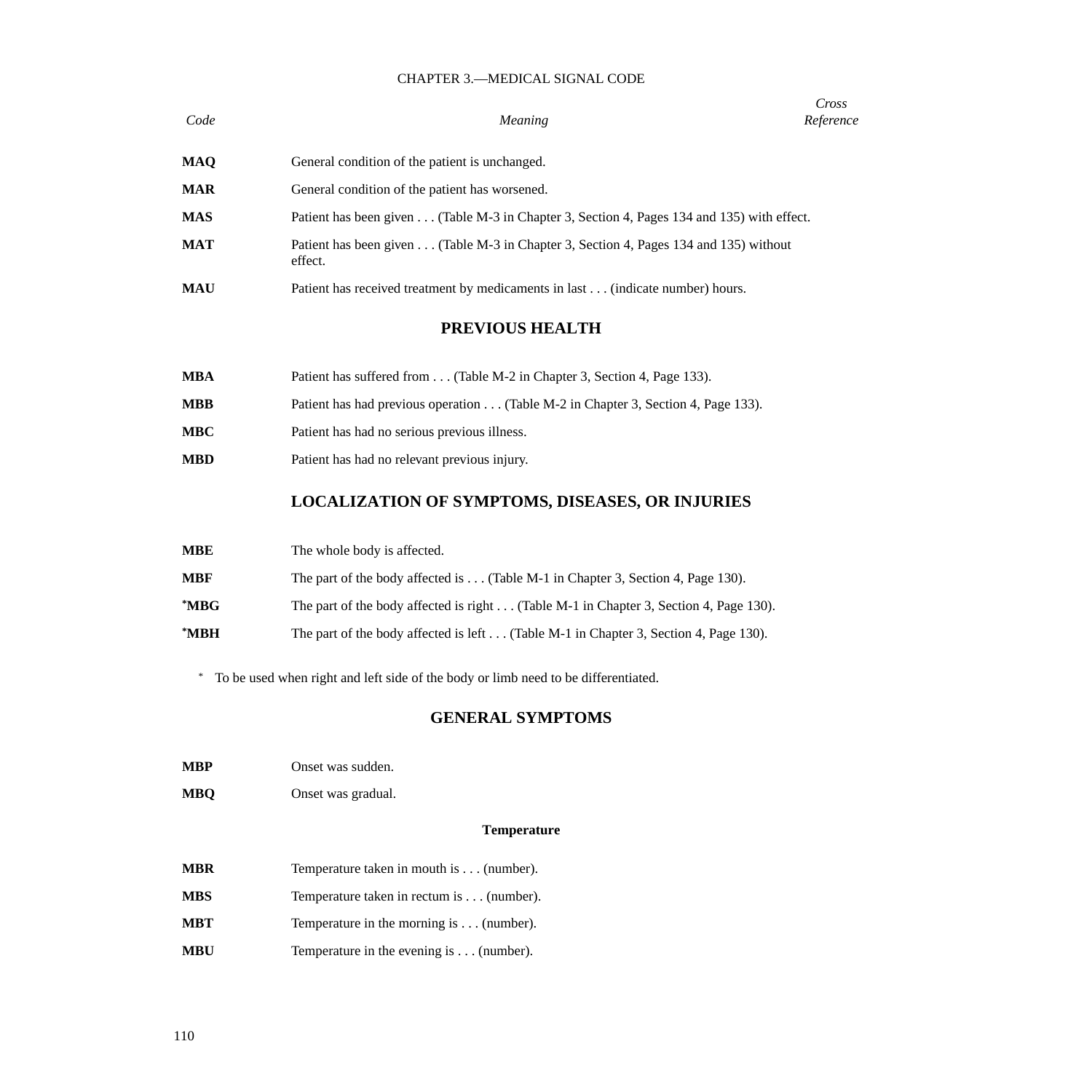*Cross Code Meaning Reference*

#### **Temperature**

| MBV | Temperature is rising. |  |
|-----|------------------------|--|
|     |                        |  |

**MBW** Temperature is falling.

#### **Pulse**

| <b>MBX</b> | The pulse rate per minute is $\dots$ (number). |
|------------|------------------------------------------------|
| <b>MBY</b> | The pulse rate is irregular.                   |
| MBZ        | The pulse rate is rising.                      |
| <b>MCA</b> | The pulse rate is falling.                     |
| <b>MCB</b> | The pulse is weak.                             |
| MCC        | The pulse is too weak to count.                |

**MCD** The pulse is too rapid to count.

#### **Breathing**

| <b>MCE</b> | The rate of breathing per minute is (number) (in and out being counted as one breath). |
|------------|----------------------------------------------------------------------------------------|
| <b>MCF</b> | The breathing is weak.                                                                 |
| <b>MCG</b> | The breathing is wheezing.                                                             |
| <b>MCH</b> | The breathing is regular.                                                              |
| <b>MCI</b> | The breathing is irregular.                                                            |
| <b>MCJ</b> | The breathing is strenuous (noisy).                                                    |
|            |                                                                                        |

## **Sweating**

| <b>MCL</b> | Patient is sweating.                    |
|------------|-----------------------------------------|
| <b>MCM</b> | Patient has fits of shivering (chills). |
| <b>MCN</b> | Patient has night sweats.               |
| <b>MCO</b> | Patient's skin is hot and dry.          |
| <b>MCP</b> | Patient is cold and clammy.             |
|            |                                         |

#### **Mental State and Consciousness**

| <b>MCR</b> | Patient is conscious.                       |
|------------|---------------------------------------------|
| MCT        | Patient is semiconscious but can be roused. |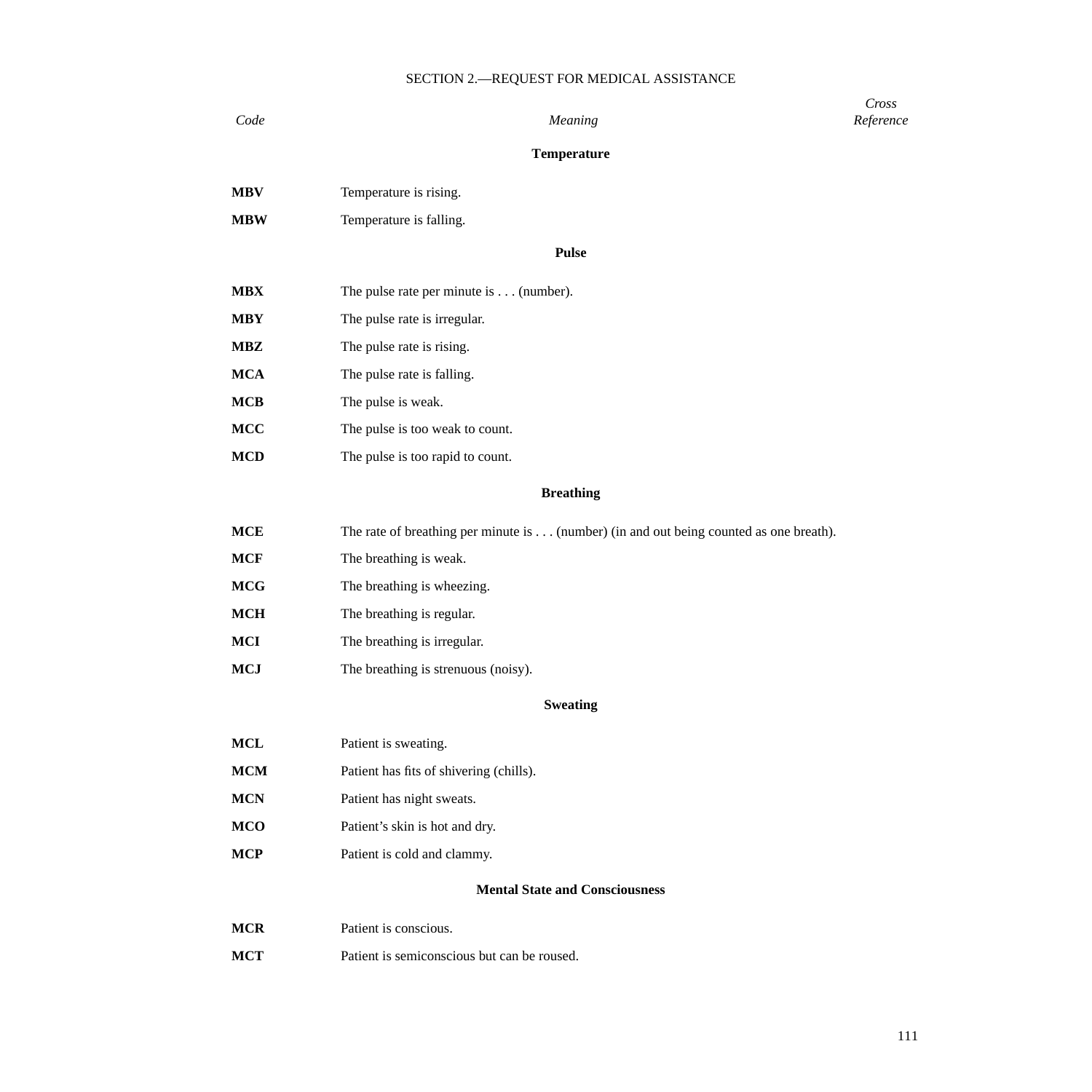*Cross*

| Code       | Meaning                                                             | Reference |
|------------|---------------------------------------------------------------------|-----------|
|            | <b>Mental State and Consciousness</b>                               |           |
| <b>MCU</b> | Patient is unconscious.                                             |           |
| <b>MCV</b> | Patient found unconscious.                                          |           |
| <b>MCW</b> | Patient appears to be in a state of shock.                          |           |
| <b>MCX</b> | Patient is delirious.                                               |           |
| <b>MCY</b> | Patient has mental symptoms.                                        |           |
| <b>MCZ</b> | Patient is paralyzed (Table M-1 in Chapter 3, Section 4, Page 130). |           |
| <b>MDC</b> | Patient is restless.                                                |           |
| <b>MDD</b> | Patient is unable to sleep.                                         |           |
|            | Pain                                                                |           |
| <b>MDF</b> | Patient is in pain (Table M-1 in Chapter 3, Section 4, Page 130).   |           |
| <b>MDG</b> | Pain is a dull ache.                                                |           |
| <b>MDJ</b> | Pain is slight.                                                     |           |
| <b>MDL</b> | Pain is severe.                                                     |           |
| <b>MDM</b> | Pain is intermittent.                                               |           |
| <b>MDN</b> | Pain is continuous.                                                 |           |
| <b>MDO</b> | Pain is increased by hand pressure.                                 |           |
| <b>MDP</b> | Pain radiates to (Table M-1 in Chapter 3, Section 4, Page 130).     |           |
| <b>MDQ</b> | Pain is increased on breathing.                                     |           |
| <b>MDR</b> | Pain is increased by action of bowels.                              |           |
| <b>MDT</b> | Pain is increased on passing water.                                 |           |
| <b>MDU</b> | Pain occurs after taking food.                                      |           |
| <b>MDV</b> | Pain is relieved by taking food.                                    |           |
| <b>MDW</b> | Pain has no relation to taking food.                                |           |
| <b>MDX</b> | Pain is relieved by heat.                                           |           |
| <b>MDY</b> | Pain has ceased.                                                    |           |
| Cough      |                                                                     |           |

**MED** Cough is present.

**MEF** Cough is absent.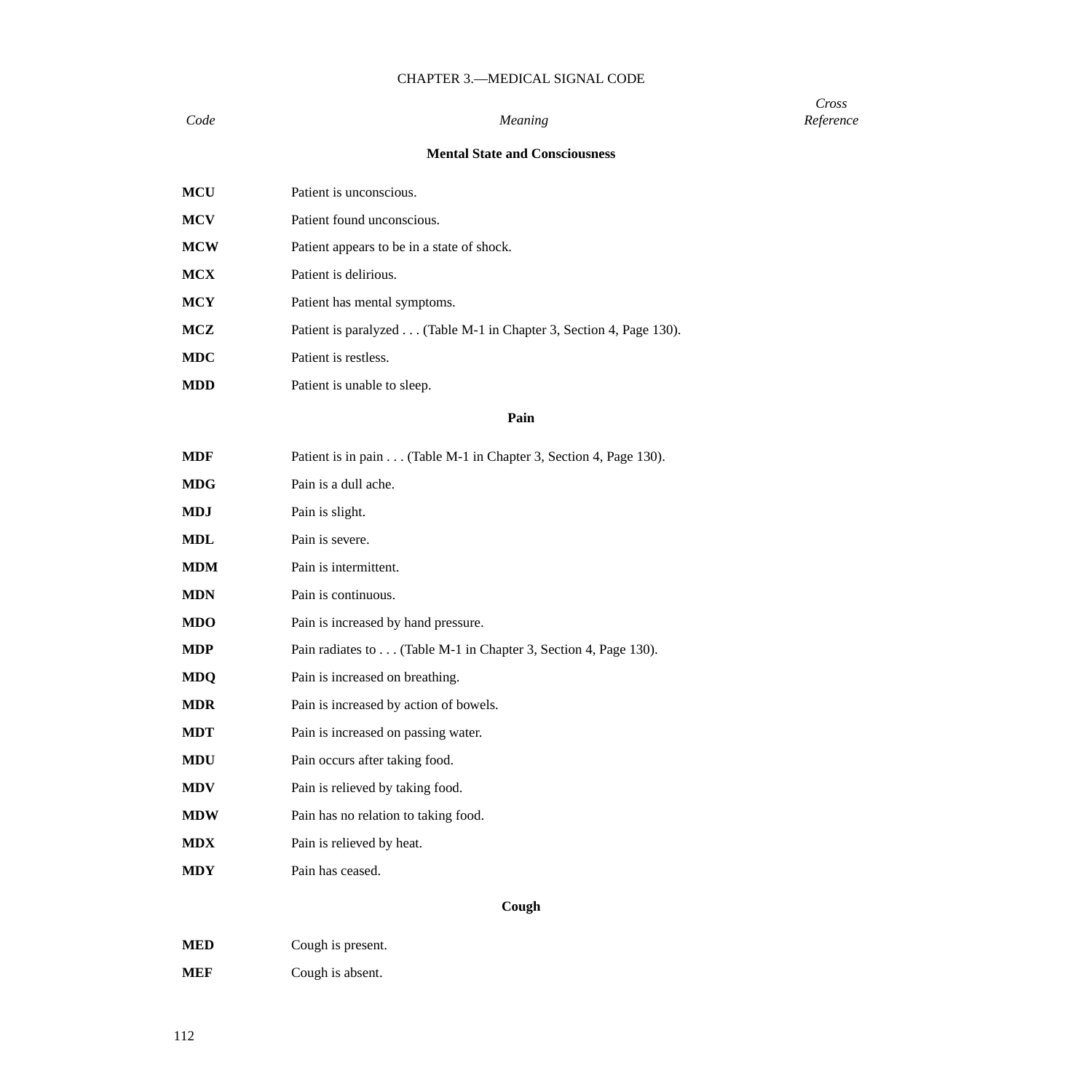*Cross Code Meaning Reference*

#### **Bowels**

| MEG        | Bowels are regular.                                                      |
|------------|--------------------------------------------------------------------------|
| MEJ        | Patient is constipated and bowels last opened (indicate number of days). |
| MEL        | Patient has diarrhea (indicate number of times daily).                   |
|            | <b>Vomiting</b>                                                          |
| MEM        | Vomiting is present.                                                     |
| MEN        | Vomiting is absent.                                                      |
| MEO        | Patient has nausea.                                                      |
|            | <b>Urine</b>                                                             |
| MEP        | Urinary functions normal.                                                |
| <b>MEQ</b> | Urinary functions abnormal.                                              |
|            | <b>Bleeding</b>                                                          |
| MER        | Bleeding is present (Table M-1 in Chapter 3, Section 4, Page 130).       |
| MET        | Bleeding is absent.                                                      |
|            | Rash                                                                     |
| <b>MEU</b> | A rash is present (Table M-1 in Chapter 3, Section 4, Page 130).         |
| MEV        | A rash is absent.                                                        |
|            | <b>Swelling</b>                                                          |
| <b>MEW</b> | Patient has a swelling (Table M-1 in Chapter 3, Section 4, Page 130).    |
| MEX        | Swelling is hard.                                                        |
| MEY        | Swelling is soft.                                                        |
| MEZ        | Swelling is hot and red.                                                 |
| MFA        | Swelling is painful on hand pressure.                                    |
| MFB        | Swelling is discharging.                                                 |
| MFC        | Patient has an abscess (Table M-1 in Chapter 3, Section 4, Page 130).    |
| MFD        | Patient has a carbuncle (Table M-1 in Chapter 3, Section 4, Page 130).   |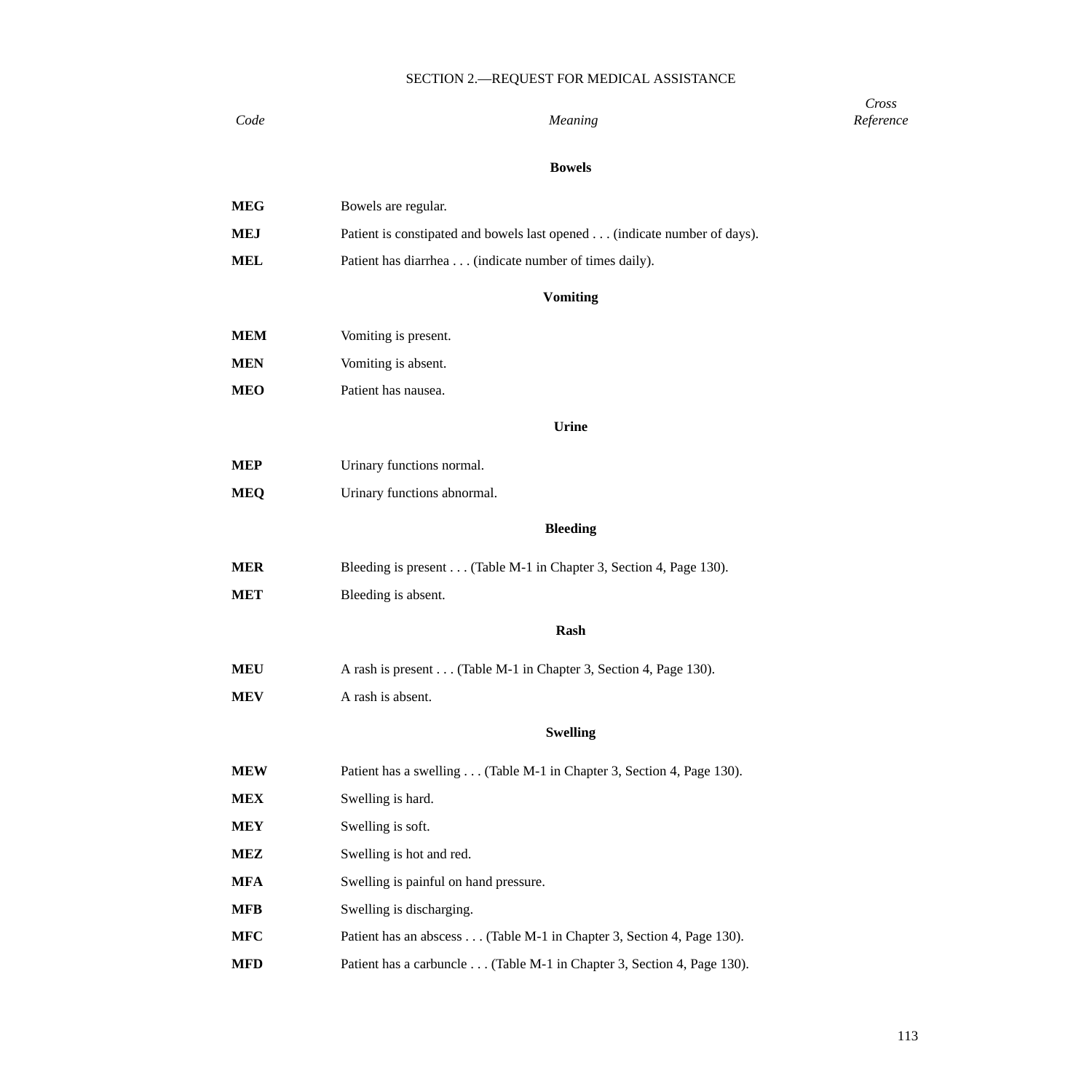<span id="page-115-0"></span>*Cross Code Meaning Reference*

## **PARTICULAR SYMPTOMS**

#### **Accidents, Injuries, Fractures, Suicide, and Poisons**

|            | <b>MER</b>                                                                           |
|------------|--------------------------------------------------------------------------------------|
| <b>MFE</b> | Bleeding is severe.                                                                  |
| <b>MFF</b> | Bleeding is slight.                                                                  |
| <b>MFG</b> | Bleeding has been stopped by pad(s) and bandaging.                                   |
| <b>MFH</b> | Bleeding has been stopped by tourniquet.                                             |
| <b>MFI</b> | Bleeding has stopped.                                                                |
| <b>MFJ</b> | Bleeding cannot be stopped.                                                          |
| <b>MFK</b> | Patient has a superficial wound (Table M-1 in Chapter 3, Section 4, Page 130).       |
| <b>MFL</b> | Patient has a deep wound (Table M-1 in Chapter 3, Section 4, Page 130).              |
| <b>MFM</b> | Patient has penetrating wound (Table M-1 in Chapter 3, Section 4, Page 130).         |
| <b>MFN</b> | Patient has a clean-cut wound (Table M-1 in Chapter 3, Section 4, Page 130).         |
| <b>MFO</b> | Patient has a wound with ragged edges (Table M-1 in Chapter 3, Section 4, Page 130). |
| <b>MFP</b> | Patient has a discharging wound (Table M-1 in Chapter 3, Section 4, Page 130).       |
| <b>MFQ</b> | Patient has contusion (bruising) (Table M-1 in Chapter 3, Section 4, Page 130).      |
| <b>MFR</b> | Wound is due to blow.                                                                |
| <b>MFS</b> | Wound is due to crushing.                                                            |
| <b>MFT</b> | Wound is due to explosion.                                                           |
| <b>MFU</b> | Wound is due to fall.                                                                |
| <b>MFV</b> | Wound is due to gunshot.                                                             |
| <b>MFW</b> | Patient has a foreign body in wound.                                                 |
| <b>MFX</b> | Patient is suffering from concussion.                                                |
| <b>MFY</b> | Patient cannot move the arm (Table M-1 in Chapter 3, Section 4, Page 130).           |
| <b>MFZ</b> | Patient cannot move the leg (Table M-1 in Chapter 3, Section 4, Page 130).           |
| <b>MGA</b> | Patient has dislocation (Table M-1 in Chapter 3, Section 4, Page 130).               |
| <b>MGB</b> | Patient has simple fracture (Table M-1 in Chapter 3, Section 4, Page 130).           |
| <b>MGC</b> | Patient has compound fracture (Table M-1 in Chapter 3, Section 4, Page 130).         |
| <b>MGD</b> | Patient has comminuted fracture (Table M-1 in Chapter 3, Section 4, Page 130).       |
| <b>MGE</b> | Patient has attempted suicide.                                                       |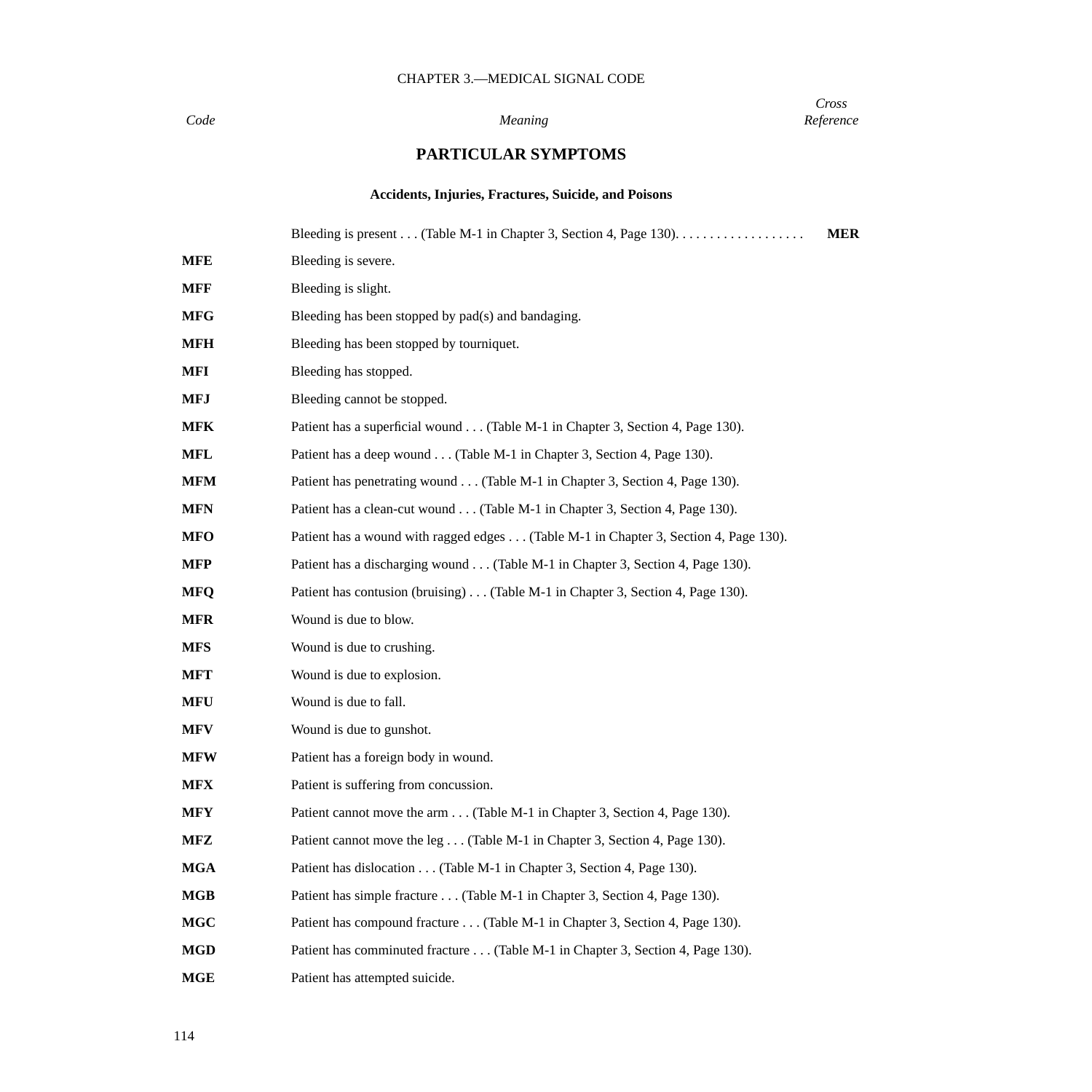#### **Accidents, Injuries, Fractures, Suicide, and Poisons**

| <b>MGF</b> | Patient has cut throat.                                                                       |
|------------|-----------------------------------------------------------------------------------------------|
| <b>MGG</b> | Patient has superficial burn (Table M-1 in Chapter 3, Section 4, Page 130).                   |
| <b>MGH</b> | Patient has severe burn (Table M-1 in Chapter 3, Section 4, Page 130).                        |
| <b>MGI</b> | Patient is suffering from noncorrosive poisoning (no staining and burning of mouth and lips). |
| <b>MGJ</b> | Patient has swallowed corrosive (staining and burning of mouth and lips).                     |
| <b>MGK</b> | Patient has swallowed unknown poison.                                                         |
| <b>MGL</b> | Patient has swallowed a foreign body.                                                         |
| <b>MGM</b> | Emetic has been given with good results.                                                      |
| <b>MGN</b> | Emetic has been given without good results.                                                   |
| <b>MGO</b> | No emetic has been given.                                                                     |
| <b>MGP</b> | Patient has had corrosive thrown on him (Table M-1 in Chapter 3, Section 4, Page 130).        |
| <b>MGQ</b> | Patient has inhaled poisonous gases, vapors, dust.                                            |
| <b>MGR</b> | Patient is suffering from animal bite (Table M-1 in Chapter 3, Section 4, Page 130).          |
| <b>MGS</b> | Patient is suffering from snake bite (Table M-1 in Chapter 3, Section 4, Page 130).           |
| <b>MGT</b> | Patient is suffering from gangrene (Table M-1 in Chapter 3, Section 4, Page 130).             |
|            | <b>Diseases of Nose and Throat</b>                                                            |
| <b>MGU</b> | Patient has nasal discharge.                                                                  |
| <b>MGV</b> | Patient has foreign body in nose.                                                             |
| <b>MHA</b> | Lips are swollen.                                                                             |
| <b>MHB</b> | Tongue is dry.                                                                                |
| <b>MHC</b> | Tongue is coated.                                                                             |
| <b>MHD</b> | Tongue is glazed and red.                                                                     |
| <b>MHF</b> | Tongue is swollen.                                                                            |
| <b>MHG</b> | Patient has ulcer on tongue.                                                                  |
| <b>MHJ</b> | Patient has ulcer in mouth.                                                                   |
| <b>MHK</b> | Gums are sore and bleeding.                                                                   |
| <b>MHL</b> | Throat is sore and red.                                                                       |
| <b>MHM</b> | Throat has pinpoint white spots on tonsils.                                                   |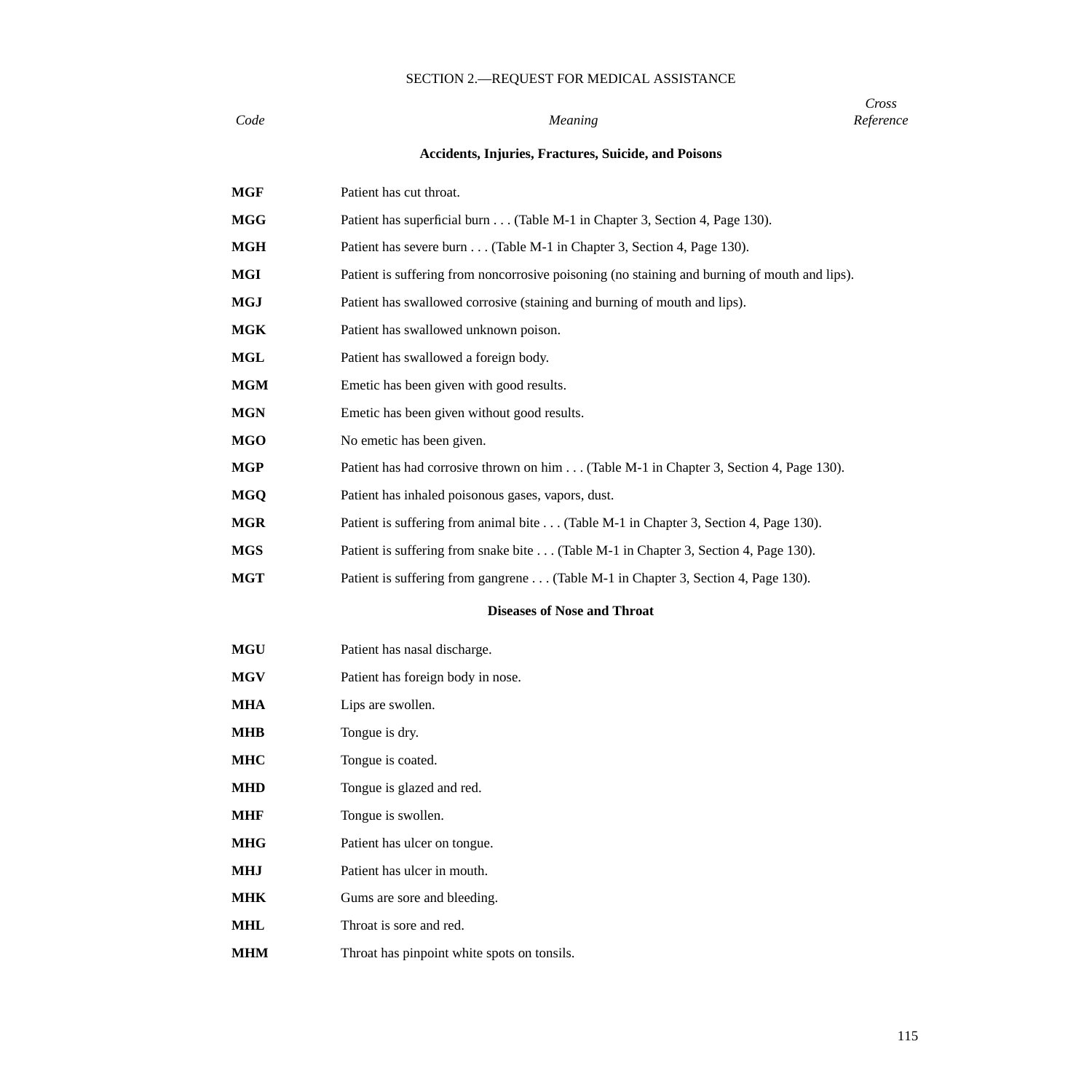| Code       | Meaning                                                                               | Cross<br>Reference |
|------------|---------------------------------------------------------------------------------------|--------------------|
|            | <b>Diseases of Nose and Throat</b>                                                    |                    |
| <b>MHN</b> | Throat has gray white patches on tonsils.                                             |                    |
| <b>MHO</b> | Throat hurts and is swollen on one side.                                              |                    |
| <b>MHP</b> | Throat hurts and is swollen on both sides.                                            |                    |
| <b>MHQ</b> | Swallowing is painful.                                                                |                    |
| <b>MHR</b> | Patient cannot swallow.                                                               |                    |
| <b>MHT</b> | Patient has hoarseness of voice.                                                      |                    |
|            |                                                                                       | <b>MGL</b>         |
| <b>MHV</b> | Patient has severe toothache.                                                         |                    |
|            | <b>Diseases of Respiratory System</b>                                                 |                    |
| <b>MHY</b> | Patient has pain in chest on breathing (Table M-1 in Chapter 3, Section 4, Page 130). |                    |
|            |                                                                                       | <b>MCG</b>         |
| <b>MHZ</b> | Breathing is deep.                                                                    |                    |
| <b>MIA</b> | Patient has severe shortness of breath.                                               |                    |
| <b>MIB</b> | Patient has asthmatical attack.                                                       |                    |
|            |                                                                                       | <b>MEF</b>         |
| <b>MIC</b> | Patient has severe cough.                                                             |                    |
| <b>MID</b> | Cough is longstanding.                                                                |                    |
| MIF        | Patient is coughing up blood.                                                         |                    |
| <b>MIG</b> | Patient has no sputum.                                                                |                    |
| <b>MIJ</b> | Patient has abundant sputum.                                                          |                    |
| <b>MIK</b> | Sputum is offensive.                                                                  |                    |
| <b>MIL</b> | Patient has bloodstained sputum.                                                      |                    |
| <b>MIM</b> | Patient has blueness of face.                                                         |                    |
|            | <b>Diseases of the Digestive System</b>                                               |                    |
| <b>MIN</b> | Patient has tarry stool.                                                              |                    |
| <b>MIO</b> | Patient has clay-colored stool.                                                       |                    |
|            |                                                                                       | <b>MEL</b>         |
| <b>MIP</b> | Patient has diarrhea with frequent stools like rice water.                            |                    |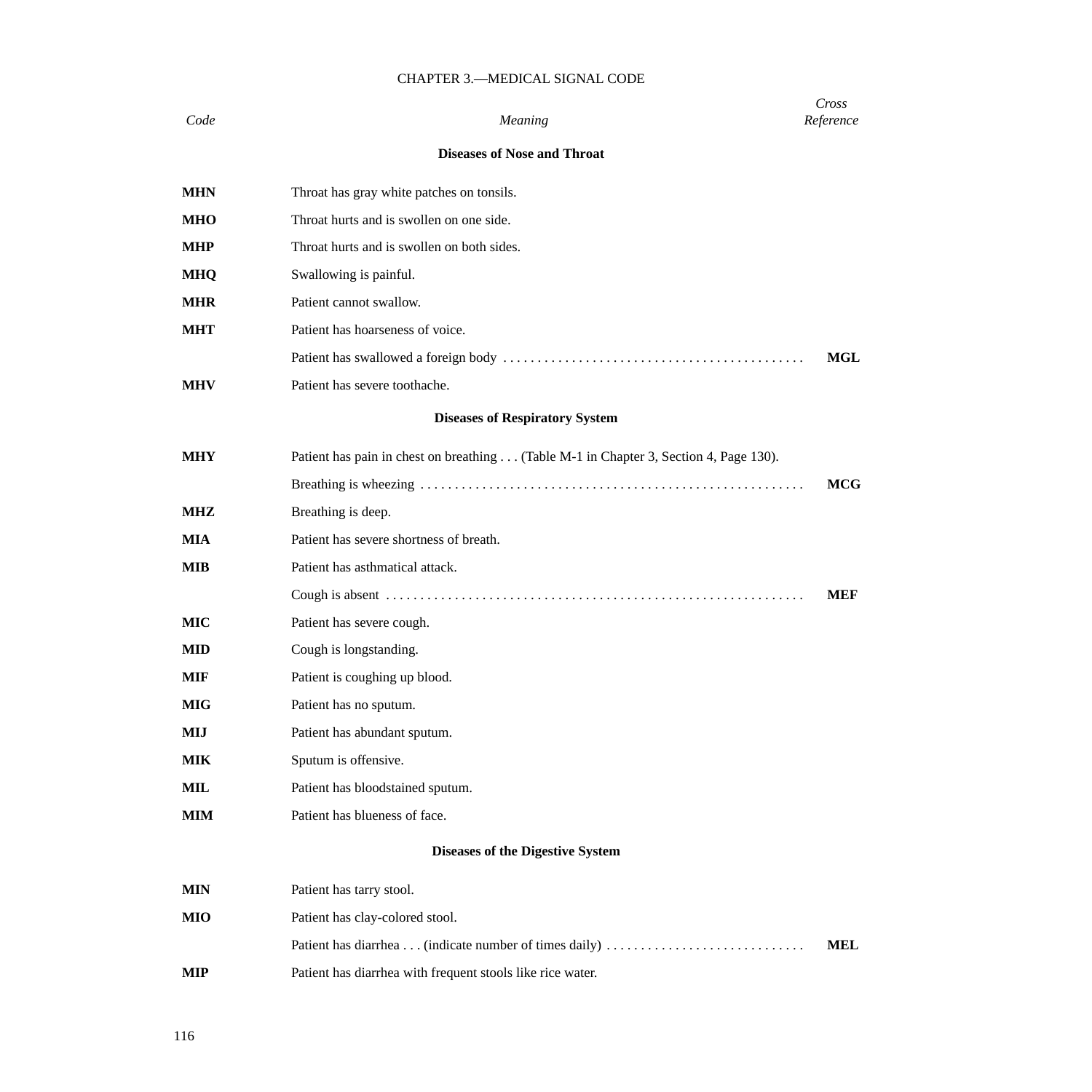| Code       | Meaning                                                                              | Cross<br>Reference |
|------------|--------------------------------------------------------------------------------------|--------------------|
|            | <b>Diseases of the Digestive System</b>                                              |                    |
| <b>MIQ</b> | Patient is passing blood with stools.                                                |                    |
| <b>MIR</b> | Patient is passing mucus with stools.                                                |                    |
|            |                                                                                      | <b>MEO</b>         |
| <b>MIT</b> | Patient has persistent hiccough.                                                     |                    |
| <b>MIU</b> | Patient has cramp pains and vomiting.                                                |                    |
|            |                                                                                      | <b>MEM</b>         |
|            |                                                                                      | <b>MEN</b>         |
| <b>MIV</b> | Vomiting has stopped.                                                                |                    |
| <b>MIW</b> | Vomiting is persistent.                                                              |                    |
| <b>MIX</b> | Vomit is streaked with blood.                                                        |                    |
| <b>MIY</b> | Patient vomiting much blood.                                                         |                    |
| MIZ        | Vomit is dark (like coffee grounds).                                                 |                    |
| <b>MJA</b> | Patient vomits any food and liquid given.                                            |                    |
| <b>MJB</b> | Amount of vomit is (indicate in deciliters: 1 deciliter equals one-sixth of a pint). |                    |
| <b>MJC</b> | Frequency of vomiting is (indicate number) daily.                                    |                    |
| <b>MJD</b> | Patient has flatulence.                                                              |                    |
| <b>MJE</b> | Wind has not been passed per anus for (indicate number of hours).                    |                    |
| <b>MJF</b> | Wind is being passed per anus.                                                       |                    |
| <b>MJG</b> | Abdomen is distended.                                                                |                    |
| MJH        | Abdominal wall is soft (normal).                                                     |                    |
| <b>MJI</b> | Abdominal wall is hard and rigid.                                                    |                    |
| <b>MJJ</b> | Abdominal wall is tender (Table M-1 in Chapter 3, Section 4, Page 130).              |                    |
|            |                                                                                      | <b>MDF</b>         |
|            | Patient has a swelling (Table M-1 in Chapter 3, Section 4, Page 130)                 | <b>MEW</b>         |
| <b>MJK</b> | Hernia is present.                                                                   |                    |
| MJM        | Hernia cannot be replaced.                                                           |                    |
| <b>MJN</b> | Hernia is painful and tender.                                                        |                    |
| <b>MJO</b> | Patient has bleeding hemorrhoids.                                                    |                    |
| <b>MJP</b> | Hemorrhoids cannot be reduced (put back in place).                                   |                    |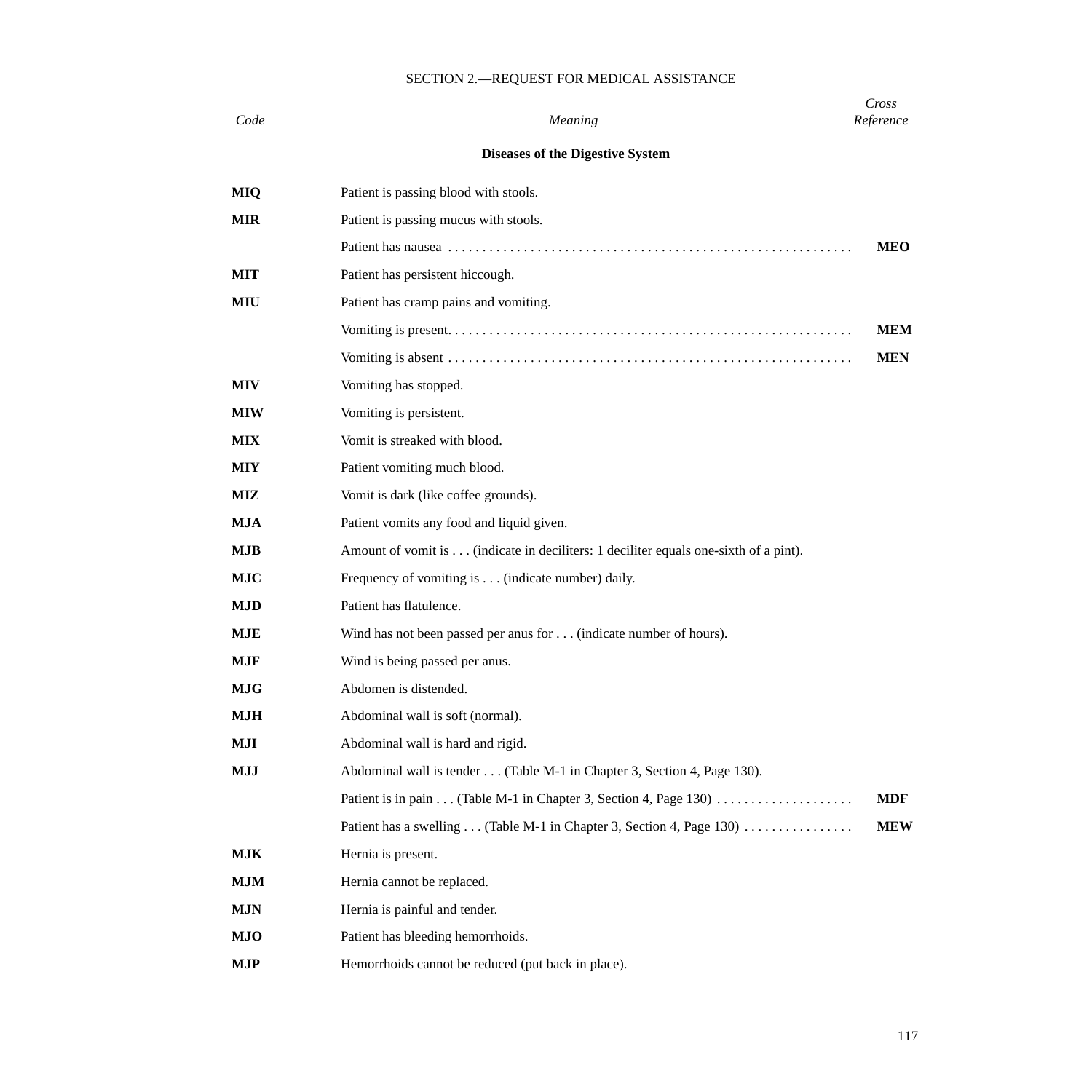| Code       | Meaning                                                                                                         | Cross<br>Reference |
|------------|-----------------------------------------------------------------------------------------------------------------|--------------------|
|            | <b>Diseases of the Genitourinary System</b>                                                                     |                    |
|            |                                                                                                                 | <b>MDF</b>         |
| <b>MJS</b> | Patient has pain on passing water.                                                                              |                    |
| <b>MJT</b> | Patient has pain in penis at end of passing water.                                                              |                    |
| <b>MJU</b> | Patient has pain spreading from abdomen to penis, testicles, or thigh.                                          |                    |
| <b>MJV</b> | Patient is unable to hold urine (incontinent).                                                                  |                    |
| <b>MJW</b> | Patient is unable to pass urine.                                                                                |                    |
| <b>MJX</b> | Patient is passing small quantities of urine frequently.                                                        |                    |
| <b>MJY</b> | Amount of urine passed in 24 hours (indicate number in deciliters: 1 deciliter equals one-<br>sixth of a pint). |                    |
|            |                                                                                                                 | <b>MEP</b>         |
| <b>MKA</b> | Urine contains albumen.                                                                                         |                    |
| <b>MKB</b> | Urine contains sugar.                                                                                           |                    |
| <b>MKC</b> | Urine contains blood.                                                                                           |                    |
| <b>MKD</b> | Urine is very dark brown.                                                                                       |                    |
| <b>MKE</b> | Urine is offensive and may contain pus.                                                                         |                    |
| <b>MKF</b> | Penis is swollen.                                                                                               |                    |
| <b>MKH</b> | Foreskin will not go back to normal position.                                                                   |                    |
| MKI        | Patient has swelling of testicles.                                                                              |                    |
| <b>MKJ</b> | Shall I pass a catheter?                                                                                        |                    |
| <b>MKK</b> | I have passed a catheter.                                                                                       |                    |
| <b>MKL</b> | I am unable to pass a catheter.                                                                                 |                    |
|            | Diseases of the Nervous System and Mental Diseases                                                              |                    |
| <b>MKP</b> | Patient has headache (Table M-1 in Chapter 3, Section 4, Page 130).                                             |                    |
| <b>MKQ</b> | Headache is throbbing.                                                                                          |                    |
| <b>MKR</b> | Headache is very severe.                                                                                        |                    |
| <b>MKS</b> | Head cannot be moved forwards to touch chest.                                                                   |                    |
| <b>MKT</b> | Patient cannot feel pinprick (Table M-1 in Chapter 3, Section 4, Page 130).                                     |                    |
| <b>MKU</b> | Patient is unable to speak properly.                                                                            |                    |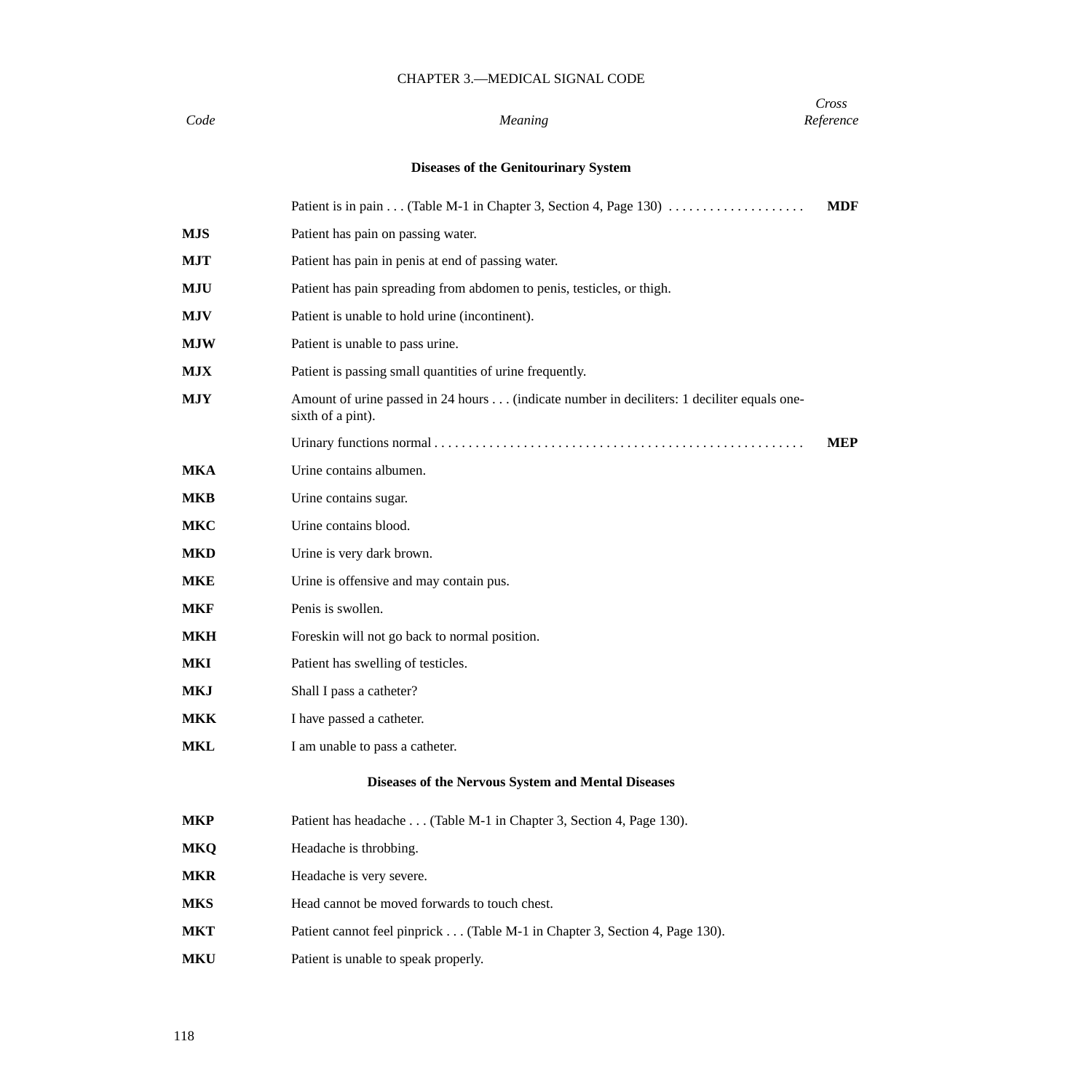| Code       | Meaning                                                                                                            | Cross<br>Reference |
|------------|--------------------------------------------------------------------------------------------------------------------|--------------------|
|            | Diseases of the Nervous System and Mental Diseases                                                                 |                    |
| <b>MKV</b> | Giddiness (vertigo) is present.                                                                                    |                    |
|            |                                                                                                                    | <b>MCZ</b>         |
|            |                                                                                                                    | <b>MCR</b>         |
|            |                                                                                                                    | <b>MCT</b>         |
|            |                                                                                                                    | <b>MCU</b>         |
| <b>MKW</b> | Pupils are equal in size.                                                                                          |                    |
| <b>MKX</b> | Pupils are unequal in size.                                                                                        |                    |
| <b>MKY</b> | Pupils do not contract in a bright light.                                                                          |                    |
| <b>MKZ</b> | Patient has no control over his bowels.                                                                            |                    |
| <b>MLA</b> | Patient has fits associated with rigidity of muscles and jerking of limbs—indicate number of<br>fits per 24 hours. |                    |
|            |                                                                                                                    | <b>MCY</b>         |
| <b>MLB</b> | Patient has delusions.                                                                                             |                    |
| <b>MLC</b> | Patient is depressed.                                                                                              |                    |
|            |                                                                                                                    | <b>MCX</b>         |
| <b>MLD</b> | Patient is uncontrollable.                                                                                         |                    |
|            |                                                                                                                    | <b>MGE</b>         |
| <b>MLE</b> | Patient has had much alcohol.                                                                                      |                    |
| <b>MLF</b> | Patient has delirium tremens.                                                                                      |                    |
| <b>MLG</b> | Patient has bedsores (Table M-1 in Chapter 3, Section 4, Page 130).                                                |                    |
|            | Diseases of the Heart and Circulatory System                                                                       |                    |
|            |                                                                                                                    | <b>MDF</b>         |
| $MLH$      | Pain has been present for (indicate number of minutes).                                                            |                    |
| <b>MLI</b> | Pain in chest is constricting in character.                                                                        |                    |
| <b>MLJ</b> | Pain is behind the breastbone.                                                                                     |                    |
|            |                                                                                                                    | <b>MDP</b>         |
|            |                                                                                                                    | <b>MIM</b>         |
| <b>MLK</b> | Patient has pallor.                                                                                                |                    |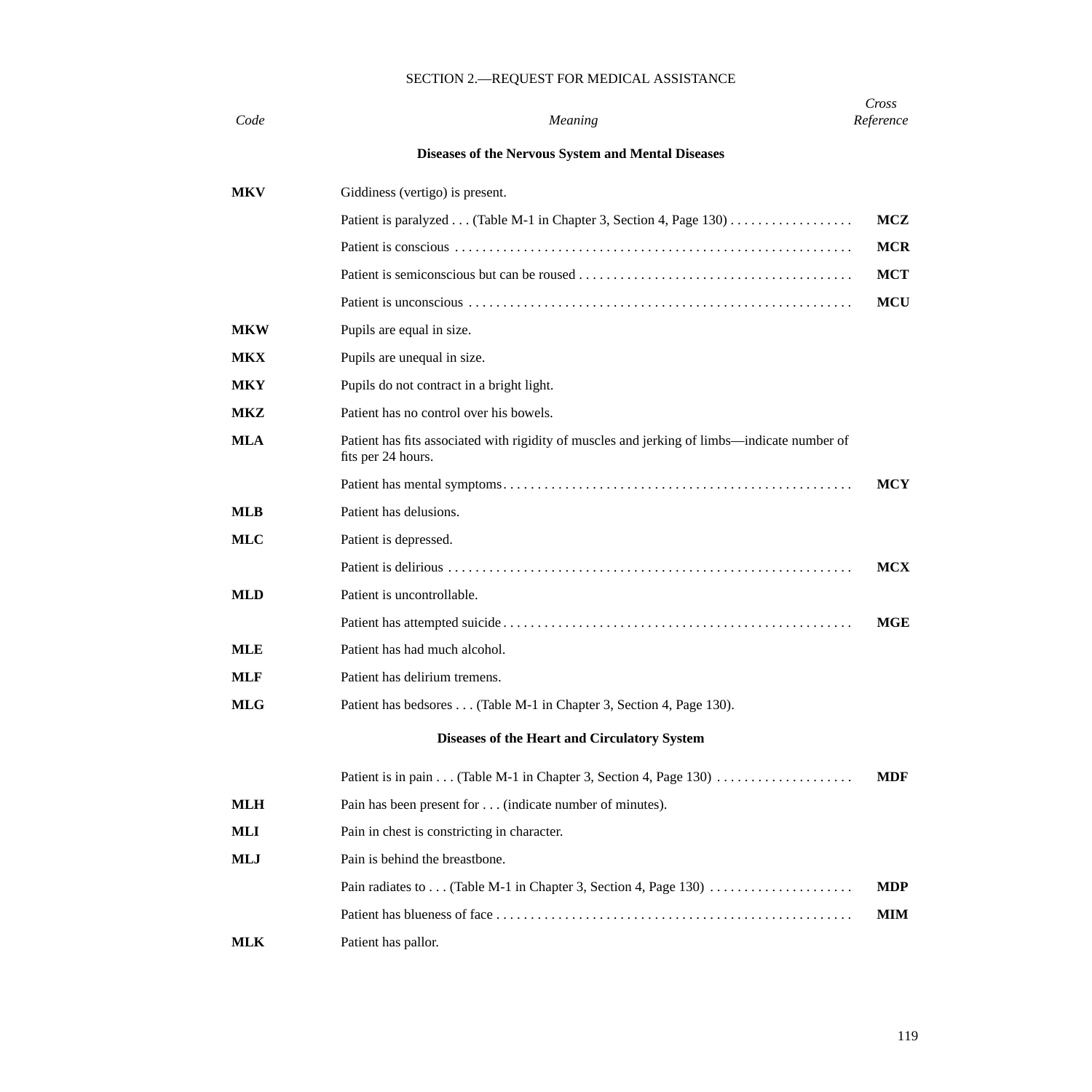<span id="page-121-0"></span>

|      |                | Cross     |
|------|----------------|-----------|
| Code | <b>Meaning</b> | Reference |

## **Diseases of the Heart and Circulatory System**

|            | The rate of breathing per minute is $\dots$ (number) (in and out being counted as one | <b>MCE</b> |
|------------|---------------------------------------------------------------------------------------|------------|
|            |                                                                                       | <b>MCB</b> |
|            |                                                                                       | <b>MBY</b> |
|            |                                                                                       | <b>MCC</b> |
|            |                                                                                       | <b>MCD</b> |
| <b>MLL</b> | Breathing is difficult when lying down.                                               |            |
| <b>MLM</b> | Swelling of legs that pits on pressure.                                               |            |
| <b>MLN</b> | Patient has varicose ulcer.                                                           |            |
|            | <b>Infectious and Parasitic Diseases</b>                                              |            |
| <b>MLR</b> | Rash has been present for (indicate number of hours).                                 |            |
| <b>MLS</b> | Rash first appeared on (Table M-1 in Chapter 3, Section 4, Page 130).                 |            |
| <b>MLT</b> | Rash is spreading to (Table M-1 in Chapter 3, Section 4, Page 130).                   |            |
| <b>MLU</b> | Rash is fading.                                                                       |            |
| <b>MLV</b> | Rash is itchy.                                                                        |            |
| <b>MLW</b> | Rash is not itchy.                                                                    |            |
| <b>MLX</b> | Rash looks like general redness.                                                      |            |
| <b>MLY</b> | Rash looks like blotches.                                                             |            |
| <b>MLZ</b> | Rash looks like small blisters containing clear fluid.                                |            |
| <b>MMA</b> | Rash looks like larger blisters containing pus.                                       |            |
| <b>MMB</b> | Rash is weeping (oozing).                                                             |            |
| <b>MMC</b> | Rash looks like weals.                                                                |            |
| <b>MMD</b> | Rash consists of rose-colored spots that do not blench on pressure.                   |            |
| <b>MME</b> | Skin is yellow.                                                                       |            |
|            | Patient has an abscess (Table M-1 in Chapter 3, Section 4, Page 130)                  | <b>MFC</b> |
| <b>MMF</b> | Patient has buboes (Table M-1 in Chapter 3, Section 4, Page 130).                     |            |
| <b>MMJ</b> | Patient has been isolated.                                                            |            |
| <b>MMK</b> | Should patient be isolated?                                                           |            |
| <b>MML</b> | I have had (indicate number) similar cases.                                           |            |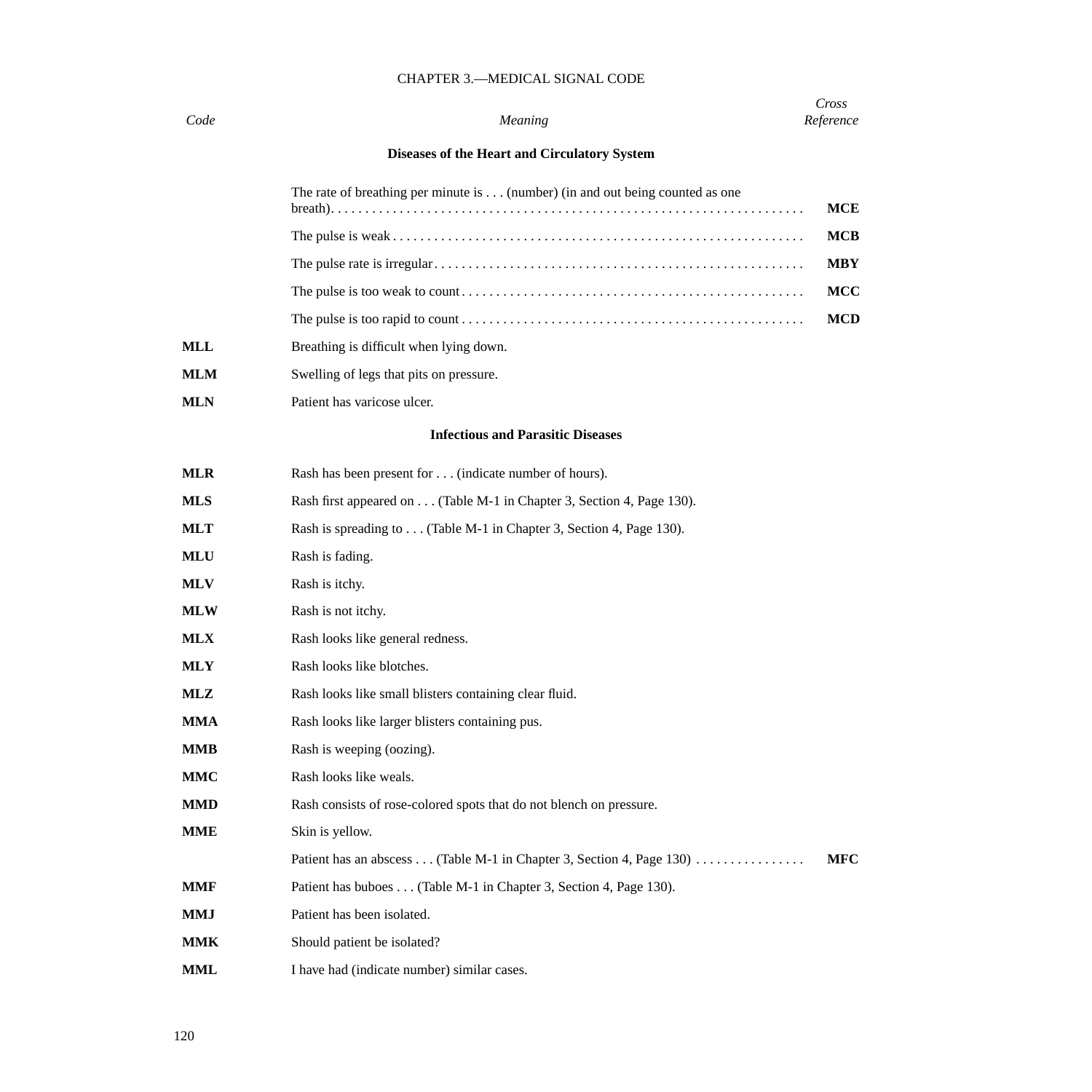| Code       | Meaning                                                               | Cross<br>Reference |
|------------|-----------------------------------------------------------------------|--------------------|
|            | <b>Infectious and Parasitic Diseases</b>                              |                    |
|            |                                                                       | <b>MIP</b>         |
|            |                                                                       | <b>MUT</b>         |
|            |                                                                       | <b>MUU</b>         |
|            |                                                                       | <b>MUV</b>         |
|            | <b>Venereal Diseases (See also Diseases of Genitourinary System.)</b> |                    |
| <b>MMP</b> | Patient has discharge from penis.                                     |                    |
| <b>MMQ</b> | Patient has previous history of gonorrhea.                            |                    |
| <b>MMR</b> | Patient has single hard sore on penis.                                |                    |
| <b>MMS</b> | Patient has multiple sores on penis.                                  |                    |
|            |                                                                       | <b>MMF</b>         |
| <b>MMT</b> | Patient has swollen glands in the groin.                              |                    |
| <b>MMU</b> | End of penis is inflamed and swollen.                                 |                    |
|            | <b>Diseases of the Ear</b>                                            |                    |
|            |                                                                       | <b>MDF</b>         |
| <b>MMW</b> | Patient has boil in ear(s).                                           |                    |
| <b>MMX</b> | Patient has discharge of blood from ear(s).                           |                    |
| <b>MMY</b> | Patient has discharge of clear fluid from ear(s).                     |                    |
| <b>MMZ</b> | Patient has discharge of pus from ear(s).                             |                    |
| <b>MNA</b> | Patient has hearing impaired.                                         |                    |
| <b>MNB</b> | Patient has foreign body in ear.                                      |                    |
|            |                                                                       | <b>MKV</b>         |
| <b>MNC</b> | Patient has constant noises in ear(s).                                |                    |
|            | Diseases of the Eye                                                   |                    |
|            |                                                                       | <b>MDF</b>         |
| <b>MNG</b> | Patient has inflammation of eye(s).                                   |                    |
| <b>MNH</b> | Patient has discharge from eye(s).                                    |                    |
| <b>MNI</b> | Patient has foreign body embedded in the pupil area of the eye.       |                    |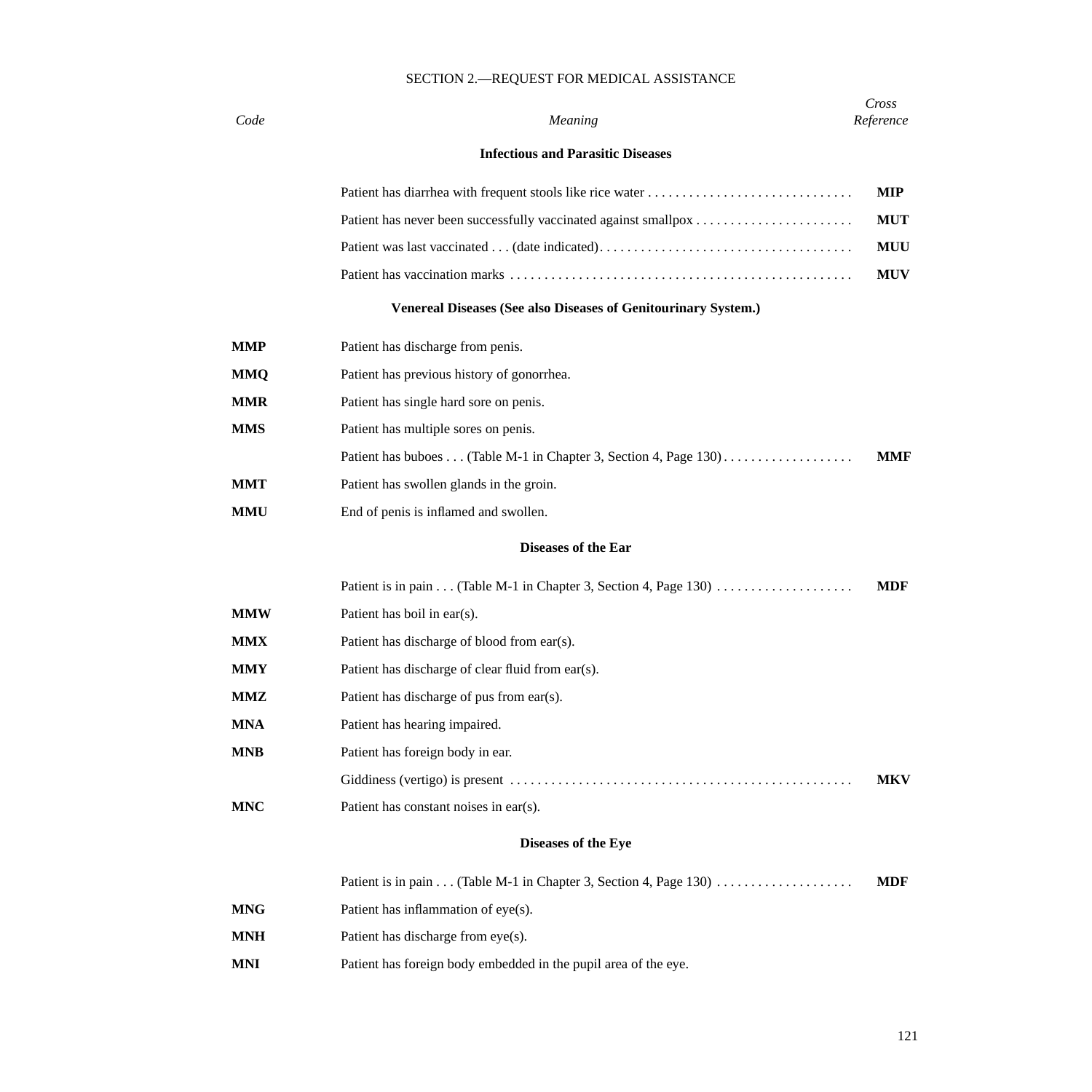| Code       | Meaning                                                                                     | Cross<br>Reference |
|------------|---------------------------------------------------------------------------------------------|--------------------|
|            | Diseases of the Eye                                                                         |                    |
| <b>MNJ</b> | Eyelids are swollen.                                                                        |                    |
| <b>MNK</b> | Patient cannot open eyes (raise eyelids).                                                   |                    |
| <b>MNL</b> | Patient has foreign body embedded in the white of the eye.                                  |                    |
| <b>MNM</b> | Patient has double vision when looking at objects with both eyes open.                      |                    |
| <b>MNN</b> | Patient has sudden blindness in one eye.                                                    |                    |
| <b>MNO</b> | Patient has sudden blindness in both eyes.                                                  |                    |
|            |                                                                                             | <b>MKW</b>         |
|            |                                                                                             | <b>MKX</b>         |
|            |                                                                                             | <b>MKY</b>         |
|            | Patient has a penetrating wound (Table M-1 in Chapter 3, Section 4, Page 130)               | <b>MFM</b>         |
| <b>MNP</b> | Eyeball is yellow in color.                                                                 |                    |
|            | <b>Diseases of the Skin</b>                                                                 |                    |
|            | See Infectious and Parasitic Diseases in Chapter 3, Section 2, Page 120.                    |                    |
|            | <b>Diseases of Muscles and Joints</b>                                                       |                    |
| <b>MNT</b> | Patient has pain in muscles of (Table M-1 in Chapter 3, Section 4, Page 130).               |                    |
| <b>MNU</b> | Patient has pain in joint(s) (Table M-1 in Chapter 3, Section 4, Page 130).                 |                    |
| <b>MNV</b> | Patient has redness and swelling of joint(s) (Table M-1 in Chapter 3, Section 4, Page 130). |                    |
| <b>MNW</b> | There is history of recent injury.                                                          |                    |
| <b>MNX</b> | There is no history of injury.                                                              |                    |
|            | <b>Miscellaneous Illnesses</b>                                                              |                    |
|            |                                                                                             | <b>MLE</b>         |
| <b>MOA</b> | Patient is suffering from heat exhaustion.                                                  |                    |
| <b>MOB</b> | Patient is suffering from heat stroke.                                                      |                    |
| <b>MOC</b> | Patient is suffering from seasickness.                                                      |                    |
| <b>MOD</b> | Patient is suffering from exposure in lifeboat—indicate length of exposure (number) hours.  |                    |
| <b>MOE</b> | Patient is suffering from frostbite (Table M-1 in Chapter 3, Section 4, Page 130).          |                    |
| <b>MOF</b> | Patient has been exposed to radioactive hazard.                                             |                    |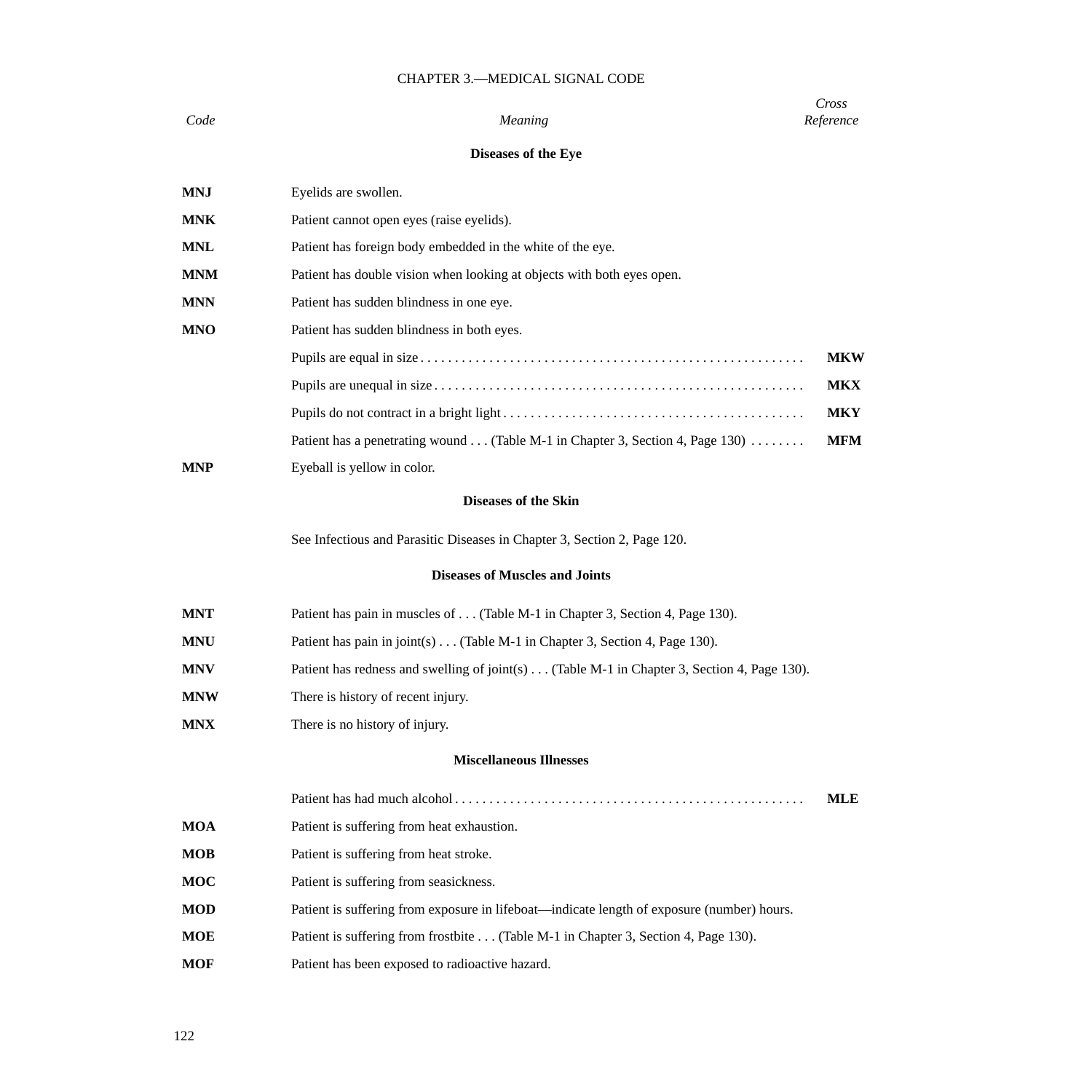<span id="page-124-0"></span>*Cross Code Meaning Reference*

#### **Childbirth**

| <b>MOK</b> | I have a patient in child birth aged (number years).      |
|------------|-----------------------------------------------------------|
| <b>MOL</b> | Patient states she has had (number) children.             |
| <b>MOM</b> | Patient states child is due in (number) weeks.            |
| <b>MON</b> | Pains began (number) hours ago.                           |
| <b>MOO</b> | Pains are feeble and produce no effect.                   |
| <b>MOP</b> | Pains are strong and effective.                           |
| <b>MOQ</b> | Pains are occurring every (number) minutes.               |
| <b>MOR</b> | The bag of membranes broke (number) hours ago.            |
| <b>MOS</b> | There is severe bleeding from the womb.                   |
| <b>MOT</b> | The head is coming first.                                 |
| <b>MOU</b> | The buttocks are coming first.                            |
| <b>MOV</b> | A foot has appeared first.                                |
| <b>MOW</b> | An arm has appeared first.                                |
| <b>MOX</b> | The child has been born.                                  |
| <b>MOY</b> | The child will not breathe.                               |
| MOZ        | The placenta has been passed.                             |
| <b>MPA</b> | The placenta has not been passed.                         |
| <b>MPB</b> | I have a nonpregnant woman who is bleeding from the womb. |

## **PROGRESS REPORT**

| <b>MPE</b> | I am carrying out prescribed instructions. |
|------------|--------------------------------------------|
| <b>MPF</b> | Patient is improving.                      |
| <b>MPG</b> | Patient is not improving.                  |
| <b>MPH</b> | Patient is relieved of pain.               |
| <b>MPI</b> | Patient still has pain.                    |
| <b>MPJ</b> | Patient is restless.                       |
| MPK        | Patient is calm.                           |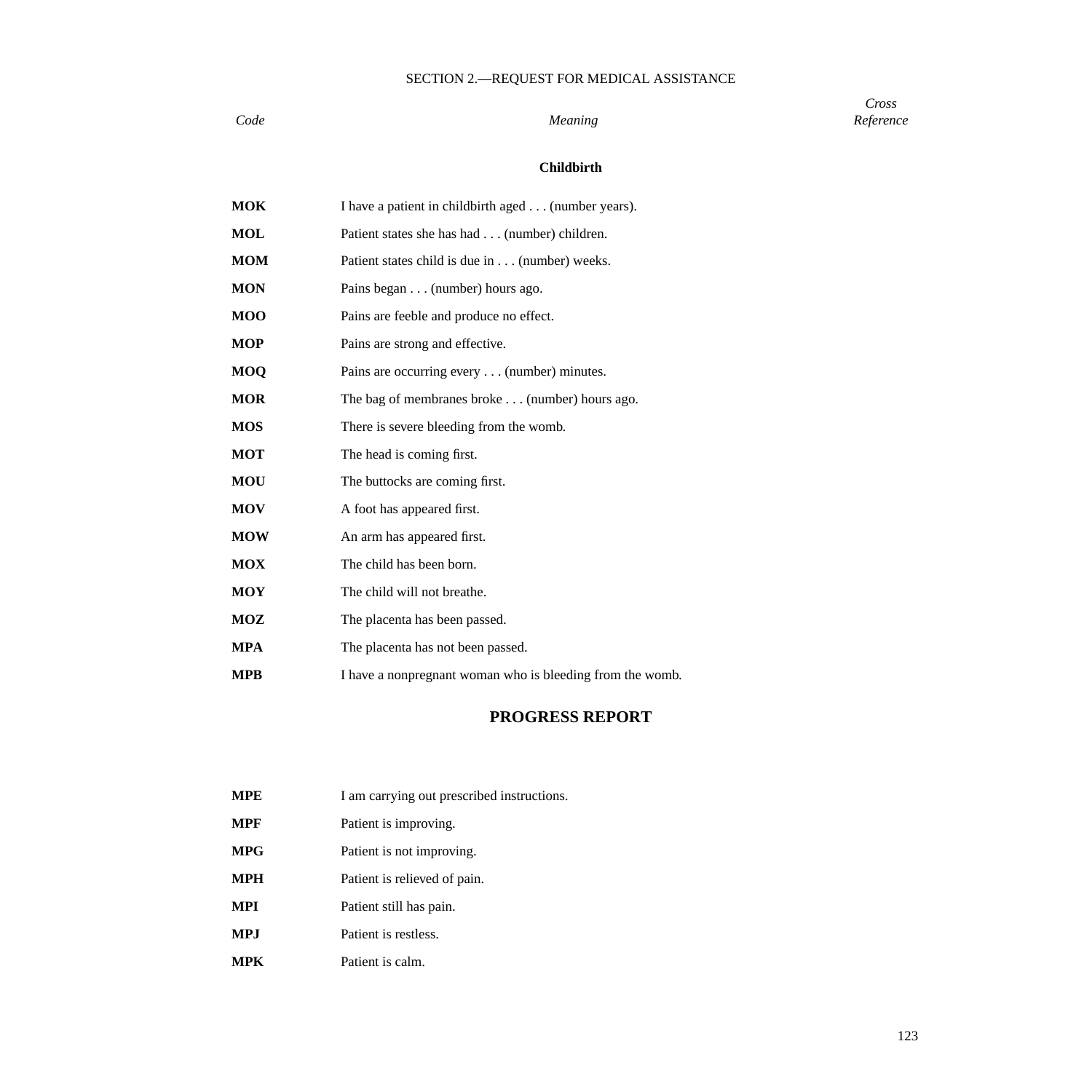*Cross Code Meaning Reference*

| MPL        | Symptoms have cleared.          |
|------------|---------------------------------|
| <b>MPM</b> | Symptoms have not cleared.      |
| <b>MPN</b> | Symptoms have increased.        |
| MPO        | Symptoms have decreased.        |
| <b>MPP</b> | Treatment has been effective.   |
| <b>MPO</b> | Treatment has been ineffective. |
|            | Patient has died.               |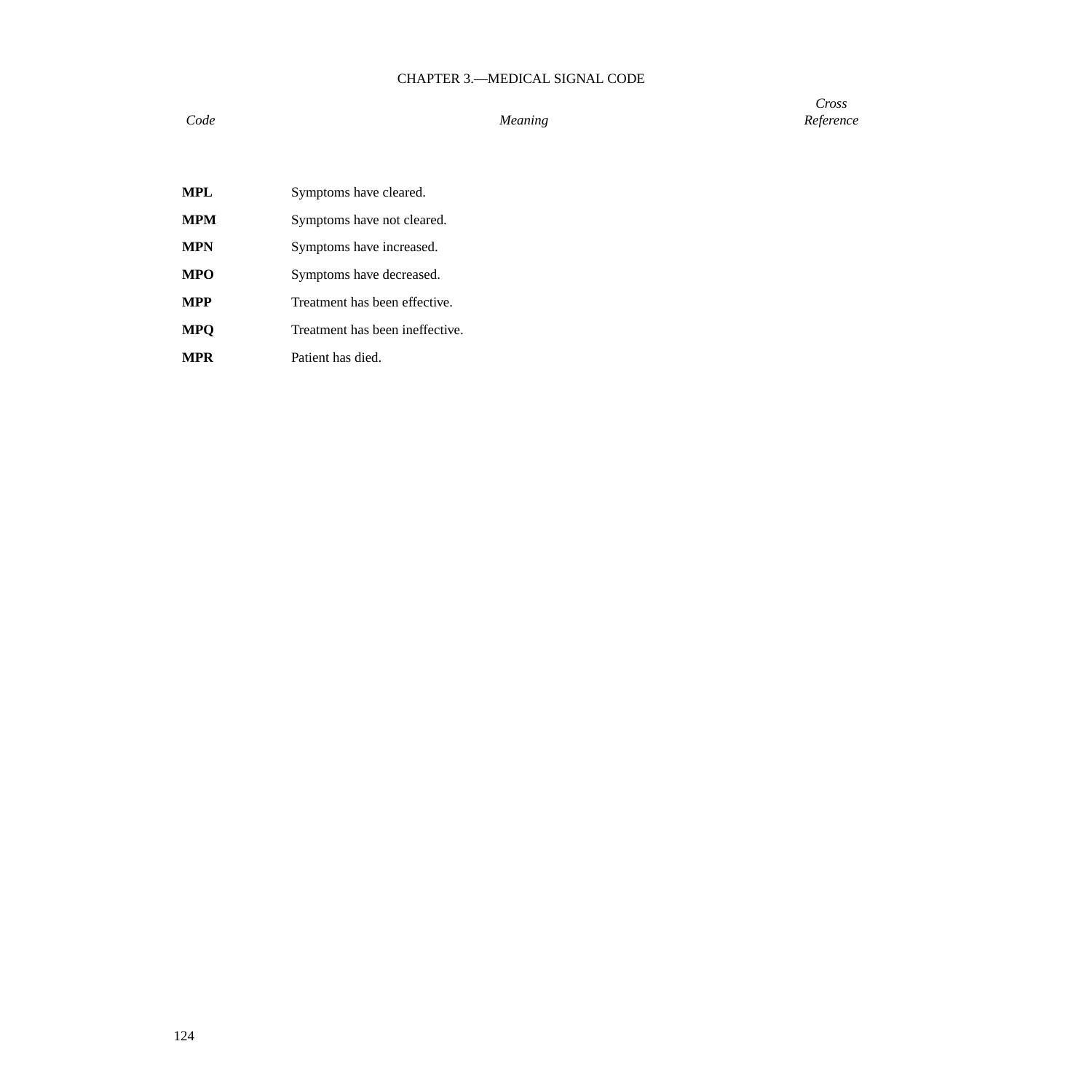# **CHAPTER 3**

# **SECTION 3: MEDICAL ADVICE**

<span id="page-126-0"></span>

*Cross*

### *Code Meaning Reference* **REQUEST FOR ADDITIONAL INFORMATION**

| <b>MQB</b> | I cannot understand your signal; please use standard method of case description. |
|------------|----------------------------------------------------------------------------------|
|            |                                                                                  |

**MQC** Please answer the following question(s).

### **DIAGNOSIS**

| <b>MQE</b> | My probable diagnosis is (Table M-2 in Chapter 3, Section 4, Page 133).                              |
|------------|------------------------------------------------------------------------------------------------------|
| <b>MQF</b> | My alternative diagnosis is $\dots$ (Table M-2 in Chapter 3, Section 4, Page 133).                   |
| <b>MQG</b> | My probable diagnosis is infection or inflammation (Table M-1 in Chapter 3, Section 4,<br>Page 130). |
| <b>MQH</b> | My probable diagnosis is perforation of $\dots$ (Table M-1 in Chapter 3, Section 4, Page 130).       |
| <b>MQI</b> | My probable diagnosis is tumor of $\dots$ (Table M-1 in Chapter 3, Section 4, Page 130).             |
| <b>MQJ</b> | My probable diagnosis is obstruction of $\dots$ (Table M-1 in Chapter 3, Section 4, Page 130).       |
| <b>MQK</b> | My probable diagnosis is hemorrhage of  (Table M-1 in Chapter 3, Section 4, Page 130).               |
| <b>MQL</b> | My probable diagnosis is foreign body in $\dots$ (Table M-1 in Chapter 3, Section 4, Page 130).      |
| <b>MQM</b> | My probable diagnosis is fracture of  (Table M-1 in Chapter 3, Section 4, Page 130).                 |
| <b>MQN</b> | My probable diagnosis is dislocation of $\dots$ (Table M-1 in Chapter 3, Section 4, Page 130).       |
| <b>MQO</b> | My probable diagnosis is sprain of (Table M-1 in Chapter 3, Section 4, Page 130).                    |
| <b>MQP</b> | I cannot make a diagnosis.                                                                           |
| <b>MQT</b> | Your diagnosis is probably right.                                                                    |
| <b>MQU</b> | I am not sure about your diagnosis.                                                                  |

## **SPECIAL TREATMENT**

| MRI | You should refer to your International Ship's Medical Guide if available or its equivalent. |
|-----|---------------------------------------------------------------------------------------------|
| MRJ | You should follow treatment in your own medical guide.                                      |
| MRK | You should follow the instructions for this procedure outlined in your own medical guide.   |
| MRL | Commence artificial respiration immediately.                                                |
| MRM | Pass catheter into bladder.                                                                 |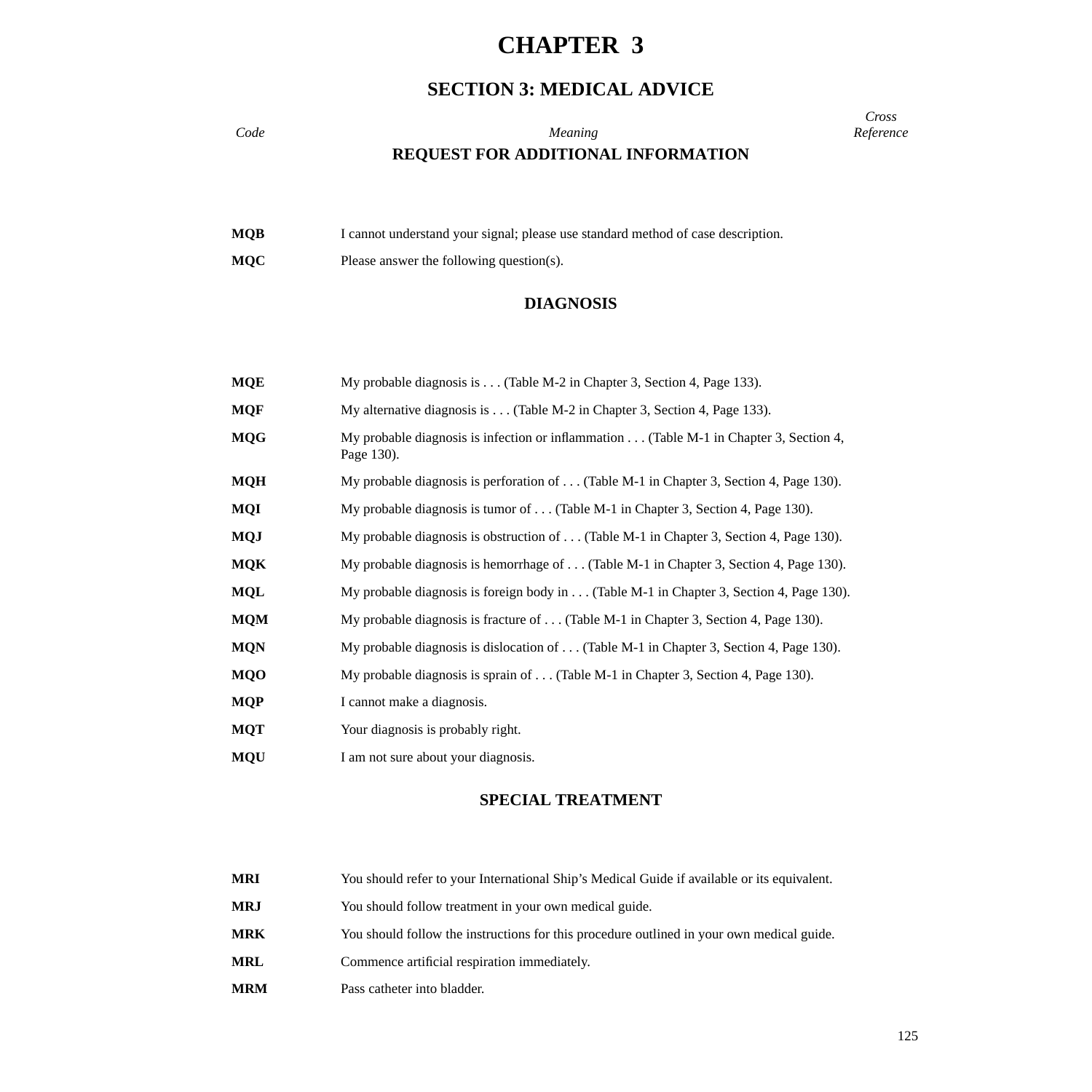*Cross Code Meaning Reference*

| <b>MRN</b> | Pass catheter again after (number) hours.                                                                       |
|------------|-----------------------------------------------------------------------------------------------------------------|
| <b>MRO</b> | Pass catheter and retain it in bladder.                                                                         |
| <b>MRP</b> | Apply ice-cold compress and renew every (number) hours.                                                         |
| <b>MRQ</b> | Apply hot compress and renew every (number) hours.                                                              |
| <b>MRR</b> | Apply hot-water bottle to (Table M-1 in Chapter 3, Section 4, Page 130).                                        |
| <b>MRS</b> | Insert ear drops (number) times daily.                                                                          |
| <b>MRT</b> | Insert antiseptic eye drops (number) times daily.                                                               |
| <b>MRU</b> | Insert anesthetic eye drops (number) times daily.                                                               |
| <b>MRV</b> | Bathe eye frequently with hot water.                                                                            |
| <b>MRW</b> | Give frequent gargles one teaspoonful of salt in a tumblerful of water.                                         |
| <b>MRX</b> | Give enema.                                                                                                     |
| <b>MRY</b> | Do not give enema or laxative.                                                                                  |
| <b>MRZ</b> | Was the result of the enema satisfactory?                                                                       |
| <b>MSA</b> | Give rectal saline slowly to replace fluid loss.                                                                |
| <b>MSB</b> | Give subcutaneous saline to replace fluid loss.                                                                 |
| <b>MSC</b> | Apply well-padded splint(s) to immobilize limb. Watch circulation by inspection of color of<br>fingers or toes. |
| <b>MSD</b> | Apply cotton wool to armpit and bandage arm to side.                                                            |
| <b>MSF</b> | Apply a sling and/or rest the part.                                                                             |
| <b>MSG</b> | Give light movements and massage daily.                                                                         |
| <b>MSJ</b> | Place patient in hot bath.                                                                                      |
| <b>MSK</b> | To induce sleep give two sedative tablets.                                                                      |
| <b>MSL</b> | Reduce temperature of patient as indicated in general nursing chapter of Medical Guide.                         |
| <b>MSM</b> | The swelling should be incised and drained.                                                                     |
| <b>MSN</b> | Dress wound with sterile gauze, cotton wool, and bandage.                                                       |
| <b>MSO</b> | Dress wound with sterile gauze, cotton wool, and apply well-padded splint.                                      |
| <b>MSP</b> | Apply burn and wound dressing and bandage lightly.                                                              |
| <b>MSQ</b> | Dress wound and bring edges together with adhesive plaster.                                                     |
| <b>MSR</b> | The wound should be stitched.                                                                                   |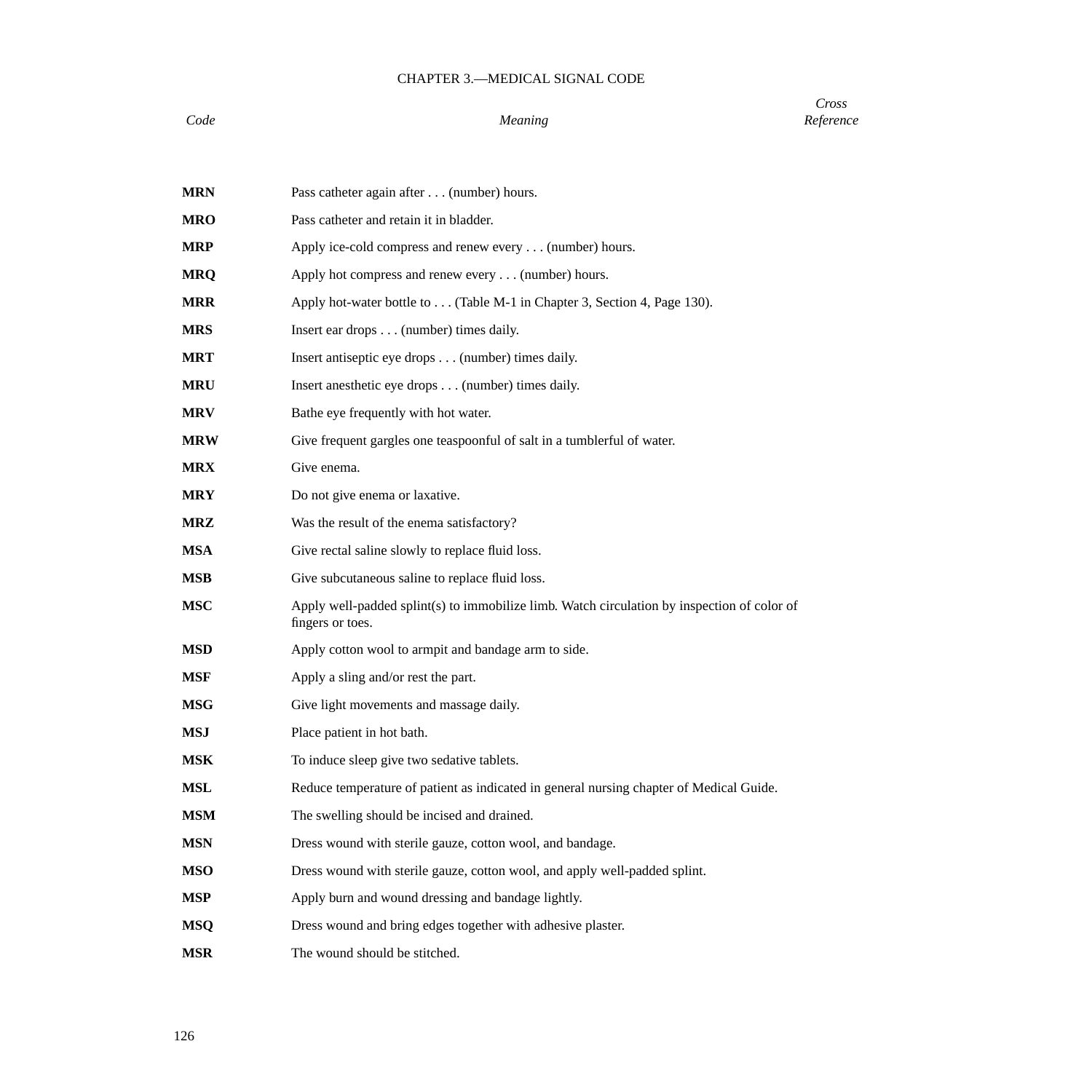#### SECTION 3.—MEDICAL ADVICE

<span id="page-128-0"></span>*Cross Code Meaning Reference*

| <b>MST</b> | The wound should not be stitched.                                                      |
|------------|----------------------------------------------------------------------------------------|
| <b>MSU</b> | Stop bleeding by applying more cotton wool, firm bandaging, and elevation of the limb. |
| <b>MSV</b> | Stop bleeding by manual pressure.                                                      |
| <b>MSW</b> | Apply tourniquet for not more than fifteen minutes.                                    |
| <b>MSX</b> | Induce vomiting by giving an emetic.                                                   |
| <b>MSY</b> | You should pass a stomach tube.                                                        |
| MSZ        | Do not try to empty stomach by any method.                                             |

## **TREATMENT BY MEDICAMENTS**

#### **Prescribing**

| <b>MTD</b> | You should give $\dots$ (Table M-3 in Chapter 3, Section 4, Page 134 and 135). |
|------------|--------------------------------------------------------------------------------|
| <b>MTE</b> | You must not give (Table M-3 in Chapter 3, Section 4, Page 134 and 135).       |

#### **Method of Administration and Dose**

| <b>MTF</b> | You should give one tablespoon (15 ml or $\frac{1}{2}$ oz.).            |
|------------|-------------------------------------------------------------------------|
| <b>MTG</b> | You should give one desserts poonful (7.5 ml or $\frac{1}{4}$ oz.).     |
| <b>MTH</b> | You should give one teaspoonful (4 ml or 1 drachm).                     |
| MTI        | You should give by mouth (number) tablets/capsules.                     |
| MTJ        | You should give a tumblerful of water with each dose.                   |
| <b>MTK</b> | You should give by intramuscular injection (number) milligrams.         |
| MTL        | You should give by subcutaneous injection (number) milligrams.          |
| MTM        | You should give by intramuscular injection $\dots$ (number) ampoule(s). |
| MTN        | You should give by subcutaneous injection (number) ampoule(s).          |

#### **Frequency of Dose**

| MTO        | You should give once only.              |
|------------|-----------------------------------------|
| <b>MTP</b> | You should repeat after (number) hours. |
| MTO        | You should repeat every (number) hours. |
| <b>MTR</b> | You should continue for (number) hours. |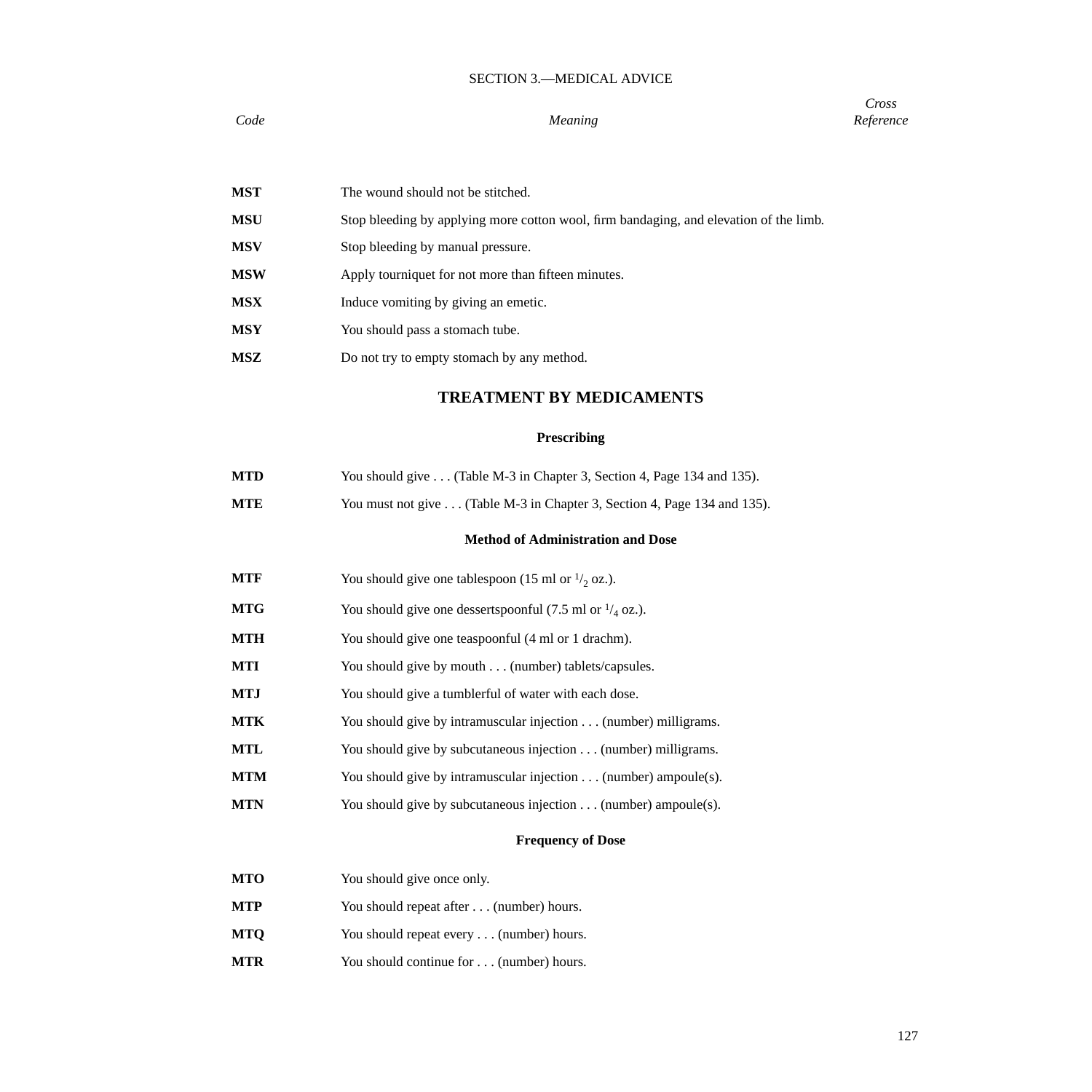<span id="page-129-0"></span>*Cross Code Meaning Reference*

#### **Frequency of External Application**

- **MTT** You should apply once only.
- **MTU** You should apply every . . . (number) hours.
- **MTV** You should cease to apply.
- **MTW** You should apply for . . . (number) minutes.

#### **DIET**

| <b>MUA</b> | Give nothing by mouth.                                                                            |
|------------|---------------------------------------------------------------------------------------------------|
| <b>MUB</b> | Give water very freely.                                                                           |
| <b>MUC</b> | Give water only in small quantities.                                                              |
| <b>MUD</b> | Give water only as much as possible without causing the patient to vomit.                         |
| <b>MUE</b> | Give ice to suck.                                                                                 |
| <b>MUF</b> | Give fluid diet, milk, fruit, juices, tea, mineral water.                                         |
| <b>MUG</b> | Give light diet such as vegetable soup, steamed fish, stewed fruit, milk puddings, or equivalent. |
| <b>MUH</b> | Give normal diet as tolerated.                                                                    |

### **CHILDBIRTH**

| <b>MUI</b> | Has she had previous children?                                                                                                                               |            |
|------------|--------------------------------------------------------------------------------------------------------------------------------------------------------------|------------|
| <b>MUJ</b> | How many months pregnant is she?                                                                                                                             |            |
| <b>MUK</b> | When did labor pains start?                                                                                                                                  |            |
|            |                                                                                                                                                              | <b>MRX</b> |
| <b>MUL</b> | Encourage her to rest between pains.                                                                                                                         |            |
| <b>MUM</b> | Encourage her to strain down during pains.                                                                                                                   |            |
| <b>MUN</b> | What is the frequency of pains (indicate in minutes).                                                                                                        |            |
|            |                                                                                                                                                              | <b>MSK</b> |
| <b>MUO</b> | Patient should strain down and you exert steady but gentle pressure on lower part of the abdo-<br>men but not on the womb to help expulsion of the placenta. |            |
| <b>MUP</b> | You should apply tight wide binder around lower part of abdomen and hips.                                                                                    |            |
| <b>MUQ</b> | You should apply artificial respiration gently by mouth technique on infant.                                                                                 |            |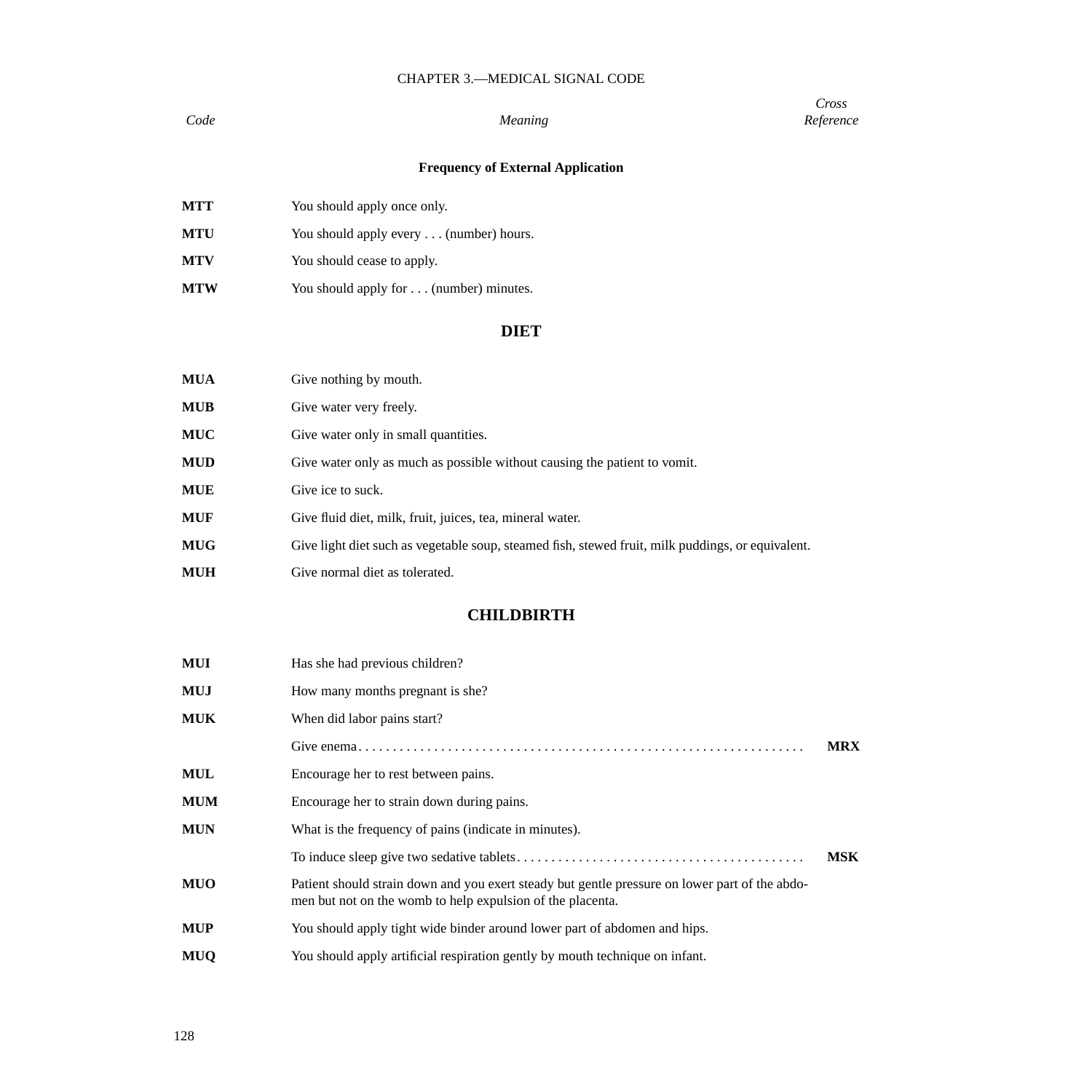#### SECTION 3.—MEDICAL ADVICE

*Cross Code Meaning Reference*

## **VACCINATION AGAINST SMALLPOX**

| <b>MUR</b> | Has the patient been successfully vaccinated?                    |
|------------|------------------------------------------------------------------|
| <b>MUS</b> | Has the patient been vaccinated during the past three years?     |
| <b>MUT</b> | Patient has never been successfully vaccinated against smallpox. |
| <b>MUU</b> | Patient was last vaccinated (indicate date).                     |
| <b>MUV</b> | Patient has vaccination marks.                                   |

## **GENERAL INSTRUCTIONS**

| <b>MVA</b> | I consider the case serious and urgent.                                            |
|------------|------------------------------------------------------------------------------------|
| <b>MVB</b> | I do not consider the case serious or urgent.                                      |
| <b>MVC</b> | Put patient to bed lying down at absolute rest.                                    |
| <b>MVD</b> | Put patient to bed sitting up.                                                     |
| <b>MVE</b> | Raise head of bed.                                                                 |
| <b>MVF</b> | Raise foot of bed.                                                                 |
| <b>MVG</b> | Keep patient warm.                                                                 |
| <b>MVH</b> | Keep patient cool.                                                                 |
| <b>MVI</b> | You should continue your local treatment.                                          |
| <b>MVJ</b> | You should continue your special treatment.                                        |
| <b>MVK</b> | You should continue giving (Table M-3 in Chapter 3, Section 4, Pages 134 and 135). |
| <b>MVL</b> | You should suspend your local treatment.                                           |
| <b>MVM</b> | You should suspend your special treatment.                                         |
| <b>MVN</b> | You should cease giving (Table M-3 in Chapter 3, Section 4, Pages 134 and 135).    |
| <b>MVO</b> | You should isolate the patient and disinfect his cabin.                            |
| <b>MVP</b> | You should land your patient at the earliest opportunity.                          |
| <b>MVQ</b> | Patient should be seen by a doctor when next in port.                              |
| <b>MVR</b> | I will arrange for hospital admission.                                             |
| <b>MVS</b> | I think I should come on board and examine the case.                               |
| <b>MVT</b> | No treatment advised.                                                              |
| <b>MVU</b> | Refer back to me in (number) hours or before if patient worsens.                   |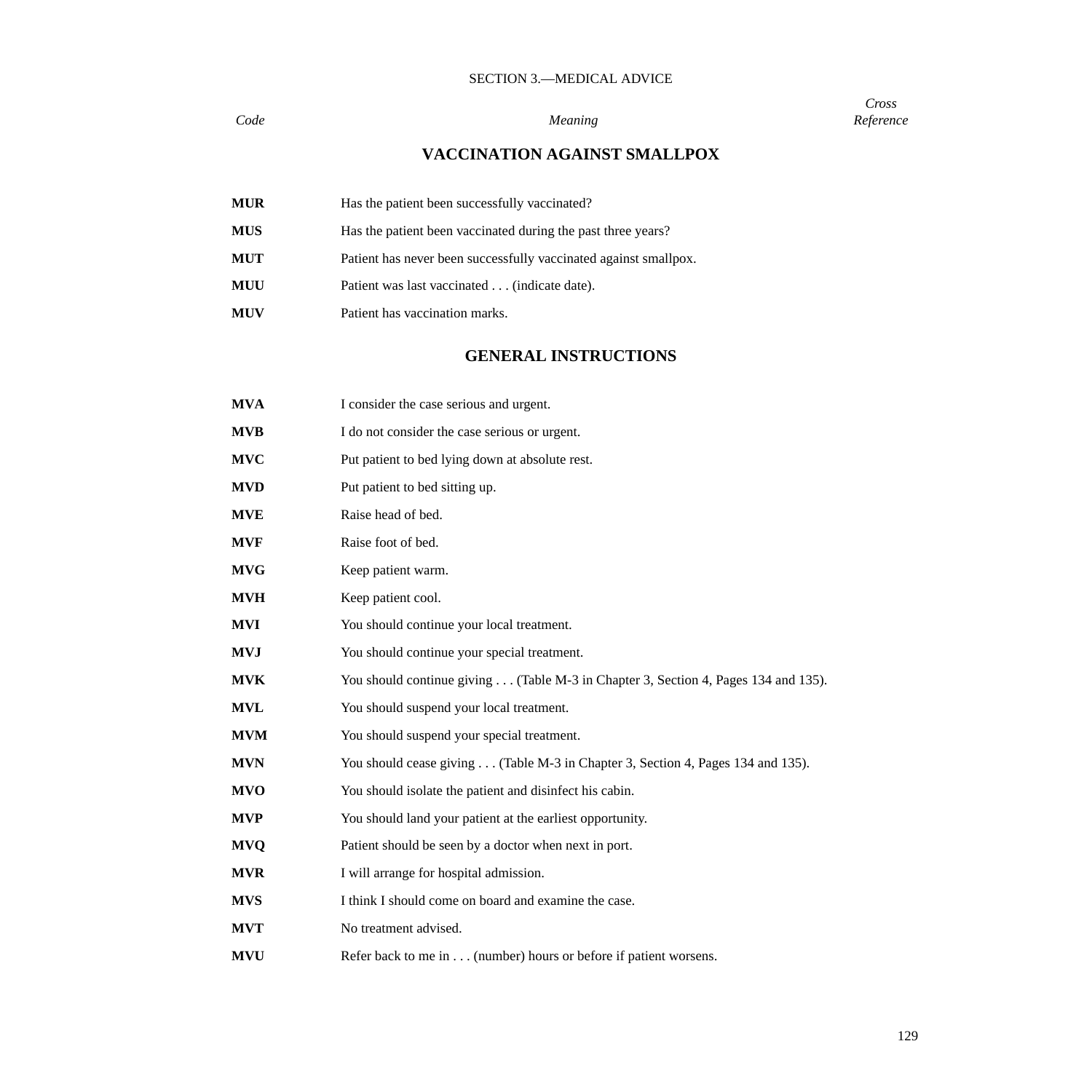# **CHAPTER 3**

## <span id="page-131-0"></span>**SECTION 4: TABLES OF COMPLEMENTS**

#### **TABLE M-1—REGIONS OF THE BODY**

### **Side of body or limb affected should be clearly indicated—right, left**

#### **FIGURE 1 (Front)**

1. Frontal region of head 13. Arm upper 25. Scrotum

| 2.  | Side of head       | 14.    | Forearm                         | 26. | <b>Testicles</b>   |
|-----|--------------------|--------|---------------------------------|-----|--------------------|
| 3.  | Top of head        | 15.    | Wrist                           | 27. | Penis              |
| 4.  | Face               | 16.    | Palm of hand                    | 28. | Upper thigh        |
| 5.  | Jaw                | 17.    | Fingers                         | 29. | Middle thigh       |
| 6.  | Neck front         | 18.    | Thumb                           | 30. | Lower thigh        |
| 7.  | Shoulder           | 19.    | Central upper abdomen           | 31. | Knee               |
| 8.  | Clavicle           | 20.    | Central lower abdomen           | 32. | Patella            |
| *9. | Chest              | 21.    | Upper abdomen                   | 33. | Front of leg       |
| 10. | Chest, mid         | $*22.$ | Lower abdomen                   | 34. | Ankle              |
| 11. | Heart              | $*23.$ | Lateral abdomen                 | 35. | Foot               |
| 12. | Armpit             | $*24.$ | Groin                           | 36. | <b>Toes</b>        |
|     |                    |        | <b>FIGURE 2 (Back)</b>          |     |                    |
| 37. | Back of head       | 44.    | Back of hand                    | 51. | <b>Buttock</b>     |
| 38. | Back of neck       | $*45.$ | Lower chest region              | 52. | Anus               |
| 39. | Back of shoulder   | 46.    | Spinal column upper             | 53. | Back of thigh      |
| 40. | Scapula region     | 47.    | Spinal column middle            | 54. | Back of knee       |
| 41. | Elbow              | 48.    | Spinal column lower             | 55. | Calf               |
| 42. | Back upper arm     | $*49.$ | Lumbar (kidney) region          | 56. | Heel               |
| 43. | Back lower arm     | 50.    | Sacral region                   |     |                    |
|     |                    |        | <b>OTHER ORGANS OF THE BODY</b> |     |                    |
| 57. | Artery             | 69.    | Lip, lower                      | 81. | Tongue             |
| 58. | Bladder            | 70.    | Lip, upper                      | 82. | Tonsils            |
| 59. | <b>Brain</b>       | 71.    | Liver                           | 83. | Tooth, teeth       |
| 60. | <b>Breast</b>      | 72.    | Lungs                           | 84. | Urethra            |
| 61. | Ear(s)             | 73.    | Mouth                           | 85. | Uterus, womb       |
| 62. | Eye(s)             | 74.    | <b>Nose</b>                     | 86. | Vein               |
| 63. | Eyield(s)          | 75.    | Pancreas                        | 87. | Voice box (larynx) |
| 64. | Gall bladder       | 76.    | Prostate                        | 88. | Whole abdomen      |
| 65. | Gullet (esophagus) | 77.    | Rib(s)                          | 89. | Whole arm          |
| 66. | Gums               | 78.    | Spleen                          | 90. | Whole back         |
| 67. | Intestine          | 79.    | Stomach                         | 91. | Whole chest        |
| 68. | Kidney             | 80.    | Throat                          | 92. | Whole leg          |

\* Indicate side as required.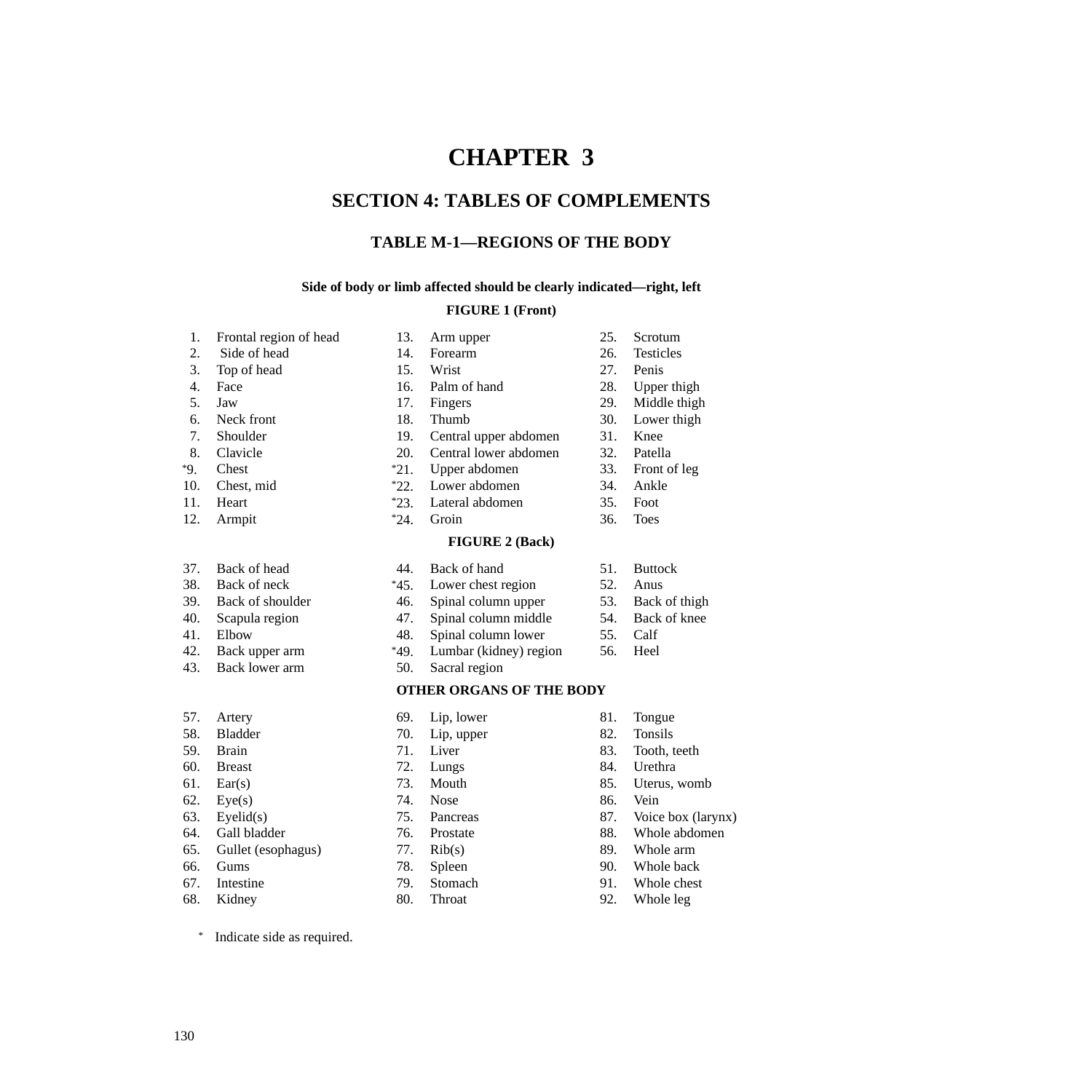

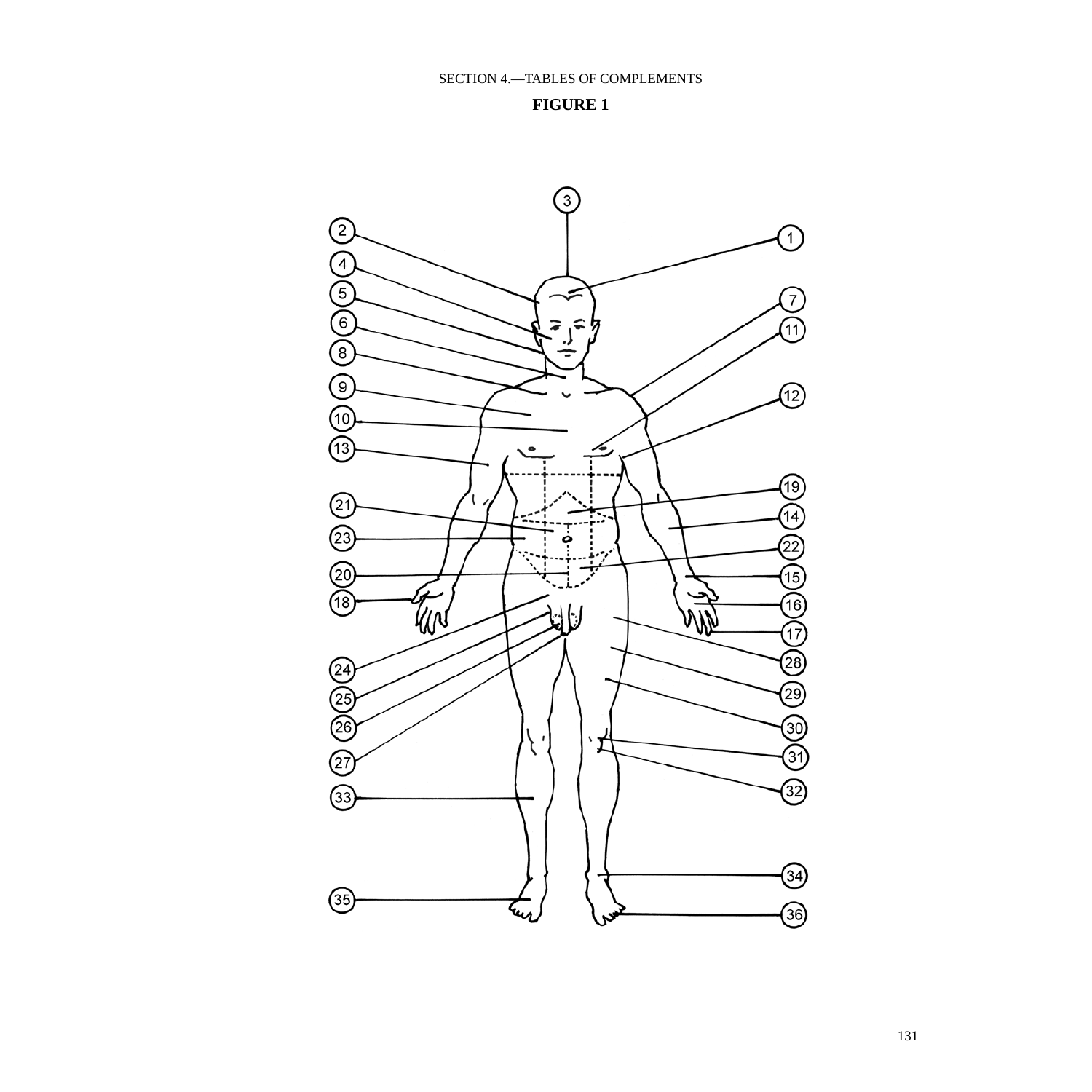## **FIGURE 2**

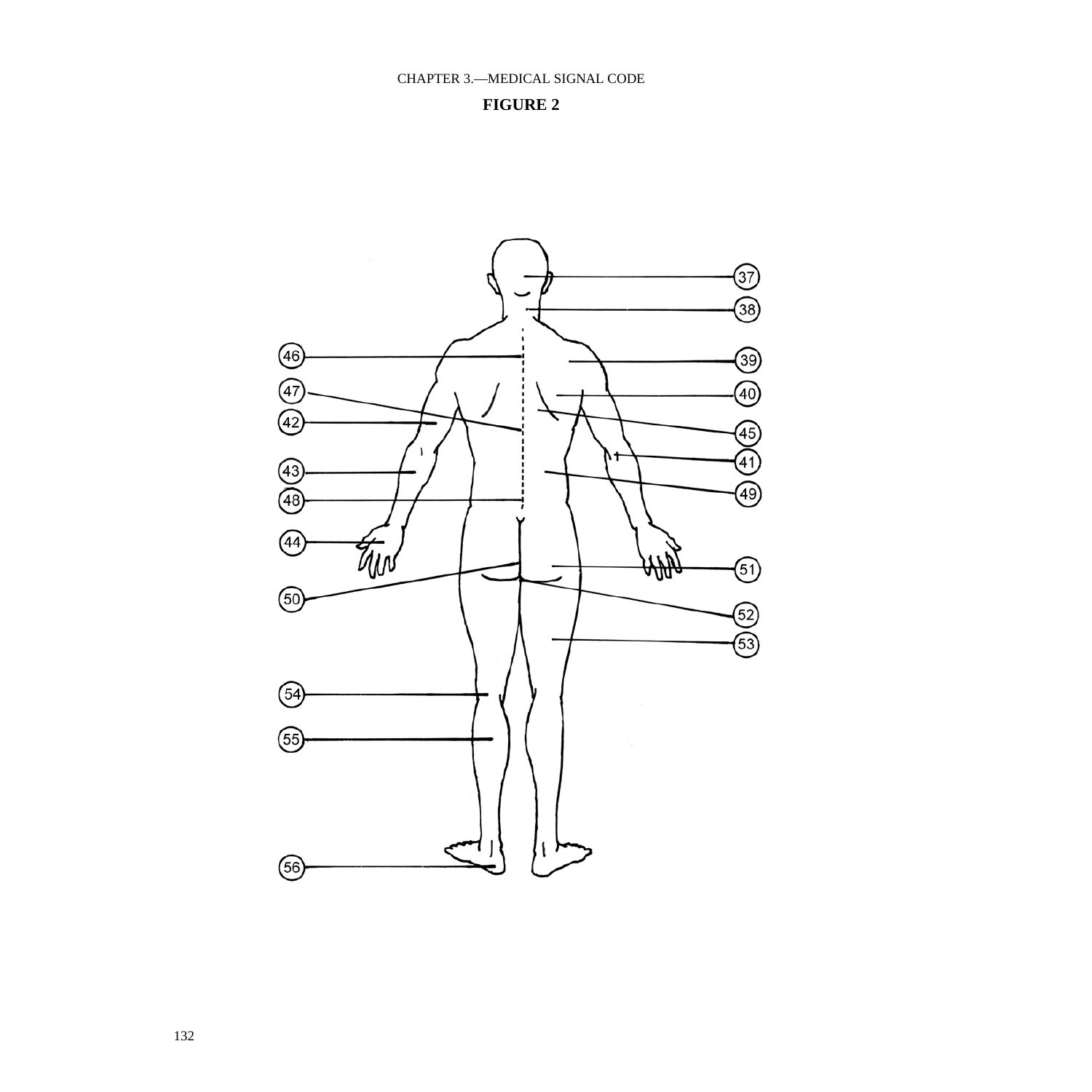#### **TABLE M-2—LIST OF COMMON DISEASES**

- <span id="page-134-0"></span>1. Abscess
- 2. Alcoholism
- 3. Allergic reaction
- 4. Amoebic dysentery
- 5. Angina pectoris
- 6. Anthrax
- 7. Apoplexy (stroke)
- 8. Appendicitis
- 9. Asthma
- 10. Bacillary dysentery
- 11. Boils
- 12. Bronchitis (acute)
- 13. Bronchitis (chronic)
- 14. Brucellosis
- 15. Carbuncle
- 16. Cellulitis
- 17. Chancroid
- 18. Chicken pox
- 19. Cholera
- 20. Cirrhosis of the liver
- 21. Concussion
- 22. Compression of brain
- 23. Congestive heart failure
- 24. Constipation
- 25. Coronary thrombosis
- 26. Cystitis (bladder
- inflammation)
- 27. Dengue
- 28. Diabetes
- 29. Diabetic coma
- 30. Diptheria
- 31. Drug reaction
- 32. Duodenal ulcer
- 33. Eczema
- 34. Erysipelas
- 35. Fits
- 36. Gangrene
- 37. Gastric ulcer
- 38. Gastroenteritis
- 39. Gonorrhea
- 40. Gout
- 41. Heat cramps
- 42. Heat exhaustion
- 43. Heat stroke
- 44. Hepatitis
- 45. Hernia
- 46. Hernia (irreducible)
- 47. Hernia (strangulated)
- 48. Immersion foot
- 49. Impetigo
- 50. Insulin overdose
- 51. Indigestion
- 52. Influenza
- 53. Intestinal obstruction
- 54. Kidney stone (renal colic)
- 55. Laryngitis
- 56. Malaria
- 57. Measles
- 58. Meningitis
- 59. Mental illness
- 60. Migraine
- 61. Mumps
- 62. Orchitis
- 
- 63. Peritonitis
- 64. Phlebitis
- 65. Piles
- 66. Plague
- 67. Pleurisy
- 68. Pneumonia
- 69. Poisoning (corrosive)
- 70. Poisoning (noncorrosive)
- 71. Poisoning (barbiturates)
- 72. Poisoning (methyl alcohol)
- 73. Poisoning (gases)
- 
- 74. Poliomyelitis
- 75. Prolapsed intervertebral disc (slipped disc)
- 76. Pulmonary tuberculosis
- 77. Quinsy
- 78. Rheumatism
- 79. Rheumatic fever
- 80. Scarlet fever
- 81. Sciatica
- 82. Shingles (herpes zoster)
- 83. Sinusitis
- 84. Shock
- 85. Smallpox
- 86. Syphilis
- 87. Tetanus
- 88. Tonsillitis
- 89. Typhoid
- 90. Typhus
- 91. Urethritis
- 92. Urticaria (nettle rash)
- 93. Whooping cough
- 94. Yellow fever

133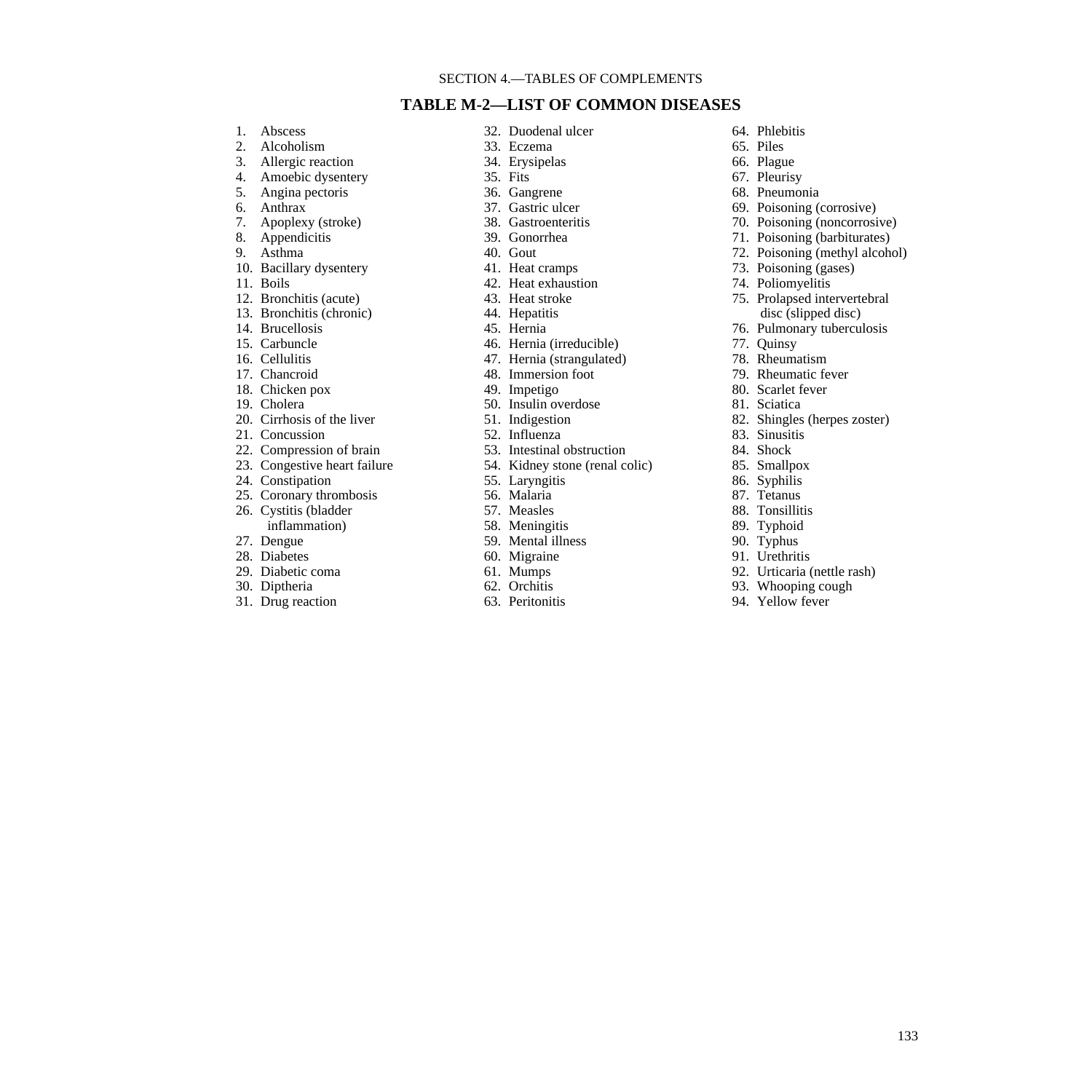#### **TABLE M-3—LIST OF MEDICAMENTS\***

#### **FOR EXTERNAL USE**

- <span id="page-135-0"></span>1. Auristillae Glyceris Glycerin ear drops EAR DROPS
- 2. Guttae Sulfacetamidi Sulfacetamide eye drops ANTISEPTIC EYE DROPS
- 3. Guttae Tetracainae Tetracaine eye drops ANAESTHETIC EYE DROPS
- 4. Linimentum Methylis Salicylatis Methyl salicylate liniment SALICYLATE LINIMENT
- 5. Lotio Calaminae Calamine Lotion CALAMINE LOTION
- 6. Lotio Cetrimidi Cetrimide lotion ANTISEPTIC LOTION

#### **Allergic Conditions**

- 13. Compressi Promethazini Hydrochloridi Promethazine hydrochloride tablets ANTIHISTAMINE TABLETS (25 mg per tablet)
- 14. Injectic Adrenalini Adrenaline injection ADRENALINE (1 mg in "Ampins")
- *CAUTION:* THIS INJECTION NO. 14 TO BE USED ONLY ON MEDICAL ADVICE BY RADIO EXCEPT IN CASE OF ANAPHYLACTIC SHOCK DUE TO PENICILLIN INJECTION.

#### **Antibiotics**

- 15. Capsulae Tetracyclini Hydrochloridi Tetracycline hydrochloride capsules TETRACYCLINE CAPSULES (250 mg per capsule)
- 16. Compressi Phenoxymethylpenicillini Phenoxymethylpenicillin
- 7. Naristillae Ephedrine Norephedrine hydrochloride drops NASAL DROPS
- 8. Paraffinum Molle Flavum Yellow soft paraffin SOFT PARAFFIN
- 9. Paraffinum Molle Flavum Carbasi Absorbentis Tulle gras dressing (Paraffin gauze) BURN/WOUND DRESSING
- 10. Unguentum Bacitracini Bacitracin ointment ANTIBIOTIC OINTMENT
- 11. Unguentum Benzocaini Compositum Compund benzocaine ointment PILE OINTMENT
- 12. Unguentum Xylocaini Hydrochloridi Mylocaine ointment LOCAL ANAESTHETIC OINTMENT

#### **FOR INTERNAL USE**

PENICILLIN TABLETS (125 mg per tablet)

- 17. Compressi Sulfadimidini Sulfadimidine tablets SULFONAMIDE TABLETS (500 mg per tablet)
- 18. Injectio Benzylpenicillini Procaine penicillin G PENICILLIN INJECTION (600,000 units per ampoule)
- 19. Injectio Streptomycini Sulfatis Streptomycin sulfate injection STREPTOMYCIN INJECTION (1,000 mg per ampoule)
- 20. Injectio Tetracyclini hydrochloridi Tetracycline hydrochloride TETRACYCLINE INJECTION (100 mg per ampoule)

Preparations listed may have been substituted by equivalent preparations in the ship's medicine chest. For the sake of uniformity, medicaments are indicated in the first place by their Latin denominations so that a correct translation can be found in each language.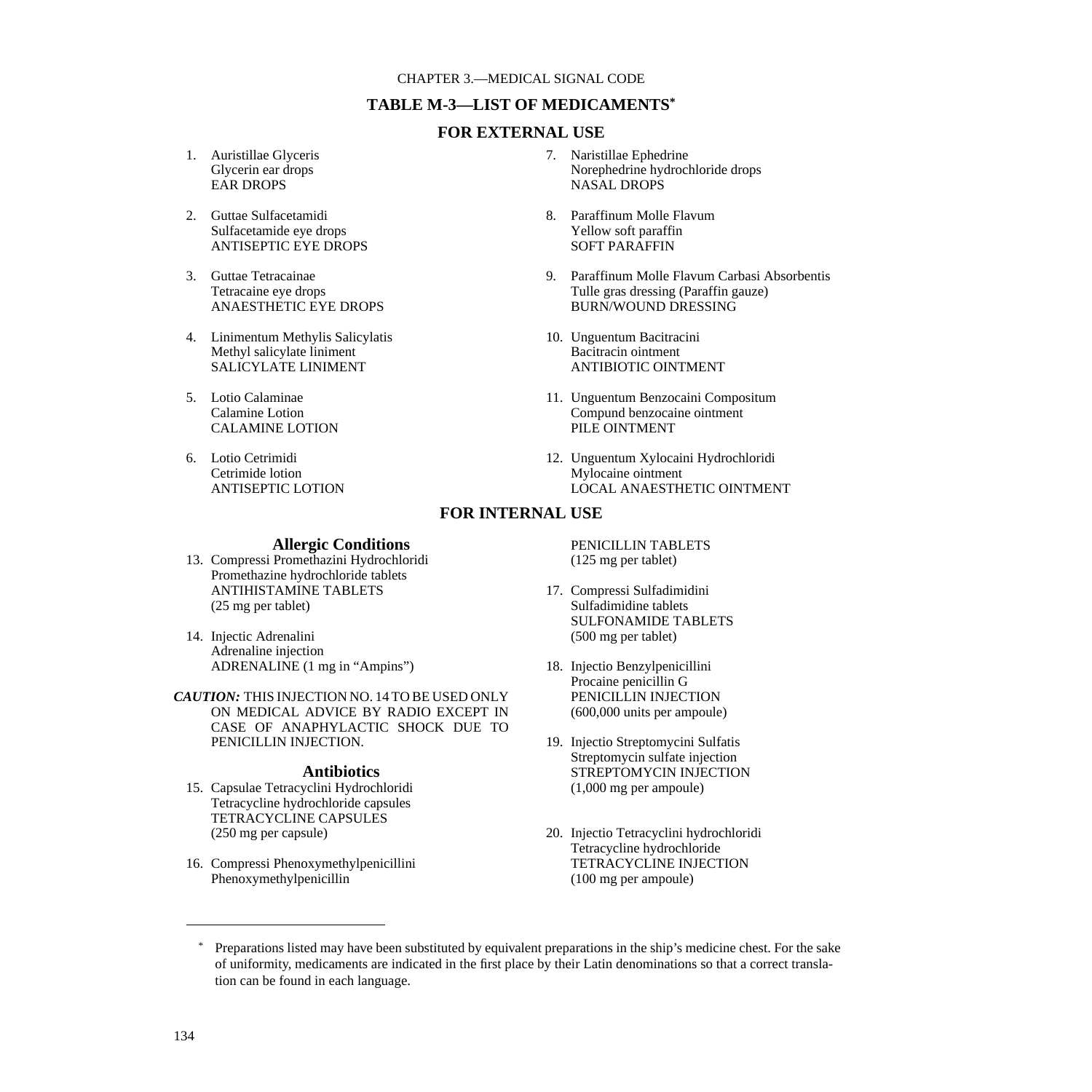#### **Asthma**

<span id="page-136-0"></span>21. Compressi Aminophyllini Aminophylline tablets ASTHMA RELIEF TABLETS (300 mg per tablet)

*CAUTION:* THIS TABLET NO. 21 TO BE USED ONLY ON MEDICAL ADVICE BY RADIO.

- 22. Compressi Ephedrini Hydrochloridi Ephedrine Hydrochloride tablets EPHEDRINE TABLETS (30 mg per tablet)
- 23. Tinctura Benzoini Composita Tincture of benzoin compound INHALATION MIXTURE

#### **Cough**

- 24. Compressi Codeini Phosphatis Codein phosphate tablets CODEIN TABLETS (15 mg per tablet)
- 25. Linctus Scillae Opiata Linctus of squill, opiate COUGH LINCTUS

#### **Diarrhea**

26. Mistura Kaolini et Morphinae Kaolin and morphine mixture DIARRHEA MIXTURE

#### **Heart**

- 27. Compressi Glycerylis Trinitratis Glycerin Trinitrate tablets HEART TABLETS (0.5 mg per tablet)
- *NOTE: For congestive heart failure the following preparations are available on board ship, but they should be used only on medical advice transmitted in plain language and not by Code:*

Compressi Chlorothiazidi (Chlorothiazide) or equivalent (500 mg per tablet) Compressi Digoxin (Digoxin tablets) or equivalent (0.25 mg per tablet)

#### **Indigestion**

28. Compressi Magnesii Trisilicas Magnesium trisilicate STOMACH TABLETS

#### **Laxatives**

29. Compressi Colocynthidis et Jalapae Compositae

Counpound Colocynth and Jalap tablets VEGETABLE LAXATIVE TABLETS

30. Magnesii Hydroxidum Magnesium hydroxide mixture LIQUID LAXATIVE—"Milk of Magnesia"

#### **Malaria**

31. Compressi Chloroquini Sulfatis Chloroquine sulfate tablets MALARIA TABLETS (200 mg per tablet)

#### **Pain**

- 32. Compressi Acidi Acetylasalicylici Acetylsalicylic acid tablets ASPIRIN TABLETS (300 mg per tablet)
- 33. Injectio Morphini Morphine sulfate injection MORPHINE INJECTION (15 mg per ampoule)

#### **Sedation**

- 34. Compressi Butobarbitali Butobarbitone tablets SEDATIVE TABLETS (100 mg per tablet)
- 35. Compressi Phenobarbitali Phenobarbitone tablets PHENOBARBITONE TABLETS (30 mg per tablet)
- 36. Compressi Chlorpromazini Hydrochloridi Chlorpromazine hydrochloride tablets TRANQUILLIZER TABLETS (LARGACTIL) (50 mg per tablet)
- *CAUTION:* THIS TABLET NO. 36 TO BE USED ONLY ON MEDICAL ADVICE BY RADIO.

#### **Salt Depletion or Heat Cramps**

37. Compressi Natrii Chloridi Solv Sodium chloride tablets SALT TABLETS (500 mg per tablet)

#### **Seasickness**

38. Compressi Hyoscini Hydrobromidi Hysocine Hydrobromide tablets SEASICKNESS TABLETS (0.3 mg per tablet)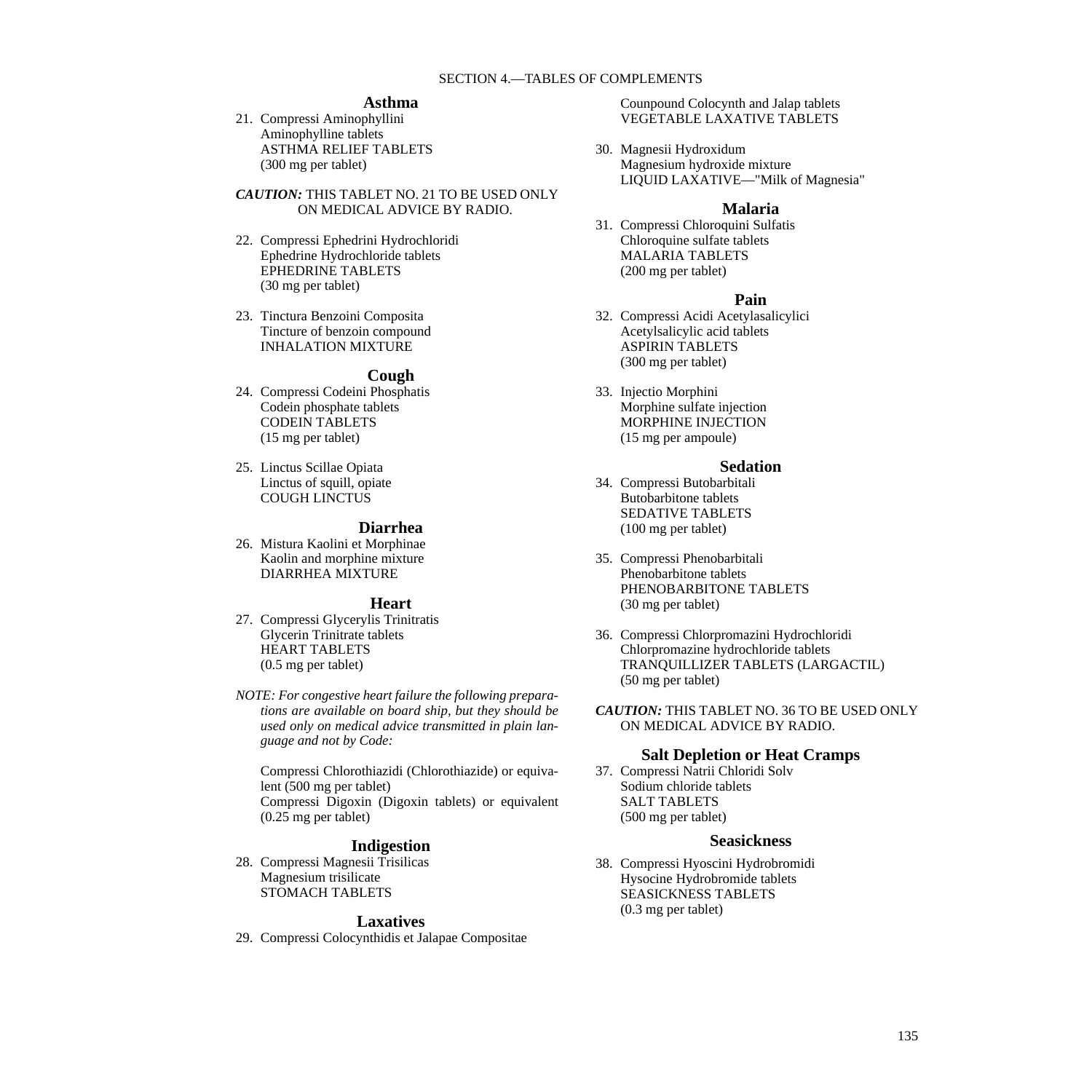

# **CHAPTER 4 DISTRESS AND LIFESAVING SIGNALS AND RADIOTELEPHONE PROCEDURES**

*PAGE*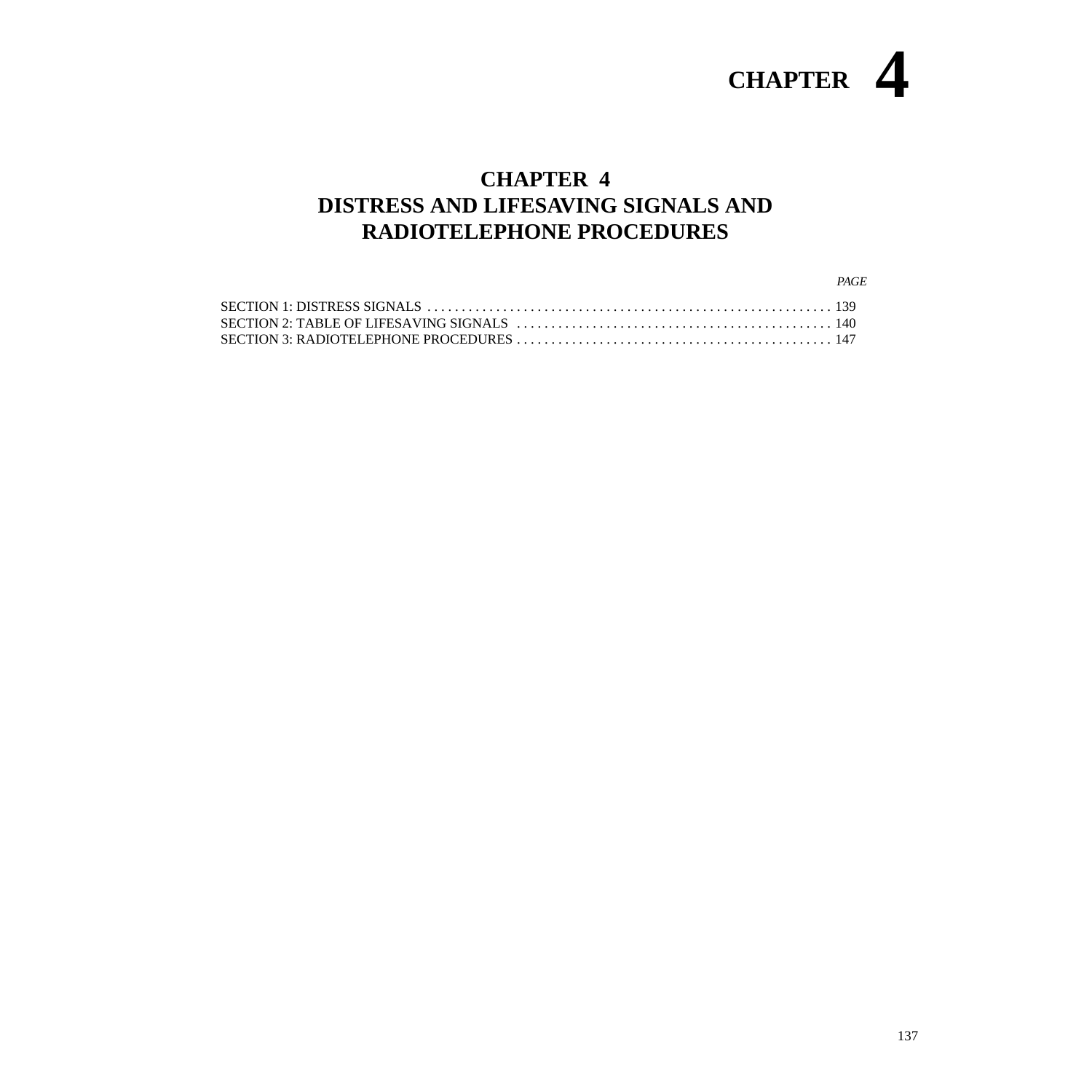# **CHAPTER 4**

## **SECTION 1: DISTRESS SIGNALS**

### <span id="page-138-0"></span>**(PRESCRIBED BY THE INTERNATIONAL REGULATIONS FOR PREVENTING COLLISIONS AT SEA 1972)**

To be used or displayed, either together or separately, by a vessel (or seaplane on the water) in distress requiring assistance from other vessels or from the shore.

- 1. A gun or other explosive signal fire at intervals of about a minute.
- 2. A continuous sounding with any fog-signaling apparatus.
- 3. Rockets or shells, throwing red stars fired one at a time at short intervals.
- 4. A signal made by radiotelegraphy or by any other signaling method consisting of the group  **• – – • SOS** in the Morse Code.
- 5. A signal sent by radiotelephony consisting of the spoken word **"MAYDAY"**.
- 6. The International Code Signal of distress indicated by **NC**.
- 7. A signal consisting of a square flag having above or below it a ball or anything resembling a ball.
- 8. Flames on the vessel (as from a burning tar barrel, oil barrel, etc.).
- 9. A rocket parachute flare or a hand flare showing a red light.
- 10. A smoke signal giving off a volume of orange-colored smoke.
- 11. Slowly and repeatedly raising and lowering arms outstretched to each side.
- 12. The radiotelegraph alarm signal.<sup>\*</sup>
- 13. The radiotelephone alarm signal.\*\*
- 14. Signals transmitted by emergency position-indicating beacons.\*\*\*

*NOTES: (a)* Vessels in distress may use the radiotelegraph alarm signal or the radiotelephone alarm signal to secure attention to distress calls and messages. The radiotelegraph alarm signal, which is designed to actuate the radiotelegraph auto alarms of vessels so fitted, consists of a series of twelve dashes, sent in 1 minute, the duration of each dash being 4 seconds and the duration of the interval between 2 consecutive dashes being 1 second. The radiotelephone alarm signal consists of 2 tones transmitted alternately over periods of from 30 seconds to 1 minute.

*(b)*The use of any of the foregoing signals, except for the purpose of indicating that a vessel or seaplane is in distress, and the use of any signals which may be confused with any of the above signals is prohibited.

- *(c)*Attention is drawn to the relevant sections of the Merchant Ship Search and Rescue Manual and the following signals: (i.) a piece of orange-colored canvas with either a black square and circle or other appropriate symbol (for identification from the air);
	- (ii.) a dye marker.

A series of twelve four second dashes at intervals of one second.

Two audio tones transmitted alternately at frequency of 2200 Hz and 1300 Hz for a duration of 30 seconds to one minute.

<sup>\*\*\*</sup> Either the signal described in <sup>\*\*</sup> above or a series of single tones at a frequency of 1300 Hz.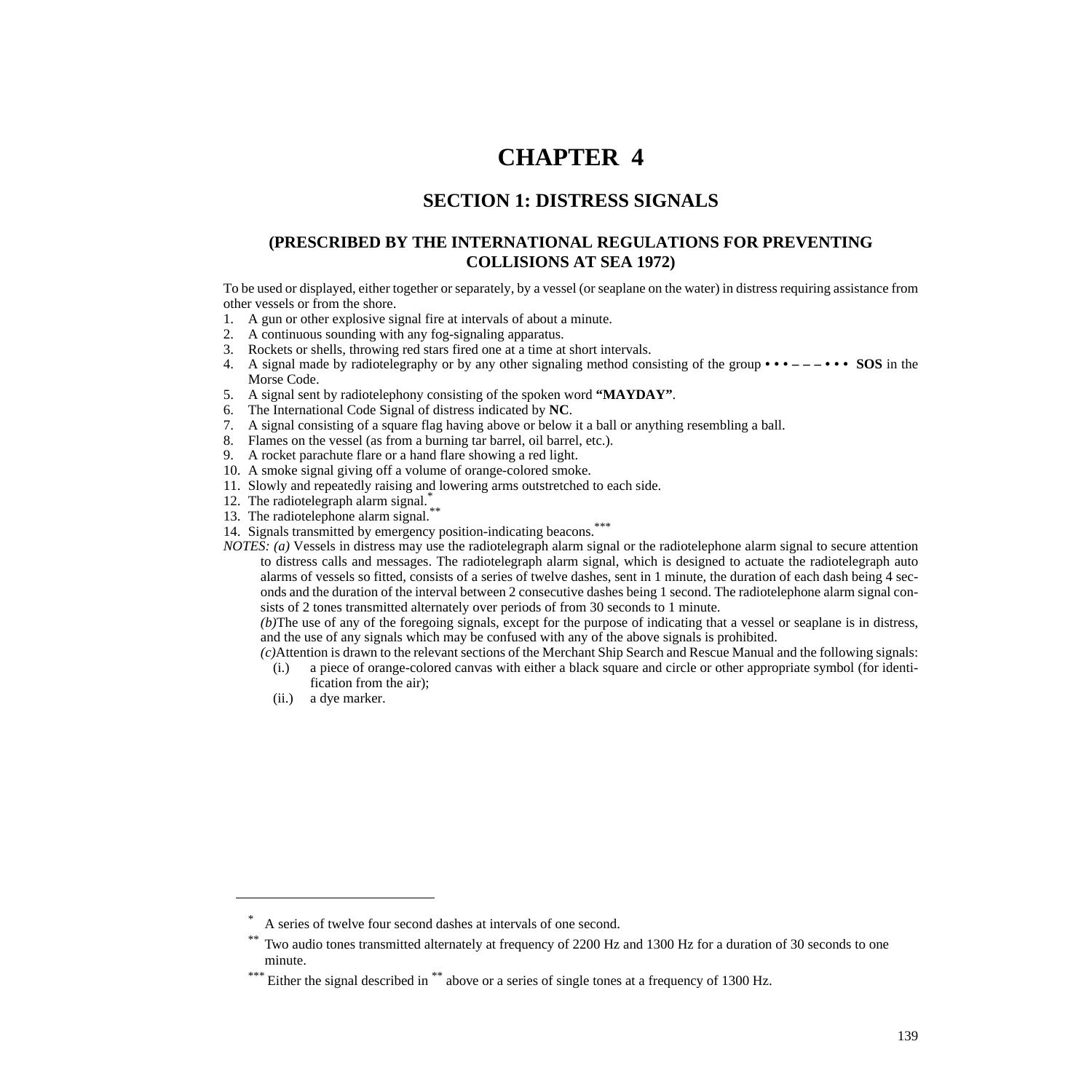# **CHAPTER 4**

## **SECTION 2: TABLE OF LIFESAVING SIGNALS**

### <span id="page-139-0"></span>**I LANDING SIGNALS FOR THE GUIDANCE OF SMALL BOATS WITH CREWS OR PERSONS IN DISTRESS**

|                                | <b>MANUAL SIGNALS</b>                                                                                                                                                                                                | <b>LIGHT SIGNALS</b>                                                                                                               | <b>OTHER SIGNALS</b>                                                                                                                                                                                                                                                                                                                                                                                                         | <b>SIGNIFICATION</b>                                       |
|--------------------------------|----------------------------------------------------------------------------------------------------------------------------------------------------------------------------------------------------------------------|------------------------------------------------------------------------------------------------------------------------------------|------------------------------------------------------------------------------------------------------------------------------------------------------------------------------------------------------------------------------------------------------------------------------------------------------------------------------------------------------------------------------------------------------------------------------|------------------------------------------------------------|
| Day<br><b>Signals</b>          | Vertical motion of a white flag or of the<br>arms                                                                                                                                                                    | or code letter $K$ given by light or<br>or firing of a <b>green</b> star signal<br>sound-signal apparatus                          |                                                                                                                                                                                                                                                                                                                                                                                                                              | This is the best place to land                             |
| <b>Night</b><br><b>Signals</b> | <b>Vertical</b> motion of a white light or flare                                                                                                                                                                     | or firing of a <b>green</b> star signal                                                                                            | or code letter $K$ given by light or<br>sound-signal apparatus                                                                                                                                                                                                                                                                                                                                                               |                                                            |
|                                | A range (indication of direction) may be given by placing a steady white light or flare at a lower level and in line with the observer                                                                               |                                                                                                                                    |                                                                                                                                                                                                                                                                                                                                                                                                                              |                                                            |
| Day<br><b>Signals</b>          | <b>Horizontal</b> motion of a white flag or of<br>the arms extended horizontally                                                                                                                                     | or firing of a <b>red</b> star signal                                                                                              | or code letter S given by light or<br>sound-signal apparatus                                                                                                                                                                                                                                                                                                                                                                 | Landing here highly danger-<br>ous                         |
| <b>Night</b><br><b>Signals</b> | <b>Horizontal</b> motion of a light or flare                                                                                                                                                                         | or firing of a red star signal                                                                                                     | or code letter S given by light or<br>sound-signal apparatus                                                                                                                                                                                                                                                                                                                                                                 |                                                            |
| Day<br><b>Signals</b>          | 1 Horizontal motion of a white flag, fol-<br>lowed by<br>2 the placing of the white flag in the<br>ground and<br>3 by the carrying of another white flag in<br>the direction to be indicated                         | 1 or firing of a red star signal verti-<br>cally and<br>2 a white star signal in the direction<br>towards the better landing place | 1 or signalling the code letter $S$ ()<br>followed by the code letter $\mathbf{R}$ (. _ .) if<br>a better landing place for the craft in<br>distress is located more to the right<br>in the direction of approach<br>2 or signaling the code letter $S$ ()<br>followed by the code letter $L(.)$<br>if a better landing place for the craft<br>in distress is located more to the left<br>in the direction of approach       | Landing here highly danger-<br>ous. A more favorable loca- |
| <b>Night</b><br><b>Signals</b> | 1 Horizontal motion of a white<br>light or flare<br>2 followed by the placing of the white<br>light or flare on the ground and<br>3 the carrying of another white light or<br>flare in the direction to be indicated | 1 or firing of a red star signal verti-<br>cally and a<br>2 white star signal in the direction<br>towards the better landing place | 1 or signalling the code letter $S$ ()<br>followed by the code letter $\mathbf{R}$ (. _.) if<br>a better landing place for the craft in<br>distress is located more to the right<br>in the direction of approach<br>2 or signaling the code letter $S$ ()<br>followed by the code letter $L$ (. $\_$ )<br>if a better landing place for the craft<br>in distress is located more to the left<br>in the direction of approach | tion for landing is in the<br>direction indicated          |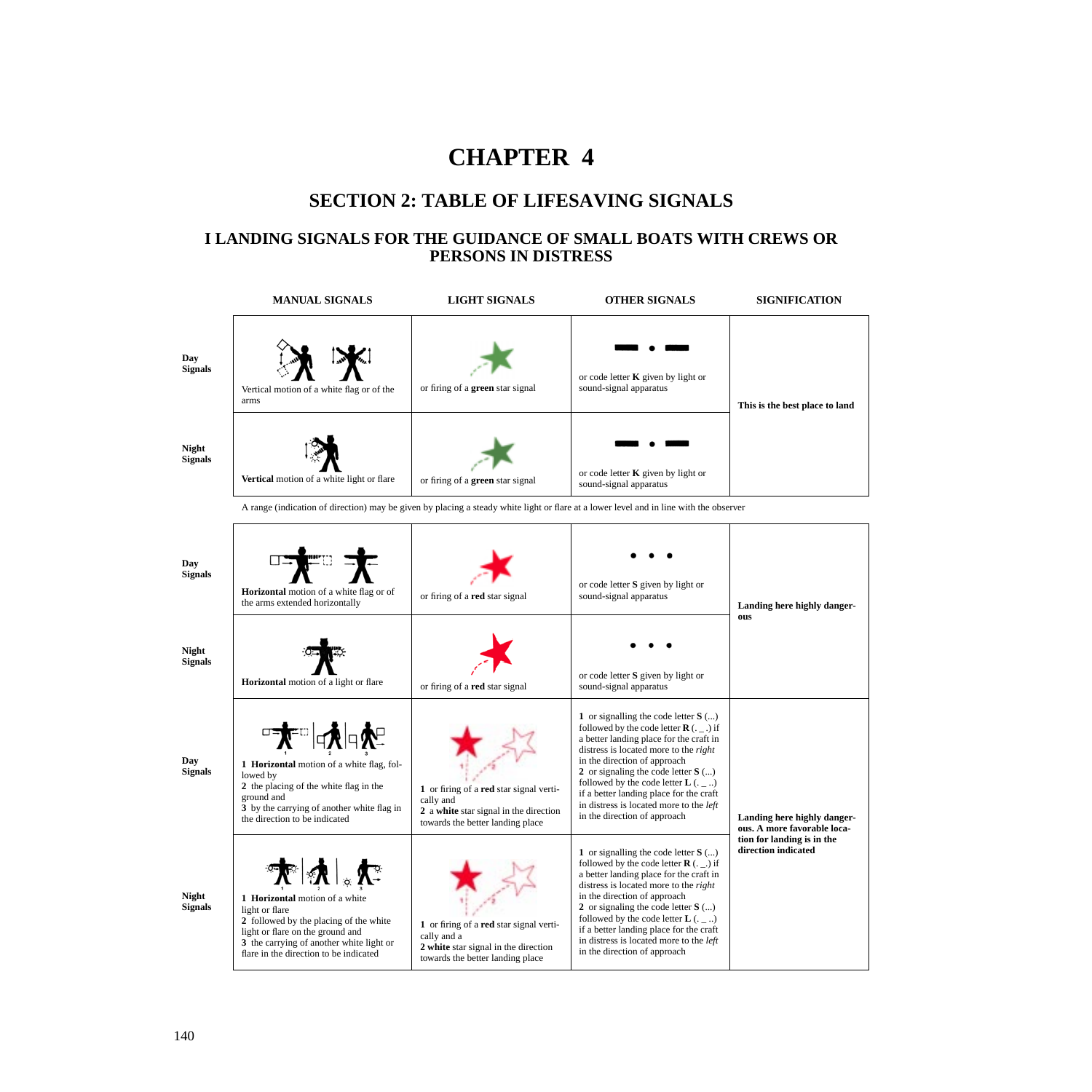### **II SIGNALS TO BE EMPLOYED IN CONNECTION WITH THE USE OF SHORE LIFESAVING APPARATUS**

|                                | <b>MANUAL SIGNALS</b>                                                               | <b>LIGHT SIGNALS</b>             | <b>OTHER SIGNALS</b> | <b>SIGNIFICATION</b>                                                                      |  |
|--------------------------------|-------------------------------------------------------------------------------------|----------------------------------|----------------------|-------------------------------------------------------------------------------------------|--|
| Day<br><b>Signals</b>          | Vertical motion of a white flag<br>or of the arms                                   | or firing of a green star signal |                      | In general: affirmative<br>Specifically: rocket line is<br>held — tail block is made fast |  |
| <b>Night</b><br><b>Signals</b> | Vertical motion of a white light<br>or flare                                        | or firing of a green star signal |                      | - hawser is made fast<br>man is in the breeches buoy<br>— haul away                       |  |
| Day<br><b>Signals</b>          | <b>Horizontal</b> motion of a white<br>flag or of the arms extended<br>horizontally | or firing of a red star signal   |                      | In general: negative<br>Specifically: slack away -                                        |  |
| <b>Night</b><br><b>Signals</b> | Horizontal motion of a white<br>light or flare                                      | or firing of a red star signal   |                      | avast hauling                                                                             |  |

#### **III REPLIES FROM LIFESAVING STATIONS OR MARITIME RESCUE UNITS TO DISTRESS SIGNALS MADE BY A SHIP OR PERSON**

| Day<br><b>Signals</b>          | <b>Orange</b> smoke signal                                                                                                  | or combined light and sound<br>signal (thunder-light) consist-<br>ing of 3 single signals which<br>are fired at intervals of approxi-<br>mately one minute | You are seen - assistance will<br>be given as soon as possible |
|--------------------------------|-----------------------------------------------------------------------------------------------------------------------------|------------------------------------------------------------------------------------------------------------------------------------------------------------|----------------------------------------------------------------|
| <b>Night</b><br><b>Signals</b> | I min<br>White star rocket consisting of<br>3 single signals which are fired<br>at intervals of approximately<br>one minute |                                                                                                                                                            | (Repetition of such signal shall<br>have the same meaning)     |

If necessary, the day signals may be given at night or the night signals by day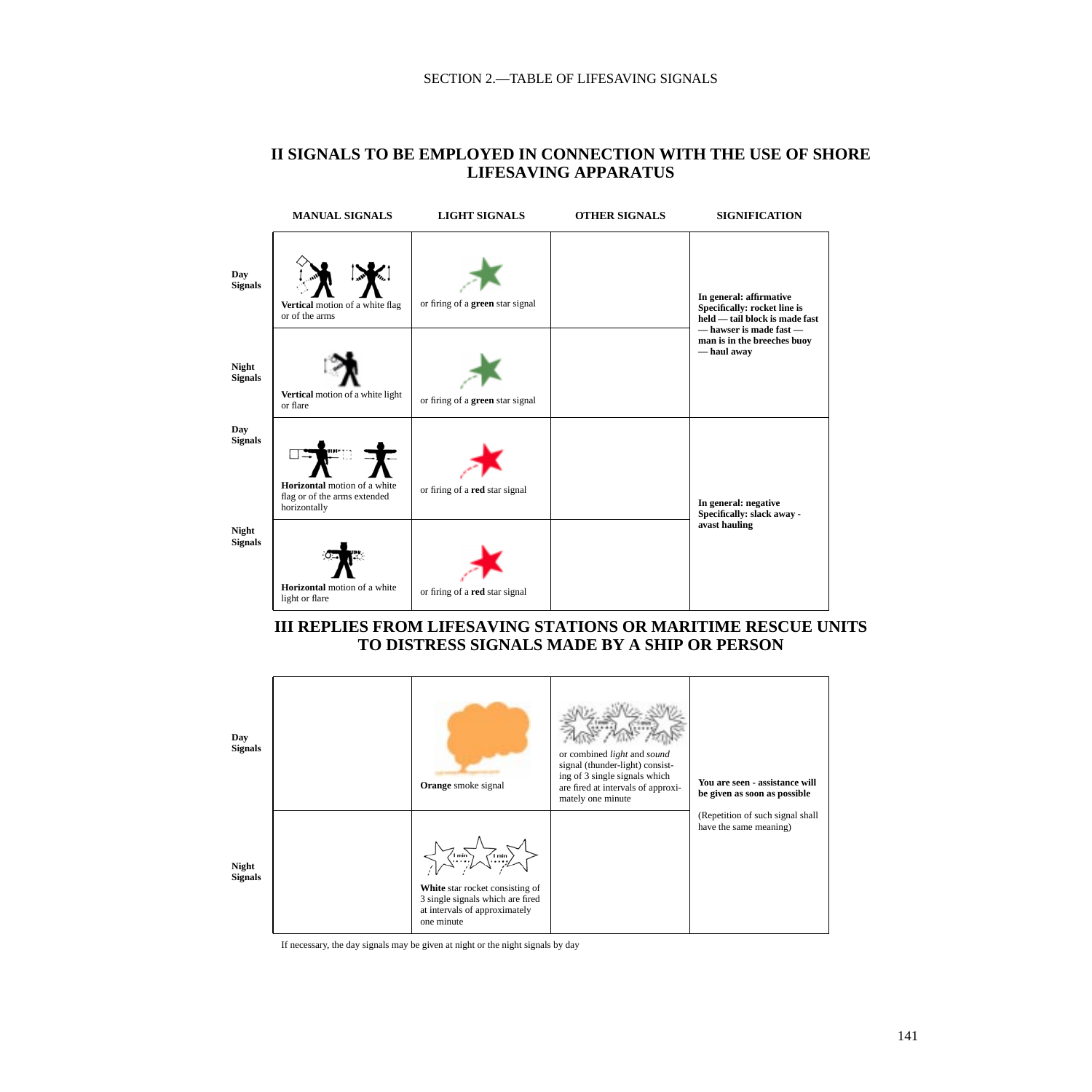#### CHAPTER 4.—DISTRESS AND LIFESAVING SIGNALS AND RADIOTELEPHONE PROCEDURES

### **IV AIR-TO-SURFACE VISUAL SIGNALS**

Signals used by aircraft engaged in search and rescue operations to direct ships towards an aircraft, ship or person in distress

#### PROCEDURES PERFORMED IN SEQUENCE BY AN AIRCRAFT SIGNIFICATION



Signals used by a vessel in response to an aircraft engaged in search and rescue operations **SIGNIFICATION**

|                                                      |                                                     |                                                  | Acknowledges receipt of air-<br>craft's signal |
|------------------------------------------------------|-----------------------------------------------------|--------------------------------------------------|------------------------------------------------|
| Hoist "Code and Answering" pen-<br>dant Close up; or | Change the heading to the required<br>direction; or | Flash Morse Code signal "T" by sig-<br>nal lamp. |                                                |
| Hoist international flag "N"<br>(NOVEMBER); or       |                                                     | Flash Morse Code signal "N" by sig-<br>nal lamp. | Indicates inability to comply                  |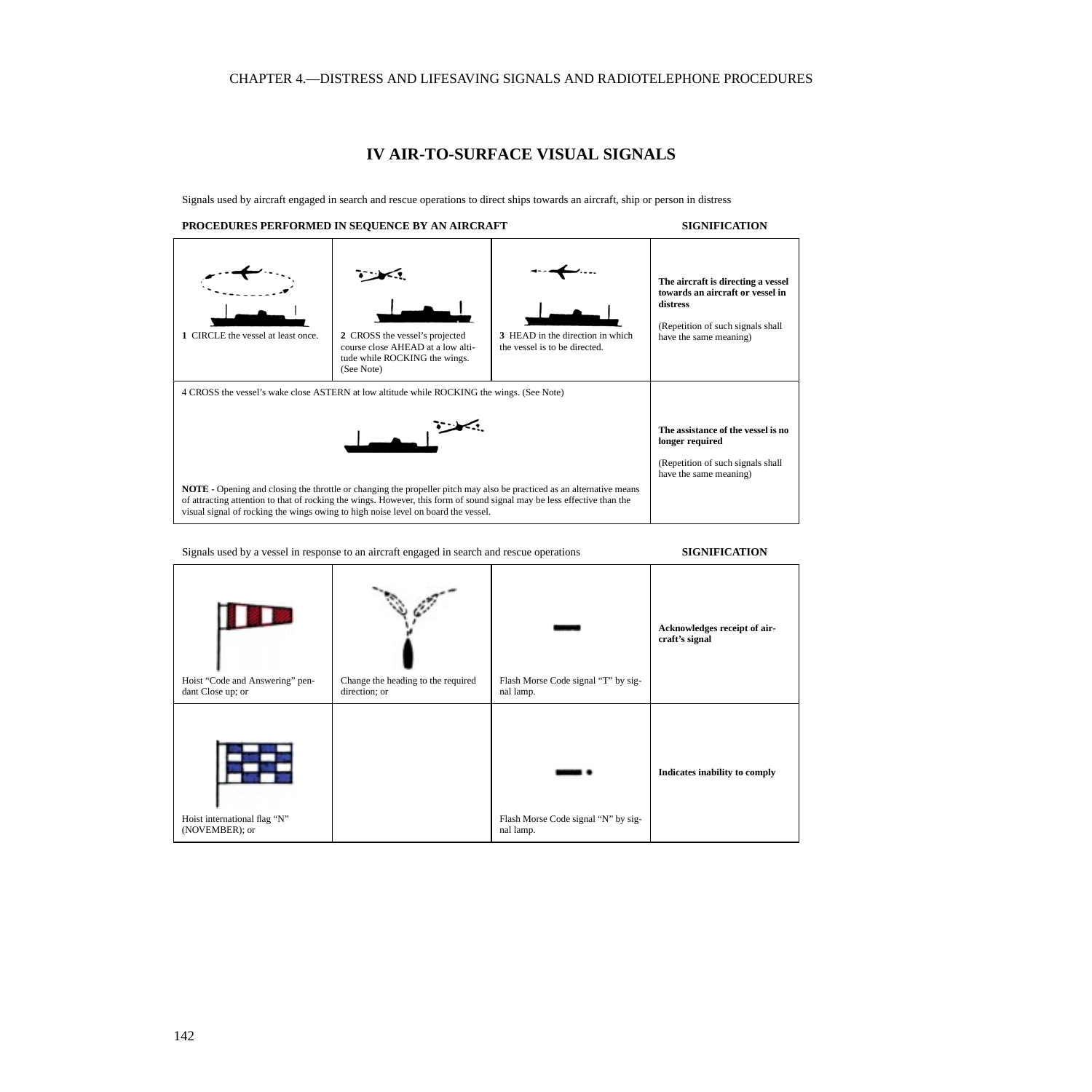## **V SURFACE-TO-AIR VISUAL SIGNALS**

Communication from surface craft or survivors to an aircraft

| Use International Code of Signals<br>or plain language by use of a<br>$\alpha$<br>torch, signalling lamps or signal<br>flags. | Use the following surface-to-air visual<br>signals by displaying the appropriate<br>signal on the deck or on the ground. |                           |
|-------------------------------------------------------------------------------------------------------------------------------|--------------------------------------------------------------------------------------------------------------------------|---------------------------|
| Message                                                                                                                       | International Code of<br>Signals                                                                                         | ICAO* visual sym-<br>bols |
| - Require assistance                                                                                                          | v                                                                                                                        | v                         |
| - Require medical assistance                                                                                                  | W                                                                                                                        | X                         |
| - No or negative                                                                                                              | N                                                                                                                        | N                         |
| - Yes or affirmative                                                                                                          | C                                                                                                                        | Y                         |
| - Proceeding in this direction                                                                                                |                                                                                                                          |                           |

\* ICAO annex 12 — Search and rescue

Reply from an aircraft observing the above signals from surface craft or survivors **SIGNIFICATION** 

| Drop a message or                                                | Rock the wings (during<br>daylight) or         | Flash the landing lights<br>or navigation lights on<br>and off twice (during)<br>hours of darkness) or | or<br>Flash Morse Code sig-<br>nal "T" or "R" by light<br><sub>or</sub> | Use any other suitable<br>signal | <b>Message understood</b>            |
|------------------------------------------------------------------|------------------------------------------------|--------------------------------------------------------------------------------------------------------|-------------------------------------------------------------------------|----------------------------------|--------------------------------------|
| Fly straight and level<br>without rocking wings<br><sub>or</sub> | Flash Morse Code Sig-<br>nal "RPT" by light or | Use any other suitable<br>signal                                                                       |                                                                         |                                  | Message not under-<br>stood (repeat) |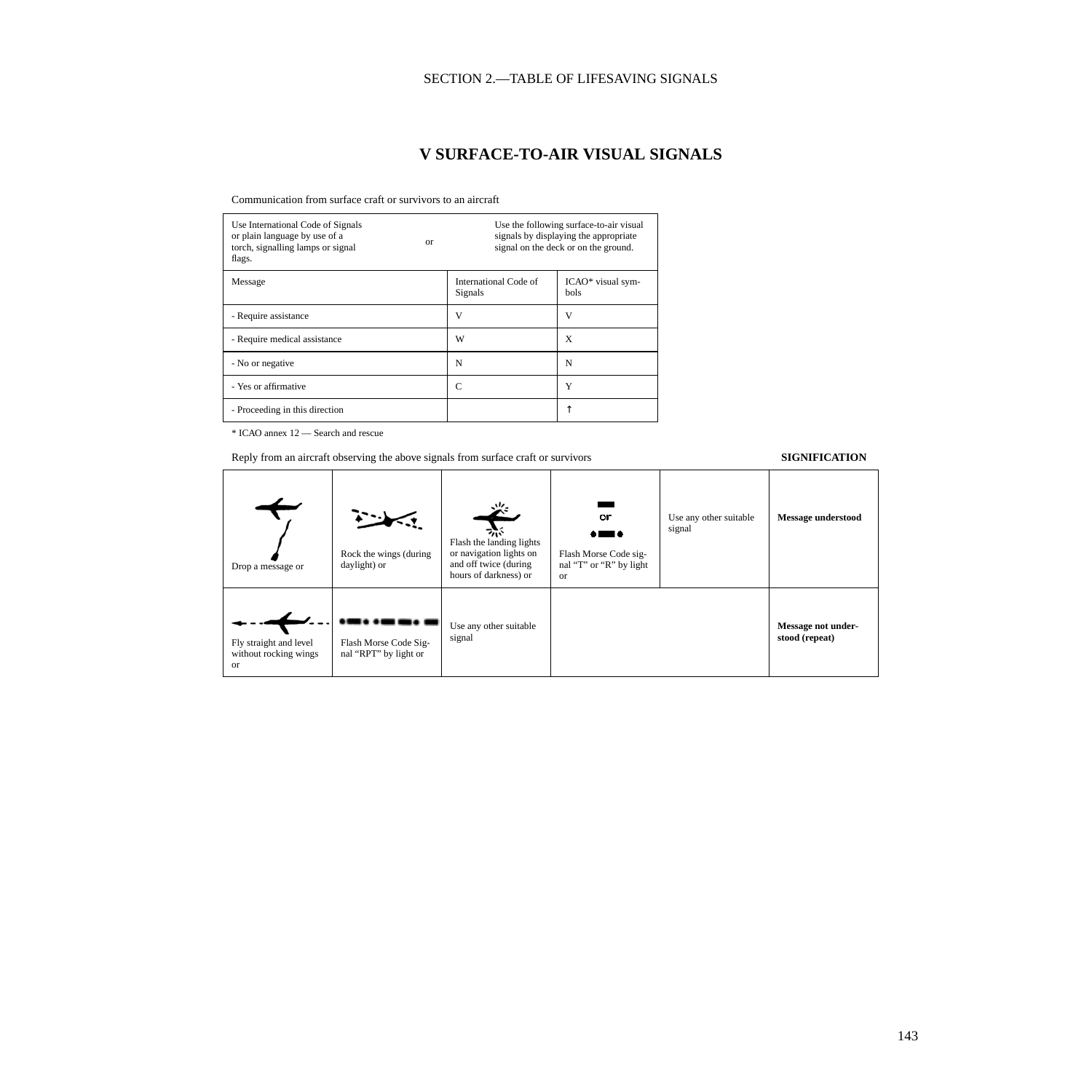#### CHAPTER 4.—DISTRESS AND LIFESAVING SIGNALS AND RADIOTELEPHONE PROCEDURES

## **VI SIGNALS TO SURVIVORS**

Procedures performed by an aircraft **SIGNIFICATION** 





\* High visibility colored streamer

#### Signals used by survivors in response to a message dropped by an aircraft **SIGNIFICATION**

| Flash Morse Code sig-<br>nal "T" or "R" by light<br>or<br><sub>or</sub><br>$\bullet$ and $\bullet$ | Use any other suitable<br>signal | Dropped messages is<br>understood by the<br>survivors     |
|----------------------------------------------------------------------------------------------------|----------------------------------|-----------------------------------------------------------|
| Flash Morse Code signal "RPT" by light                                                             |                                  | Dropped messages is<br>not understood by the<br>survivors |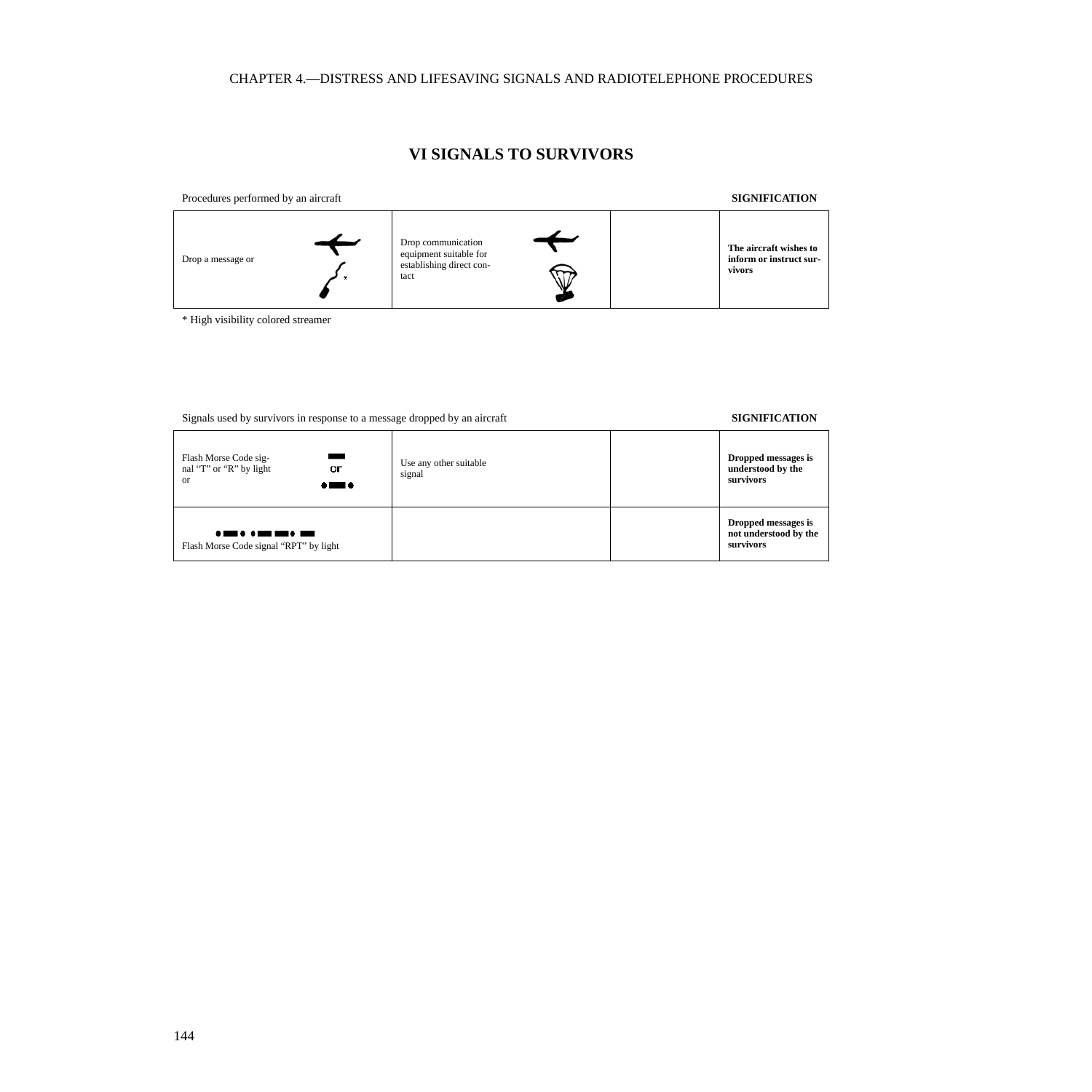# **"CONFLICT AND PERMANENT IDENTIFICATION OF RESCUE CRAFT" \***

# **Shape, color, and positioning of emblem for medical transports**

1. The following emblems can be used separately or together to show that a vessel is protected as a medical transport under the Geneva Convention:



2. The emblem, positioned on the vessel's sides, bow, stern, and deck, shall be painted dark red on a white background.

- a. On the vessel's sides the emblem shall extend from the waterline to the top of the ship's hull.
- b. The emblems on the vessel's bow and stern must, if necessary, be painted on a wooden structure so as to be clearly visible to other vessels ahead or astern.
- c. The deck emblem must be as clear of the vessel's equipment as possible to be clearly visible from aircraft.

3. In order to provide the desired contrast for infrared film or instruments, the red emblem must be painted on top of a black primer paint.

4. Emblems may also be made of materials which make them recognizable by technical means of detecting.

# **Illumination**

1. At night and in restricted visibility the emblems shall be illuminated or lit.

2. At night and in restricted visibility all deck and overside lights must be fully lit to indicate that the vessel is engaged in medical operations.

# **Personal equipment**

1. Subject to the instructions of the competent authority, medical and religious personnel carrying out their duties in the battle area shall, as far as possible, wear headgear and clothing bearing the distinctive emblem.

# **Flashing blue light for medical transports**

1. A vessel engaged in medical operations shall exhibit one or more all-around flashing blue lights of the color prescribed in paragraph 4.

2. The visibility of the lights shall be as high as possible and not less than 3 nautical miles in accordance with Annex 1 to the International Regulations for Preventing Collisions at Sea, 1972.

3. The light or lights shall be exhibited as high above the hull as practical and in such a way that at least one light shall be visible from any direction.

4. The recommended blue color is obtained by using, as trichromatic co-ordinates:

| green boundary  | $y = 0.065 + 0.805x$ |
|-----------------|----------------------|
| white boundary  | $y = 0.400 - x$      |
| purple boundary | $x = 0.133 + 0.600y$ |

5. The frequency of the flashing light shall be between 60 and 100 flashes per minute.

#### **Radar transponders**

1. It should be possible for medical transports to be identified by other vessels equipped with radar by signals from a radar tran-

<sup>\*</sup> In accordance with Article 27 of the Second Geneva Convention of 12 August 1949, this chapter also applies to coastal rescue craft.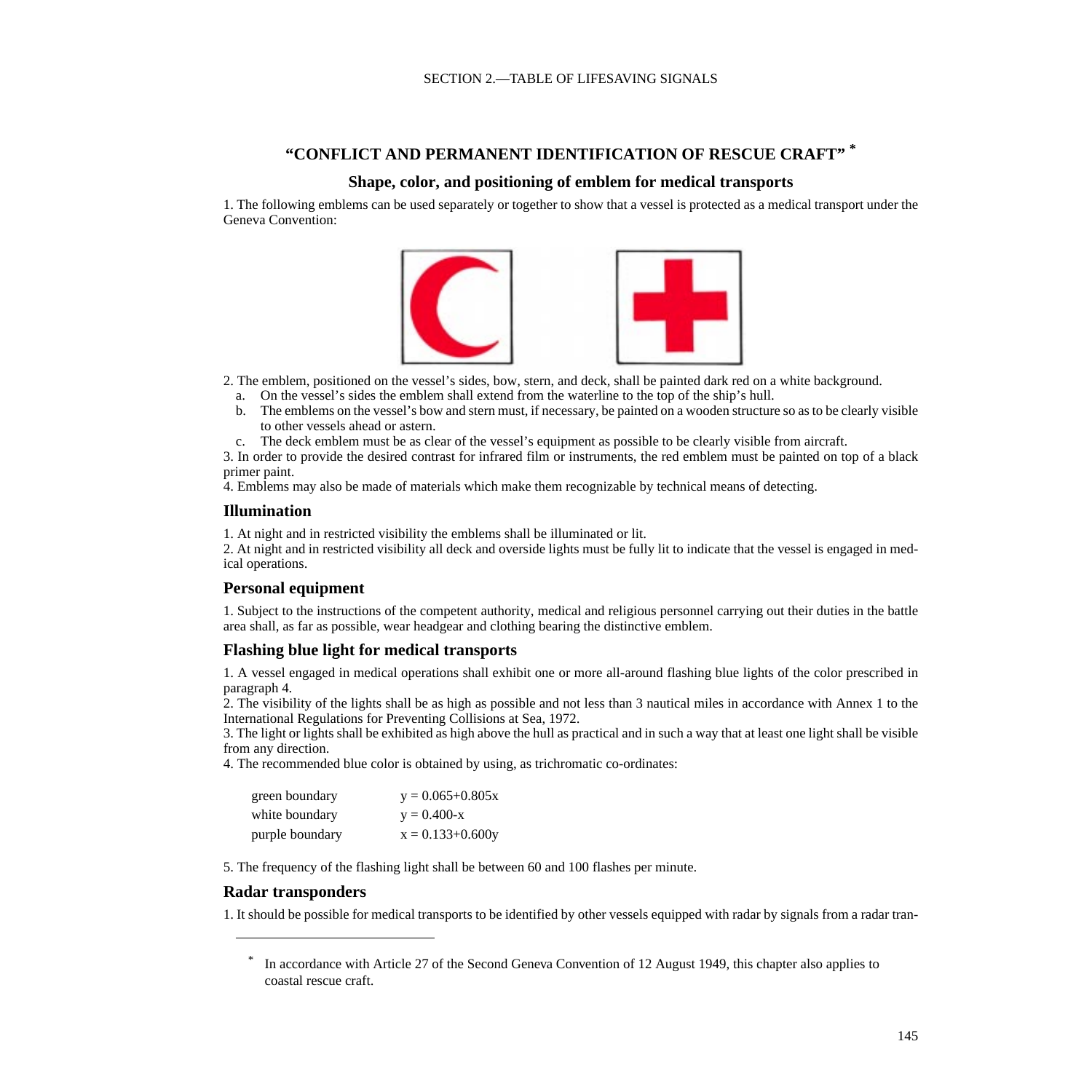sponder fitted on the medical transport.

2. The signal from the medical transport transponder shall consist of the group YYY, in accordance with article 40 of the Radio Regulations, followed by the call sign or other recognized means of identification.

### **Underwater acoustic signals**

1. It should be possible for medical transports to be identified by submarines by appropriate underwater signals transmitted by the medical transports.

2. The underwater signal shall consist of the call sign of the ship preceded by the single group YYY transmitted in Morse on an appropriate acoustic frequency, e.g., 5 kHz.

### **Rescue craft carried by medical transports**

1. Every rescue craft should be equipped with a mast on which a Red Cross flag measuring about 2 x 2 meters can be hoisted.

# **Flashing blue light for medical aircraft**

1. The light signal, consisting of a flashing blue light, is established for the use of medical aircraft to signal their identity. No other aircraft shall use this signal. The recommended flashing rate of the blue light is between sixty and one hundred flashes per minute.

2. Medical aircraft should be equipped with such lights as may be necessary to make the light signal visible in as many directions as possible.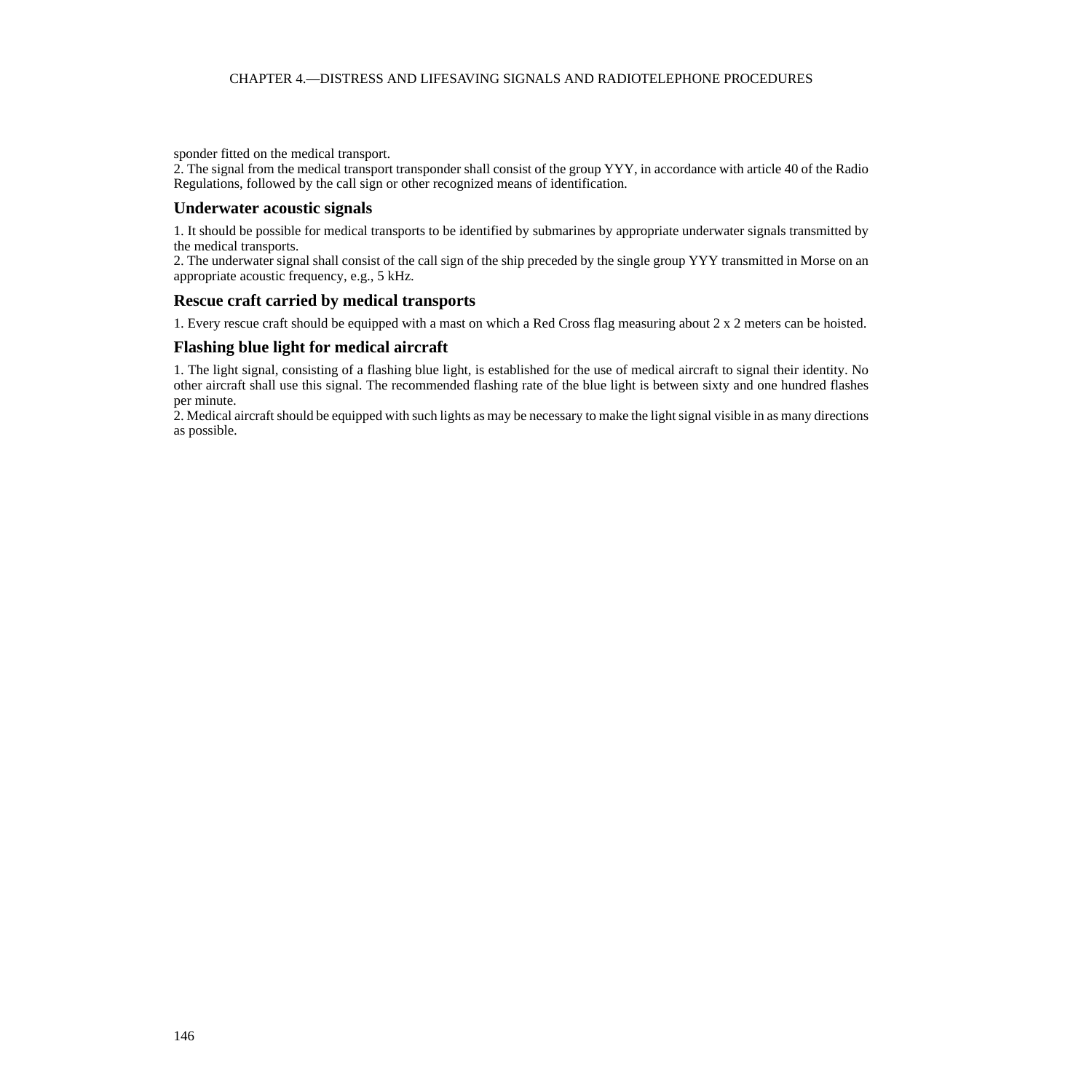# **CHAPTER 4**

# **SECTION 3: RADIOTELEPHONE PROCEDURES**

# **RECEPTION OF SAFETY MESSAGES**

# **Any message which you hear prefixed by one of the following words concerns SAFETY:**

| <b>MAYDAY</b>   | Indicates that a ship, aircraft, or other vehicle is threatened by grave and         |
|-----------------|--------------------------------------------------------------------------------------|
| (Distress)      | imminent danger and requests immediate assistance.                                   |
| PAN             | Indicates that the calling station has a very urgent message to transmit con-        |
| (Urgency)       | cerning the safety of a ship, aircraft, or other vehicle, or the safety of a person. |
| <b>SECURITE</b> | Indicates that the station is about to transmit a message concerning the safety      |
| (Safety)        | of navigation or giving important meteorological warnings.                           |

If you hear these words, pay particular attention to the message and call the master or the officer on watch.

# **DISTRESS TRANSMITTING PROCEDURES**

# **To be used only if IMMEDIATE ASSISTANCE is required:**

USE PLAIN LANGUAGE WHENEVER POSSIBLE. If language difficulties are likely to arise use Tables 2 and 3 on Page [149](#page-147-0), sending the word INTERCO to indicate that the message will be in the International Code of Signals. Call out letters as in Table 1 on Page 14[8. C](#page-147-0)all out numbers figure by figure as in Table 1.

# **To indicate DISTRESS:**

1. If possible transmit the ALARM SIGNAL (i.e., two-tone signal) for 30 seconds to one minute, but do not delay the message if there is insufficient time in which to transmit the Alarm Signal.

2. Send the following DISTRESS CALL:

Mayday Mayday Mayday. This is . . . (name or call sign of ship spoken three times).

3. Then send the DISTRESS MESSAGE composed of:

Mayday followed by the name or call sign of ship;

Position of ship;

Nature of distress;

And, if necessary, transmit the nature of the aid required and any other information which will help the rescue.

# **EXAMPLES OF DISTRESS PROCEDURE**

1. Where possible, transmit ALARM SIGNAL followed by spoken words Mayday Mayday Mayday. This is... (name of ship spoken three times, or call sign of ship spelled three times using TABLE 1, on Page [148](#page-147-0)) Mayday... (name or call sign of ship) Position 54 25 North 016 33 West I am on fire and require immediate assistance.

2. Where possible, transmit ALARM SIGNAL followed by spoken words Mayday Mayday Mayday . . . (name of ship spoken three times, or call sign of ship spelled three times using TABLE 1) Mayday... (name or call sign of ship) Interco Alfa Nadazero Unaone Pantafive Ushant Romeo Kartefour Nadazero Delta X-ray. "(Ship) in Distress Position 015 Degrees Ushant 40 miles I am sinking."

3. Where possible, transmit ALARM SIGNAL followed by spoken words Mayday Mayday Mayday . . . (name of ship spoken three times, or call sign of ship spelled three times using TABLE 1) Mayday . . . (name or call sign of ship) Interco Lima Pantafive Kartefour Bissotwo Pantafive November Golf Nadazero Unaone Soxisix Terrathree Terrathree Whiskey Charlie Bravo Soxisix. "(Ship) in Distress Position Latitude 54 25 North Longitude 016 33 West I require immediate assistance I am on fire."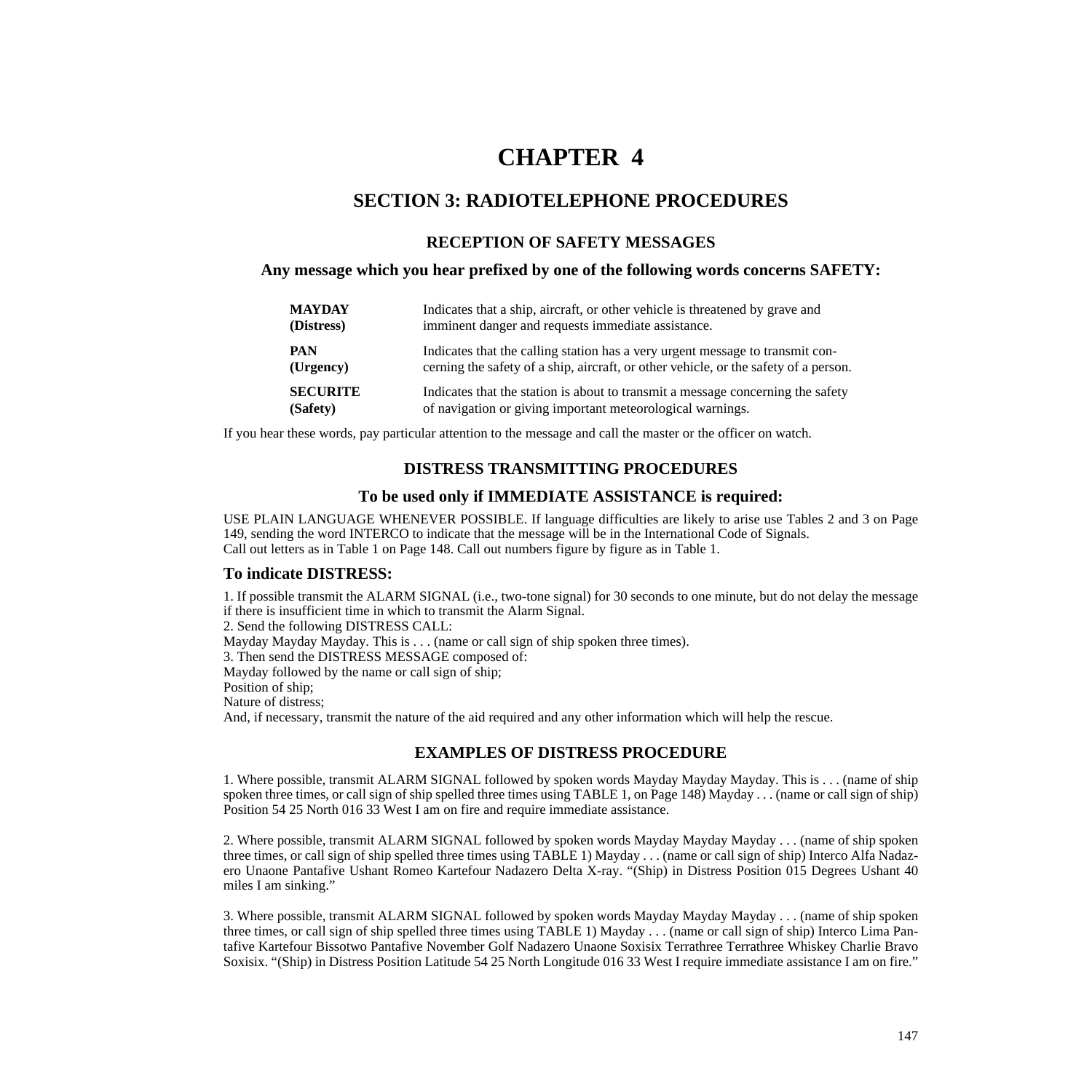# <span id="page-147-0"></span>**TABLE 1 PHONETIC ALPHABET AND FIGURE SPELLING TABLES**

| Letter       | Word         | Pronounced as      | Letter       | Word     | Pronounced as      |
|--------------|--------------|--------------------|--------------|----------|--------------------|
|              |              |                    |              |          |                    |
| $\mathbf{A}$ | Alfa         | <b>AL FAH</b>      | N            | November | <b>NO VEM BER</b>  |
| B            | <b>Bravo</b> | <b>BRAH VOH</b>    | $\Omega$     | Oscar    | <b>OSS CAH</b>     |
| $\mathbf C$  | Charlie      | <b>CHAR LEE or</b> | P            | Papa     | PAH PAH            |
|              |              | <b>SHAR LEE</b>    | Q            | Quebec   | <b>KEH BECK</b>    |
| D            | Delta        | <b>DELL TAH</b>    | R            | Romeo    | <b>ROW ME OH</b>   |
| E            | Echo         | <b>ECK OH</b>      | S            | Sierra   | <b>SEE AIR RAH</b> |
| F            | Foxtrot      | <b>FOKS TROT</b>   | Т            | Tango    | <b>TANG GO</b>     |
| G            | Golf         | <b>GOLF</b>        | $\mathbf{U}$ | Uniform  | YOU NEE FORM or    |
| H            | Hotel        | <b>HOH TELL</b>    |              |          | <b>OO NEE FORM</b> |
| I            | India        | <b>IN DEE AH</b>   | V            | Victor   | <b>VIK TAH</b>     |
| $\mathbf I$  | Juliett      | <b>JEW LEE ETT</b> | W            | Whiskey  | <b>WISS KEY</b>    |
| K            | Kilo         | <b>KEY LOH</b>     | $\mathbf{X}$ | X-ray    | <b>ECKS RAY</b>    |
| L            | Lima         | <b>LEE MAH</b>     | Y            | Yankee   | YANG KEY           |
| M            | Mike         | MIKE               | Z            | Zulu     | <b>ZOO LOO</b>     |

# **(May be used when transmitting plain language or code.)**

**NOTE:** The syllables to be emphasized are **boldfaced**.

| Figure or<br>Mark to be<br>Transmitted | Word                             | Pronounced as                        | Figure or<br>Mark to be<br>Transmitted | Word                                | Pronounced as                                  |
|----------------------------------------|----------------------------------|--------------------------------------|----------------------------------------|-------------------------------------|------------------------------------------------|
| $\mathbf 0$<br>1                       | <b>NADAZERO</b><br><b>UNAONE</b> | NAH-DAH-ZAY-ROH<br><b>OO-NAH-WUN</b> | 6<br>7                                 | <b>SOXISIX</b><br><b>SETTESEVEN</b> | <b>SOK-SEE-SIX</b><br>SAY-TAY-<br><b>SEVEN</b> |
| $\mathbf{2}$                           | <b>BISSOTWO</b>                  | BEES-SOH-TOO                         | 8                                      | <b>OKTOEIGHT</b>                    | OK-TOH-AIT                                     |
| 3                                      | <b>TERRATHREE</b>                | <b>TAY-RAH-TREE</b>                  | 9                                      | <b>NOVENINE</b>                     | NO-VAY-<br><b>NINER</b>                        |
| $\boldsymbol{4}$                       | <b>KARTEFOUR</b>                 | <b>KAR-TAY-FOWER</b>                 | <b>Decimal</b><br>point                | <b>DECIMAL</b>                      | DAY-SEE-MAL                                    |
| 5                                      | <b>PANTAFIVE</b>                 | PAN-TAH-FIVE                         | <b>Full stop</b>                       | <b>STOP</b>                         | <b>STOP</b>                                    |

**NOTE:** Each syllable should be equally emphasized.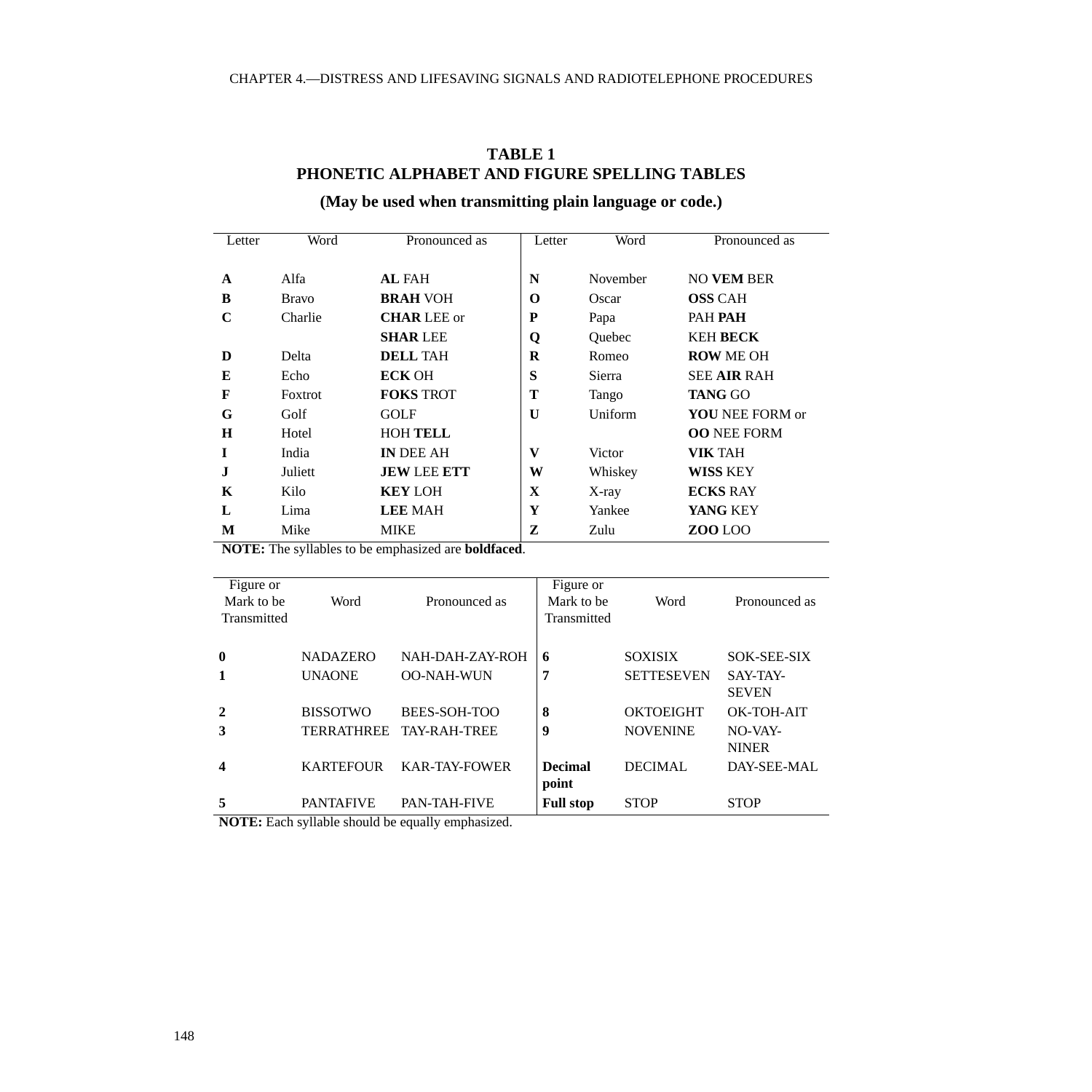# **TABLE 2**

#### **Position in Code**

### (1) **By Bearing and Distance from a Landmark**

Code letter **A** (Alfa) followed by a three-figure group for ship's TRUE bearing from landmark;

#### **Name of landmark:**

Code letter **R** (Romeo) followed by one or more figures for distance in nautical miles.

**or**

# (2) **By Latitude and Longitude**

**Latitude**

Code letter **L** (Lima) followed by a four-figure group; (2 figures for Degrees, 2 figures for Minutes) and either—**N** (November) for Latitude North, or **S** (Sierra) for Latitude South.

# **Longitude**

Code letter **G** (Golf) followed by a five-figure group; (3 figures for Degrees, 2 figures for Minutes) and either—**E** (Echo) for Longitude East, or **W** (Whiskey) for Longitude West.

### **TABLE 3**

#### **Nature of Distress in Code**

| Code      | Words to be              |                                                                                 |
|-----------|--------------------------|---------------------------------------------------------------------------------|
| Letters   | transmitted              | Text of Signal                                                                  |
| AE        | Alfa Echo                | I must abandon my vessel.                                                       |
| BF        | <b>Bravo Foxtrot</b>     | Aircraft is ditched in position indicated and<br>requires immediate assistance. |
| CB        | Charlie Bravo            | I require immediate assistance.                                                 |
| CB6       | Charlie Bravo<br>Soxisix | I require immediate assistance, I am on fire.                                   |
| DX        | Delta X-ray              | I am sinking.                                                                   |
| <b>HW</b> | Hotel Whiskey            | I have collided with surface craft.                                             |
|           |                          | <b>Answer to Ship in Distress</b>                                               |
| $\bf CP$  | Charlie Papa             | I am proceeding to your assistance.                                             |
| ED        | Echo Delta               | Your distress signals are understood.                                           |
| EL        | Echo Lima                | Repeat the distress position.                                                   |

**NOTE:** A more comprehensive list of signals may be found in Chapter 2.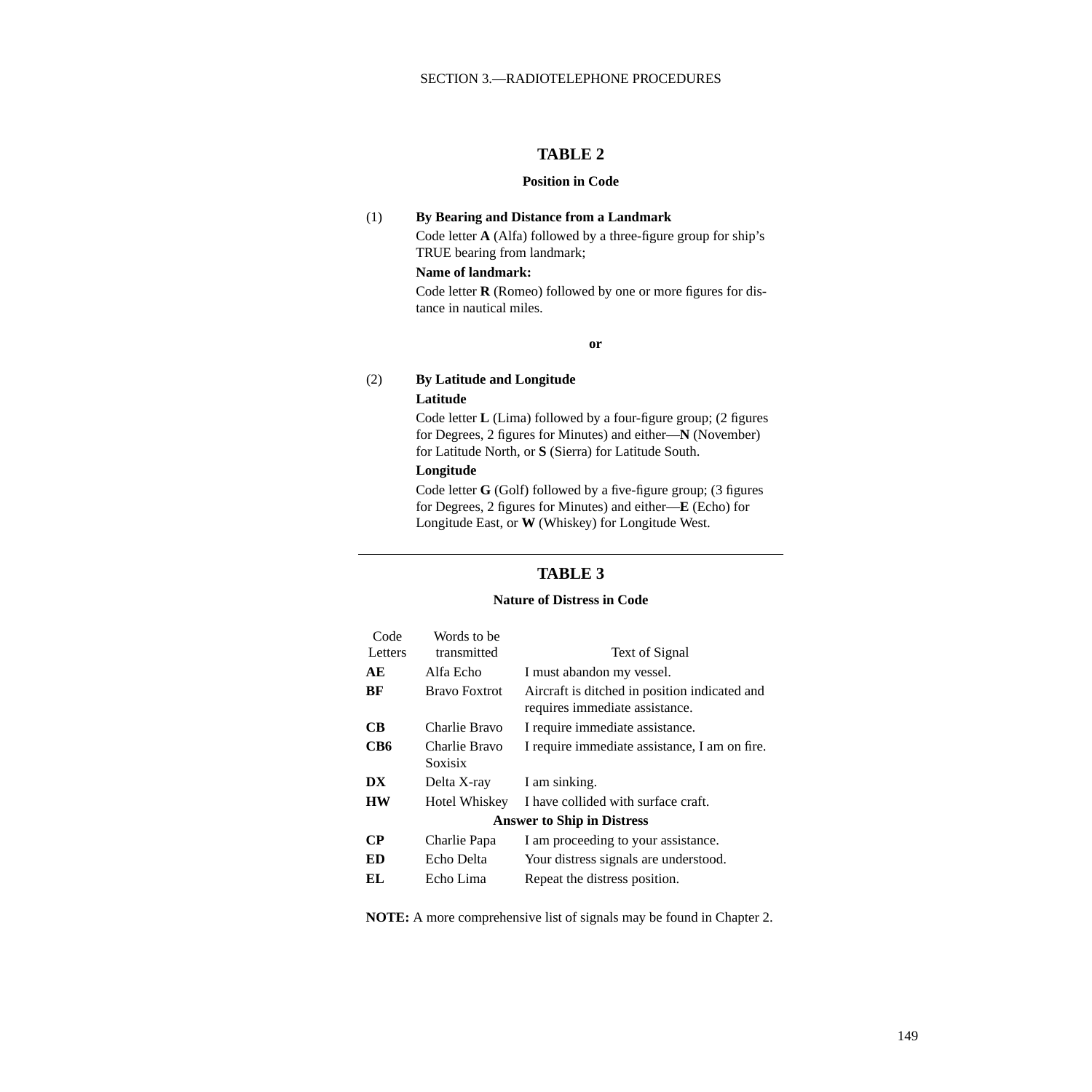# **APPENDIX US/RUSSIA SUPPLEMENTARY SIGNALS FOR NAVAL VESSELS**

| IR           | $\mathbf{1}$   | I am engaged in oceanographic operations.                                                                                                                                                                     |
|--------------|----------------|---------------------------------------------------------------------------------------------------------------------------------------------------------------------------------------------------------------|
| IR           | $\overline{c}$ | I am streaming/towing hydrographic survey equipment meters astern.                                                                                                                                            |
| IR           | 3              | I am recovering hydrographic survey equipment.                                                                                                                                                                |
| IR           | 4              | I am conducting salvage operations.                                                                                                                                                                           |
| JH           | $\mathbf{1}$   | I am attempting to retract a grounded vessel.                                                                                                                                                                 |
| MН           | $\mathbf{1}$   | Request you not to cross my course ahead of me.                                                                                                                                                               |
| NB           | $\mathbf{1}$   | I have my unattached hydrographic survey equipment bearing in a direction from me as indicated (Table 3 of ICS).                                                                                              |
| PJ           | $\mathbf{1}$   | I am unable to alter course to my starboard.                                                                                                                                                                  |
| PJ           | $\mathfrak{2}$ | I am unable to alter course to my port.                                                                                                                                                                       |
| PJ           | 3              | Caution, I have a steering casualty.                                                                                                                                                                          |
| PP           | 8              | Dangerous operations in progress. Request you remain clear of the hazard which is in the direction from me as indicated.<br>$\ldots$ (Table 3 of ICS).                                                        |
| QF           | $\mathbf{1}$   | Caution, I have stopped engines.                                                                                                                                                                              |
| QS           | 6              | I am proceeding to anchorage on course                                                                                                                                                                        |
|              | $\overline{c}$ |                                                                                                                                                                                                               |
| ${\bf QV}$   | 3              | I am in a fixed multiple leg moor using two or more anchors or buoys fore and aft. Request you remain clear.                                                                                                  |
| QV<br>RT     | $\mathfrak{2}$ | I am anchored in deep water with hydrographic survey equipment streamed.                                                                                                                                      |
|              |                | I intend to pass you on your port side.                                                                                                                                                                       |
| RT           | 3              | I intend to pass you on your starboard side.                                                                                                                                                                  |
| RT           | 4              | I will overtake you on your port side.                                                                                                                                                                        |
| RT           | 5              | I will overtake you on your starboard side.                                                                                                                                                                   |
| RT           | 6              | I am/Formation is maneuvering. Request you remain clear of the hazard which is in the direction from me as indicated<br>$\ldots$ (Table 3 of ICS).                                                            |
| RT           | 7              | I shall approach your ship on starboard side to a distance of $100$ 's of meters (yards).                                                                                                                     |
| RT           | 8              | I shall approach your ship on port side to a distance of 100's of meters (yards).                                                                                                                             |
| RT           | 9              | I shall cross astern at a distance of 100's of meters (yards).                                                                                                                                                |
| RU           | $\mathfrak{2}$ | I am beginning a port turn in approximately minutes.                                                                                                                                                          |
| RU           | 3              | I am beginning a starboard turn in approximatelyminutes.                                                                                                                                                      |
| RU           | 4              | The formation is preparing to alter course to port.                                                                                                                                                           |
| RU           | 5              | The formation is preparing to alter course to starboard.                                                                                                                                                      |
| RU           | 6              | I am engaged in maneuvering exercises. It is dangerous to be inside the formation.                                                                                                                            |
| RU           | 7              | I am preparing to submerge.                                                                                                                                                                                   |
| RU           | 8              | A submarine will surface within two miles of me within 30 minutes. Request you remain clear.                                                                                                                  |
| TX           | $\mathbf{1}$   | I am engaged in fisheries patrol.                                                                                                                                                                             |
| SL           | $\overline{c}$ | Request your course, speed, and passing intention.                                                                                                                                                            |
| UY           | $\mathbf{1}$   | I am preparing to launch/recover aircraft on course                                                                                                                                                           |
| UY           | $\mathfrak{2}$ | I am preparing to conduct missile exercises. Request you remain clear of the hazard which is in the direction from me as<br>indicated (Table 3 of ICS).                                                       |
| UY           | 3              | I am preparing to conduct gunnery exercises. Request you remain clear of the hazard which is in the direction from me<br>as indicated (Table 3 of ICS).                                                       |
| UY           | $\overline{4}$ | I am preparing to conduct/am conducting operations employing explosive charges.                                                                                                                               |
| UY           | 5              | I am maneuvering in preparation for torpedo launching exercises. Request you remain clear of the hazard which is in the                                                                                       |
|              |                | direction from me as indicated $\dots$ (Table 3 of ICS).                                                                                                                                                      |
| UY           | 6              | I am preparing to conduct/am conducting underway replenishment on course Request you remain clear.                                                                                                            |
| UY           | 7              | I am preparing to conduct extensive small boat and ship to shore amphibious training operations.                                                                                                              |
| UY           | 8              | I am maneuvering to launch/recover landing craft/boats.                                                                                                                                                       |
| UY           | 9              | I am preparing to conduct/am conducting helicopter operations over my stern.                                                                                                                                  |
| $_{\rm{UY}}$ | 10             | I am testing my gun systems.                                                                                                                                                                                  |
| UY           | 11             | I am testing my missile systems.                                                                                                                                                                              |
| UY           | 12             | I am preparing to conduct/am conducting gunnery/bombing exercises from aircraft on a towed target. Request you<br>remain clear of the hazard which is in the direction from me as indicated (Table 3 of ICS). |
| ZL           | $\mathbf{1}$   | I have received and understood you message.                                                                                                                                                                   |
| ZL           | $\overline{c}$ | Do you understand? Request acknowledgment.                                                                                                                                                                    |
|              |                |                                                                                                                                                                                                               |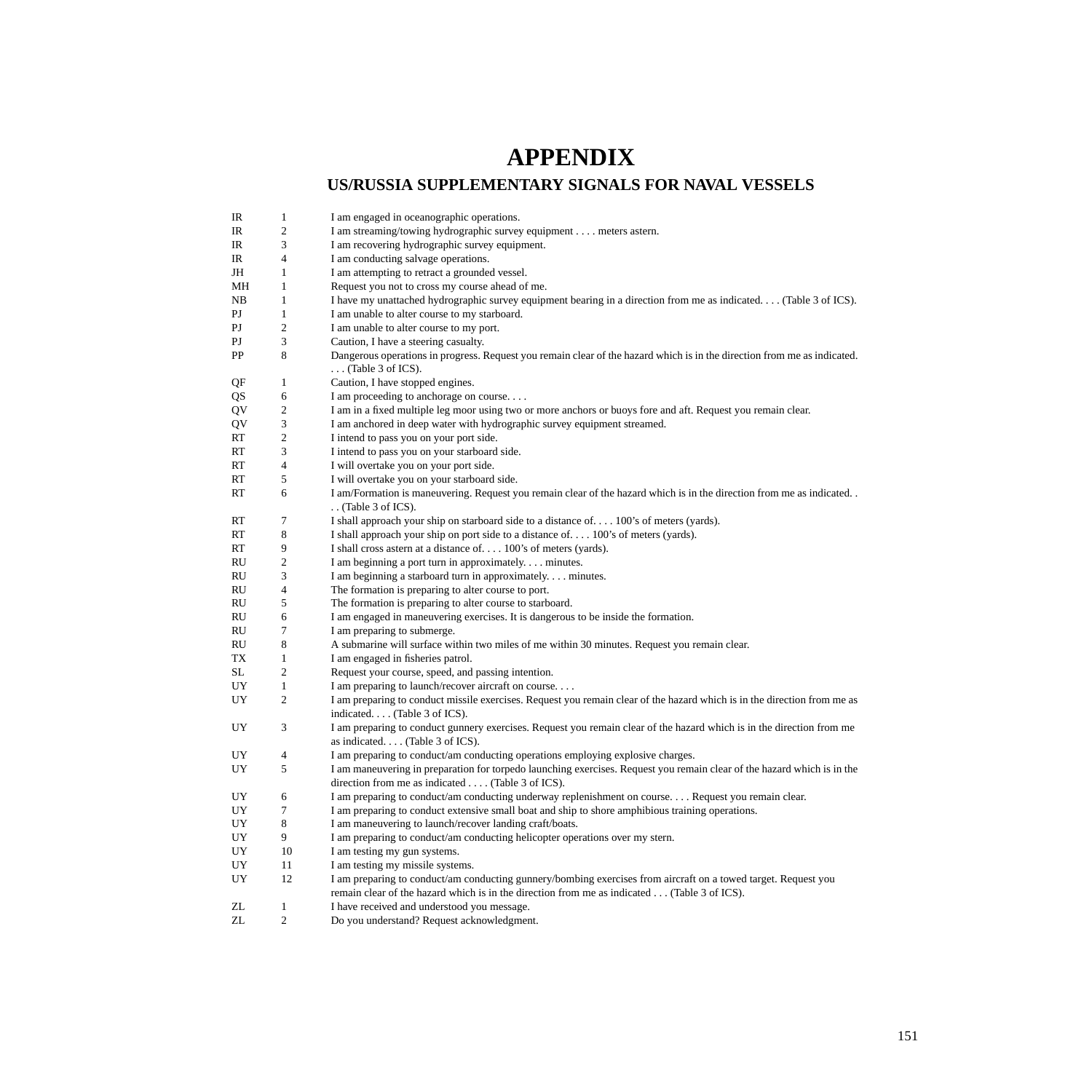**Special Warning Signals.—**The following signals are used by Russian naval vessels to warn foreign vessels that they have violated **Regulations for entry, navigating and stopping in Russian Territorial Waters (Territorial Sea) or Russian Inland Waters:**

| <b>SNG</b> | You have violated the Russian borders. I demand that you<br>leave Russian waters immediately. |
|------------|-----------------------------------------------------------------------------------------------|
| <b>SNO</b> | I demand that you leave Russian waters immediately.                                           |
|            | Unless you do so, a force of arms will be used against you.                                   |
| <b>SNP</b> | You are violating the regulations for navigating and remain-                                  |
|            | ing in Russian waters. I demand that you cease violations.                                    |
| <b>SNR</b> | Despite warnings, you continue to violate the regulations                                     |
|            | for navigating and remaining in Russian waters. You are to                                    |
|            | leave them immediately.                                                                       |

By day these signals will be made by flags of the International Code of Signals. By night they will be in Morse Code by signal lamp. In addition, the signals may be transmitted by RT in plain language on 500 kHz, 2182 kHz and 156.8 MHz, as well as by voice using megaphone or any other amplifying device.

#### **Warning signals to foreign submarines which are submerged:**

The signal of two series of explosions with three explosions in each series (where the interval between the explosions in a series is one minute and the interval between the series is three minutes), means: You are in Russian waters. I demand that you surface immediately. Unless you comply with this order within 10 minutes, a force of arms will be used against you.

An acoustic signal by sonar may be given simultaneously, with the same meaning as described above. The signal will consist of five dashes, each dash three seconds long, interval between dashes, three seconds.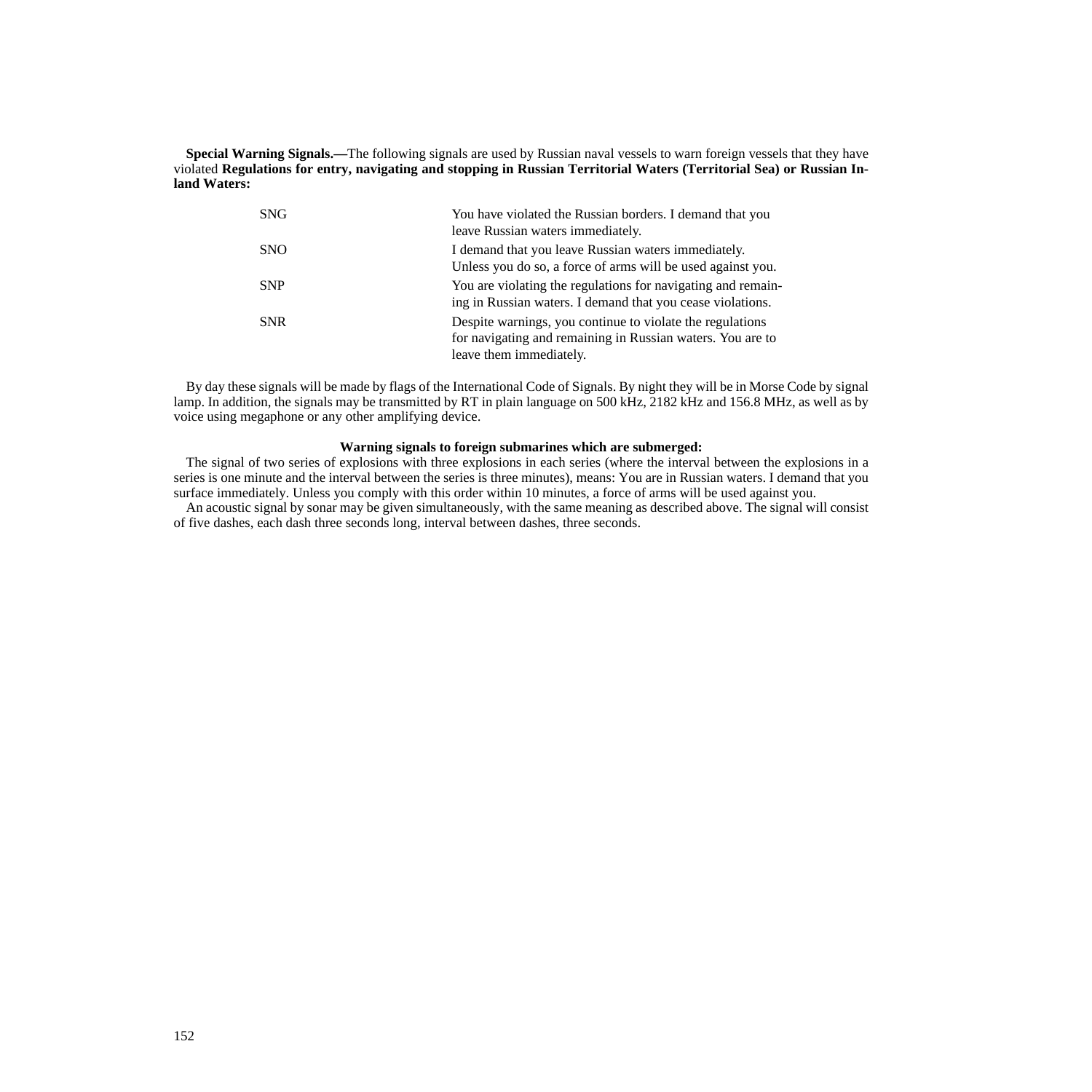# **INDEXES**

| Page |
|------|
|      |
|      |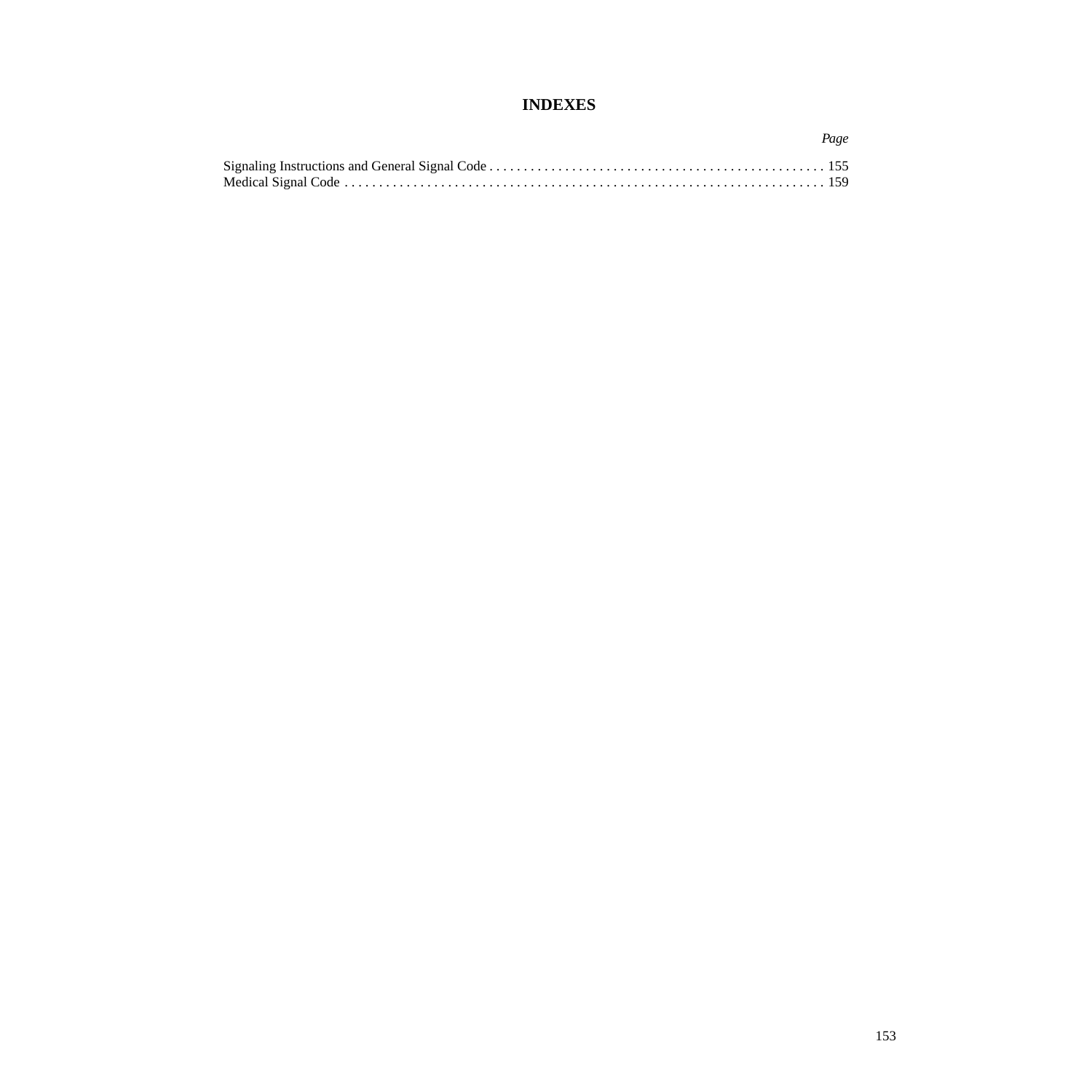# **INDEX SIGNALING INSTRUCTIONS AND GENERAL SIGNAL CODE (SEE SEPARATE INDEX FOR MEDICAL SIGNAL CODE)**

#### (Numbers refer to pages)

#### **A**

<span id="page-152-0"></span>Abandon vessel, 29 Accident or distress position, 43 signals, 29–30 Adrift, boat-raft, 36 from anchorage, 78 Afloat, aircraft-helicopter, 31 from grounding, 54 Aground assistance, 36 vessel, 36 Ahead, engine maneuvers, 60 maneuvers, 76 Aids to navigation, 62 Aircraft in distress, 39 locate, 41 Alight, aircraft-helicopter, 31 Alongside, boat-raft, 36 maneuvers, 77 Alphabet flags, inside front cover ii Anchor, underwater operations, 51 Anchorage, 78 port-harbor, 87 towing to, 57 Anchoring, 77–78 Answer, communications, 100 Arms signaling, 15–16 Arrival, estimated time of, 88 Assistance, aircraft-helicopter, 31 declined, not required, 35 given, not given, 35 proceeding to, 43 required, 33 Astern maneuvers, 76 Atmospheric pressure, 94

#### **B**

Ballast, 84 Bar, 56 depth-draft, 68–69 Barometer, 94 Beaching, 54 Beacons, aid to navigation, 62 Bearing, aircraft-helicopter magnetic, 33 Bearings, aids to navigation, 62 Berth, 78 Boarding, 79–80 Boats available, 37

rafts, 36 required, 37 search, 38 send, 37 Bodies located, 47 search and rescue, 47 Boom across, caution, 67 Bulkheads, watertight, 56 Bunkers, 89 Buoy, navigating and steering instructions, 73 Buoys, aids to navigation, 62 Burns, severe, 30

# **C**

Cable, hawser, 58 Canal, 63 Cancel message, 100 Carbon tetrachloride fire extinguishers, 52 Cargo, 84 Cast off, 60 Casualties, radiation, 29 Caution, navigate with, 67 Channel, 63 Circling, aircraft, 32 Close distance, 44 Clouds, 91 Coal, 90 Collision, casualties-damages, 49 mat, diver, 51 leak, 56 Communicate, 100–101 Communications, acknowledge, 100 aircraft, 31 calling, 100 exercise, 102 reception, 102 transmission, 102 Compass, adjusting, 71 Complements tables, 104 Connect, towing, 57 Contact vessel/aircraft in distress, 41 Convoy, 94 Course, aircraft-helicopter magnetic, 33 indicate, 64 search and rescue, 44 Crew, persons on board, 84

#### **D**

Damage casualties, 49 received, 49 Dangerous goods, 84 Dangers to navigation, warnings, 65 Dead, number of persons, 30 reckoning position, 41 Depression, atmospheric pressure, 94 deep, 94 intense, 94 Depth, water, 68 Derelict, 65 Diesel oil, 89 Disabled, aircraft-helicopter, 31 drifting-sinking, 38 Disembark, 36 Distress, 39–41 position, 40, 42–43 signals, 39–40 transmitting procedures, 147 Disturbance, serious, 34 Ditched, 31 Diver, underwater operations, 51 Doctor, 30 Draft, 69 Drift, survival craft, 44 Drifting, disabled, 38

#### **E**

Electronic navigation, 70–71 Emergency signals, 29–48 Engines, 79 Exercise signals, communications, 102 Exercises, carrying out, 89 Explanation and general remarks of signals, 3 Explosion, distress, 40 Explosions, fire, 52

#### **F**

Fairway, 63 Fire assistance, 34 explosion, 51 Firefighting appliances, 52 Firing range, 67 Fishcatch carrier boat, 85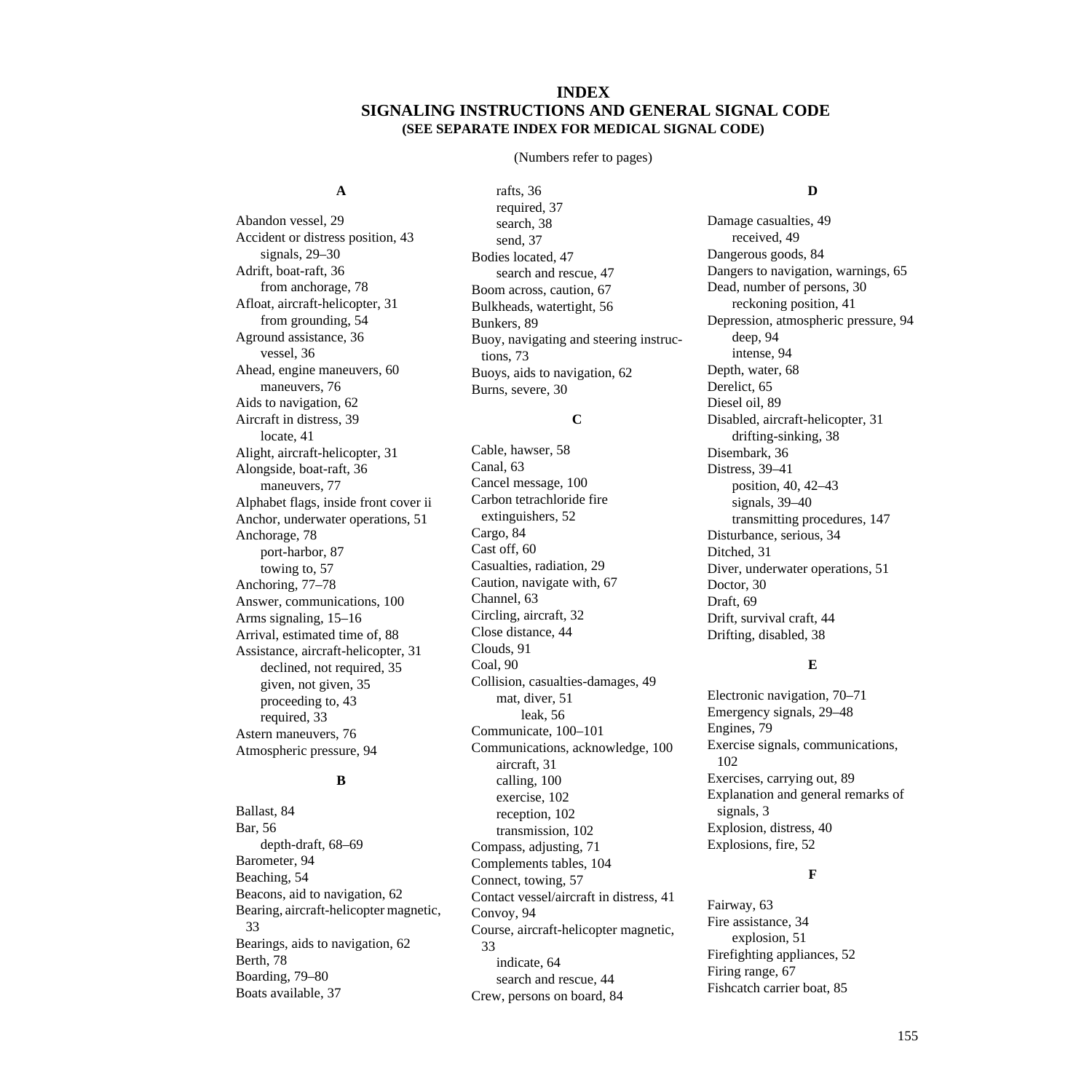#### INDEX—SIGNALING INSTRUCTIONS AND GENERAL SIGNAL CODE

Fishery, 85–86 limits, 86 protection, 86 Fishing, 85 gear, dangers to navigation, 85 vessel, 85 Flag signaling, 9–10 Flares, 42 Flashing light signaling, 11–12 Flight, aircraft, 32 Floating ice, 93 mine, 72 trawl, 85 Flooded, 56 Flying, aircraft, 32 Foam fire extinguisher, 52 Fog, 96 Follow wake, 72 Fuel oil, 89 Fumigation, 90

#### **G**

Gale, 91 Give way, 74 Grounding, 53 Groups, transmission signals, 102 Growlers, ice, 93

#### **H**

Hand flags signaling, 15–16 Harbor, anchorage, 78 port, 87 Hawser, 58 Headway, maneuvers, 76 towing-tugs, 61 Health clearance, 103 Maritime Declaration of, 103 questions, 103 Health Regulations, International, 103 Heave to, 83 Helicopter signals, 33 High water, 75 Holding ground, anchorage, 78 Hostile aircraft, 68 submarine, 67 vessel, 67 Hydrography, 62–75

# **I**

Ice, 91 accretion, 93 drift, 92

fast, 91 floes, 92 patrol ship, 93 Icebergs, 93 Icebreaker, 93 single letter signals 25 Icefield, 93 Identification signal, 90 Inflatable raft, 32 Information available, no, 89 Injured, number of persons, 30 International Code of Signals purpose, 3

#### **K**

Keep away, 74 clear, 74 close, 74

# **L**

Landing, aircraft-helicopter, 31 boarding, 80 Lead course, 87 Leak, 56 assistance, 34 Leeward, keep, 73 Lifesaving signals, 140 station, 39 Light, searchlight, 72 Lighthouse, 62 Lights, aids to navigation, 62 Lightvessel, 62 Line, towing, 58 List, assistance, 33 boats-rafts, 36 dangers to navigation, 68 Located, vessel/aircraft wreckage, 41 Long-line fishing, 85 Lost, persons, 47 Loud hailer, voice over, 5, 20 Low water, 75

#### **M**

Make fast, navigating and steering instructions, 73 towing line, 59 Man overboard, search and rescue, 46 Maneuvers, 80 towing-tugs, 60 Maritime Declaration of Health, 103 Mark to be transmitted table, 148 Men on board, 84

Meteorology, 91–98 Minefield, 71 Mines, 71 Minesweeping, 71 Miscellaneous signals, 88 Missing, vessel/aircraft, 45 Morse signaling by hand flags or arms, 15 symbols, alphabet and numerals, 17 table, 16 Mother ship, fishing, 85

### **N**

Navigating and steering instructions, 87 Navigation, 62–75 lights, 72 Nets, 85 drift, 85 seine, 85

#### **O**

Oil fire, 52 Oily mixture, 84 Overtake, do not, 74

#### **P**

Pack ice, 93 Parachute, 32 Pass ahead, 73 Passing signals, 73 Persons on board, 84 saved or lost, 47 Phonetic tables, 17–18, 148 Pick up, persons by aircraft-helicopter, 33 Picked up, search and rescue, 47 Pilot, 87 assistance, 87 boat, 87 Pilotage, radar, 70, 87 Plain language communications, 101 Port, harbor, 87 pilot, 87 steer to, navigating and steering instructions, 73 Position, indicate 41 Pratique, 103 Precautions, tropical storm, 91 Prevailing weather, boats-rafts, 36 Procedure signals, 17, 20 Proceed, damage-repairs, 50 underway, 80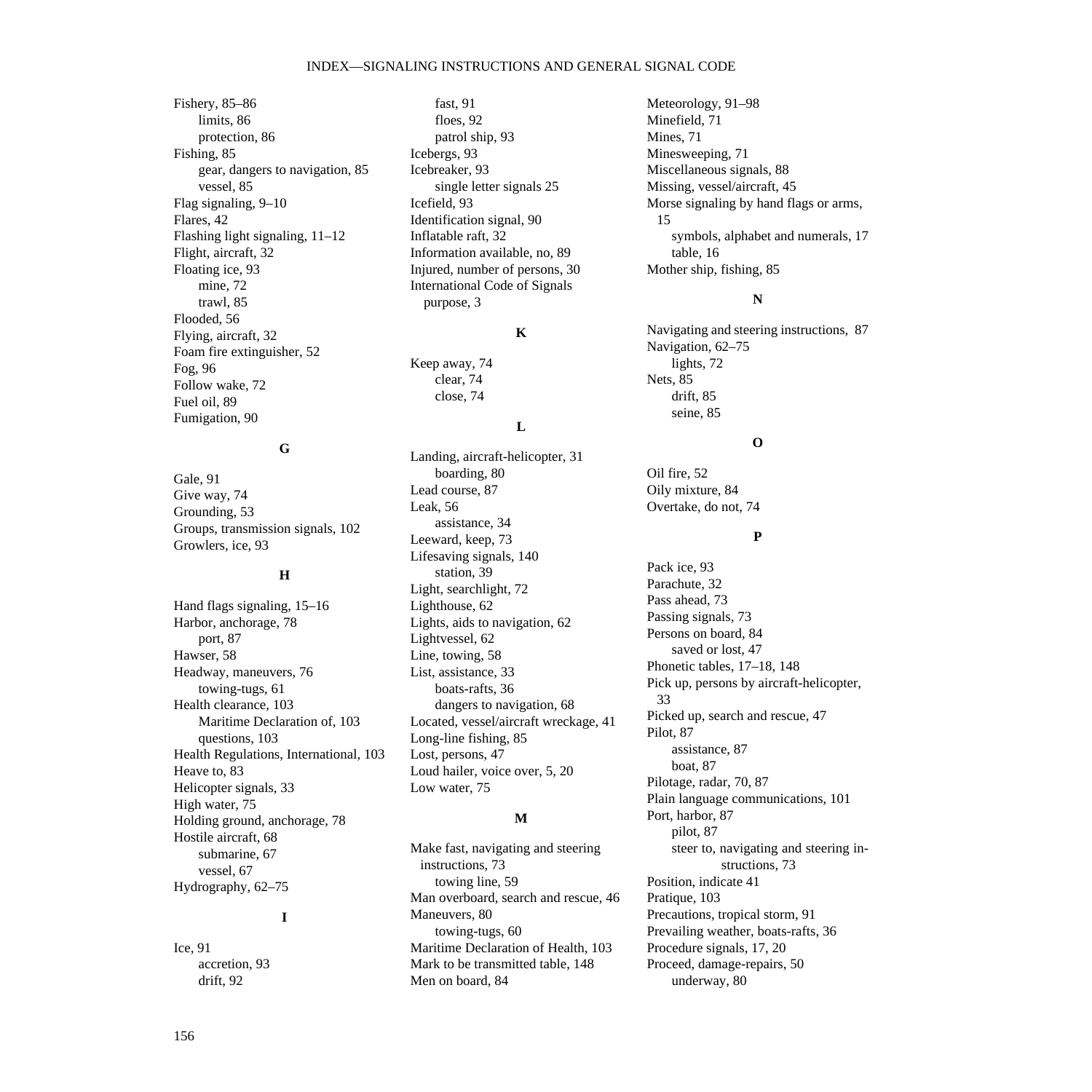#### INDEX—SIGNALING INSTRUCTIONS AND GENERAL SIGNAL CODE

Proceeding to assistance, 35 Propeller, engines, 79 shaft, assistance, 33 engines, 79 Propeller, underwater operations, 51 Purse seine, 85

#### **R**

Radar 70 Radiation danger, 65 hazard, 68 Radio direction finder, 70 Radioactive material, 65 Radiobeacon, aids to navigation, 62 search and rescue, 44 Radiotelegraphy, 5, 20 Radiotelephone procedures, 147–149 Radiotelephony, 5, 14, 20 Rafts, 36 Read transmission signal, cannot, 100 Receive communications signal, 100– 102 Refloating, 54 Remain where you are, 83 Repairs, 49 Repeat communications signal, 102 Rescue, 46 results, 47 Rocket, fire, search and rescue, 46 line, look out for, 46 Rockets, position by, 42

### **S**

Safety signal, 100 Save vessel, cannot, 46 Sea, 95 conditions, 95 marker dye position, 42 Search, aircraft-helicopter, 32 and rescue, 44–48 information-instructions, 44 assistance 32 authority, 44 results, 45 Searchlight, navigation lights, 72 position, 42 Send, boat-raft, 37 Set and drift, search and rescue, 44 Shallow water, 65 Shelter, anchorage, 78 towing, 58 Shoal, 65

Sick, number of persons, 30 Sight, search and rescue, 41 Signal, cannot read transmission, 100 Signaling methods, 5 Signals appropriate in all transmissions, definitions and meanings, 4 explanation and general remarks, 3 general instructions, 6–8 miscellaneous, 88 purpose, International Code of, 3 Signals appropriate in all transmissions, 20 Single letter signals, 22 for icebreaker and assisted vessels, 25 with complements, 23 Sink-sunk, vessels, 39 Slack, towing, 59 Sludge, ice, 91 Smoke float position, 42 signals position, 42 SOS/MAYDAY, 39, 139–144, 147–149 Sound signaling, 13 signals position, 42 Speed, 82 aircraft-helicopter, 32 towing, 61 Steer, 73 Steering gear, assistance, 33 Sternway maneuvers, 76 towing, 61 Stop, heave to, 83 maneuvers, 83 towing, 61 Storm, 91 Stretcher, 30, 33 Submarine survey, 51 Survival craft, 35 Survivors 47–48 Sweep, net, 86 Swell, 95–96

#### **T**

conditions, 95 Swept channel, 72

Take off persons, search and rescue, 46 Temperature, 94 Tide, 74 Towing, 56 line, 58 Toxic effects, explosion, 53 Transmit, communications, 102 Transmitter, 71

Trawl, 85 Tropical storm, 91 Tsunami, 67 Tug assistance, navigation, 67 towing, 56 Tugs, 56–61

#### **U**

Underwater operations, 51 Underway, 81

#### **V**

Veer, towing, 59 Vessel in distress, 39 locate, 41 Visibility, 96 Visual contact, search and rescue, 44 signals, communicate, 101 position, 42 Voice over loud hailer, 5, 20

#### **W**

Wake, navigating and steering instructions, 73 steer in my, 73 Warnings, 66–68 Warps, fishery, 86 Water, depth-draft, 68–70 pumps, fire, 52 Weather, 97 forecast, 97 Wind, 97 Windward, navigating and steering instructions, 74 Wreck, 65 Wreckage, 46

#### **Z**

Zone, dangerous, mines, 71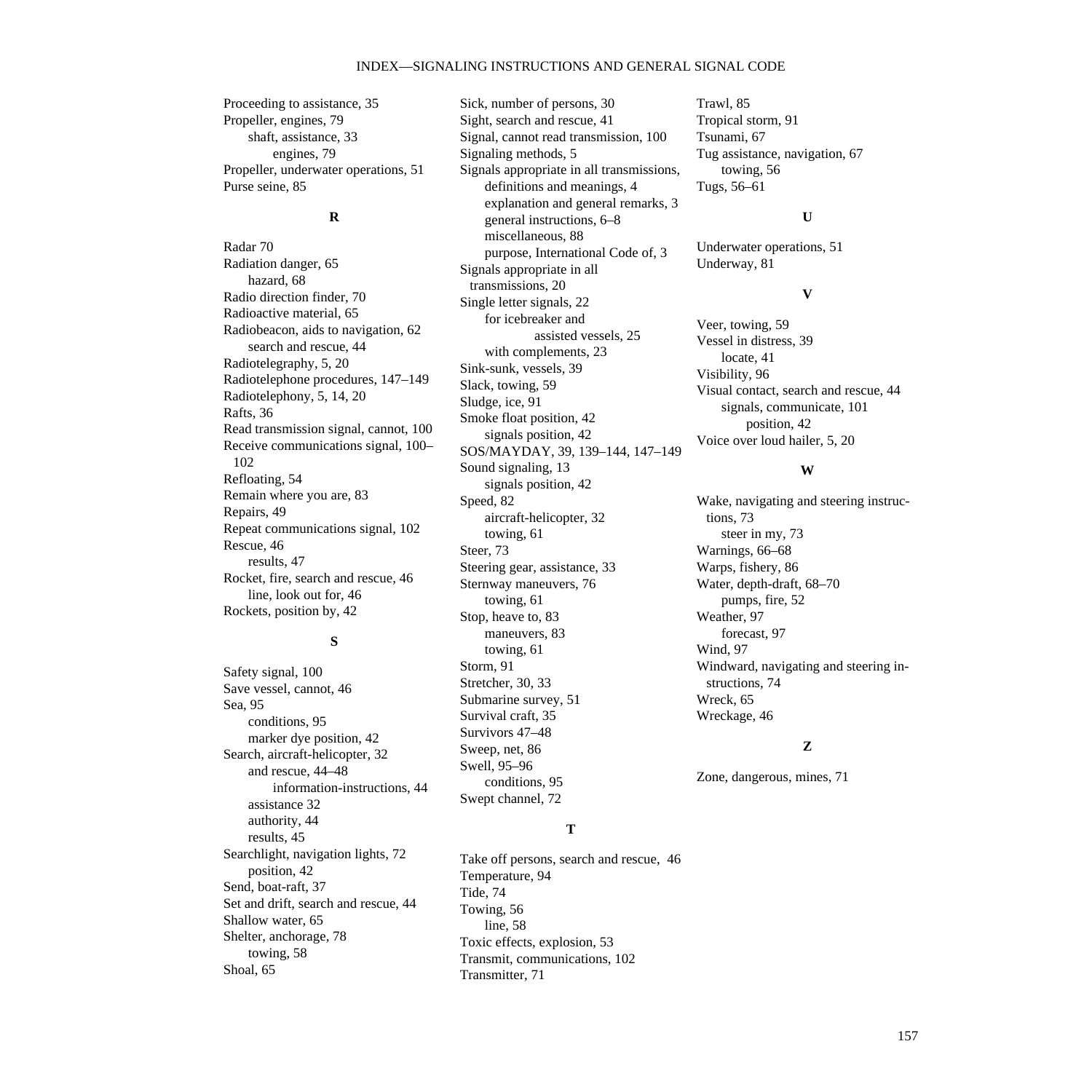# **INDEX MEDICAL SIGNAL CODE**

#### (Numbers Refer to Pages)

**A**

<span id="page-155-0"></span>Abscess, 113 Accidents, 114–115 Administration and dose method, 127 Alcohol, 119 Animal bite, 115 Answer to questions, 125

# **B**

Bedsores, 119 Bleeding, general symptoms, 113 particular symptoms, 114 Body organs, other, 130 regions, 130–132 Bowels, general symptoms, 113 Breathing, 111 Buboes, 120 Burn, 115

### **C**

Catheter, 118 Childbirth answers, 123 questions, 128 Circulatory system diseases, 119 Complements tables, 130133–135 Concussion, 114 Consciousness, 111 Contusion, 114 Corrosive swallowed, 115 thrown on patient, 115 Cough, diseases of respiratory system, 116 general symptoms, 112 Cramp pains, 117

# **D**

Delirium tremens, 119 Delusions, 119 Diagnosis, 125 Diarrhea, 116 Diet, 128 Digestive system diseases, 116 Diseases, list of common, 133

localization of symptoms, 110 Dislocation, 114 Doctors instructions, 107 Dose administration and method, 127 frequency, 127

# **E**

Ear diseases, 121 External application frequency, 128 Eye diseases, 121

# **F**

Flatulence, 117 Fractures, 114

# **G**

Gangrene, 115 General medical advice, 125 instructions, 107 symptoms, 110–116 Genitourinary system diseases, 118 Giddiness, 119

# **H**

Headache, 118 Health, previous, 110 Heart and circulatory system diseases, 119 Hemorrhoids, 117 Hernia, 117 Hiccough, 117 Hospital admission, 109

# **I**

Illness, miscellaneous, 122 Infectious and parasitic diseases, 120 Injuries, 114–115 localization of symptoms, 110 Instructions to doctors, 107 masters, 107 Isolation, 120

### **J**

Joints diseases, 122

# **L**

Localization of symptoms, diseases or injuries, 110

# **M**

Masters instructions, 107 Medical advice, 125–129 additional information request, 125 assistance request, 109–124 Medicaments list, external use, 134 internal use, 134–135 Mental diseases, 118 state, 111 Miscellaneous illness, 122 Muscles and joints diseases, 122

# **N**

Nausea, 117 Nervous system and mental diseases, 118 Nose and throat diseases, 115

# **P**

Pain, diseases of heart and circulatory system, 119 general symptoms, 112 Parasitic diseases, infectious and, 120 Patient description, 109 Poisoning, 115 Poisons, 115 Port, nearest, 109 Prescribing medicaments, 127 Progress report, 123 Pulse, diseases of heart and circulatory system, 120 general symptoms, 111